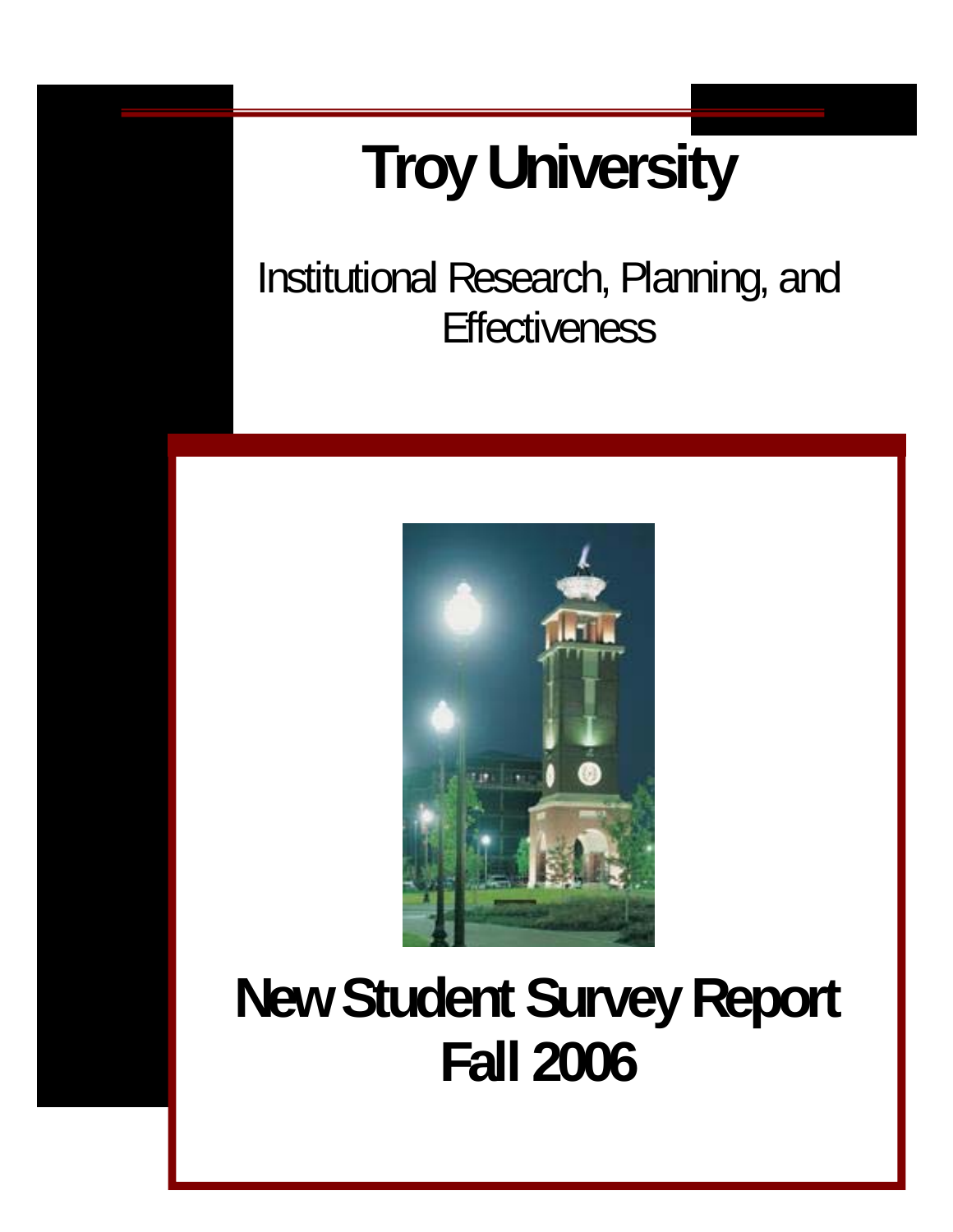# **Troy University**

# **New Student Survey Report**

# **Fall 2006**



**Office of Institutional Research, Planning, and Effectiveness** 

**November 2006**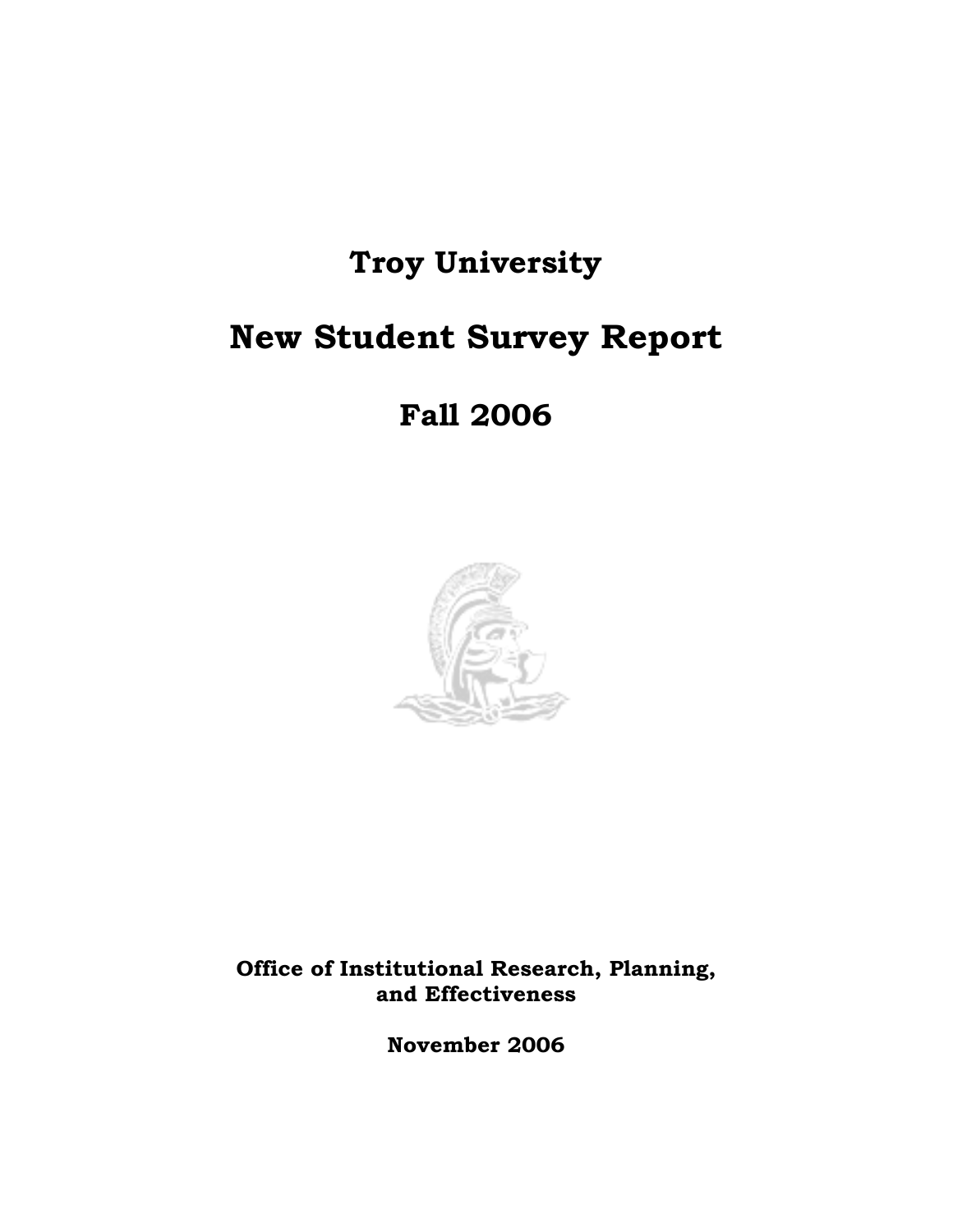## Contents

| Appendix 6.1 Percentage comparison - University College: Fall 2005 vs. Fall 2006 19                 |  |
|-----------------------------------------------------------------------------------------------------|--|
|                                                                                                     |  |
|                                                                                                     |  |
|                                                                                                     |  |
| Appendix 8.1 Percentage comparison - Arts & Sciences: Fall 2005 vs. Fall 200623                     |  |
|                                                                                                     |  |
|                                                                                                     |  |
|                                                                                                     |  |
|                                                                                                     |  |
|                                                                                                     |  |
| Appendix 11.1 Percentage comparison - Communication & Fine Arts: Fall 2005 vs. Fall 2006 29         |  |
|                                                                                                     |  |
| Appendix 12.1 Percentage comparison - Health & Human Service: Fall 2005 vs. Fall 2006  31           |  |
|                                                                                                     |  |
| Appendix 13.1 Percentage comparison - Undergraduate Students: Fall 2005 vs. Fall 2006  33           |  |
|                                                                                                     |  |
| Appendix 14.1 Percentage comparison - Graduate Students: Fall 2005 vs. Fall 2006  35                |  |
|                                                                                                     |  |
| Appendix 15.1 Percentage comparison - Undergraduate First-Time Freshmen: Fall 2005 vs. Fall 2006.37 |  |
|                                                                                                     |  |
| Appendix 16.1 Percentage comparison - Undergraduate Transfer Students: Fall 2005 vs. Fall 2006 39   |  |
|                                                                                                     |  |
| Appendix 18 Comparison – In-State Campuses, University College, and eCampus 41                      |  |
|                                                                                                     |  |
|                                                                                                     |  |
|                                                                                                     |  |
|                                                                                                     |  |
|                                                                                                     |  |
|                                                                                                     |  |
|                                                                                                     |  |
|                                                                                                     |  |
|                                                                                                     |  |
|                                                                                                     |  |
|                                                                                                     |  |
|                                                                                                     |  |
|                                                                                                     |  |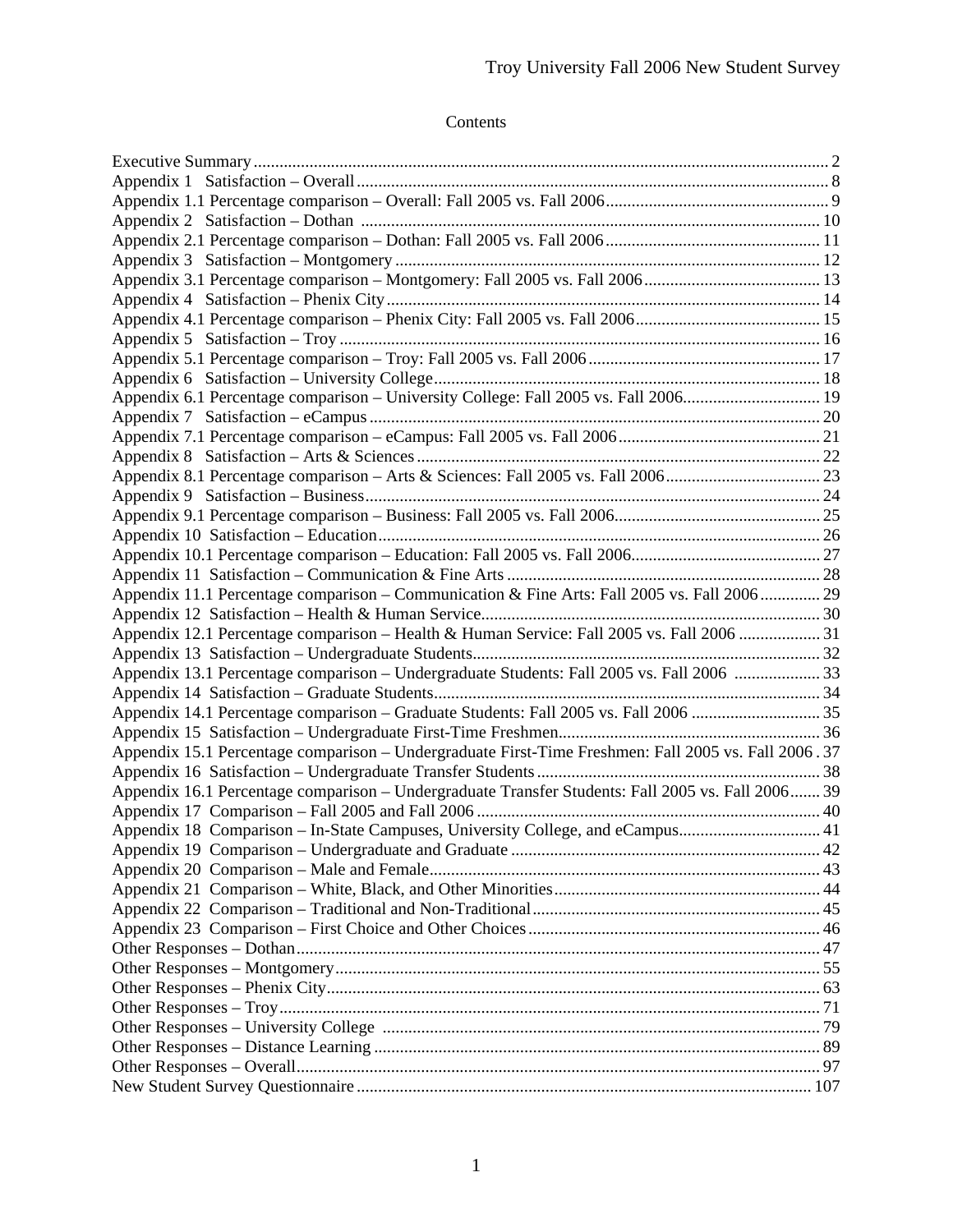#### Executive Summary

 As an annual institutional effectiveness effort, the Office of Institutional Research, Planning, and Effectiveness (IRPE) conducted the Troy University *New Student Survey* in Fall 2006. The purpose of the S*urvey* was to identify the satisfaction of the Fall 2006 new students with their experiences at Troy University and to determine how well the University served their needs as new students.

The *Survey* was administered through an online survey program. The target population was new students who enrolled at the University for the first time in Fall 2006. On September 11, 2006, the survey was distributed via email to the first group of 6,869 students who enrolled in the first part of the Fall semester, and on October 25, the second group of 2,216 students who started in Term 2 and Session 2 of the Fall Semester were surveyed. After two follow-up emails to each group every two weeks after the first emailing, data collection was completed on November 27, 2006, and a total of 2,540 responses were received, representing a 29% response rate, excluding about 3% of the email addresses that were not valid.

For data analysis, descriptive statistics were first used to identify the areas with which students were most and least satisfied, based on campuses, colleges, and academic levels. Comparative analyses were then conducted to determine if significant differences existed in student satisfaction based on gender, ethnicity, age, and selection of Troy University as first choice. Comparison was also made between Fall 2005 and Fall 2006 responses to identify any improvement over the past year. The major findings are reported in "Highlights of the Findings," and more detailed information, including frequencies of the responses, mean comparisons, demographic information and other related information can be found in the appendices.

#### Highlights of the Findings

#### Demographic Information:

 Compared with responses to the *Fall 2005 Troy University New Student Survey*, this year's survey yielded a better response rate (27% vs. 29%). The majority of the respondents were female (62%), white (53%), and non-traditional students (25 years or older) (73%) which reflected the distribution of the new students in Fall 2006 in terms of student demographics. However, almost half (47%) of the respondents were eCampus students, which alerts our caution in generalizing the findings to the entire new student population.

 Of all the respondents, 60% were undergraduate students (24% first-time freshmen, 33% transfer students, and 3% transient students) and 32% were graduate students (24% new graduate students, 5% transfer, and 2% transient). Six respondents (0.2%) were dually-enrolled high school students and 196 (7.7%) enrolled with other admit statuses. Overall, 37% were business majors, 29% were Arts & Sciences students, 18% were from College of Education, 14% were Health and Human Services, and 2% were Communication and Fine Arts students. Additionally,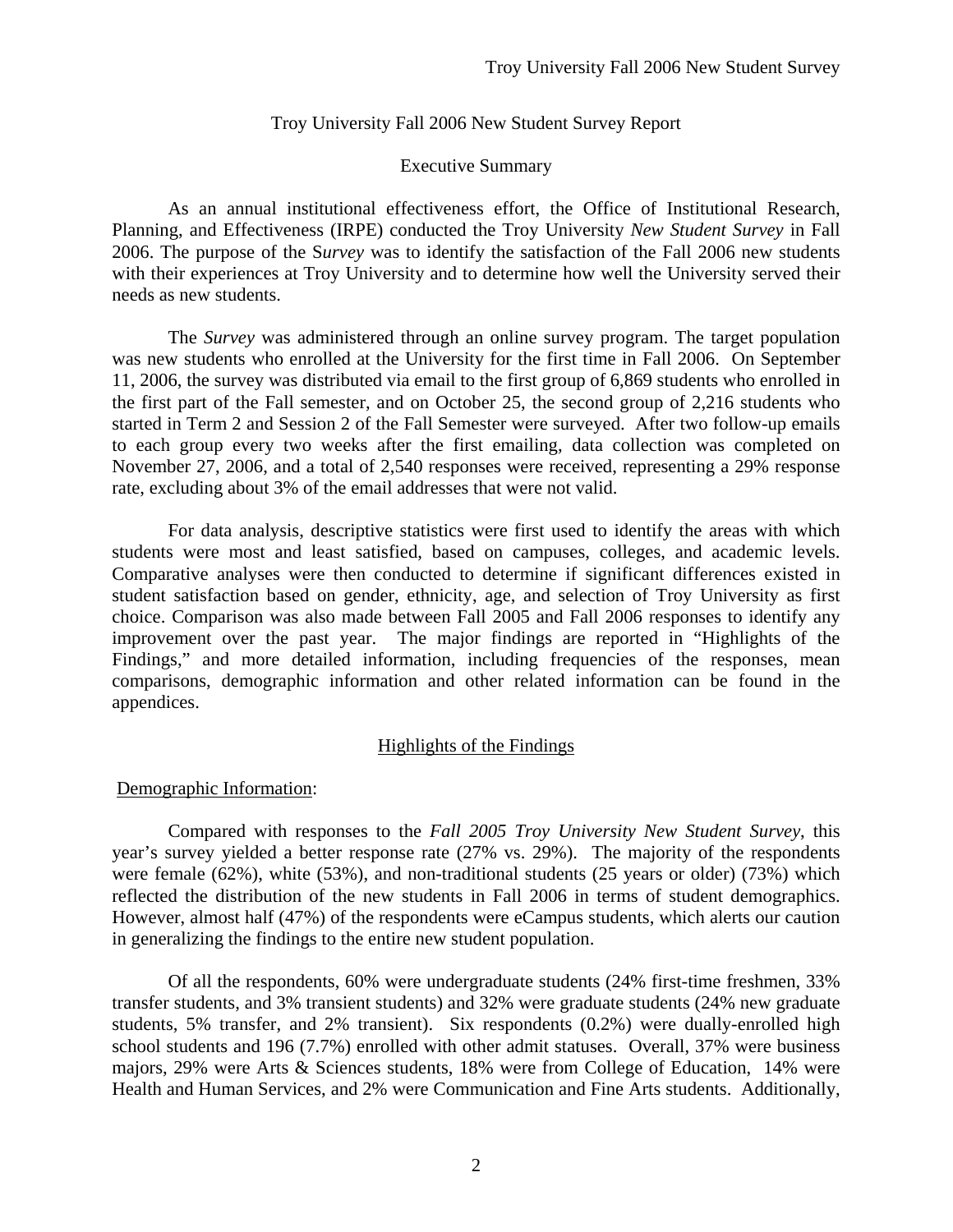38% of the students were enrolled on in-state campuses (22% in Troy and Phenix City, 11% in Montgomery, and 5% in Dothan) (48% in Fall 2005 Survey), 15% were students of University College, and 47% were eCampus students (34% in Fall 2005 Survey).

#### College Choice and reason for choosing Troy University:

 Of all the new students who responded to the survey, 74% selected Troy University as first choice when applying for college admission and 21% had Troy University as their second choice. The survey also found that approximately 55% of the students selected Troy University because of its flexibility of schedule, and approximately 50% indicated that they chose Troy University because of its location. The other two major reasons why students selected Troy University were "academic programs" (44%) and "affordability" (41%). Additionally, approximately 36% of the respondents had visited the Troy campuses before they enrolled at Troy University.

#### Student Satisfaction - Strengths:

Compared to the ratings from *Fall 2005 New Student Survey*, 57% of the ratings from this year's survey were significantly higher (Appendixes 2 and 17). This is a strong indication of the improvement the University has made and of its commitment to serving its new students in the best way possible. As shown in Appendix1.1, the percentages of "Agree" for all areas measured Fall 2006 were higher than those in Fall 2005, while the percentages of "Disagree" were lower in most of the areas. Furthermore, Appendix 17 illustrates that in 13 of the 23 areas compared, significant differences were found between students enrolled in Fall 2005 and Fall 2006 in their agreement ratings, signifying more satisfaction on the part of the Fall 2006 new students.

In particular, as indicated in Appendix 1, 85.8% of the new students in Fall 2006 agreed or strongly agreed that they were receiving a quality education at Troy University and 84.6% indicated that they would recommend Troy University to a friend planning to go to college. Additionally, 83% of the students had favorable ratings on "The semester/term format implemented at Troy University accommodates my learning," "Classes are offered at convenient times," and "Troy University has a good reputation in my community." These areas were also ranked at the highest level in *Fall 2005 New Student Survey*.

Also among the top rankings by agreement level in this year's survey were "The printed Schedule of Classes is informative and easy to follow" (81%) and "Troy personnel are knowledgeable and helpful" (79%). Additionally, the survey found that most of the new students were satisfied with the registration information they received prior to enrollment (78%), the online schedule of classes (78%), the classes they attended (78%), their being able to talk to faculty about their academic concerns (77%), and faculty's care about students as individuals (77%).

These were the strengths of the University as a whole, which were also reflected in most of the campuses, colleges, and in different academic levels (Appendix  $2 - 16$ ). Analyses found strong positive correlations between all these areas and "I would recommend Troy University to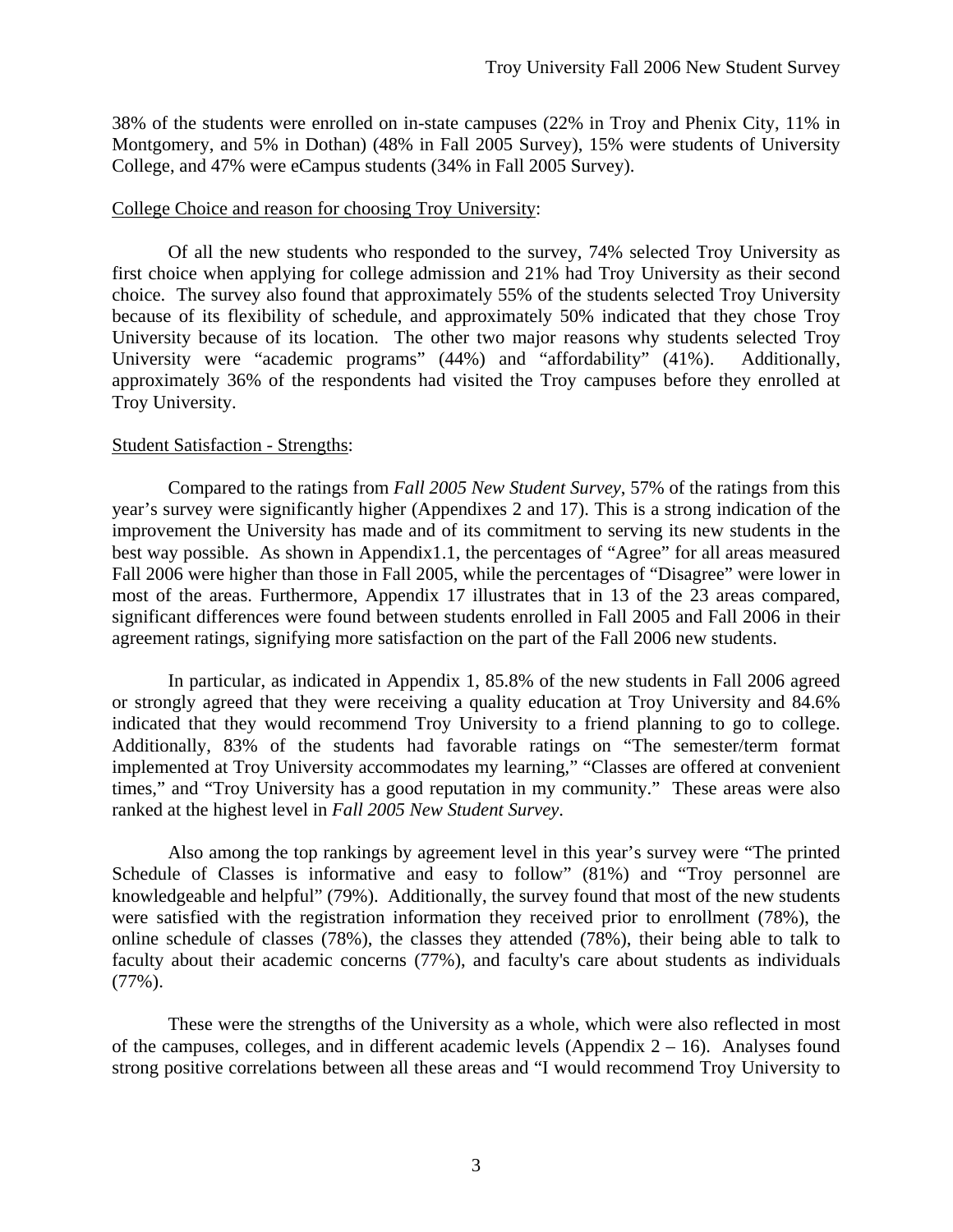a friend who is planning to go to college." This correlation suggests that the more students were satisfied with their college experiences, the more likely they would recommend the university.

|                                            | I would recommend Troy University to |
|--------------------------------------------|--------------------------------------|
|                                            | a friend planning to go to college   |
| I am receiving a quality education at      | 0.888                                |
| <b>Troy University</b>                     |                                      |
| Troy University has a good reputation      | 0.821                                |
| in my community                            |                                      |
| The semester/term format at my location    | 0.747                                |
| accommodates my learning                   |                                      |
| TROY personnel are knowledgeable and       | 0.724                                |
| helpful                                    |                                      |
| The classes I attend are well organized    | 0.721                                |
| and well taught                            |                                      |
| Faculty care about students as individuals | 0.708                                |
|                                            |                                      |
| Classes are offered at convenient times    | 0.678                                |
|                                            |                                      |

Correlations between "Recommending TROY" and areas best rated:

Note: A correlation coefficient takes on values between -1.0 and +1.0, with "1" being the strongest correlation and "0" being no relationship.

#### Student Satisfaction – Weaknesses

 Although the *Fall 2006 New Student Survey* found significant improvement in many of the areas measured, some areas of weakness still existed, and some of these weaknesses were found and reported in last year's survey. These include on-campus bookstore hours, tutorial services, purchasing textbooks through Troy Virtual Bookstore, the availability of student organizations, and students having to "run around" when seeking information. With these areas, less than two-thirds of the respondents were satisfied. In particular, over 20% of the respondents disagreed that "Students seldom get the 'run around' when seeking information" (18% were neutral; and 62% agreed). These areas were also rated low or ranked at the bottom in most locations and colleges, even though some other areas, such as the registration process (either online or on-site) and academic advising were also in need of improvement on some campuses. It is recommended that special attention be directed to these items and improvement plans be developed and implemented in these areas. (See reports in Appendices  $1 - 16$ .)

#### Comparison

Fall 2005 vs. Fall 2006 The mean agreement ratings of the Fall 2005 and Fall 2006 responses were compared to identify improvements the University made over the past year in the areas of academic programs, student services, and administration. As mentioned above, the mean ratings of 13 areas (out of 23) were significantly higher in Fall 2006 than Fall 2005, indicating that new students were more satisfied this Fall (See Appendix 17). Although some of the areas were still found to be areas of weakness that need further improvement, the significant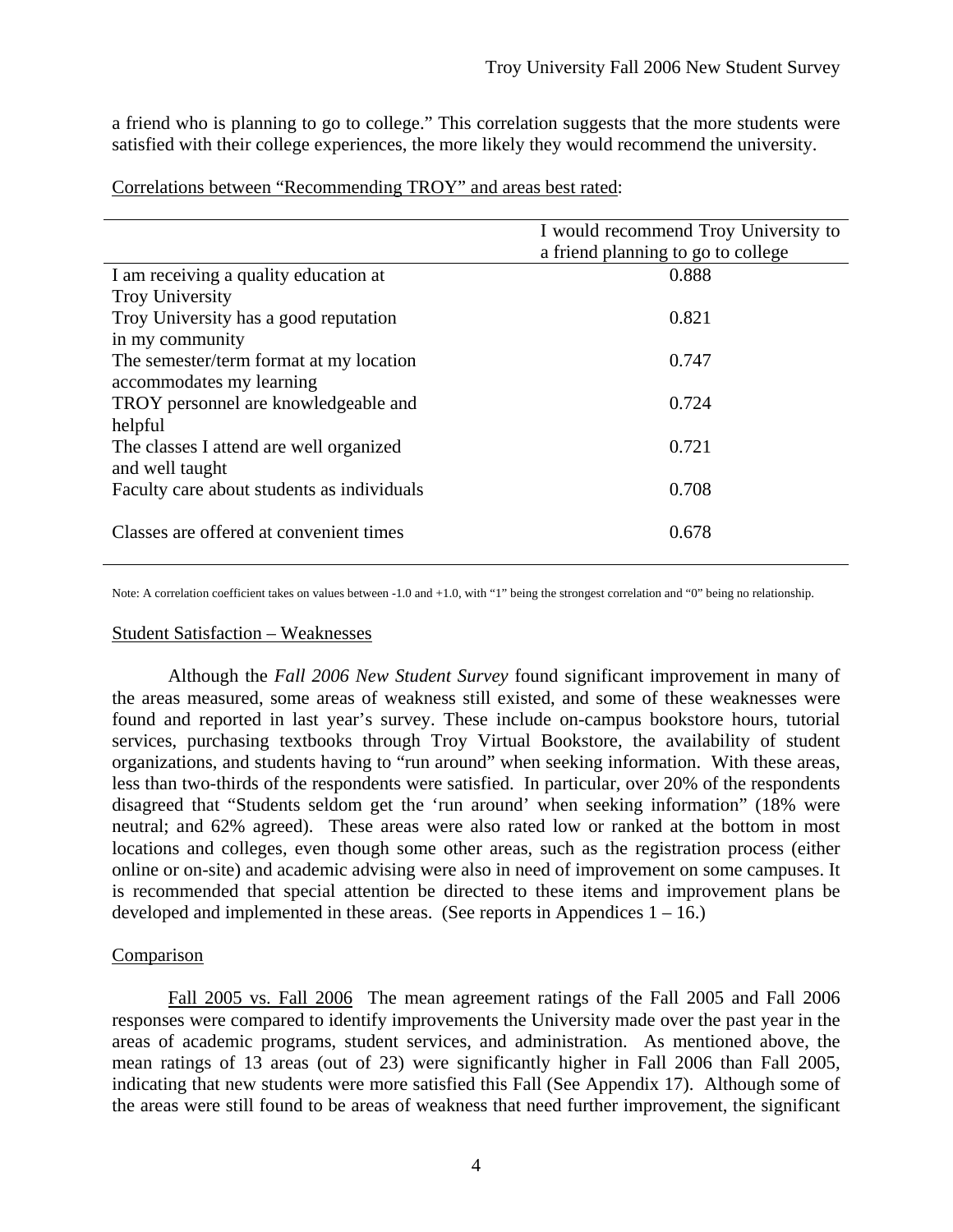differences did suggest that all campuses, colleges, and administrative divisions had acted upon the findings of Fall 2005 New Student Survey and improved their services and operation to better serve the needs of the students. These improved areas include:

- Academic advising
- Sufficient financial aid options are available
- The online registration process is user-friendly
- The on-site registration process is user-friendly
- Students seldom get the "run around" when seeking information
- The online Schedule of Classes is informative and easy to follow
- Class drop/add procedures are appropriate
- Classes are offered at convenient times
- The University offers a variety of majors at my location
- On-campus bookstore hours are convenient for students
- Purchasing textbooks through Troy Virtual Bookstore is convenient
- Troy University has a good reputation in my community
- I would recommend Troy University to a friend who is planning to go to college

 In addition, comparisons were also made of the percentages of "Agree" and "Disagree" between Fall 2005 and Fall 2006 responses by campus, college, and academic level, and these comparisons are found in the Appendices.

In-State Campuses vs. University College vs. eCampus Comparisons were made between campuses to determine if there were any significant differences between in-state campuses, University College, and eCampus in the areas measured. The findings showed that significant differences existed in 17 of the 25 areas and that University College respondents had higher levels of agreement in most of the areas than in-state campus students and eCampus students. In addition, it should be noted that University College and eCampus students were more satisfied that classes were offered at convenient times, compared to in-state campus students, and that University College students tended to respond that there were not sufficient tutorial services or enough majors offered through their locations. (See Appendix 18)

Undergraduate vs. Graduate As illustrated in Appendix 19, in 11 of the 25 areas measured, significant differences were identified between undergraduate and graduate students. Graduate respondents agreed at higher levels than undergraduate respondents in the following areas:

- Troy personnel are knowledgeable and helpful
- Faculty care about students as individuals
- I feel I can talk to faculty about my academic concerns
- Academic advising is adequate
- Class information provided prior to enrollment was helpful
- Students seldom get the "run around" when seeking information
- Classes are offered at convenient times
- The semester/term format at my location accommodates my learning

And undergraduate respondents tended to agree more than graduate respondents that: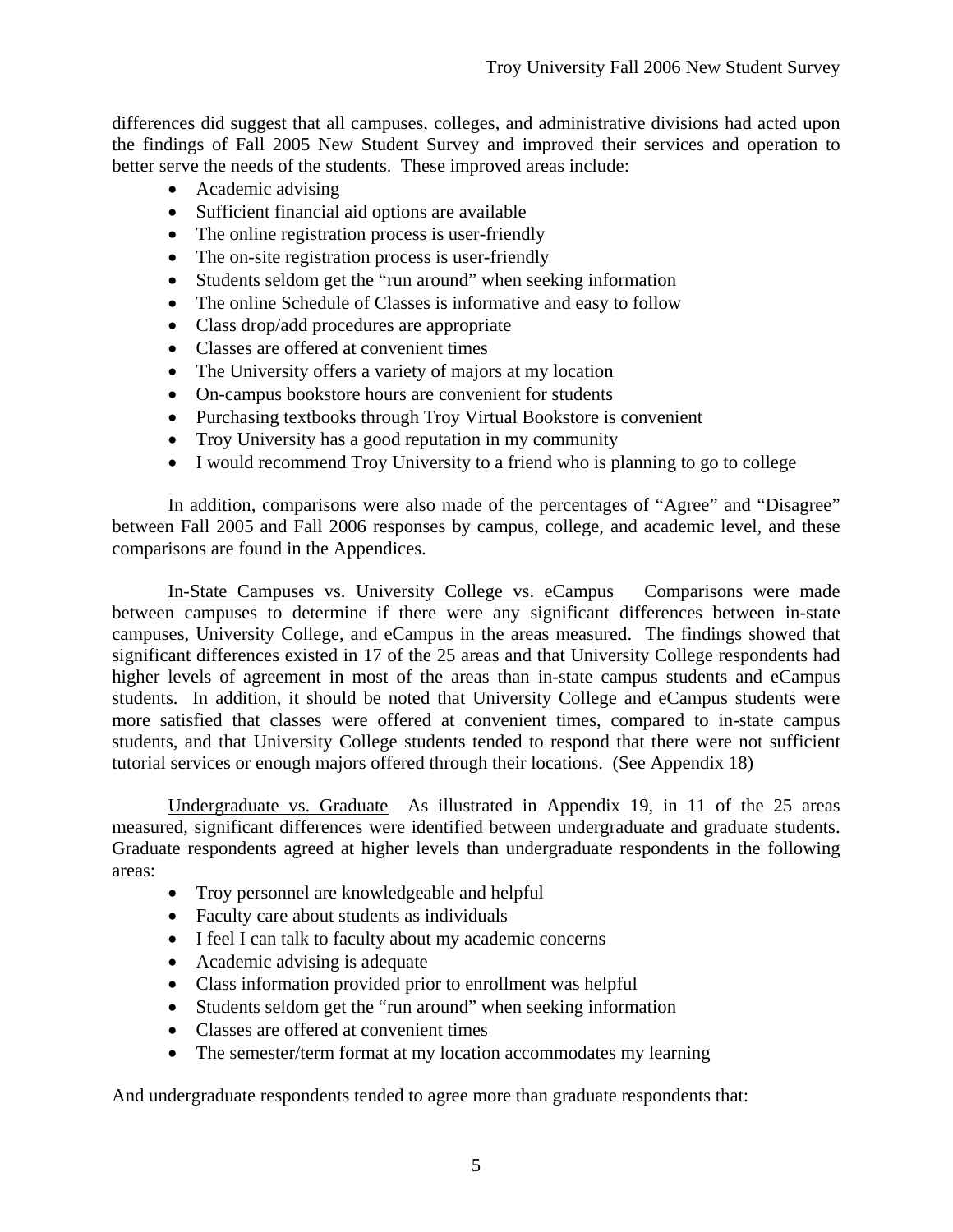- The University offers a variety of majors at my location
- Tutorial services are sufficient
- Student organizations are available for my participation.

Choice of Troy University In all the 25 areas measured, the means of the students who selected Troy University as their first choice were significantly higher than the means of students who did not select Troy as their first choice (See Appendix 23). This suggests that university choice level is important to the students' satisfaction with the university, and satisfaction with choice of university may lead to student success in academic pursuits.

Gender Group means for students with different characteristics were compared to identify possible significant differences in student satisfaction for these groups. Males and females shared about the same opinions regarding the academic programs, services, and administration except in the following 5 areas, in which male students were found to agree significantly more than females (See Appendix 20):

- Troy personnel are knowledgeable and helpful
- I feel I can talk to faculty about my academic concerns
- Students seldom get the 'run-around' when seeking information
- The University offers a variety of majors at my location
- Purchasing textbooks through Troy Virtual BookStore is convenient

 In last year's Fall 2005 findings, significant differences were found between males and females in approximately 50% of the areas measured.

 Ethnicity The satisfaction means for students of different ethnic backgrounds were found significantly different for the following items, with Blacks agreeing more often than other ethnic groups (See Appendix 21):

- Academic advising is adequate
- Sufficient financial aid options are available
- Class information provided prior to enrollment was helpful
- The on-site registration process is user-friendly
- Students seldom get the "run around" when seeking information
- Classes are offered at convenient times
- On-campus bookstore hours are convenient for students
- Purchasing textbooks through Troy Virtual BookStore is convenient
- The semester/term format accommodates may learning
- Troy University has a good reputation in my community
- I am receiving a quality education at Troy University
- I would recommend Troy University to a friend planning to attend college

(Whites were found more satisfied in *Fall 2005 New Student Survey*)

 Traditional vs. Non-Traditional Compared with responses to the *Fall 2005 New Student Survey*, there were less differences found between traditional students (under the age of 25) and non-traditional students (aged 25 or older). For these two groups of students there were significant differences in approximately 50% of the areas measured in Fall 2005 with higher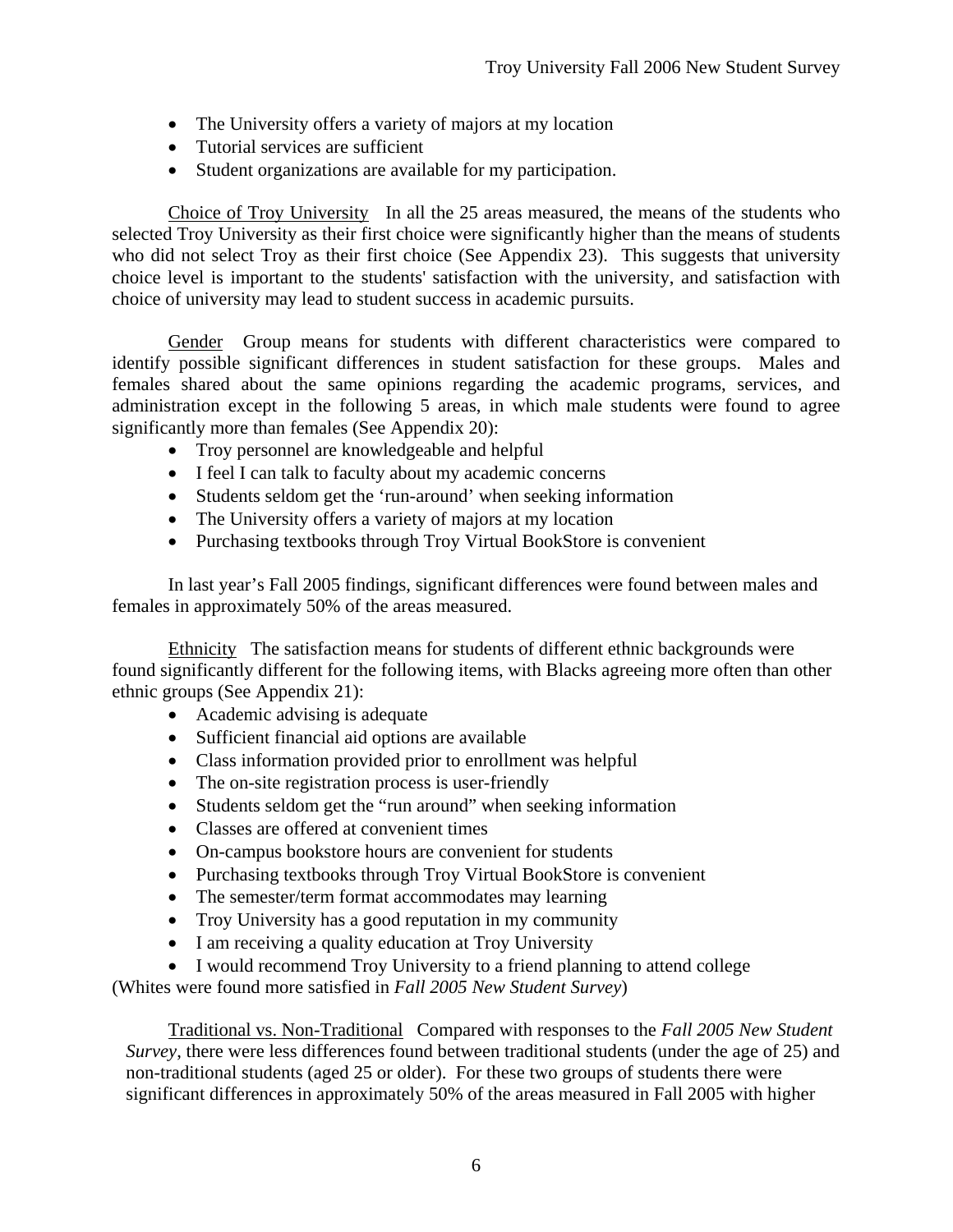means for non-traditional students. In the *2006 New Student Survey*, significant differences were found between the traditional and non-traditional students in only 4 areas. Traditional students rated significantly higher in their agreement with (Appendix 22):

- Tutorial services are sufficient
- On-campus bookstore hours are convenient for students
- Student organizations are available for my participation

And non-traditional students agreed more with:

• Classes are offered at convenient times

 Learning about Troy University: 43% of the new students indicated that they learned about Troy University through "Word of Mouth," while 48% learned about the registration dates and times via "Internet."

 Best way to advertise Troy University: 48% of the new students thought that "Word of Mouth" was the best way to advertise Troy University and 26% indicated that the best way was through the "Internet."

 New Student Description of Troy University: The new students of Fall 2006 shared about the same opinions as those in Fall 2005 in their descriptions about Troy University:

| • Troy University is convenient                    | 67% |
|----------------------------------------------------|-----|
| • Troy University is of a good value for the price | 45% |
| • Troy University is academically challenging      | 40% |
| • Troy University is a friendly institution        | 39% |
| • Troy University is student-centered              | 38% |

#### Implications

- 1. Overall, the new students of Fall 2006 were satisfied with their experiences at Troy University. There was an overall improvement in student ratings when compared to those of Fall 2005 new students.
- 2. Student college choice plays a significant role in students' attitudes and perceptions about a university.
- 3. The higher ratings of the Fall 2006 new students indicate the effectiveness of the University's programs and services in assisting new students in their transition to a new college environment and in helping them meet their needs.
- 4. The difference between Fall 2005 and Fall 2006 responses suggest that the University used the assessment results to make changes to improve programs and services for new students, and using assessment results to improve is the essence of institutional effectiveness and will enable the University to continue improving in the future.
- 5. The significant differences between different campuses and students of different characteristics should be considered as the University works to meet the needs of a diverse student population.
- 6. Because almost half of the respondents were eCampus students, generalizations should be made with caution. It is recommended that the results for each campus and college be used when considering changes to be made.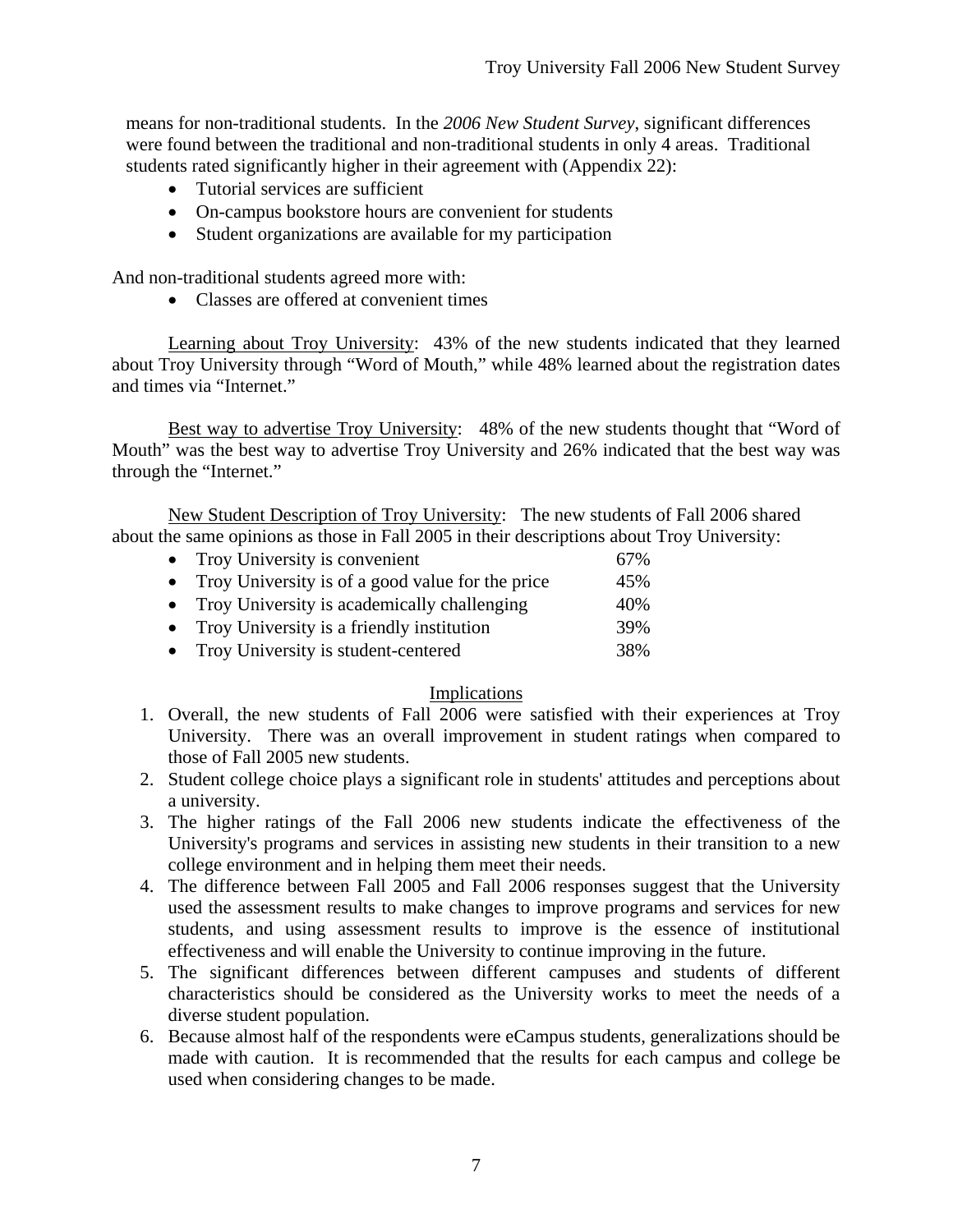| Total respondents $= 2,540$                                                                                                               |                     |          |                |           |       |
|-------------------------------------------------------------------------------------------------------------------------------------------|---------------------|----------|----------------|-----------|-------|
| Academic programs, services, and administration                                                                                           | <b>RANK</b>         | $Agree*$ | <b>Neutral</b> | Disagree* | N     |
|                                                                                                                                           |                     | 85.8%    | 8.3%           | 5.9%      | 2,410 |
| I am receiving a quality education at Troy University.<br>I would recommend Troy University to a friend who is planning to go to college. | 1<br>$\overline{c}$ | 84.6%    | 8.3%           | 7.1%      | 2,404 |
| The semester/term format at my location accommodates my learning.                                                                         | 3                   | 83.3%    | 11.1%          | 5.5%      | 2,335 |
| Classes are offered at convenient times.                                                                                                  | $\overline{4}$      | 82.6%    | 9.6%           | 7.7%      | 2,326 |
| Troy University has a good reputation in my community.                                                                                    | 5                   | 82.6%    | 11.7%          | 5.7%      | 2,319 |
| The printed Schedule of Classes is informative and easy to follow.                                                                        | 6                   | 80.5%    | 12.1%          | 7.4%      | 2,193 |
| Troy personnel are knowledgeable and helpful.                                                                                             | 7                   | 79.2%    | 12.5%          | 8.4%      | 2,454 |
| Reg. dates, times, and procedures were made clear to me prior to enrollment.                                                              | 8                   | 78.4%    | 9.6%           | 12.0%     | 2,425 |
| The online Schedule of Classes is informative and easy to follow.                                                                         | 9                   | 78.4%    | 12.7%          | 8.9%      | 2,306 |
| The classes I attend are well organized and well taught.                                                                                  | 10                  | 78.2%    | 12.7%          | 9.1%      | 2,361 |
| I feel I can talk to faculty about my academic concerns.                                                                                  | 11                  | 77.2%    | 13.2%          | 9.6%      | 2,411 |
| Faculty care about students as individuals.                                                                                               | 12                  | 76.8%    | 15.8%          | 7.3%      | 2,422 |
| The tuition payment plan is beneficial for students.                                                                                      | 13                  | 75.3%    | 18.3%          | 6.4%      | 2,078 |
| Class drop/add procedures are appropriate.                                                                                                | 14                  | 75.3%    | 17.0%          | 7.7%      | 2,103 |
| Class information provided prior to enrollment was helpful.                                                                               | 15                  | 75.2%    | 13.2%          | 11.6%     | 2,420 |
| Sufficient financial aid options are available.                                                                                           | 16                  | 73.2%    | 16.6%          | 10.1%     | 2,099 |
| The University offers a variety of majors at my location.                                                                                 | 17                  | 73.2%    | 16.0%          | 10.8%     | 2,282 |
| The on-site registration process is user-friendly.                                                                                        | 18                  | 71.6%    | 18.7%          | 9.7%      | 1,967 |
| The online registration process is user-friendly.                                                                                         | 19                  | 71.2%    | 17.1%          | 11.6%     | 2,166 |
| Academic advising is adequate.                                                                                                            | 20                  | 69.8%    | 17.7%          | 12.5%     | 2,344 |
| Purchasing textbooks through Troy Virtual BookStore is convenient.                                                                        | 21                  | 64.7%    | 24.2%          | 11.1%     | 1,885 |
| On-campus bookstore hours are convenient for students.                                                                                    | 22                  | 63.2%    | 26.9%          | 9.9%      | 1,697 |
| Tutorial services are sufficient.                                                                                                         | 23                  | 61.6%    | 30.0%          | 8.4%      | 1,718 |
| Students seldom get the "run around" when seeking information.                                                                            | 24                  | 61.5%    | 17.6%          | 20.9%     | 2,368 |
| Student organizations are available for my participation.                                                                                 | 25                  | 55.8%    | 33.3%          | 11.0%     | 1,677 |

# **Appendix 1. New Student Perceptions about Troy University - Overall**

Ranked by Frequency of Agreement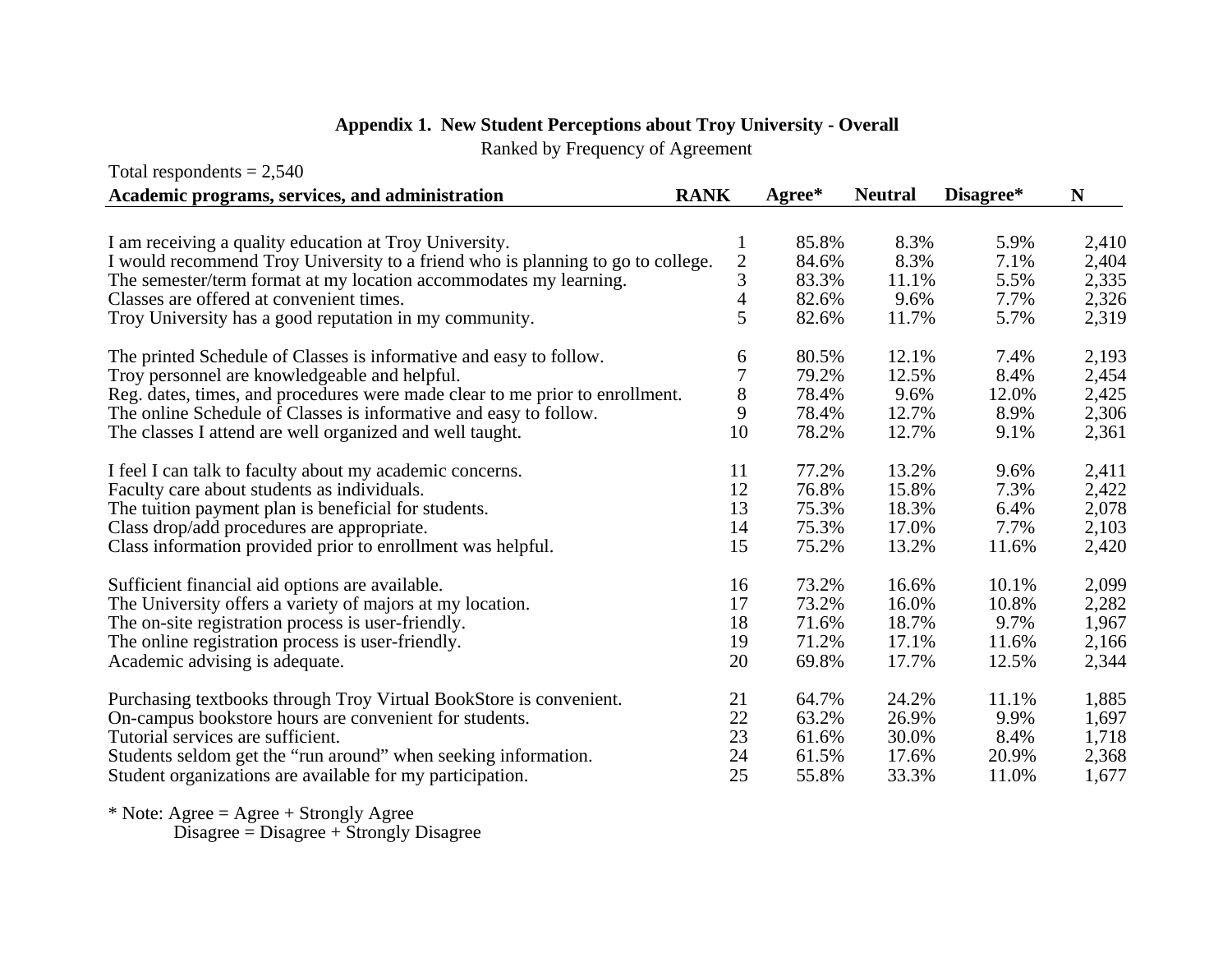| <b>FA06</b><br><b>FA05</b><br><b>Diff</b><br><b>Diff</b><br><b>FA05</b><br>Academic programs, services, and administration<br><b>FA06</b><br>0.0%<br>85.8%<br>85.2%<br>5.9%<br>5.9%<br>I am receiving a quality education at Troy University.<br>0.6%<br>I would recommend Troy Univ. to a friend planning to go to college.<br>83.0%<br>1.6%<br>7.1%<br>7.8%<br>$-0.7%$<br>84.6%<br>The semester/term format at my location accommodates my learning.<br>83.3%<br>82.6%<br>0.7%<br>5.5%<br>5.9%<br>$-0.4%$<br>Classes are offered at convenient times.<br>79.3%<br>3.3%<br>7.7%<br>9.2%<br>$-1.5%$<br>82.6%<br>Troy University has a good reputation in my community.<br>79.8%<br>2.8%<br>5.7%<br>$-0.9%$<br>82.6%<br>6.6%<br>0.6%<br>The printed Schedule of Classes is informative and easy to follow.<br>80.2%<br>0.3%<br>7.4%<br>6.8%<br>80.5% |
|-----------------------------------------------------------------------------------------------------------------------------------------------------------------------------------------------------------------------------------------------------------------------------------------------------------------------------------------------------------------------------------------------------------------------------------------------------------------------------------------------------------------------------------------------------------------------------------------------------------------------------------------------------------------------------------------------------------------------------------------------------------------------------------------------------------------------------------------------------|
|                                                                                                                                                                                                                                                                                                                                                                                                                                                                                                                                                                                                                                                                                                                                                                                                                                                     |
|                                                                                                                                                                                                                                                                                                                                                                                                                                                                                                                                                                                                                                                                                                                                                                                                                                                     |
|                                                                                                                                                                                                                                                                                                                                                                                                                                                                                                                                                                                                                                                                                                                                                                                                                                                     |
|                                                                                                                                                                                                                                                                                                                                                                                                                                                                                                                                                                                                                                                                                                                                                                                                                                                     |
|                                                                                                                                                                                                                                                                                                                                                                                                                                                                                                                                                                                                                                                                                                                                                                                                                                                     |
|                                                                                                                                                                                                                                                                                                                                                                                                                                                                                                                                                                                                                                                                                                                                                                                                                                                     |
|                                                                                                                                                                                                                                                                                                                                                                                                                                                                                                                                                                                                                                                                                                                                                                                                                                                     |
|                                                                                                                                                                                                                                                                                                                                                                                                                                                                                                                                                                                                                                                                                                                                                                                                                                                     |
| Troy personnel are knowledgeable and helpful.<br>79.2%<br>1.8%<br>8.4%<br>$-1.7%$<br>77.4%<br>10.1%                                                                                                                                                                                                                                                                                                                                                                                                                                                                                                                                                                                                                                                                                                                                                 |
| N/A<br>Reg. dates, times, and procedures were made clear before enrollment.<br>78.4%<br>12.0%<br>N/A                                                                                                                                                                                                                                                                                                                                                                                                                                                                                                                                                                                                                                                                                                                                                |
| 3.9%<br>The online Schedule of Classes is informative and easy to follow.<br>9.9%<br>$-1.0%$<br>78.4%<br>74.5%<br>8.9%                                                                                                                                                                                                                                                                                                                                                                                                                                                                                                                                                                                                                                                                                                                              |
| The classes I attend are well organized and well taught.<br>78.2%<br>0.3%<br>9.1%<br>9.1%<br>$0.0\%$<br>77.9%                                                                                                                                                                                                                                                                                                                                                                                                                                                                                                                                                                                                                                                                                                                                       |
| 76.7%<br>8.7%<br>0.9%<br>77.2%<br>0.5%<br>I feel I can talk to faculty about my academic concerns.<br>9.6%                                                                                                                                                                                                                                                                                                                                                                                                                                                                                                                                                                                                                                                                                                                                          |
| Faculty care about students as individuals.<br>76.8%<br>76.0%<br>0.8%<br>7.3%<br>7.9%<br>$-0.6%$                                                                                                                                                                                                                                                                                                                                                                                                                                                                                                                                                                                                                                                                                                                                                    |
| The tuition payment plan is beneficial for students.<br>75.3%<br>0.7%<br>6.4%<br>74.6%<br>6.8%<br>$-0.4%$                                                                                                                                                                                                                                                                                                                                                                                                                                                                                                                                                                                                                                                                                                                                           |
| Class drop/add procedures are appropriate.<br>75.3%<br>71.3%<br>4.0%<br>7.7%<br>8.7%<br>$-1.0%$                                                                                                                                                                                                                                                                                                                                                                                                                                                                                                                                                                                                                                                                                                                                                     |
| Class information provided prior to enrollment was helpful.<br>N/A<br>N/A<br>75.2%<br>11.6%                                                                                                                                                                                                                                                                                                                                                                                                                                                                                                                                                                                                                                                                                                                                                         |
| $-0.9%$<br>Sufficient financial aid options are available.<br>73.2%<br>69.3%<br>3.9%<br>10.1%<br>11.0%                                                                                                                                                                                                                                                                                                                                                                                                                                                                                                                                                                                                                                                                                                                                              |
| $-1.2%$<br>The University offers a variety of majors at my location.<br>73.2%<br>71.5%<br>1.7%<br>10.8%<br>12.0%                                                                                                                                                                                                                                                                                                                                                                                                                                                                                                                                                                                                                                                                                                                                    |
| $-1.8%$<br>The on-site registration process is user-friendly.<br>71.6%<br>67.4%<br>9.7%<br>11.5%<br>4.2%                                                                                                                                                                                                                                                                                                                                                                                                                                                                                                                                                                                                                                                                                                                                            |
| The online registration process is user-friendly.<br>71.2%<br>67.8%<br>3.4%<br>$-1.0%$<br>11.6%<br>12.6%                                                                                                                                                                                                                                                                                                                                                                                                                                                                                                                                                                                                                                                                                                                                            |
| $-1.7%$<br>Academic advising is adequate.<br>69.8%<br>67.3%<br>2.5%<br>12.5%<br>14.2%                                                                                                                                                                                                                                                                                                                                                                                                                                                                                                                                                                                                                                                                                                                                                               |
|                                                                                                                                                                                                                                                                                                                                                                                                                                                                                                                                                                                                                                                                                                                                                                                                                                                     |
| $-1.0%$<br>Purchasing textbooks through Troy Virtual BookStore is convenient.<br>57.4%<br>7.3%<br>11.1%<br>12.1%<br>64.7%                                                                                                                                                                                                                                                                                                                                                                                                                                                                                                                                                                                                                                                                                                                           |
| 63.2%<br>1.8%<br>11.7%<br>$-1.8%$<br>On-campus bookstore hours are convenient for students.<br>61.4%<br>9.9%                                                                                                                                                                                                                                                                                                                                                                                                                                                                                                                                                                                                                                                                                                                                        |
| 0.2%<br>Tutorial services are sufficient.<br>57.2%<br>4.4%<br>8.4%<br>8.2%<br>61.6%                                                                                                                                                                                                                                                                                                                                                                                                                                                                                                                                                                                                                                                                                                                                                                 |
| $-3.9%$<br>Students seldom get the "run around" when seeking information.<br>56.7%<br>4.8%<br>20.9%<br>24.8%<br>61.5%                                                                                                                                                                                                                                                                                                                                                                                                                                                                                                                                                                                                                                                                                                                               |
| 55.8%<br>55.0%<br>0.8%<br>12.2%<br>$-1.2%$<br>Student organizations are available for my participation.<br>11.0%                                                                                                                                                                                                                                                                                                                                                                                                                                                                                                                                                                                                                                                                                                                                    |

# **Appendix 1.1. New Student Perceptions about Troy University - Overall Comparison**

Fall 2006 vs. Fall 2005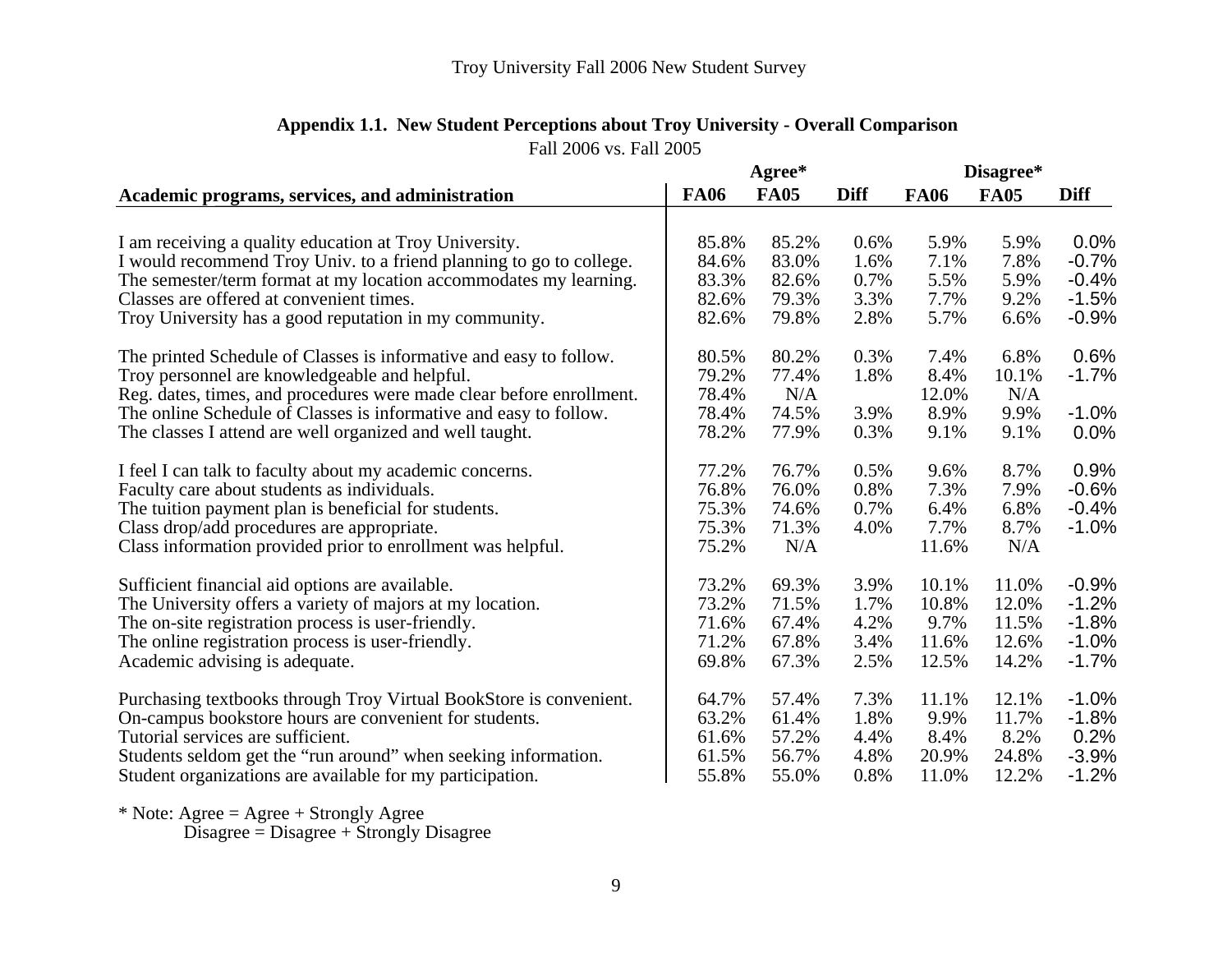|  |  |  | Appendix 2. New Student Perceptions about Troy University - Dothan |
|--|--|--|--------------------------------------------------------------------|
|--|--|--|--------------------------------------------------------------------|

Ranked by Agreement Level

| Total respondents $= 134$                                                       |                          |        |                |           |     |
|---------------------------------------------------------------------------------|--------------------------|--------|----------------|-----------|-----|
| Academic programs, services, and administration                                 | <b>RANK</b>              | Agree* | <b>Neutral</b> | Disagree* | N   |
|                                                                                 |                          |        |                |           |     |
| I am receiving a quality education at Troy University.                          | 1                        | 84.4%  | 10.9%          | 4.7%      | 128 |
| Troy University has a good reputation in my community.                          | $\overline{c}$           | 83.8%  | 12.3%          | 3.8%      | 130 |
| The printed Schedule of Classes is informative and easy to follow.              | 3                        | 82.8%  | 11.7%          | 5.5%      | 128 |
| I would recommend Troy University to a friend who is planning to go to college. | $\overline{\mathcal{A}}$ | 82.8%  | 10.2%          | 7.0%      | 128 |
| Troy personnel are knowledgeable and helpful.                                   | 5                        | 82.2%  | 12.4%          | 5.4%      | 129 |
| The semester/term format at my location accommodates my learning.               | 6                        | 80.2%  | 13.5%          | 6.3%      | 126 |
| Faculty care about students as individuals.                                     | 7                        | 79.7%  | 14.8%          | 5.5%      | 128 |
| The tuition payment plan is beneficial for students.                            | 8                        | 78.0%  | 17.8%          | 4.2%      | 118 |
| The classes I attend are well organized and well taught.                        | 9                        | 75.8%  | 17.2%          | 7.0%      | 128 |
| On-campus bookstore hours are convenient for students.                          | 10                       | 75.8%  | 14.8%          | 9.4%      | 128 |
| Class drop/add procedures are appropriate.                                      | 11                       | 75.7%  | 15.0%          | 9.3%      | 107 |
| I feel I can talk to faculty about my academic concerns.                        | 12                       | 75.0%  | 13.3%          | 11.7%     | 128 |
| The online Schedule of Classes is informative and easy to follow.               | 13                       | 72.8%  | 19.3%          | 7.9%      | 114 |
| Sufficient financial aid options are available.                                 | 14                       | 70.1%  | 20.5%          | 9.4%      | 117 |
| Reg. dates, times, and procedures were made clear to me prior to enrollment.    | 15                       | 70.0%  | 15.4%          | 14.6%     | 130 |
| The University offers a variety of majors at my location.                       | 16                       | 70.0%  | 14.6%          | 15.4%     | 130 |
| Academic advising is adequate.                                                  | 17                       | 69.0%  | 20.9%          | 10.1%     | 129 |
| Classes are offered at convenient times.                                        | 18                       | 66.9%  | 17.7%          | 15.4%     | 130 |
| The on-site registration process is user-friendly.                              | 19                       | 65.3%  | 16.9%          | 17.8%     | 118 |
| Class information provided prior to enrollment was helpful.                     | 20                       | 63.1%  | 20.8%          | 16.2%     | 130 |
| Student organizations are available for my participation.                       | 21                       | 62.7%  | 27.5%          | 9.8%      | 102 |
| The online registration process is user-friendly.                               | 22                       | 61.7%  | 28.7%          | 9.6%      | 94  |
| Tutorial services are sufficient.                                               | 23                       | 57.3%  | 34.1%          | 8.5%      | 82  |
| Purchasing textbooks through Troy Virtual BookStore is convenient.              | 24                       | 54.8%  | 35.7%          | 9.5%      | 84  |
| Students seldom get the "run around" when seeking information.                  | 25                       | 52.0%  | 22.4%          | 25.6%     | 125 |

\* Note: Agree = Agree + Strongly Agree

Disagree = Disagree + Strongly Disagree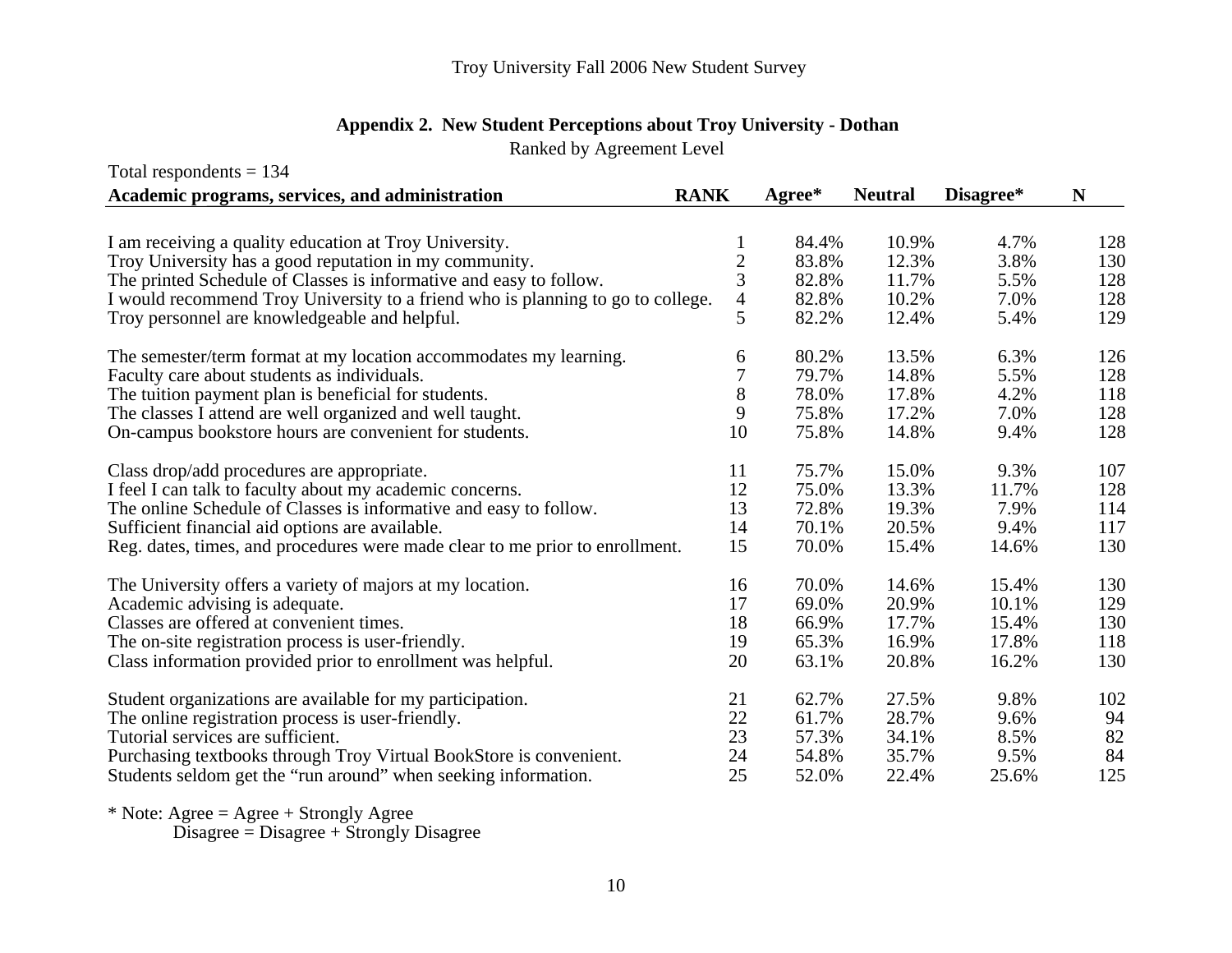|  |  | <b>Appendix 2.1. New Student Perceptions about Troy University - Dothan</b> |  |  |  |
|--|--|-----------------------------------------------------------------------------|--|--|--|
|--|--|-----------------------------------------------------------------------------|--|--|--|

| Fall 2006 vs. Fall 2005                                                                                          |             |             |             |             |             |             |
|------------------------------------------------------------------------------------------------------------------|-------------|-------------|-------------|-------------|-------------|-------------|
|                                                                                                                  |             | Agree*      |             |             | Disagree*   |             |
| Academic programs, services, and administration                                                                  | <b>FA06</b> | <b>FA05</b> | <b>Diff</b> | <b>FA06</b> | <b>FA05</b> | <b>Diff</b> |
|                                                                                                                  | 84.4%       | 86.3%       | $-1.9%$     | 4.7%        | 5.5%        | $-0.8%$     |
| I am receiving a quality education at Troy University.<br>Troy University has a good reputation in my community. | 83.8%       | 86.1%       | $-2.3%$     | 3.8%        | 4.2%        | $-0.4%$     |
| The printed Schedule of Classes is informative and easy to follow.                                               | 82.8%       | 78.5%       | 4.3%        | 5.5%        | 6.9%        | $-1.4%$     |
| I would recommend Troy Univ. to a friend planning to go to college.                                              | 82.8%       | 77.8%       | 5.0%        | 7.0%        | 6.9%        | 0.1%        |
| Troy personnel are knowledgeable and helpful.                                                                    | 82.2%       | 72.5%       | 9.7%        | 5.4%        | 12.1%       | $-6.7%$     |
| The semester/term format at my location accommodates my learning.                                                | 80.2%       | 74.3%       | 5.9%        | 6.3%        | 6.9%        | $-0.6%$     |
| Faculty care about students as individuals.                                                                      | 79.7%       | 70.9%       | 8.8%        | 5.5%        | 13.5%       | $-8.0%$     |
| The tuition payment plan is beneficial for students.                                                             | 78.0%       | 66.7%       | 11.3%       | 4.2%        | 10.6%       | $-6.4%$     |
| The classes I attend are well organized and well taught.                                                         | 75.8%       | 78.1%       | $-2.3%$     | 7.0%        | 10.3%       | $-3.3%$     |
| On-campus bookstore hours are convenient for students.                                                           | 75.8%       | 70.6%       | 5.2%        | 9.4%        | 11.9%       | $-2.5%$     |
| Class drop/add procedures are appropriate.                                                                       | 75.7%       | 62.5%       | 13.2%       | 9.3%        | 10.9%       | $-1.6%$     |
| I feel I can talk to faculty about my academic concerns.                                                         | 75.0%       | 73.5%       | 1.5%        | 11.7%       | 10.9%       | 0.8%        |
| The online Schedule of Classes is informative and easy to follow.                                                | 72.8%       | 66.2%       | 6.6%        | 7.9%        | 11.0%       | $-3.1%$     |
| Sufficient financial aid options are available.                                                                  | 70.1%       | 68.1%       | 2.0%        | 9.4%        | 14.1%       | $-4.7\%$    |
| Reg. dates, times, and procedures were made clear prior to enrollment.                                           | 70.0%       |             |             | 14.6%       |             |             |
| The University offers a variety of majors at my location.                                                        | 70.0%       | 62.3%       | 7.7%        | 15.4%       | 15.8%       | $-0.4%$     |
| Academic advising is adequate.                                                                                   | 69.0%       | 60.4%       | 8.6%        | 10.1%       | 20.1%       | $-10.0%$    |
| Classes are offered at convenient times.                                                                         | 66.9%       | 56.8%       | 10.1%       | 15.4%       | 18.9%       | $-3.5%$     |
| The on-site registration process is user-friendly.                                                               | 65.3%       | 58.6%       | 6.7%        | 17.8%       | 25.6%       | $-7.8%$     |
| Class information provided prior to enrollment was helpful.                                                      | 63.1%       |             |             | 16.2%       |             |             |
| Student organizations are available for my participation.                                                        | 62.7%       | 64.0%       | $-1.3%$     | 9.8%        | 9.6%        | 0.2%        |
| The online registration process is user-friendly.                                                                | 61.7%       | 53.9%       | 7.8%        | 9.6%        | 14.8%       | $-5.2%$     |
| Tutorial services are sufficient.                                                                                | 57.3%       | 38.2%       | 19.1%       | 8.5%        | 6.9%        | 1.6%        |
| Purchasing textbooks through Troy Virtual BookStore is convenient.                                               | 54.8%       | 44.4%       | 10.4%       | 9.5%        | 8.1%        | 1.4%        |
| Students seldom get the "run around" when seeking information.                                                   | 52.0%       | 49.0%       | 3.0%        | 25.6%       | 31.0%       | $-5.4%$     |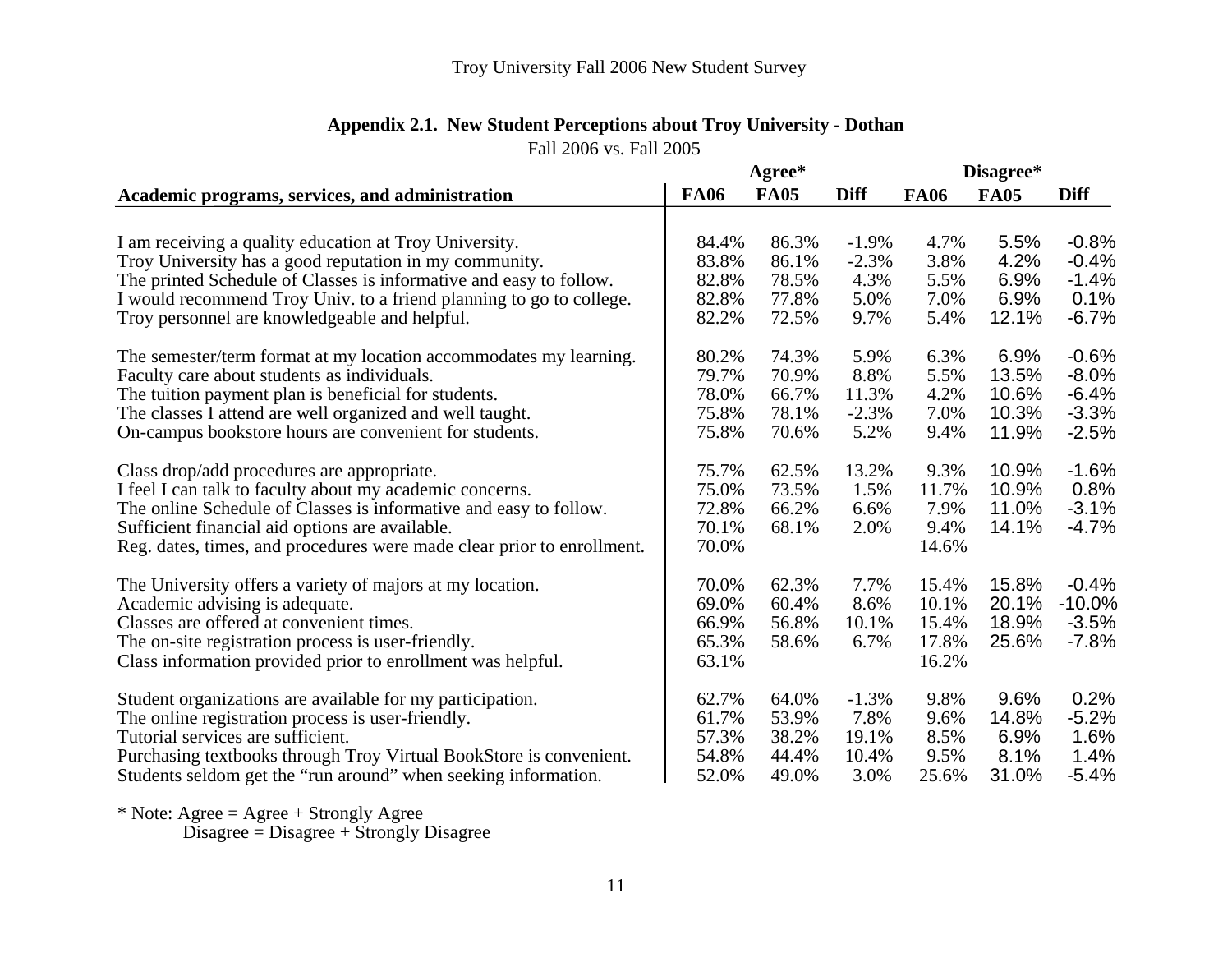#### **Appendix 3. New Student Perceptions about Troy University - Mont gomer y**

Ranked by Agreement

| Total respondents $= 277$                                                       |                |          |                |           |     |
|---------------------------------------------------------------------------------|----------------|----------|----------------|-----------|-----|
| Academic programs, services, and administration                                 | <b>RANK</b>    | $Agree*$ | <b>Neutral</b> | Disagree* | N   |
|                                                                                 |                |          |                |           |     |
| Troy University has a good reputation in my community.                          |                | 89.5%    | 6.6%           | 3.9%      | 258 |
| I am receiving a quality education at Troy University.                          | $\overline{c}$ | 85.3%    | 9.7%           | 5.0%      | 258 |
| Classes are offered at convenient times.                                        | 3              | 83.4%    | 8.1%           | 8.5%      | 259 |
| I would recommend Troy University to a friend who is planning to go to college. | $\overline{4}$ | 83.4%    | 10.8%          | 5.8%      | 259 |
| The semester/term format at my location accommodates my learning.               | 5              | 83.3%    | 12.8%          | 3.9%      | 257 |
| The printed Schedule of Classes is informative and easy to follow.              | 6              | 82.5%    | 12.7%          | 4.8%      | 252 |
| The tuition payment plan is beneficial for students.                            | 7              | 82.2%    | 13.1%          | 4.7%      | 236 |
| Sufficient financial aid options are available.                                 | $8\,$          | 81.8%    | 10.6%          | 7.6%      | 236 |
| Troy personnel are knowledgeable and helpful.                                   | 9              | 80.5%    | 12.7%          | 6.7%      | 267 |
| The classes I attend are well organized and well taught.                        | 10             | 78.5%    | 11.9%          | 9.6%      | 261 |
| On-campus bookstore hours are convenient for students.                          | 11             | 78.4%    | 16.7%          | 4.9%      | 245 |
| I feel I can talk to faculty about my academic concerns.                        | 12             | 77.5%    | 14.3%          | 8.1%      | 258 |
| Faculty care about students as individuals.                                     | 13             | 75.7%    | 16.7%          | 7.6%      | 263 |
| Reg. dates, times, and procedures were made clear to me prior to enrollment.    | 14             | 75.6%    | 13.8%          | 10.6%     | 254 |
| Class drop/add procedures are appropriate.                                      | 15             | 75.3%    | 16.6%          | 8.1%      | 223 |
| The University offers a variety of majors at my location.                       | 16             | 75.2%    | 16.9%          | 7.9%      | 254 |
| The online Schedule of Classes is informative and easy to follow.               | 17             | 73.4%    | 20.2%          | 6.4%      | 233 |
| Class information provided prior to enrollment was helpful.                     | 18             | 73.3%    | 15.7%          | 11.0%     | 255 |
| The on-site registration process is user-friendly.                              | 19             | 72.5%    | 18.5%          | 9.0%      | 233 |
| Academic advising is adequate.                                                  | 20             | 69.4%    | 20.8%          | 9.8%      | 255 |
| The online registration process is user-friendly.                               | 21             | 67.3%    | 23.6%          | 9.1%      | 208 |
| Students seldom get the "run around" when seeking information.                  | 22             | 59.8%    | 18.1%          | 22.0%     | 254 |
| Purchasing textbooks through Troy Virtual BookStore is convenient.              | 23             | 59.5%    | 35.7%          | 4.9%      | 185 |
| Tutorial services are sufficient.                                               | 24             | 57.6%    | 35.9%          | 6.6%      | 198 |
| Student organizations are available for my participation.                       | 25             | 50.7%    | 41.2%          | 8.1%      | 211 |

\* Note: Agree = Agree + Strongly Agree

Disagree = Disagree + Strongly Disagree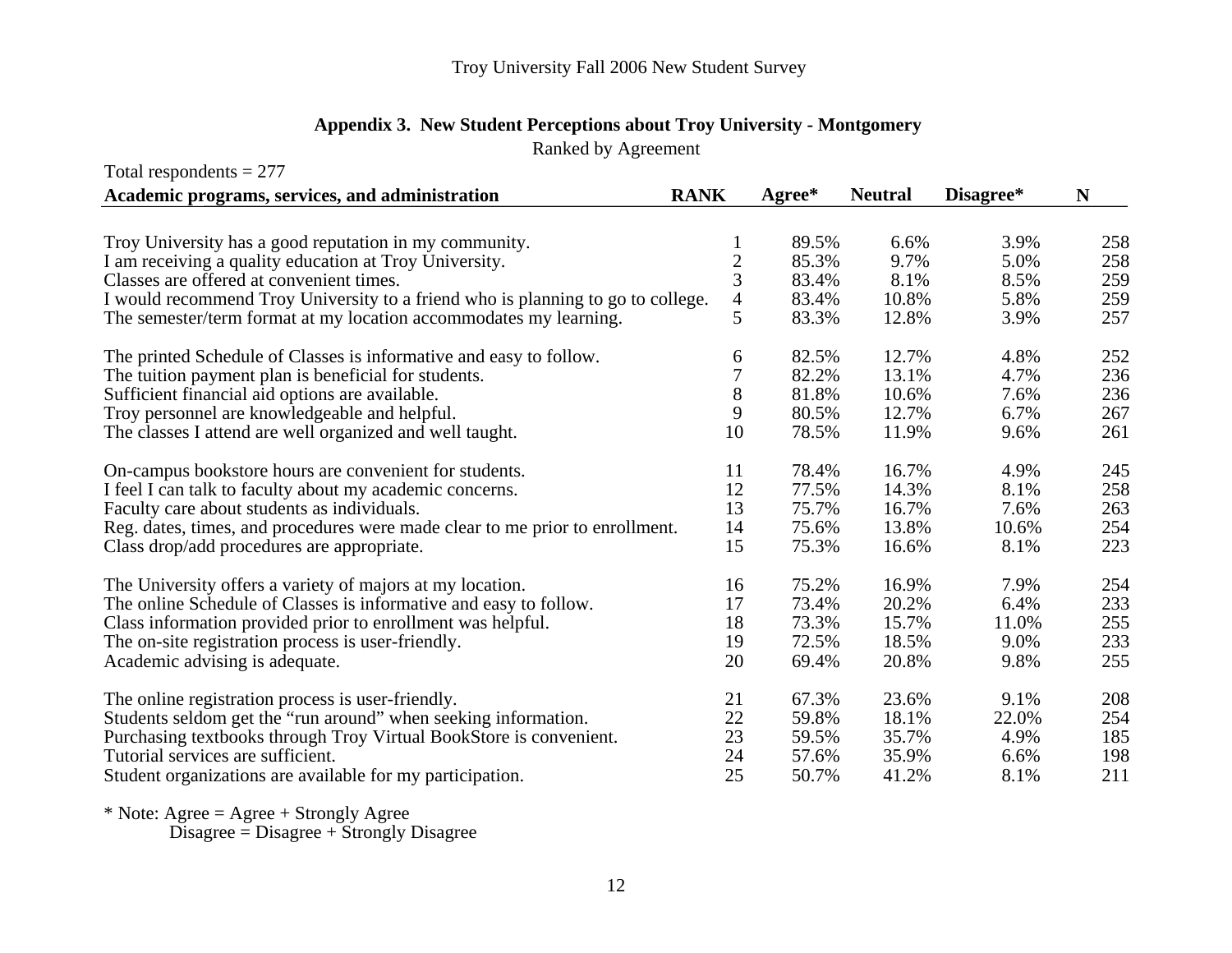| <b>Appendix 3.1. New Student Perceptions about Troy University - Montgomery</b> |  |
|---------------------------------------------------------------------------------|--|
|                                                                                 |  |

Fall 2006 vs. Fall 2005

|                                                                        |             | Agree*      |             |             | Disagree*   |             |
|------------------------------------------------------------------------|-------------|-------------|-------------|-------------|-------------|-------------|
| Academic programs, services, and administration                        | <b>FA06</b> | <b>FA05</b> | <b>Diff</b> | <b>FA06</b> | <b>FA05</b> | <b>Diff</b> |
|                                                                        |             |             |             |             |             |             |
| Troy University has a good reputation in my community.                 | 89.5%       | 82.2%       | 7.3%        | 3.9%        | 7.3%        | $-3.4%$     |
| I am receiving a quality education at Troy University.                 | 85.3%       | 83.6%       | 1.7%        | 5.0%        | 7.0%        | $-2.0%$     |
| Classes are offered at convenient times.                               | 83.4%       | 77.5%       | 5.9%        | 8.5%        | 10.7%       | $-2.2%$     |
| I would recommend Troy Univ. to a friend planning to go to college.    | 83.4%       | 81.8%       | 1.6%        | 5.8%        | 8.6%        | $-2.8%$     |
| The semester/term format at my location accommodates my learning.      | 83.3%       | 80.6%       | 2.7%        | 3.9%        | 7.8%        | $-3.9%$     |
| The printed Schedule of Classes is informative and easy to follow.     | 82.5%       | 83.5%       | $-1.0%$     | 4.8%        | 5.2%        | $-0.4%$     |
| The tuition payment plan is beneficial for students.                   | 82.2%       | 73.2%       | 9.0%        | 4.7%        | 7.4%        | $-2.7%$     |
| Sufficient financial aid options are available.                        | 81.8%       | 68.6%       | 13.2%       | 7.6%        | 10.9%       | $-3.3%$     |
| Troy personnel are knowledgeable and helpful.                          | 80.5%       | 73.4%       | 7.1%        | 6.7%        | 13.0%       | $-6.3%$     |
| The classes I attend are well organized and well taught.               | 78.5%       | 72.7%       | 5.8%        | 9.6%        | 12.8%       | $-3.2%$     |
| On-campus bookstore hours are convenient for students.                 | 78.4%       | 71.2%       | 7.2%        | 4.9%        | 8.8%        | $-3.9%$     |
| I feel I can talk to faculty about my academic concerns.               | 77.5%       | 74.5%       | 3.0%        | 8.1%        | 10.7%       | $-2.6%$     |
| Faculty care about students as individuals.                            | 75.7%       | 72.7%       | 3.0%        | 7.6%        | 9.1%        | $-1.5%$     |
| Reg. dates, times, and procedures were made clear prior to enrollment. | 75.6%       |             |             | 10.6%       |             |             |
| Class drop/add procedures are appropriate.                             | 75.3%       | 71.7%       | 3.6%        | 8.1%        | 8.1%        | 0.0%        |
| The University offers a variety of majors at my location.              | 75.2%       | 69.0%       | 6.2%        | 7.9%        | 12.4%       | $-4.5%$     |
| The online Schedule of Classes is informative and easy to follow.      | 73.4%       | 73.3%       | 0.1%        | 6.4%        | 7.9%        | $-1.5%$     |
| Class information provided prior to enrollment was helpful.            | 73.3%       |             |             | 11.0%       |             |             |
| The on-site registration process is user-friendly.                     | 72.5%       | 66.5%       | 6.0%        | 9.0%        | 13.8%       | $-4.8%$     |
| Academic advising is adequate.                                         | 69.4%       | 71.7%       | $-2.3%$     | 9.8%        | 12.4%       | $-2.6%$     |
| The online registration process is user-friendly.                      | 67.3%       | 66.7%       | 0.6%        | 9.1%        | 13.6%       | $-4.5%$     |
| Students seldom get the "run around" when seeking information.         | 59.8%       | 54.5%       | 5.3%        | 22.0%       | 23.6%       | $-1.6%$     |
| Purchasing textbooks through Troy Virtual BookStore is convenient.     | 59.5%       | 54.3%       | 5.2%        | 4.9%        | 9.6%        | $-4.7%$     |
| Tutorial services are sufficient.                                      | 57.6%       | 58.1%       | $-0.5%$     | 6.6%        | 9.0%        | $-2.4%$     |
| Student organizations are available for my participation.              | 50.7%       | 49.4%       | 1.3%        | 8.1%        | 12.1%       | $-4.0%$     |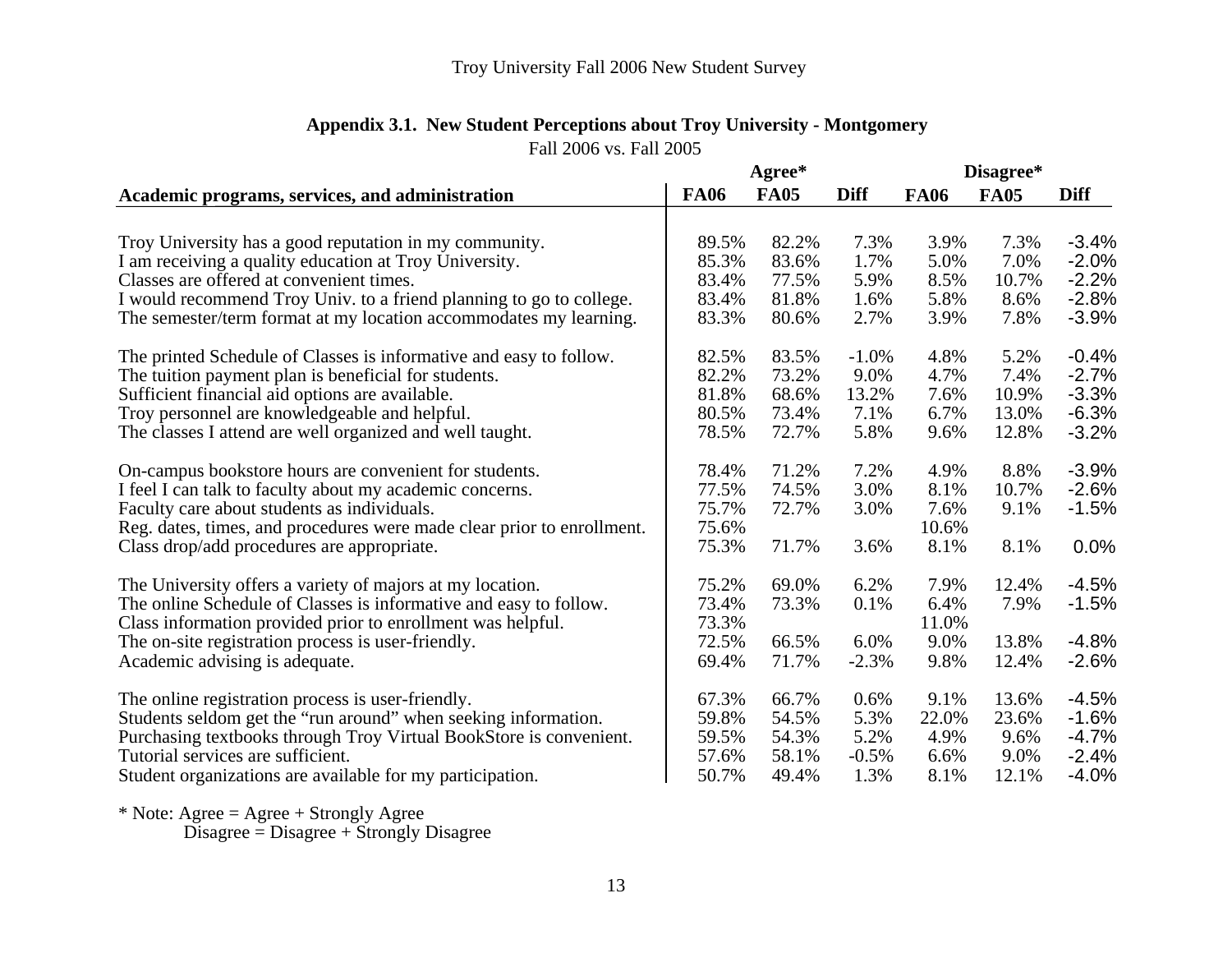Ranked by Agreement

| Total respondents $= 122$                                                       |                  |              |                |           |     |
|---------------------------------------------------------------------------------|------------------|--------------|----------------|-----------|-----|
| Academic programs, services, and administration                                 | <b>RANK</b>      | $A$ gree $*$ | <b>Neutral</b> | Disagree* | N   |
|                                                                                 |                  |              |                |           |     |
| I am receiving a quality education at Troy University.                          | 1                | 89.3%        | 4.1%           | 6.6%      | 121 |
| I would recommend Troy University to a friend who is planning to go to college. | $\boldsymbol{2}$ | 88.4%        | 3.3%           | 8.3%      | 121 |
| The printed Schedule of Classes is informative and easy to follow.              | 3                | 87.6%        | 3.3%           | 9.1%      | 121 |
| The classes I attend are well organized and well taught.                        | $\overline{4}$   | 87.4%        | 5.0%           | 7.6%      | 119 |
| Troy University has a good reputation in my community.                          | 5                | 87.4%        | 5.9%           | 6.7%      | 119 |
| The semester/term format at my location accommodates my learning.               | 6                | 83.3%        | 8.3%           | 8.3%      | 120 |
| The online Schedule of Classes is informative and easy to follow.               | 7                | 82.1%        | 8.9%           | 8.9%      | 112 |
| The tuition payment plan is beneficial for students.                            | 8                | 81.4%        | 8.0%           | 10.6%     | 113 |
| I feel I can talk to faculty about my academic concerns.                        | 9                | 80.2%        | 10.7%          | 9.1%      | 121 |
| Sufficient financial aid options are available.                                 | 10               | 78.9%        | 10.5%          | 10.5%     | 114 |
| Troy personnel are knowledgeable and helpful.                                   | 11               | 78.7%        | 8.2%           | 13.1%     | 122 |
| Classes are offered at convenient times.                                        | 12               | 78.6%        | 9.4%           | 12.0%     | 117 |
| Class drop/add procedures are appropriate.                                      | 13               | 76.2%        | 15.8%          | 7.9%      | 101 |
| The on-site registration process is user-friendly.                              | 14               | 76.1%        | 13.3%          | 10.6%     | 113 |
| Reg. dates, times, and procedures were made clear to me prior to enrollment.    | 15               | 74.4%        | 9.1%           | 16.5%     | 121 |
| Faculty care about students as individuals.                                     | 16               | 73.0%        | 18.0%          | 9.0%      | 122 |
| The University offers a variety of majors at my location.                       | 17               | 72.9%        | 11.0%          | 16.1%     | 118 |
| Class information provided prior to enrollment was helpful.                     | 18               | 72.5%        | 15.0%          | 12.5%     | 120 |
| Academic advising is adequate.                                                  | 19               | 70.6%        | 14.3%          | 15.1%     | 119 |
| On-campus bookstore hours are convenient for students.                          | 20               | 68.1%        | 20.7%          | 11.2%     | 116 |
| The online registration process is user-friendly.                               | 21               | 64.0%        | 24.4%          | 11.6%     | 86  |
| Purchasing textbooks through Troy Virtual BookStore is convenient.              | 22               | 58.5%        | 24.4%          | 17.1%     | 82  |
| Students seldom get the "run around" when seeking information.                  | 23               | 55.4%        | 18.2%          | 26.4%     | 121 |
| Tutorial services are sufficient.                                               | 24               | 54.1%        | 35.1%          | 10.8%     | 74  |
| Student organizations are available for my participation.                       | 25               | 51.7%        | 37.1%          | 11.2%     | 89  |

\* Note: Agree = Agree + Strongly Agree

Disagree = Disagree + Strongly Disagree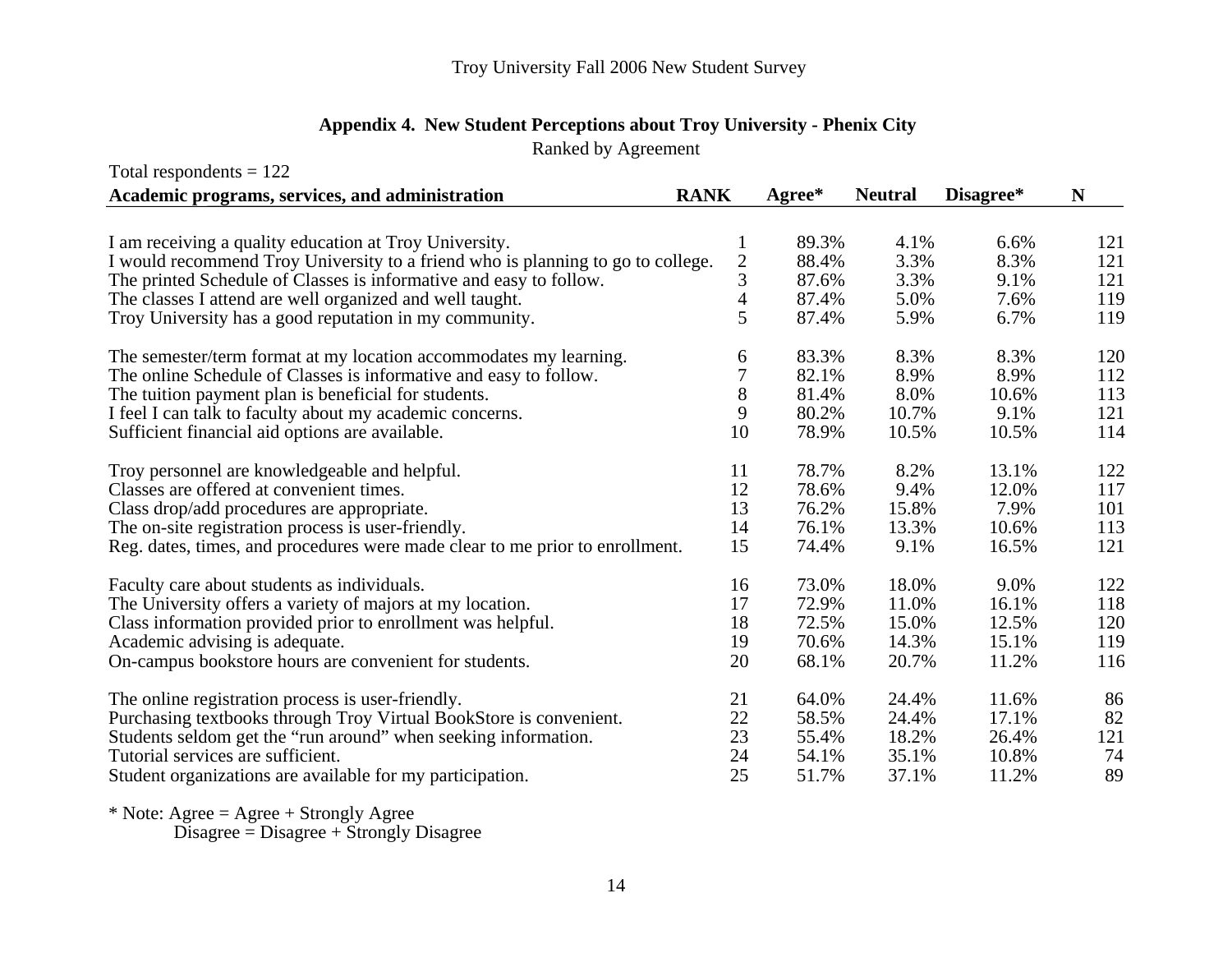|                                                                        | Agree*      |             |             | Disagree*   |             |             |
|------------------------------------------------------------------------|-------------|-------------|-------------|-------------|-------------|-------------|
| Academic programs, services, and administration                        | <b>FA06</b> | <b>FA05</b> | <b>Diff</b> | <b>FA06</b> | <b>FA05</b> | <b>Diff</b> |
|                                                                        |             |             |             |             |             |             |
| I am receiving a quality education at Troy University.                 | 89.3%       | 83.8%       | 5.5%        | 6.6%        | 6.2%        | 0.4%        |
| I would recommend Troy Univ. to a friend planning to go to college.    | 88.4%       | 85.3%       | 3.1%        | 8.3%        | 7.0%        | 1.3%        |
| The printed Schedule of Classes is informative and easy to follow.     | 87.6%       | 85.0%       | 2.6%        | 9.1%        | 7.1%        | 2.0%        |
| The classes I attend are well organized and well taught.               | 87.4%       | 80.2%       | 7.2%        | 7.6%        | 8.4%        | $-0.8%$     |
| Troy University has a good reputation in my community.                 | 87.4%       | 83.8%       | 3.6%        | 6.7%        | 7.0%        | $-0.3%$     |
| The semester/term format at my location accommodates my learning.      | 83.3%       | 91.5%       | $-8.2%$     | 8.3%        | 6.2%        | 2.1%        |
| The online Schedule of Classes is informative and easy to follow.      | 82.1%       | 75.2%       | 6.9%        | 8.9%        | 12.4%       | $-3.5%$     |
| The tuition payment plan is beneficial for students.                   | 81.4%       | 84.4%       | $-3.0%$     | 10.6%       | 4.1%        | 6.5%        |
| I feel I can talk to faculty about my academic concerns.               | 80.2%       | 75.9%       | 4.3%        | 9.1%        | 7.1%        | 2.0%        |
| Sufficient financial aid options are available.                        | 78.9%       | 67.2%       | 11.7%       | 10.5%       | 12.5%       | $-2.0%$     |
| Troy personnel are knowledgeable and helpful.                          | 78.7%       | 75.7%       | 3.0%        | 13.1%       | 9.7%        | 3.4%        |
| Classes are offered at convenient times.                               | 78.6%       | 80.7%       | $-2.1%$     | 12.0%       | 7.9%        | 4.1%        |
| Class drop/add procedures are appropriate.                             | 76.2%       | 74.3%       | 1.9%        | 7.9%        | 5.7%        | 2.2%        |
| The on-site registration process is user-friendly.                     | 76.1%       | 63.9%       | 12.2%       | 10.6%       | 11.5%       | $-0.9%$     |
| Reg. dates, times, and procedures were made clear prior to enrollment. | 74.4%       |             |             | 16.5%       |             |             |
| Faculty care about students as individuals.                            | 73.0%       | 78.6%       | $-5.6%$     | 9.0%        | 7.6%        | 1.4%        |
| The University offers a variety of majors at my location.              | 72.9%       | 71.7%       | 1.2%        | 16.1%       | 12.3%       | 3.8%        |
| Class information provided prior to enrollment was helpful.            | 72.5%       |             |             | 12.5%       |             |             |
| Academic advising is adequate.                                         | 70.6%       | 64.8%       | 5.8%        | 15.1%       | 18.4%       | $-3.3%$     |
| On-campus bookstore hours are convenient for students.                 | 68.1%       | 75.5%       | $-7.4%$     | 11.2%       | 12.2%       | $-1.0%$     |
| The online registration process is user-friendly.                      | 64.0%       | 56.4%       | 7.6%        | 11.6%       | 13.7%       | $-2.1%$     |
| Purchasing textbooks through Troy Virtual BookStore is convenient.     | 58.5%       | 51.5%       | 7.0%        | 17.1%       | 11.3%       | 5.8%        |
| Students seldom get the "run around" when seeking information.         | 55.4%       | 55.0%       | 0.4%        | 26.4%       | 29.3%       | $-2.9%$     |
| Tutorial services are sufficient.                                      | 54.1%       | 54.7%       | $-0.6%$     | 10.8%       | 10.5%       | 0.3%        |
| Student organizations are available for my participation.              | 51.7%       | 50.5%       | 1.2%        | 11.2%       | 10.3%       | 0.9%        |

# **Appendix 4.1. New Student Perceptions about Troy University - Phenix City**

Fall 2006 vs. Fall 2005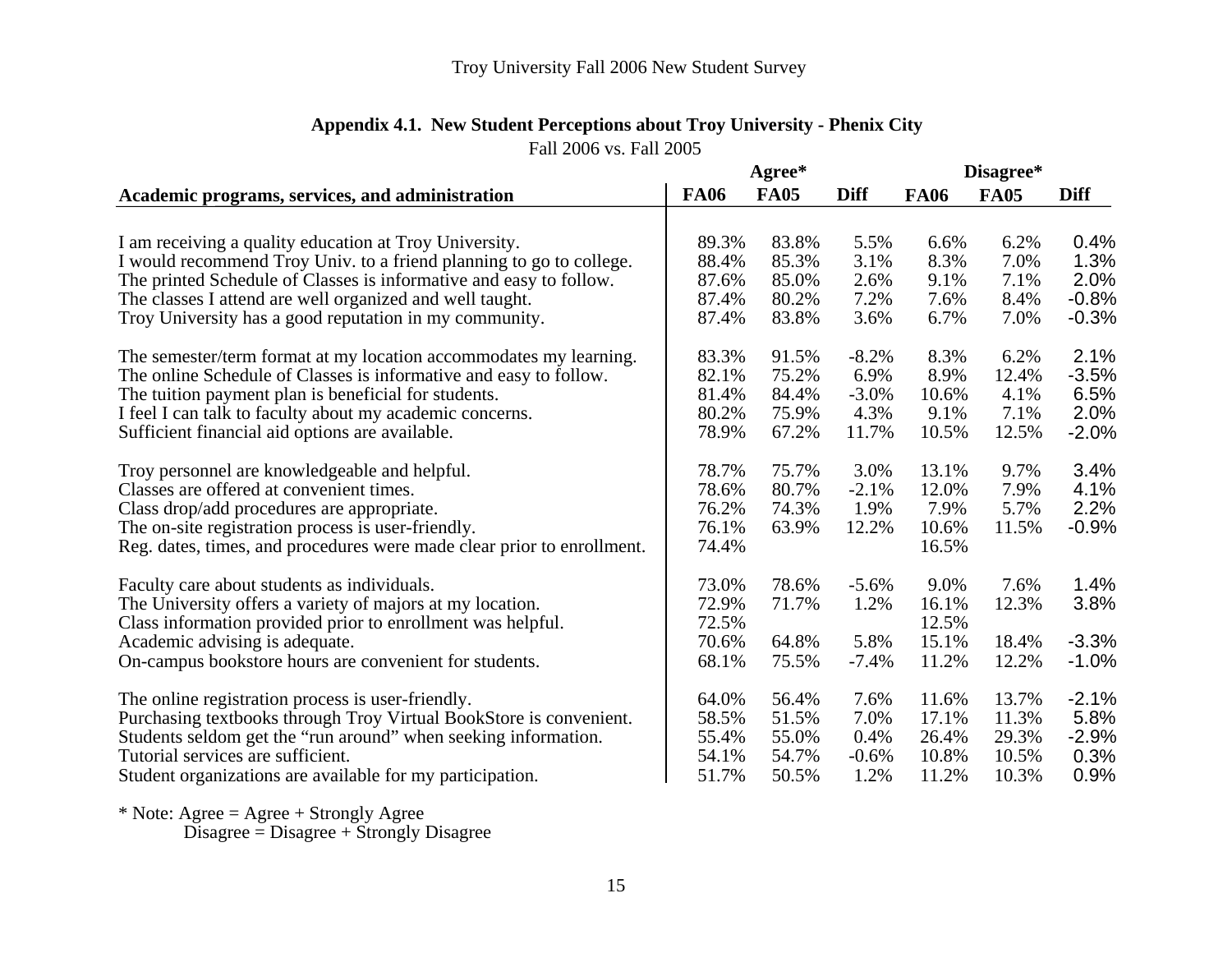#### **Appendix 5. New Student Perceptions about Troy University - Tro y**

Ranked by Agreement

| Total respondents $= 432$                                                       |                |        |                |           |     |
|---------------------------------------------------------------------------------|----------------|--------|----------------|-----------|-----|
| Academic programs, services, and administration                                 | <b>RANK</b>    | Agree* | <b>Neutral</b> | Disagree* | N   |
|                                                                                 |                |        |                |           |     |
| I am receiving a quality education at Troy University.                          | 1              | 86.8%  | 9.5%           | 3.7%      | 410 |
| Troy University has a good reputation in my community.                          | $\overline{c}$ | 83.9%  | 11.1%          | 5.0%      | 398 |
| The printed Schedule of Classes is informative and easy to follow.              | 3              | 83.5%  | 11.0%          | 5.5%      | 399 |
| I would recommend Troy University to a friend who is planning to go to college. | 4              | 82.0%  | 10.8%          | 7.1%      | 406 |
| The semester/term format at my location accommodates my learning.               | 5              | 81.7%  | 14.5%          | 3.8%      | 394 |
| Troy personnel are knowledgeable and helpful.                                   | 6              | 81.3%  | 11.8%          | 7.0%      | 416 |
| The University offers a variety of majors at my location.                       | 7              | 79.5%  | 14.4%          | 6.1%      | 396 |
| I feel I can talk to faculty about my academic concerns.                        | 8              | 79.0%  | 13.9%          | 7.1%      | 409 |
| The classes I attend are well organized and well taught.                        | 9              | 78.5%  | 14.6%          | 6.9%      | 405 |
| Classes are offered at convenient times.                                        | 10             | 77.5%  | 15.1%          | 7.4%      | 405 |
| Reg. dates, times, and procedures were made clear to me prior to enrollment.    | 11             | 76.8%  | 11.1%          | 12.1%     | 406 |
| Faculty care about students as individuals.                                     | 12             | 76.6%  | 16.7%          | 6.8%      | 414 |
| The online Schedule of Classes is informative and easy to follow.               | 13             | 76.2%  | 16.4%          | 7.3%      | 383 |
| Student organizations are available for my participation.                       | 14             | 75.0%  | 18.3%          | 6.7%      | 372 |
| The tuition payment plan is beneficial for students.                            | 15             | 73.9%  | 20.6%          | 5.5%      | 379 |
| Class information provided prior to enrollment was helpful.                     | 16             | 73.5%  | 16.4%          | 10.0%     | 408 |
| Class drop/add procedures are appropriate.                                      | 17             | 72.4%  | 19.9%          | 7.7%      | 362 |
| Academic advising is adequate.                                                  | 18             | 71.6%  | 19.2%          | 9.2%      | 402 |
| Tutorial services are sufficient.                                               | 19             | 70.4%  | 24.5%          | 5.1%      | 331 |
| On-campus bookstore hours are convenient for students.                          | 20             | 70.1%  | 17.9%          | 12.0%     | 375 |
| Sufficient financial aid options are available.                                 | 21             | 69.3%  | 16.9%          | 13.8%     | 384 |
| The online registration process is user-friendly.                               | 22             | 69.3%  | 21.7%          | 9.0%      | 368 |
| The on-site registration process is user-friendly.                              | 23             | 68.6%  | 23.3%          | 8.1%      | 369 |
| Students seldom get the "run around" when seeking information.                  | 24             | 60.7%  | 19.2%          | 20.1%     | 402 |
| Purchasing textbooks through Troy Virtual BookStore is convenient.              | 25             | 59.2%  | 28.8%          | 11.9%     | 319 |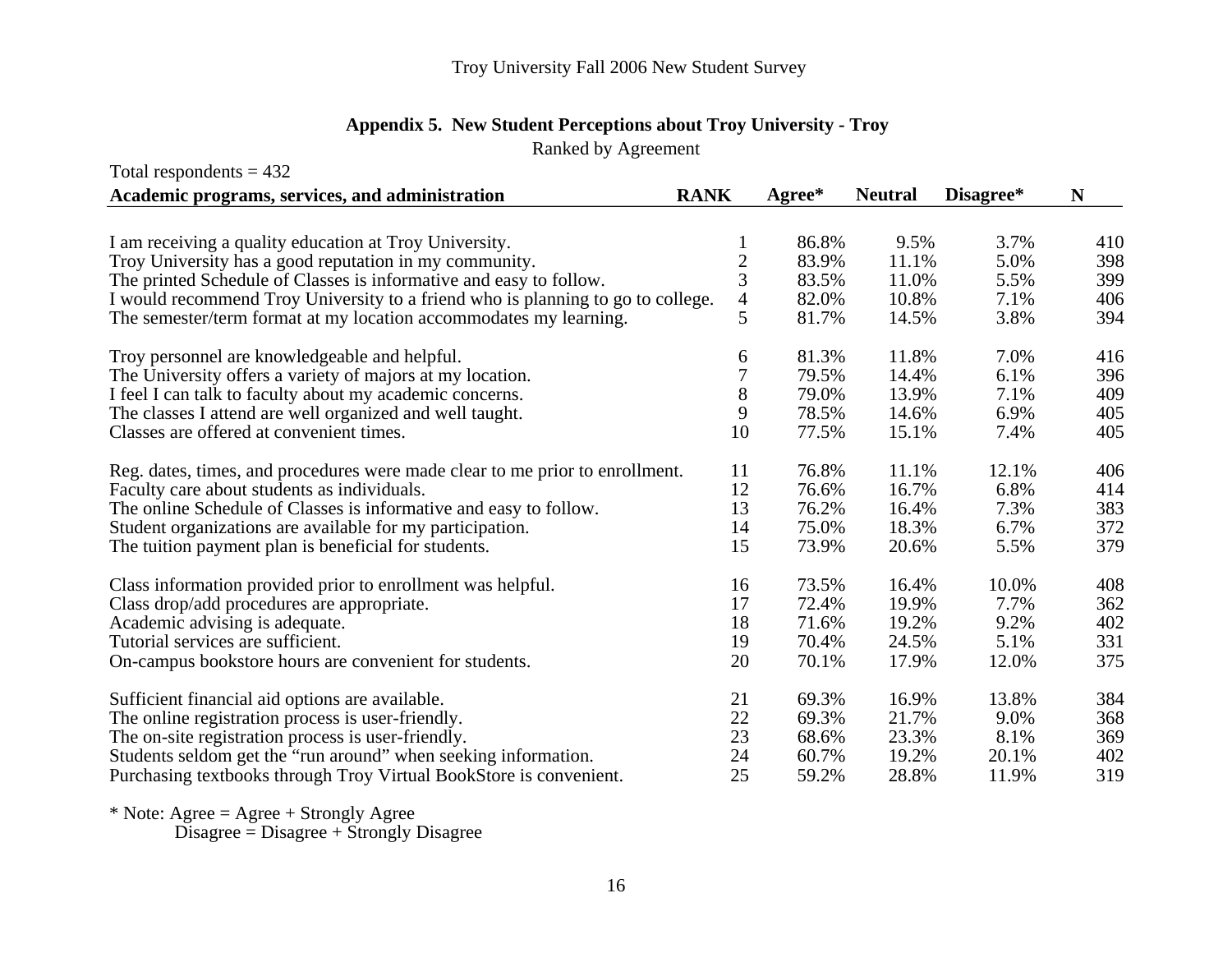| Appendix 5.1. New Student Perceptions about Troy University - Troy |  |
|--------------------------------------------------------------------|--|
| Fall 2006 vs. Fall 2005                                            |  |

|                                                                        | Agree*      |             |             | Disagree*   |             |             |
|------------------------------------------------------------------------|-------------|-------------|-------------|-------------|-------------|-------------|
| Academic programs, services, and administration                        | <b>FA06</b> | <b>FA05</b> | <b>Diff</b> | <b>FA06</b> | <b>FA05</b> | <b>Diff</b> |
|                                                                        |             |             |             |             |             |             |
| I am receiving a quality education at Troy University.                 | 86.8%       | 84.8%       | 2.0%        | 3.7%        | 4.3%        | $-0.6%$     |
| Troy University has a good reputation in my community.                 | 83.9%       | 77.7%       | 6.2%        | 5.0%        | 8.5%        | $-3.5%$     |
| The printed Schedule of Classes is informative and easy to follow.     | 83.5%       | 81.4%       | 2.1%        | 5.5%        | 6.0%        | $-0.5%$     |
| I would recommend Troy Univ. to a friend planning to go to college.    | 82.0%       | 79.7%       | 2.3%        | 7.1%        | 10.4%       | $-3.3%$     |
| The semester/term format at my location accommodates my learning.      | 81.7%       | 79.5%       | 2.2%        | 3.8%        | 4.1%        | $-0.3%$     |
| Troy personnel are knowledgeable and helpful.                          | 81.3%       | 73.1%       | 8.2%        | 7.0%        | 11.6%       | $-4.6%$     |
| The University offers a variety of majors at my location.              | 79.5%       | 78.4%       | 1.1%        | 6.1%        | 8.1%        | $-2.0%$     |
| I feel I can talk to faculty about my academic concerns.               | 79.0%       | 75.0%       | 4.0%        | 7.1%        | 10.2%       | $-3.1%$     |
| The classes I attend are well organized and well taught.               | 78.5%       | 73.6%       | 4.9%        | 6.9%        | 8.1%        | $-1.2%$     |
| Classes are offered at convenient times.                               | 77.5%       | 74.5%       | 3.0%        | 7.4%        | 10.4%       | $-3.0%$     |
| Reg. dates, times, and procedures were made clear prior to enrollment. | 76.8%       |             |             | 12.1%       |             |             |
| Faculty care about students as individuals.                            | 76.6%       | 71.9%       | 4.7%        | 6.8%        | 8.4%        | $-1.6%$     |
| The online Schedule of Classes is informative and easy to follow.      | 76.2%       | 70.7%       | 5.5%        | 7.3%        | 9.0%        | $-1.7%$     |
| Student organizations are available for my participation.              | 75.0%       | 77.6%       | $-2.6%$     | 6.7%        | 6.2%        | 0.5%        |
| The tuition payment plan is beneficial for students.                   | 73.9%       | 72.1%       | 1.8%        | 5.5%        | 9.2%        | $-3.7%$     |
| Class information provided prior to enrollment was helpful.            | 73.5%       |             |             | 10.0%       |             |             |
| Class drop/add procedures are appropriate.                             | 72.4%       | 70.5%       | 1.9%        | 7.7%        | 10.1%       | $-2.4%$     |
| Academic advising is adequate.                                         | 71.6%       | 62.5%       | 9.1%        | 9.2%        | 16.7%       | $-7.5%$     |
| Tutorial services are sufficient.                                      | 70.4%       | 64.5%       | 5.9%        | 5.1%        | 7.7%        | $-2.6%$     |
| On-campus bookstore hours are convenient for students.                 | 70.1%       | 68.7%       | 1.4%        | 12.0%       | 12.6%       | $-0.6%$     |
| Sufficient financial aid options are available.                        | 69.3%       | 65.5%       | 3.8%        | 13.8%       | 15.6%       | $-1.8%$     |
| The online registration process is user-friendly.                      | 69.3%       | 67.1%       | 2.2%        | 9.0%        | 10.1%       | $-1.1%$     |
| The on-site registration process is user-friendly.                     | 68.6%       | 65.0%       | 3.6%        | 8.1%        | 11.3%       | $-3.2%$     |
| Students seldom get the "run around" when seeking information.         | 60.7%       | 46.4%       | 14.3%       | 20.1%       | 30.0%       | $-9.9%$     |
| Purchasing textbooks through Troy Virtual BookStore is convenient.     | 59.2%       | 45.3%       | 13.9%       | 11.9%       | 15.2%       | $-3.3%$     |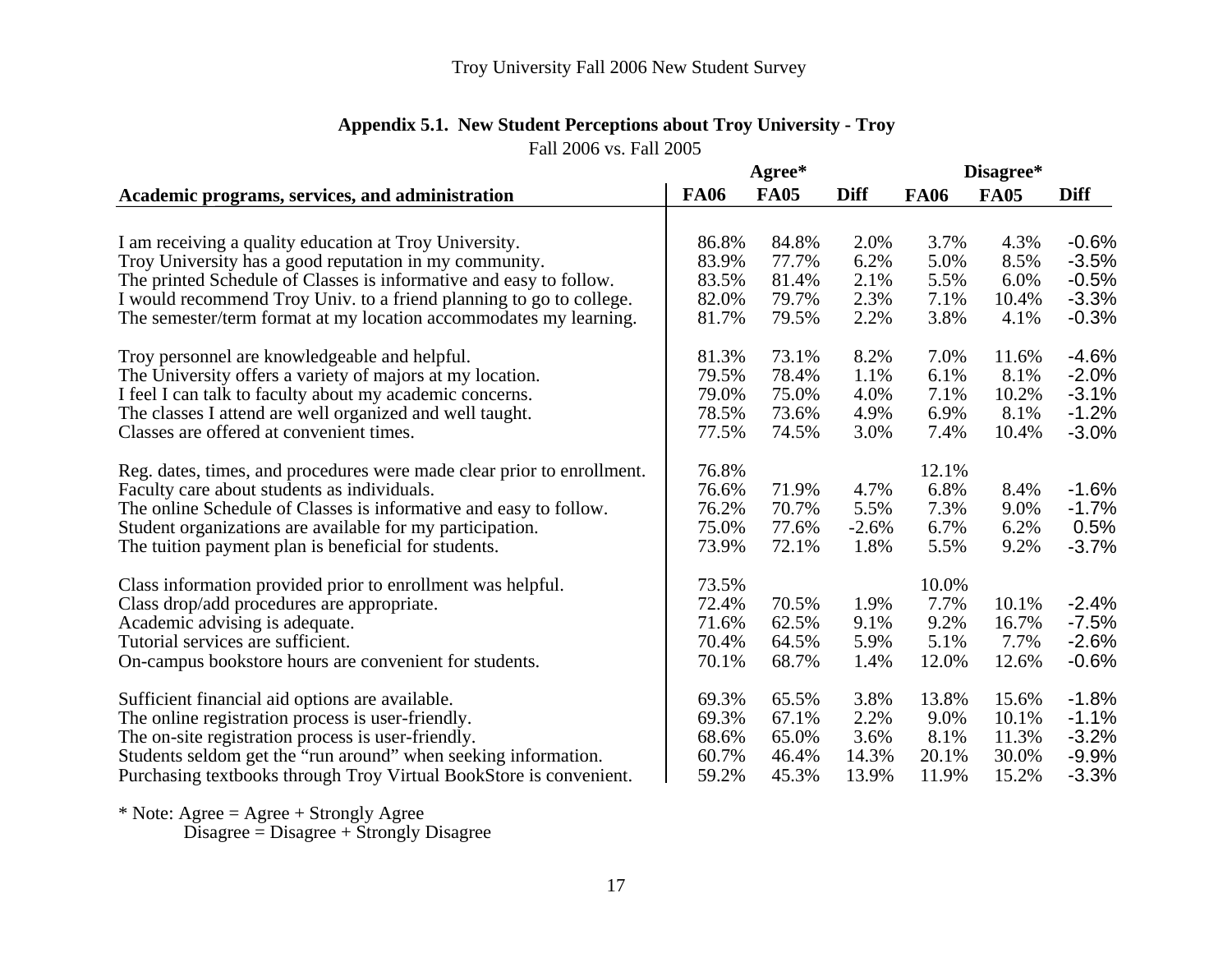#### Appendix 6. New Student Perceptions about Troy University - University College

Ranked by Agreement

|                  | Agree*                                                                                                                                                                                                                 | <b>Neutral</b>                   | Disagree* | ${\bf N}$                                                                                                       |
|------------------|------------------------------------------------------------------------------------------------------------------------------------------------------------------------------------------------------------------------|----------------------------------|-----------|-----------------------------------------------------------------------------------------------------------------|
|                  |                                                                                                                                                                                                                        |                                  |           |                                                                                                                 |
| 1                | 88.0%                                                                                                                                                                                                                  | 6.8%                             | 5.2%      | 367                                                                                                             |
| $\boldsymbol{2}$ | 87.9%                                                                                                                                                                                                                  | 6.7%                             | 5.4%      | 371                                                                                                             |
|                  | 87.1%                                                                                                                                                                                                                  | 6.7%                             | 6.2%      | 373                                                                                                             |
|                  | 86.8%                                                                                                                                                                                                                  | 7.8%                             | 5.4%      | 370                                                                                                             |
|                  |                                                                                                                                                                                                                        |                                  |           | 373                                                                                                             |
| 6                | 84.8%                                                                                                                                                                                                                  | 9.9%                             | 5.3%      | 374                                                                                                             |
| 7                | 84.6%                                                                                                                                                                                                                  | 8.5%                             | 6.9%      | 377                                                                                                             |
| 8                | 83.6%                                                                                                                                                                                                                  |                                  | 6.4%      | 359                                                                                                             |
| 9                | 83.1%                                                                                                                                                                                                                  |                                  | 5.2%      | 367                                                                                                             |
|                  |                                                                                                                                                                                                                        |                                  | 9.4%      | 373                                                                                                             |
| 11               | 81.1%                                                                                                                                                                                                                  | 9.6%                             | 9.3%      | 375                                                                                                             |
| 12               | 79.9%                                                                                                                                                                                                                  | 11.7%                            | 8.4%      | 369                                                                                                             |
| 13               | 78.3%                                                                                                                                                                                                                  |                                  | 8.0%      | 323                                                                                                             |
| 14               | 77.5%                                                                                                                                                                                                                  |                                  | 8.7%      | 355                                                                                                             |
| 15               | 77.0%                                                                                                                                                                                                                  |                                  | 5.8%      | 330                                                                                                             |
| 16               | 76.3%                                                                                                                                                                                                                  |                                  | 9.5%      | 359                                                                                                             |
| 17               | 75.5%                                                                                                                                                                                                                  |                                  | 8.2%      | 318                                                                                                             |
| 18               |                                                                                                                                                                                                                        |                                  | 6.6%      | 316                                                                                                             |
| 19               | 70.1%                                                                                                                                                                                                                  | 14.3%                            | 15.7%     | 364                                                                                                             |
| 20               | 68.7%                                                                                                                                                                                                                  |                                  | 11.7%     | 316                                                                                                             |
| 21               | 67.7%                                                                                                                                                                                                                  | 15.3%                            | 17.0%     | 359                                                                                                             |
| 22               | 60.3%                                                                                                                                                                                                                  | 27.2%                            | 12.5%     | 305                                                                                                             |
| 23               | 50.2%                                                                                                                                                                                                                  | 39.7%                            | 10.0%     | 239                                                                                                             |
| 24               | 43.1%                                                                                                                                                                                                                  |                                  | 13.9%     | 209                                                                                                             |
|                  |                                                                                                                                                                                                                        | 41.0%                            |           | 244                                                                                                             |
|                  | <b>RANK</b><br>I would recommend Troy University to a friend who is planning to go to college.<br>3<br>$\overline{4}$<br>5<br>10<br>Reg. dates, times, and procedures were made clear to me prior to enrollment.<br>25 | 85.3%<br>81.8%<br>73.4%<br>37.7% | 8.8%      | 8.8%<br>5.9%<br>10.0%<br>11.7%<br>13.6%<br>13.8%<br>17.3%<br>14.2%<br>16.4%<br>19.9%<br>19.6%<br>43.1%<br>21.3% |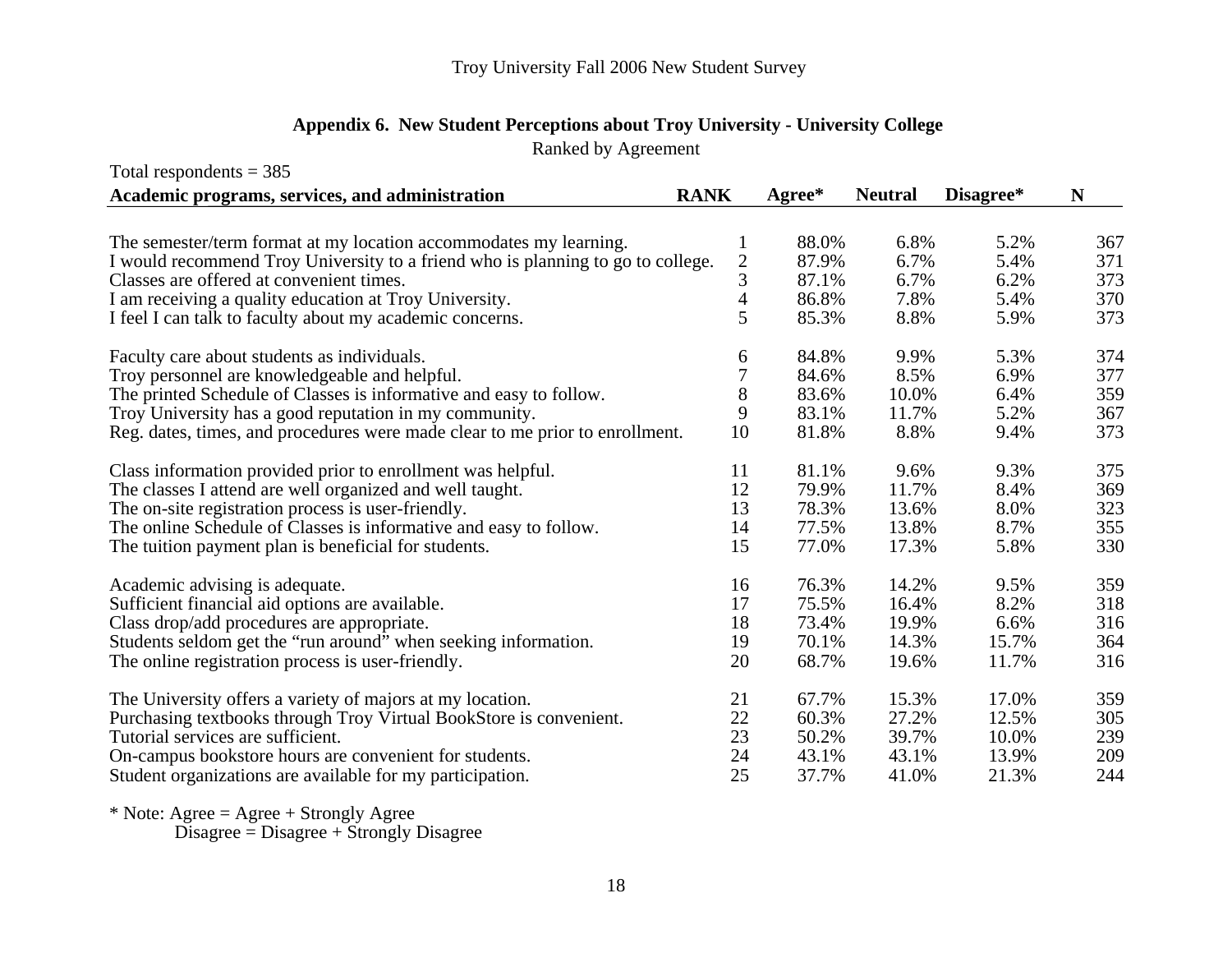|                                                                        | Agree*      |             |             | Disagree*   |             |             |
|------------------------------------------------------------------------|-------------|-------------|-------------|-------------|-------------|-------------|
| Academic programs, services, and administration                        | <b>FA06</b> | <b>FA05</b> | <b>Diff</b> | <b>FA06</b> | <b>FA05</b> | <b>Diff</b> |
|                                                                        |             |             |             |             |             |             |
| The semester/term format at my location accommodates my learning.      | 88.0%       | 85.0%       | 3.0%        | 5.2%        | 6.4%        | $-1.2%$     |
| I would recommend Troy Univ. to a friend planning to go to college.    | 87.9%       | 84.6%       | 3.3%        | 5.4%        | 7.1%        | $-1.7%$     |
| Classes are offered at convenient times.                               | 87.1%       | 86.0%       | 1.1%        | 6.2%        | 6.7%        | $-0.5%$     |
| I am receiving a quality education at Troy University.                 | 86.8%       | 85.6%       | 1.2%        | 5.4%        | 7.1%        | $-1.7%$     |
| I feel I can talk to faculty about my academic concerns.               | 85.3%       | 82.8%       | 2.5%        | 5.9%        | 7.7%        | $-1.8%$     |
| Faculty care about students as individuals.                            | 84.8%       | 80.2%       | 4.6%        | 5.3%        | 7.8%        | $-2.5%$     |
| Troy personnel are knowledgeable and helpful.                          | 84.6%       | 82.1%       | 2.5%        | 6.9%        | 9.8%        | $-2.9%$     |
| The printed Schedule of Classes is informative and easy to follow.     | 83.6%       | 83.2%       | 0.4%        | 6.4%        | 6.0%        | 0.4%        |
| Troy University has a good reputation in my community.                 | 83.1%       | 77.4%       | 5.7%        | 5.2%        | 6.3%        | $-1.1%$     |
| Reg. dates, times, and procedures were made clear prior to enrollment. | 81.8%       |             |             | 9.4%        |             |             |
| Class information provided prior to enrollment was helpful.            | 81.1%       |             |             | 9.3%        |             |             |
| The classes I attend are well organized and well taught.               | 79.9%       | 82.6%       | $-2.7%$     | 8.4%        | 9.3%        | $-0.9%$     |
| The on-site registration process is user-friendly.                     | 78.3%       | 75.4%       | 2.9%        | 8.0%        | 9.5%        | $-1.5%$     |
| The online Schedule of Classes is informative and easy to follow.      | 77.5%       | 76.6%       | 0.9%        | 8.7%        | 9.4%        | $-0.7%$     |
| The tuition payment plan is beneficial for students.                   | 77.0%       | 79.2%       | $-2.2%$     | 5.8%        | 4.3%        | 1.5%        |
| Academic advising is adequate.                                         | 76.3%       | 71.0%       | 5.3%        | 9.5%        | 12.1%       | $-2.6%$     |
| Sufficient financial aid options are available.                        | 75.5%       | 71.5%       | 4.0%        | 8.2%        | 9.5%        | $-1.3%$     |
| Class drop/add procedures are appropriate.                             | 73.4%       | 68.4%       | 5.0%        | 6.6%        | 9.4%        | $-2.8%$     |
| Students seldom get the "run around" when seeking information.         | 70.1%       | 61.3%       | 8.8%        | 15.7%       | 24.2%       | $-8.5%$     |
| The online registration process is user-friendly.                      | 68.7%       | 67.3%       | 1.4%        | 11.7%       | 11.7%       | 0.0%        |
| The University offers a variety of majors at my location.              | 67.7%       | 66.2%       | 1.5%        | 17.0%       | 16.9%       | 0.1%        |
| Purchasing textbooks through Troy Virtual BookStore is convenient.     | 60.3%       | 62.4%       | $-2.1%$     | 12.5%       | 14.9%       | $-2.4%$     |
| Tutorial services are sufficient.                                      | 50.2%       | 47.7%       | 2.5%        | 10.0%       | 9.0%        | 1.0%        |
| On-campus bookstore hours are convenient for students.                 | 43.1%       | 39.5%       | 3.6%        | 13.9%       | 17.1%       | $-3.2%$     |
| Student organizations are available for my participation.              | 37.7%       | 36.5%       | 1.2%        | 21.3%       | 24.6%       | $-3.3%$     |

# **Appendix 6.1. New Student Perceptions about Troy University - University College**

Fall 2006 vs. Fall 2005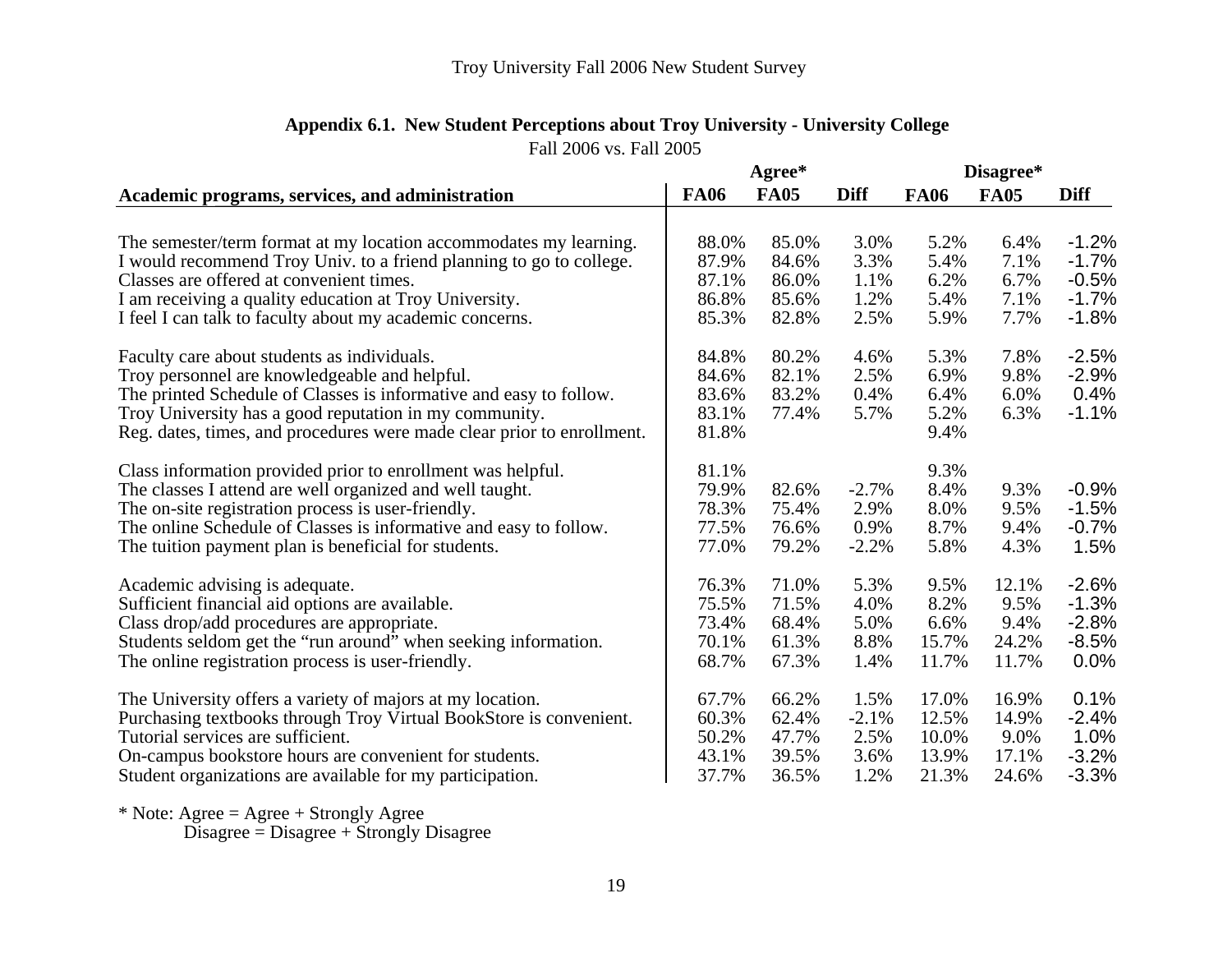| <b>Appendix 7. New Student Perceptions about Troy University - eCampus</b> |  |  |
|----------------------------------------------------------------------------|--|--|
|----------------------------------------------------------------------------|--|--|

Ranked by Agreement

| Total respondents = $1,175$                                                     |              |        |                |           |      |
|---------------------------------------------------------------------------------|--------------|--------|----------------|-----------|------|
| Academic programs, services, and administration                                 | <b>RANK</b>  | Agree* | <b>Neutral</b> | Disagree* | N    |
|                                                                                 |              |        |                |           |      |
| Classes are offered at convenient times.                                        | 1            | 85.3%  | 8.0%           | 6.8%      | 1031 |
| I am receiving a quality education at Troy University.                          | $\mathbf{2}$ | 85.1%  | 7.8%           | 7.0%      | 1111 |
| I would recommend Troy University to a friend who is planning to go to college. | 3            | 84.6%  | 7.7%           | 7.8%      | 1107 |
| The semester/term format at my location accommodates my learning.               | 4            | 82.7%  | 11.1%          | 6.1%      | 1060 |
| The online Schedule of Classes is informative and easy to follow.               | 5            | 80.7%  | 9.2%           | 10.1%     | 1098 |
| Reg. dates, times, and procedures were made clear to me prior to enrollment.    | 6            | 79.8%  | 8.0%           | 12.2%     | 1130 |
| Troy University has a good reputation in my community.                          | 7            | 79.6%  | 13.8%          | 6.6%      | 1036 |
| Class drop/add procedures are appropriate.                                      | 8            | 76.8%  | 15.5%          | 7.6%      | 984  |
| The classes I attend are well organized and well taught.                        | 9            | 76.7%  | 13.0%          | 10.3%     | 1068 |
| The printed Schedule of Classes is informative and easy to follow.              | 10           | 76.4%  | 14.4%          | 9.2%      | 924  |
| Troy personnel are knowledgeable and helpful.                                   | 11           | 76.0%  | 14.6%          | 9.5%      | 1131 |
| Class information provided prior to enrollment was helpful.                     | 12           | 76.0%  | 11.6%          | 12.4%     | 1120 |
| Faculty care about students as individuals.                                     | 13           | 74.7%  | 17.2%          | 8.1%      | 1109 |
| The online registration process is user-friendly.                               | 14           | 74.7%  | 12.2%          | 13.1%     | 1084 |
| I feel I can talk to faculty about my academic concerns.                        | 15           | 73.7%  | 14.5%          | 11.8%     | 1110 |
| The University offers a variety of majors at my location.                       | 16           | 72.7%  | 17.4%          | 10.0%     | 1014 |
| The tuition payment plan is beneficial for students.                            | 17           | 72.2%  | 20.7%          | 7.1%      | 890  |
| Sufficient financial aid options are available.                                 | 18           | 71.5%  | 18.6%          | 9.9%      | 919  |
| Purchasing textbooks through Troy Virtual BookStore is convenient.              | 19           | 70.8%  | 18.0%          | 11.2%     | 900  |
| The on-site registration process is user-friendly.                              | 20           | 70.4%  | 19.8%          | 9.9%      | 800  |
| Academic advising is adequate.                                                  | 21           | 66.9%  | 17.7%          | 15.4%     | 1068 |
| Tutorial services are sufficient.                                               | 22           | 63.8%  | 26.9%          | 9.3%      | 785  |
| Students seldom get the "run around" when seeking information.                  | 23           | 61.0%  | 17.4%          | 21.6%     | 1090 |
| On-campus bookstore hours are convenient for students.                          | 24           | 56.4%  | 34.5%          | 9.1%      | 615  |
| Student organizations are available for my participation.                       | 25           | 52.6%  | 36.8%          | 10.6%     | 650  |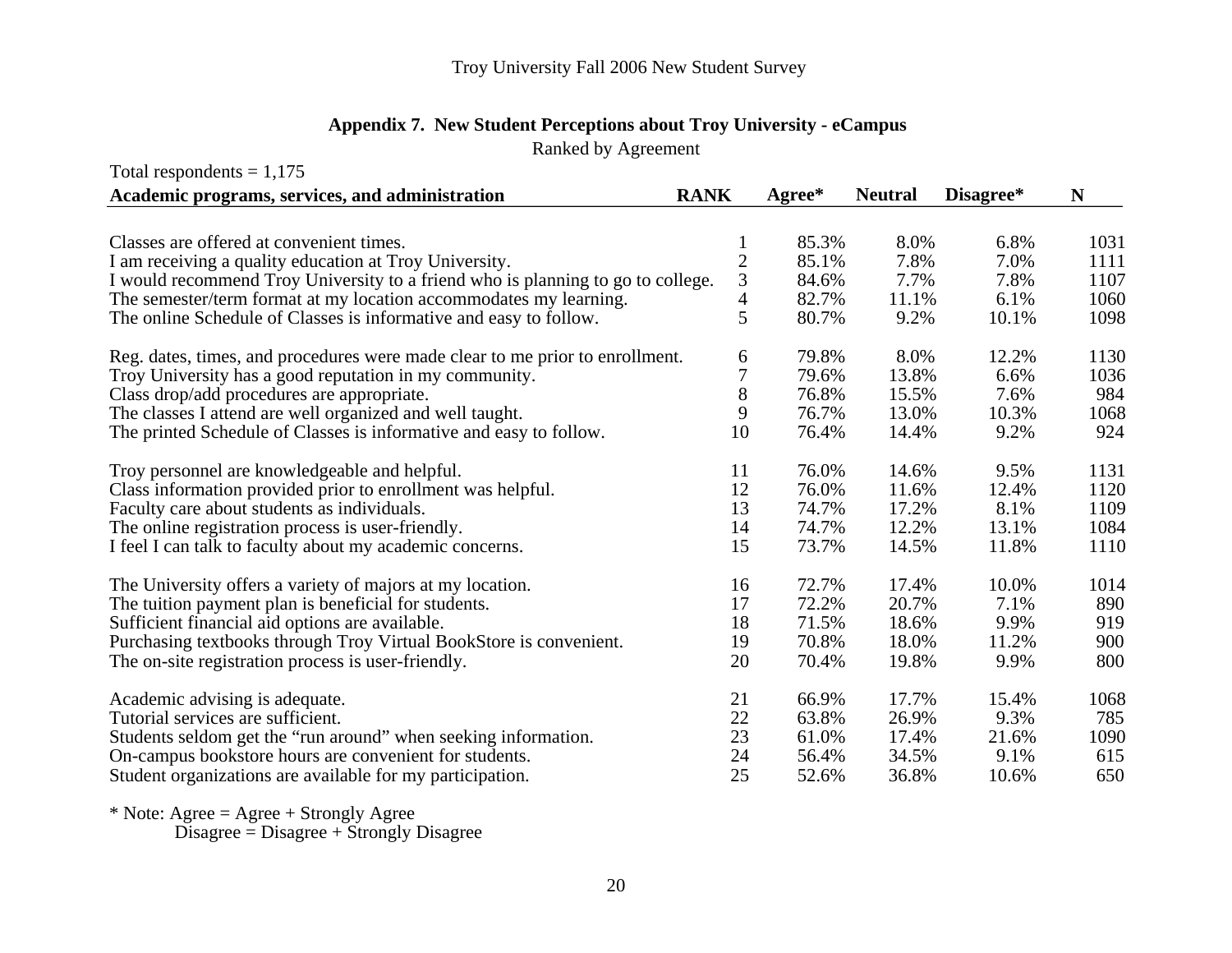|                                                                        |             | Agree*      |             | Disagree*   |             |             |
|------------------------------------------------------------------------|-------------|-------------|-------------|-------------|-------------|-------------|
| Academic programs, services, and administration                        | <b>FA06</b> | <b>FA05</b> | <b>Diff</b> | <b>FA06</b> | <b>FA05</b> | <b>Diff</b> |
|                                                                        |             |             |             |             |             |             |
| Classes are offered at convenient times.                               | 85.3%       | 83.9%       | 1.4%        | 6.8%        | 7.4%        | $-0.6%$     |
| I am receiving a quality education at Troy University.                 | 85.1%       | 85.8%       | $-0.7%$     | 7.0%        | 5.8%        | 1.2%        |
| I would recommend Troy Univ. to a friend planning to go to college.    | 84.6%       | 84.9%       | $-0.3%$     | 7.8%        | 6.7%        | 1.1%        |
| The semester/term format at my location accommodates my learning.      | 82.7%       | 83.8%       | $-1.1%$     | 6.1%        | 5.8%        | 0.3%        |
| The online Schedule of Classes is informative and easy to follow.      | 80.7%       | 77.5%       | 3.2%        | 10.1%       | 11.0%       | $-0.9%$     |
| Reg. dates, times, and procedures were made clear prior to enrollment. | 79.8%       |             |             | 12.2%       |             |             |
| Troy University has a good reputation in my community.                 | 79.6%       | 79.0%       | 0.6%        | 6.6%        | 5.8%        | 0.8%        |
| Class drop/add procedures are appropriate.                             | 76.8%       | 74.3%       | 2.5%        | 7.6%        | 7.9%        | $-0.3%$     |
| The classes I attend are well organized and well taught.               | 76.7%       | 79.6%       | $-2.9%$     | 10.3%       | 8.0%        | 2.3%        |
| The printed Schedule of Classes is informative and easy to follow.     | 76.4%       | 75.0%       | 1.4%        | 9.2%        | 8.4%        | 0.8%        |
| Troy personnel are knowledgeable and helpful.                          | 76.0%       | 80.4%       | $-4.4%$     | 9.5%        | 8.0%        | 1.5%        |
| Class information provided prior to enrollment was helpful.            | 76.0%       |             |             | 12.4%       |             |             |
| Faculty care about students as individuals.                            | 74.7%       | 78.0%       | $-3.3%$     | 8.1%        | 6.1%        | 2.0%        |
| The online registration process is user-friendly.                      | 74.7%       | 72.9%       | 1.8%        | 13.1%       | 13.7%       | $-0.6%$     |
| I feel I can talk to faculty about my academic concerns.               | 73.7%       | 76.0%       | $-2.3%$     | 11.8%       | 7.5%        | 4.3%        |
| The University offers a variety of majors at my location.              | 72.7%       | 73.0%       | $-0.3%$     | 10.0%       | 10.9%       | $-0.9%$     |
| The tuition payment plan is beneficial for students.                   | 72.2%       | 73.9%       | $-1.7%$     | 7.1%        | 5.9%        | 1.2%        |
| Sufficient financial aid options are available.                        | 71.5%       | 71.5%       | 0.0%        | 9.9%        | 7.8%        | 2.1%        |
| Purchasing textbooks through Troy Virtual BookStore is convenient.     | 70.8%       | 65.8%       | 5.0%        | 11.2%       | 10.6%       | 0.6%        |
| The on-site registration process is user-friendly.                     | 70.4%       | 66.7%       | 3.7%        | 9.9%        | 8.1%        | 1.8%        |
| Academic advising is adequate.                                         | 66.9%       | 68.2%       | $-1.3%$     | 15.4%       | 12.7%       | 2.7%        |
| Tutorial services are sufficient.                                      | 63.8%       | 60.6%       | 3.2%        | 9.3%        | 7.7%        | 1.6%        |
| Students seldom get the "run around" when seeking information.         | 61.0%       | 62.9%       | $-1.9\%$    | 21.6%       | 20.5%       | 1.1%        |
| On-campus bookstore hours are convenient for students.                 | 56.4%       | 51.5%       | 4.9%        | 9.1%        | 9.9%        | $-0.8%$     |
| Student organizations are available for my participation.              | 52.6%       | 46.9%       | 5.7%        | 10.6%       | 12.2%       | $-1.6%$     |

# **Appendix 7.1. New Student Perceptions about Troy University - eCampus**

Fall 2006 vs. Fall 2005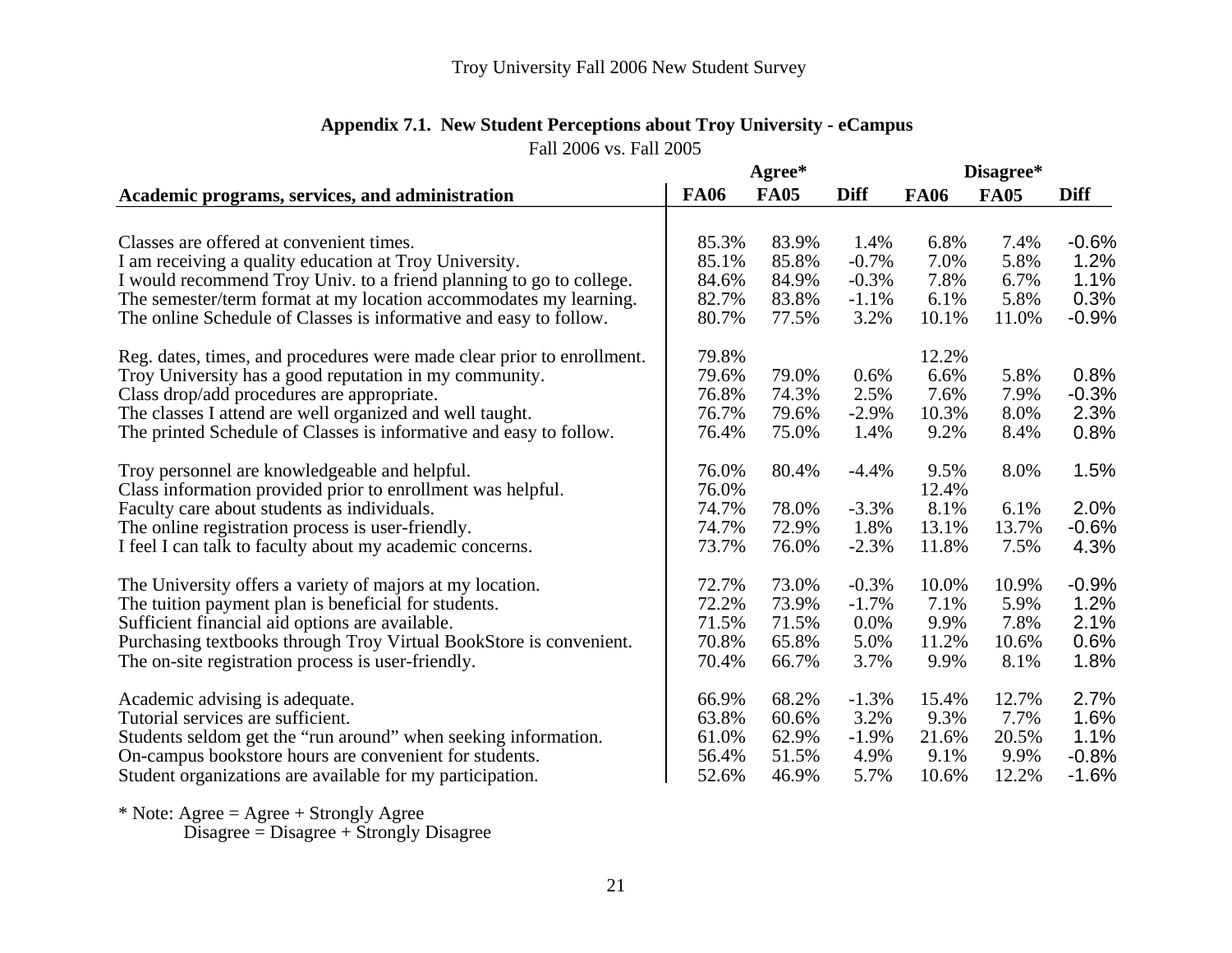| Total respondents $= 692$                                                       |                |        |                |           |     |
|---------------------------------------------------------------------------------|----------------|--------|----------------|-----------|-----|
| Academic programs, services, and administration                                 | <b>RANK</b>    | Agree* | <b>Neutral</b> | Disagree* | N   |
|                                                                                 |                |        |                |           |     |
| I am receiving a quality education at Troy University.                          | 1              | 86.3%  | 8.6%           | 5.1%      | 663 |
| The semester/term format at my location accommodates my learning.               | $\overline{c}$ | 86.1%  | 8.5%           | 5.4%      | 646 |
| I would recommend Troy University to a friend who is planning to go to college. | 3              | 85.5%  | 7.8%           | 6.6%      | 663 |
| Classes are offered at convenient times.                                        | 4              | 84.5%  | 8.3%           | 7.2%      | 625 |
| Troy University has a good reputation in my community.                          | 5              | 83.4%  | 12.2%          | 4.4%      | 631 |
| The printed Schedule of Classes is informative and easy to follow.              | 6              | 81.8%  | 11.9%          | 6.3%      | 587 |
| Troy personnel are knowledgeable and helpful.                                   | 7              | 81.5%  | 11.8%          | 6.7%      | 672 |
| The classes I attend are well organized and well taught.                        | 8              | 80.9%  | 10.7%          | 8.4%      | 645 |
| I feel I can talk to faculty about my academic concerns.                        | 9              | 80.6%  | 11.8%          | 7.6%      | 661 |
| The online Schedule of Classes is informative and easy to follow.               | 10             | 80.2%  | 11.5%          | 8.4%      | 646 |
| Reg. dates, times, and procedures were made clear to me prior to enrollment.    | 11             | 79.8%  | 10.9%          | 9.4%      | 662 |
| Faculty care about students as individuals.                                     | 12             | 78.6%  | 15.2%          | 6.2%      | 664 |
| The tuition payment plan is beneficial for students.                            | 13             | 77.4%  | 17.4%          | 5.2%      | 558 |
| Class drop/add procedures are appropriate.                                      | 14             | 77.1%  | 15.5%          | 7.4%      | 595 |
| Class information provided prior to enrollment was helpful.                     | 15             | 76.8%  | 13.4%          | 9.8%      | 663 |
| The University offers a variety of majors at my location.                       | 16             | 75.0%  | 15.2%          | 9.9%      | 627 |
| The online registration process is user-friendly.                               | 17             | 74.8%  | 15.3%          | 10.0%     | 603 |
| Sufficient financial aid options are available.                                 | 18             | 72.9%  | 18.3%          | 8.7%      | 573 |
| Academic advising is adequate.                                                  | 19             | 72.8%  | 16.8%          | 10.5%     | 650 |
| The on-site registration process is user-friendly.                              | 20             | 72.5%  | 16.5%          | 11.0%     | 527 |
| Purchasing textbooks through Troy Virtual BookStore is convenient.              | 21             | 70.4%  | 20.3%          | 9.4%      | 533 |
| Tutorial services are sufficient.                                               | 22             | 65.7%  | 27.4%          | 6.8%      | 470 |
| Students seldom get the "run around" when seeking information.                  | 23             | 65.3%  | 17.3%          | 17.4%     | 654 |
| On-campus bookstore hours are convenient for students.                          | 24             | 65.2%  | 24.4%          | 10.4%     | 431 |
| Student organizations are available for my participation.                       | 25             | 58.0%  | 30.5%          | 11.5%     | 462 |

## **Appendix 8. New Student Perceptions about Troy University - College of Arts & Sciences**

Ranked by Agreement

\* Note: Agree = Agree + Strongly Agree

Disagree = Disagree + Strongly Disagree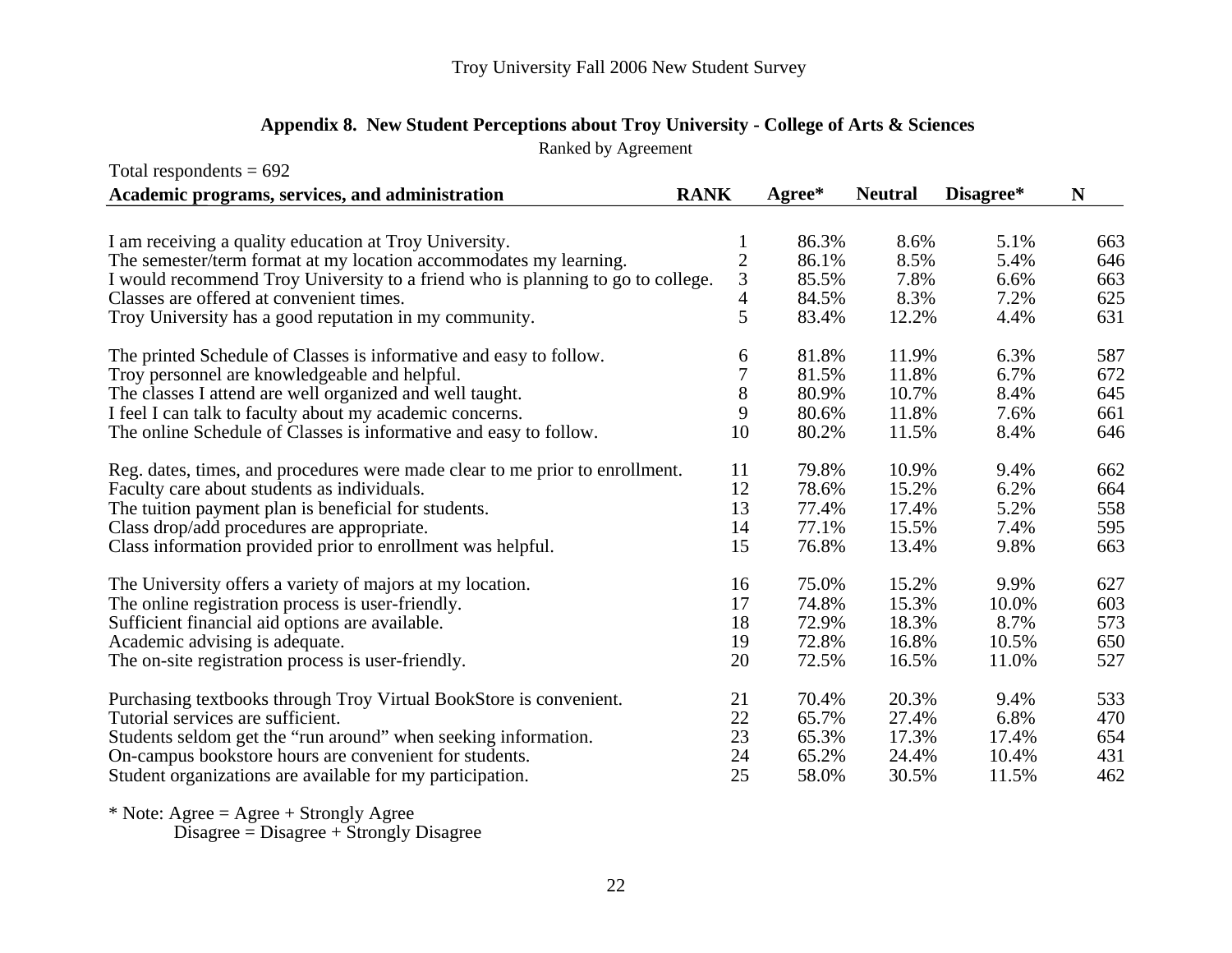| <b>FA05</b><br><b>FA06</b><br><b>FA05</b><br><b>Diff</b><br><b>Diff</b><br><b>FA06</b><br>86.3%<br>84.1%<br>2.2%<br>5.1%<br>$-1.5%$<br>I am receiving a quality education at Troy University.<br>6.6%<br>The semester/term format at my location accommodates my learning.<br>80.8%<br>5.3%<br>5.4%<br>$-1.8%$<br>86.1%<br>7.2%<br>I would recommend Troy Univ. to a friend planning to go to college.<br>$-2.4%$<br>82.1%<br>3.4%<br>85.5%<br>6.6%<br>9.0%<br>Classes are offered at convenient times.<br>7.2%<br>$-3.8%$<br>84.5%<br>76.5%<br>8.0%<br>11.0%<br>Troy University has a good reputation in my community.<br>$-2.1%$<br>83.4%<br>80.0%<br>3.4%<br>4.4%<br>6.5%<br>$-0.9%$<br>80.2%<br>7.2%<br>The printed Schedule of Classes is informative and easy to follow.<br>81.8%<br>1.6%<br>6.3%<br>81.5%<br>78.8%<br>2.7%<br>6.7%<br>9.8%<br>$-3.1%$<br>The classes I attend are well organized and well taught.<br>80.9%<br>77.2%<br>3.7%<br>8.4%<br>$-1.2%$<br>9.6%<br>76.9%<br>3.7%<br>$-1.5%$<br>I feel I can talk to faculty about my academic concerns.<br>80.6%<br>7.6%<br>9.1%<br>80.2%<br>75.2%<br>5.0%<br>8.4%<br>10.7%<br>$-2.3%$<br>Reg. dates, times, and procedures were made clear prior to enrollment.<br>79.8%<br>9.4%<br>75.2%<br>8.0%<br>$-1.8%$<br>Faculty care about students as individuals.<br>78.6%<br>3.4%<br>6.2%<br>5.2%<br>The tuition payment plan is beneficial for students.<br>2.8%<br>7.0%<br>$-1.8%$<br>77.4%<br>74.6%<br>Class drop/add procedures are appropriate.<br>77.1%<br>71.2%<br>5.9%<br>10.5%<br>$-3.1%$<br>7.4%<br>76.8%<br>9.8%<br>$-4.1%$<br>The University offers a variety of majors at my location.<br>75.0%<br>71.7%<br>3.3%<br>9.9%<br>14.0%<br>$-4.3%$<br>The online registration process is user-friendly.<br>74.8%<br>7.2%<br>67.6%<br>10.0%<br>14.3%<br>$-2.3%$<br>72.9%<br>71.3%<br>1.6%<br>8.7%<br>Sufficient financial aid options are available.<br>11.0%<br>Academic advising is adequate.<br>72.8%<br>67.0%<br>$-5.5%$<br>5.8%<br>10.5%<br>16.0%<br>The on-site registration process is user-friendly.<br>$-0.7%$<br>72.5%<br>67.8%<br>4.7%<br>11.0%<br>11.7%<br>$-3.7%$<br>Purchasing textbooks through Troy Virtual BookStore is convenient.<br>58.8%<br>13.1%<br>70.4%<br>11.6%<br>9.4% |                                                                   |       | Agree* |      | Disagree* |       |         |
|------------------------------------------------------------------------------------------------------------------------------------------------------------------------------------------------------------------------------------------------------------------------------------------------------------------------------------------------------------------------------------------------------------------------------------------------------------------------------------------------------------------------------------------------------------------------------------------------------------------------------------------------------------------------------------------------------------------------------------------------------------------------------------------------------------------------------------------------------------------------------------------------------------------------------------------------------------------------------------------------------------------------------------------------------------------------------------------------------------------------------------------------------------------------------------------------------------------------------------------------------------------------------------------------------------------------------------------------------------------------------------------------------------------------------------------------------------------------------------------------------------------------------------------------------------------------------------------------------------------------------------------------------------------------------------------------------------------------------------------------------------------------------------------------------------------------------------------------------------------------------------------------------------------------------------------------------------------------------------------------------------------------------------------------------------------------------------------------------------------------------------------------------------------------------------------------------------------------------------------------------------------|-------------------------------------------------------------------|-------|--------|------|-----------|-------|---------|
|                                                                                                                                                                                                                                                                                                                                                                                                                                                                                                                                                                                                                                                                                                                                                                                                                                                                                                                                                                                                                                                                                                                                                                                                                                                                                                                                                                                                                                                                                                                                                                                                                                                                                                                                                                                                                                                                                                                                                                                                                                                                                                                                                                                                                                                                  | Academic programs, services, and administration                   |       |        |      |           |       |         |
|                                                                                                                                                                                                                                                                                                                                                                                                                                                                                                                                                                                                                                                                                                                                                                                                                                                                                                                                                                                                                                                                                                                                                                                                                                                                                                                                                                                                                                                                                                                                                                                                                                                                                                                                                                                                                                                                                                                                                                                                                                                                                                                                                                                                                                                                  |                                                                   |       |        |      |           |       |         |
|                                                                                                                                                                                                                                                                                                                                                                                                                                                                                                                                                                                                                                                                                                                                                                                                                                                                                                                                                                                                                                                                                                                                                                                                                                                                                                                                                                                                                                                                                                                                                                                                                                                                                                                                                                                                                                                                                                                                                                                                                                                                                                                                                                                                                                                                  |                                                                   |       |        |      |           |       |         |
|                                                                                                                                                                                                                                                                                                                                                                                                                                                                                                                                                                                                                                                                                                                                                                                                                                                                                                                                                                                                                                                                                                                                                                                                                                                                                                                                                                                                                                                                                                                                                                                                                                                                                                                                                                                                                                                                                                                                                                                                                                                                                                                                                                                                                                                                  |                                                                   |       |        |      |           |       |         |
|                                                                                                                                                                                                                                                                                                                                                                                                                                                                                                                                                                                                                                                                                                                                                                                                                                                                                                                                                                                                                                                                                                                                                                                                                                                                                                                                                                                                                                                                                                                                                                                                                                                                                                                                                                                                                                                                                                                                                                                                                                                                                                                                                                                                                                                                  |                                                                   |       |        |      |           |       |         |
|                                                                                                                                                                                                                                                                                                                                                                                                                                                                                                                                                                                                                                                                                                                                                                                                                                                                                                                                                                                                                                                                                                                                                                                                                                                                                                                                                                                                                                                                                                                                                                                                                                                                                                                                                                                                                                                                                                                                                                                                                                                                                                                                                                                                                                                                  |                                                                   |       |        |      |           |       |         |
|                                                                                                                                                                                                                                                                                                                                                                                                                                                                                                                                                                                                                                                                                                                                                                                                                                                                                                                                                                                                                                                                                                                                                                                                                                                                                                                                                                                                                                                                                                                                                                                                                                                                                                                                                                                                                                                                                                                                                                                                                                                                                                                                                                                                                                                                  |                                                                   |       |        |      |           |       |         |
|                                                                                                                                                                                                                                                                                                                                                                                                                                                                                                                                                                                                                                                                                                                                                                                                                                                                                                                                                                                                                                                                                                                                                                                                                                                                                                                                                                                                                                                                                                                                                                                                                                                                                                                                                                                                                                                                                                                                                                                                                                                                                                                                                                                                                                                                  |                                                                   |       |        |      |           |       |         |
|                                                                                                                                                                                                                                                                                                                                                                                                                                                                                                                                                                                                                                                                                                                                                                                                                                                                                                                                                                                                                                                                                                                                                                                                                                                                                                                                                                                                                                                                                                                                                                                                                                                                                                                                                                                                                                                                                                                                                                                                                                                                                                                                                                                                                                                                  | Troy personnel are knowledgeable and helpful.                     |       |        |      |           |       |         |
|                                                                                                                                                                                                                                                                                                                                                                                                                                                                                                                                                                                                                                                                                                                                                                                                                                                                                                                                                                                                                                                                                                                                                                                                                                                                                                                                                                                                                                                                                                                                                                                                                                                                                                                                                                                                                                                                                                                                                                                                                                                                                                                                                                                                                                                                  |                                                                   |       |        |      |           |       |         |
|                                                                                                                                                                                                                                                                                                                                                                                                                                                                                                                                                                                                                                                                                                                                                                                                                                                                                                                                                                                                                                                                                                                                                                                                                                                                                                                                                                                                                                                                                                                                                                                                                                                                                                                                                                                                                                                                                                                                                                                                                                                                                                                                                                                                                                                                  |                                                                   |       |        |      |           |       |         |
|                                                                                                                                                                                                                                                                                                                                                                                                                                                                                                                                                                                                                                                                                                                                                                                                                                                                                                                                                                                                                                                                                                                                                                                                                                                                                                                                                                                                                                                                                                                                                                                                                                                                                                                                                                                                                                                                                                                                                                                                                                                                                                                                                                                                                                                                  | The online Schedule of Classes is informative and easy to follow. |       |        |      |           |       |         |
|                                                                                                                                                                                                                                                                                                                                                                                                                                                                                                                                                                                                                                                                                                                                                                                                                                                                                                                                                                                                                                                                                                                                                                                                                                                                                                                                                                                                                                                                                                                                                                                                                                                                                                                                                                                                                                                                                                                                                                                                                                                                                                                                                                                                                                                                  |                                                                   |       |        |      |           |       |         |
|                                                                                                                                                                                                                                                                                                                                                                                                                                                                                                                                                                                                                                                                                                                                                                                                                                                                                                                                                                                                                                                                                                                                                                                                                                                                                                                                                                                                                                                                                                                                                                                                                                                                                                                                                                                                                                                                                                                                                                                                                                                                                                                                                                                                                                                                  |                                                                   |       |        |      |           |       |         |
|                                                                                                                                                                                                                                                                                                                                                                                                                                                                                                                                                                                                                                                                                                                                                                                                                                                                                                                                                                                                                                                                                                                                                                                                                                                                                                                                                                                                                                                                                                                                                                                                                                                                                                                                                                                                                                                                                                                                                                                                                                                                                                                                                                                                                                                                  |                                                                   |       |        |      |           |       |         |
|                                                                                                                                                                                                                                                                                                                                                                                                                                                                                                                                                                                                                                                                                                                                                                                                                                                                                                                                                                                                                                                                                                                                                                                                                                                                                                                                                                                                                                                                                                                                                                                                                                                                                                                                                                                                                                                                                                                                                                                                                                                                                                                                                                                                                                                                  |                                                                   |       |        |      |           |       |         |
|                                                                                                                                                                                                                                                                                                                                                                                                                                                                                                                                                                                                                                                                                                                                                                                                                                                                                                                                                                                                                                                                                                                                                                                                                                                                                                                                                                                                                                                                                                                                                                                                                                                                                                                                                                                                                                                                                                                                                                                                                                                                                                                                                                                                                                                                  | Class information provided prior to enrollment was helpful.       |       |        |      |           |       |         |
|                                                                                                                                                                                                                                                                                                                                                                                                                                                                                                                                                                                                                                                                                                                                                                                                                                                                                                                                                                                                                                                                                                                                                                                                                                                                                                                                                                                                                                                                                                                                                                                                                                                                                                                                                                                                                                                                                                                                                                                                                                                                                                                                                                                                                                                                  |                                                                   |       |        |      |           |       |         |
|                                                                                                                                                                                                                                                                                                                                                                                                                                                                                                                                                                                                                                                                                                                                                                                                                                                                                                                                                                                                                                                                                                                                                                                                                                                                                                                                                                                                                                                                                                                                                                                                                                                                                                                                                                                                                                                                                                                                                                                                                                                                                                                                                                                                                                                                  |                                                                   |       |        |      |           |       |         |
|                                                                                                                                                                                                                                                                                                                                                                                                                                                                                                                                                                                                                                                                                                                                                                                                                                                                                                                                                                                                                                                                                                                                                                                                                                                                                                                                                                                                                                                                                                                                                                                                                                                                                                                                                                                                                                                                                                                                                                                                                                                                                                                                                                                                                                                                  |                                                                   |       |        |      |           |       |         |
|                                                                                                                                                                                                                                                                                                                                                                                                                                                                                                                                                                                                                                                                                                                                                                                                                                                                                                                                                                                                                                                                                                                                                                                                                                                                                                                                                                                                                                                                                                                                                                                                                                                                                                                                                                                                                                                                                                                                                                                                                                                                                                                                                                                                                                                                  |                                                                   |       |        |      |           |       |         |
|                                                                                                                                                                                                                                                                                                                                                                                                                                                                                                                                                                                                                                                                                                                                                                                                                                                                                                                                                                                                                                                                                                                                                                                                                                                                                                                                                                                                                                                                                                                                                                                                                                                                                                                                                                                                                                                                                                                                                                                                                                                                                                                                                                                                                                                                  |                                                                   |       |        |      |           |       |         |
|                                                                                                                                                                                                                                                                                                                                                                                                                                                                                                                                                                                                                                                                                                                                                                                                                                                                                                                                                                                                                                                                                                                                                                                                                                                                                                                                                                                                                                                                                                                                                                                                                                                                                                                                                                                                                                                                                                                                                                                                                                                                                                                                                                                                                                                                  |                                                                   |       |        |      |           |       |         |
|                                                                                                                                                                                                                                                                                                                                                                                                                                                                                                                                                                                                                                                                                                                                                                                                                                                                                                                                                                                                                                                                                                                                                                                                                                                                                                                                                                                                                                                                                                                                                                                                                                                                                                                                                                                                                                                                                                                                                                                                                                                                                                                                                                                                                                                                  |                                                                   |       |        |      |           |       |         |
|                                                                                                                                                                                                                                                                                                                                                                                                                                                                                                                                                                                                                                                                                                                                                                                                                                                                                                                                                                                                                                                                                                                                                                                                                                                                                                                                                                                                                                                                                                                                                                                                                                                                                                                                                                                                                                                                                                                                                                                                                                                                                                                                                                                                                                                                  | Tutorial services are sufficient.                                 | 65.7% | 59.7%  | 6.0% | 6.8%      | 10.5% | $-3.7%$ |
| 22.8%<br>$-5.4%$<br>65.3%<br>58.2%<br>7.1%<br>17.4%                                                                                                                                                                                                                                                                                                                                                                                                                                                                                                                                                                                                                                                                                                                                                                                                                                                                                                                                                                                                                                                                                                                                                                                                                                                                                                                                                                                                                                                                                                                                                                                                                                                                                                                                                                                                                                                                                                                                                                                                                                                                                                                                                                                                              | Students seldom get the "run around" when seeking information.    |       |        |      |           |       |         |
| 59.2%<br>$-1.5%$<br>65.2%<br>6.0%<br>10.4%<br>11.9%                                                                                                                                                                                                                                                                                                                                                                                                                                                                                                                                                                                                                                                                                                                                                                                                                                                                                                                                                                                                                                                                                                                                                                                                                                                                                                                                                                                                                                                                                                                                                                                                                                                                                                                                                                                                                                                                                                                                                                                                                                                                                                                                                                                                              | On-campus bookstore hours are convenient for students.            |       |        |      |           |       |         |
| 58.0%<br>54.1%<br>3.9%<br>11.5%<br>12.8%<br>$-1.3%$                                                                                                                                                                                                                                                                                                                                                                                                                                                                                                                                                                                                                                                                                                                                                                                                                                                                                                                                                                                                                                                                                                                                                                                                                                                                                                                                                                                                                                                                                                                                                                                                                                                                                                                                                                                                                                                                                                                                                                                                                                                                                                                                                                                                              | Student organizations are available for my participation.         |       |        |      |           |       |         |

## Fall 2006 vs. Fall 2005 **Appendix 8.1. New Student Perceptions about Troy University - College of Arts & Sciences**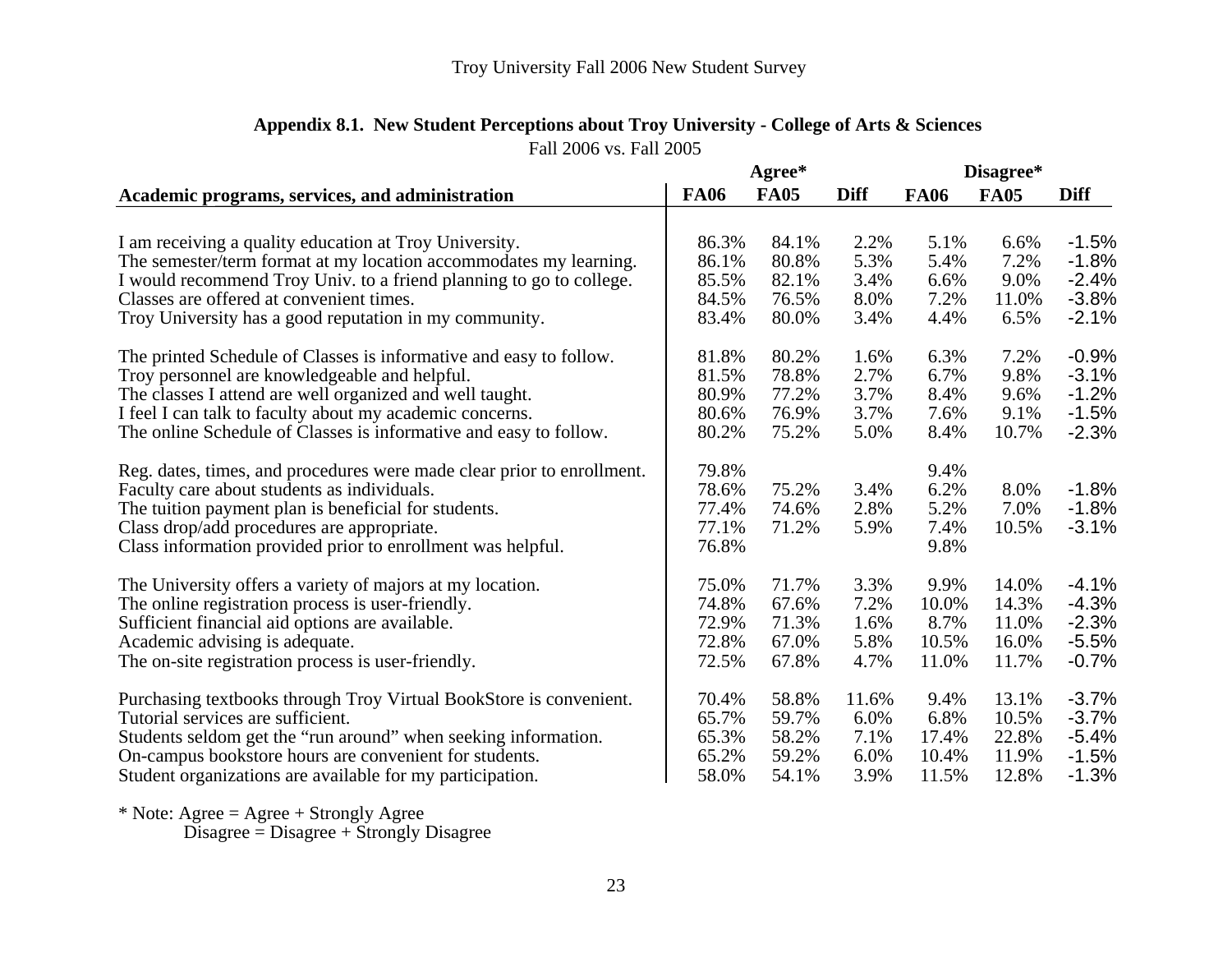|  |  |  | Appendix 9. New Student Perceptions about Troy University - Sorrell College of Business |  |
|--|--|--|-----------------------------------------------------------------------------------------|--|
|  |  |  |                                                                                         |  |

Ranked by Agreement

| Total respondents $= 772$                                                       |                |        |                |           |             |
|---------------------------------------------------------------------------------|----------------|--------|----------------|-----------|-------------|
| Academic programs, services, and administration                                 | <b>RANK</b>    | Agree* | <b>Neutral</b> | Disagree* | $\mathbf N$ |
|                                                                                 |                |        |                |           |             |
| I am receiving a quality education at Troy University.                          |                | 85.3%  | 8.1%           | 6.6%      | 866         |
| Classes are offered at convenient times.                                        | $\overline{c}$ | 83.5%  | 8.4%           | 8.1%      | 838         |
| I would recommend Troy University to a friend who is planning to go to college. | 3              | 83.1%  | 9.0%           | 7.9%      | 866         |
| The semester/term format at my location accommodates my learning.               | $\overline{4}$ | 81.6%  | 12.7%          | 5.7%      | 825         |
| Troy University has a good reputation in my community.                          | 5              | 81.1%  | 12.5%          | 6.4%      | 831         |
| The printed Schedule of Classes is informative and easy to follow.              | 6              | 78.9%  | 12.3%          | 8.7%      | 779         |
| Reg. dates, times, and procedures were made clear to me prior to enrollment.    | 7              | 78.8%  | 8.5%           | 12.7%     | 873         |
| The online Schedule of Classes is informative and easy to follow.               | 8              | 78.2%  | 11.7%          | 10.0%     | 827         |
| Troy personnel are knowledgeable and helpful.                                   | 9              | 76.7%  | 13.2%          | 10.1%     | 878         |
| Class drop/add procedures are appropriate.                                      | 10             | 76.2%  | 14.7%          | 9.0%      | 753         |
| Class information provided prior to enrollment was helpful.                     | 11             | 75.8%  | 11.7%          | 12.5%     | 873         |
| The classes I attend are well organized and well taught.                        | 12             | 75.5%  | 13.9%          | 10.6%     | 842         |
| The tuition payment plan is beneficial for students.                            | 13             | 74.7%  | 18.3%          | 7.1%      | 723         |
| Faculty care about students as individuals.                                     | 14             | 74.3%  | 17.1%          | 8.7%      | 867         |
| I feel I can talk to faculty about my academic concerns.                        | 15             | 73.3%  | 14.1%          | 12.5%     | 863         |
| Sufficient financial aid options are available.                                 | 16             | 72.7%  | 15.9%          | 11.4%     | 735         |
| The University offers a variety of majors at my location.                       | 17             | 72.7%  | 16.0%          | 11.3%     | 812         |
| The on-site registration process is user-friendly.                              | 18             | 71.6%  | 18.7%          | 9.7%      | 691         |
| The online registration process is user-friendly.                               | 19             | 70.1%  | 15.3%          | 14.6%     | 793         |
| Academic advising is adequate.                                                  | 20             | 68.6%  | 16.6%          | 14.8%     | 830         |
| Purchasing textbooks through Troy Virtual BookStore is convenient.              | 21             | 63.8%  | 22.5%          | 13.7%     | 680         |
| Tutorial services are sufficient.                                               | 22             | 59.5%  | 30.4%          | 10.1%     | 615         |
| Students seldom get the "run around" when seeking information.                  | 23             | 59.4%  | 18.0%          | 22.6%     | 845         |
| On-campus bookstore hours are convenient for students.                          | 24             | 59.1%  | 31.1%          | 9.7%      | 575         |
| Student organizations are available for my participation.                       | 25             | 50.9%  | 36.6%          | 12.5%     | 558         |
|                                                                                 |                |        |                |           |             |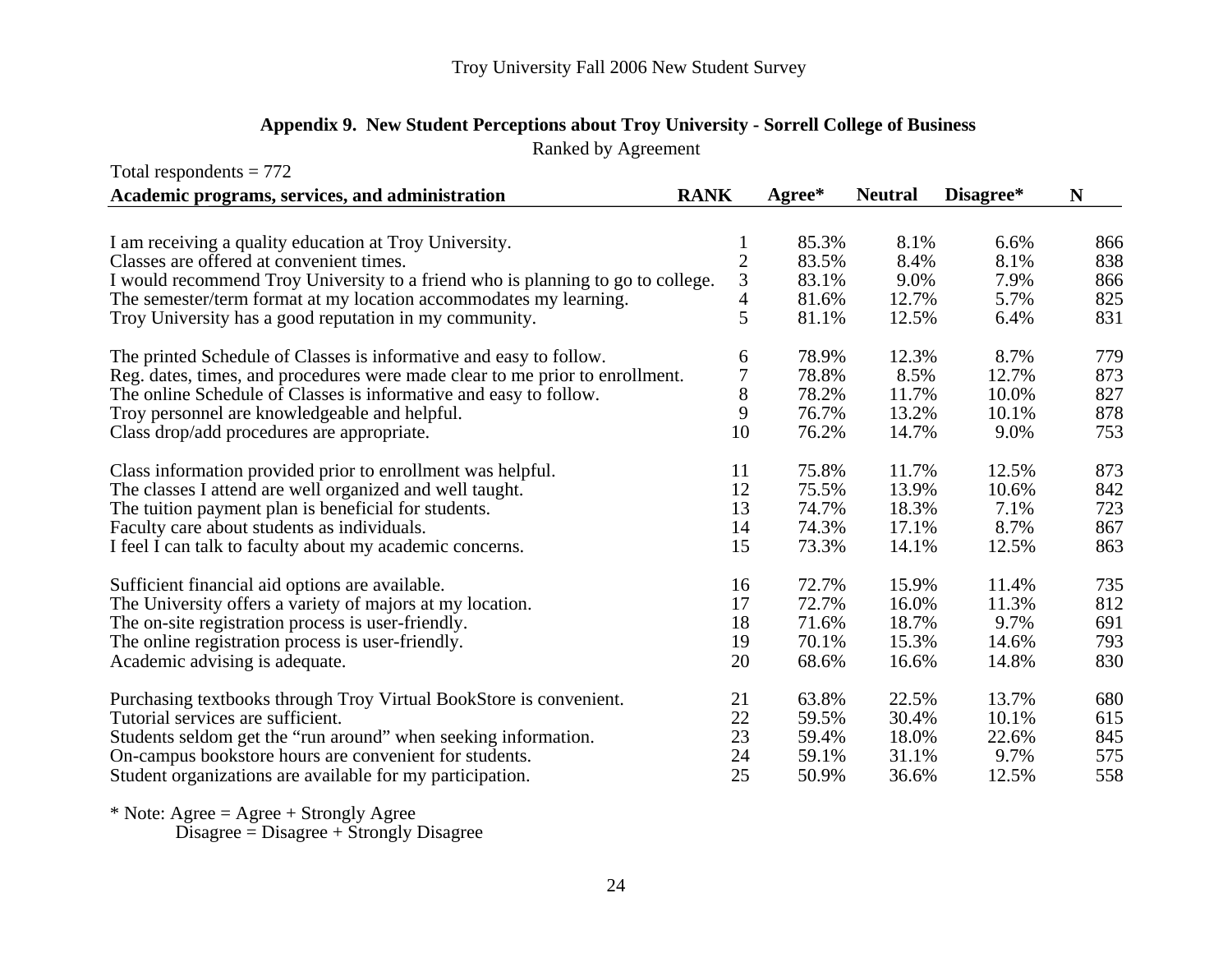|                                                                        |             | Agree*      |             | Disagree*   |             |             |
|------------------------------------------------------------------------|-------------|-------------|-------------|-------------|-------------|-------------|
| Academic programs, services, and administration                        | <b>FA06</b> | <b>FA05</b> | <b>Diff</b> | <b>FA06</b> | <b>FA05</b> | <b>Diff</b> |
|                                                                        |             |             |             |             |             |             |
| I am receiving a quality education at Troy University.                 | 85.3%       | 85.4%       | $-0.1\%$    | 6.6%        | 5.1%        | 1.5%        |
| Classes are offered at convenient times.                               | 83.5%       | 83.1%       | 0.4%        | 8.1%        | 7.2%        | 0.9%        |
| I would recommend Troy Univ. to a friend planning to go to college.    | 83.1%       | 84.3%       | $-1.2%$     | 7.9%        | 7.3%        | 0.6%        |
| The semester/term format at my location accommodates my learning.      | 81.6%       | 82.5%       | $-0.9%$     | 5.7%        | 5.8%        | $-0.1%$     |
| Troy University has a good reputation in my community.                 | 81.1%       | 80.2%       | 0.9%        | 6.4%        | 6.7%        | $-0.3%$     |
| The printed Schedule of Classes is informative and easy to follow.     | 78.9%       | 79.1%       | $-0.2%$     | 8.7%        | 7.0%        | 1.7%        |
| Reg. dates, times, and procedures were made clear prior to enrollment. | 78.8%       |             |             | 12.7%       |             |             |
| The online Schedule of Classes is informative and easy to follow.      | 78.2%       | 74.0%       | 4.2%        | 10.0%       | 9.5%        | 0.5%        |
| Troy personnel are knowledgeable and helpful.                          | 76.7%       | 78.6%       | $-1.9%$     | 10.1%       | 8.8%        | 1.3%        |
| Class drop/add procedures are appropriate.                             | 76.2%       | 72.8%       | 3.4%        | 9.0%        | 7.6%        | 1.4%        |
| Class information provided prior to enrollment was helpful.            | 75.8%       |             |             | 12.5%       |             |             |
| The classes I attend are well organized and well taught.               | 75.5%       | 77.8%       | $-2.3%$     | 10.6%       | 9.0%        | 1.6%        |
| The tuition payment plan is beneficial for students.                   | 74.7%       | 73.9%       | 0.8%        | 7.1%        | 6.5%        | 0.6%        |
| Faculty care about students as individuals.                            | 74.3%       | 78.1%       | $-3.8%$     | 8.7%        | 7.2%        | 1.5%        |
| I feel I can talk to faculty about my academic concerns.               | 73.3%       | 77.1%       | $-3.8%$     | 12.5%       | 8.0%        | 4.5%        |
| Sufficient financial aid options are available.                        | 72.7%       | 67.0%       | 5.7%        | 11.4%       | 10.5%       | 0.9%        |
| The University offers a variety of majors at my location.              | 72.7%       | 71.3%       | 1.4%        | 11.3%       | 10.8%       | 0.5%        |
| The on-site registration process is user-friendly.                     | 71.6%       | 69.7%       | 1.9%        | 9.7%        | 11.2%       | $-1.5%$     |
| The online registration process is user-friendly.                      | 70.1%       | 70.1%       | 0.0%        | 14.6%       | 12.1%       | 2.5%        |
| Academic advising is adequate.                                         | 68.6%       | 67.7%       | 0.9%        | 14.8%       | 13.7%       | 1.1%        |
|                                                                        |             |             |             |             |             |             |
| Purchasing textbooks through Troy Virtual BookStore is convenient.     | 63.8%       | 59.2%       | 4.6%        | 13.7%       | 12.1%       | 1.6%        |
| Tutorial services are sufficient.                                      | 59.5%       | 54.7%       | 4.8%        | 10.1%       | 9.5%        | 0.6%        |
| Students seldom get the "run around" when seeking information.         | 59.4%       | 57.8%       | 1.6%        | 22.6%       | 24.6%       | $-2.0%$     |
| On-campus bookstore hours are convenient for students.                 | 59.1%       | 59.0%       | 0.1%        | 9.7%        | 12.6%       | $-2.9%$     |
| Student organizations are available for my participation.              | 50.9%       | 49.9%       | 1.0%        | 12.5%       | 15.6%       | $-3.1%$     |
|                                                                        |             |             |             |             |             |             |

## Fall 2006 vs. Fall 2005 **Appendix 9.1. New Student Perceptions about Troy University - Sorrell College of Business**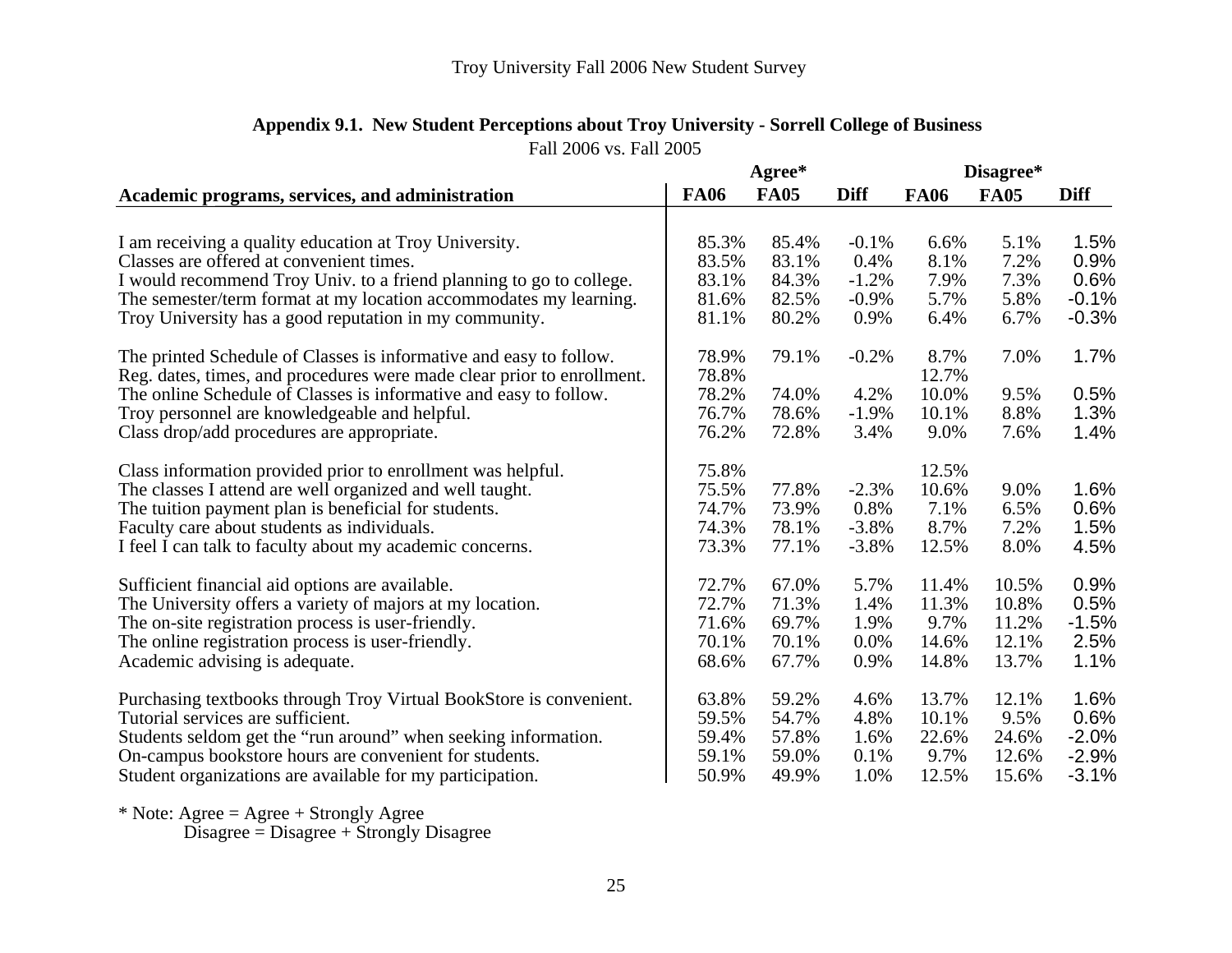## **Appendix 10. New Student Perceptions about Troy University - College of Education**

Ranked by Agreement

| Total respondents $= 439$                                                       |                |          |                |           |     |
|---------------------------------------------------------------------------------|----------------|----------|----------------|-----------|-----|
| Academic programs, services, and administration                                 | <b>RANK</b>    | $Agree*$ | <b>Neutral</b> | Disagree* | N   |
|                                                                                 |                |          |                |           |     |
| I would recommend Troy University to a friend who is planning to go to college. |                | 88.5%    | 6.5%           | 5.0%      | 416 |
| I am receiving a quality education at Troy University.                          | $\frac{2}{3}$  | 88.2%    | 6.9%           | 5.0%      | 423 |
| Troy University has a good reputation in my community.                          |                | 86.4%    | 9.5%           | 4.1%      | 419 |
| Classes are offered at convenient times.                                        | $\overline{4}$ | 84.5%    | 8.3%           | 7.3%      | 412 |
| The semester/term format at my location accommodates my learning.               | 5              | 84.5%    | 10.9%          | 4.6%      | 413 |
| Troy personnel are knowledgeable and helpful.                                   | 6              | 83.6%    | 10.8%          | 5.6%      | 426 |
| Faculty care about students as individuals.                                     | 7              | 83.1%    | 11.8%          | 5.2%      | 425 |
| I feel I can talk to faculty about my academic concerns.                        | 8              | 82.0%    | 12.3%          | 5.7%      | 422 |
| The printed Schedule of Classes is informative and easy to follow.              | 9              | 82.0%    | 13.2%          | 4.8%      | 394 |
| The classes I attend are well organized and well taught.                        | 10             | 80.6%    | 12.7%          | 6.7%      | 417 |
| The tuition payment plan is beneficial for students.                            | 11             | 78.2%    | 15.5%          | 6.3%      | 381 |
| Reg. dates, times, and procedures were made clear to me prior to enrollment.    | 12             | 78.2%    | 10.7%          | 11.1%     | 422 |
| The online Schedule of Classes is informative and easy to follow.               | 13             | 78.1%    | 15.1%          | 6.9%      | 392 |
| Class information provided prior to enrollment was helpful.                     | 14             | 76.6%    | 14.1%          | 9.3%      | 419 |
| Sufficient financial aid options are available.                                 | 15             | 76.2%    | 16.1%          | 7.8%      | 386 |
| Class drop/add procedures are appropriate.                                      | 16             | 73.4%    | 21.8%          | 4.8%      | 357 |
| Academic advising is adequate.                                                  | 17             | 72.5%    | 17.9%          | 9.7%      | 414 |
| The on-site registration process is user-friendly.                              | 18             | 71.7%    | 20.2%          | 8.0%      | 361 |
| The University offers a variety of majors at my location.                       | 19             | 70.8%    | 17.8%          | 11.4%     | 404 |
| The online registration process is user-friendly.                               | 20             | 70.3%    | 22.7%          | 7.1%      | 353 |
| On-campus bookstore hours are convenient for students.                          | 21             | 67.0%    | 25.6%          | 7.4%      | 324 |
| Students seldom get the "run around" when seeking information.                  | 22             | 63.4%    | 18.6%          | 17.9%     | 413 |
| Purchasing textbooks through Troy Virtual BookStore is convenient.              | 23             | 60.4%    | 31.2%          | 8.4%      | 321 |
| Tutorial services are sufficient.                                               | 24             | 57.2%    | 35.2%          | 7.6%      | 290 |
| Student organizations are available for my participation.                       | 25             | 56.2%    | 34.8%          | 8.0%      | 290 |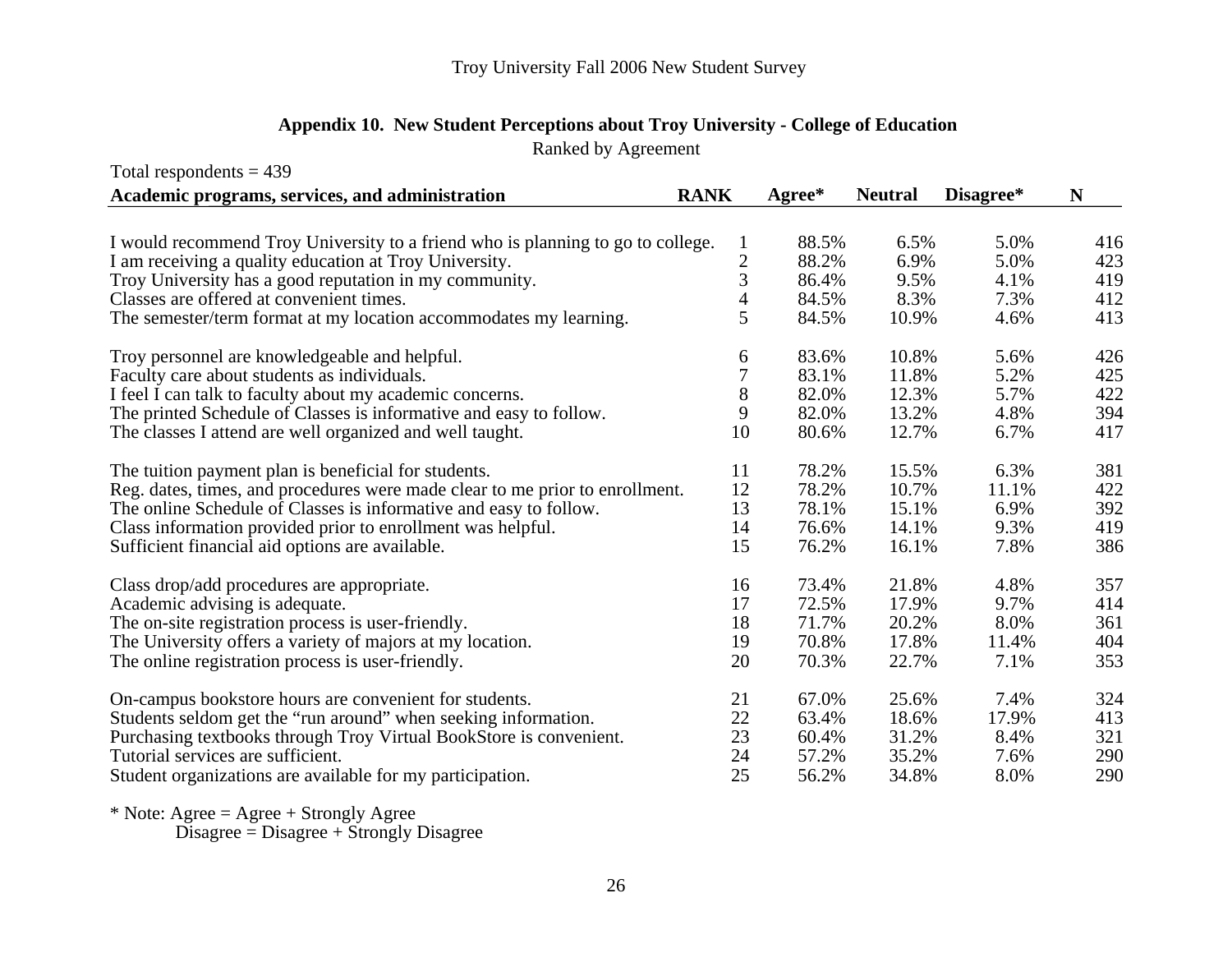|                                                                        |             | Agree*      |             | Disagree*   |             |             |
|------------------------------------------------------------------------|-------------|-------------|-------------|-------------|-------------|-------------|
| Academic programs, services, and administration                        | <b>FA06</b> | <b>FA05</b> | <b>Diff</b> | <b>FA06</b> | <b>FA05</b> | <b>Diff</b> |
|                                                                        |             |             |             |             |             |             |
| I would recommend Troy Univ. to a friend planning to go to college.    | 88.5%       | 80.5%       | 8.0%        | 5.0%        | 6.8%        | $-1.8%$     |
| I am receiving a quality education at Troy University.                 | 88.2%       | 85.3%       | 2.9%        | 5.0%        | 6.3%        | $-1.3%$     |
| Troy University has a good reputation in my community.                 | 86.4%       | 81.1%       | 5.3%        | 4.1%        | 6.3%        | $-2.2%$     |
| Classes are offered at convenient times.                               | 84.5%       | 81.3%       | 3.2%        | 7.3%        | 8.7%        | $-1.4%$     |
| The semester/term format at my location accommodates my learning.      | 84.5%       | 86.7%       | $-2.2%$     | 4.6%        | 4.7%        | $-0.1%$     |
| Troy personnel are knowledgeable and helpful.                          | 83.6%       | 72.5%       | 11.1%       | 5.6%        | 12.5%       | $-6.9%$     |
| Faculty care about students as individuals.                            | 83.1%       | 74.5%       | 8.6%        | 5.2%        | 8.3%        | $-3.1%$     |
| I feel I can talk to faculty about my academic concerns.               | 82.0%       | 76.1%       | 5.9%        | 5.7%        | 8.4%        | $-2.7%$     |
| The printed Schedule of Classes is informative and easy to follow.     | 82.0%       | 83.8%       | $-1.8%$     | 4.8%        | 4.7%        | 0.1%        |
| The classes I attend are well organized and well taught.               | 80.6%       | 81.0%       | $-0.4%$     | 6.7%        | 9.2%        | $-2.5%$     |
| The tuition payment plan is beneficial for students.                   | 78.2%       | 77.7%       | 0.5%        | 6.3%        | 6.0%        | 0.3%        |
| Reg. dates, times, and procedures were made clear prior to enrollment. | 78.2%       |             |             | 11.1%       |             |             |
| The online Schedule of Classes is informative and easy to follow.      | 78.1%       | 75.5%       | 2.6%        | 6.9%        | 10.0%       | $-3.1%$     |
| Class information provided prior to enrollment was helpful.            | 76.6%       |             |             | 9.3%        |             |             |
| Sufficient financial aid options are available.                        | 76.2%       | 73.4%       | 2.8%        | 7.8%        | 10.8%       | $-3.0%$     |
| Class drop/add procedures are appropriate.                             | 73.4%       | 67.2%       | 6.2%        | 4.8%        | 8.0%        | $-3.2%$     |
| Academic advising is adequate.                                         | 72.5%       | 67.4%       | 5.1%        | 9.7%        | 13.0%       | $-3.3%$     |
| The on-site registration process is user-friendly.                     | 71.7%       | 65.7%       | 6.0%        | 8.0%        | 14.3%       | $-6.3%$     |
| The University offers a variety of majors at my location.              | 70.8%       | 69.7%       | 1.1%        | 11.4%       | 14.5%       | $-3.1%$     |
| The online registration process is user-friendly.                      | 70.3%       | 61.4%       | 8.9%        | 7.1%        | 13.9%       | $-6.8%$     |
| On-campus bookstore hours are convenient for students.                 | 67.0%       | 66.7%       | 0.3%        | 7.4%        | 10.4%       | $-3.0%$     |
| Students seldom get the "run around" when seeking information.         | 63.4%       | 53.6%       | 9.8%        | 17.9%       | 29.5%       | $-11.6%$    |
| Purchasing textbooks through Troy Virtual BookStore is convenient.     | 60.4%       | 54.1%       | 6.3%        | 8.4%        | 9.9%        | $-1.5%$     |
| Tutorial services are sufficient.                                      | 57.2%       | 56.0%       | 1.2%        | 7.6%        | 4.6%        | 3.0%        |
| Student organizations are available for my participation.              | 56.2%       | 59.3%       | $-3.1%$     | 8.0%        | 8.1%        | $-0.1%$     |

## Fall 2006 vs. Fall 2005 **Appendix 10.1. New Student Perceptions about Troy University - College of Education**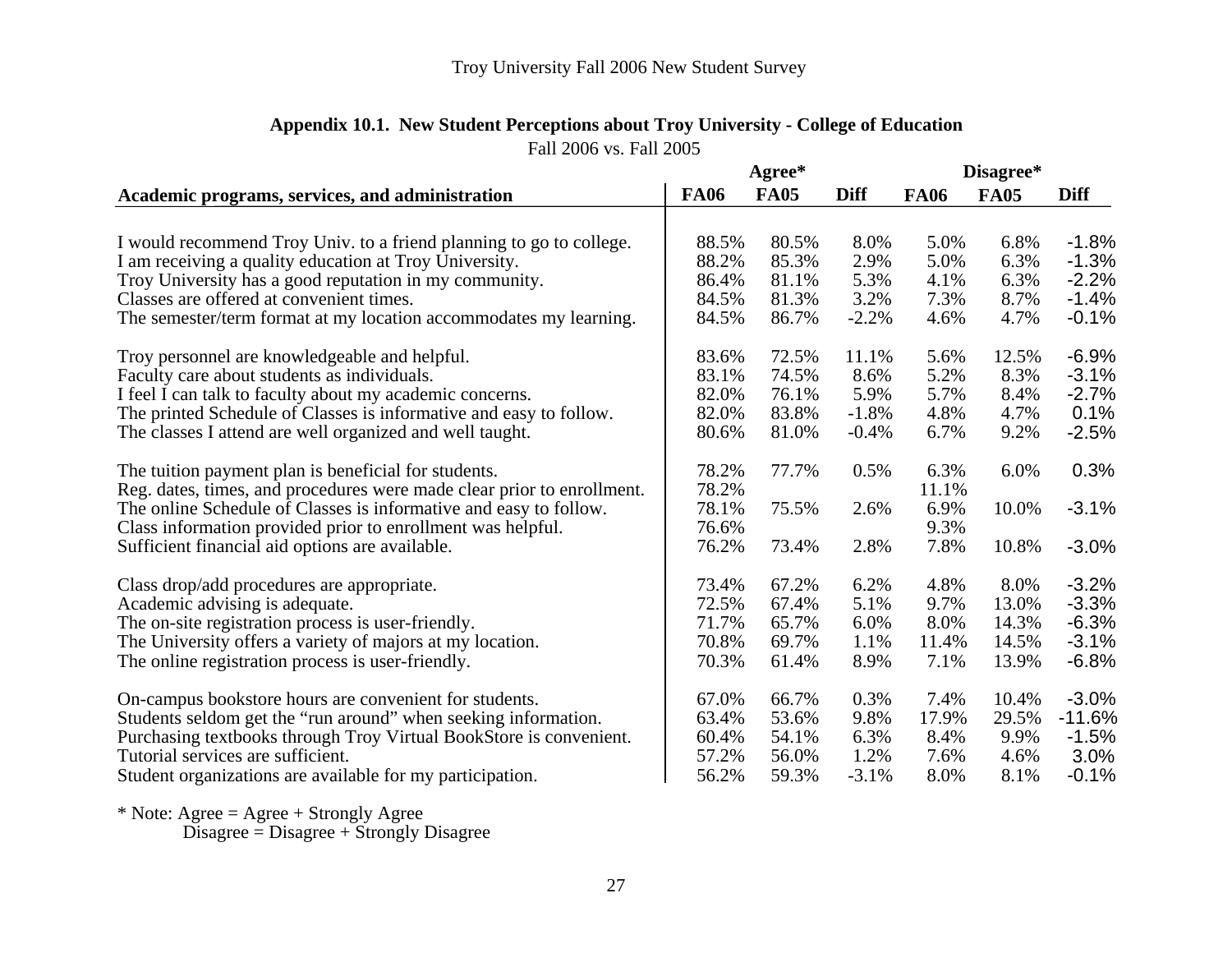| Appendix 11. New Student Perceptions about Troy University - College of Communication & Fine Arts |
|---------------------------------------------------------------------------------------------------|
| Ranked by Agreement                                                                               |

| Total respondents $= 52$                                                        |                |        |                |           |    |
|---------------------------------------------------------------------------------|----------------|--------|----------------|-----------|----|
| Academic programs, services, and administration                                 | <b>RANK</b>    | Agree* | <b>Neutral</b> | Disagree* | N  |
|                                                                                 |                |        |                |           |    |
| The semester/term format at my location accommodates my learning.               |                | 87.5%  | 8.3%           | 4.2%      | 48 |
| The University offers a variety of majors at my location.                       |                | 87.2%  | 6.4%           | 6.4%      | 47 |
| I am receiving a quality education at Troy University.                          | $\frac{2}{3}$  | 84.1%  | 9.1%           | 6.8%      | 44 |
| Faculty care about students as individuals.                                     | $\overline{4}$ | 83.3%  | 8.3%           | 8.3%      | 48 |
| The classes I attend are well organized and well taught.                        | 5              | 81.6%  | 12.2%          | 6.1%      | 49 |
| Troy University has a good reputation in my community.                          | 6              | 80.4%  | 8.7%           | 10.9%     | 46 |
| The printed Schedule of Classes is informative and easy to follow.              | $\overline{7}$ | 80.0%  | 11.1%          | 8.9%      | 45 |
| Reg. dates, times, and procedures were made clear to me prior to enrollment.    | 8              | 79.2%  | 6.3%           | 14.6%     | 48 |
| Student organizations are available for my participation.                       | 9              | 79.1%  | 11.6%          | 9.3%      | 43 |
| I would recommend Troy University to a friend who is planning to go to college. | 10             | 78.3%  | 10.9%          | 10.9%     | 46 |
| I feel I can talk to faculty about my academic concerns.                        | 11             | 76.1%  | 15.2%          | 8.7%      | 46 |
| Troy personnel are knowledgeable and helpful.                                   | 12             | 74.0%  | 14.0%          | 12.0%     | 50 |
| Tutorial services are sufficient.                                               | 13             | 73.5%  | 17.6%          | 8.8%      | 34 |
| Academic advising is adequate.                                                  | 14             | 73.3%  | 17.8%          | 8.9%      | 45 |
| The online Schedule of Classes is informative and easy to follow.               | 15             | 72.7%  | 15.9%          | 11.4%     | 44 |
| Class drop/add procedures are appropriate.                                      | 16             | 72.5%  | 20.0%          | 7.5%      | 40 |
| Sufficient financial aid options are available.                                 | 17             | 72.2%  | 13.9%          | 13.9%     | 36 |
| The online registration process is user-friendly.                               | 18             | 71.1%  | 15.8%          | 13.2%     | 38 |
| Classes are offered at convenient times.                                        | 19             | 70.2%  | 19.1%          | 10.6%     | 47 |
| The on-site registration process is user-friendly.                              | 20             | 67.5%  | 25.0%          | 7.5%      | 40 |
| The tuition payment plan is beneficial for students.                            | 21             | 65.0%  | 32.5%          | 2.5%      | 40 |
| On-campus bookstore hours are convenient for students.                          | 22             | 62.8%  | 18.6%          | 18.6%     | 43 |
| Class information provided prior to enrollment was helpful.                     | 23             | 60.9%  | 15.2%          | 23.9%     | 46 |
| Students seldom get the "run around" when seeking information.                  | 24             | 50.0%  | 12.5%          | 37.5%     | 48 |
| Purchasing textbooks through Troy Virtual BookStore is convenient.              | 25             | 44.8%  | 41.4%          | 13.8%     | 29 |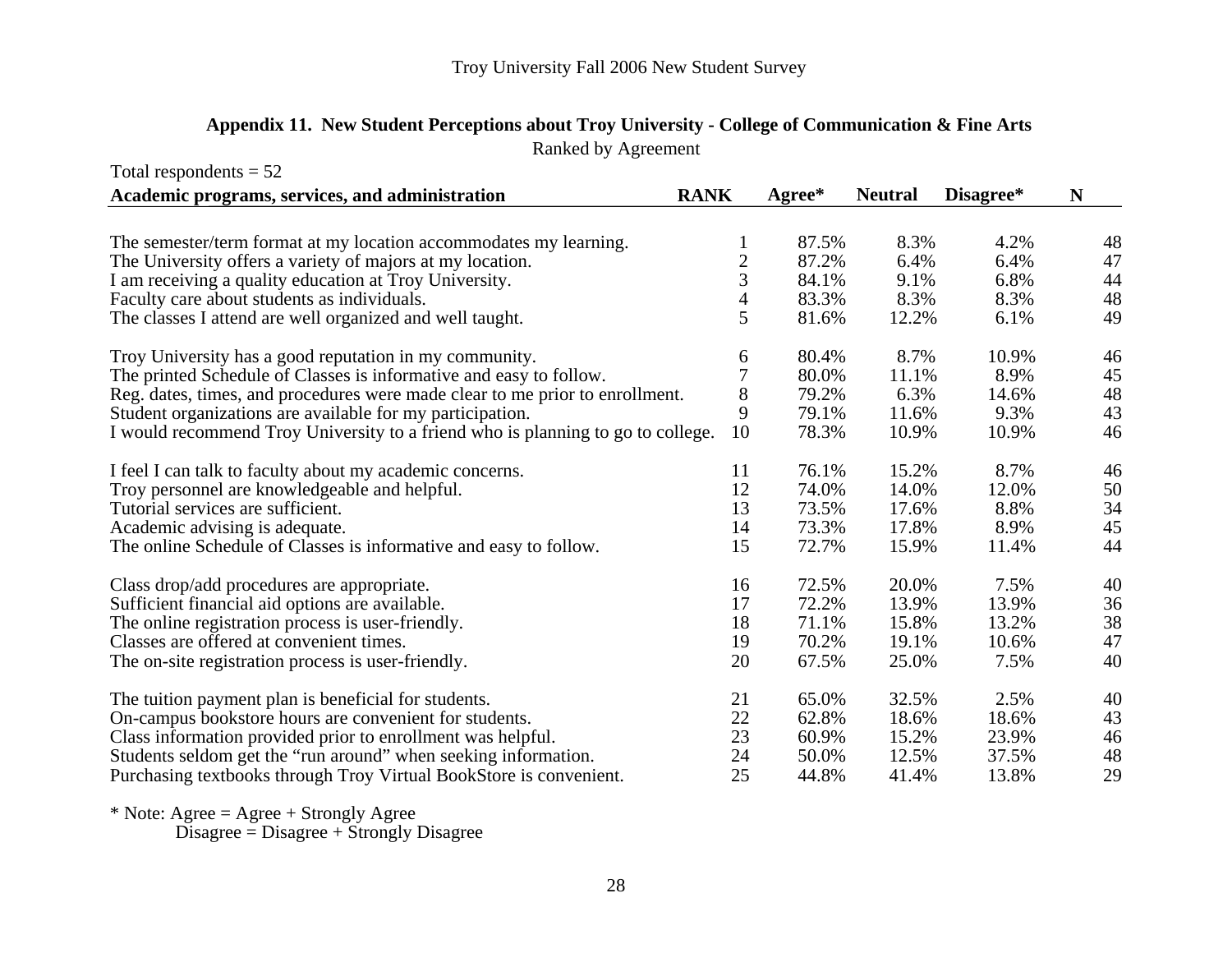|                                                                        |             | Agree*      |             |             | Disagree*   |             |
|------------------------------------------------------------------------|-------------|-------------|-------------|-------------|-------------|-------------|
| Academic programs, services, and administration                        | <b>FA06</b> | <b>FA05</b> | <b>Diff</b> | <b>FA06</b> | <b>FA05</b> | <b>Diff</b> |
|                                                                        |             |             |             |             |             |             |
| The semester/term format at my location accommodates my learning.      | 87.5%       | 77.4%       | 10.1%       | 4.2%        | 3.8%        | 0.4%        |
| The University offers a variety of majors at my location.              | 87.2%       | 74.1%       | 13.1%       | 6.4%        | 11.1%       | $-4.7\%$    |
| I am receiving a quality education at Troy University.                 | 84.1%       | 85.7%       | $-1.6%$     | 6.8%        | 3.6%        | 3.2%        |
| Faculty care about students as individuals.                            | 83.3%       | 72.7%       | 10.6%       | 8.3%        | 10.9%       | $-2.6%$     |
| The classes I attend are well organized and well taught.               | 81.6%       | 80.7%       | 0.9%        | 6.1%        | 7.0%        | $-0.9%$     |
| Troy University has a good reputation in my community.                 | 80.4%       | 77.8%       | 2.6%        | 10.9%       | 9.3%        | 1.6%        |
| The printed Schedule of Classes is informative and easy to follow.     | 80.0%       | 78.6%       | 1.4%        | 8.9%        | 8.9%        | $0.0\%$     |
| Reg. dates, times, and procedures were made clear prior to enrollment. | 79.2%       |             |             | 14.6%       |             |             |
| Student organizations are available for my participation.              | 79.1%       | 71.4%       | 7.7%        | 9.3%        | 4.1%        | 5.2%        |
| I would recommend Troy Univ. to a friend planning to go to college.    | 78.3%       | 85.7%       | $-7.4%$     | 10.9%       | 3.6%        | 7.3%        |
| I feel I can talk to faculty about my academic concerns.               | 76.1%       | 77.2%       | $-1.1%$     | 8.7%        | 10.5%       | $-1.8%$     |
| Troy personnel are knowledgeable and helpful.                          | 74.0%       | 71.9%       | 2.1%        | 12.0%       | 14.0%       | $-2.0%$     |
| Tutorial services are sufficient.                                      | 73.5%       | 56.8%       | 16.7%       | 8.8%        | 4.5%        | 4.3%        |
| Academic advising is adequate.                                         | 73.3%       | 60.0%       | 13.3%       | 8.9%        | 16.0%       | $-7.1%$     |
| The online Schedule of Classes is informative and easy to follow.      | 72.7%       | 62.3%       | 10.4%       | 11.4%       | 5.7%        | 5.7%        |
| Class drop/add procedures are appropriate.                             | 72.5%       | 72.3%       | 0.2%        | 7.5%        | 6.4%        | 1.1%        |
| Sufficient financial aid options are available.                        | 72.2%       | 71.2%       | 1.0%        | 13.9%       | 5.8%        | 8.1%        |
| The online registration process is user-friendly.                      | 71.1%       | 54.7%       | 16.4%       | 13.2%       | 13.2%       | $0.0\%$     |
| Classes are offered at convenient times.                               | 70.2%       | 69.6%       | 0.6%        | 10.6%       | 8.9%        | 1.7%        |
| The on-site registration process is user-friendly.                     | 67.5%       | 51.1%       | 16.4%       | 7.5%        | 17.0%       | $-9.5%$     |
| The tuition payment plan is beneficial for students.                   | 65.0%       | 73.5%       | $-8.5%$     | 2.5%        | 6.1%        | $-3.6%$     |
| On-campus bookstore hours are convenient for students.                 | 62.8%       | 60.8%       | 2.0%        | 18.6%       | 13.7%       | 4.9%        |
| Class information provided prior to enrollment was helpful.            | 60.9%       |             |             | 23.9%       |             |             |
| Students seldom get the "run around" when seeking information.         | 50.0%       | 37.5%       | 12.5%       | 37.5%       | 33.9%       | 3.6%        |
| Purchasing textbooks through Troy Virtual BookStore is convenient.     | 44.8%       | 36.1%       | 8.7%        | 13.8%       | 5.6%        | 8.2%        |

# Fall 2006 vs. Fall 2005 **Appendix 11.1. New Student Perceptions about Troy University - College of Communication & Fine Arts**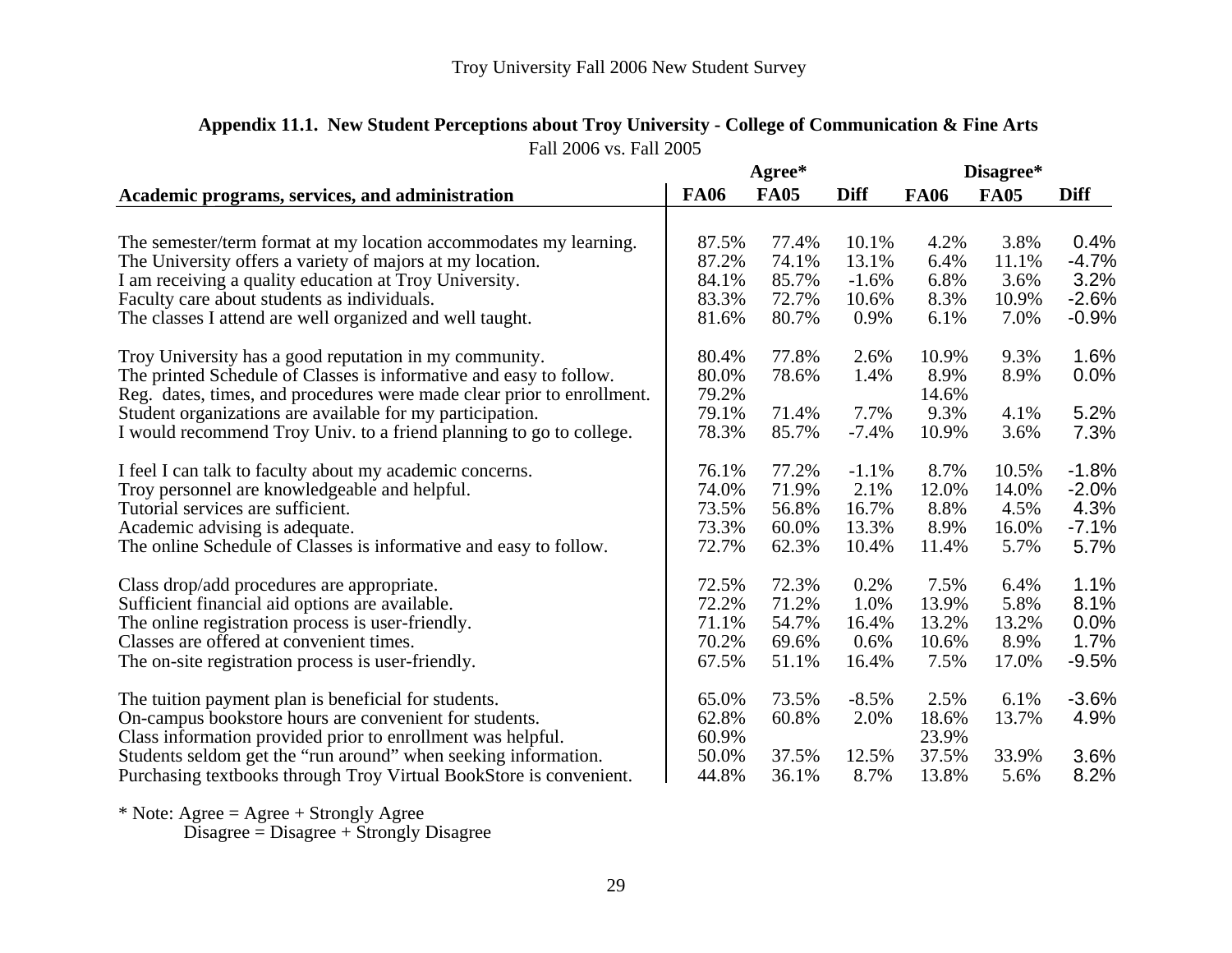| Appendix 12. New Student Perceptions about Troy University - College of Health & Human Service |
|------------------------------------------------------------------------------------------------|
| Ranked by Agreement Level                                                                      |

| Total respondents $=$ 339                                                       |                |        |                |           |     |
|---------------------------------------------------------------------------------|----------------|--------|----------------|-----------|-----|
| Academic programs, services, and administration                                 | <b>RANK</b>    | Agree* | <b>Neutral</b> | Disagree* | N   |
|                                                                                 |                |        |                |           |     |
| I am receiving a quality education at Troy University.                          |                | 81.4%  | 10.4%          | 8.2%      | 317 |
| The semester/term format at my location accommodates my learning.               | $\overline{c}$ | 80.6%  | 11.9%          | 7.4%      | 310 |
| I would recommend Troy University to a friend who is planning to go to college. | 3              | 79.7%  | 10.4%          | 9.8%      | 316 |
| The printed Schedule of Classes is informative and easy to follow.              | $\overline{4}$ | 78.3%  | 11.8%          | 9.9%      | 304 |
| Troy University has a good reputation in my community.                          | 5              | 78.2%  | 13.4%          | 8.4%      | 298 |
| The online Schedule of Classes is informative and easy to follow.               | 6              | 77.2%  | 12.4%          | 10.4%     | 307 |
| Classes are offered at convenient times.                                        | 7              | 77.2%  | 14.5%          | 8.4%      | 311 |
| Troy personnel are knowledgeable and helpful.                                   | 8              | 75.2%  | 13.9%          | 10.9%     | 330 |
| The classes I attend are well organized and well taught.                        | 9              | 74.4%  | 14.4%          | 11.2%     | 313 |
| I feel I can talk to faculty about my academic concerns.                        | 10             | 74.1%  | 13.9%          | 12.0%     | 324 |
| Reg. dates, times, and procedures were made clear to me prior to enrollment.    | 11             | 72.8%  | 10.5%          | 16.7%     | 323 |
| Sufficient financial aid options are available.                                 | 12             | 71.3%  | 15.7%          | 12.9%     | 286 |
| The University offers a variety of majors at my location.                       | 13             | 71.2%  | 15.4%          | 13.4%     | 306 |
| Class information provided prior to enrollment was helpful.                     | 14             | 70.8%  | 14.9%          | 14.3%     | 322 |
| Class drop/add procedures are appropriate.                                      | 15             | 70.8%  | 19.5%          | 9.7%      | 277 |
| The tuition payment plan is beneficial for students.                            | 16             | 70.5%  | 21.4%          | 8.1%      | 295 |
| The on-site registration process is user-friendly.                              | 17             | 70.3%  | 19.0%          | 10.8%     | 269 |
| Faculty care about students as individuals.                                     | 18             | 69.0%  | 21.4%          | 9.6%      | 323 |
| The online registration process is user-friendly.                               | 19             | 66.8%  | 18.7%          | 14.5%     | 289 |
| On-campus bookstore hours are convenient for students.                          | 20             | 64.7%  | 24.6%          | 10.7%     | 252 |
| Purchasing textbooks through Troy Virtual BookStore is convenient.              | 21             | 63.3%  | 25.0%          | 11.7%     | 248 |
| Academic advising is adequate.                                                  | 22             | 62.2%  | 22.4%          | 15.4%     | 312 |
| Tutorial services are sufficient.                                               | 23             | 60.7%  | 29.8%          | 9.5%      | 242 |
| Student organizations are available for my participation.                       | 24             | 57.4%  | 31.3%          | 11.2%     | 249 |
| Students seldom get the "run around" when seeking information.                  | 25             | 57.3%  | 16.5%          | 26.3%     | 316 |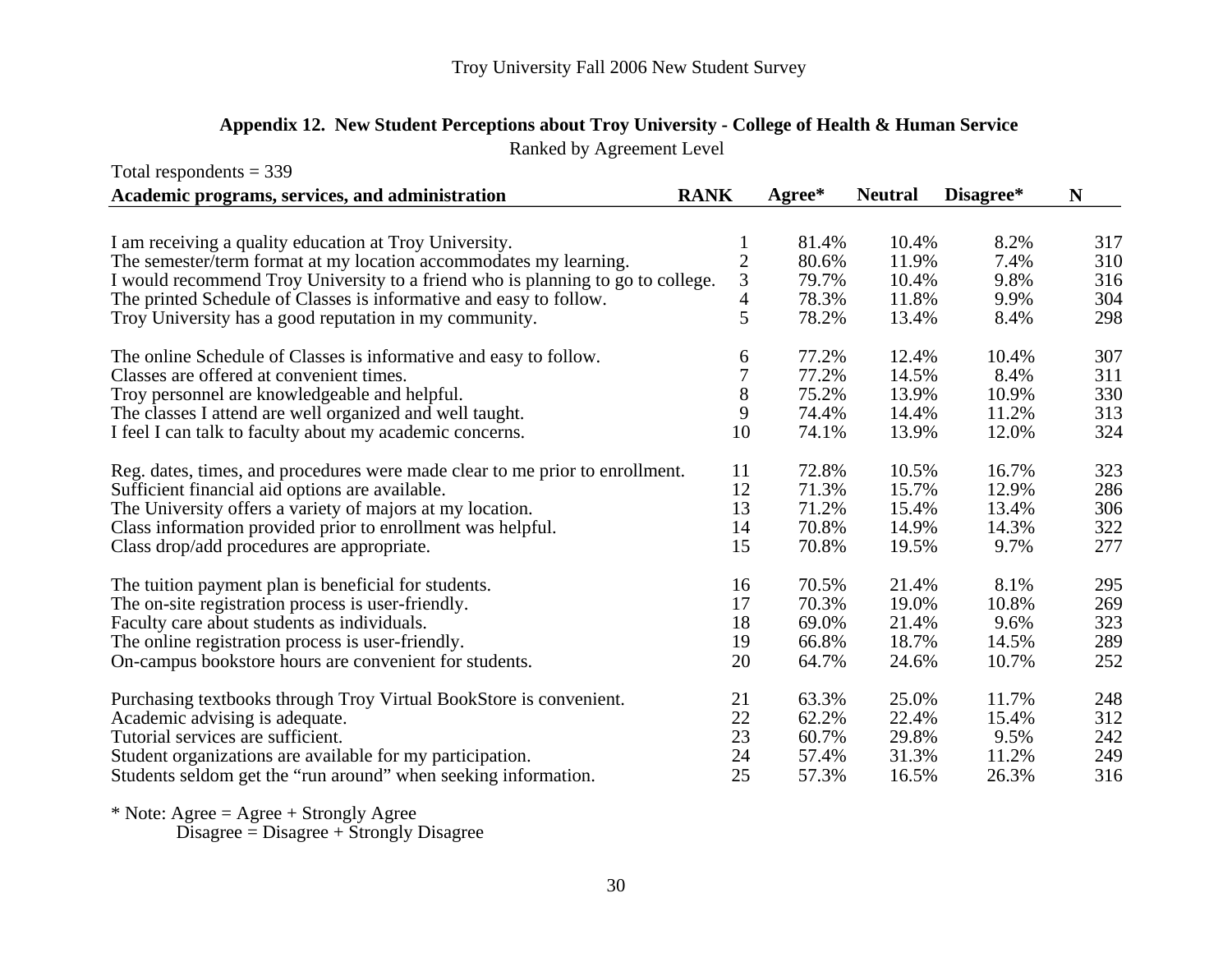|                                                                        |             | Agree*      |             |             | Disagree*   |             |
|------------------------------------------------------------------------|-------------|-------------|-------------|-------------|-------------|-------------|
| Academic programs, services, and administration                        | <b>FA06</b> | <b>FA05</b> | <b>Diff</b> | <b>FA06</b> | <b>FA05</b> | <b>Diff</b> |
|                                                                        |             |             |             |             |             |             |
| I am receiving a quality education at Troy University.                 | 81.4%       | 87.6%       | $-6.2%$     | 8.2%        | 6.2%        | 2.0%        |
| The semester/term format at my location accommodates my learning.      | 80.6%       | 82.8%       | $-2.2%$     | 7.4%        | 6.4%        | 1.0%        |
| I would recommend Troy Univ. to a friend planning to go to college.    | 79.7%       | 84.6%       | $-4.9%$     | 9.8%        | 8.7%        | 1.1%        |
| The printed Schedule of Classes is informative and easy to follow.     | 78.3%       | 79.0%       | $-0.7%$     | 9.9%        | 7.9%        | 2.0%        |
| Troy University has a good reputation in my community.                 | 78.2%       | 79.5%       | $-1.3%$     | 8.4%        | 5.9%        | 2.5%        |
| The online Schedule of Classes is informative and easy to follow.      | 77.2%       | 75.2%       | 2.0%        | 10.4%       | 10.3%       | 0.1%        |
| Classes are offered at convenient times.                               | 77.2%       | 74.8%       | 2.4%        | 8.4%        | 11.6%       | $-3.2%$     |
| Troy personnel are knowledgeable and helpful.                          | 75.2%       | 78.5%       | $-3.3%$     | 10.9%       | 11.0%       | $-0.1%$     |
| The classes I attend are well organized and well taught.               | 74.4%       | 75.6%       | $-1.2%$     | 11.2%       | 8.6%        | 2.6%        |
| I feel I can talk to faculty about my academic concerns.               | 74.1%       | 78.0%       | $-3.9%$     | 12.0%       | 9.4%        | 2.6%        |
| Reg. dates, times, and procedures were made clear prior to enrollment. | 72.8%       |             |             | 16.7%       |             |             |
| Sufficient financial aid options are available.                        | 71.3%       | 63.0%       | 8.3%        | 12.9%       | 14.1%       | $-1.2%$     |
| The University offers a variety of majors at my location.              | 71.2%       | 74.9%       | $-3.7%$     | 13.4%       | 9.0%        | 4.4%        |
| Class information provided prior to enrollment was helpful.            | 70.8%       |             |             | 14.3%       |             |             |
| Class drop/add procedures are appropriate.                             | 70.8%       | 73.4%       | $-2.6%$     | 9.7%        | 9.5%        | 0.2%        |
| The tuition payment plan is beneficial for students.                   | 70.5%       | 74.3%       | $-3.8%$     | 8.1%        | 7.6%        | 0.5%        |
| The on-site registration process is user-friendly.                     | 70.3%       | 67.7%       | 2.6%        | 10.8%       | 8.6%        | 2.2%        |
| Faculty care about students as individuals.                            | 69.0%       | 76.4%       | $-7.4%$     | 9.6%        | 7.8%        | 1.8%        |
| The online registration process is user-friendly.                      | 66.8%       | 71.6%       | $-4.8%$     | 14.5%       | 11.3%       | 3.2%        |
| On-campus bookstore hours are convenient for students.                 | 64.7%       | 66.0%       | $-1.3%$     | 10.7%       | 9.7%        | 1.0%        |
| Purchasing textbooks through Troy Virtual BookStore is convenient.     | 63.3%       | 59.4%       | 3.9%        | 11.7%       | 13.4%       | $-1.7%$     |
| Academic advising is adequate.                                         | 62.2%       | 67.6%       | $-5.4%$     | 15.4%       | 13.3%       | 2.1%        |
| Tutorial services are sufficient.                                      | 60.7%       | 63.2%       | $-2.5%$     | 9.5%        | 7.3%        | 2.2%        |
| Student organizations are available for my participation.              | 57.4%       | 61.1%       | $-3.7%$     | 11.2%       | 9.2%        | 2.0%        |
| Students seldom get the "run around" when seeking information.         | 57.3%       | 57.0%       | 0.3%        | 26.3%       | 23.6%       | 2.7%        |

## Fall 2006 vs. Fall 2005 **Appendix 12.1. New Student Perceptions about Troy University - College of Health & Human Service**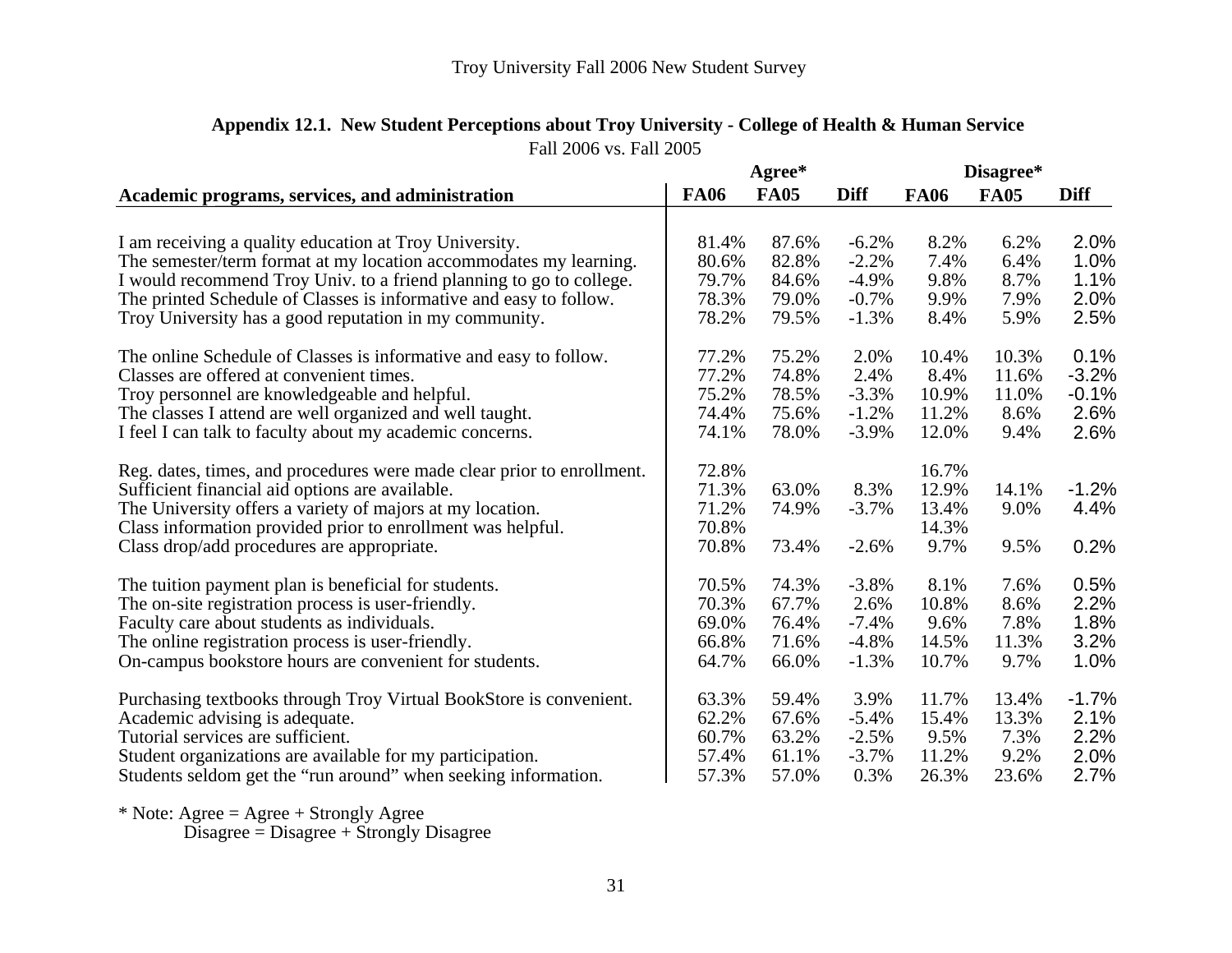Ranked by Agreement Level

| Total respondents $= 1,528$                                                     |                |        |                |           |       |
|---------------------------------------------------------------------------------|----------------|--------|----------------|-----------|-------|
| Academic programs, services, and administration                                 | <b>RANK</b>    | Agree* | <b>Neutral</b> | Disagree* | N     |
|                                                                                 |                |        |                |           |       |
| I am receiving a quality education at Troy University.                          | 1              | 85.8%  | 8.3%           | 6.0%      | 1,442 |
| I would recommend Troy University to a friend who is planning to go to college. | $\overline{c}$ | 84.3%  | 8.1%           | 7.6%      | 1,434 |
| Troy University has a good reputation in my community.                          | 3              | 83.4%  | 10.8%          | 5.8%      | 1,383 |
| The semester/term format at my location accommodates my learning.               | $\overline{4}$ | 82.1%  | 12.1%          | 5.8%      | 1,391 |
| The printed Schedule of Classes is informative and easy to follow.              | 5              | 81.1%  | 11.4%          | 7.5%      | 1,321 |
| Classes are offered at convenient times.                                        | 6              | 80.5%  | 11.0%          | 8.5%      | 1,387 |
| The online Schedule of Classes is informative and easy to follow.               | 7              | 78.9%  | 12.2%          | 8.9%      | 1,384 |
| The classes I attend are well organized and well taught.                        | $8\,$          | 77.7%  | 13.3%          | 9.0%      | 1,411 |
| Troy personnel are knowledgeable and helpful.                                   | 9              | 77.1%  | 13.3%          | 9.6%      | 1,469 |
| Reg. dates, times, and procedures were made clear to me prior to enrollment.    | 10             | 76.9%  | 10.7%          | 12.4%     | 1,453 |
| Class drop/add procedures are appropriate.                                      | 11             | 76.0%  | 16.3%          | 7.8%      | 1,285 |
| The tuition payment plan is beneficial for students.                            | 12             | 75.1%  | 18.3%          | 6.6%      | 1,235 |
| I feel I can talk to faculty about my academic concerns.                        | 13             | 74.9%  | 14.0%          | 11.1%     | 1,436 |
| The University offers a variety of majors at my location.                       | 14             | 74.6%  | 16.1%          | 9.3%      | 1,369 |
| Faculty care about students as individuals.                                     | 15             | 74.3%  | 17.2%          | 8.5%      | 1,451 |
| Sufficient financial aid options are available.                                 | 16             | 73.2%  | 16.1%          | 10.7%     | 1,267 |
| Class information provided prior to enrollment was helpful.                     | 17             | 73.1%  | 14.7%          | 12.2%     | 1,446 |
| The on-site registration process is user-friendly.                              | 18             | 71.4%  | 18.7%          | 9.9%      | 1,174 |
| The online registration process is user-friendly.                               | 19             | 71.2%  | 17.3%          | 11.5%     | 1,310 |
| Academic advising is adequate.                                                  | 20             | 68.3%  | 17.7%          | 14.0%     | 1,417 |
| Purchasing textbooks through Troy Virtual BookStore is convenient.              | 21             | 65.7%  | 23.3%          | 10.9%     | 1,127 |
| On-campus bookstore hours are convenient for students.                          | 22             | 65.5%  | 23.8%          | 10.7%     | 1,085 |
| Tutorial services are sufficient.                                               | 23             | 64.7%  | 27.0%          | 8.4%      | 1,101 |
| Student organizations are available for my participation.                       | 24             | 60.1%  | 30.0%          | 9.9%      | 1,074 |
| Students seldom get the "run around" when seeking information.                  | 25             | 59.3%  | 18.1%          | 22.6%     | 1,416 |
|                                                                                 |                |        |                |           |       |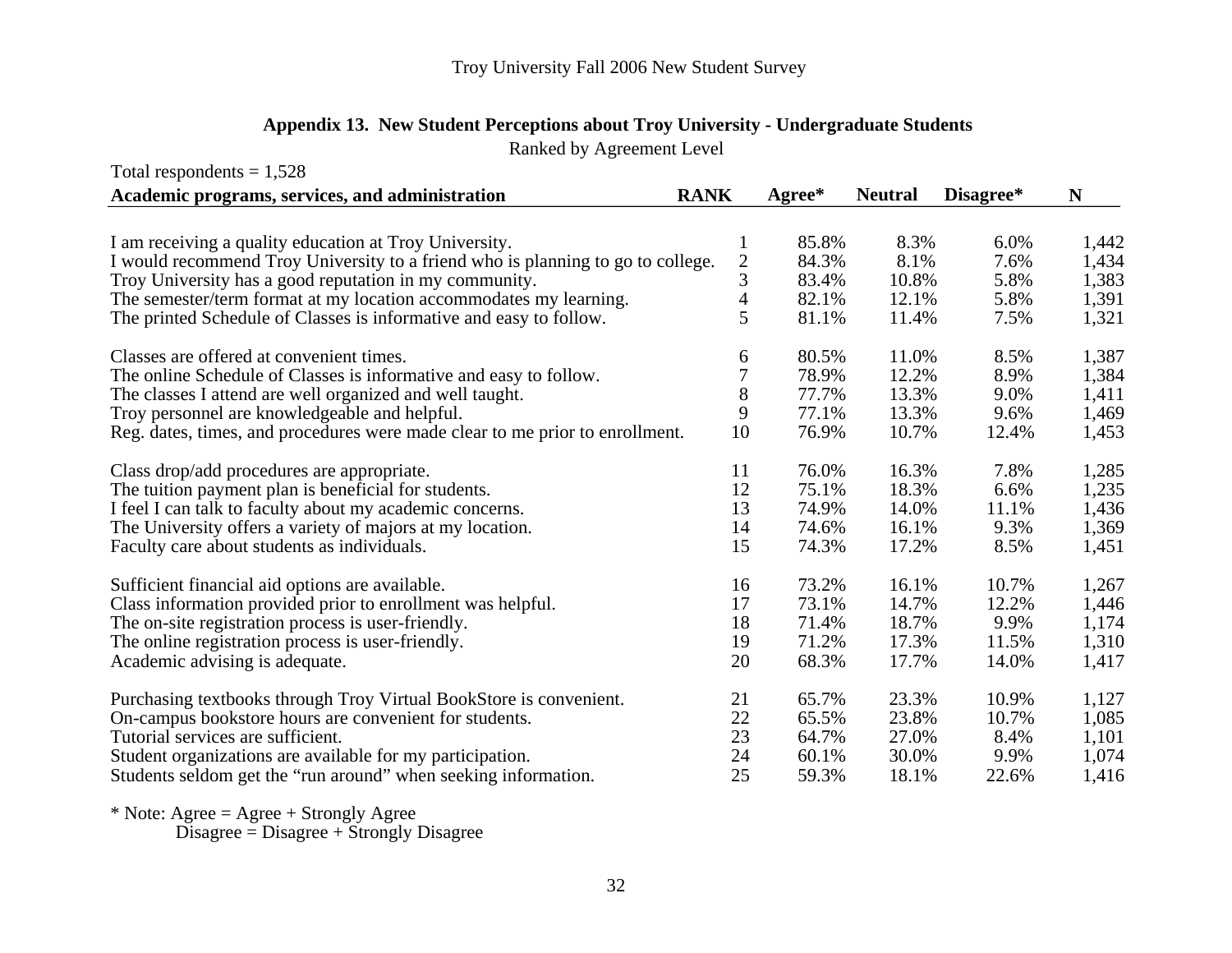|                                                                        | Agree*      |             |             | Disagree*   |             |             |
|------------------------------------------------------------------------|-------------|-------------|-------------|-------------|-------------|-------------|
| Academic programs, services, and administration                        | <b>FA06</b> | <b>FA05</b> | <b>Diff</b> | <b>FA06</b> | <b>FA05</b> | <b>Diff</b> |
|                                                                        |             |             |             |             |             |             |
| I am receiving a quality education at Troy University.                 | 85.8%       | 85.4%       | 0.4%        | 6.0%        | 5.3%        | 0.7%        |
| I would recommend Troy Univ. to a friend planning to go to college.    | 84.3%       | 82.3%       | 2.0%        | 7.6%        | 7.4%        | 0.2%        |
| Troy University has a good reputation in my community.                 | 83.4%       | 80.7%       | 2.7%        | 5.8%        | 6.0%        | $-0.2%$     |
| The semester/term format at my location accommodates my learning.      | 82.1%       | 81.5%       | 0.6%        | 5.8%        | 5.4%        | 0.4%        |
| The printed Schedule of Classes is informative and easy to follow.     | 81.1%       | 79.7%       | 1.4%        | 7.5%        | 6.7%        | 0.8%        |
| Classes are offered at convenient times.                               | 80.5%       | 78.1%       | 2.4%        | 8.5%        | 10.0%       | $-1.5%$     |
| The online Schedule of Classes is informative and easy to follow.      | 78.9%       | 74.8%       | 4.1%        | 8.9%        | 9.0%        | $-0.1%$     |
| The classes I attend are well organized and well taught.               | 77.7%       | 75.9%       | 1.8%        | 9.0%        | 9.0%        | $0.0\%$     |
| Troy personnel are knowledgeable and helpful.                          | 77.1%       | 75.7%       | 1.4%        | 9.6%        | 10.6%       | $-1.0%$     |
| Reg. dates, times, and procedures were made clear prior to enrollment. | 76.9%       |             |             | 12.4%       |             |             |
| Class drop/add procedures are appropriate.                             | 76.0%       | 72.8%       | 3.2%        | 7.8%        | 7.6%        | 0.2%        |
| The tuition payment plan is beneficial for students.                   | 75.1%       | 74.1%       | 1.0%        | 6.6%        | 7.2%        | $-0.6%$     |
| I feel I can talk to faculty about my academic concerns.               | 74.9%       | 75.0%       | $-0.1%$     | 11.1%       | 9.5%        | 1.6%        |
| The University offers a variety of majors at my location.              | 74.6%       | 74.4%       | 0.2%        | 9.3%        | 10.6%       | $-1.3%$     |
| Faculty care about students as individuals.                            | 74.3%       | 74.6%       | $-0.3%$     | 8.5%        | 8.0%        | 0.5%        |
| Sufficient financial aid options are available.                        | 73.2%       | 70.0%       | 3.2%        | 10.7%       | 11.5%       | $-0.8%$     |
| Class information provided prior to enrollment was helpful.            | 73.1%       |             |             | 12.2%       |             |             |
| The on-site registration process is user-friendly.                     | 71.4%       | 67.0%       | 4.4%        | 9.9%        | 11.2%       | $-1.3%$     |
| The online registration process is user-friendly.                      | 71.2%       | 67.9%       | 3.3%        | 11.5%       | 12.2%       | $-0.7%$     |
| Academic advising is adequate.                                         | 68.3%       | 66.8%       | 1.5%        | 14.0%       | 14.6%       | $-0.6%$     |
| Purchasing textbooks through Troy Virtual BookStore is convenient.     | 65.7%       | 57.3%       | 8.4%        | 10.9%       | 10.8%       | 0.1%        |
| On-campus bookstore hours are convenient for students.                 | 65.5%       | 67.5%       | $-2.0%$     | 10.7%       | 10.6%       | 0.1%        |
| Tutorial services are sufficient.                                      | 64.7%       | 61.3%       | 3.4%        | 8.4%        | 7.8%        | 0.6%        |
| Student organizations are available for my participation.              | 60.1%       | 61.5%       | $-1.4%$     | 9.9%        | 9.8%        | 0.1%        |
| Students seldom get the "run around" when seeking information.         | 59.3%       | 54.2%       | 5.1%        | 22.6%       | 25.4%       | $-2.8%$     |

# **Appendix 13.1. New Student Perceptions about Troy University - Undergraduate Students**

Fall 2006 vs. Fall 2005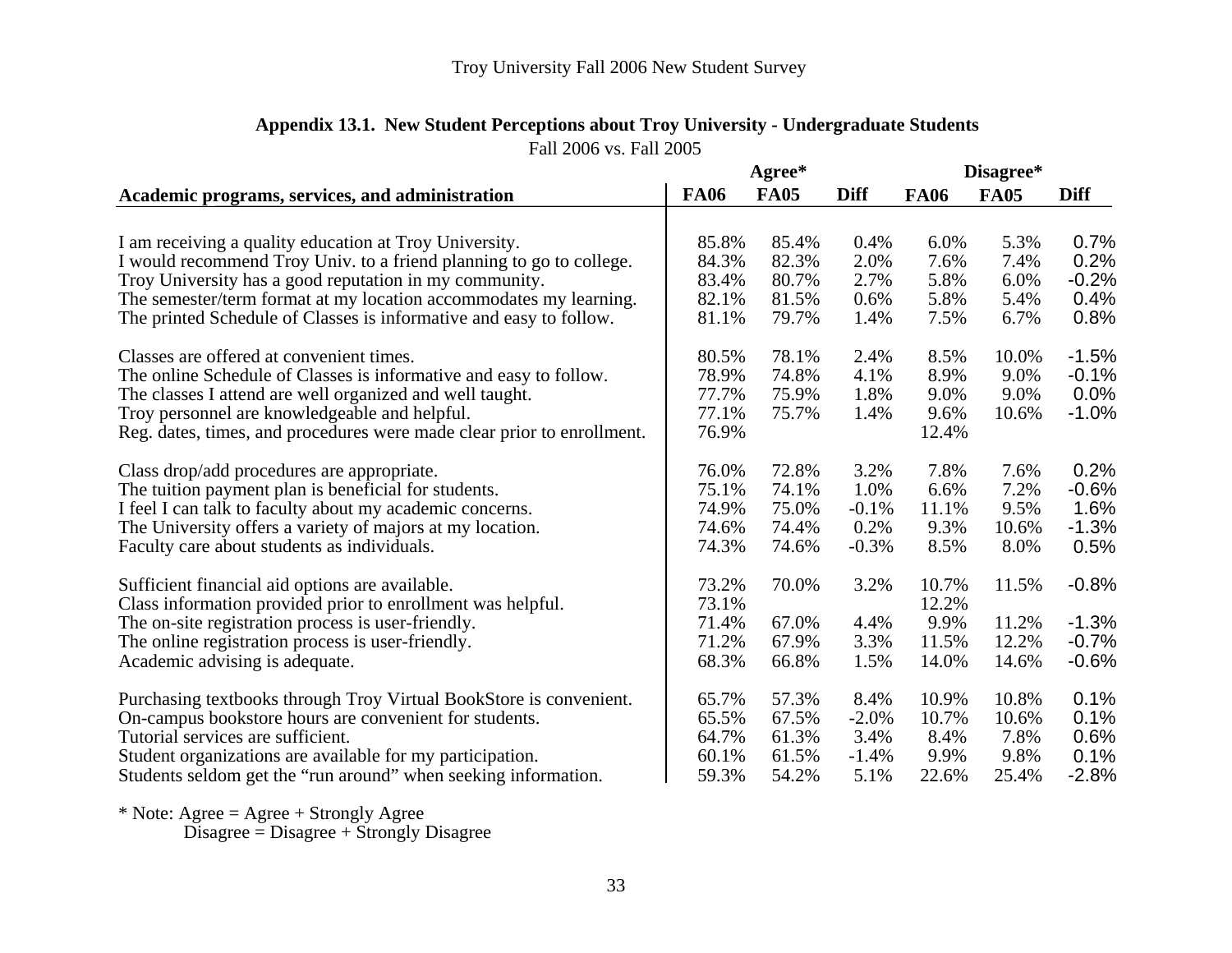# **Appendix 14. New Student Perceptions about Troy University - Graduate Students**

Ranked by Agreement Level

| Total respondents $= 800$                                                       |                |                  |                |           |     |  |
|---------------------------------------------------------------------------------|----------------|------------------|----------------|-----------|-----|--|
| <b>RANK</b><br>Academic programs, services, and administration                  |                | $A\text{gree}^*$ | <b>Neutral</b> | Disagree* | N   |  |
|                                                                                 |                |                  |                |           |     |  |
| Classes are offered at convenient times.                                        |                | 86.3%            | 7.1%           | 6.6%      | 743 |  |
| The semester/term format at my location accommodates my learning.               | $\overline{c}$ | 86.1%            | 8.4%           | 5.5%      | 747 |  |
| I am receiving a quality education at Troy University.                          | 3              | 86.1%            | 8.2%           | 5.7%      | 771 |  |
| I would recommend Troy University to a friend who is planning to go to college. | 4              | 85.1%            | 8.2%           | 6.7%      | 776 |  |
| Faculty care about students as individuals.                                     | 5              | 81.1%            | 13.5%          | 5.3%      | 768 |  |
| Troy University has a good reputation in my community.                          | 6              | 81.1%            | 13.1%          | 5.8%      | 742 |  |
| Troy personnel are knowledgeable and helpful.                                   | 7              | 80.9%            | 11.9%          | 7.2%      | 781 |  |
| I feel I can talk to faculty about my academic concerns.                        | 8              | 80.6%            | 12.0%          | 7.4%      | 775 |  |
| Reg. dates, times, and procedures were made clear to me prior to enrollment.    | 9              | 80.3%            | 7.8%           | 11.9%     | 771 |  |
| The printed Schedule of Classes is informative and easy to follow.              | 10             | 79.6%            | 12.8%          | 7.6%      | 696 |  |
| Class information provided prior to enrollment was helpful.                     | 11             | 79.4%            | 9.4%           | 11.1%     | 773 |  |
| The classes I attend are well organized and well taught.                        | 12             | 79.4%            | 11.3%          | 9.2%      | 759 |  |
| The online Schedule of Classes is informative and easy to follow.               | 13             | 77.2%            | 13.7%          | 9.1%      | 724 |  |
| The tuition payment plan is beneficial for students.                            | 14             | 76.8%            | 16.5%          | 6.7%      | 667 |  |
| Class drop/add procedures are appropriate.                                      | 15             | 74.8%            | 17.5%          | 7.6%      | 644 |  |
| Sufficient financial aid options are available.                                 | 16             | 73.3%            | 16.6%          | 10.1%     | 664 |  |
| The on-site registration process is user-friendly.                              | 17             | 72.1%            | 18.5%          | 9.3%      | 621 |  |
| Academic advising is adequate.                                                  | 18             | 71.9%            | 17.6%          | 10.6%     | 739 |  |
| The online registration process is user-friendly.                               | 19             | 71.3%            | 16.6%          | 12.1%     | 679 |  |
| The University offers a variety of majors at my location.                       | 20             | 71.3%            | 15.0%          | 13.8%     | 720 |  |
| Students seldom get the "run around" when seeking information.                  | 21             | 64.6%            | 16.0%          | 19.4%     | 754 |  |
| Purchasing textbooks through Troy Virtual BookStore is convenient.              | 22             | 62.2%            | 25.0%          | 12.8%     | 609 |  |
| On-campus bookstore hours are convenient for students.                          | 23             | 57.8%            | 33.1%          | 9.1%      | 472 |  |
| Tutorial services are sufficient.                                               | 24             | 55.4%            | 35.5%          | 9.1%      | 482 |  |
| Student organizations are available for my participation.                       | 25             | 48.2%            | 37.5%          | 14.3%     | 477 |  |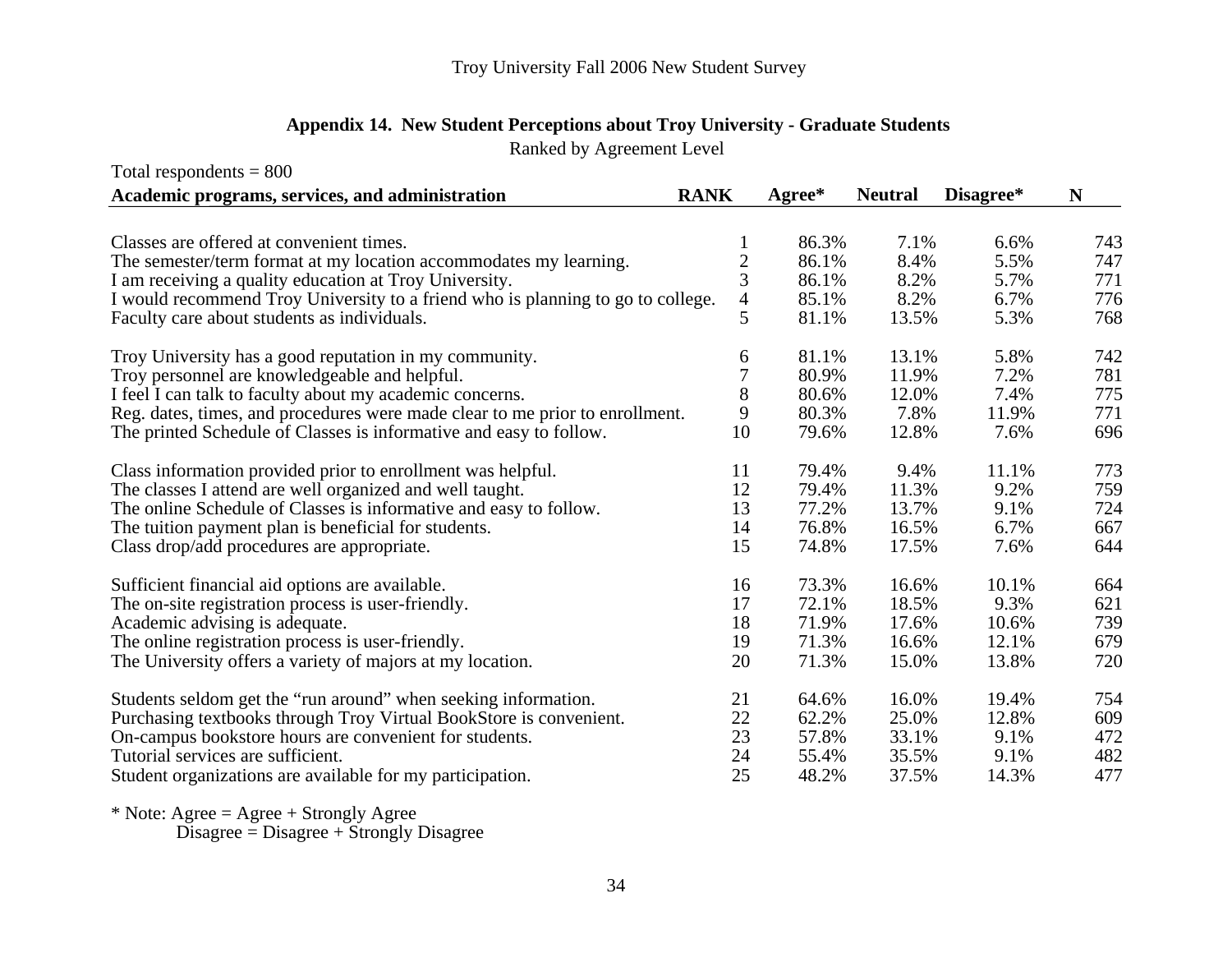|                                                                        |             | Agree*      |             | Disagree*   |             |             |  |
|------------------------------------------------------------------------|-------------|-------------|-------------|-------------|-------------|-------------|--|
| Academic programs, services, and administration                        | <b>FA06</b> | <b>FA05</b> | <b>Diff</b> | <b>FA06</b> | <b>FA05</b> | <b>Diff</b> |  |
|                                                                        |             |             |             |             |             |             |  |
| Classes are offered at convenient times.                               | 86.3%       | 82.2%       | 4.1%        | 6.6%        | 8.2%        | $-1.6%$     |  |
| The semester/term format at my location accommodates my learning.      | 86.1%       | 84.4%       | 1.7%        | 5.5%        | 7.0%        | $-1.5%$     |  |
| I am receiving a quality education at Troy University.                 | 86.1%       | 85.3%       | 0.8%        | 5.7%        | 7.3%        | $-1.6%$     |  |
| I would recommend Troy Univ. to a friend planning to go to college.    | 85.1%       | 84.1%       | 1.0%        | 6.7%        | 8.6%        | $-1.9%$     |  |
| Faculty care about students as individuals.                            | 81.1%       | 78.4%       | 2.7%        | 5.3%        | 8.5%        | $-3.2%$     |  |
| Troy University has a good reputation in my community.                 | 81.1%       | 79.7%       | 1.4%        | 5.8%        | 7.8%        | $-2.0%$     |  |
| Troy personnel are knowledgeable and helpful.                          | 80.9%       | 80.3%       | 0.6%        | 7.2%        | 9.7%        | $-2.5%$     |  |
| I feel I can talk to faculty about my academic concerns.               | 80.6%       | 79.6%       | 1.0%        | 7.4%        | 7.8%        | $-0.4%$     |  |
| Reg. dates, times, and procedures were made clear prior to enrollment. | 80.3%       |             | 80.3%       | 11.9%       |             | 11.9%       |  |
| The printed Schedule of Classes is informative and easy to follow.     | 79.6%       | 81.9%       | $-2.3%$     | 7.6%        | 7.6%        | 0.0%        |  |
| Class information provided prior to enrollment was helpful.            | 79.4%       |             | 79.4%       | 11.1%       |             | 11.1%       |  |
| The classes I attend are well organized and well taught.               | 79.4%       | 81.3%       | $-1.9%$     | 9.2%        | 9.6%        | $-0.4%$     |  |
| The online Schedule of Classes is informative and easy to follow.      | 77.2%       | 75.0%       | 2.2%        | 9.1%        | 11.1%       | $-2.0%$     |  |
| The tuition payment plan is beneficial for students.                   | 76.8%       | 76.1%       | 0.7%        | 6.7%        | 6.6%        | 0.1%        |  |
| Class drop/add procedures are appropriate.                             | 74.8%       | 68.7%       | 6.1%        | 7.6%        | 10.8%       | $-3.2%$     |  |
| Sufficient financial aid options are available.                        | 73.3%       | 70.0%       | 3.3%        | 10.1%       | 10.1%       | $0.0\%$     |  |
| The on-site registration process is user-friendly.                     | 72.1%       | 68.7%       | 3.4%        | 9.3%        | 12.0%       | $-2.7%$     |  |
| Academic advising is adequate.                                         | 71.9%       | 68.8%       | 3.1%        | 10.6%       | 14.1%       | $-3.5%$     |  |
| The online registration process is user-friendly.                      | 71.3%       | 67.6%       | 3.7%        | 12.1%       | 14.2%       | $-2.1%$     |  |
| The University offers a variety of majors at my location.              | 71.3%       | 68.3%       | 3.0%        | 13.8%       | 14.5%       | $-0.7%$     |  |
|                                                                        |             |             |             |             |             |             |  |
| Students seldom get the "run around" when seeking information.         | 64.6%       | 61.8%       | 2.8%        | 19.4%       | 24.5%       | $-5.1%$     |  |
| Purchasing textbooks through Troy Virtual BookStore is convenient.     | 62.2%       | 58.7%       | 3.5%        | 12.8%       | 14.0%       | $-1.2%$     |  |
| On-campus bookstore hours are convenient for students.                 | 57.8%       | 50.8%       | 7.0%        | 9.1%        | 13.8%       | $-4.7%$     |  |
| Tutorial services are sufficient.                                      | 55.4%       | 51.4%       | 4.0%        | 9.1%        | 8.9%        | 0.2%        |  |
| Student organizations are available for my participation.              | 48.2%       | 42.7%       | 5.5%        | 14.3%       | 17.6%       | $-3.3%$     |  |
|                                                                        |             |             |             |             |             |             |  |

# **Appendix 14.1. New Student Perceptions about Troy University - Graduate Students**

Fall 2006 vs. Fall 2005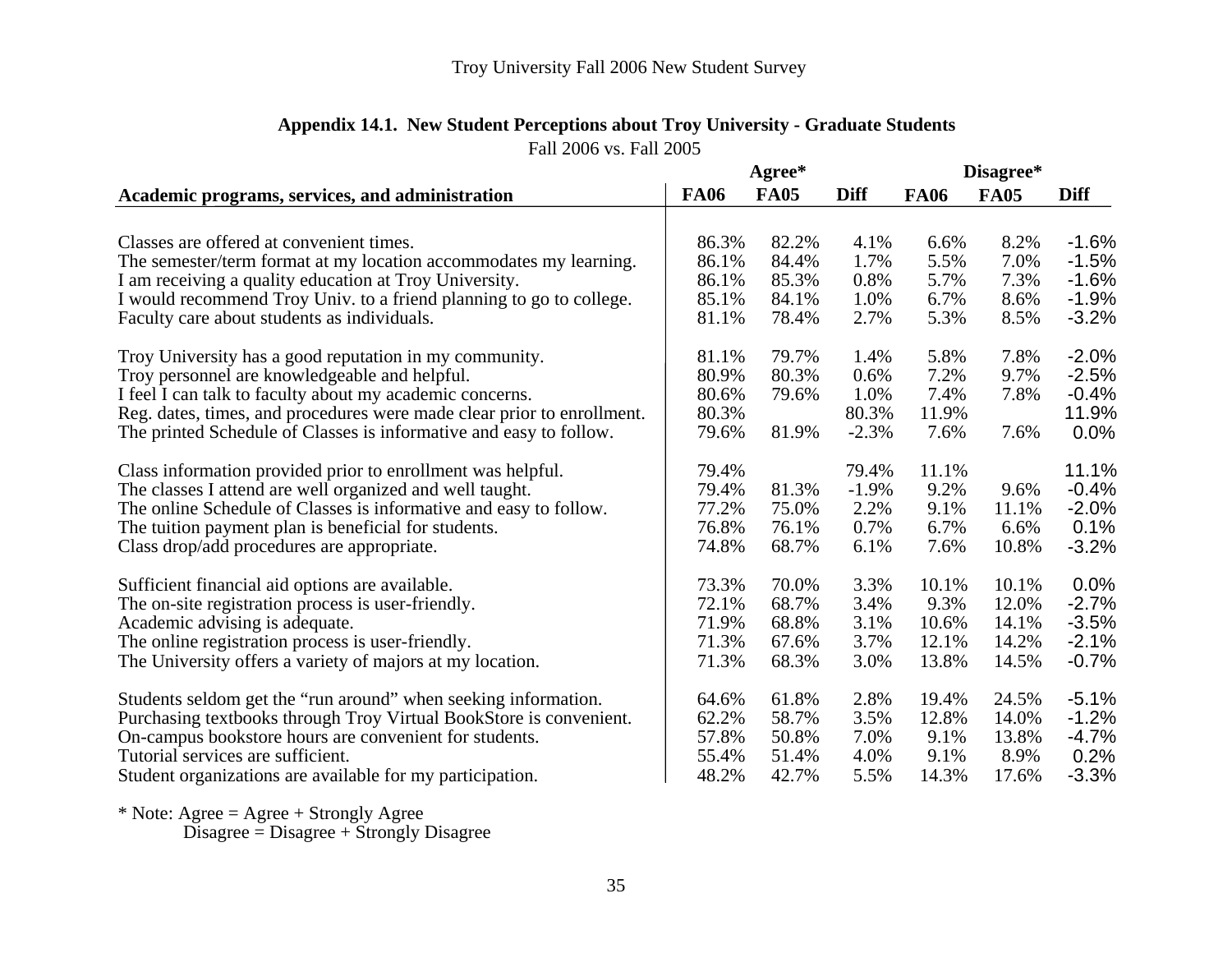| Appendix 15. New Student Perceptions about Troy University - Undergraduate First-Time Freshmen |
|------------------------------------------------------------------------------------------------|
| Ranked by Agreement Level                                                                      |

| Total respondents $= 612$                                                       |                |        |                |           |     |
|---------------------------------------------------------------------------------|----------------|--------|----------------|-----------|-----|
| Academic programs, services, and administration                                 | <b>RANK</b>    | Agree* | <b>Neutral</b> | Disagree* | N   |
|                                                                                 |                |        |                |           |     |
| I am receiving a quality education at Troy University.                          | $\mathbf{I}$   | 87.3%  | 7.3%           | 5.4%      | 573 |
| Troy University has a good reputation in my community.                          | $\overline{c}$ | 86.0%  | 7.9%           | 6.1%      | 557 |
| I would recommend Troy University to a friend who is planning to go to college. | 3              | 85.2%  | 7.6%           | 7.2%      | 567 |
| The printed Schedule of Classes is informative and easy to follow.              | 4              | 83.5%  | 10.1%          | 6.4%      | 544 |
| The semester/term format at my location accommodates my learning.               | 5              | 82.9%  | 11.6%          | 5.5%      | 561 |
| Troy personnel are knowledgeable and helpful.                                   | 6              | 82.0%  | 11.7%          | 6.3%      | 583 |
| Classes are offered at convenient times.                                        | 7              | 80.3%  | 11.3%          | 8.4%      | 558 |
| The classes I attend are well organized and well taught.                        | 8              | 79.7%  | 12.9%          | 7.4%      | 566 |
| Faculty care about students as individuals.                                     | 9              | 79.1%  | 14.4%          | 6.4%      | 575 |
| The online Schedule of Classes is informative and easy to follow.               | 10             | 78.9%  | 13.7%          | 7.5%      | 549 |
| I feel I can talk to faculty about my academic concerns.                        | 11             | 78.8%  | 13.8%          | 7.4%      | 567 |
| Reg. dates, times, and procedures were made clear to me prior to enrollment.    | 12             | 78.3%  | 10.6%          | 11.1%     | 577 |
| The University offers a variety of majors at my location.                       | 13             | 78.1%  | 13.9%          | 8.0%      | 547 |
| The tuition payment plan is beneficial for students.                            | 14             | 76.2%  | 16.6%          | 7.2%      | 501 |
| Class drop/add procedures are appropriate.                                      | 15             | 76.2%  | 16.7%          | 7.1%      | 520 |
| Class information provided prior to enrollment was helpful.                     | 16             | 75.7%  | 14.4%          | 9.9%      | 575 |
| Sufficient financial aid options are available.                                 | 17             | 75.1%  | 13.5%          | 11.4%     | 527 |
| Academic advising is adequate.                                                  | 18             | 74.2%  | 16.0%          | 9.8%      | 569 |
| The online registration process is user-friendly.                               | 19             | 73.7%  | 16.7%          | 9.6%      | 533 |
| The on-site registration process is user-friendly.                              | 20             | 72.7%  | 19.3%          | 8.0%      | 498 |
| Tutorial services are sufficient.                                               | 21             | 69.9%  | 22.4%          | 7.7%      | 465 |
| On-campus bookstore hours are convenient for students.                          | 22             | 69.9%  | 18.9%          | 11.2%     | 481 |
| Student organizations are available for my participation.                       | 23             | 68.8%  | 22.9%          | 8.4%      | 477 |
| Purchasing textbooks through Troy Virtual BookStore is convenient.              | 24             | 65.7%  | 25.2%          | 9.1%      | 452 |
| Students seldom get the "run around" when seeking information.                  | 25             | 63.9%  | 17.6%          | 18.5%     | 562 |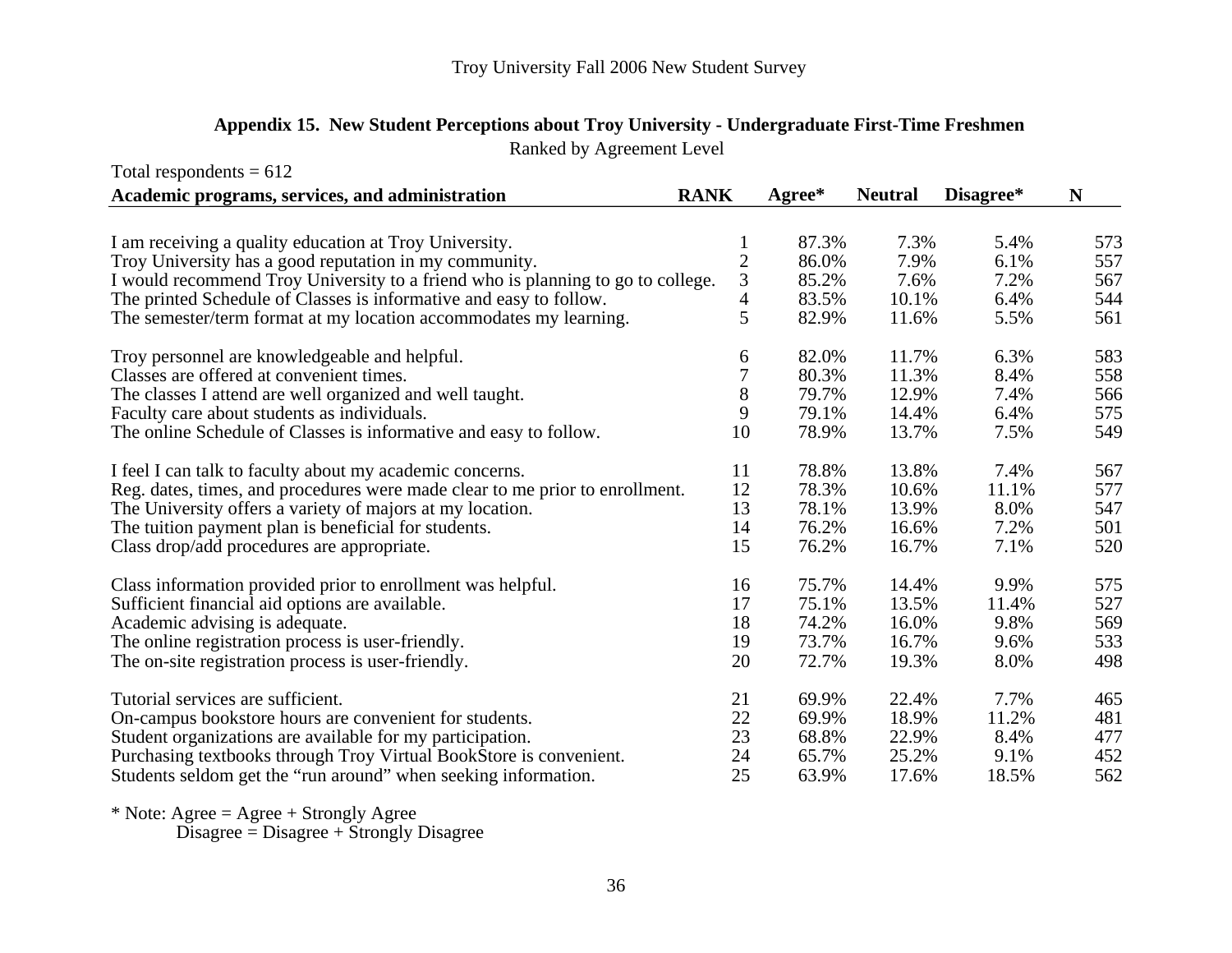|                                                                        |             | Agree*      |             | Disagree*   |             |             |  |
|------------------------------------------------------------------------|-------------|-------------|-------------|-------------|-------------|-------------|--|
| Academic programs, services, and administration                        | <b>FA06</b> | <b>FA05</b> | <b>Diff</b> | <b>FA06</b> | <b>FA05</b> | <b>Diff</b> |  |
|                                                                        |             |             |             |             |             |             |  |
| I am receiving a quality education at Troy University.                 | 87.3%       | 86.0%       | 1.3%        | 5.4%        | 4.3%        | 1.1%        |  |
| Troy University has a good reputation in my community.                 | 86.0%       | 80.4%       | 5.6%        | 6.1%        | 6.1%        | $0.0\%$     |  |
| I would recommend Troy Univ. to a friend planning to go to college.    | 85.2%       | 83.4%       | 1.8%        | 7.2%        | 6.7%        | 0.5%        |  |
| The printed Schedule of Classes is informative and easy to follow.     | 83.5%       | 79.6%       | 3.9%        | 6.4%        | 6.3%        | 0.1%        |  |
| The semester/term format at my location accommodates my learning.      | 82.9%       | 80.7%       | 2.2%        | 5.5%        | 4.8%        | 0.7%        |  |
| Troy personnel are knowledgeable and helpful.                          | 82.0%       | 75.9%       | 6.1%        | 6.3%        | 9.0%        | $-2.7%$     |  |
| Classes are offered at convenient times.                               | 80.3%       | 77.4%       | 2.9%        | 8.4%        | 8.1%        | 0.3%        |  |
| The classes I attend are well organized and well taught.               | 79.7%       | 74.4%       | 5.3%        | 7.4%        | 9.5%        | $-2.1%$     |  |
| Faculty care about students as individuals.                            | 79.1%       | 76.3%       | 2.8%        | 6.4%        | 5.7%        | 0.7%        |  |
| The online Schedule of Classes is informative and easy to follow.      | 78.9%       | 75.0%       | 3.9%        | 7.5%        | 8.4%        | $-0.9%$     |  |
| I feel I can talk to faculty about my academic concerns.               | 78.8%       | 73.5%       | 5.3%        | 7.4%        | 8.6%        | $-1.2%$     |  |
| Reg. dates, times, and procedures were made clear prior to enrollment. | 78.3%       |             |             | 11.1%       |             |             |  |
| The University offers a variety of majors at my location.              | 78.1%       | 74.8%       | 3.3%        | 8.0%        | 9.3%        | $-1.3%$     |  |
| The tuition payment plan is beneficial for students.                   | 76.2%       | 73.0%       | 3.2%        | 7.2%        | 7.4%        | $-0.2%$     |  |
| Class drop/add procedures are appropriate.                             | 76.2%       | 73.9%       | 2.3%        | 7.1%        | 5.8%        | 1.3%        |  |
| Class information provided prior to enrollment was helpful.            | 75.7%       |             |             | 9.9%        |             |             |  |
| Sufficient financial aid options are available.                        | 75.1%       | 73.1%       | 2.0%        | 11.4%       | 10.4%       | 1.0%        |  |
| Academic advising is adequate.                                         | 74.2%       | 66.6%       | 7.6%        | 9.8%        | 12.8%       | $-3.0\%$    |  |
| The online registration process is user-friendly.                      | 73.7%       | 70.5%       | 3.2%        | 9.6%        | 9.3%        | 0.3%        |  |
|                                                                        | 72.7%       | 68.3%       | 4.4%        | 8.0%        | 8.3%        | $-0.3%$     |  |
| The on-site registration process is user-friendly.                     |             |             |             |             |             |             |  |
| Tutorial services are sufficient.                                      | 69.9%       | 66.4%       | 3.5%        | 7.7%        | 7.4%        | 0.3%        |  |
| On-campus bookstore hours are convenient for students.                 | 69.9%       | 70.5%       | $-0.6%$     | 11.2%       | 10.0%       | 1.2%        |  |
| Student organizations are available for my participation.              | 68.8%       | 68.4%       | 0.4%        | 8.4%        | 7.7%        | 0.7%        |  |
| Purchasing textbooks through Troy Virtual BookStore is convenient.     | 65.7%       | 53.9%       | 11.8%       | 9.1%        | 11.3%       | $-2.2%$     |  |
| Students seldom get the "run around" when seeking information.         | 63.9%       | 53.1%       | 10.8%       | 18.5%       | 22.8%       | $-4.3%$     |  |

## Fall 2006 vs. Fall 2005 **Appendix 15.1. New Student Perceptions about Troy University - Undergraduate First-Time Freshmen**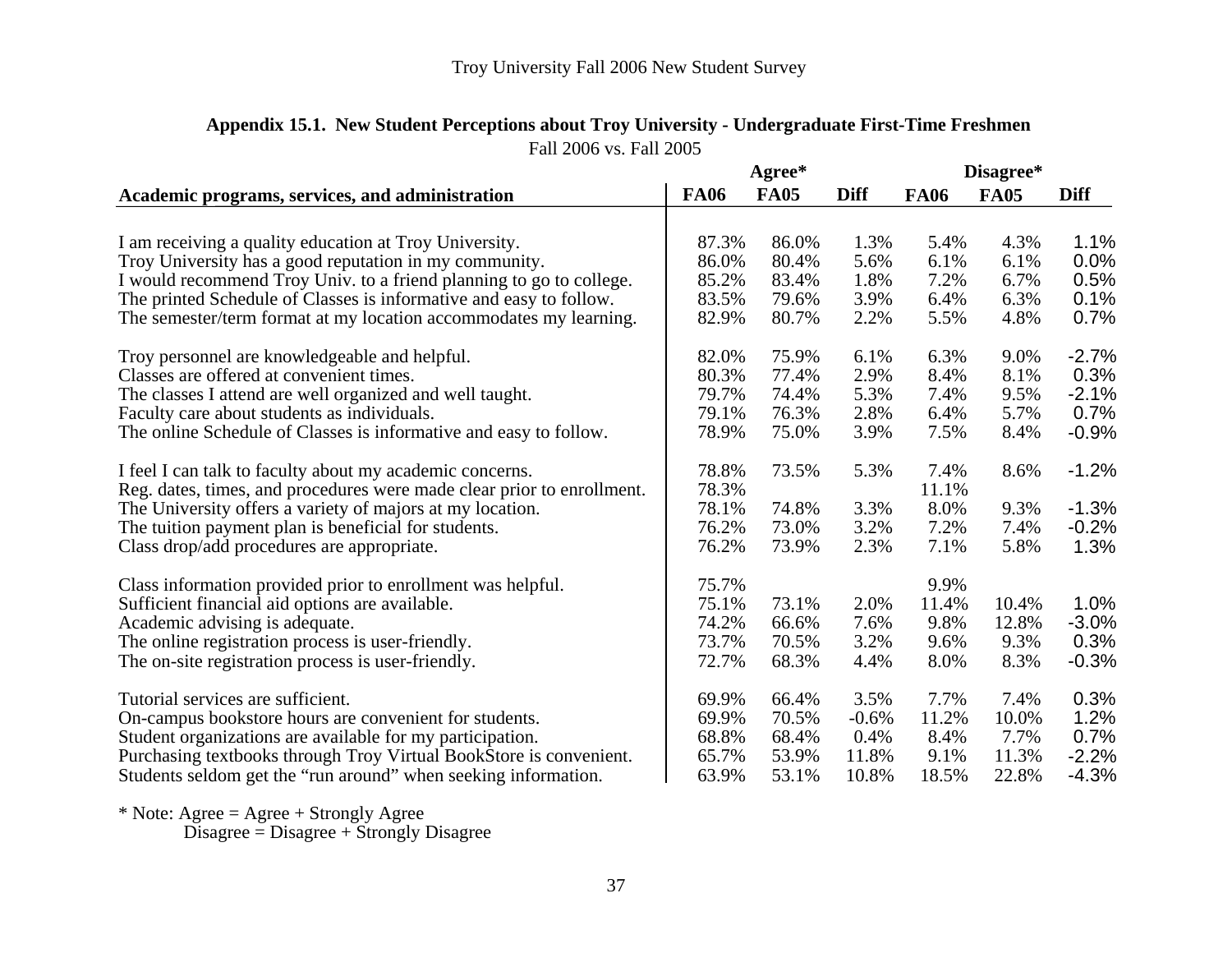## **Appendix 16. New Student Perceptions about Troy University - Undergraduate Transfer Students** Ranked by Agreement Level

| Total respondents $= 836$                                                       |                |                  |                |           |     |
|---------------------------------------------------------------------------------|----------------|------------------|----------------|-----------|-----|
| Academic programs, services, and administration                                 | <b>RANK</b>    | $A\text{gree}^*$ | <b>Neutral</b> | Disagree* | N   |
|                                                                                 |                |                  |                |           |     |
| I am receiving a quality education at Troy University.                          | 1              | 85.1%            | 8.8%           | 6.0%      | 794 |
| I would recommend Troy University to a friend who is planning to go to college. | $\overline{c}$ | 84.3%            | 8.4%           | 7.3%      | 795 |
| Troy University has a good reputation in my community.                          | 3              | 82.7%            | 11.9%          | 5.4%      | 762 |
| The semester/term format at my location accommodates my learning.               | $\overline{4}$ | 82.4%            | 12.0%          | 5.6%      | 767 |
| Classes are offered at convenient times.                                        | 5              | 80.7%            | 10.8%          | 8.6%      | 760 |
| The printed Schedule of Classes is informative and easy to follow.              | 6              | 80.1%            | 12.5%          | 7.4%      | 713 |
| The online Schedule of Classes is informative and easy to follow.               | 7              | 79.6%            | 11.3%          | 9.2%      | 763 |
| Reg. dates, times, and procedures were made clear to me prior to enrollment.    | $8\,$          | 77.1%            | 10.1%          | 12.8%     | 799 |
| The classes I attend are well organized and well taught.                        | 9              | 76.9%            | 13.3%          | 9.8%      | 776 |
| Class drop/add procedures are appropriate.                                      | 10             | 76.3%            | 15.4%          | 8.3%      | 710 |
| The tuition payment plan is beneficial for students.                            | 11             | 74.9%            | 18.9%          | 6.2%      | 678 |
| Troy personnel are knowledgeable and helpful.                                   | 12             | 74.1%            | 14.4%          | 11.5%     | 812 |
| I feel I can talk to faculty about my academic concerns.                        | 13             | 72.9%            | 13.6%          | 13.6%     | 797 |
| Sufficient financial aid options are available.                                 | 14             | 72.9%            | 17.0%          | 10.2%     | 689 |
| The University offers a variety of majors at my location.                       | 15             | 72.5%            | 16.8%          | 10.7%     | 757 |
| Class information provided prior to enrollment was helpful.                     | 16             | 71.8%            | 15.0%          | 13.2%     | 798 |
| The on-site registration process is user-friendly.                              | 17             | 71.4%            | 18.0%          | 10.6%     | 616 |
| Faculty care about students as individuals.                                     | 18             | 71.3%            | 19.4%          | 9.3%      | 806 |
| The online registration process is user-friendly.                               | 19             | 70.2%            | 17.7%          | 12.1%     | 711 |
| Purchasing textbooks through Troy Virtual BookStore is convenient.              | 20             | 66.6%            | 21.1%          | 12.3%     | 626 |
| Academic advising is adequate.                                                  | 21             | 64.8%            | 18.3%          | 16.9%     | 782 |
| On-campus bookstore hours are convenient for students.                          | 22             | 62.4%            | 27.3%          | 10.3%     | 556 |
| Tutorial services are sufficient.                                               | 23             | 60.9%            | 30.2%          | 8.9%      | 586 |
| Students seldom get the "run around" when seeking information.                  | 24             | 56.2%            | 18.9%          | 25.0%     | 785 |
| Student organizations are available for my participation.                       | 25             | 54.2%            | 34.4%          | 11.4%     | 555 |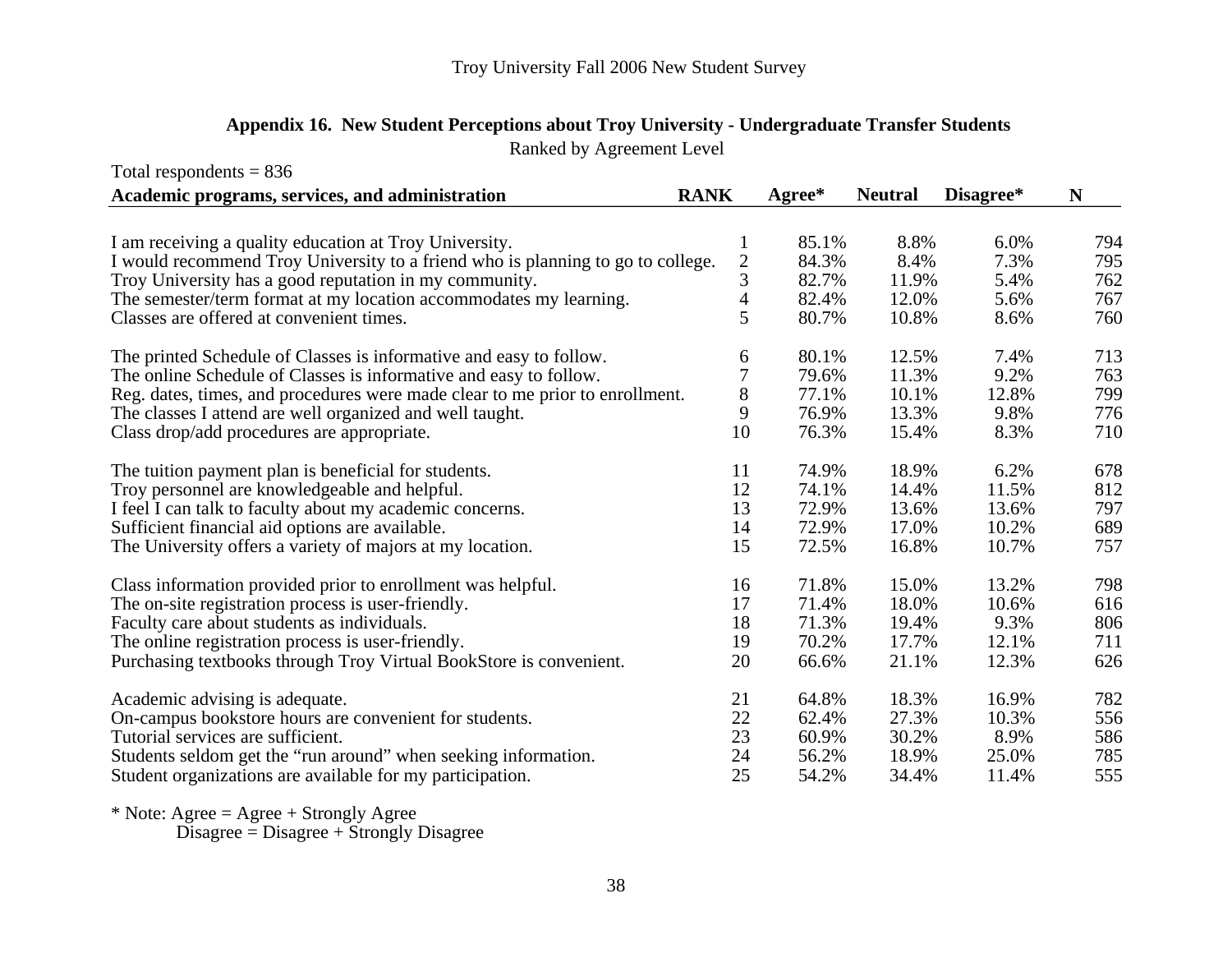|                                                                        | Agree*      |             |             | Disagree*   |             |             |  |
|------------------------------------------------------------------------|-------------|-------------|-------------|-------------|-------------|-------------|--|
| Academic programs, services, and administration                        | <b>FA06</b> | <b>FA05</b> | <b>Diff</b> | <b>FA06</b> | <b>FA05</b> | <b>Diff</b> |  |
|                                                                        |             |             |             |             |             |             |  |
| I am receiving a quality education at Troy University.                 | 85.1%       | 86.0%       | $-0.9\%$    | 6.0%        | 5.4%        | 0.6%        |  |
| I would recommend Troy Univ. to a friend planning to go to college.    | 84.3%       | 82.6%       | 1.7%        | 7.3%        | 7.5%        | $-0.2%$     |  |
| Troy University has a good reputation in my community.                 | 82.7%       | 81.7%       | 1.0%        | 5.4%        | 5.7%        | $-0.3%$     |  |
| The semester/term format at my location accommodates my learning.      | 82.4%       | 82.8%       | $-0.4%$     | 5.6%        | 5.7%        | $-0.1%$     |  |
| Classes are offered at convenient times.                               | 80.7%       | 78.3%       | 2.4%        | 8.6%        | 11.5%       | $-2.9%$     |  |
| The printed Schedule of Classes is informative and easy to follow.     | 80.1%       | 80.0%       | 0.1%        | 7.4%        | 7.0%        | 0.4%        |  |
| The online Schedule of Classes is informative and easy to follow.      | 79.6%       | 75.0%       | 4.6%        | 9.2%        | 9.2%        | 0.0%        |  |
| Reg. dates, times, and procedures were made clear prior to enrollment. | 77.1%       |             | 77.1%       | 12.8%       |             | 12.8%       |  |
| The classes I attend are well organized and well taught.               | 76.9%       | 77.6%       | $-0.7\%$    | 9.8%        | 8.4%        | 1.4%        |  |
| Class drop/add procedures are appropriate.                             | 76.3%       | 72.3%       | 4.0%        | 8.3%        | 8.6%        | $-0.3%$     |  |
| The tuition payment plan is beneficial for students.                   | 74.9%       | 75.5%       | $-0.6%$     | 6.2%        | 6.7%        | $-0.5%$     |  |
| Troy personnel are knowledgeable and helpful.                          | 74.1%       | 75.8%       | $-1.7%$     | 11.5%       | 11.5%       | 0.0%        |  |
| I feel I can talk to faculty about my academic concerns.               | 72.9%       | 75.8%       | $-2.9%$     | 13.6%       | 10.2%       | 3.4%        |  |
| Sufficient financial aid options are available.                        | 72.9%       | 68.4%       | 4.5%        | 10.2%       | 12.5%       | $-2.3%$     |  |
| The University offers a variety of majors at my location.              | 72.5%       | 75.1%       | $-2.6%$     | 10.7%       | 10.5%       | 0.2%        |  |
| Class information provided prior to enrollment was helpful.            | 71.8%       |             | 71.8%       | 13.2%       |             | 13.2%       |  |
| The on-site registration process is user-friendly.                     | 71.4%       | 65.9%       | 5.5%        | 10.6%       | 13.2%       | $-2.6%$     |  |
| Faculty care about students as individuals.                            | 71.3%       | 73.4%       | $-2.1%$     | 9.3%        | 9.2%        | 0.1%        |  |
| The online registration process is user-friendly.                      | 70.2%       | 66.3%       | 3.9%        | 12.1%       | 13.8%       | $-1.7%$     |  |
| Purchasing textbooks through Troy Virtual BookStore is convenient.     | 66.6%       | 60.5%       | 6.1%        | 12.3%       | 10.4%       | 1.9%        |  |
| Academic advising is adequate.                                         | 64.8%       | 67.2%       | $-2.4%$     | 16.9%       | 16.0%       | 0.9%        |  |
| On-campus bookstore hours are convenient for students.                 | 62.4%       | 65.7%       | $-3.3%$     | 10.3%       | 10.9%       | $-0.6%$     |  |
| Tutorial services are sufficient.                                      | 60.9%       | 57.3%       | 3.6%        | 8.9%        | 8.2%        | 0.7%        |  |
| Students seldom get the "run around" when seeking information.         | 56.2%       | 54.8%       | 1.4%        | 25.0%       | 27.5%       | $-2.5%$     |  |
| Student organizations are available for my participation.              | 54.2%       | 55.9%       | $-1.7%$     | 11.4%       | 11.5%       | $-0.1%$     |  |

## Fall 2006 vs. Fall 2005 **Appendix 16.1. New Student Perceptions about Troy University - Undergraduate Transfer Students**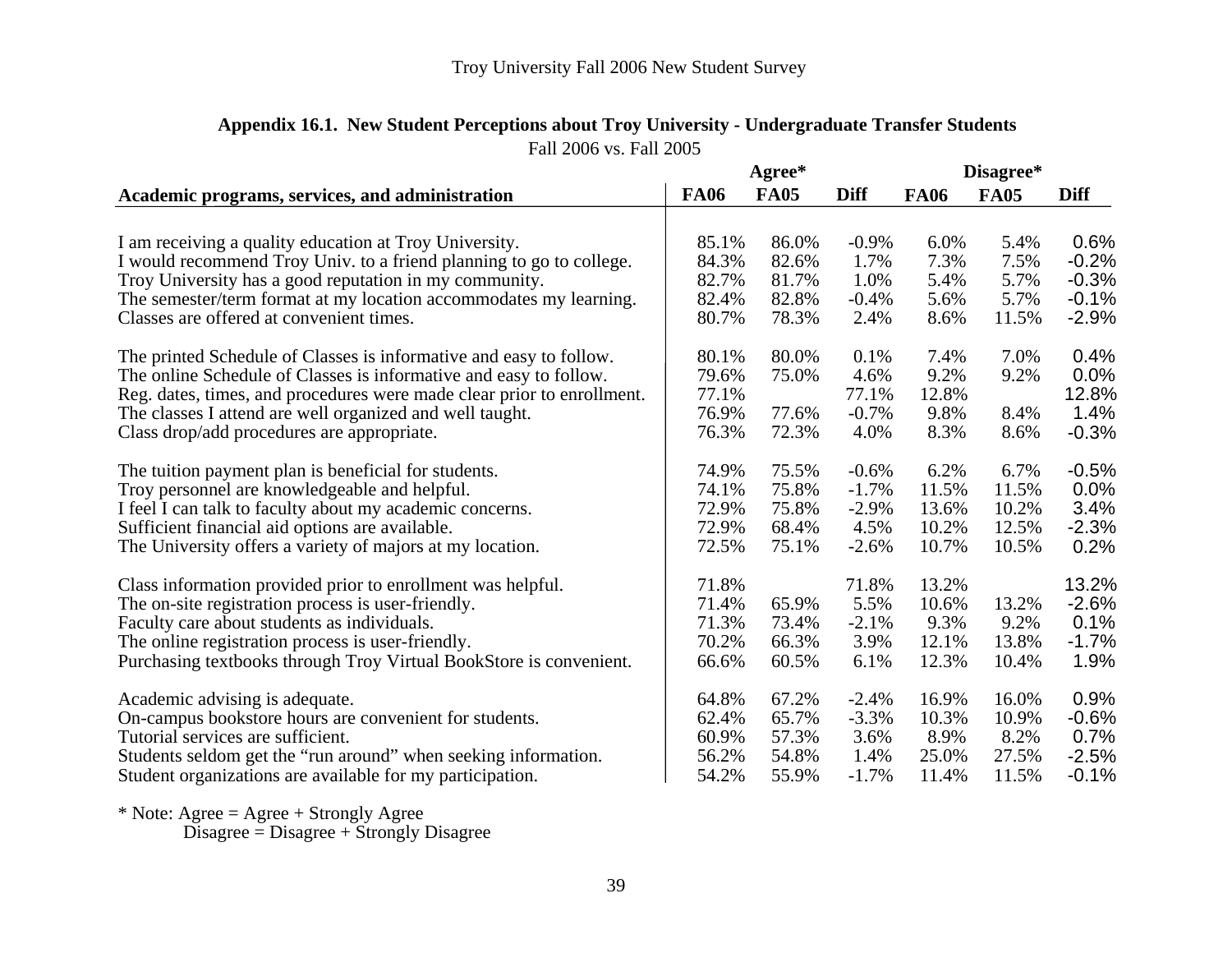### **Appendix 17 . New Student Perceptions about Troy University**

Mean Comparison: Fall 2005 vs.Fall 2006

5=Strongly Agree 4=Agree 3=Neutral 2=Disagree 1=Strongly Disagree

|                                                                                                                                                                                                                                                                                                                        |                      | <b>FA05</b>          | <b>FA06</b>          |                      |                         |
|------------------------------------------------------------------------------------------------------------------------------------------------------------------------------------------------------------------------------------------------------------------------------------------------------------------------|----------------------|----------------------|----------------------|----------------------|-------------------------|
| ACADEMIC PROGRAMS, SERVICES, AND ADMINISTRATION                                                                                                                                                                                                                                                                        | <b>Mean</b>          | <b>SD</b>            | <b>Mean</b>          | <b>SD</b>            | Sig.*                   |
| Troy personnel are knowledgeable and helpful.                                                                                                                                                                                                                                                                          | 3.97                 | 1.06                 | 4.03                 | 1.04                 | 0.057                   |
| Faculty care about students as individuals.                                                                                                                                                                                                                                                                            | 3.94                 | 1.00                 | 3.99                 | 1.01                 | 0.121                   |
| I feel I can talk to faculty about my academic concerns.                                                                                                                                                                                                                                                               | 3.96                 | 1.02                 | 3.97                 | 1.04                 | 0.765                   |
| Academic advising is adequate.                                                                                                                                                                                                                                                                                         | 3.72                 | 1.11                 | 3.81                 | 1.11                 | 0.008                   |
| Sufficient financial aid options are available.                                                                                                                                                                                                                                                                        | 3.81                 | 1.10                 | 3.92                 | 1.09                 | 0.002                   |
| The tuition payment plan is beneficial for students.<br>Class information provided prior to enrollment was helpful.<br>Registration dates, times, and procedures were made clear to me prior to enrollment.<br>The online registration process is user-friendly.<br>The on-site registration process is user-friendly. | 3.99<br>3.79<br>3.78 | 1.00<br>1.09<br>1.08 | 4.01<br>3.87<br>3.89 | 1.01<br>1.12<br>1.08 | 0.439<br>0.023<br>0.002 |
| Students seldom get the "run around" when seeking information.                                                                                                                                                                                                                                                         | 3.41                 | 1.27                 | 3.55                 | 1.25                 | 0.000                   |
| The online Schedule of Classes is informative and easy to follow.                                                                                                                                                                                                                                                      | 3.91                 | 1.01                 | 4.00                 | 1.02                 | 0.005                   |
| The printed Schedule of Classes is informative and easy to follow.                                                                                                                                                                                                                                                     | 4.02                 | 0.95                 | 4.04                 | 1.00                 | 0.524                   |
| Class drop/add procedures are appropriate.                                                                                                                                                                                                                                                                             | 3.84                 | 1.01                 | 3.95                 | 1.01                 | 0.001                   |
| Classes are offered at convenient times.                                                                                                                                                                                                                                                                               | 3.99                 | 1.02                 | 4.10                 | 1.01                 | 0.001                   |
| The classes I attend are well organized and well taught.                                                                                                                                                                                                                                                               | 3.98                 | 1.02                 | 4.01                 | 1.05                 | 0.309                   |
| The University offers a variety of majors at my location.                                                                                                                                                                                                                                                              | 3.81                 | 1.06                 | 3.88                 | 1.07                 | 0.020                   |
| Tutorial services are sufficient.                                                                                                                                                                                                                                                                                      | 3.66                 | 0.98                 | 3.71                 | 1.01                 | 0.120                   |
| On-campus bookstore hours are convenient for students.                                                                                                                                                                                                                                                                 | 3.65                 | 1.06                 | 3.72                 | 1.05                 | 0.032                   |
| Purchasing textbooks through Troy Virtual BookStore is convenient.                                                                                                                                                                                                                                                     | 3.65                 | 1.12                 | 3.77                 | 1.10                 | 0.001                   |
| Student organizations are available for my participation.                                                                                                                                                                                                                                                              | 3.57                 | 1.09                 | 3.62                 | 1.07                 | 0.166                   |
| The semester/term format at my location accommodates my learning.                                                                                                                                                                                                                                                      | 4.09                 | 0.95                 | 4.14                 | 0.96                 | 0.094                   |
| Troy University has a good reputation in my community.                                                                                                                                                                                                                                                                 | 4.05                 | 0.98                 | 4.13                 | 0.97                 | 0.004                   |
| I am receiving a quality education at Troy University.                                                                                                                                                                                                                                                                 | 4.16                 | 0.94                 | 4.21                 | 0.97                 | 0.126                   |
| I would recommend Troy University to a friend who is planning to go to college.                                                                                                                                                                                                                                        | 4.14                 | 1.04                 | 4.21                 | 1.04                 | 0.024                   |

Notes:

1. Significance level  $= 0.05$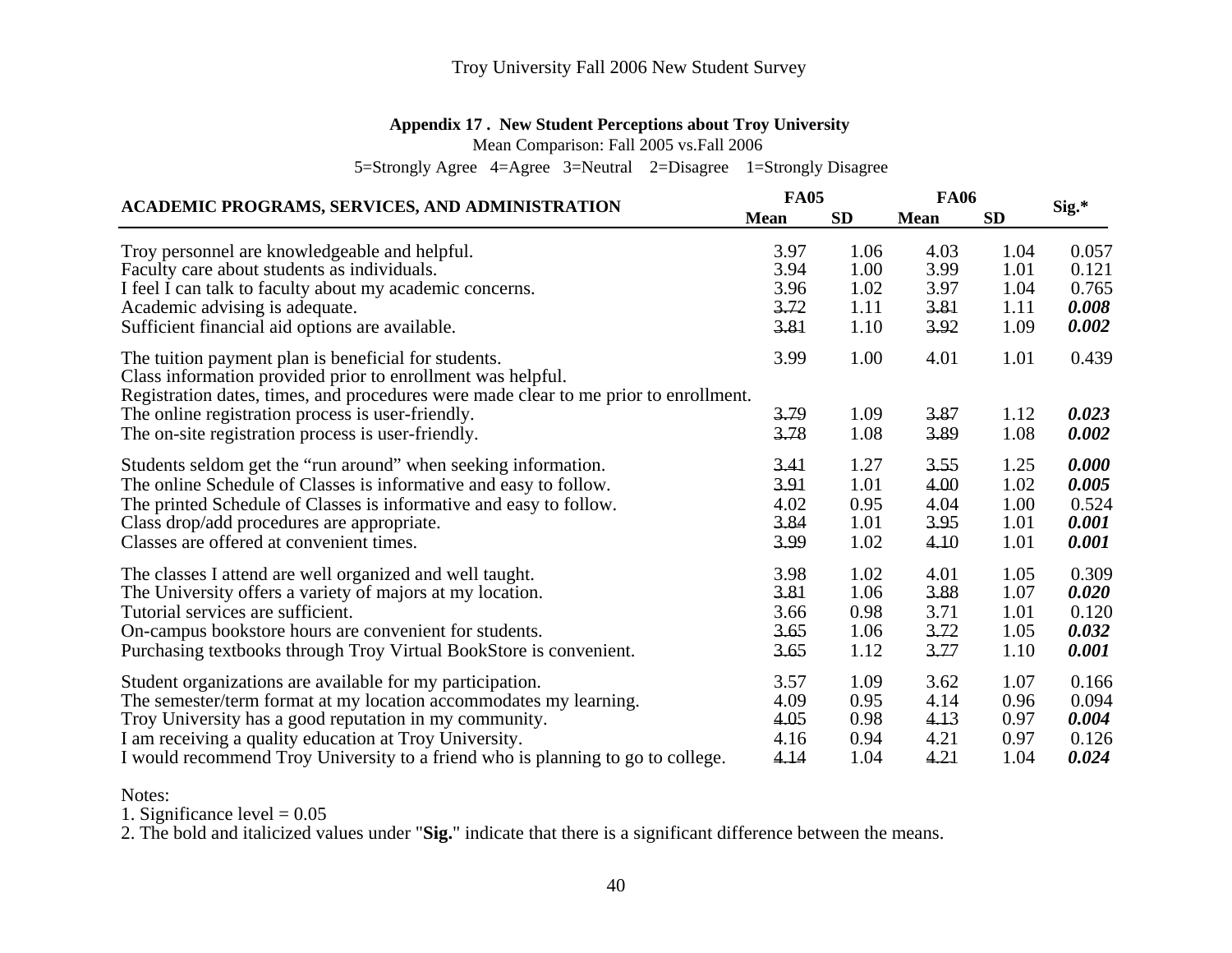### **Appendix 18. New Student Perceptions about Troy University**

Mean Comparison: In-State Campuses vs. University College vs. Distance Learning 5=Strongly Agree 4=Agree 3=Neutral 2=Disagree 1=Strongly Disagree

**Mean SD Mean SD Mean SD** Troy personnel are knowledgeable and helpful.<br>
Faculty care about students as individuals.<br> **Example 1.04** 1.04 **1.04 0.000 1.04 1.04 0.000 1.04 0.000** Faculty care about students as individuals.<br> **Same 1.18** 0.97 4.18 0.94 3.94 1.04 0.000<br> **Same 1.19 0.000**<br> **Feel I** can talk to faculty about my academic concerns.<br> **Same 1.18** 0.99 4.18 0.94 3.88 1.10 0.000 I feel I can talk to faculty about my academic concerns. 3.99 0.99 4.18 0.94 3.88 1.10 *0.000* Academic advising is adequate. 3.85 1.02 3.98 1.06 3.72 1.19 *0.000* Sufficient financial aid options are available.  $3.91 \t 1.07 \t 3.97 \t 1.05 \t 3.92 \t 1.11 \t 0.627$ The tuition payment plan is beneficial for students.<br>
Class information provided prior to enrollment was helpful.<br>  $3.83$  1.06 4.06 1.03 3.92 1.12 0.002 Class information provided prior to enrollment was helpful.<br>
Reg. dates, times, and procedures were made clear prior to enrollment.<br>
3.91 1.09 4.09 1.04 4.00 1.14 0.020 Reg. dates, times, and procedures were made clear prior to enrollment.<br>
The online registration process is user-friendly.<br>  $3.82$  1.04  $3.85$  1.12  $3.91$  1.17 0.235 The online registration process is user-friendly.<br>
The on-site registration process is user-friendly.<br>
3.84 1.06 4.04 1.04 3.88 1.12 0.017 The on-site registration process is user-friendly. *7*Students seldom get the "run around" when seeking information. <br>
The online Schedule of Classes is informative and easy to follow. <br>
3.96 0.95 3.99 1.02 4.03 1.08 0.259 The online Schedule of Classes is informative and easy to follow. <br>
The printed Schedule of Classes is informative and easy to follow. <br>  $4.10$   $0.92$   $4.08$   $0.95$   $3.99$   $1.02$   $4.03$   $1.08$   $0.006$ <br>  $0.006$ The printed Schedule of Classes is informative and easy to follow.  $\begin{array}{cccc} 4.10 & 0.92 & 4.08 & 0.95 & 3.96 & 1.08 & 0.006 \\ \text{Class drop/add procedures are anorororiate.} & 3.92 & 1.01 & 3.92 & 1.00 & 3.97 & 1.01 & 0.486 \end{array}$ Class drop/add procedures are appropriate.<br>
Classes are offered at convenient times.<br>
3.92 1.01 3.92 1.00 3.97 1.01 0.486<br>
3.97 1.02 4.17 0.94 4.18 1.02 0.000 Classes are offered at convenient times. 1.02 4.17 0.94 4.18 1.02 *0.000*The classes I attend are well organized and well taught.<br>
The University offers a variety of maiors at my location.<br>  $3.92 \t 1.00 \t 3.71 \t 1.15 \t 3.91 \t 1.08 \t 0.003$ The University offers a variety of majors at my location.  $\frac{3.92}{1.00} = \frac{3.71}{1.15} = 1.15$ Tutorial services are sufficient.  $3.75$  0.96 3.52 1.02 3.74 1.05 *0.005* On-campus bookstore hours are convenient for students.<br>
2.87 1.00 3.36 1.05 3.65 1.08 0.000<br>
Purchasing textbooks through Trov Virtual BookStore is convenient. 3.68 1.03 3.65 1.12 3.87 1.14 0.000 Purchasing textbooks through Troy Virtual BookStore is convenient. 3.68 1.03 3.65 1.12 3.87 1.14 *0.000* Student organizations are available for my participation.<br>
The semester/term format at my location accommodates my learning.<br>  $\begin{array}{cccc} 3.79 & 1.01 & 3.20 & 1.17 & 3.58 & 1.06 & 0.000 \\ 4.25 & 0.94 & 4.15 & 1.00 & 0.027 \end{array}$ The semester/term format at my location accommodates my learning.  $4.09$  0.90  $4.25$  0.94 4.15 1.00<br>Trov University has a good reputation in my community.  $4.20$  0.90  $4.15$  0.96  $4.08$  1.02 *7*Troy University has a good reputation in my community. 4.20 0.90 4.15 0.96 4.08 1.02 *0.024* I am receiving a quality education at Troy University. 4.22 0.90 4.21 0.95 4.20 1.03 0.928 I would recommend Troy Univ. to a friend planning to go to college. 4.19 1.00 4.27 0.97 4.21 1.08 0.432 **ACADEMIC PROGRAMS, SERVICES, AND ADMINISTRATION In-State Camp. Univ. College eCampus Sig.\***

Notes:

1. Significance level  $= 0.05$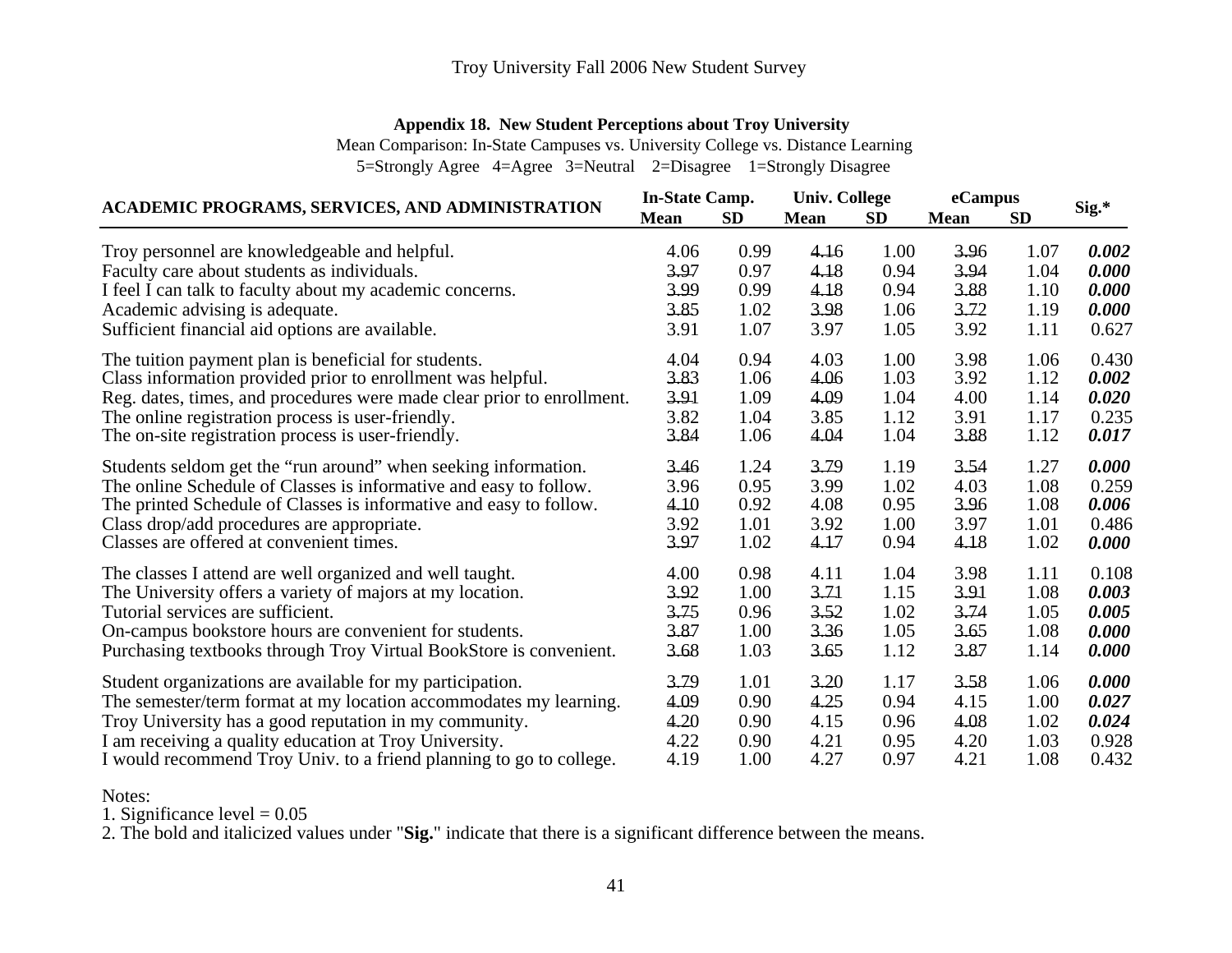### **Appendix 19. New Student Perceptions about Troy University**

Mean Comparison: Undergraduate vs. Graduate

5=Strongly Agree 4=Agree 3=Neutral 2=Disagree 1=Strongly Disagree

|                                                                                      |             | <b>UG</b> | <b>GR</b>   |           |       |
|--------------------------------------------------------------------------------------|-------------|-----------|-------------|-----------|-------|
| <b>ACADEMIC PROGRAMS, SERVICES, AND ADMINISTRATION</b>                               | <b>Mean</b> | <b>SD</b> | <b>Mean</b> | <b>SD</b> | Sig.* |
| Troy personnel are knowledgeable and helpful.                                        | 3.97        | 1.06      | 4.09        | 1.01      | 0.011 |
| Faculty care about students as individuals.                                          | 3.93        | 1.03      | 4.09        | 0.95      | 0.000 |
| I feel I can talk to faculty about my academic concerns.                             | 3.91        | 1.07      | 4.06        | 1.00      | 0.002 |
| Academic advising is adequate.                                                       | 3.76        | 1.13      | 3.88        | 1.09      | 0.014 |
| Sufficient financial aid options are available.                                      | 3.91        | 1.10      | 3.94        | 1.08      | 0.577 |
| The tuition payment plan is beneficial for students.                                 | 4.00        | 1.01      | 4.02        | 1.02      | 0.740 |
| Class information provided prior to enrollment was helpful.                          | 3.86        | 1.10      | 3.98        | 1.06      | 0.007 |
| Registration dates, times, and procedures were made clear to me prior to enrollment. | 3.94        | 1.11      | 4.02        | 1.11      | 0.118 |
| The online registration process is user-friendly.                                    | 3.86        | 1.11      | 3.87        | 1.14      | 0.796 |
| The on-site registration process is user-friendly.                                   | 3.87        | 1.08      | 3.91        | 1.10      | 0.524 |
| Students seldom get the "run around" when seeking information.                       | 3,50        | 1.27      | 3.60        | 1.23      | 0.056 |
| The online Schedule of Classes is informative and easy to follow.                    | 4.00        | 1.02      | 3.98        | 1.04      | 0.617 |
| The printed Schedule of Classes is informative and easy to follow.                   | 4.04        | 0.99      | 4.02        | 1.02      | 0.602 |
| Class drop/add procedures are appropriate.                                           | 3.95        | 1.00      | 3.94        | 1.03      | 0.913 |
| Classes are offered at convenient times.                                             | 4.04        | 1.03      | 4.18        | 0.97      | 0.003 |
| The classes I attend are well organized and well taught.                             | 3.98        | 1.04      | 4.06        | 1.07      | 0.095 |
| The University offers a variety of majors at my location.                            | 3.93        | 1.04      | 3.80        | 1.11      | 0.010 |
| Tutorial services are sufficient.                                                    | 3.76        | 1.01      | 3.60        | 1.04      | 0.006 |
| On-campus bookstore hours are convenient for students.                               | 3.75        | 1.06      | 3.65        | 1.04      | 0.071 |
| Purchasing textbooks through Troy Virtual BookStore is convenient.                   | 3.79        | 1.11      | 3.71        | 1.13      | 0.166 |
| Student organizations are available for my participation.                            | 3.71        | 1.05      | 3.44        | 1.12      | 0.000 |
| The semester/term format at my location accommodates my learning.                    | 4,11        | 0.97      | 4.20        | 0.95      | 0.044 |
| Troy University has a good reputation in my community.                               | 4.15        | 0.97      | 4.10        | 0.98      | 0.309 |
| I am receiving a quality education at Troy University.                               | 4.20        | 0.98      | 4.21        | 0.96      | 0.801 |
| I would recommend Troy University to a friend who is planning to go to college.      | 4.19        | 1.06      | 4.22        | 1.01      | 0.484 |

Notes:

1. Significance level  $= 0.05$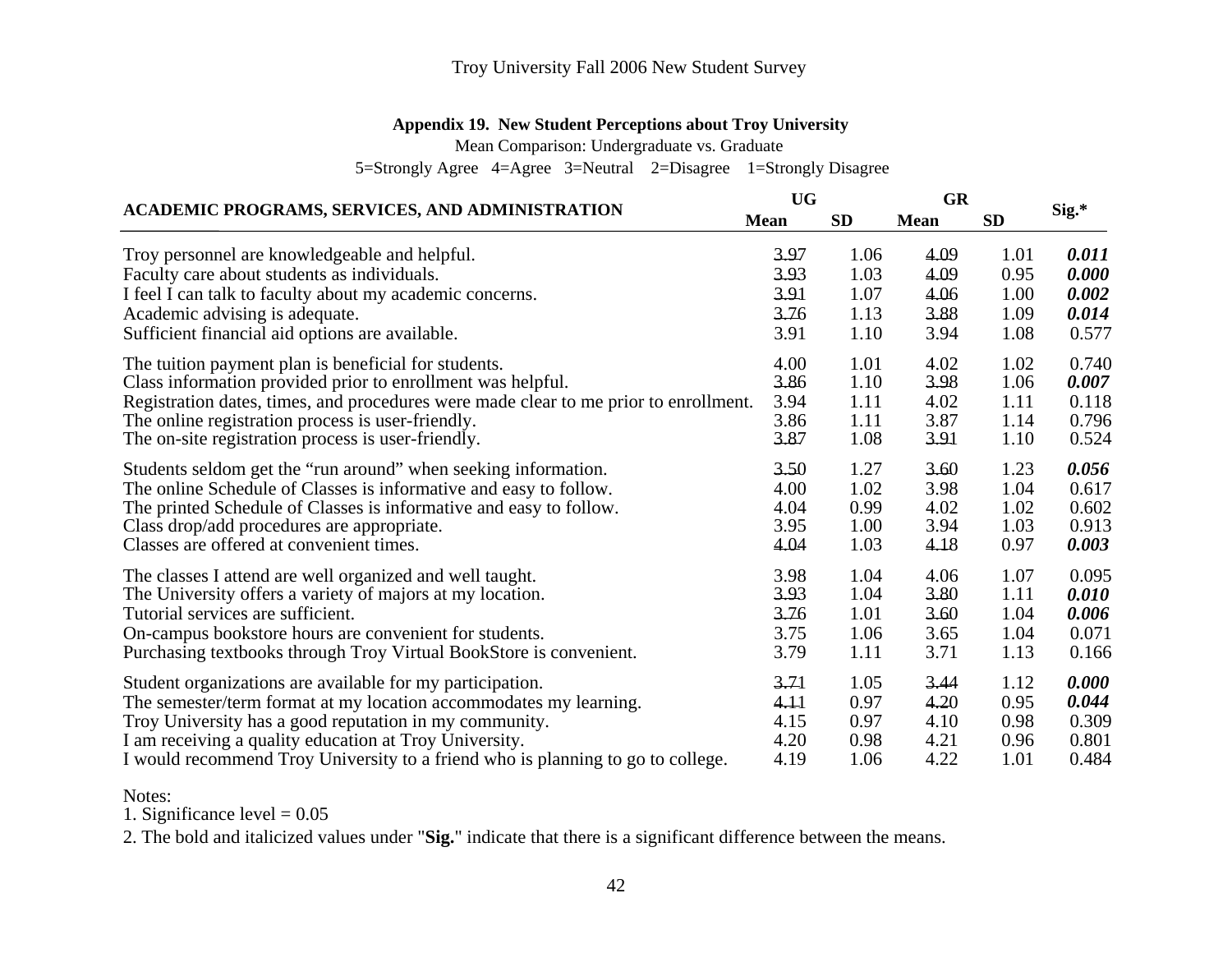### **Appendix 20. New Student Perceptions about Troy University**

Mean Comparison: Male vs. Female

5=Strongly Agree 4=Agree 3=Neutral 2=Disagree 1=Strongly Disagree

| ACADEMIC PROGRAMS, SERVICES, AND ADMINISTRATION                                      | Male |           | <b>Female</b> | $Sig.*$   |       |
|--------------------------------------------------------------------------------------|------|-----------|---------------|-----------|-------|
|                                                                                      |      | <b>SD</b> | <b>Mean</b>   | <b>SD</b> |       |
| Troy personnel are knowledgeable and helpful.                                        | 4.08 | 1.00      | 4.00          | 1.06      | 0.044 |
| Faculty care about students as individuals.                                          | 4.01 | 0.99      | 3.98          | 1.01      | 0.456 |
| I feel I can talk to faculty about my academic concerns.                             | 4.04 | 1.01      | 3.93          | 1.06      | 0.009 |
| Academic advising is adequate.                                                       | 3.83 | 1.11      | 3.80          | 1.11      | 0.572 |
| Sufficient financial aid options are available.                                      | 3.93 | 1.07      | 3.92          | 1.09      | 0.756 |
| The tuition payment plan is beneficial for students.                                 | 4.03 | 1.02      | 4.00          | 1.00      | 0.589 |
| Class information provided prior to enrollment was helpful.                          | 3.95 | 1.08      | 3.88          | 1.09      | 0.115 |
| Registration dates, times, and procedures were made clear to me prior to enrollment. | 4.03 | 1.10      | 3.95          | 1.11      | 0.088 |
| The online registration process is user-friendly.                                    | 3.88 | 1.13      | 3.86          | 1.11      | 0.710 |
| The on-site registration process is user-friendly.                                   | 3.90 | 1.08      | 3.88          | 1.08      | 0.793 |
| Students seldom get the "run around" when seeking information.                       | 3,66 | 1.18      | 3.48          | 1.29      | 0.001 |
| The online Schedule of Classes is informative and easy to follow.                    | 3.99 | 1.03      | 4.00          | 1.02      | 0.693 |
| The printed Schedule of Classes is informative and easy to follow.                   | 4.01 | 1.01      | 4.06          | 1.00      | 0.262 |
| Class drop/add procedures are appropriate.                                           | 3.92 | 1.01      | 3.96          | 1.01      | 0.442 |
| Classes are offered at convenient times.                                             | 4.13 | 0.97      | 4.08          | 1.03      | 0.260 |
| The classes I attend are well organized and well taught.                             | 4.02 | 1.06      | 4.01          | 1.05      | 0.762 |
| The University offers a variety of majors at my location.                            | 3.96 | 1.02      | 3.84          | 1.09      | 0.010 |
| Tutorial services are sufficient.                                                    | 3.75 | 0.98      | 3.69          | 1.04      | 0.222 |
| On-campus bookstore hours are convenient for students.                               | 3.73 | 0.99      | 3.72          | 1.08      | 0.912 |
| Purchasing textbooks through Troy Virtual BookStore is convenient.                   | 3.84 | 1.06      | 3.72          | 1.13      | 0.025 |
| Student organizations are available for my participation.                            | 3.66 | 1.02      | 3.59          | 1.11      | 0.201 |
| The semester/term format at my location accommodates my learning.                    | 4.14 | 0.95      | 4.14          | 0.96      | 0.986 |
| Troy University has a good reputation in my community.                               | 4.14 | 0.94      | 4.14          | 0.99      | 0.995 |
| I am receiving a quality education at Troy University.                               | 4.22 | 0.97      | 4.20          | 0.97      | 0.669 |
| I would recommend Troy University to a friend who is planning to go to college.      | 4.21 | 1.03      | 4.21          | 1.04      | 0.875 |

Notes:

1. Significance level  $= 0.05$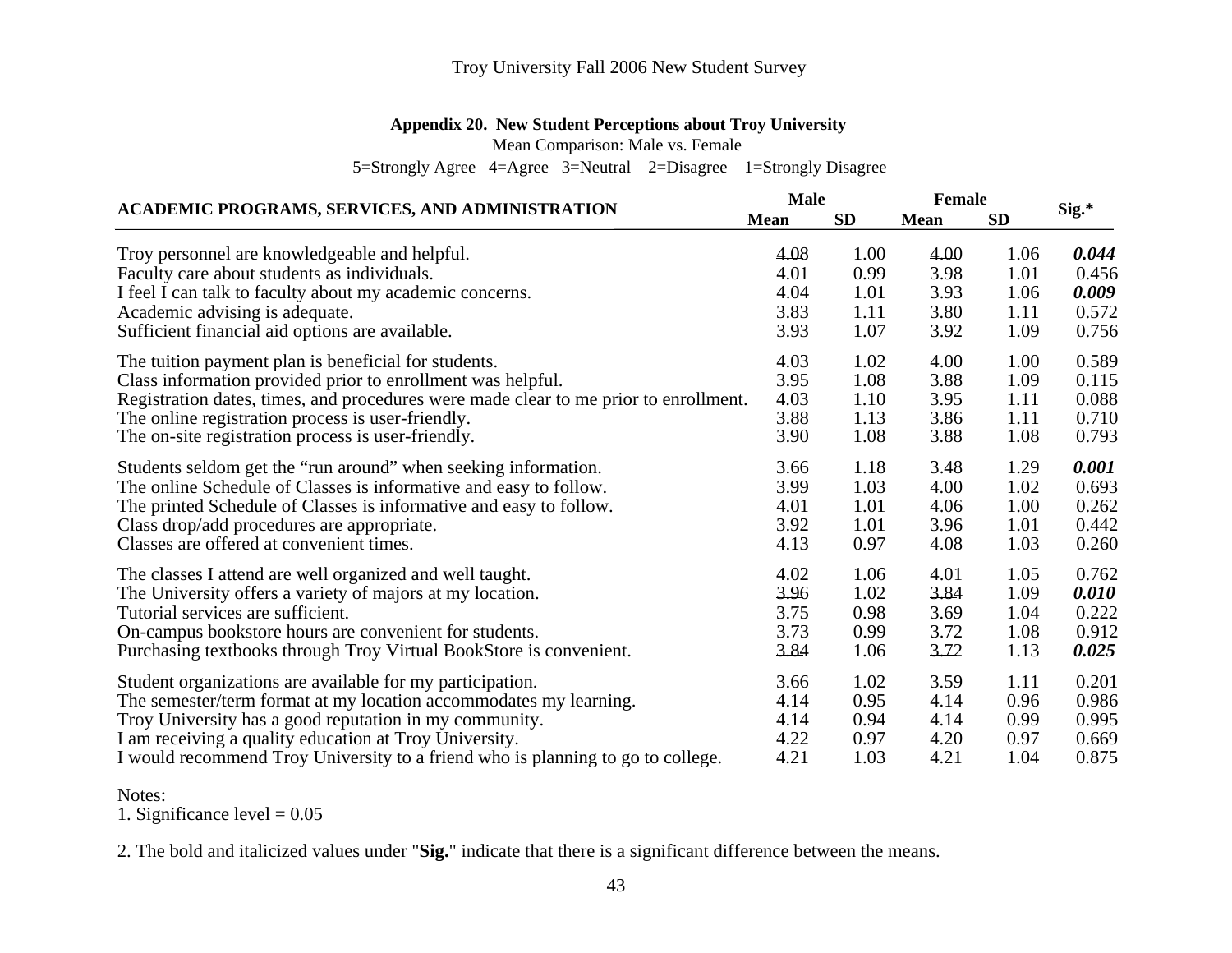### **Appendix 21. New Student Perceptions about Troy University**

Mean Comparison: White vs. Black vs. Other Minorities

5=Strongly Agree 4=Agree 3=Neutral 2=Disagree 1=Strongly Disagree

| White<br><b>ACADEMIC PROGRAMS, SERVICES, AND ADMINISTRATION</b>        |             |           | <b>Black</b> |           | <b>Other Minor</b> | $Sig.*$   |       |
|------------------------------------------------------------------------|-------------|-----------|--------------|-----------|--------------------|-----------|-------|
|                                                                        | <b>Mean</b> | <b>SD</b> | <b>Mean</b>  | <b>SD</b> | <b>Mean</b>        | <b>SD</b> |       |
| Troy personnel are knowledgeable and helpful.                          | 4.03        | 1.01      | 4.05         | 1.05      | 3.93               | 1.12      | 0.298 |
| Faculty care about students as individuals.                            | 4.02        | 0.97      | 3.97         | 1.03      | 3.87               | 1.11      | 0.082 |
| I feel I can talk to faculty about my academic concerns.               | 3.98        | 1.03      | 4.00         | 1.05      | 3.82               | 1.10      | 0.060 |
| Academic advising is adequate.                                         | 3.77        | 1.10      | 3.91         | 1.11      | 3.65               | 1.18      | 0.001 |
| Sufficient financial aid options are available.                        | 3.90        | 1.05      | 4.00         | 1.09      | 3.70               | 1.19      | 0.002 |
| The tuition payment plan is beneficial for students.                   | 4.03        | 0.97      | 4.03         | 1.02      | 3.85               | 1.15      | 0.070 |
| Class information provided prior to enrollment was helpful.            | 3.84        | 1.09      | 4.00         | 1.06      | 3.88               | 1.18      | 0.004 |
| Reg. dates, times, and procedures were made clear prior to enrollment. | 3.96        | 1.07      | 4.03         | 1.12      | 3.89               | 1.23      | 0.161 |
| The online registration process is user-friendly.                      | 3.84        | 1.08      | 3.92         | 1.16      | 3.85               | 1.19      | 0.302 |
| The on-site registration process is user-friendly.                     | 3.82        | 1.08      | 4.01         | 1.06      | 3.76               | 1.14      | 0.000 |
| Students seldom get the "run around" when seeking information.         | 3.51        | 1.24      | 3.65         | 1.24      | 3.40               | 1.33      | 0.008 |
| The online Schedule of Classes is informative and easy to follow.      | 3.97        | 1.00      | 4.04         | 1.04      | 3.97               | 1.10      | 0.246 |
| The printed Schedule of Classes is informative and easy to follow.     | 4.02        | 0.96      | 4.08         | 1.02      | 3.97               | 1.12      | 0.240 |
| Class drop/add procedures are appropriate.                             | 3.94        | 0.98      | 3.98         | 1.03      | 3.82               | 1.10      | 0.135 |
| Classes are offered at convenient times.                               | 4.10        | 0.98      | 4.13         | 1.01      | 3.93               | 1.15      | 0.025 |
| The classes I attend are well organized and well taught.               | 3.99        | 1.04      | 4.06         | 1.05      | 3.94               | 1.16      | 0.181 |
| The University offers a variety of majors at my location.              | 3.91        | 1.03      | 3.88         | 1.09      | 3.77               | 1.13      | 0.229 |
| Tutorial services are sufficient.                                      | 3.72        | 0.96      | 3.73         | 1.05      | 3.61               | 1.11      | 0.378 |
| On-campus bookstore hours are convenient for students.                 | 3.78        | 0.99      | 3.72         | 1.09      | 3.47               | 1.16      | 0.003 |
| Purchasing textbooks through Troy Virtual BookStore is convenient.     | 3.83        | 1.08      | 3.73         | 1.12      | 3.61               | 1.15      | 0.027 |
| Student organizations are available for my participation.              | 3.66        | 1.02      | 3.61         | 1.12      | 3.48               | 1.15      | 0.170 |
| The semester/term format at my location accommodates my learning.      | 4.18        | 0.91      | 4.13         | 0.98      | 3.97               | 1.10      | 0.009 |
| Troy University has a good reputation in my community.                 | 4.16        | 0.93      | 4.15         | 1.00      | 3.94               | 1.03      | 0.010 |
| I am receiving a quality education at Troy University.                 | 4.22        | 0.94      | 4.22         | 0.96      | 4.04               | 1.13      | 0.025 |
| I would recommend Troy Univ. to a friend planning to go to college.    | 4.23        | 0.99      | 4.25         | 1.03      | 3.93               | 1.25      | 0.000 |

Notes:

1. Significance level  $= 0.05$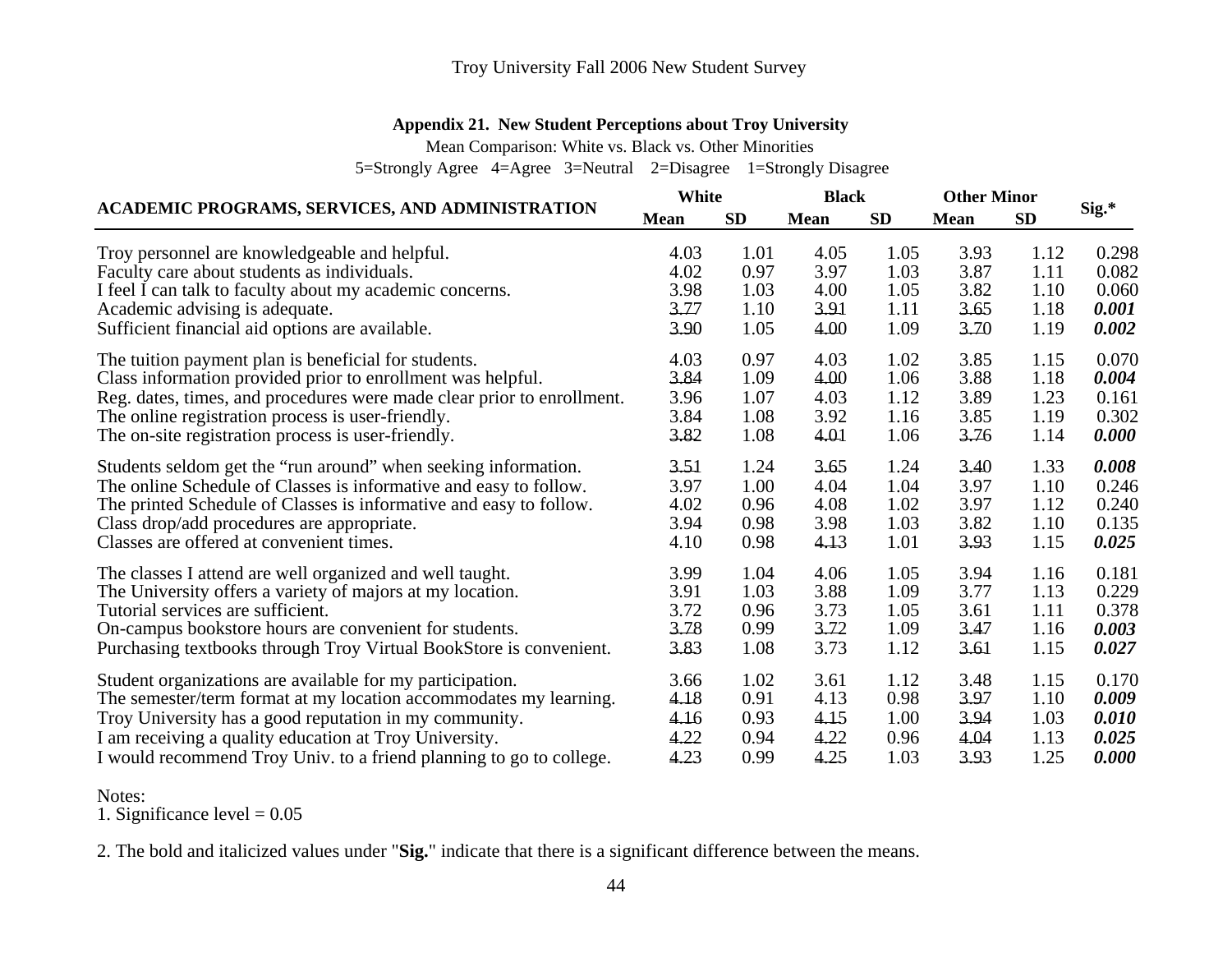### **Appendix 22. New Student Perceptions about Troy University**

Mean Comparison: Traditional vs. Non-Traditional

5=Strongly Agree 4=Agree 3=Neutral 2=Disagree 1=Strongly Disagree

|                                                                                      | <b>Traditional</b> |           | <b>Non-Traditional</b> |           |       |
|--------------------------------------------------------------------------------------|--------------------|-----------|------------------------|-----------|-------|
| <b>ACADEMIC PROGRAMS, SERVICES, AND ADMINISTRATION</b>                               | <b>Mean</b>        | <b>SD</b> | <b>Mean</b>            | <b>SD</b> | Sig.* |
| Troy personnel are knowledgeable and helpful.                                        | 4.05               | 0.99      | 4.02                   | 1.05      | 0.613 |
| Faculty care about students as individuals.                                          | 4.01               | 0.97      | 3.99                   | 1.02      | 0.651 |
| I feel I can talk to faculty about my academic concerns.                             | 4.02               | 0.99      | 3.95                   | 1.06      | 0.154 |
| Academic advising is adequate.                                                       | 3.86               | 1.02      | 3.79                   | 1.15      | 0.151 |
| Sufficient financial aid options are available.                                      | 3.85               | 1.08      | 3.95                   | 1.09      | 0.068 |
| The tuition payment plan is beneficial for students.                                 | 4.01               | 0.95      | 4.01                   | 1.03      | 0.982 |
| Class information provided prior to enrollment was helpful.                          | 3.89               | 1.04      | 3.91                   | 1.11      | 0.627 |
| Registration dates, times, and procedures were made clear to me prior to enrollment. | 3.94               | 1.06      | 3.99                   | 1.13      | 0.299 |
| The online registration process is user-friendly.                                    | 3.87               | 1.02      | 3.87                   | 1.16      | 0.892 |
| The on-site registration process is user-friendly.                                   | 3.88               | 1.04      | 3.89                   | 1.10      | 0.765 |
| Students seldom get the "run around" when seeking information.                       | 3.47               | 1.24      | 3.58                   | 1.26      | 0.064 |
| The online Schedule of Classes is informative and easy to follow.                    | 3.99               | 0.95      | 4.00                   | 1.05      | 0.794 |
| The printed Schedule of Classes is informative and easy to follow.                   | 4.08               | 0.92      | 4.02                   | 1.03      | 0.226 |
| Class drop/add procedures are appropriate.                                           | 3.90               | 0.98      | 3.96                   | 1.02      | 0.197 |
| Classes are offered at convenient times.                                             | 3.97               | 0.99      | <u>4.14</u>            | 1.01      | 0.000 |
| The classes I attend are well organized and well taught.                             | 4.02               | 0.95      | 4.01                   | 1.09      | 0.828 |
| The University offers a variety of majors at my location.                            | 3.94               | 0.98      | 3.86                   | 1.10      | 0.096 |
| Tutorial services are sufficient.                                                    | 3.85               | 0.92      | 3.66                   | 1.05      | 0.000 |
| On-campus bookstore hours are convenient for students.                               | 3.86               | 0.98      | 3.66                   | 1.08      | 0.000 |
| Purchasing textbooks through Troy Virtual BookStore is convenient.                   | 3.77               | 1.03      | 3.77                   | 1.13      | 0.940 |
| Student organizations are available for my participation.                            | 3.85               | 1.06      | 3.51                   | 1.06      | 0.000 |
| The semester/term format at my location accommodates my learning.                    | 4.09               | 0.90      | 4.16                   | 0.98      | 0.106 |
| Troy University has a good reputation in my community.                               | 4.18               | 0.90      | 4.12                   | 0.99      | 0.204 |
| I am receiving a quality education at Troy University.                               | 4.22               | 0.88      | 4.20                   | 1.00      | 0.628 |
| I would recommend Troy University to a friend who is planning to go to college.      | 4.21               | 0.98      | 4.21                   | 1.06      | 0.959 |

Notes:

1. Significance level = 0.05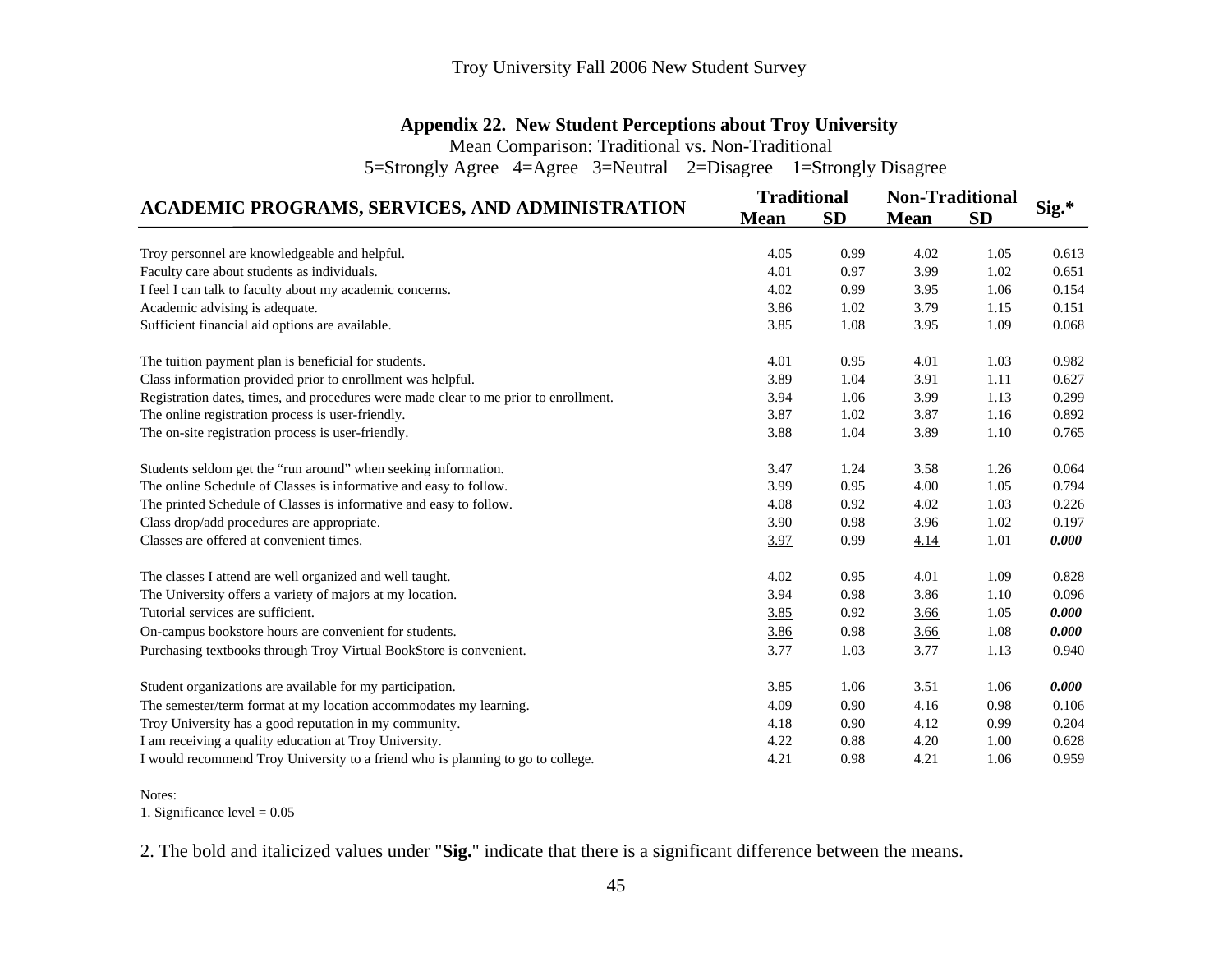### **Appendix 23. New Student Perceptions about Troy University**

Mean Comparison: First Choice vs. Other Choices

5=Strongly Agree 4=Agree 3=Neutral 2=Disagree 1=Strongly Disagree

|                                                                                      | <b>First Choice</b> |           | <b>Other Choices</b> |           |       |
|--------------------------------------------------------------------------------------|---------------------|-----------|----------------------|-----------|-------|
| ACADEMIC PROGRAMS, SERVICES, AND ADMINISTRATION                                      | <b>Mean</b>         | <b>SD</b> | <b>Mean</b>          | <b>SD</b> | Sig.* |
| Troy personnel are knowledgeable and helpful.                                        | 4.09                | 1.01      | 3.85                 | 1.10      | 0.000 |
| Faculty care about students as individuals.                                          | 4.05                | 0.99      | 3.83                 | 1.04      | 0.000 |
| I feel I can talk to faculty about my academic concerns.                             | 4.03                | 1.02      | 3.80                 | 1.09      | 0.000 |
| Academic advising is adequate.                                                       | 3.88                | 1.09      | 3.63                 | 1.15      | 0.000 |
| Sufficient financial aid options are available.                                      | 3.98                | 1.06      | 3.77                 | 1.14      | 0.000 |
| The tuition payment plan is beneficial for students.                                 | 4.06                | 1.00      | 3.87                 | 1.01      | 0.000 |
| Class information provided prior to enrollment was helpful.                          | 3.98                | 1.06      | 3.70                 | 1.16      | 0.000 |
| Registration dates, times, and procedures were made clear to me prior to enrollment. | 4.04                | 1.08      | <u>3.81</u>          | 1.17      | 0.000 |
| The online registration process is user-friendly.                                    | 3.93                | 1.10      | <u>3.71</u>          | 1.15      | 0.000 |
| The on-site registration process is user-friendly.                                   | 3.94                | 1.08      | 3.74                 | 1.08      | 0.000 |
| Students seldom get the "run around" when seeking information.                       | 3.64                | 1.23      | 3.32                 | 1.29      | 0.000 |
| The online Schedule of Classes is informative and easy to follow.                    | 4.05                | 1.02      | 3.86                 | 1.02      | 0.003 |
| The printed Schedule of Classes is informative and easy to follow.                   | 4.08                | 1.00      | 3.93                 | 1.01      | 0.000 |
| Class drop/add procedures are appropriate.                                           | <u>4.00</u>         | 1.00      | 3.80                 | 1.03      | 0.000 |
| Classes are offered at convenient times.                                             | 4.15                | 1.00      | 3.95                 | 1.03      | 0.000 |
| The classes I attend are well organized and well taught.                             | 4.06                | 1.04      | 3.87                 | 1.08      | 0.000 |
| The University offers a variety of majors at my location.                            | 3.94                | 1.06      | 3.72                 | 1.07      | 0.000 |
| Tutorial services are sufficient.                                                    | 3.75                | 1.02      | 3.60                 | 0.99      | 0.005 |
| On-campus bookstore hours are convenient for students.                               | <u>3.77</u>         | 1.05      | <u>3.61</u>          | 1.04      | 0.005 |
| Purchasing textbooks through Troy Virtual BookStore is convenient.                   | 3.84                | 1.09      | 3.58                 | 1.12      | 0.000 |
| Student organizations are available for my participation.                            | 3.66                | 1.09      | <u>3.51</u>          | 1.03      | 0.008 |
| The semester/term format at my location accommodates my learning.                    | 4.20                | 0.95      | 3.97                 | 0.96      | 0.000 |
| Troy University has a good reputation in my community.                               | 4.20                | 0.96      | 3.94                 | 0.97      | 0.000 |
| I am receiving a quality education at Troy University.                               | 4.27                | 0.96      | 4.03                 | 0.98      | 0.000 |
| I would recommend Troy University to a friend who is planning to go to college.      | 4.30                | 0.99      | 3.97                 | 1.11      | 0.000 |

Notes:

1. Significance level = 0.05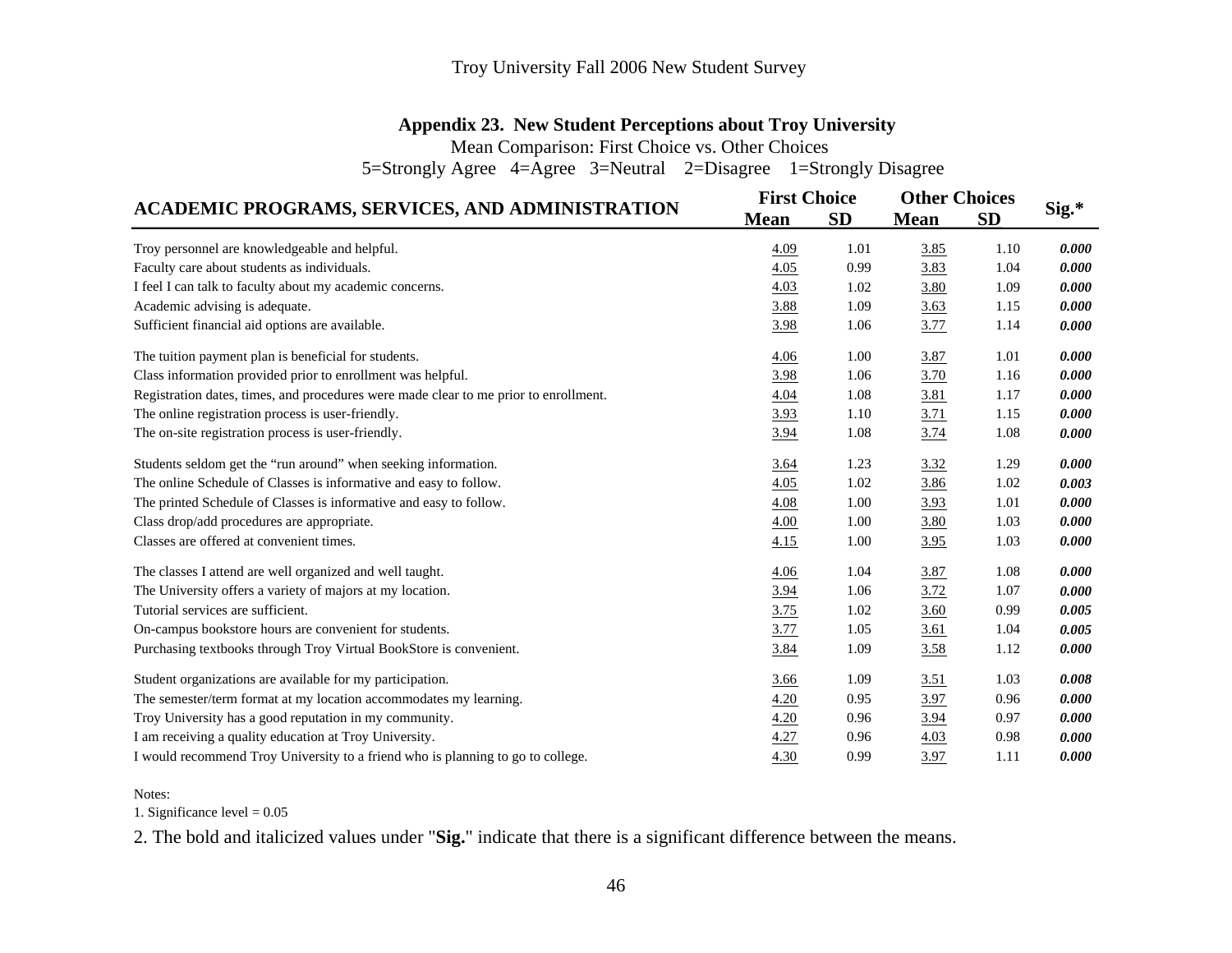## **Fall 2006 Troy University New Student Survey Responses - Dothan**

### **Q1: Gender**

|         |        |           |         |                      | Cumulative |
|---------|--------|-----------|---------|----------------------|------------|
|         |        | Frequency | Percent | <b>Valid Percent</b> | Percent    |
| Valid   | Male   | 24        | 17.9    | 18.0                 | 18.0       |
|         | Female | 109       | 81.3    | 82.0                 | 100.0      |
|         | Total  | 133       | 99.3    | 100.0                |            |
| Missing | 0      |           | .7      |                      |            |
| Total   |        | 134       | 100.0   |                      |            |

### **Q2: Race**

|         |              | Frequency      | Percent | <b>Valid Percent</b> | Cumulative<br>Percent |
|---------|--------------|----------------|---------|----------------------|-----------------------|
| Valid   | <b>Black</b> | 23             | 17.2    | 17.4                 | 17.4                  |
|         | Am Indian    | 3              | 2.2     | 2.3                  | 19.7                  |
|         | Asian        | 3              | 2.2     | 2.3                  | 22.0                  |
|         | Hispanic     | 1              | .7      | .8                   | 22.7                  |
|         | White        | 98             | 73.1    | 74.2                 | 97.0                  |
|         | Unknown      | 4              | 3.0     | 3.0                  | 100.0                 |
|         | Total        | 132            | 98.5    | 100.0                |                       |
| Missing | 0            | $\overline{2}$ | 1.5     |                      |                       |
| Total   |              | 134            | 100.0   |                      |                       |

### **Q3: Age**

|       |           |           |         |                      | Cumulative |
|-------|-----------|-----------|---------|----------------------|------------|
|       |           | Frequency | Percent | <b>Valid Percent</b> | Percent    |
| Valid | 18-19     | 21        | 15.7    | 15.7                 | 15.7       |
|       | $20 - 21$ | 14        | 10.4    | 10.4                 | 26.1       |
|       | $22 - 24$ | 24        | 17.9    | 17.9                 | 44.0       |
|       | 25-29     | 25        | 18.7    | 18.7                 | 62.7       |
|       | 30-34     | 17        | 12.7    | 12.7                 | 75.4       |
|       | 35-39     | 10        | 7.5     | 7.5                  | 82.8       |
|       | 40-49     | 16        | 11.9    | 11.9                 | 94.8       |
|       | 50-64     | 7         | 5.2     | 5.2                  | 100.0      |
|       | Total     | 134       | 100.0   | 100.0                |            |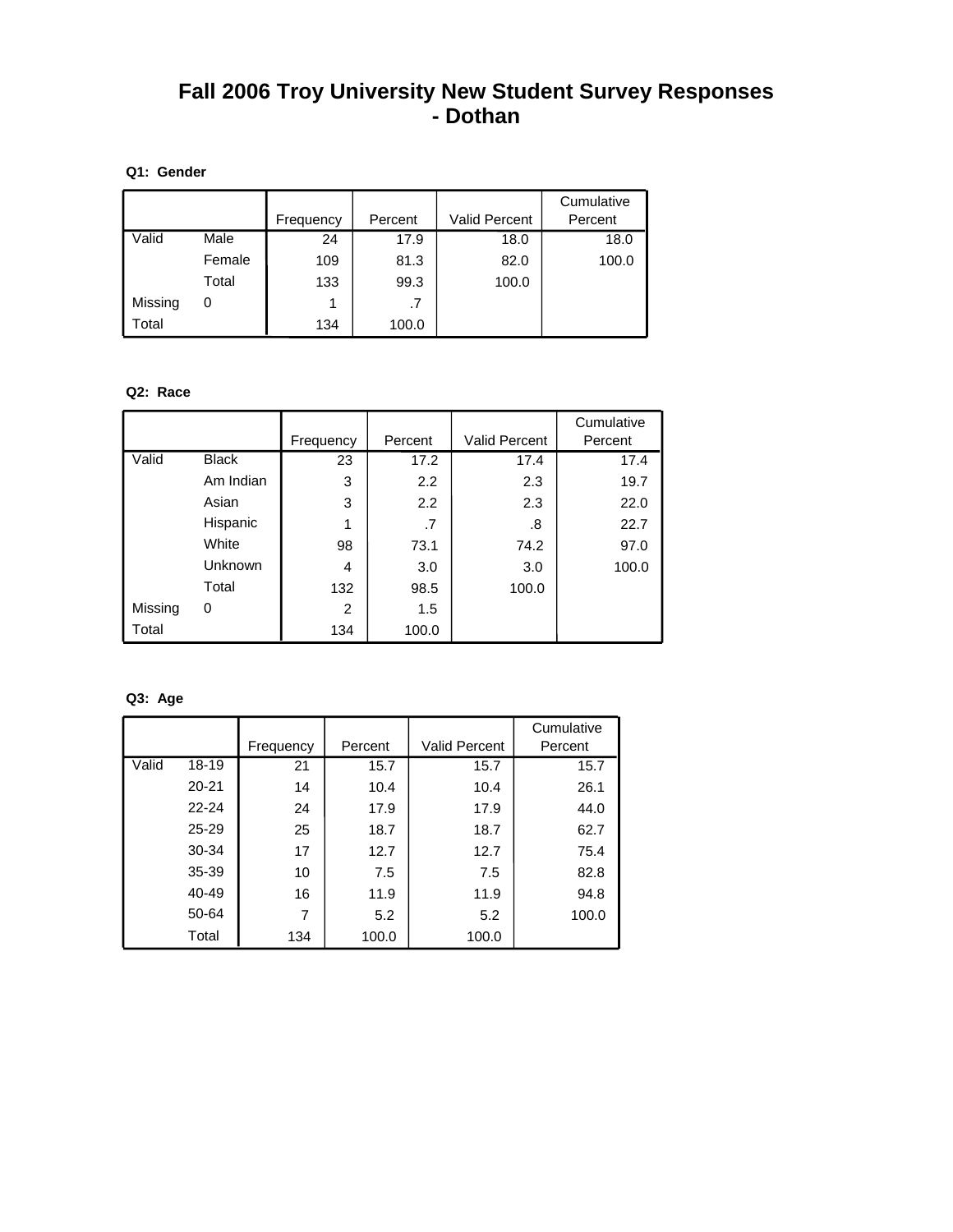### **Q4: Enrollment Status**

|         |                     | Frequency | Percent | <b>Valid Percent</b> | Cumulative<br>Percent |
|---------|---------------------|-----------|---------|----------------------|-----------------------|
| Valid   | First-Time Freshman | 26        | 19.4    | 19.5                 | 19.5                  |
|         | First-Time Graduate | 31        | 23.1    | 23.3                 | 42.9                  |
|         | <b>UG Transfer</b>  | 55        | 41.0    | 41.4                 | 84.2                  |
|         | <b>GR</b> Transfer  | 1         | .7      | .8                   | 85.0                  |
|         | <b>UG Transient</b> | 3         | 2.2     | 2.3                  | 87.2                  |
|         | <b>GR Transient</b> | 2         | 1.5     | 1.5                  | 88.7                  |
|         | Other               | 15        | 11.2    | 11.3                 | 100.0                 |
|         | Total               | 133       | 99.3    | 100.0                |                       |
| Missing | 0                   |           | .7      |                      |                       |
| Total   |                     | 134       | 100.0   |                      |                       |

**Q5 and Q6: Campus where you are currently enrolled (Dothan); if UC or eCampus, select the site from which you are taking classes now.** 

### **Q7: College you are attending:**

|       |       | Frequency | Percent | <b>Valid Percent</b> | Cumulative<br>Percent |
|-------|-------|-----------|---------|----------------------|-----------------------|
| Valid | AS    | 48        | 35.8    | 35.8                 | 35.8                  |
|       | BU    | 37        | 27.6    | 27.6                 | 63.4                  |
|       | ED    | 44        | 32.8    | 32.8                 | 96.3                  |
|       | HΗ    | 5         | 3.7     | 3.7                  | 100.0                 |
|       | Total | 134       | 100.0   | 100.0                |                       |

### **Q8: When you applied for admission to college, Troy University was your \_\_\_\_ choice**

|       |                      |                |         |                      | Cumulative |
|-------|----------------------|----------------|---------|----------------------|------------|
|       |                      | Frequency      | Percent | <b>Valid Percent</b> | Percent    |
| Valid | <b>First Choice</b>  | 112            | 83.6    | 83.6                 | 83.6       |
|       | Second Choice        | 17             | 12.7    | 12.7                 | 96.3       |
|       | <b>Third Choice</b>  | 3              | 2.2     | 2.2                  | 98.5       |
|       | <b>Fourth Choice</b> | $\overline{2}$ | 1.5     | 1.5                  | 100.0      |
|       | Total                | 134            | 100.0   | 100.0                |            |

#### **Q9: Prior to enrollment in Troy University, did you visit the campus where you enrolled?**

|         |       |           |         |                      | Cumulative |
|---------|-------|-----------|---------|----------------------|------------|
|         |       | Frequency | Percent | <b>Valid Percent</b> | Percent    |
| Valid   | Yes   | 76        | 56.7    | 57.1                 | 57.1       |
|         | No    | 57        | 42.5    | 42.9                 | 100.0      |
|         | Total | 133       | 99.3    | 100.0                |            |
| Missing | 0     |           | $\cdot$ |                      |            |
| Total   |       | 134       | 100.0   |                      |            |

**Q10: Please select the reasons why you have chosen to attend Troy University (select as many as apply):**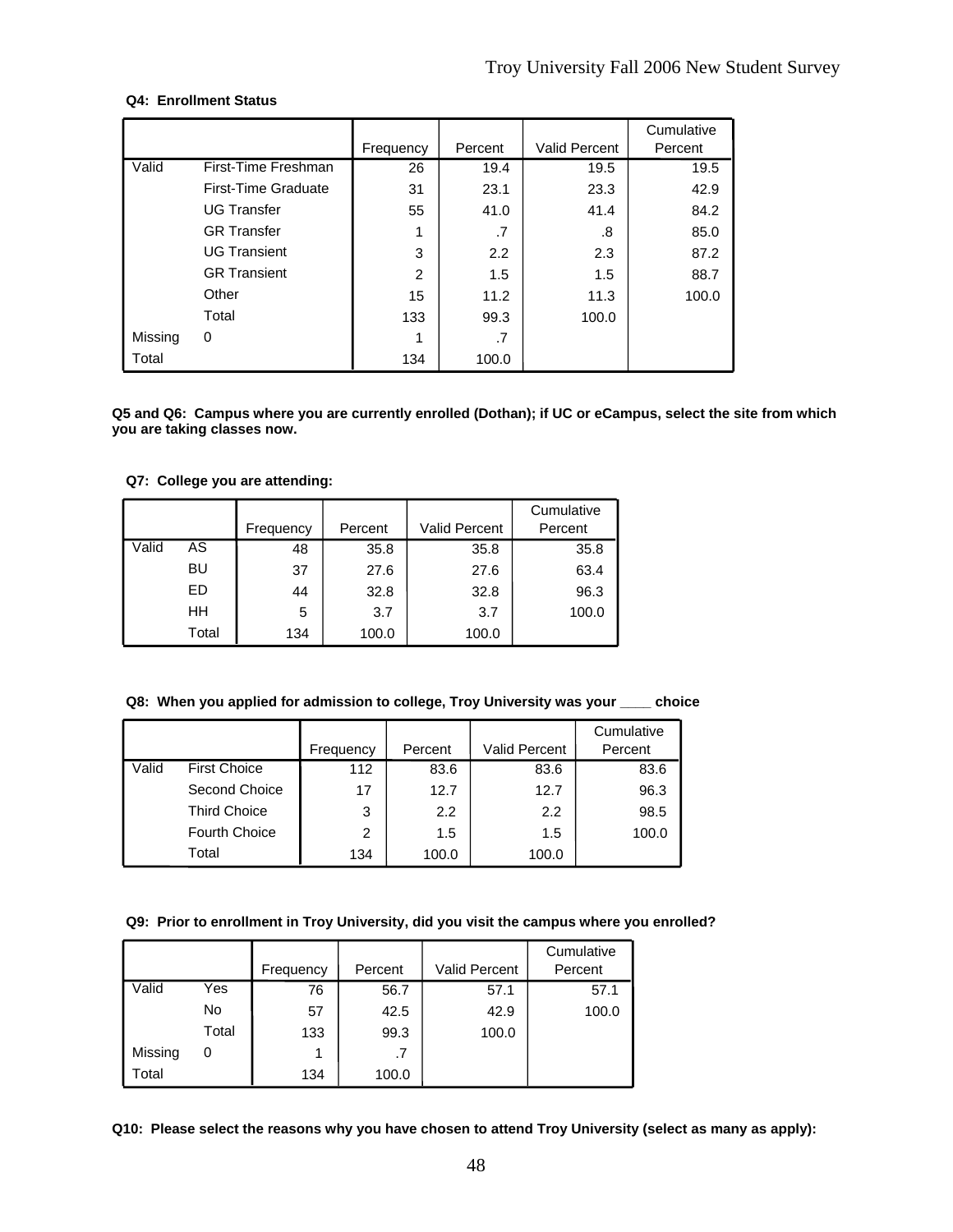### **Q10 - Reason 1: Size of campus**

|       |       |           |         |                      | Cumulative |
|-------|-------|-----------|---------|----------------------|------------|
|       |       | Frequency | Percent | <b>Valid Percent</b> | Percent    |
| Valid | No    | 92        | 68.7    | 68.7                 | 68.7       |
|       | Yes   | 42        | 31.3    | 31.3                 | 100.0      |
|       | Total | 134       | 100.0   | 100.0                |            |

### **Q10 - Reason 2: Location**

|       |       |           |         |               | Cumulative |
|-------|-------|-----------|---------|---------------|------------|
|       |       | Frequency | Percent | Valid Percent | Percent    |
| Valid | No    | 15        | 11.2    | 11.2          | 11.2       |
|       | Yes   | 119       | 88.8    | 88.8          | 100.0      |
|       | Total | 134       | 100.0   | 100.0         |            |

### **Q10 - Reason 3: Affordability**

|       |       | Frequency | Percent | <b>Valid Percent</b> | Cumulative<br>Percent |
|-------|-------|-----------|---------|----------------------|-----------------------|
| Valid | No    | 87        | 64.9    | 64.9                 | 64.9                  |
|       | Yes   | 47        | 35.1    | 35.1                 | 100.0                 |
|       | Total | 134       | 100.0   | 100.0                |                       |

### **Q10 - Reason 4: Availability of Financial Aid**

|       |       | Frequency | Percent | <b>Valid Percent</b> | Cumulative<br>Percent |
|-------|-------|-----------|---------|----------------------|-----------------------|
|       |       |           |         |                      |                       |
| Valid | No    | 104       | 77.6    | 77.6                 | 77.6                  |
|       | Yes   | 30        | 22.4    | 22.4                 | 100.0                 |
|       | Total | 134       | 100.0   | 100.0                |                       |

### **Q10 - Reason 5: Admission standards**

|       |       | Frequency | Percent | <b>Valid Percent</b> | Cumulative<br>Percent |
|-------|-------|-----------|---------|----------------------|-----------------------|
| Valid | No.   | 111       | 82.8    | 82.8                 | 82.8                  |
|       | Yes   | 23        | 17.2    | 17.2                 | 100.0                 |
|       | Total | 134       | 100.0   | 100.0                |                       |

### **Q10 - Reason 6: Academic programs**

|       |       | Frequency | Percent | Valid Percent | Cumulative<br>Percent |
|-------|-------|-----------|---------|---------------|-----------------------|
| Valid | No    | 86        | 64.2    | 64.2          | 64.2                  |
|       | Yes   | 48        | 35.8    | 35.8          | 100.0                 |
|       | Total | 134       | 100.0   | 100.0         |                       |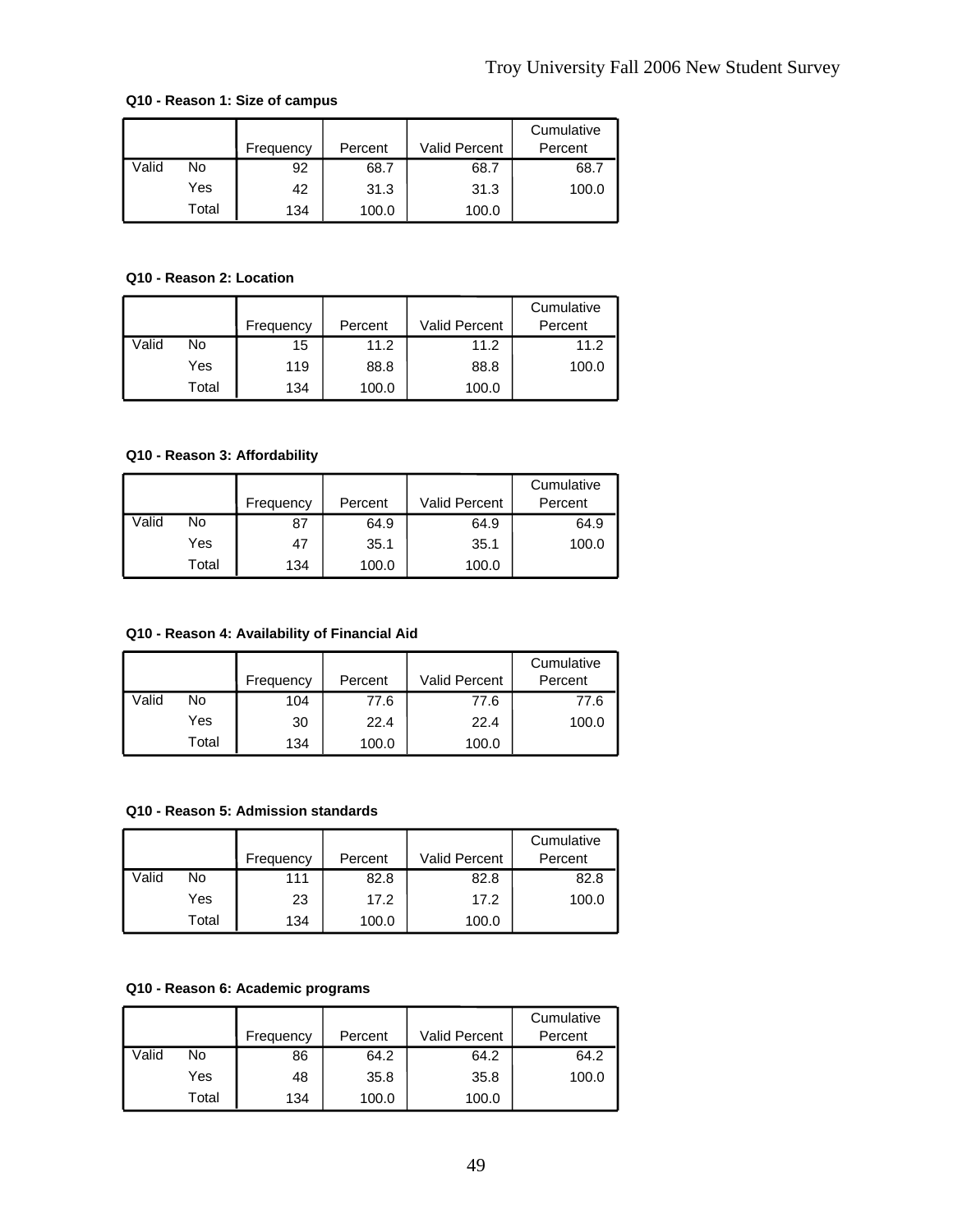|       |       | Frequency | Percent | <b>Valid Percent</b> | Cumulative<br>Percent |
|-------|-------|-----------|---------|----------------------|-----------------------|
| Valid | No    | 109       | 81.3    | 81.3                 | 81.3                  |
|       | Yes   | 25        | 18.7    | 18.7                 | 100.0                 |
|       | Total | 134       | 100.0   | 100.0                |                       |

### **Q10 - Reason 7: Academic reputation**

### **Q10 - Reason 8: Flexibility of schedule**

|       |       | Frequency | Percent | Valid Percent | Cumulative<br>Percent |
|-------|-------|-----------|---------|---------------|-----------------------|
| Valid | No    | 68        | 50.7    | 50.7          | 50.7                  |
|       | Yes   | 66        | 49.3    | 49.3          | 100.0                 |
|       | Total | 134       | 100.0   | 100.0         |                       |

#### **Q10 - Reason 9: Social atmosphere**

|       |       | Frequency | Percent | <b>Valid Percent</b> | Cumulative<br>Percent |
|-------|-------|-----------|---------|----------------------|-----------------------|
| Valid | No    | 120       | 89.6    | 89.6                 | 89.6                  |
|       | Yes   | 14        | 10.4    | 10.4                 | 100.0                 |
|       | Total | 134       | 100.0   | 100.0                |                       |

### **Q10 - Reason 10: Diversity of student body**

|       |       | Frequency | Percent | <b>Valid Percent</b> | Cumulative<br>Percent |
|-------|-------|-----------|---------|----------------------|-----------------------|
| Valid | No    | 124       | 92.5    | 92.5                 | 92.5                  |
|       | Yes   | 10        | 7.5     | 7.5                  | 100.0                 |
|       | Total | 134       | 100.0   | 100.0                |                       |

### **Q10 - Reason 11: Athletics**

|       |       | Frequency | Percent | <b>Valid Percent</b> | Cumulative<br>Percent |
|-------|-------|-----------|---------|----------------------|-----------------------|
| Valid | No    | 133       | 99.3    | 99.3                 | 99.3                  |
|       | Yes   |           |         |                      | 100.0                 |
|       | Total | 134       | 100.0   | 100.0                |                       |

### **Q10 - Reason 12: Performing arts**

|       |    |           |         |                      | Cumulative |
|-------|----|-----------|---------|----------------------|------------|
|       |    | Frequency | Percent | <b>Valid Percent</b> | Percent    |
| Valid | No | 134       | 100.0   | 100.0                | 100.0      |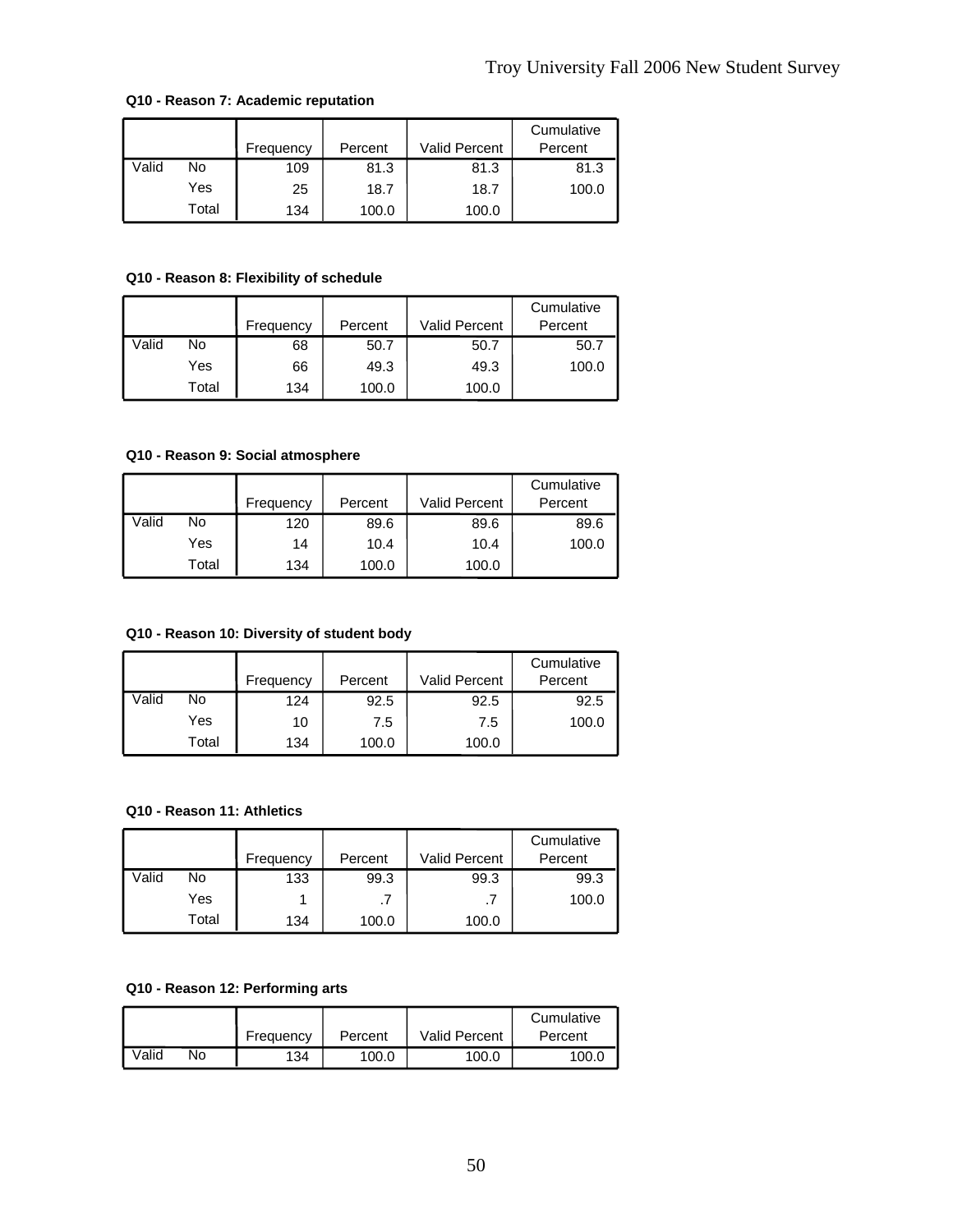|       |       |           |         |                      | Cumulative |
|-------|-------|-----------|---------|----------------------|------------|
|       |       | Frequency | Percent | <b>Valid Percent</b> | Percent    |
| Valid | No    | 129       | 96.3    | 96.3                 | 96.3       |
|       | Yes   | 5         | 3.7     | 3.7                  | 100.0      |
|       | Total | 134       | 100.0   | 100.0                |            |

**Q10 - Reason 13: Recommendation of high school counselor**

### **Q10 - Reason 14: Recommendation of college counselor**

|       |       | Frequency | Percent | <b>Valid Percent</b> | Cumulative<br>Percent |
|-------|-------|-----------|---------|----------------------|-----------------------|
| Valid | No    | 133       | 99.3    | 99.3                 | 99.3                  |
|       | Yes   |           |         |                      | 100.0                 |
|       | Total | 134       | 100.0   | 100.0                |                       |

#### **Q10 - Reason 15: Parents' recommendation**

|       |       | Frequency | Percent | <b>Valid Percent</b> | Cumulative<br>Percent |
|-------|-------|-----------|---------|----------------------|-----------------------|
| Valid | No    | 123       | 91.8    | 91.8                 | 91.8                  |
|       | Yes   | 11        | 8.2     | 8.2                  | 100.0                 |
|       | Total | 134       | 100.0   | 100.0                |                       |

#### **Q10 - Reason 16: Friends' recommendation**

|       |       | Frequency | Percent | <b>Valid Percent</b> | Cumulative<br>Percent |
|-------|-------|-----------|---------|----------------------|-----------------------|
| Valid | No    | 109       | 81.3    | 81.3                 | 81.3                  |
|       | Yes   | 25        | 18.7    | 18.7                 | 100.0                 |
|       | Total | 134       | 100.0   | 100.0                |                       |

#### **Q10 - Reason 17: Alumni recommendation**

|       |       |           |         |                      | Cumulative |
|-------|-------|-----------|---------|----------------------|------------|
|       |       | Frequency | Percent | <b>Valid Percent</b> | Percent    |
| Valid | No    | 126       | 94.0    | 94.0                 | 94.0       |
|       | Yes   |           | 6.0     | 6.0                  | 100.0      |
|       | Total | 134       | 100.0   | 100.0                |            |

### **Q10 - Reason 18: Other**

|       |       |           |         |               | Cumulative |
|-------|-------|-----------|---------|---------------|------------|
|       |       | Frequency | Percent | Valid Percent | Percent    |
| Valid | No    | 120       | 89.6    | 89.6          | 89.6       |
|       | Yes   | 14        | 10.4    | 10.4          | 100.0      |
|       | Total | 134       | 100.0   | 100.0         |            |

### **Q11: See Appendices 2 and 2.1.**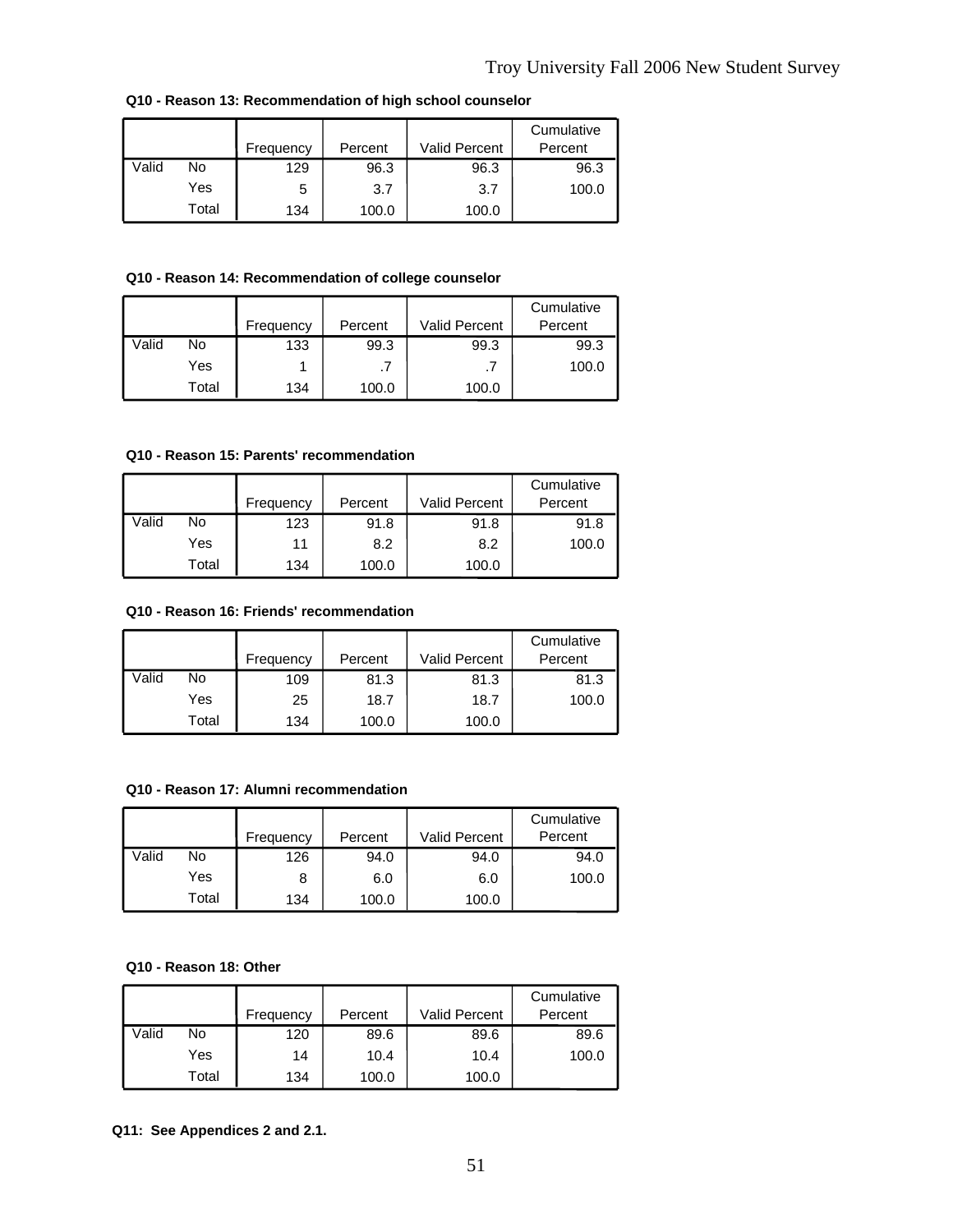|         |                    | Frequency | Percent | <b>Valid Percent</b> | Cumulative<br>Percent |
|---------|--------------------|-----------|---------|----------------------|-----------------------|
| Valid   | Alumni             | 15        | 11.2    | 11.3                 | 11.3                  |
|         | <b>Billboard</b>   | 3         | 2.2     | 2.3                  | 13.5                  |
|         | Direct Mail        | 3         | 2.2     | 2.3                  | 15.8                  |
|         | Guidance Counselor | 9         | 6.7     | 6.8                  | 22.6                  |
|         | Internet           | 8         | 6.0     | 6.0                  | 28.6                  |
|         | Newspaper          | 2         | 1.5     | 1.5                  | 30.1                  |
|         | Television         | 1         | .7      | .8                   | 30.8                  |
|         | Word of mouth      | 69        | 51.5    | 51.9                 | 82.7                  |
|         | Other              | 23        | 17.2    | 17.3                 | 100.0                 |
|         | Total              | 133       | 99.3    | 100.0                |                       |
| Missing | 0                  | 1         | .7      |                      |                       |
| Total   |                    | 134       | 100.0   |                      |                       |

### **Q12: How did you first learn about TROY?**

### **Q13: How did you learn about registration dates and times?**

|         |               | Frequency      | Percent | <b>Valid Percent</b> | Cumulative<br>Percent |
|---------|---------------|----------------|---------|----------------------|-----------------------|
| Valid   | Billboard     | 3              | 2.2     | 2.3                  | 2.3                   |
|         | Direct Mail   | 26             | 19.4    | 19.5                 | 21.8                  |
|         | Internet      | 54             | 40.3    | 40.6                 | 62.4                  |
|         | Newspaper     | 5              | 3.7     | 3.8                  | 66.2                  |
|         | Radio         | 1              | .7      | .8                   | 66.9                  |
|         | Television    | $\overline{2}$ | 1.5     | $1.5\,$              | 68.4                  |
|         | Word of mouth | 18             | 13.4    | 13.5                 | 82.0                  |
|         | Other         | 24             | 17.9    | 18.0                 | 100.0                 |
|         | Total         | 133            | 99.3    | 100.0                |                       |
| Missing | 0             |                | .7      |                      |                       |
| Total   |               | 134            | 100.0   |                      |                       |

### **Q14: What is the best way to advertise to your friends?**

|         |                  |           |         |                      | Cumulative |
|---------|------------------|-----------|---------|----------------------|------------|
|         |                  | Frequency | Percent | <b>Valid Percent</b> | Percent    |
| Valid   | <b>Billboard</b> | 6         | 4.5     | 4.6                  | 4.6        |
|         | Direct Mail      | 14        | 10.4    | 10.7                 | 15.3       |
|         | Internet         | 31        | 23.1    | 23.7                 | 38.9       |
|         | Newspaper        | 3         | 2.2     | 2.3                  | 41.2       |
|         | Radio            | 8         | 6.0     | 6.1                  | 47.3       |
|         | Television       | 13        | 9.7     | 9.9                  | 57.3       |
|         | Word of mouth    | 55        | 41.0    | 42.0                 | 99.2       |
|         | Other            | 1         | .7      | .8                   | 100.0      |
|         | Total            | 131       | 97.8    | 100.0                |            |
| Missing | 0                | 3         | 2.2     |                      |            |
| Total   |                  | 134       | 100.0   |                      |            |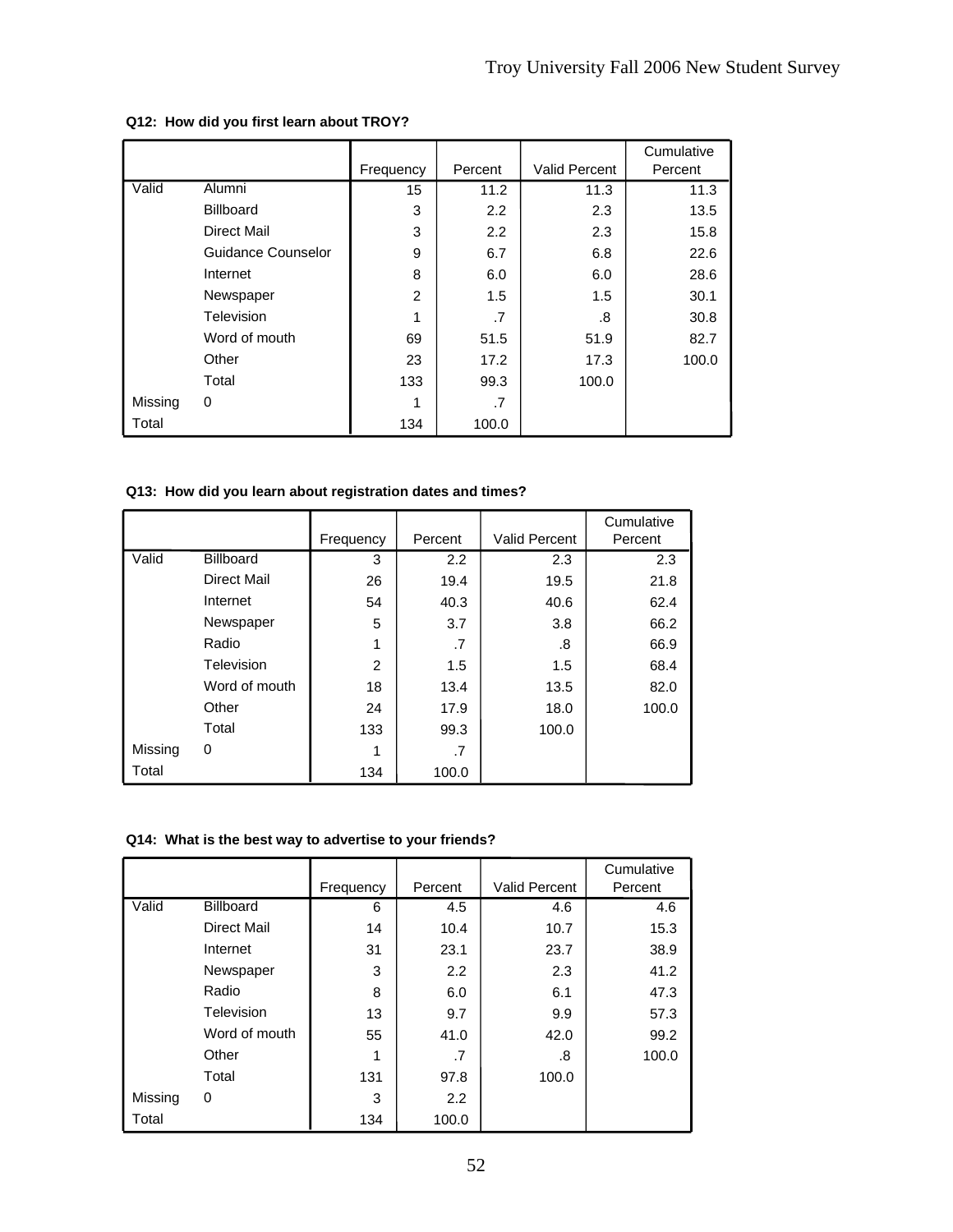### **Q15: How would you describe TROY to a friend?**

|       |       | Frequency | Percent | <b>Valid Percent</b> | Cumulative<br>Percent |
|-------|-------|-----------|---------|----------------------|-----------------------|
| Valid | No    | 72        | 53.7    | 53.7                 | 53.7                  |
|       | Yes   | 62        | 46.3    | 46.3                 | 100.0                 |
|       | Total | 134       | 100.0   | 100.0                |                       |

### **Q15 - Description 1: Academically challenging**

### **Q15 - Description 2: Caring**

|       |       | Frequency | Percent | <b>Valid Percent</b> | Cumulative<br>Percent |
|-------|-------|-----------|---------|----------------------|-----------------------|
| Valid | No    | 90        | 67.2    | 67.2                 | 67.2                  |
|       | Yes   | 44        | 32.8    | 32.8                 | 100.0                 |
|       | Total | 134       | 100.0   | 100.0                |                       |

### **Q15 - Description 3: Convenient**

|       |       | Frequency | Percent | <b>Valid Percent</b> | Cumulative<br>Percent |
|-------|-------|-----------|---------|----------------------|-----------------------|
| Valid | No    | 47        | 35.1    | 35.1                 | 35.1                  |
|       | Yes   | 87        | 64.9    | 64.9                 | 100.0                 |
|       | Total | 134       | 100.0   | 100.0                |                       |

### **Q15 - Description 4: Friendly**

|       |       |           |         |               | Cumulative |
|-------|-------|-----------|---------|---------------|------------|
|       |       | Frequency | Percent | Valid Percent | Percent    |
| Valid | No    | 63        | 47.0    | 47.0          | 47.0       |
|       | Yes   | 71        | 53.0    | 53.0          | 100.0      |
|       | Total | 134       | 100.0   | 100.0         |            |

### **Q15 - Description 5: Good value for the price**

|       |       | Frequency | Percent | <b>Valid Percent</b> | Cumulative<br>Percent |
|-------|-------|-----------|---------|----------------------|-----------------------|
| Valid | No    | 81        | 60.4    | 60.4                 | 60.4                  |
|       | Yes   | 53        | 39.6    | 39.6                 | 100.0                 |
|       | Total | 134       | 100.0   | 100.0                |                       |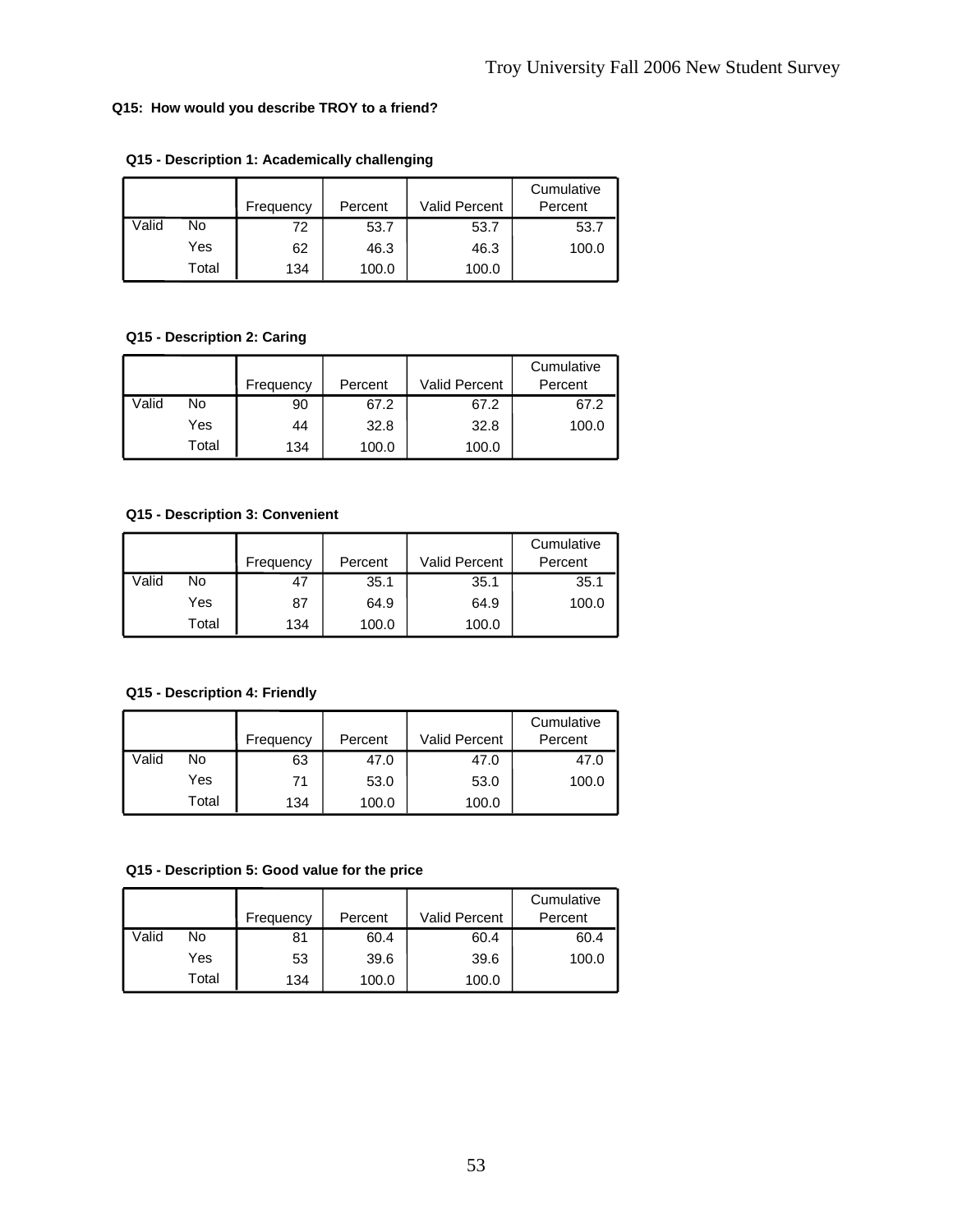### **Q15 - Description 6: Helpful**

|       |       |           |         |                      | Cumulative |
|-------|-------|-----------|---------|----------------------|------------|
|       |       | Frequency | Percent | <b>Valid Percent</b> | Percent    |
| Valid | No    | 89        | 66.4    | 66.4                 | 66.4       |
|       | Yes   | 45        | 33.6    | 33.6                 | 100.0      |
|       | Total | 134       | 100.0   | 100.0                |            |

### **Q15 - Description 7: Student-centered**

|       |       | Frequency | Percent | <b>Valid Percent</b> | Cumulative<br>Percent |
|-------|-------|-----------|---------|----------------------|-----------------------|
| Valid | No    | 85        | 63.4    | 63.4                 | 63.4                  |
|       | Yes   | 49        | 36.6    | 36.6                 | 100.0                 |
|       | Total | 134       | 100.0   | 100.0                |                       |

### **Q15 - Description 8: Other**

|       |       | Frequency | Percent | Valid Percent | Cumulative<br>Percent |
|-------|-------|-----------|---------|---------------|-----------------------|
| Valid | No    | 123       | 91.8    | 91.8          | 91.8                  |
|       | Yes   | 11        | 8.2     | 8.2           | 100.0                 |
|       | Total | 134       | 100.0   | 100.0         |                       |

**Q16: Additional Comments. (See Comments in the Troy IRPE Office.)**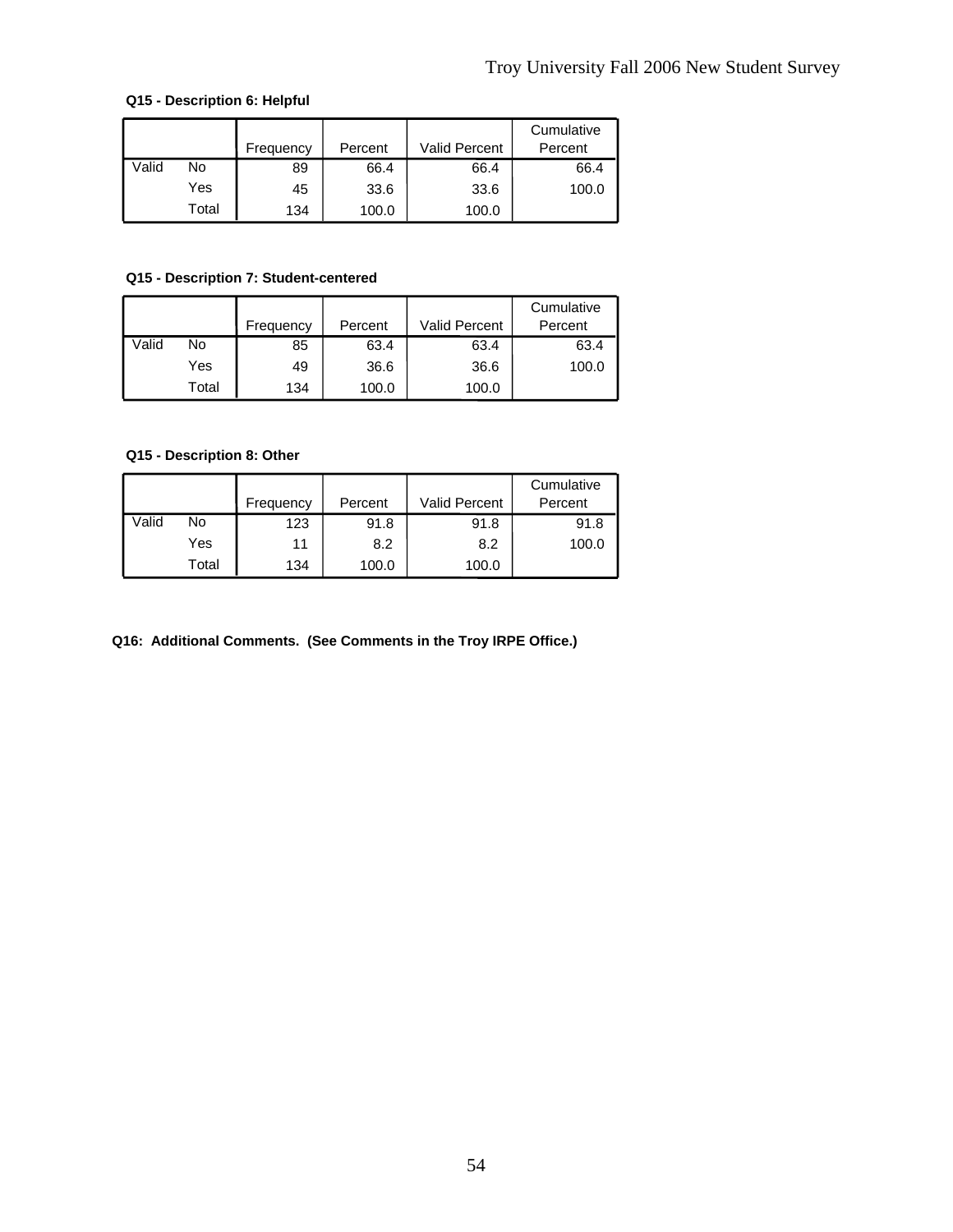## **Fall 2006 Troy University New Student Survey Responses - Montgomery**

### **Q1: Gender**

|         |        |           |         |                      | Cumulative |
|---------|--------|-----------|---------|----------------------|------------|
|         |        | Frequency | Percent | <b>Valid Percent</b> | Percent    |
| Valid   | Male   | 52        | 18.8    | 18.9                 | 18.9       |
|         | Female | 223       | 80.5    | 81.1                 | 100.0      |
|         | Total  | 275       | 99.3    | 100.0                |            |
| Missing | 0      | 2         | .7      |                      |            |
| Total   |        | 277       | 100.0   |                      |            |

### **Q2: Race**

|         |              |                |         |                      | Cumulative |
|---------|--------------|----------------|---------|----------------------|------------|
|         |              | Frequency      | Percent | <b>Valid Percent</b> | Percent    |
| Valid   | Alien        |                | $\cdot$ | .4                   | .4         |
|         | <b>Black</b> | 146            | 52.7    | 53.3                 | 53.6       |
|         | Am Indian    | 2              | .7      | .7                   | 54.4       |
|         | Asian        | $\overline{2}$ | .7      | .7                   | 55.1       |
|         | Hispanic     | 5              | 1.8     | 1.8                  | 56.9       |
|         | White        | 117            | 42.2    | 42.7                 | 99.6       |
|         | Unknown      |                | .4      | .4                   | 100.0      |
|         | Total        | 274            | 98.9    | 100.0                |            |
| Missing | 0            | 3              | 1.1     |                      |            |
| Total   |              | 277            | 100.0   |                      |            |

### **Q3: Age**

|       |           |           |         |                      | Cumulative |
|-------|-----------|-----------|---------|----------------------|------------|
|       |           | Frequency | Percent | <b>Valid Percent</b> | Percent    |
| Valid | 18-19     | 34        | 12.3    | 12.3                 | 12.3       |
|       | $20 - 21$ | 15        | 5.4     | 5.4                  | 17.7       |
|       | $22 - 24$ | 41        | 14.8    | 14.8                 | 32.5       |
|       | 25-29     | 69        | 24.9    | 24.9                 | 57.4       |
|       | 30-34     | 54        | 19.5    | 19.5                 | 76.9       |
|       | 35-39     | 31        | 11.2    | 11.2                 | 88.1       |
|       | 40-49     | 30        | 10.8    | 10.8                 | 98.9       |
|       | 50-64     | 3         | 1.1     | 1.1                  | 100.0      |
|       | Total     | 277       | 100.0   | 100.0                |            |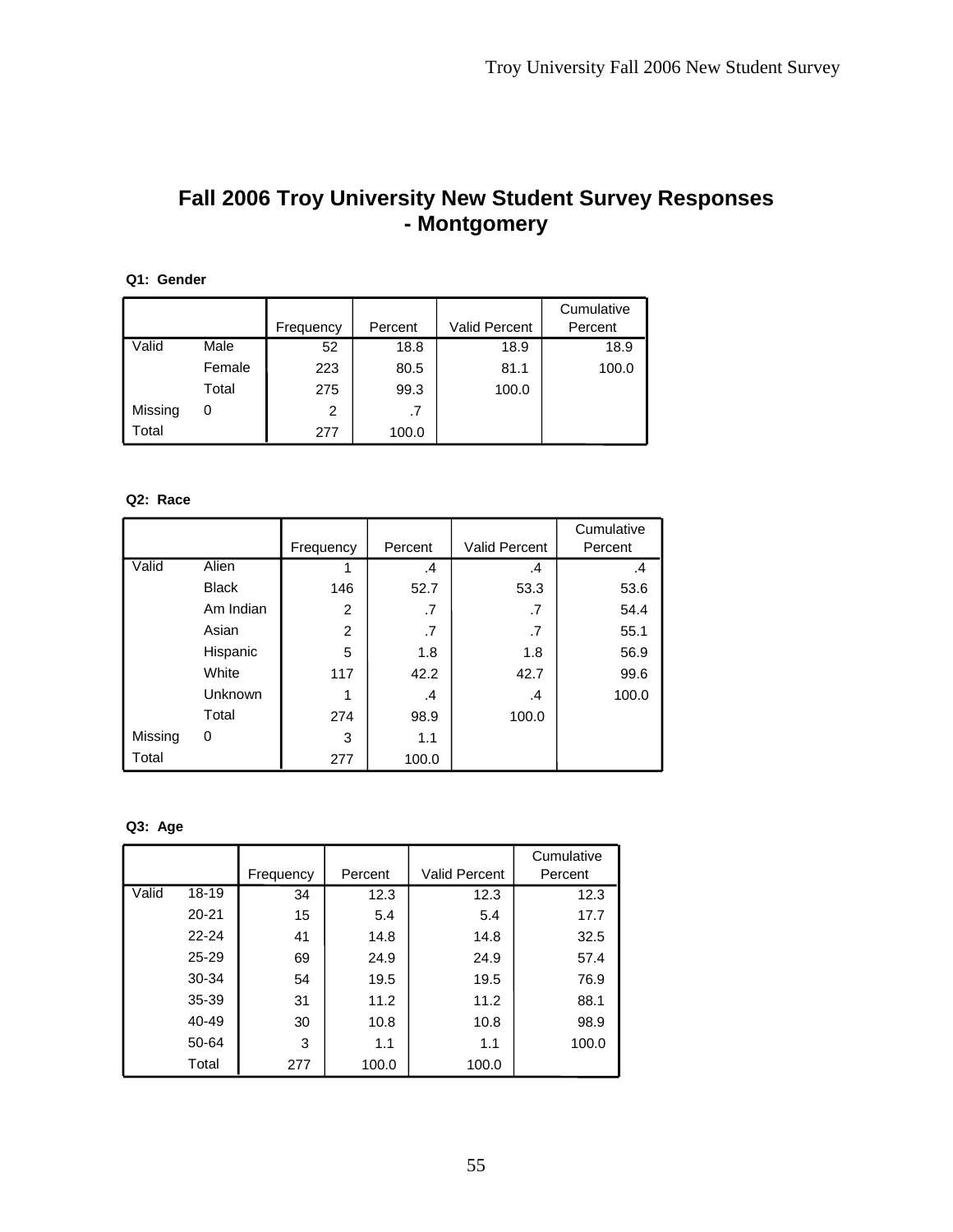### **Q4: Enrollment Status**

|         |                                        | Frequency | Percent | <b>Valid Percent</b> | Cumulative<br>Percent |
|---------|----------------------------------------|-----------|---------|----------------------|-----------------------|
| Valid   | Dually-enrolled high<br>school student |           | $\cdot$ | .4                   | .4                    |
|         | First-Time Freshman                    | 97        | 35.0    | 35.1                 | 35.5                  |
|         | First-Time Graduate                    | 53        | 19.1    | 19.2                 | 54.7                  |
|         | <b>UG Transfer</b>                     | 71        | 25.6    | 25.7                 | 80.4                  |
|         | <b>GR</b> Transfer                     | 11        | 4.0     | 4.0                  | 84.4                  |
|         | <b>UG Transient</b>                    | 8         | 2.9     | 2.9                  | 87.3                  |
|         | <b>GR Transient</b>                    | 4         | 1.4     | 1.4                  | 88.8                  |
|         | Other                                  | 31        | 11.2    | 11.2                 | 100.0                 |
|         | Total                                  | 276       | 99.6    | 100.0                |                       |
| Missing | 0                                      |           | .4      |                      |                       |
| Total   |                                        | 277       | 100.0   |                      |                       |

**Q5 and Q6: Camus where you are currently enrolled (Montgomery); if UC or eCampus, select the site from which you are taking classes now.** 

### **Q7: College you are attending**

|         |           |           |         |                      | Cumulative |
|---------|-----------|-----------|---------|----------------------|------------|
|         |           | Frequency | Percent | <b>Valid Percent</b> | Percent    |
| Valid   | AS        | 53        | 19.1    | 20.5                 | 20.5       |
|         | BU        | 112       | 40.4    | 43.4                 | 64.0       |
|         | ED.       | 41        | 14.8    | 15.9                 | 79.8       |
|         | <b>CF</b> | 6         | 2.2     | 2.3                  | 82.2       |
|         | HΗ        | 46        | 16.6    | 17.8                 | 100.0      |
|         | Total     | 258       | 93.1    | 100.0                |            |
| Missing | 0         | 19        | 6.9     |                      |            |
| Total   |           | 277       | 100.0   |                      |            |

### **Q8: When you applied for admission to college, Troy University was your \_\_\_\_\_\_ choice**

|         |                      |           |         |               | Cumulative |
|---------|----------------------|-----------|---------|---------------|------------|
|         |                      | Frequency | Percent | Valid Percent | Percent    |
| Valid   | <b>First Choice</b>  | 202       | 72.9    | 73.7          | 73.7       |
|         | Second Choice        | 54        | 19.5    | 19.7          | 93.4       |
|         | <b>Third Choice</b>  | 16        | 5.8     | 5.8           | 99.3       |
|         | <b>Fourth Choice</b> |           | .7      | .7            | 100.0      |
|         | Total                | 274       | 98.9    | 100.0         |            |
| Missing | 0                    | 3         | 1.1     |               |            |
| Total   |                      | 277       | 100.0   |               |            |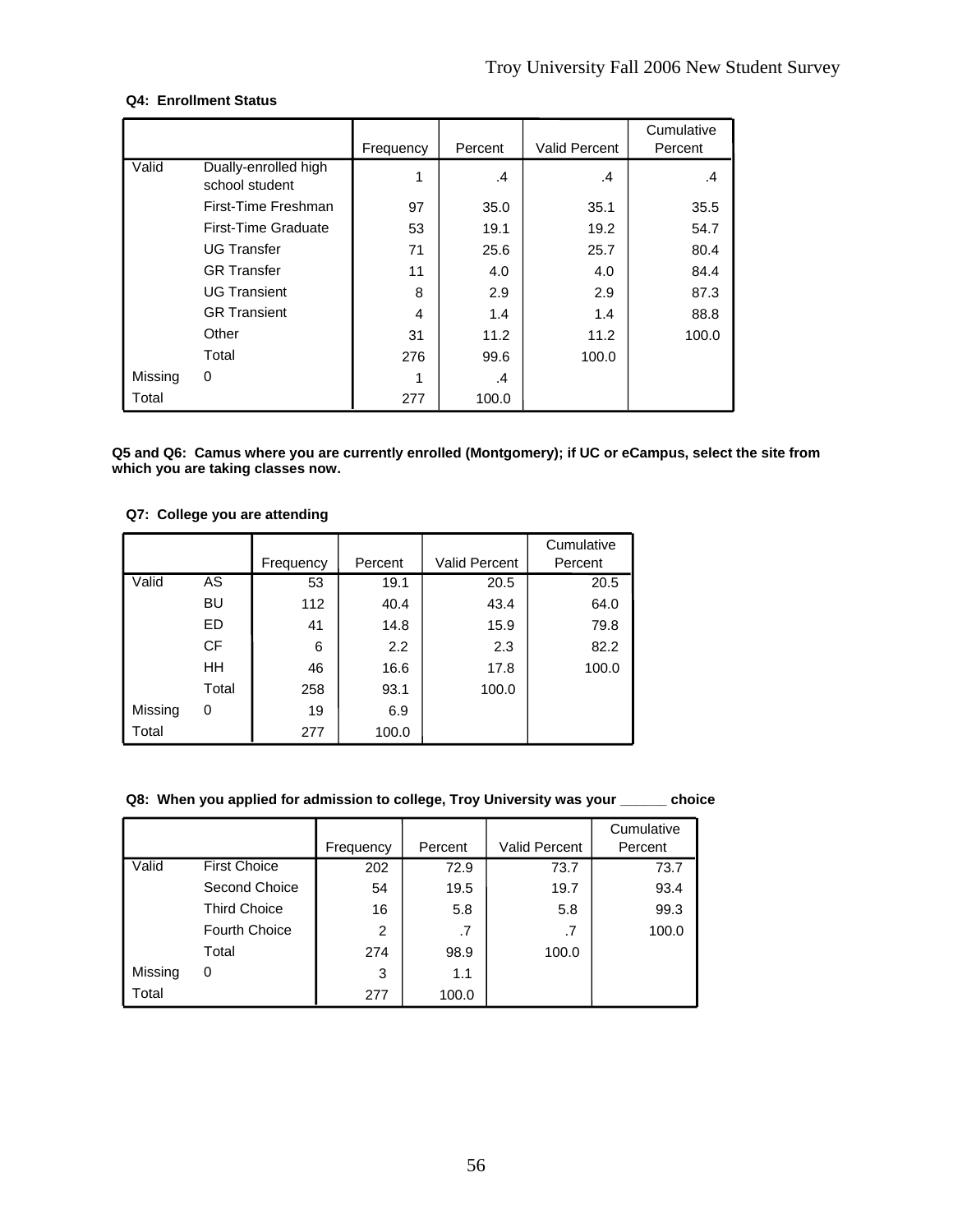|         |       | Frequency | Percent | <b>Valid Percent</b> | Cumulative<br>Percent |
|---------|-------|-----------|---------|----------------------|-----------------------|
| Valid   | Yes   | 137       | 49.5    | 50.2                 | 50.2                  |
|         | No.   | 136       | 49.1    | 49.8                 | 100.0                 |
|         | Total | 273       | 98.6    | 100.0                |                       |
| Missing | 0     | 4         | 1.4     |                      |                       |
| Total   |       | 277       | 100.0   |                      |                       |

**Q9: Prior to enrollment in Troy University, did you visit the campus where you enrolled?**

### **Q10: Please select the reasons why you have chosen to attend Troy University (select as many as apply).**

### **Q10 - Reason 1: Size of campus**

|       |       | Frequency | Percent | <b>Valid Percent</b> | Cumulative<br>Percent |
|-------|-------|-----------|---------|----------------------|-----------------------|
| Valid | No    | 229       | 82.7    | 82.7                 | 82.7                  |
|       | Yes   | 48        | 17.3    | 17.3                 | 100.0                 |
|       | Total | 277       | 100.0   | 100.0                |                       |

### **Q10 - Reason 2: Location**

|       |       |           |         |                      | Cumulative |
|-------|-------|-----------|---------|----------------------|------------|
|       |       | Frequency | Percent | <b>Valid Percent</b> | Percent    |
| Valid | No    | 62        | 22.4    | 22.4                 | 22.4       |
|       | Yes   | 215       | 77.6    | 77.6                 | 100.0      |
|       | Total | 277       | 100.0   | 100.0                |            |

### **Q10 - Reason 3: Affordability**

|       |       | Frequency | Percent | Valid Percent | Cumulative<br>Percent |
|-------|-------|-----------|---------|---------------|-----------------------|
| Valid | No    | 180       | 65.0    | 65.0          | 65.0                  |
|       | Yes   | 97        | 35.0    | 35.0          | 100.0                 |
|       | Total | 277       | 100.0   | 100.0         |                       |

#### **Q10 - Reason 4: Availability of Financial Aid**

|       |       |           |         |                      | Cumulative |
|-------|-------|-----------|---------|----------------------|------------|
|       |       | Frequency | Percent | <b>Valid Percent</b> | Percent    |
| Valid | No    | 220       | 79.4    | 79.4                 | 79.4       |
|       | Yes   | 57        | 20.6    | 20.6                 | 100.0      |
|       | Total | 277       | 100.0   | 100.0                |            |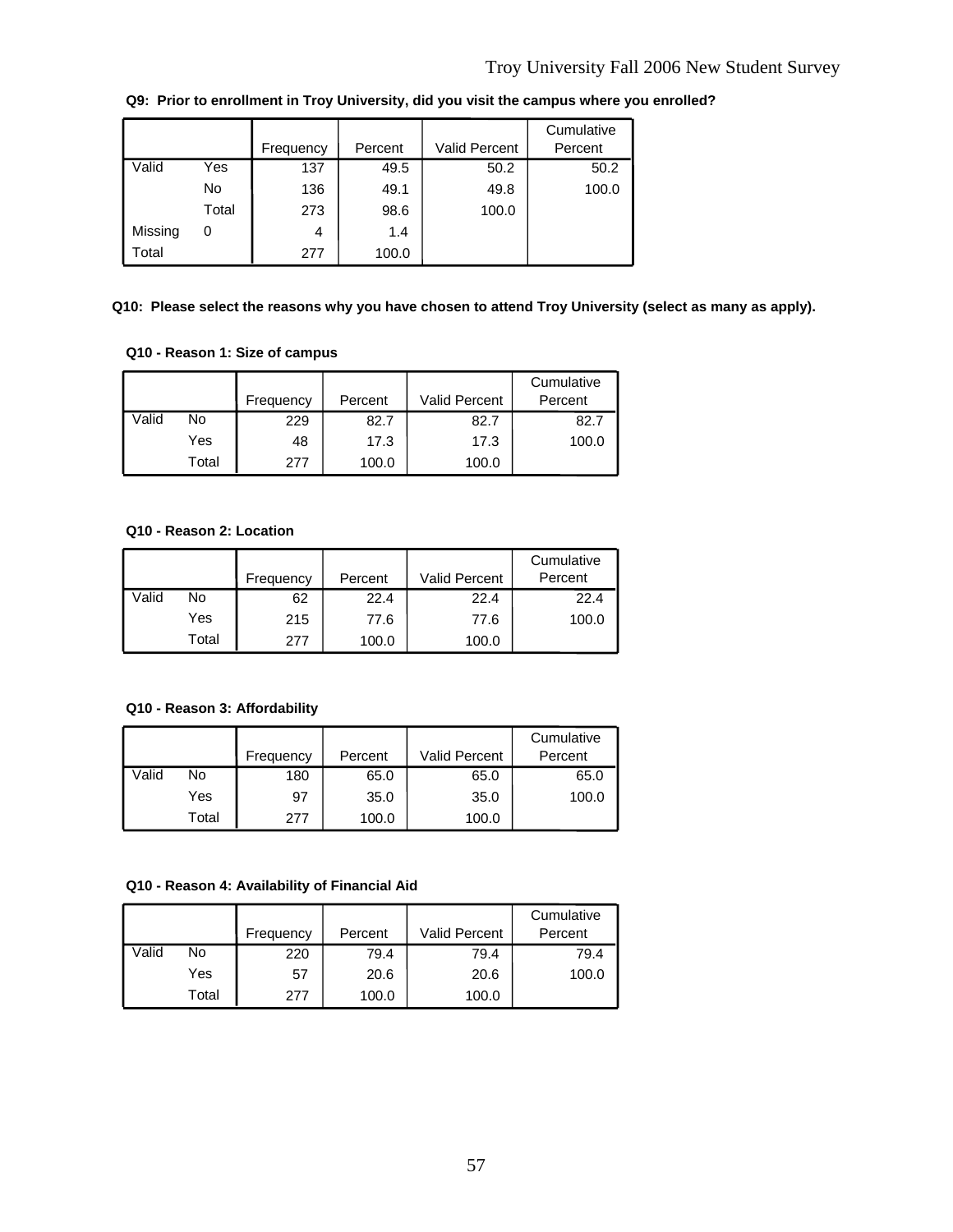|       |       | Frequency | Percent | Valid Percent | Cumulative<br>Percent |
|-------|-------|-----------|---------|---------------|-----------------------|
| Valid | No    | 236       | 85.2    | 85.2          | 85.2                  |
|       | Yes   | 41        | 14.8    | 14.8          | 100.0                 |
|       | Total | 277       | 100.0   | 100.0         |                       |

#### **Q10 - Reason 5: Admission standards**

### **Q10 - Reason 6: Academic programs**

|       |       | Frequency | Percent | <b>Valid Percent</b> | Cumulative<br>Percent |
|-------|-------|-----------|---------|----------------------|-----------------------|
| Valid | No    | 180       | 65.0    | 65.0                 | 65.0                  |
|       | Yes   | 97        | 35.0    | 35.0                 | 100.0                 |
|       | Total | 277       | 100.0   | 100.0                |                       |

### **Q10 - Reason 7: Academic reputation**

|       |       |           |         |                      | Cumulative |
|-------|-------|-----------|---------|----------------------|------------|
|       |       | Frequency | Percent | <b>Valid Percent</b> | Percent    |
| Valid | No    | 232       | 83.8    | 83.8                 | 83.8       |
|       | Yes   | 45        | 16.2    | 16.2                 | 100.0      |
|       | Total | 277       | 100.0   | 100.0                |            |

### **Q10 - Reason 8: Flexibility of schedule**

|       |       | Frequency | Percent | <b>Valid Percent</b> | Cumulative<br>Percent |
|-------|-------|-----------|---------|----------------------|-----------------------|
| Valid | No    | 104       | 37.5    | 37.5                 | 37.5                  |
|       | Yes   | 173       | 62.5    | 62.5                 | 100.0                 |
|       | Total | 277       | 100.0   | 100.0                |                       |

#### **Q10 - Reason 9: Social atmosphere**

|       |       | Frequency | Percent | <b>Valid Percent</b> | Cumulative<br>Percent |
|-------|-------|-----------|---------|----------------------|-----------------------|
| Valid | No    | 253       | 91.3    | 91.3                 | 91.3                  |
|       | Yes   | 24        | 8.7     | 8.7                  | 100.0                 |
|       | Total | 277       | 100.0   | 100.0                |                       |

#### **Q10 - Reason 10: Diversity of student body**

|       |       | Frequency | Percent | <b>Valid Percent</b> | Cumulative<br>Percent |
|-------|-------|-----------|---------|----------------------|-----------------------|
| Valid | No    | 251       | 90.6    | 90.6                 | 90.6                  |
|       | Yes   | 26        | 9.4     | 9.4                  | 100.0                 |
|       | Total | 277       | 100.0   | 100.0                |                       |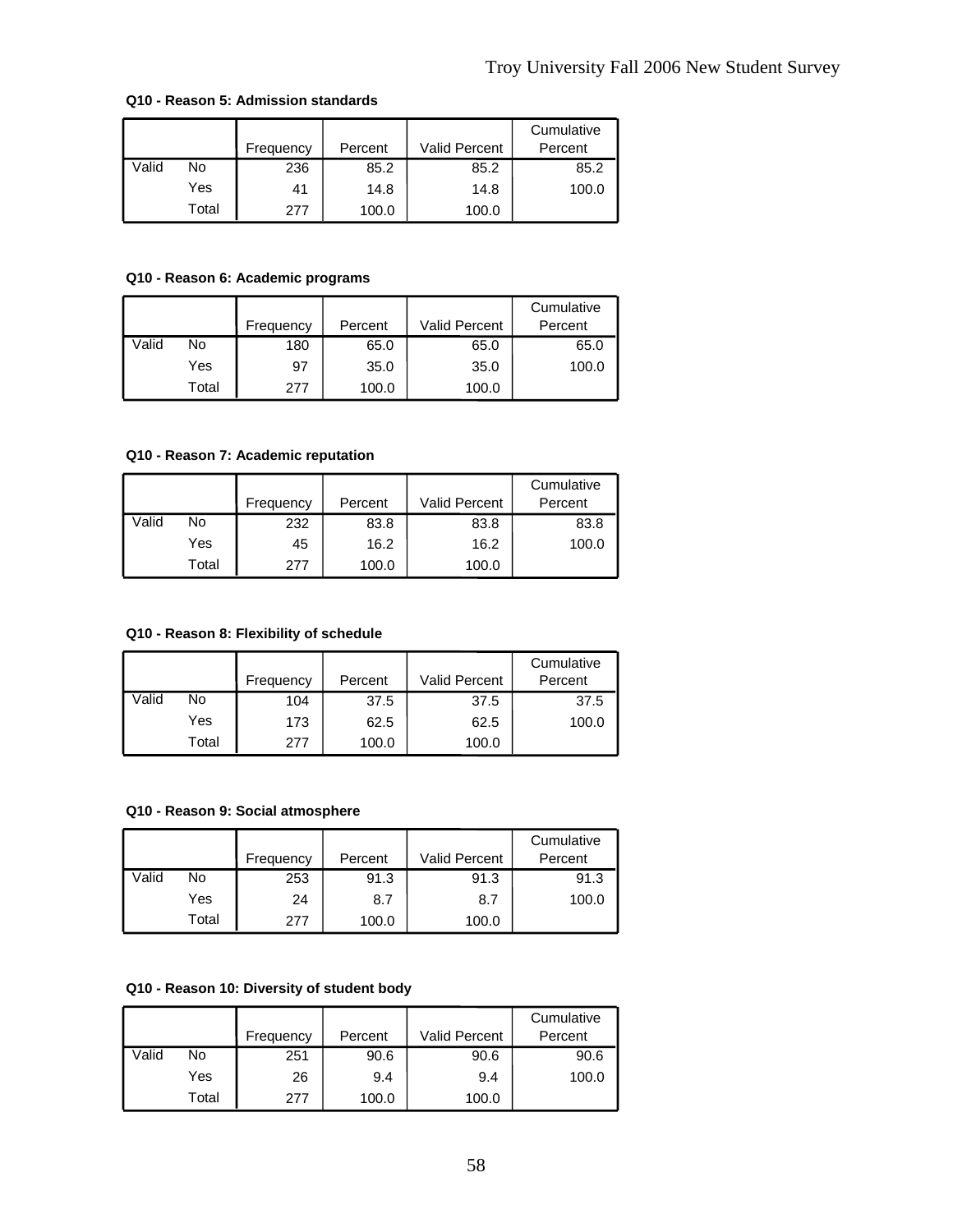### **Q10 - Reason 11: Athletics**

|       |       |           |         |                      | Cumulative |
|-------|-------|-----------|---------|----------------------|------------|
|       |       | Frequency | Percent | <b>Valid Percent</b> | Percent    |
| Valid | No    | 276       | 99.6    | 99.6                 | 99.6       |
|       | Yes   |           | .4      | .4                   | 100.0      |
|       | Total | 277       | 100.0   | 100.0                |            |

### **Q10 - Reason 12: Performing arts**

|       |       | Frequency | Percent | <b>Valid Percent</b> | Cumulative<br>Percent |
|-------|-------|-----------|---------|----------------------|-----------------------|
| Valid | No    | 276       | 99.6    | 99.6                 | 99.6                  |
|       | Yes   |           | .4      | .4                   | 100.0                 |
|       | Total | 277       | 100.0   | 100.0                |                       |

#### **Q10 - Reason 13: Recommendation of high school counselor**

|       |       |           |         |                      | Cumulative |
|-------|-------|-----------|---------|----------------------|------------|
|       |       | Frequency | Percent | <b>Valid Percent</b> | Percent    |
| Valid | No    | 273       | 98.6    | 98.6                 | 98.6       |
|       | Yes   |           | 1.4     | 1.4                  | 100.0      |
|       | Total | 277       | 100.0   | 100.0                |            |

### **Q10 - Reason 14: Recommendation of college counselor**

|       |       | Frequency | Percent | Valid Percent | Cumulative<br>Percent |
|-------|-------|-----------|---------|---------------|-----------------------|
|       |       |           |         |               |                       |
| Valid | No    | 275       | 99.3    | 99.3          | 99.3                  |
|       | Yes   |           | .7      |               | 100.0                 |
|       | Total | 277       | 100.0   | 100.0         |                       |

#### **Q10 - Reason 15: Parents' recommendation**

|       |       | Frequency | Percent | <b>Valid Percent</b> | Cumulative<br>Percent |
|-------|-------|-----------|---------|----------------------|-----------------------|
| Valid | No    | 253       | 91.3    | 91.3                 | 91.3                  |
|       | Yes   | 24        | 8.7     | 8.7                  | 100.0                 |
|       | Total | 277       | 100.0   | 100.0                |                       |

### **Q10 - Reason 16: Friends' recommendation**

|       |       |           | Percent | <b>Valid Percent</b> | Cumulative<br>Percent |
|-------|-------|-----------|---------|----------------------|-----------------------|
|       |       | Frequency |         |                      |                       |
| Valid | No    | 202       | 72.9    | 72.9                 | 72.9                  |
|       | Yes   | 75        | 27.1    | 27.1                 | 100.0                 |
|       | Total | 277       | 100.0   | 100.0                |                       |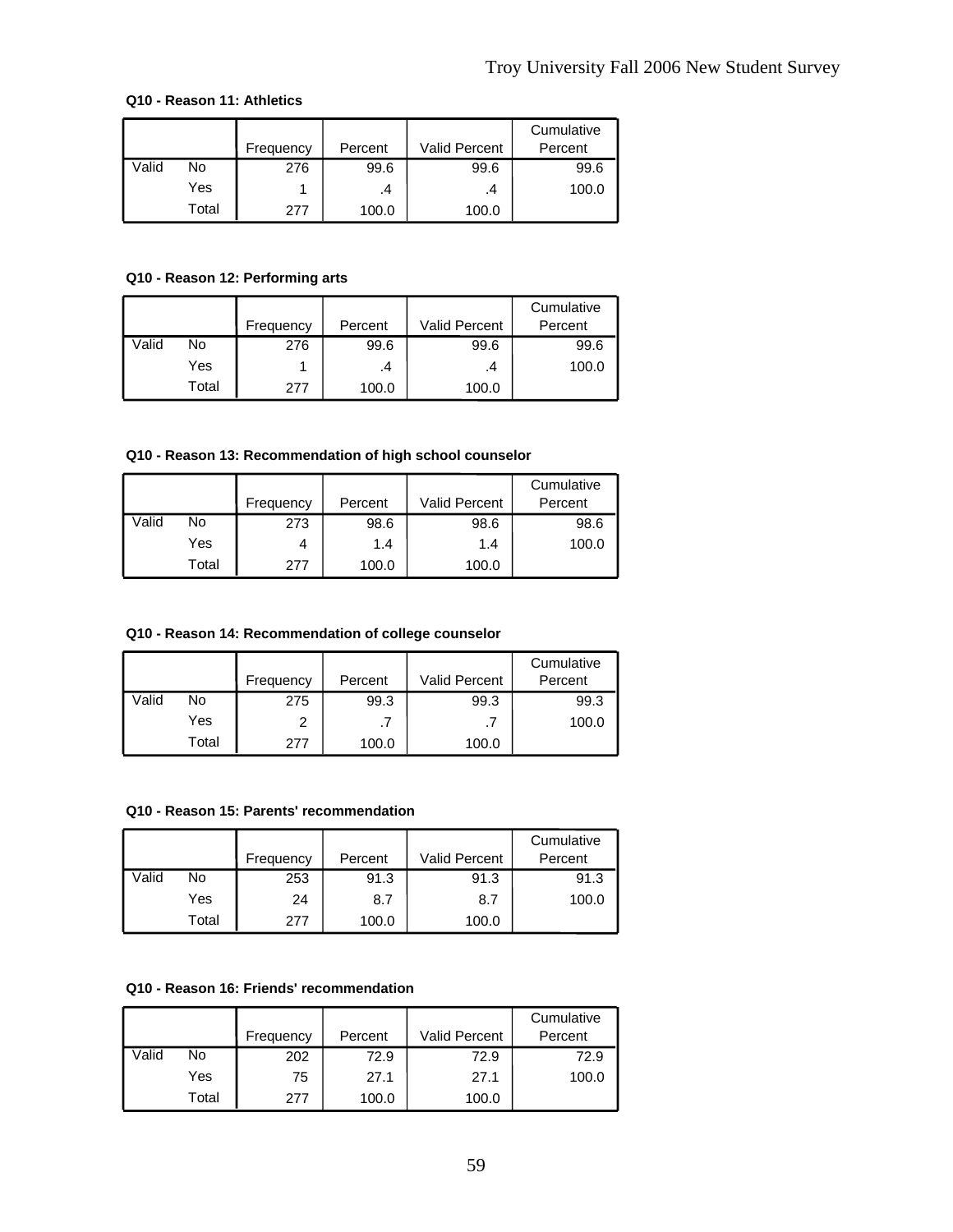|       |       | Frequency | Percent | Valid Percent | Cumulative<br>Percent |
|-------|-------|-----------|---------|---------------|-----------------------|
| Valid | No    | 258       | 93.1    | 93.1          | 93.1                  |
|       | Yes   | 19        | 6.9     | 6.9           | 100.0                 |
|       | Total | 277       | 100.0   | 100.0         |                       |

#### **Q10 - Reason 17: Alumni recommendation**

### **Q10 - Reason 18: Other**

|       |       | Frequency | Percent | <b>Valid Percent</b> | Cumulative<br>Percent |
|-------|-------|-----------|---------|----------------------|-----------------------|
| Valid | No    | 249       | 89.9    | 89.9                 | 89.9                  |
|       | Yes   | 28        | 10.1    | 10.1                 | 100.0                 |
|       | Total | 277       | 100.0   | 100.0                |                       |

### **Q11: See Appendices 3 and 3.1.**

#### **Q12: How did you first learn about TROY?**

|       |                    |           |         | Valid Percent | Cumulative |
|-------|--------------------|-----------|---------|---------------|------------|
|       |                    | Frequency | Percent |               | Percent    |
| Valid | Alumni             | 28        | 10.1    | 10.1          | 10.1       |
|       | <b>Billboard</b>   | 3         | 1.1     | 1.1           | 11.2       |
|       | Direct Mail        | 14        | 5.1     | 5.1           | 16.2       |
|       | Guidance Counselor | 4         | 1.4     | 1.4           | 17.7       |
|       | Internet           | 13        | 4.7     | 4.7           | 22.4       |
|       | Newspaper          | 3         | 1.1     | 1.1           | 23.5       |
|       | Radio              | 3         | 1.1     | 1.1           | 24.5       |
|       | Television         | 17        | 6.1     | 6.1           | 30.7       |
|       | Word of mouth      | 153       | 55.2    | 55.2          | 85.9       |
|       | Other              | 39        | 14.1    | 14.1          | 100.0      |
|       | Total              | 277       | 100.0   | 100.0         |            |

### **Q13: How did you learn about registration dates and times?**

|         |                  |           |         |                      | Cumulative       |
|---------|------------------|-----------|---------|----------------------|------------------|
|         |                  | Frequency | Percent | <b>Valid Percent</b> | Percent          |
| Valid   | <b>Billboard</b> | 9         | 3.2     | 3.3                  | 3.3 <sub>2</sub> |
|         | Direct Mail      | 45        | 16.2    | 16.4                 | 19.6             |
|         | Internet         | 86        | 31.0    | 31.3                 | 50.9             |
|         | Newspaper        | 5         | 1.8     | 1.8                  | 52.7             |
|         | Radio            | 2         | .7      | .7                   | 53.5             |
|         | Television       | 6         | 2.2     | 2.2                  | 55.6             |
|         | Word of mouth    | 80        | 28.9    | 29.1                 | 84.7             |
|         | Other            | 42        | 15.2    | 15.3                 | 100.0            |
|         | Total            | 275       | 99.3    | 100.0                |                  |
| Missing | 0                | 2         | .7      |                      |                  |
| Total   |                  | 277       | 100.0   |                      |                  |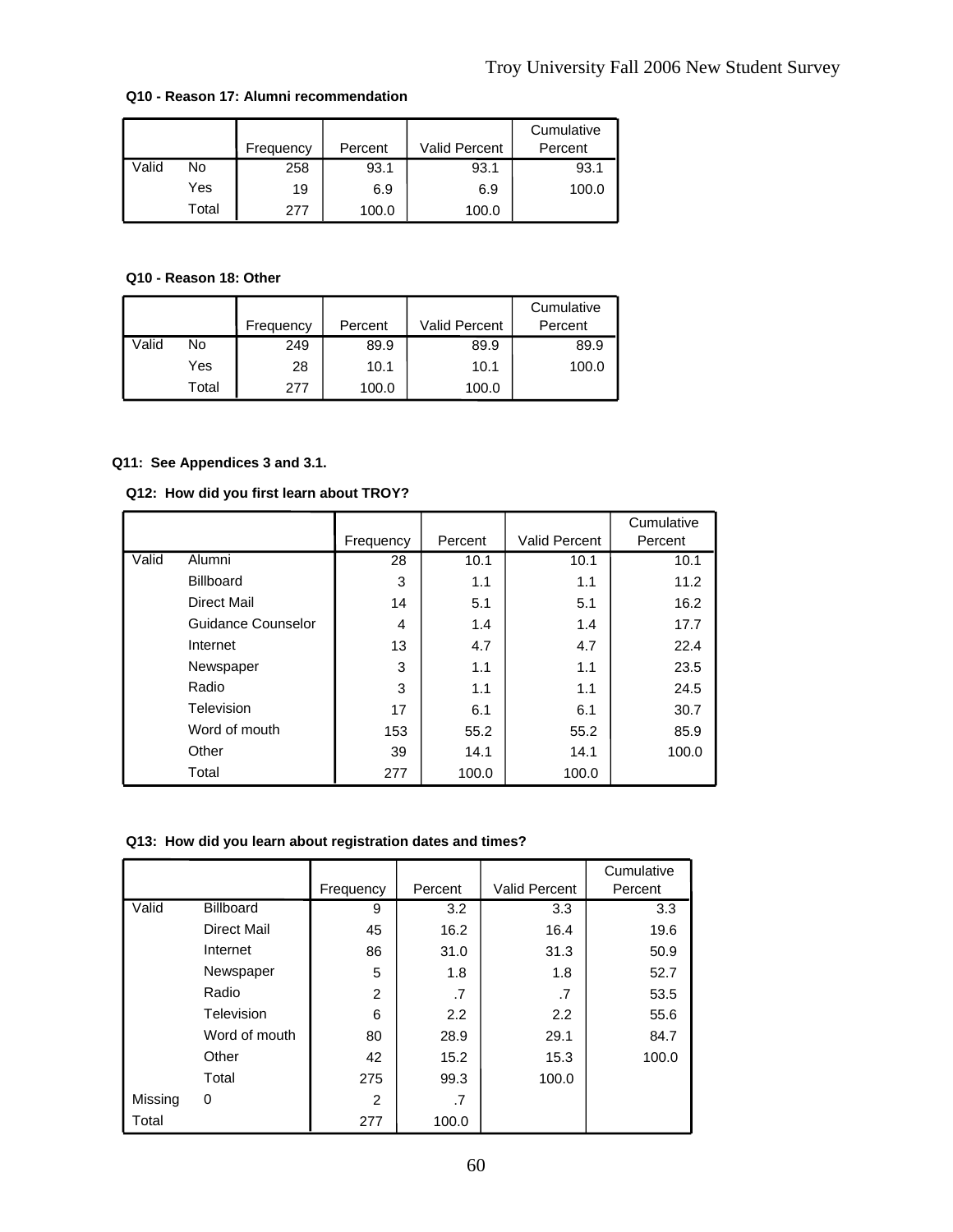|         |                  | Frequency | Percent | Valid Percent | Cumulative<br>Percent |
|---------|------------------|-----------|---------|---------------|-----------------------|
| Valid   | <b>Billboard</b> | 11        | 4.0     | 4.0           | 4.0                   |
|         | Direct Mail      | 29        | 10.5    | 10.6          | 14.7                  |
|         | Internet         | 41        | 14.8    | 15.0          | 29.7                  |
|         | Newspaper        | 5         | 1.8     | 1.8           | 31.5                  |
|         | Radio            | 12        | 4.3     | 4.4           | 35.9                  |
|         | Television       | 45        | 16.2    | 16.5          | 52.4                  |
|         | Word of mouth    | 122       | 44.0    | 44.7          | 97.1                  |
|         | Other            | 8         | 2.9     | 2.9           | 100.0                 |
|         | Total            | 273       | 98.6    | 100.0         |                       |
| Missing | 0                | 4         | 1.4     |               |                       |
| Total   |                  | 277       | 100.0   |               |                       |

### **Q14: What is the best way to advertise to your friends?**

### **Q15: How you describe TROY to a friend?**

### **Q15 - Description 1: Academically challenging**

|       |       | Frequency | Percent | <b>Valid Percent</b> | Cumulative<br>Percent |
|-------|-------|-----------|---------|----------------------|-----------------------|
| Valid | No    | 178       | 64.3    | 64.3                 | 64.3                  |
|       | Yes   | 99        | 35.7    | 35.7                 | 100.0                 |
|       | Total | 277       | 100.0   | 100.0                |                       |

### **Q15 - Description 2: Caring**

|       |       | Frequency | Percent | <b>Valid Percent</b> | Cumulative<br>Percent |
|-------|-------|-----------|---------|----------------------|-----------------------|
| Valid | No    | 208       | 75.1    | 75.1                 | 75.1                  |
|       | Yes   | 69        | 24.9    | 24.9                 | 100.0                 |
|       | Total | 277       | 100.0   | 100.0                |                       |

#### **Q15 - Description 3: Convenient**

|       |       | Frequency | Percent | <b>Valid Percent</b> | Cumulative<br>Percent |
|-------|-------|-----------|---------|----------------------|-----------------------|
| Valid | No    | 91        | 32.9    | 32.9                 | 32.9                  |
|       | Yes   | 186       | 67.1    | 67.1                 | 100.0                 |
|       | Total | 277       | 100.0   | 100.0                |                       |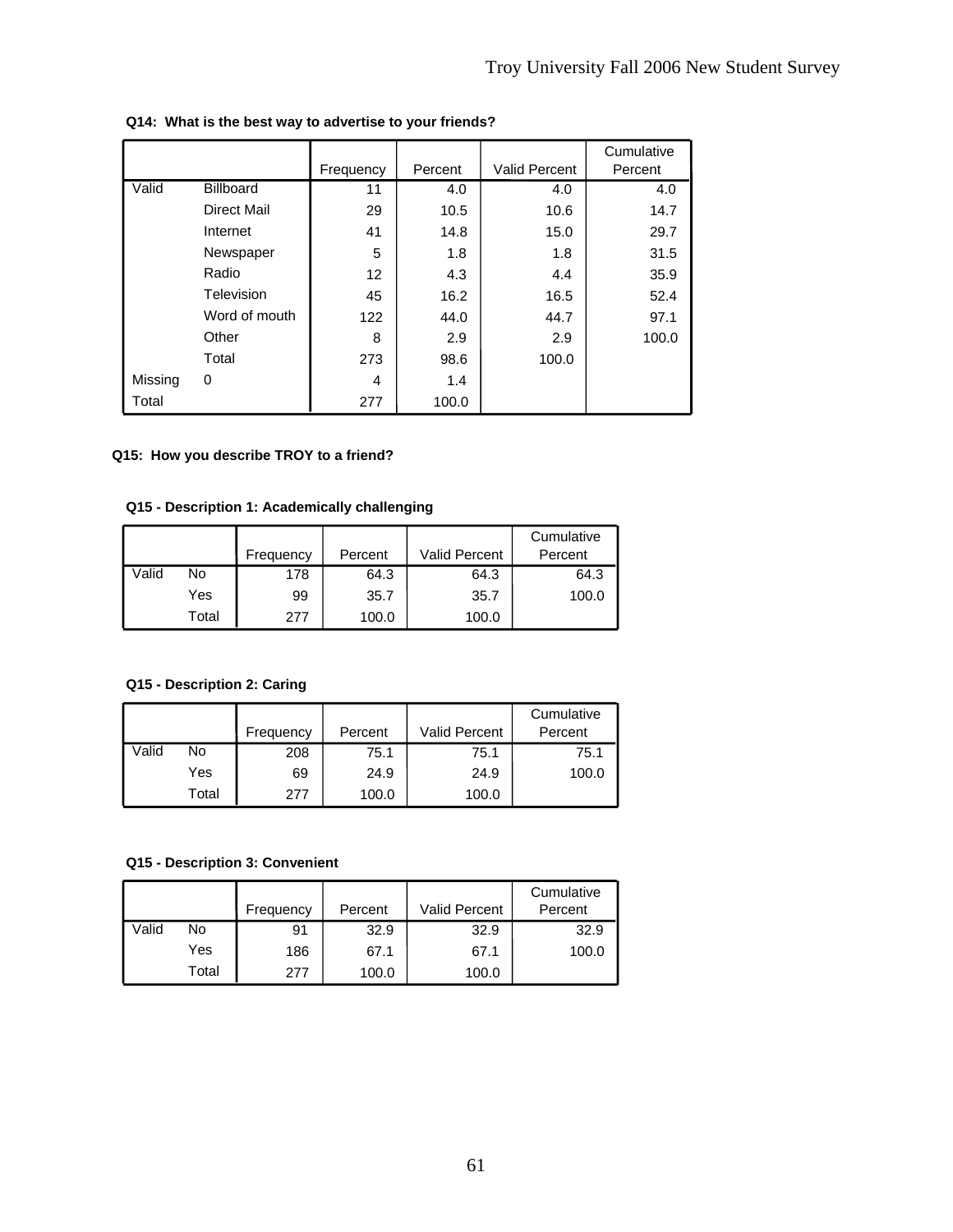### **Q15 - Description 4: Friendly**

|       |       |           |         |                      | Cumulative |
|-------|-------|-----------|---------|----------------------|------------|
|       |       | Frequency | Percent | <b>Valid Percent</b> | Percent    |
| Valid | No    | 172       | 62.1    | 62.1                 | 62.1       |
|       | Yes   | 105       | 37.9    | 37.9                 | 100.0      |
|       | Total | 277       | 100.0   | 100.0                |            |

### **Q15 - Description 5: Good value for the price**

|       |       | Frequency | Percent | <b>Valid Percent</b> | Cumulative<br>Percent |
|-------|-------|-----------|---------|----------------------|-----------------------|
| Valid | No    | 192       | 69.3    | 69.3                 | 69.3                  |
|       | Yes   | 85        | 30.7    | 30.7                 | 100.0                 |
|       | Total | 277       | 100.0   | 100.0                |                       |

### **Q15 - Description 6: Helpful**

|       |       | Frequency | Percent | <b>Valid Percent</b> | Cumulative<br>Percent |
|-------|-------|-----------|---------|----------------------|-----------------------|
| Valid | No    | 186       | 67.1    | 67.1                 | 67.1                  |
|       | Yes   | 91        | 32.9    | 32.9                 | 100.0                 |
|       | Total | 277       | 100.0   | 100.0                |                       |

### **Q15 - Description 7: Student-centered**

|       |       | Frequency | Percent | <b>Valid Percent</b> | Cumulative<br>Percent |
|-------|-------|-----------|---------|----------------------|-----------------------|
| Valid | No    | 176       | 63.5    | 63.5                 | 63.5                  |
|       | Yes   | 101       | 36.5    | 36.5                 | 100.0                 |
|       | Total | 277       | 100.0   | 100.0                |                       |

#### **Q15 - Description 8: Other**

|       |       | Frequency | Percent | <b>Valid Percent</b> | Cumulative<br>Percent |
|-------|-------|-----------|---------|----------------------|-----------------------|
| Valid | No    | 251       | 90.6    | 90.6                 | 90.6                  |
|       | Yes   | 26        | 9.4     | 9.4                  | 100.0                 |
|       | Total | 277       | 100.0   | 100.0                |                       |

**Q16: Additional Comments. (See Comments in the Troy IRPE Office.)**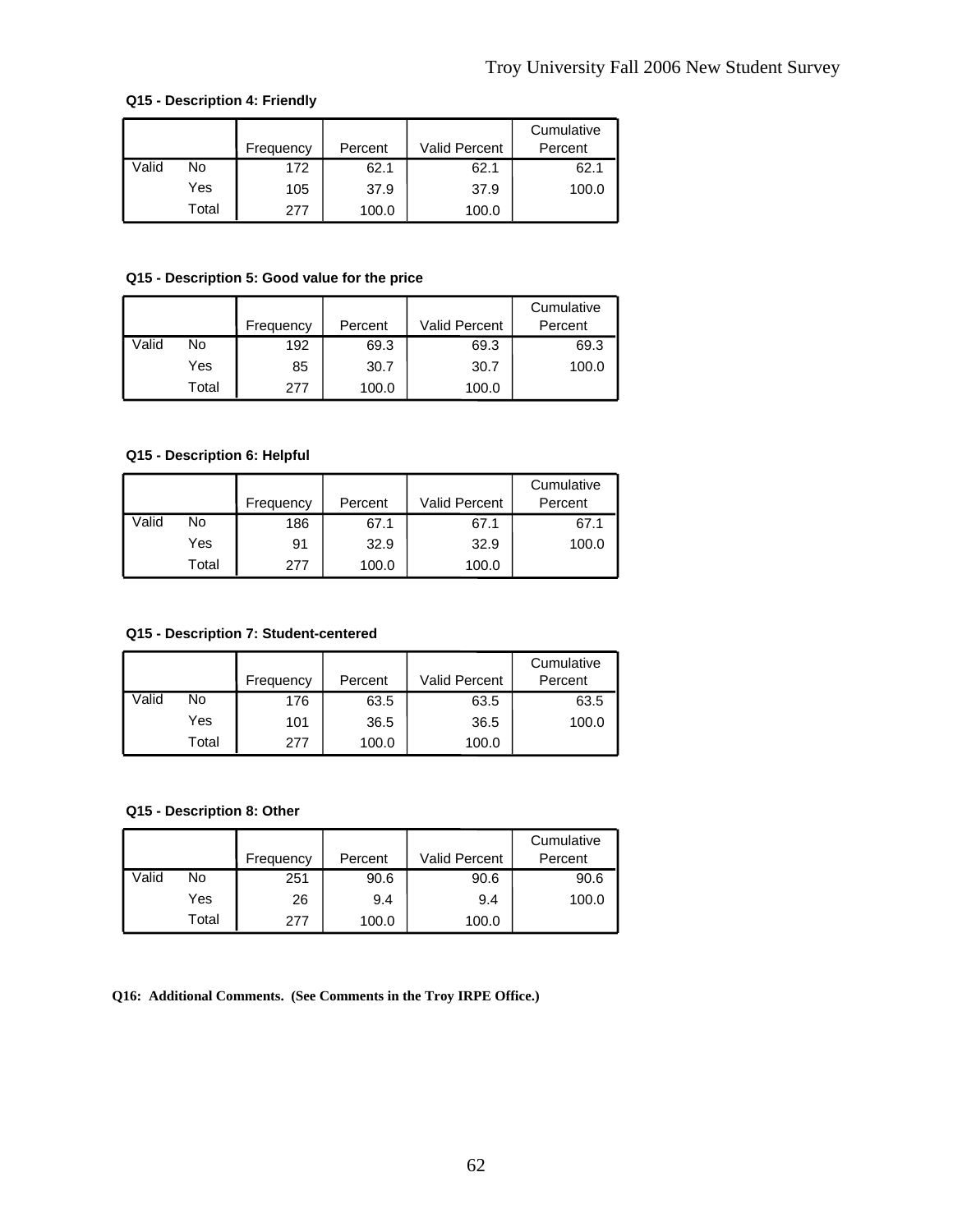# **Fall 2006 Troy University New Student Survey Responses - Phenix City**

### **Q1: Gender**

|       |        | Frequency | Percent | <b>Valid Percent</b> | Cumulative<br>Percent |
|-------|--------|-----------|---------|----------------------|-----------------------|
| Valid | Male   | 16        | 13.1    | 13.1                 | 13.1                  |
|       | Female | 106       | 86.9    | 86.9                 | 100.0                 |
|       | Total  | 122       | 100.0   | 100.0                |                       |

### **Q2: Race**

|       |                |           |         |               | Cumulative |
|-------|----------------|-----------|---------|---------------|------------|
|       |                | Frequency | Percent | Valid Percent | Percent    |
| Valid | <b>Black</b>   | 61        | 50.0    | 50.0          | 50.0       |
|       | White          | 59        | 48.4    | 48.4          | 98.4       |
|       | <b>Unknown</b> | 2         | 1.6     | 1.6           | 100.0      |
|       | Total          | 122       | 100.0   | 100.0         |            |

### **Q3: Age**

|         |           |           |         |                      | Cumulative |
|---------|-----------|-----------|---------|----------------------|------------|
|         |           | Frequency | Percent | <b>Valid Percent</b> | Percent    |
| Valid   | 18-19     | 2         | 1.6     | 1.7                  | 1.7        |
|         | $20 - 21$ | 3         | 2.5     | 2.5                  | 4.2        |
|         | $22 - 24$ | 12        | 9.8     | 10.0                 | 14.2       |
|         | $25 - 29$ | 26        | 21.3    | 21.7                 | 35.8       |
|         | 30-34     | 16        | 13.1    | 13.3                 | 49.2       |
|         | 35-39     | 25        | 20.5    | 20.8                 | 70.0       |
|         | 40-49     | 22        | 18.0    | 18.3                 | 88.3       |
|         | 50-64     | 14        | 11.5    | 11.7                 | 100.0      |
|         | Total     | 120       | 98.4    | 100.0                |            |
| Missing | 0         | 2         | 1.6     |                      |            |
| Total   |           | 122       | 100.0   |                      |            |

### **Q4: Enrollment Status**

|       |                            |           |         |               | Cumulative |
|-------|----------------------------|-----------|---------|---------------|------------|
|       |                            | Frequency | Percent | Valid Percent | Percent    |
| Valid | First-Time Freshman        | 11        | 9.0     | 9.0           | 9.0        |
|       | <b>First-Time Graduate</b> | 26        | 21.3    | 21.3          | 30.3       |
|       | <b>UG Transfer</b>         | 60        | 49.2    | 49.2          | 79.5       |
|       | <b>GR</b> Transfer         | 11        | 9.0     | 9.0           | 88.5       |
|       | <b>UG Transient</b>        | 1         | .8      | .8            | 89.3       |
|       | <b>GR Transient</b>        | 5         | 4.1     | 4.1           | 93.4       |
|       | Other                      | 8         | 6.6     | 6.6           | 100.0      |
|       | Total                      | 122       | 100.0   | 100.0         |            |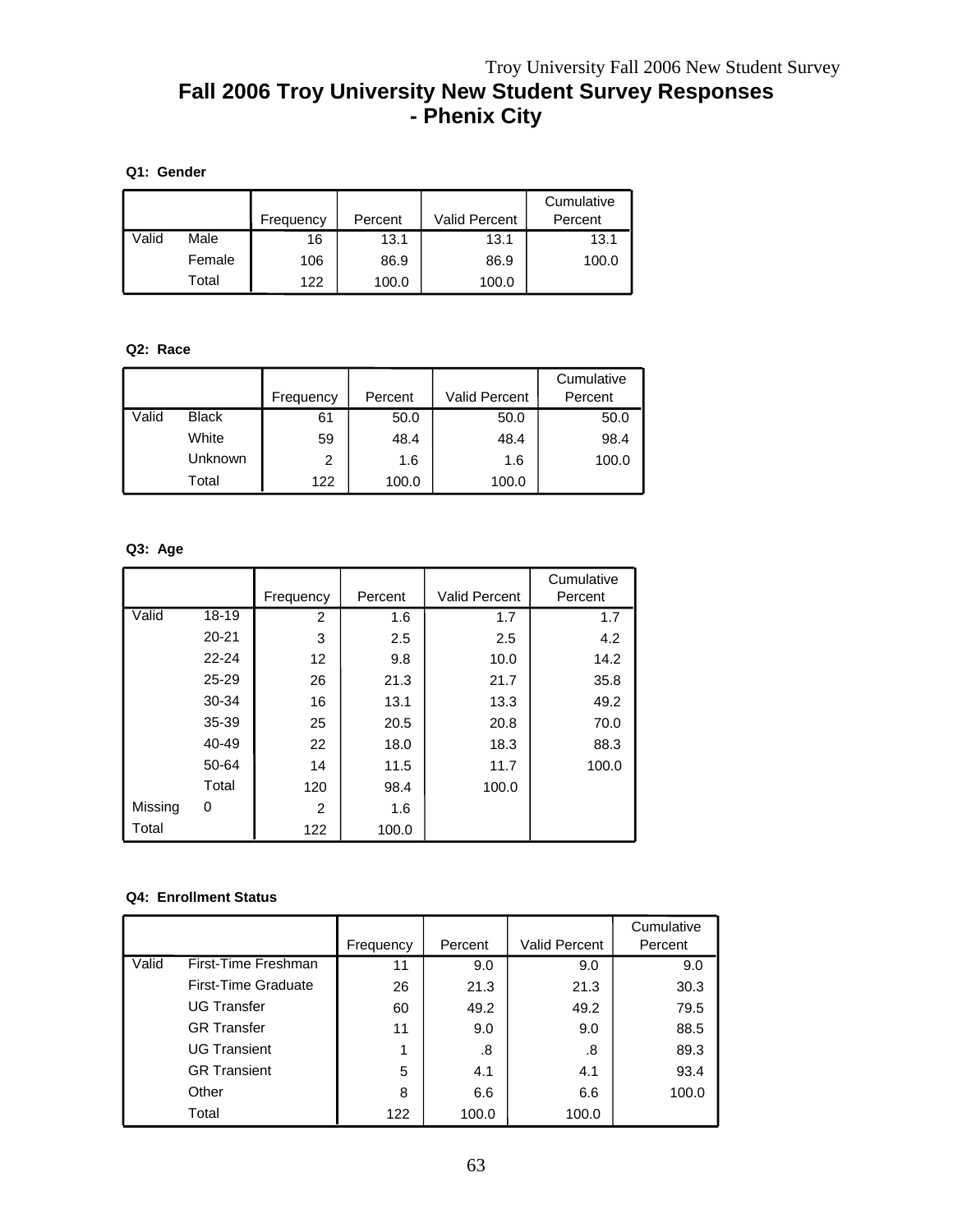**Q5 and Q6: Campus where you are currently enrolled (Phenix City); if you UC or eCampus, select the site from which you are taking classes.** 

|         |       |           |         |                      | Cumulative |
|---------|-------|-----------|---------|----------------------|------------|
|         |       | Frequency | Percent | <b>Valid Percent</b> | Percent    |
| Valid   | AS    | 2         | 1.6     | 1.7                  | 1.7        |
|         | BU    | 28        | 23.0    | 23.7                 | 25.4       |
|         | ED.   | 60        | 49.2    | 50.8                 | 76.3       |
|         | HΗ    | 28        | 23.0    | 23.7                 | 100.0      |
|         | Total | 118       | 96.7    | 100.0                |            |
| Missing | 0     | 4         | 3.3     |                      |            |
| Total   |       | 122       | 100.0   |                      |            |

### **Q7: College you are attending:**

**Q8: When you applied for admission to college, Troy University was your \_\_\_\_ choice**

|         |                     | Frequency | Percent | <b>Valid Percent</b> | Cumulative<br>Percent |
|---------|---------------------|-----------|---------|----------------------|-----------------------|
| Valid   | <b>First Choice</b> | 98        | 80.3    | 81.0                 | 81.0                  |
|         | Second Choice       | 19        | 15.6    | 15.7                 | 96.7                  |
|         | <b>Third Choice</b> | 4         | 3.3     | 3.3                  | 100.0                 |
|         | Total               | 121       | 99.2    | 100.0                |                       |
| Missing | 0                   | 1         | .8      |                      |                       |
| Total   |                     | 122       | 100.0   |                      |                       |

### **Q9: Prior to enrollment in Troy University, did you visit the campus where you enrolled?**

|         |       |           |         |                      | Cumulative |
|---------|-------|-----------|---------|----------------------|------------|
|         |       | Frequency | Percent | <b>Valid Percent</b> | Percent    |
| Valid   | Yes   | 59        | 48.4    | 48.8                 | 48.8       |
|         | No    | 62        | 50.8    | 51.2                 | 100.0      |
|         | Total | 121       | 99.2    | 100.0                |            |
| Missing | 0     |           | .8      |                      |            |
| Total   |       | 122       | 100.0   |                      |            |

#### **Q10: Please select the reasons why you have chosen to attend Troy University (select as many as apply).**

### **Q10 - Reason 1: Size of campus**

|       |       |           |         |                      | Cumulative |
|-------|-------|-----------|---------|----------------------|------------|
|       |       | Frequency | Percent | <b>Valid Percent</b> | Percent    |
| Valid | No    | 90        | 73.8    | 73.8                 | 73.8       |
|       | Yes   | 32        | 26.2    | 26.2                 | 100.0      |
|       | Total | 122       | 100.0   | 100.0                |            |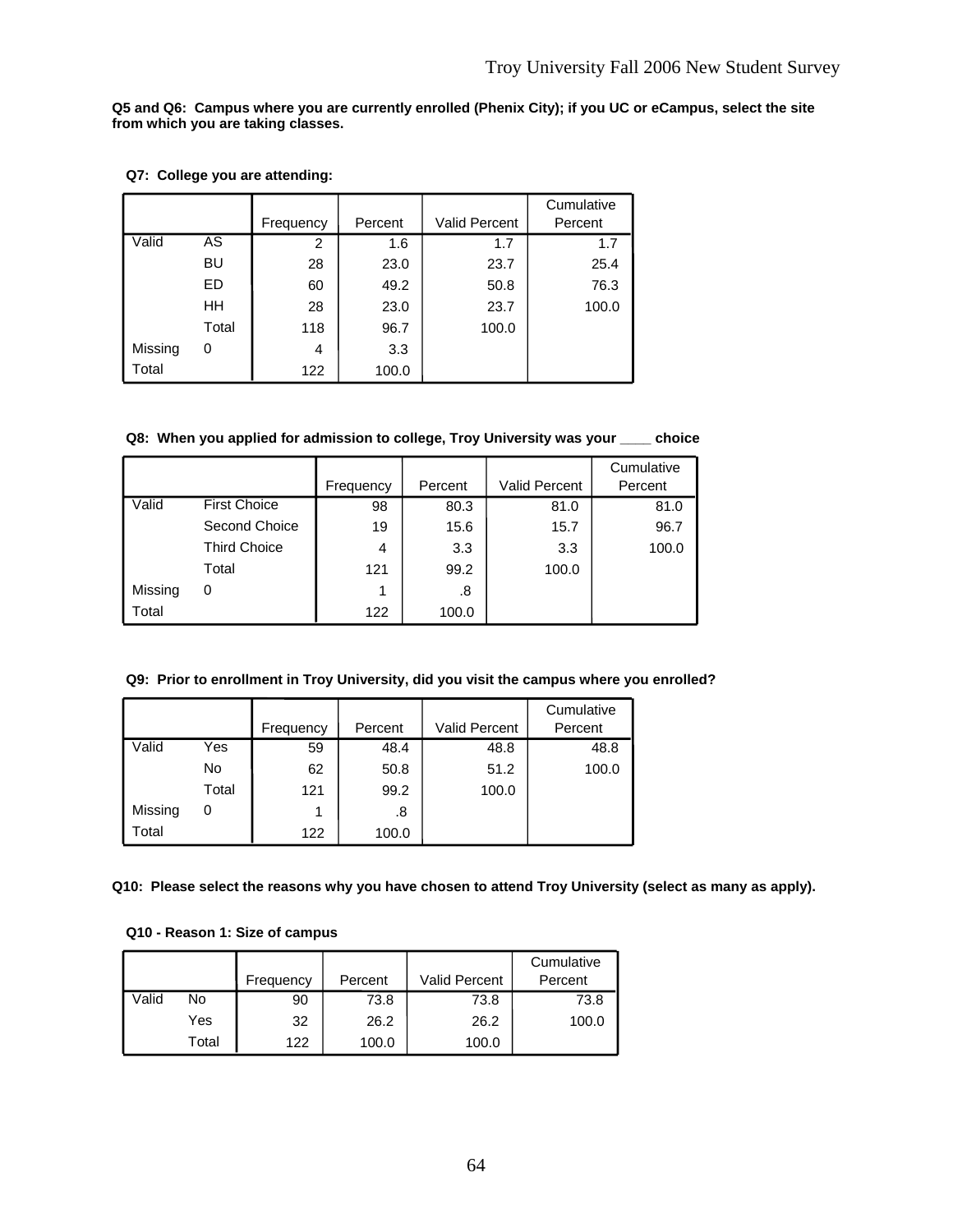#### **Q10 - Reason 2: Location**

|       |       | Frequency | Percent | <b>Valid Percent</b> | Cumulative<br>Percent |
|-------|-------|-----------|---------|----------------------|-----------------------|
| Valid | No    | 29        | 23.8    | 23.8                 | 23.8                  |
|       | Yes   | 93        | 76.2    | 76.2                 | 100.0                 |
|       | Total | 122       | 100.0   | 100.0                |                       |

**Q10 - Reason 3: Affordability**

|       |       |           |         |                      | Cumulative |
|-------|-------|-----------|---------|----------------------|------------|
|       |       | Frequency | Percent | <b>Valid Percent</b> | Percent    |
| Valid | No    | 73        | 59.8    | 59.8                 | 59.8       |
|       | Yes   | 49        | 40.2    | 40.2                 | 100.0      |
|       | Total | 122       | 100.0   | 100.0                |            |

### **Q10 - Reason 4: Availability of Financial Aid**

|       |       |           | Percent | <b>Valid Percent</b> | Cumulative<br>Percent |
|-------|-------|-----------|---------|----------------------|-----------------------|
|       |       | Frequency |         |                      |                       |
| Valid | No    | 90        | 73.8    | 73.8                 | 73.8                  |
|       | Yes   | 32        | 26.2    | 26.2                 | 100.0                 |
|       | Total | 122       | 100.0   | 100.0                |                       |

### **Q10 - Reason 5: Admission standards**

|       |       |           |         |                      | Cumulative |
|-------|-------|-----------|---------|----------------------|------------|
|       |       | Frequency | Percent | <b>Valid Percent</b> | Percent    |
| Valid | No    | 100       | 82.0    | 82.0                 | 82.0       |
|       | Yes   | 22        | 18.0    | 18.0                 | 100.0      |
|       | Total | 122       | 100.0   | 100.0                |            |

#### **Q10 - Reason 6: Academic programs**

|       |       | Frequency | Percent | <b>Valid Percent</b> | Cumulative<br>Percent |
|-------|-------|-----------|---------|----------------------|-----------------------|
| Valid | No.   | 63        | 51.6    | 51.6                 | 51.6                  |
|       | Yes   | 59        | 48.4    | 48.4                 | 100.0                 |
|       | Total | 122       | 100.0   | 100.0                |                       |

### **Q10 - Reason 7: Academic reputation**

|       |       | Frequency | Percent | Valid Percent | Cumulative<br>Percent |
|-------|-------|-----------|---------|---------------|-----------------------|
| Valid | No    | 86        | 70.5    | 70.5          | 70.5                  |
|       | Yes   | 36        | 29.5    | 29.5          | 100.0                 |
|       | Total | 122       | 100.0   | 100.0         |                       |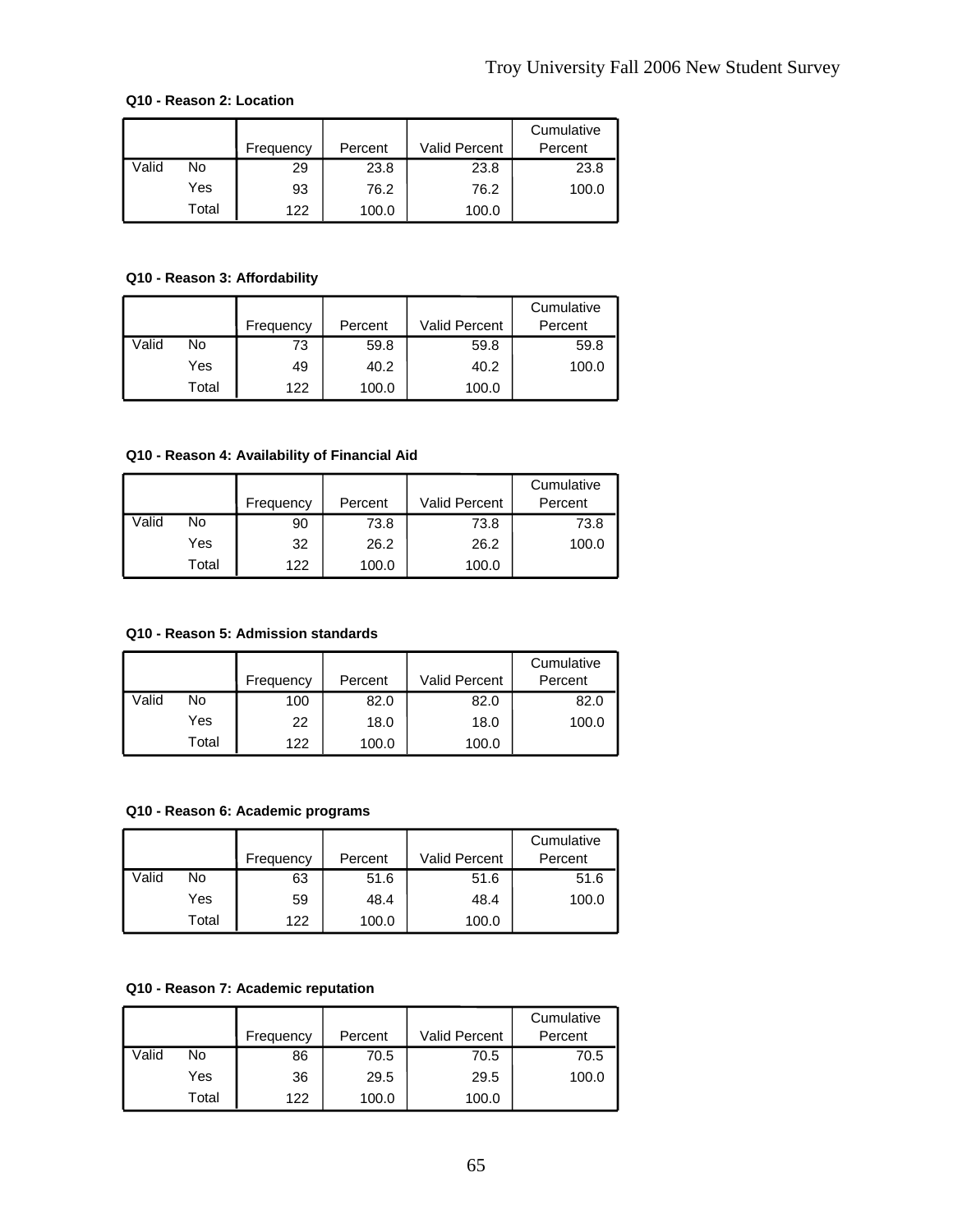|       |       | Frequency | Percent | Valid Percent | Cumulative<br>Percent |
|-------|-------|-----------|---------|---------------|-----------------------|
| Valid | No    | 36        | 29.5    | 29.5          | 29.5                  |
|       | Yes   | 86        | 70.5    | 70.5          | 100.0                 |
|       | Total | 122       | 100.0   | 100.0         |                       |

### **Q10 - Reason 8: Flexibility of schedule**

### **Q10 - Reason 9: Social atmosphere**

|       |       | Frequency | Percent | <b>Valid Percent</b> | Cumulative<br>Percent |
|-------|-------|-----------|---------|----------------------|-----------------------|
| Valid | No    | 112       | 91.8    | 91.8                 | 91.8                  |
|       | Yes   | 10        | 8.2     | 8.2                  | 100.0                 |
|       | Total | 122       | 100.0   | 100.0                |                       |

### **Q10 - Reason 10: Diversity of student body**

|       |       |           |         |                      | Cumulative |
|-------|-------|-----------|---------|----------------------|------------|
|       |       | Frequency | Percent | <b>Valid Percent</b> | Percent    |
| Valid | No    | 104       | 85.2    | 85.2                 | 85.2       |
|       | Yes   | 18        | 14.8    | 14.8                 | 100.0      |
|       | Total | 122       | 100.0   | 100.0                |            |

### **Q10 - Reason 11: Athletics**

|       |    |           |         |                      | Cumulative |
|-------|----|-----------|---------|----------------------|------------|
|       |    | Frequency | Percent | <b>Valid Percent</b> | Percent    |
| Valid | No | 122       | 100.0   | 100.0                | 100.0      |

### **Q10 - Reason 12: Performing arts**

|       |    |           |         |                      | Cumulative |
|-------|----|-----------|---------|----------------------|------------|
|       |    | Frequency | Percent | <b>Valid Percent</b> | Percent    |
| Valid | No | 122       | 100.0   | 100.0                | 100.0      |

#### **Q10 - Reason 13: Recommendation of high school counselor**

|       |    |           |         |                      | Cumulative |
|-------|----|-----------|---------|----------------------|------------|
|       |    | Frequency | Percent | <b>Valid Percent</b> | Percent    |
| Valid | No | 122       | 100.0   | 100.0                | 100.0      |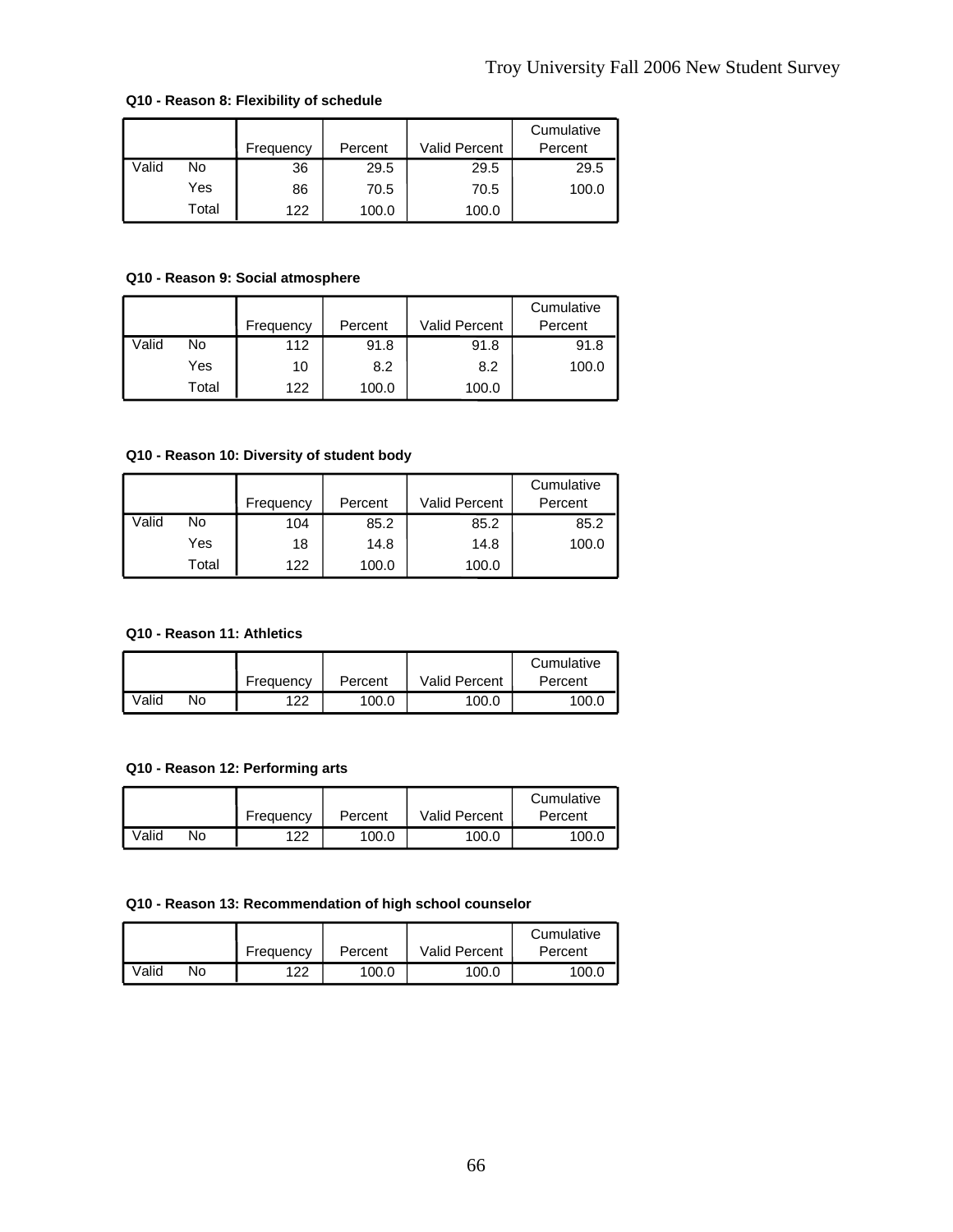|       |       |           |         |               | Cumulative |
|-------|-------|-----------|---------|---------------|------------|
|       |       | Frequency | Percent | Valid Percent | Percent    |
| Valid | No    | 118       | 96.7    | 96.7          | 96.7       |
|       | Yes   |           | 3.3     | 3.3           | 100.0      |
|       | Total | 122       | 100.0   | 100.0         |            |

**Q10 - Reason 14: Recommendation of college counselor**

### **Q10 - Reason 15: Parents' recommendation**

|       |       | Frequency | Percent | Valid Percent | Cumulative<br>Percent |
|-------|-------|-----------|---------|---------------|-----------------------|
| Valid | No    | 114       | 93.4    | 93.4          | 93.4                  |
|       | Yes   |           | 6.6     | 6.6           | 100.0                 |
|       | Total | 122       | 100.0   | 100.0         |                       |

### **Q10 - Reason 16: Friends' recommendation**

|       |       | Frequency | Percent | <b>Valid Percent</b> | Cumulative<br>Percent |
|-------|-------|-----------|---------|----------------------|-----------------------|
| Valid | No    | 82        | 67.2    | 67.2                 | 67.2                  |
|       | Yes   | 40        | 32.8    | 32.8                 | 100.0                 |
|       | Total | 122       | 100.0   | 100.0                |                       |

### **Q10 - Reason 17: Alumni recommendation**

|       |       | Frequency | Percent | <b>Valid Percent</b> | Cumulative<br>Percent |
|-------|-------|-----------|---------|----------------------|-----------------------|
| Valid | No    | 107       | 87.7    | 87.7                 | 87.7                  |
|       | Yes   | 15        | 12.3    | 12.3                 | 100.0                 |
|       | Total | 122       | 100.0   | 100.0                |                       |

#### **Q10 - Reason 18: Other**

|       |       |           | Percent | Valid Percent | Cumulative<br>Percent |
|-------|-------|-----------|---------|---------------|-----------------------|
|       |       | Frequency |         |               |                       |
| Valid | No    | 116       | 95.1    | 95.1          | 95.1                  |
|       | Yes   | 6         | 4.9     | 4.9           | 100.0                 |
|       | Total | 122       | 100.0   | 100.0         |                       |

**Q11: See Appendices 4 and 4.1.**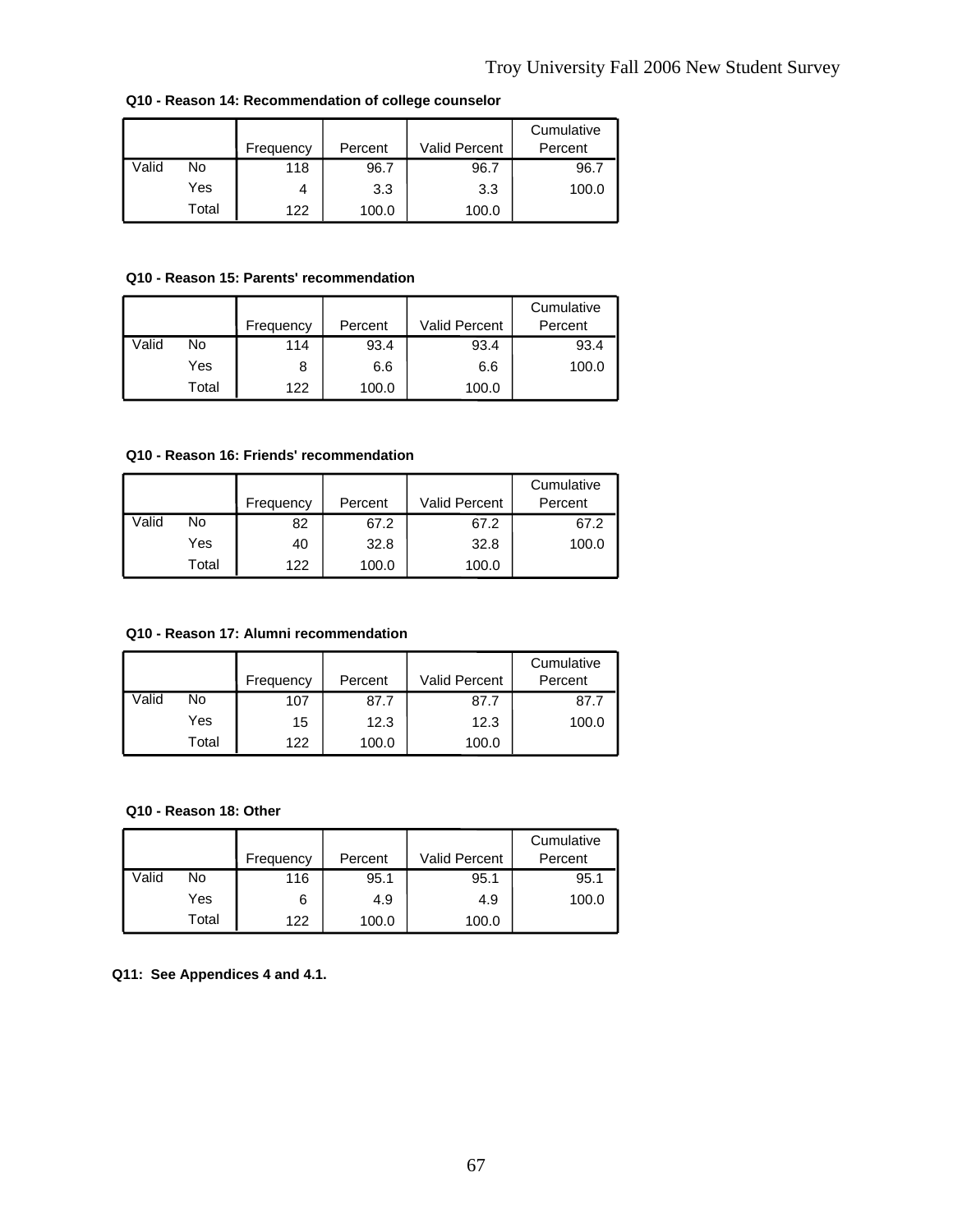|       |                    | Frequency | Percent | <b>Valid Percent</b> | Cumulative<br>Percent |
|-------|--------------------|-----------|---------|----------------------|-----------------------|
| Valid | Alumni             | 27        | 22.1    | 22.1                 | 22.1                  |
|       | <b>Billboard</b>   | 2         | 1.6     | 1.6                  | 23.8                  |
|       | Direct Mail        | 2         | 1.6     | 1.6                  | 25.4                  |
|       | Guidance Counselor | 3         | 2.5     | 2.5                  | 27.9                  |
|       | Internet           | 3         | 2.5     | 2.5                  | 30.3                  |
|       | Television         | 7         | 5.7     | 5.7                  | 36.1                  |
|       | Word of mouth      | 63        | 51.6    | 51.6                 | 87.7                  |
|       | Other              | 15        | 12.3    | 12.3                 | 100.0                 |
|       | Total              | 122       | 100.0   | 100.0                |                       |

#### **Q12: How did you first learn about TROY?**

### **Q13: How did you learn about registration dates and times?**

|       |                    | Frequency | Percent | <b>Valid Percent</b> | Cumulative<br>Percent |
|-------|--------------------|-----------|---------|----------------------|-----------------------|
| Valid | <b>Billboard</b>   |           | .8      | .8                   | .8                    |
|       | <b>Direct Mail</b> | 8         | 6.6     | 6.6                  | 7.4                   |
|       | Internet           | 64        | 52.5    | 52.5                 | 59.8                  |
|       | Newspaper          | 2         | 1.6     | 1.6                  | 61.5                  |
|       | Word of mouth      | 22        | 18.0    | 18.0                 | 79.5                  |
|       | Other              | 25        | 20.5    | 20.5                 | 100.0                 |
|       | Total              | 122       | 100.0   | 100.0                |                       |

### **Q14: What is the best way to advertise to your friends?**

|       |                  | Frequency | Percent | <b>Valid Percent</b> | Cumulative<br>Percent |
|-------|------------------|-----------|---------|----------------------|-----------------------|
|       |                  |           |         |                      |                       |
| Valid | <b>Billboard</b> | 6         | 4.9     | 4.9                  | 4.9                   |
|       | Direct Mail      | 11        | 9.0     | 9.0                  | 13.9                  |
|       | Internet         | 36        | 29.5    | 29.5                 | 43.4                  |
|       | Newspaper        | 2         | 1.6     | 1.6                  | 45.1                  |
|       | Radio            | 4         | 3.3     | 3.3                  | 48.4                  |
|       | Television       | 13        | 10.7    | 10.7                 | 59.0                  |
|       | Word of mouth    | 49        | 40.2    | 40.2                 | 99.2                  |
|       | Other            | 1         | .8      | .8                   | 100.0                 |
|       | Total            | 122       | 100.0   | 100.0                |                       |

### **Q15: How would you describe TROY to a friend? (Choose all that apply.)**

### **Q15 - Description 1: Academically challenging**

|       |       | Frequency | Percent | <b>Valid Percent</b> | Cumulative<br>Percent |
|-------|-------|-----------|---------|----------------------|-----------------------|
| Valid | No    | 62        | 50.8    | 50.8                 | 50.8                  |
|       | Yes   | 60        | 49.2    | 49.2                 | 100.0                 |
|       | Total | 122       | 100.0   | 100.0                |                       |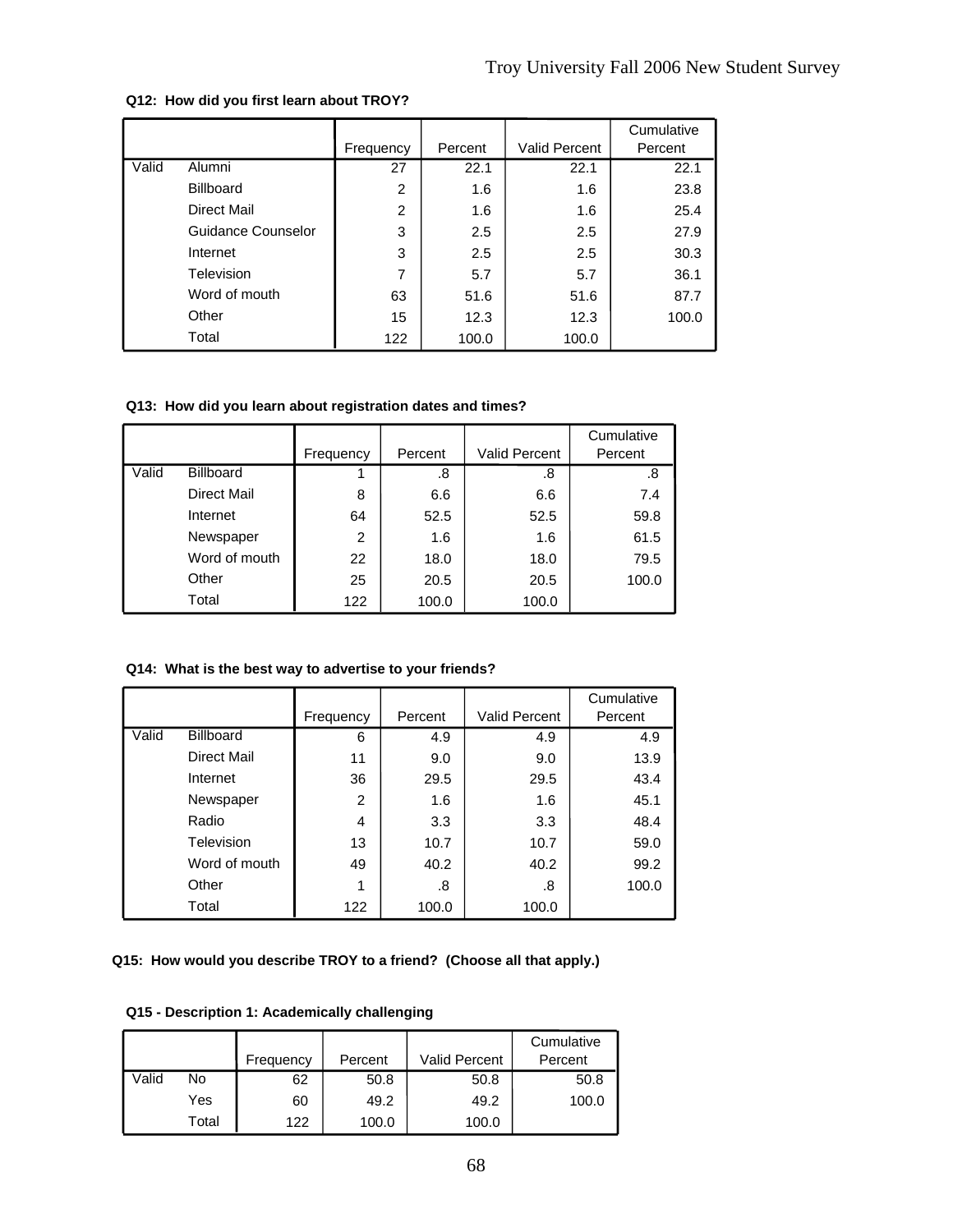### **Q15 - Description 2: Caring**

|       |       | Frequency | Percent | Valid Percent | Cumulative<br>Percent |
|-------|-------|-----------|---------|---------------|-----------------------|
| Valid | No    | 80        | 65.6    | 65.6          | 65.6                  |
|       | Yes   | 42        | 34.4    | 34.4          | 100.0                 |
|       | Total | 122       | 100.0   | 100.0         |                       |

### **Q15 - Description 3: Convenient**

|       |       | Frequency | Percent | Valid Percent | Cumulative<br>Percent |
|-------|-------|-----------|---------|---------------|-----------------------|
| Valid | No    | 30        | 24.6    | 24.6          | 24.6                  |
|       | Yes   | 92        | 75.4    | 75.4          | 100.0                 |
|       | Total | 122       | 100.0   | 100.0         |                       |

#### **Q15 - Description 4: Friendly**

|       |       |           |         |               | Cumulative |
|-------|-------|-----------|---------|---------------|------------|
|       |       | Frequency | Percent | Valid Percent | Percent    |
| Valid | No    | 66        | 54.1    | 54.1          | 54.1       |
|       | Yes   | 56        | 45.9    | 45.9          | 100.0      |
|       | Total | 122       | 100.0   | 100.0         |            |

### **Q15 - Description 5: Good value for the price**

|       |       | Frequency | Percent | Valid Percent | Cumulative<br>Percent |
|-------|-------|-----------|---------|---------------|-----------------------|
| Valid | No    | 68        | 55.7    | 55.7          | 55.7                  |
|       | Yes   | 54        | 44.3    | 44.3          | 100.0                 |
|       | Total | 122       | 100.0   | 100.0         |                       |

#### **Q15 - Description 6: Helpful**

|       |       | Frequency | Percent | <b>Valid Percent</b> | Cumulative<br>Percent |
|-------|-------|-----------|---------|----------------------|-----------------------|
| Valid | No    | 81        | 66.4    | 66.4                 | 66.4                  |
|       | Yes   | 41        | 33.6    | 33.6                 | 100.0                 |
|       | Total | 122       | 100.0   | 100.0                |                       |

### **Q15 - Description 7: Student-centered**

|       |       | Frequency | Percent | <b>Valid Percent</b> | Cumulative<br>Percent |
|-------|-------|-----------|---------|----------------------|-----------------------|
| Valid | No    | 71        | 58.2    | 58.2                 | 58.2                  |
|       | Yes   | 51        | 41.8    | 41.8                 | 100.0                 |
|       | Total | 122       | 100.0   | 100.0                |                       |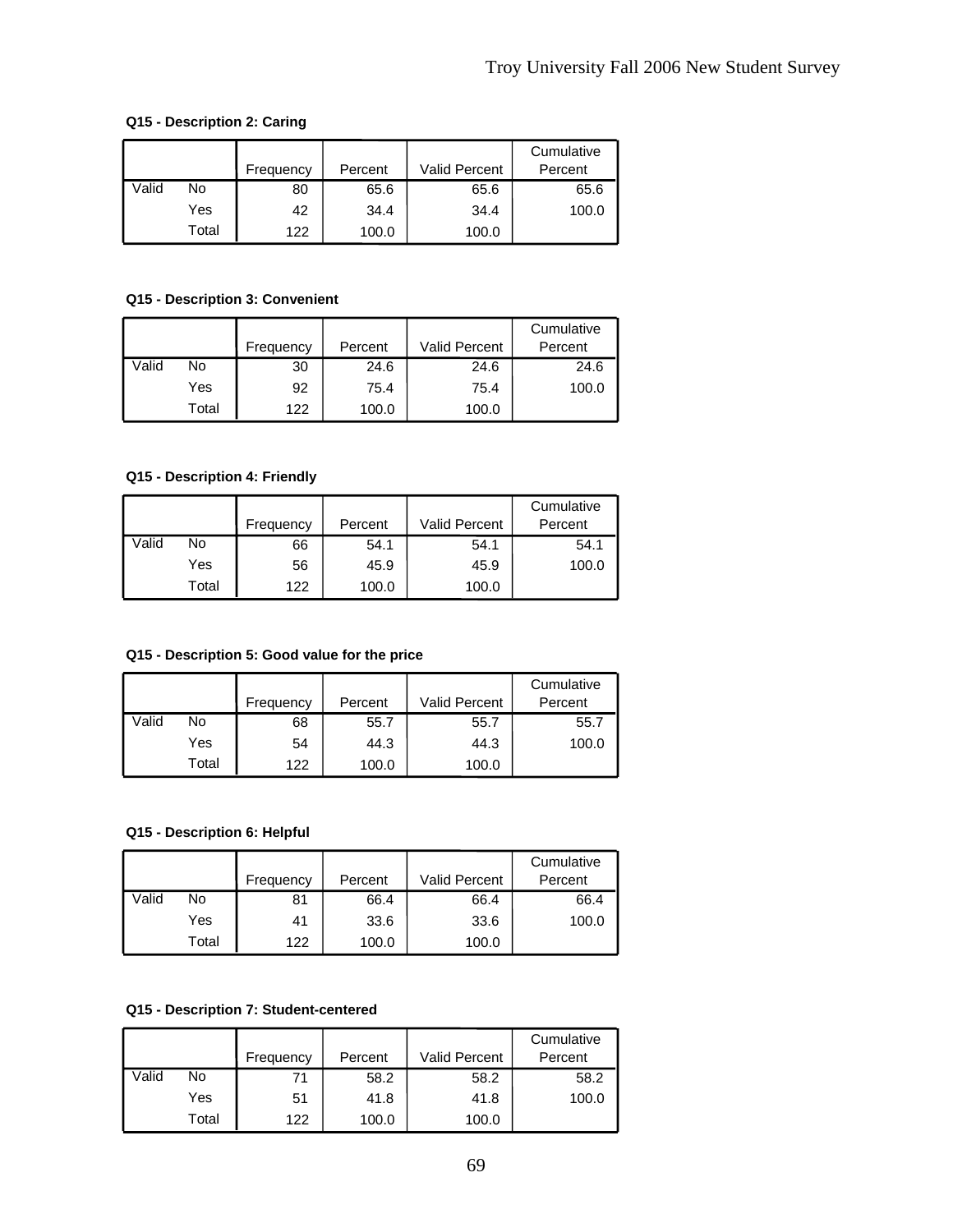### **Q15 - Description 8: Other**

|       |       | Frequency | Percent | <b>Valid Percent</b> | Cumulative<br>Percent |
|-------|-------|-----------|---------|----------------------|-----------------------|
| Valid | No    | 114       | 93.4    | 93.4                 | 93.4                  |
|       | Yes   |           | 6.6     | 6.6                  | 100.0                 |
|       | Total | 122       | 100.0   | 100.0                |                       |

**Q16: Additional Comments: (See Comments in the Troy IRPE Office.)**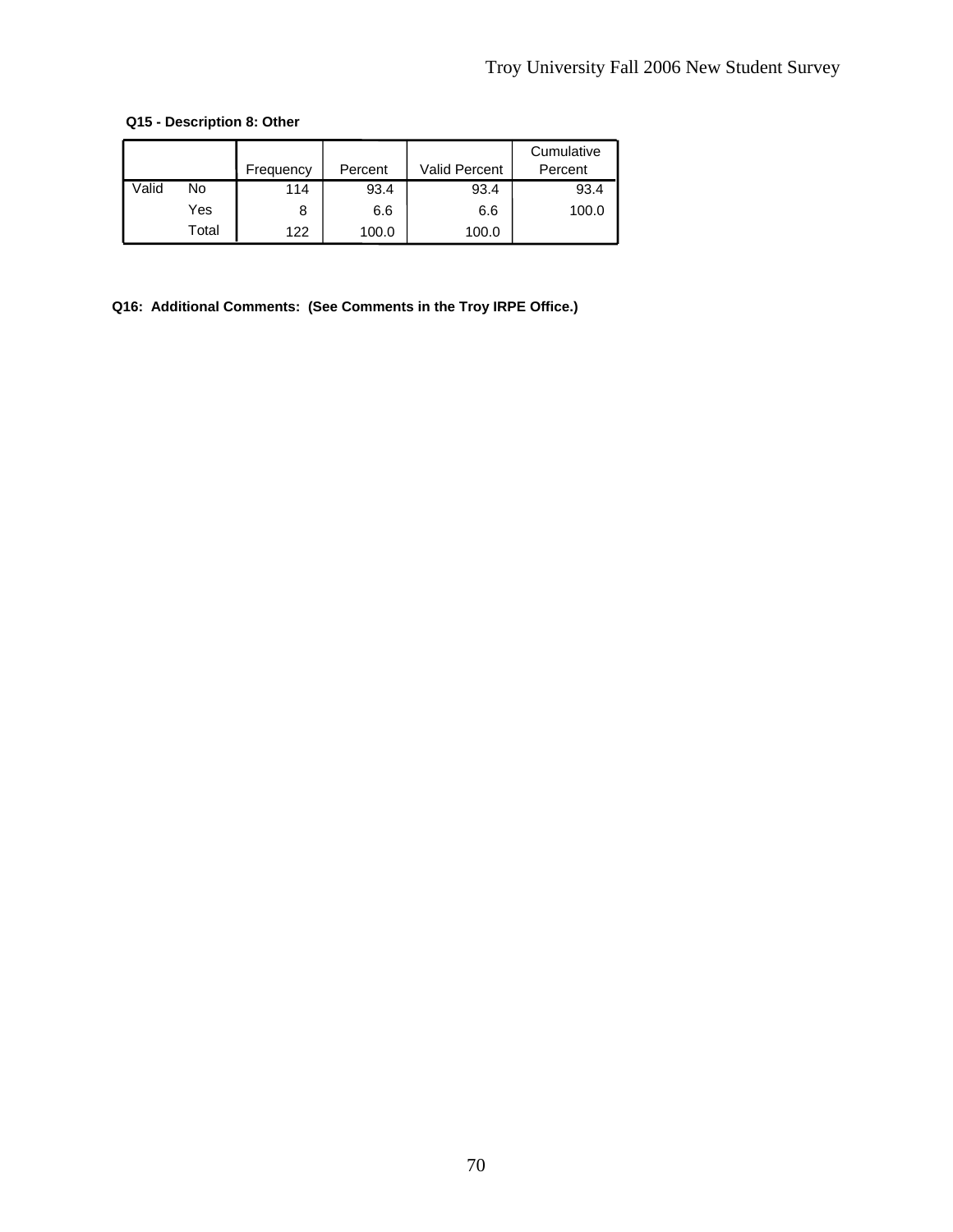# Troy University Fall 2006 New Student Survey **Fall 2006 Troy University New Student Survey Responses - Troy**

# **Q1: Gender**

|       |        | Frequency | Percent | <b>Valid Percent</b> | Cumulative<br>Percent |
|-------|--------|-----------|---------|----------------------|-----------------------|
| Valid | Male   | 161       | 37.3    | 37.3                 | 37.3                  |
|       | Female | 271       | 62.7    | 62.7                 | 100.0                 |
|       | Total  | 432       | 100.0   | 100.0                |                       |

# **Q2: Race**

|         |              |                |         |                      | Cumulative |
|---------|--------------|----------------|---------|----------------------|------------|
|         |              | Frequency      | Percent | <b>Valid Percent</b> | Percent    |
| Valid   | <b>Alien</b> | $\overline{2}$ | .5      | .5                   | .5         |
|         | <b>Black</b> | 119            | 27.5    | 27.7                 | 28.1       |
|         | Am Indian    | 2              | .5      | .5                   | 28.6       |
|         | Asian        | 36             | 8.3     | 8.4                  | 37.0       |
|         | Hispanic     | 16             | 3.7     | 3.7                  | 40.7       |
|         | White        | 248            | 57.4    | 57.7                 | 98.4       |
|         | Unknown      | 7              | 1.6     | 1.6                  | 100.0      |
|         | Total        | 430            | 99.5    | 100.0                |            |
| Missing | 0            | 2              | .5      |                      |            |
| Total   |              | 432            | 100.0   |                      |            |

# **Q3: Age**

|         |            |           |         |                      | Cumulative |
|---------|------------|-----------|---------|----------------------|------------|
|         |            | Frequency | Percent | <b>Valid Percent</b> | Percent    |
| Valid   | 18-19      | 207       | 47.9    | 48.0                 | 48.0       |
|         | $20 - 21$  | 45        | 10.4    | 10.4                 | 58.5       |
|         | $22 - 24$  | 47        | 10.9    | 10.9                 | 69.4       |
|         | 25-29      | 40        | 9.3     | 9.3                  | 78.7       |
|         | 30-34      | 31        | 7.2     | 7.2                  | 85.8       |
|         | 35-39      | 30        | 6.9     | 7.0                  | 92.8       |
|         | 40-49      | 20        | 4.6     | 4.6                  | 97.4       |
|         | 50-64      | 10        | 2.3     | 2.3                  | 99.8       |
|         | 65 or over |           | .2      | .2                   | 100.0      |
|         | Total      | 431       | 99.8    | 100.0                |            |
| Missing | 0          | 1         | .2      |                      |            |
| Total   |            | 432       | 100.0   |                      |            |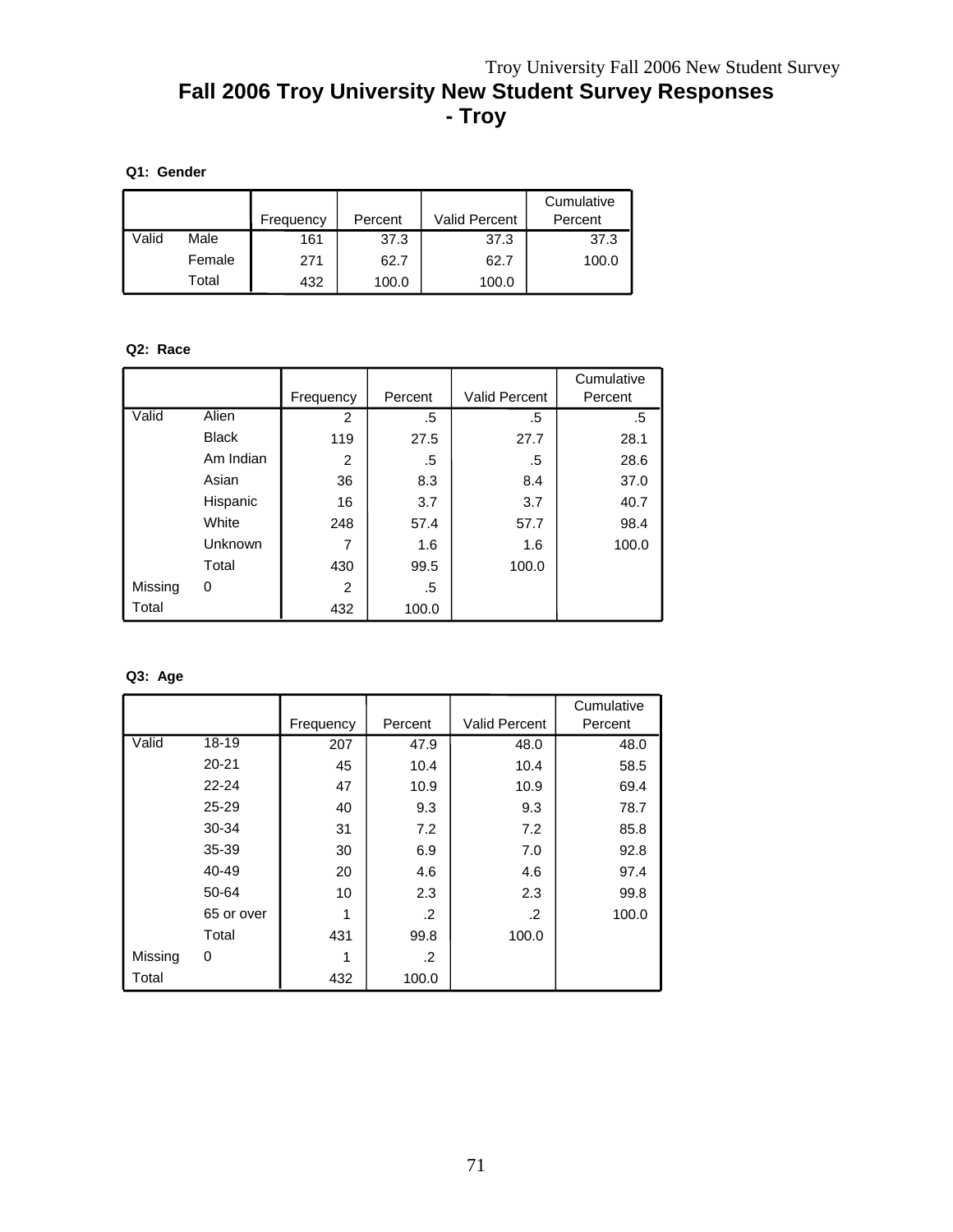# **Q4: Enrollment Status**

|         |                                        | Frequency | Percent | <b>Valid Percent</b> | Cumulative<br>Percent |
|---------|----------------------------------------|-----------|---------|----------------------|-----------------------|
| Valid   | Dually-enrolled high<br>school student | 4         | .9      | .9                   | .9                    |
|         | First-Time Freshman                    | 240       | 55.6    | 55.7                 | 56.6                  |
|         | First-Time Graduate                    | 51        | 11.8    | 11.8                 | 68.4                  |
|         | <b>UG Transfer</b>                     |           | 22.9    | 23.0                 | 91.4                  |
|         | <b>GR</b> Transfer                     | 19        | 4.4     | 4.4                  | 95.8                  |
|         | <b>UG Transient</b>                    | 6         | 1.4     | 1.4                  | 97.2                  |
|         | Other                                  | 12        | 2.8     | 2.8                  | 100.0                 |
|         | Total                                  | 431       | 99.8    | 100.0                |                       |
| Missing | 0                                      | 1         | .2      |                      |                       |
| Total   |                                        | 432       | 100.0   |                      |                       |

**Q5 and Q6: Campus where you are currently enrolled (Troy); if UC or eCampus, select the site from which you are taking classes now.** 

## **Q7: College you are currently attending.**

|         |           |           |         |                      | Cumulative |
|---------|-----------|-----------|---------|----------------------|------------|
|         |           | Frequency | Percent | <b>Valid Percent</b> | Percent    |
| Valid   | AS        | 112       | 25.9    | 27.7                 | 27.7       |
|         | BU        | 106       | 24.5    | 26.2                 | 53.8       |
|         | ED        | 60        | 13.9    | 14.8                 | 68.6       |
|         | <b>CF</b> | 33        | 7.6     | 8.1                  | 76.8       |
|         | <b>HH</b> | 94        | 21.8    | 23.2                 | 100.0      |
|         | Total     | 405       | 93.8    | 100.0                |            |
| Missing | 0         | 27        | 6.3     |                      |            |
| Total   |           | 432       | 100.0   |                      |            |

#### **Q8: When you applied for admission to college, Troy University was your \_\_\_\_\_ choice.**

|         |                      | Frequency | Percent | Valid Percent | Cumulative<br>Percent |
|---------|----------------------|-----------|---------|---------------|-----------------------|
| Valid   | <b>First Choice</b>  | 286       | 66.2    | 66.5          | 66.5                  |
|         | Second Choice        | 99        | 22.9    | 23.0          | 89.5                  |
|         | <b>Third Choice</b>  | 29        | 6.7     | 6.7           | 96.3                  |
|         | <b>Fourth Choice</b> | 16        | 3.7     | 3.7           | 100.0                 |
|         | Total                | 430       | 99.5    | 100.0         |                       |
| Missing | 0                    | 2         | .5      |               |                       |
| Total   |                      | 432       | 100.0   |               |                       |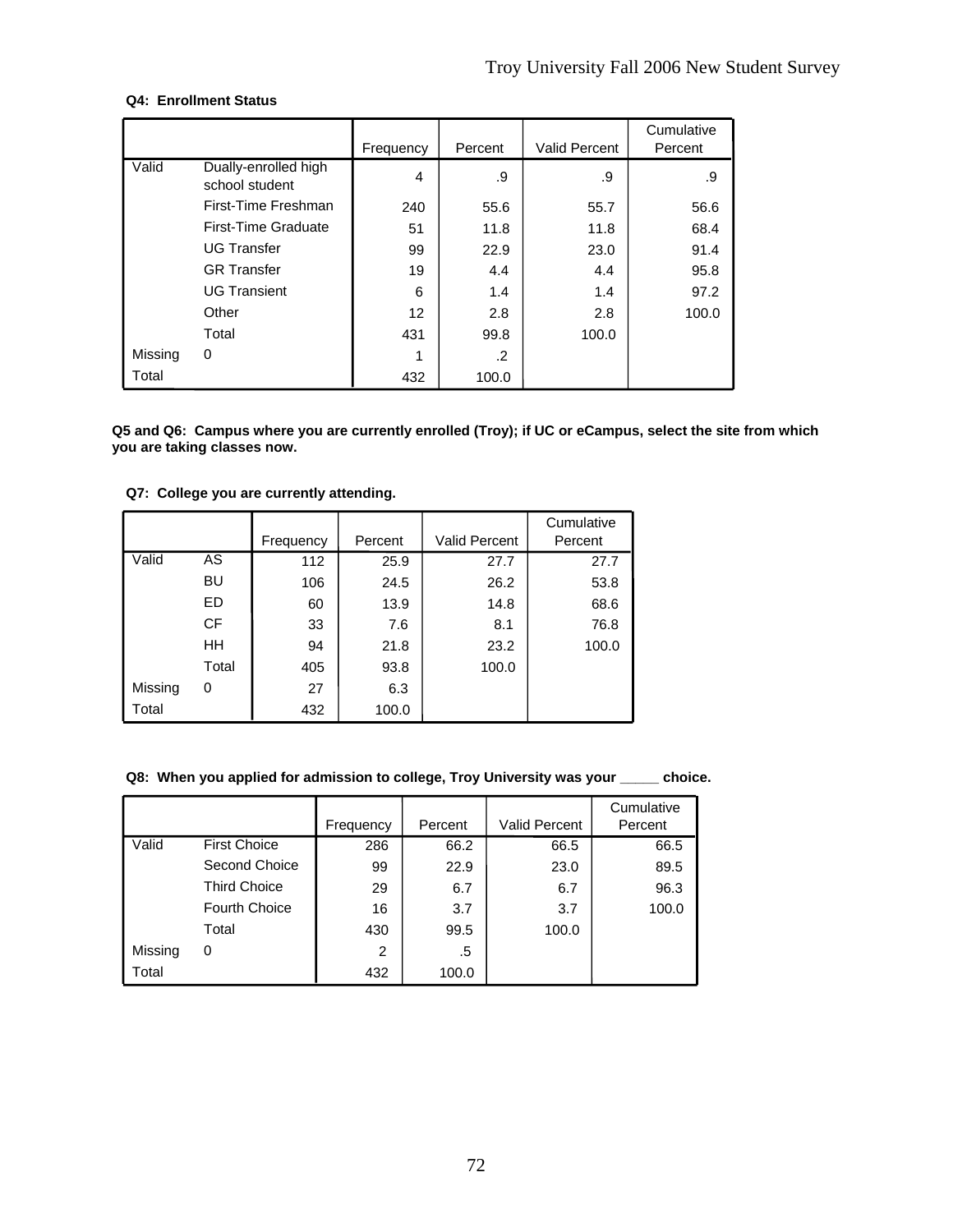|         |       | Frequency | Percent | <b>Valid Percent</b> | Cumulative<br>Percent |
|---------|-------|-----------|---------|----------------------|-----------------------|
| Valid   | Yes   | 273       | 63.2    | 63.9                 | 63.9                  |
|         | No    | 154       | 35.6    | 36.1                 | 100.0                 |
|         | Total | 427       | 98.8    | 100.0                |                       |
| Missing | 0     | 5         | 1.2     |                      |                       |
| Total   |       | 432       | 100.0   |                      |                       |

**Q9: Prior to enrollment in Troy University, did you visit the campus where you enrolled?**

# **Q10: Please select the reasons why you have chosen to attend Troy University (select as many as apply).**

# **Q10 - Reason 1: Size of campus**

|       |       |           | Percent | <b>Valid Percent</b> | Cumulative<br>Percent |
|-------|-------|-----------|---------|----------------------|-----------------------|
|       |       | Frequency |         |                      |                       |
| Valid | No    | 261       | 60.4    | 60.4                 | 60.4                  |
|       | Yes   | 171       | 39.6    | 39.6                 | 100.0                 |
|       | Total | 432       | 100.0   | 100.0                |                       |

# **Q10 - Reason 2: Location**

|       |       |           |         |                      | Cumulative |
|-------|-------|-----------|---------|----------------------|------------|
|       |       | Frequency | Percent | <b>Valid Percent</b> | Percent    |
| Valid | No    | 172       | 39.8    | 39.8                 | 39.8       |
|       | Yes   | 260       | 60.2    | 60.2                 | 100.0      |
|       | Total | 432       | 100.0   | 100.0                |            |

#### **Q10 - Reason 3: Affordability**

|       |       | Frequency | Percent | Valid Percent | Cumulative<br>Percent |
|-------|-------|-----------|---------|---------------|-----------------------|
| Valid | No    | 232       | 53.7    | 53.7          | 53.7                  |
|       | Yes   | 200       | 46.3    | 46.3          | 100.0                 |
|       | Total | 432       | 100.0   | 100.0         |                       |

#### **Q10 - Reason 4: Availability of Financial Aid**

|       |       |           |         |                      | Cumulative |
|-------|-------|-----------|---------|----------------------|------------|
|       |       | Frequency | Percent | <b>Valid Percent</b> | Percent    |
| Valid | No    | 311       | 72.0    | 72.0                 | 72.0       |
|       | Yes   | 121       | 28.0    | 28.0                 | 100.0      |
|       | Total | 432       | 100.0   | 100.0                |            |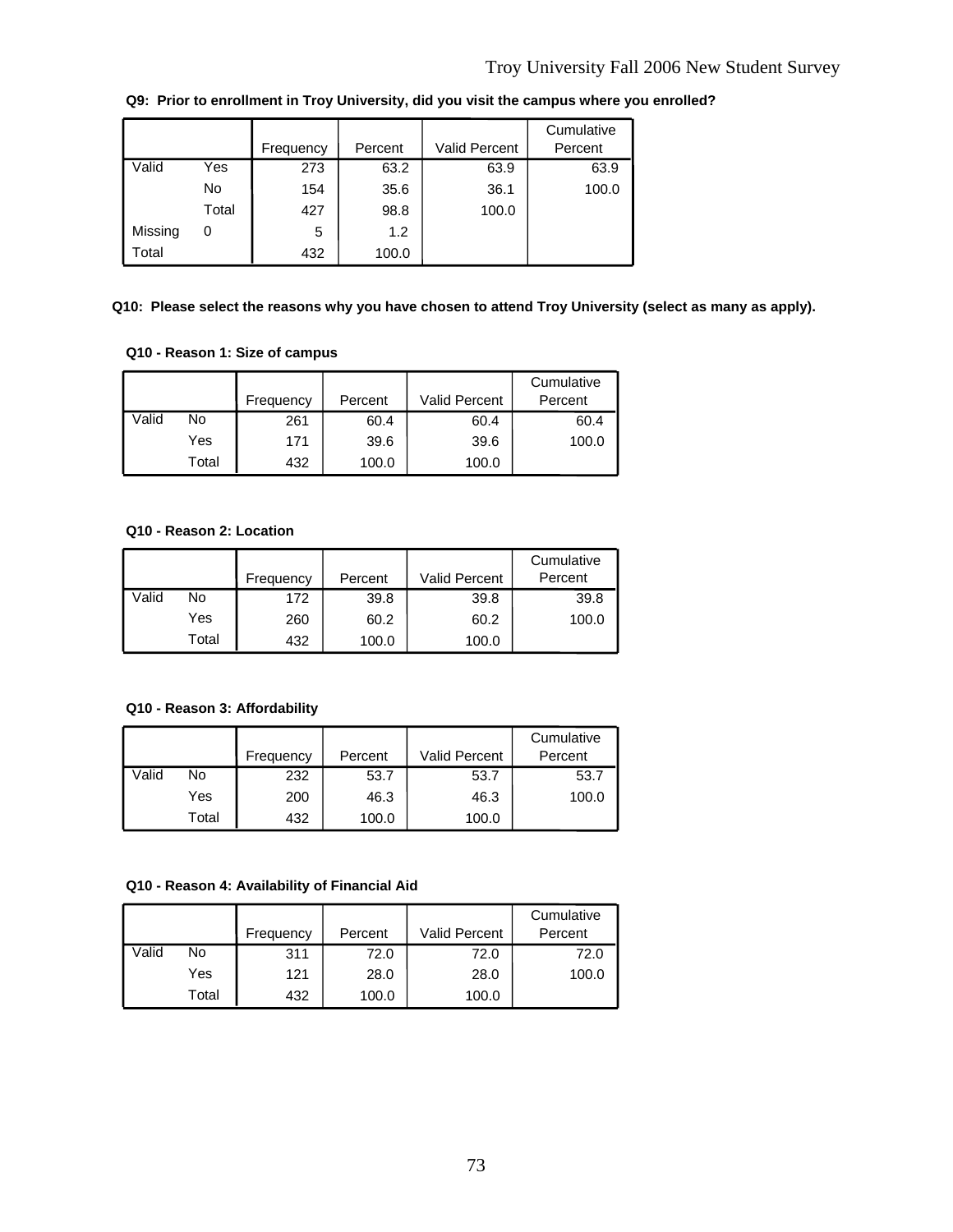|       |       | Frequency | Percent | Valid Percent | Cumulative<br>Percent |
|-------|-------|-----------|---------|---------------|-----------------------|
| Valid | No    | 359       | 83.1    | 83.1          | 83.1                  |
|       | Yes   | 73        | 16.9    | 16.9          | 100.0                 |
|       | Total | 432       | 100.0   | 100.0         |                       |

#### **Q10 - Reason 5: Admission standards**

# **Q10 - Reason 6: Academic programs**

|       |       | Frequency | Percent | <b>Valid Percent</b> | Cumulative<br>Percent |
|-------|-------|-----------|---------|----------------------|-----------------------|
| Valid | No    | 260       | 60.2    | 60.2                 | 60.2                  |
|       | Yes   | 172       | 39.8    | 39.8                 | 100.0                 |
|       | Total | 432       | 100.0   | 100.0                |                       |

# **Q10 - Reason 7: Academic reputation**

|       |       | Frequency | Percent | <b>Valid Percent</b> | Cumulative<br>Percent |
|-------|-------|-----------|---------|----------------------|-----------------------|
| Valid | No    | 347       | 80.3    | 80.3                 | 80.3                  |
|       | Yes   | 85        | 19.7    | 19.7                 | 100.0                 |
|       | Total | 432       | 100.0   | 100.0                |                       |

# **Q10 - Reason 8: Flexibility of schedule**

|       |       | Frequency | Percent | <b>Valid Percent</b> | Cumulative<br>Percent |
|-------|-------|-----------|---------|----------------------|-----------------------|
| Valid | No    | 308       | 71.3    | 71.3                 | 71.3                  |
|       | Yes   | 124       | 28.7    | 28.7                 | 100.0                 |
|       | Total | 432       | 100.0   | 100.0                |                       |

#### **Q10 - Reason 9: Social atmosphere**

|       |       | Frequency | Percent | <b>Valid Percent</b> | Cumulative<br>Percent |
|-------|-------|-----------|---------|----------------------|-----------------------|
| Valid | No    | 341       | 78.9    | 78.9                 | 78.9                  |
|       | Yes   | 91        | 21.1    | 21.1                 | 100.0                 |
|       | Total | 432       | 100.0   | 100.0                |                       |

# **Q10 - Reason 10: Diversity of student body**

|       |       |           |         |                      | Cumulative |
|-------|-------|-----------|---------|----------------------|------------|
|       |       | Frequency | Percent | <b>Valid Percent</b> | Percent    |
| Valid | No    | 373       | 86.3    | 86.3                 | 86.3       |
|       | Yes   | 59        | 13.7    | 13.7                 | 100.0      |
|       | Total | 432       | 100.0   | 100.0                |            |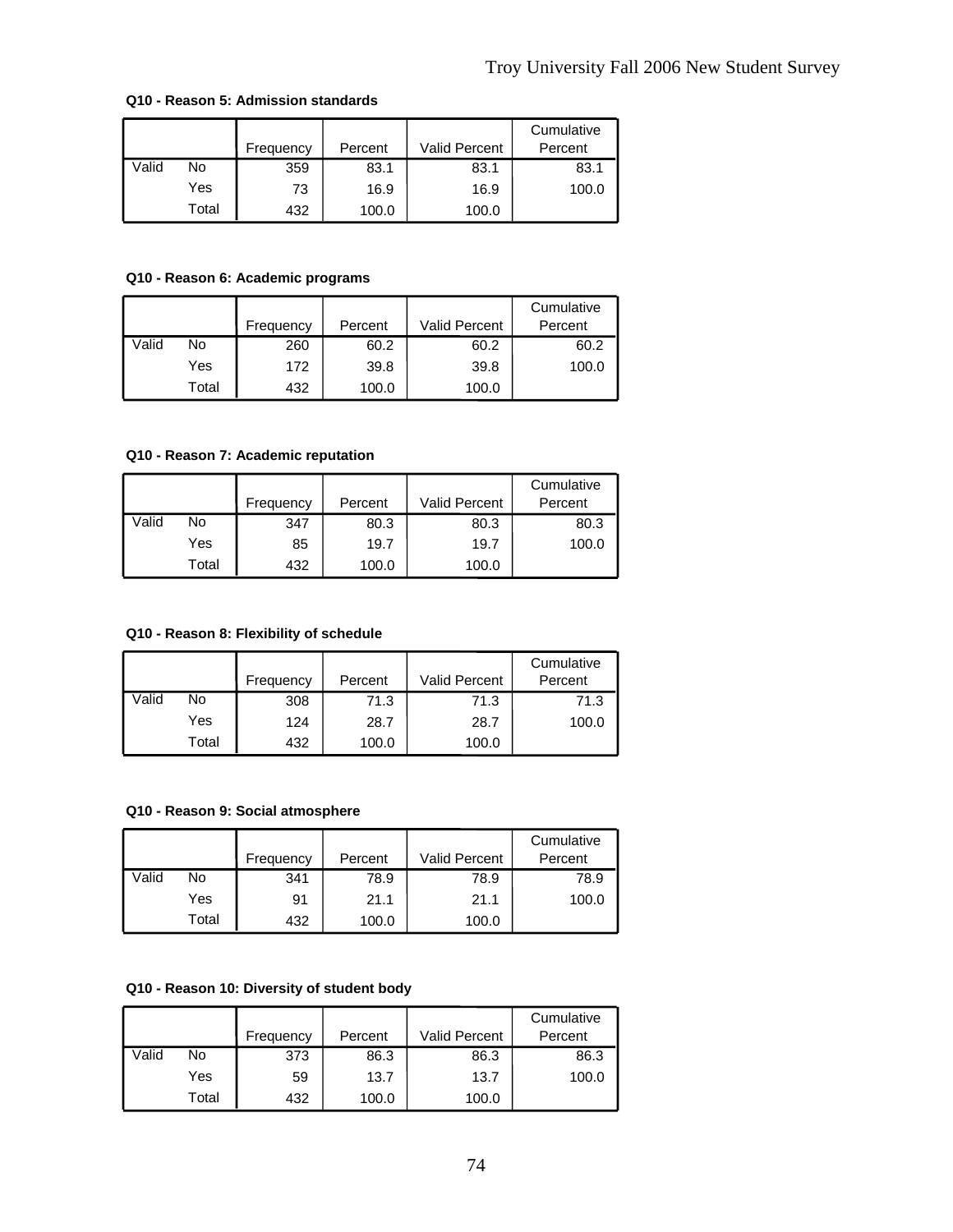# **Q10 - Reason 11: Athletics**

|       |       |           |         |                      | Cumulative |
|-------|-------|-----------|---------|----------------------|------------|
|       |       | Frequency | Percent | <b>Valid Percent</b> | Percent    |
| Valid | No    | 377       | 87.3    | 87.3                 | 87.3       |
|       | Yes   | 55        | 12.7    | 12.7                 | 100.0      |
|       | Total | 432       | 100.0   | 100.0                |            |

# **Q10 - Reason 12: Performing arts**

|       |       | Frequency | Percent | <b>Valid Percent</b> | Cumulative<br>Percent |
|-------|-------|-----------|---------|----------------------|-----------------------|
| Valid | No    | 391       | 90.5    | 90.5                 | 90.5                  |
|       | Yes   | 41        | 9.5     | 9.5                  | 100.0                 |
|       | Total | 432       | 100.0   | 100.0                |                       |

#### **Q10 - Reason 13: Recommendation of high school counselor**

|       |       |           |         |                      | Cumulative |
|-------|-------|-----------|---------|----------------------|------------|
|       |       | Frequency | Percent | <b>Valid Percent</b> | Percent    |
| Valid | No    | 401       | 92.8    | 92.8                 | 92.8       |
|       | Yes   | 31        | 7.2     | 7.2                  | 100.0      |
|       | Total | 432       | 100.0   | 100.0                |            |

# **Q10 - Reason 14: Recommendation of college counselor**

|       |       | Frequency | Percent | Valid Percent | Cumulative<br>Percent |
|-------|-------|-----------|---------|---------------|-----------------------|
| Valid | No    | 422       | 97.7    | 97.7          | 97.7                  |
|       | Yes   | 10        | 2.3     | 2.3           | 100.0                 |
|       | Total | 432       | 100.0   | 100.0         |                       |

#### **Q10 - Reason 15: Parents' recommendation**

|       |       | Frequency | Percent | <b>Valid Percent</b> | Cumulative<br>Percent |
|-------|-------|-----------|---------|----------------------|-----------------------|
| Valid | No    | 360       | 83.3    | 83.3                 | 83.3                  |
|       | Yes   | 72        | 16.7    | 16.7                 | 100.0                 |
|       | Total | 432       | 100.0   | 100.0                |                       |

# **Q10 - Reason 16: Friends' recommendation**

|       |       |           |         |               | Cumulative |
|-------|-------|-----------|---------|---------------|------------|
|       |       | Frequency | Percent | Valid Percent | Percent    |
| Valid | No    | 302       | 69.9    | 69.9          | 69.9       |
|       | Yes   | 130       | 30.1    | 30.1          | 100.0      |
|       | Total | 432       | 100.0   | 100.0         |            |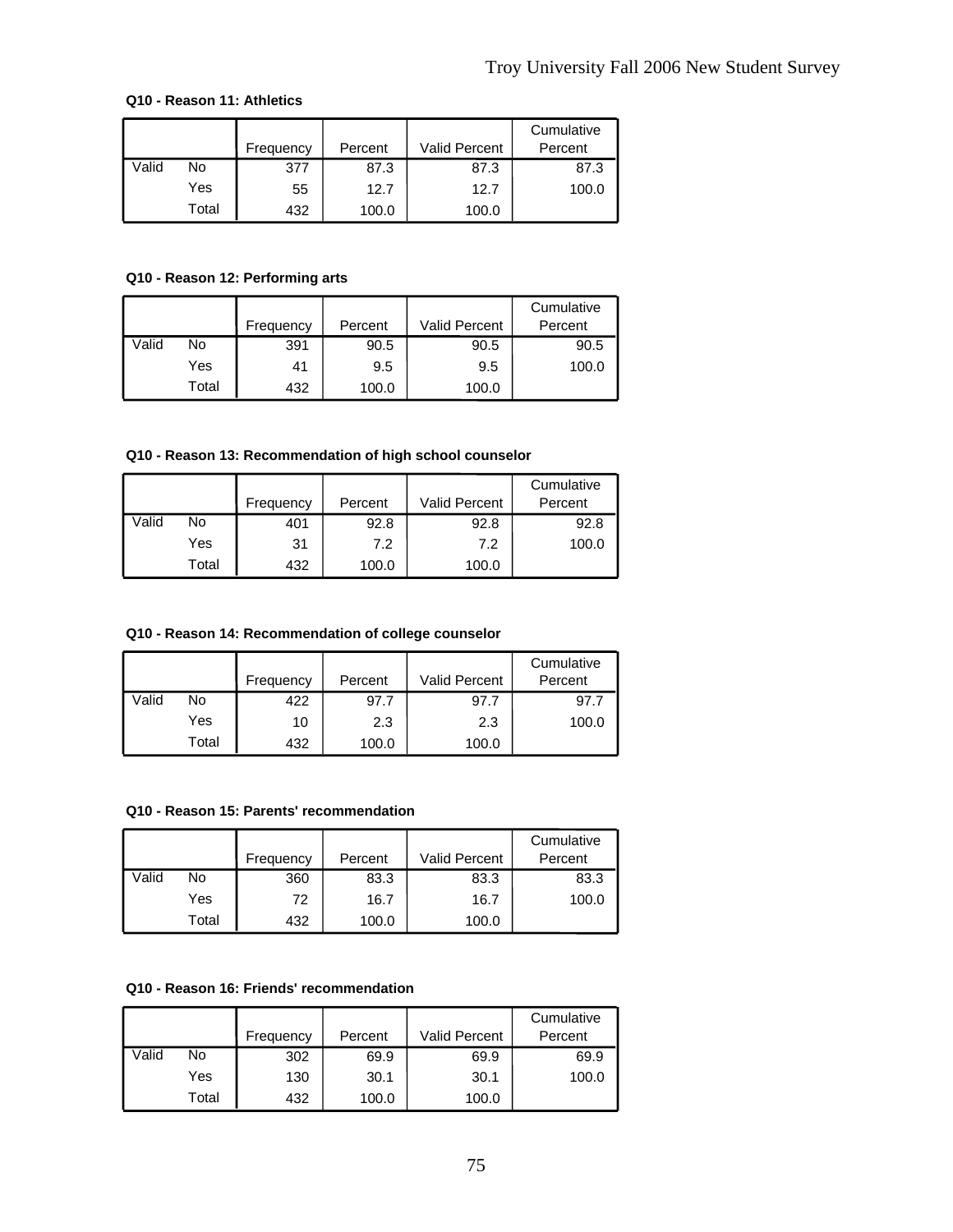|       |       | Frequency | Percent | <b>Valid Percent</b> | Cumulative<br>Percent |
|-------|-------|-----------|---------|----------------------|-----------------------|
| Valid | No    | 398       | 92.1    | 92.1                 | 92.1                  |
|       | Yes   | 34        | 7.9     | 7.9                  | 100.0                 |
|       | Total | 432       | 100.0   | 100.0                |                       |

#### **Q10 - Reason 17: Alumni recommendation**

# **Q10 - Reason 18: Other**

|       |       | Frequency | Percent | <b>Valid Percent</b> | Cumulative<br>Percent |
|-------|-------|-----------|---------|----------------------|-----------------------|
| Valid | No    | 392       | 90.7    | 90.7                 | 90.7                  |
|       | Yes   | 40        | 9.3     | 9.3                  | 100.0                 |
|       | Total | 432       | 100.0   | 100.0                |                       |

# **Q11: See Appendices 5 and 5.1.**

# **Q12: How did you first learn about TROY?**

|         |                    |           | Percent | <b>Valid Percent</b> | Cumulative<br>Percent |
|---------|--------------------|-----------|---------|----------------------|-----------------------|
|         |                    | Frequency |         |                      |                       |
| Valid   | Alumni             | 60        | 13.9    | 14.1                 | 14.1                  |
|         | <b>Billboard</b>   | 4         | .9      | .9                   | 15.0                  |
|         | Direct Mail        | 12        | 2.8     | 2.8                  | 17.8                  |
|         | Guidance Counselor | 39        | 9.0     | 9.2                  | 27.0                  |
|         | Internet           | 35        | 8.1     | 8.2                  | 35.2                  |
|         | Newspaper          | 6         | 1.4     | 1.4                  | 36.6                  |
|         | Radio              | 3         | .7      | .7                   | 37.3                  |
|         | Television         | 6         | 1.4     | 1.4                  | 38.7                  |
|         | Word of mouth      | 158       | 36.6    | 37.1                 | 75.8                  |
|         | Other              | 103       | 23.8    | 24.2                 | 100.0                 |
|         | Total              | 426       | 98.6    | 100.0                |                       |
| Missing | 0                  | 6         | 1.4     |                      |                       |
| Total   |                    | 432       | 100.0   |                      |                       |

# **Q13: How did you learn about registration dates and times?**

|         |                  |           |         |                      | Cumulative |
|---------|------------------|-----------|---------|----------------------|------------|
|         |                  | Frequency | Percent | <b>Valid Percent</b> | Percent    |
| Valid   | <b>Billboard</b> | 9         | 2.1     | 2.1                  | 2.1        |
|         | Direct Mail      | 116       | 26.9    | 27.6                 | 29.7       |
|         | Internet         | 170       | 39.4    | 40.4                 | 70.1       |
|         | Newspaper        |           | .2      | .2                   | 70.3       |
|         | Word of mouth    | 70        | 16.2    | 16.6                 | 86.9       |
|         | Other            | 55        | 12.7    | 13.1                 | 100.0      |
|         | Total            | 421       | 97.5    | 100.0                |            |
| Missing | 0                | 11        | 2.5     |                      |            |
| Total   |                  | 432       | 100.0   |                      |            |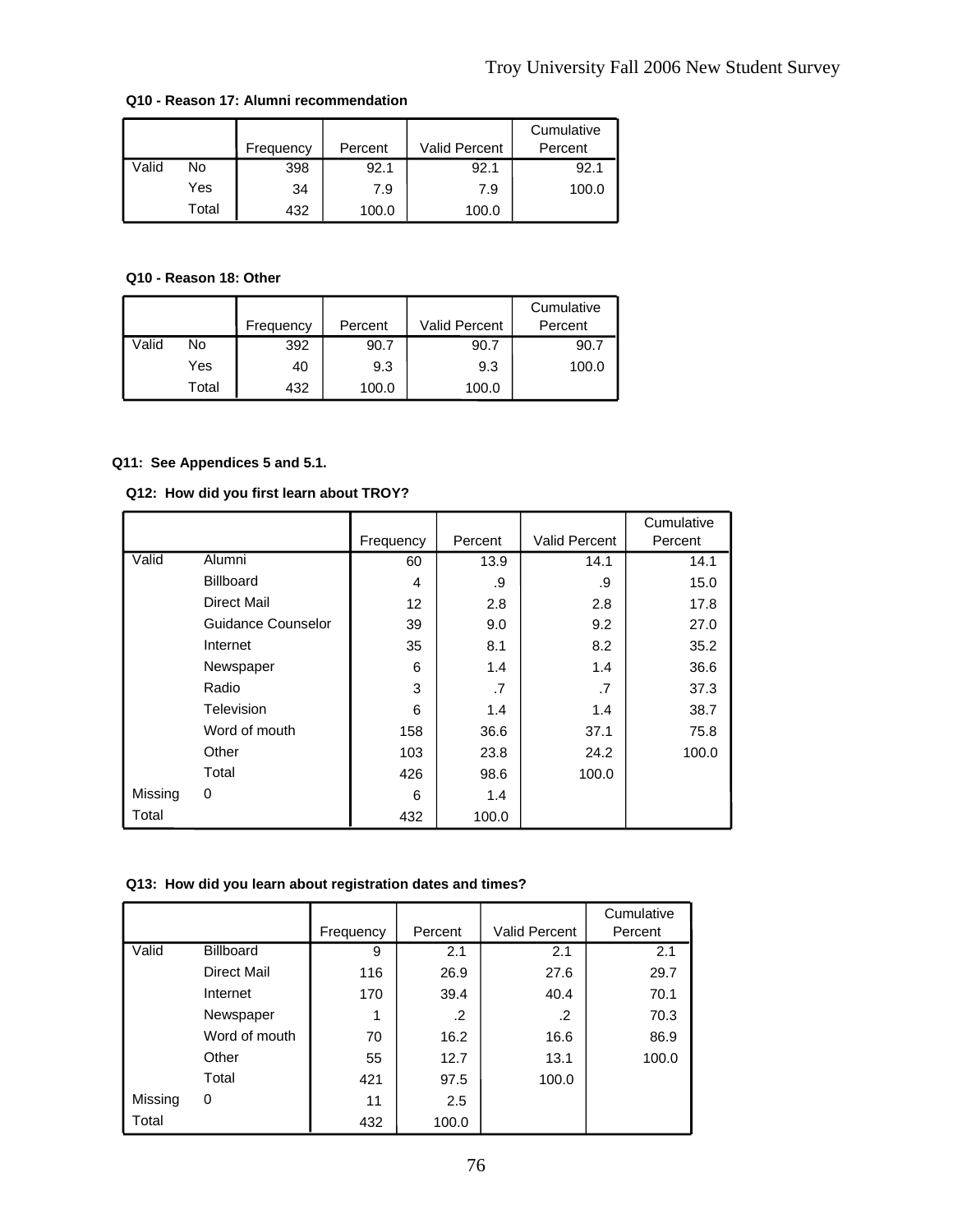|         |                  |           |         |                      | Cumulative |
|---------|------------------|-----------|---------|----------------------|------------|
|         |                  | Frequency | Percent | <b>Valid Percent</b> | Percent    |
| Valid   | <b>Billboard</b> | 6         | 1.4     | 1.4                  | 1.4        |
|         | Direct Mail      | 57        | 13.2    | 13.5                 | 15.0       |
|         | Internet         | 117       | 27.1    | 27.8                 | 42.8       |
|         | Newspaper        | 5         | 1.2     | 1.2                  | 43.9       |
|         | Radio            | 9         | 2.1     | 2.1                  | 46.1       |
|         | Television       | 43        | 10.0    | 10.2                 | 56.3       |
|         | Word of mouth    | 178       | 41.2    | 42.3                 | 98.6       |
|         | Other            | 6         | 1.4     | 1.4                  | 100.0      |
|         | Total            | 421       | 97.5    | 100.0                |            |
| Missing | 0                | 11        | 2.5     |                      |            |
| Total   |                  | 432       | 100.0   |                      |            |

**Q14: What is the best way to advertise to your friends?**

# **Q15: How would you describe TROY to a friend? (Choose all that apply.)**

# **Q15 - Description 1: Academically challenging**

|       |       | Frequency | Percent | <b>Valid Percent</b> | Cumulative<br>Percent |
|-------|-------|-----------|---------|----------------------|-----------------------|
| Valid | No    | 272       | 63.0    | 63.0                 | 63.0                  |
|       | Yes   | 160       | 37.0    | 37.0                 | 100.0                 |
|       | Total | 432       | 100.0   | 100.0                |                       |

# **Q15 - Description 2: Caring**

|       |       |           |         | <b>Valid Percent</b> | Cumulative<br>Percent |
|-------|-------|-----------|---------|----------------------|-----------------------|
|       |       | Frequency | Percent |                      |                       |
| Valid | No    | 295       | 68.3    | 68.3                 | 68.3                  |
|       | Yes   | 137       | 31.7    | 31.7                 | 100.0                 |
|       | Total | 432       | 100.0   | 100.0                |                       |

#### **Q15 - Description 3: Convenient**

|       |       | Frequency | Percent | Valid Percent | Cumulative<br>Percent |
|-------|-------|-----------|---------|---------------|-----------------------|
| Valid | No    | 205       | 47.5    | 47.5          | 47.5                  |
|       | Yes   | 227       | 52.5    | 52.5          | 100.0                 |
|       | Total | 432       | 100.0   | 100.0         |                       |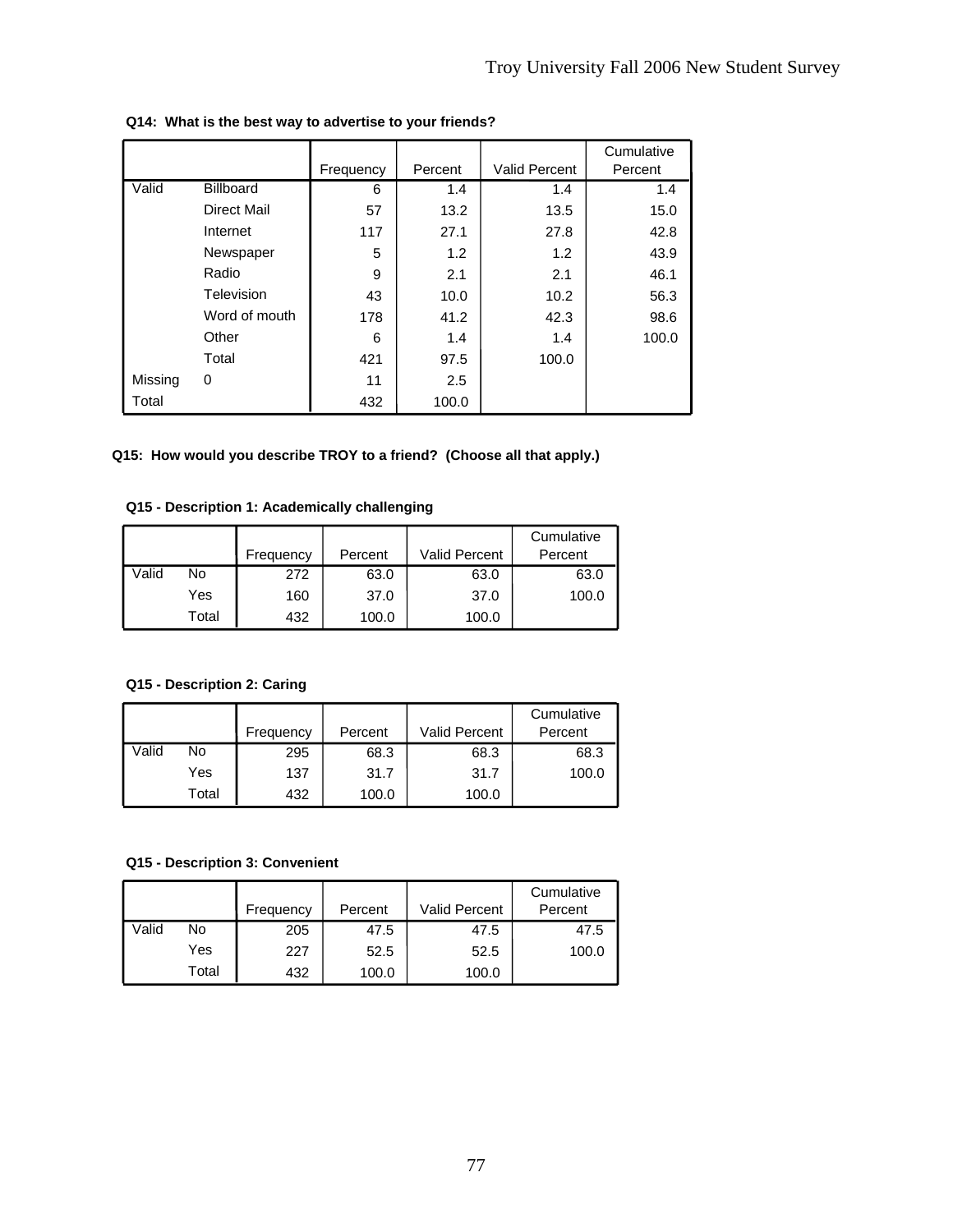# **Q15 - Description 4: Friendly**

|       |       |           |         |                      | Cumulative |
|-------|-------|-----------|---------|----------------------|------------|
|       |       | Frequency | Percent | <b>Valid Percent</b> | Percent    |
| Valid | No    | 225       | 52.1    | 52.1                 | 52.1       |
|       | Yes   | 207       | 47.9    | 47.9                 | 100.0      |
|       | Total | 432       | 100.0   | 100.0                |            |

# **Q15 - Description 5: Good value for the price**

|       |       | Frequency | Percent | <b>Valid Percent</b> | Cumulative<br>Percent |
|-------|-------|-----------|---------|----------------------|-----------------------|
| Valid | No    | 244       | 56.5    | 56.5                 | 56.5                  |
|       | Yes   | 188       | 43.5    | 43.5                 | 100.0                 |
|       | Total | 432       | 100.0   | 100.0                |                       |

# **Q15 - Description 6: Helpful**

|       |       | Frequency | Percent | <b>Valid Percent</b> | Cumulative<br>Percent |
|-------|-------|-----------|---------|----------------------|-----------------------|
| Valid | No    | 299       | 69.2    | 69.2                 | 69.2                  |
|       | Yes   | 133       | 30.8    | 30.8                 | 100.0                 |
|       | Total | 432       | 100.0   | 100.0                |                       |

# **Q15 - Description 7: Student-centered**

|       |       | Frequency | Percent | <b>Valid Percent</b> | Cumulative<br>Percent |
|-------|-------|-----------|---------|----------------------|-----------------------|
| Valid | No    | 238       | 55.1    | 55.1                 | 55.1                  |
|       | Yes   | 194       | 44.9    | 44.9                 | 100.0                 |
|       | Total | 432       | 100.0   | 100.0                |                       |

#### **Q15 - Description 8: Other**

|       |       | Frequency | Percent | <b>Valid Percent</b> | Cumulative<br>Percent |
|-------|-------|-----------|---------|----------------------|-----------------------|
| Valid | No    | 396       | 91.7    | 91.7                 | 91.7                  |
|       | Yes   | 36        | 8.3     | 8.3                  | 100.0                 |
|       | Total | 432       | 100.0   | 100.0                |                       |

**Q16: Additional Comments. (See Comments in the Troy IRPE Office.)**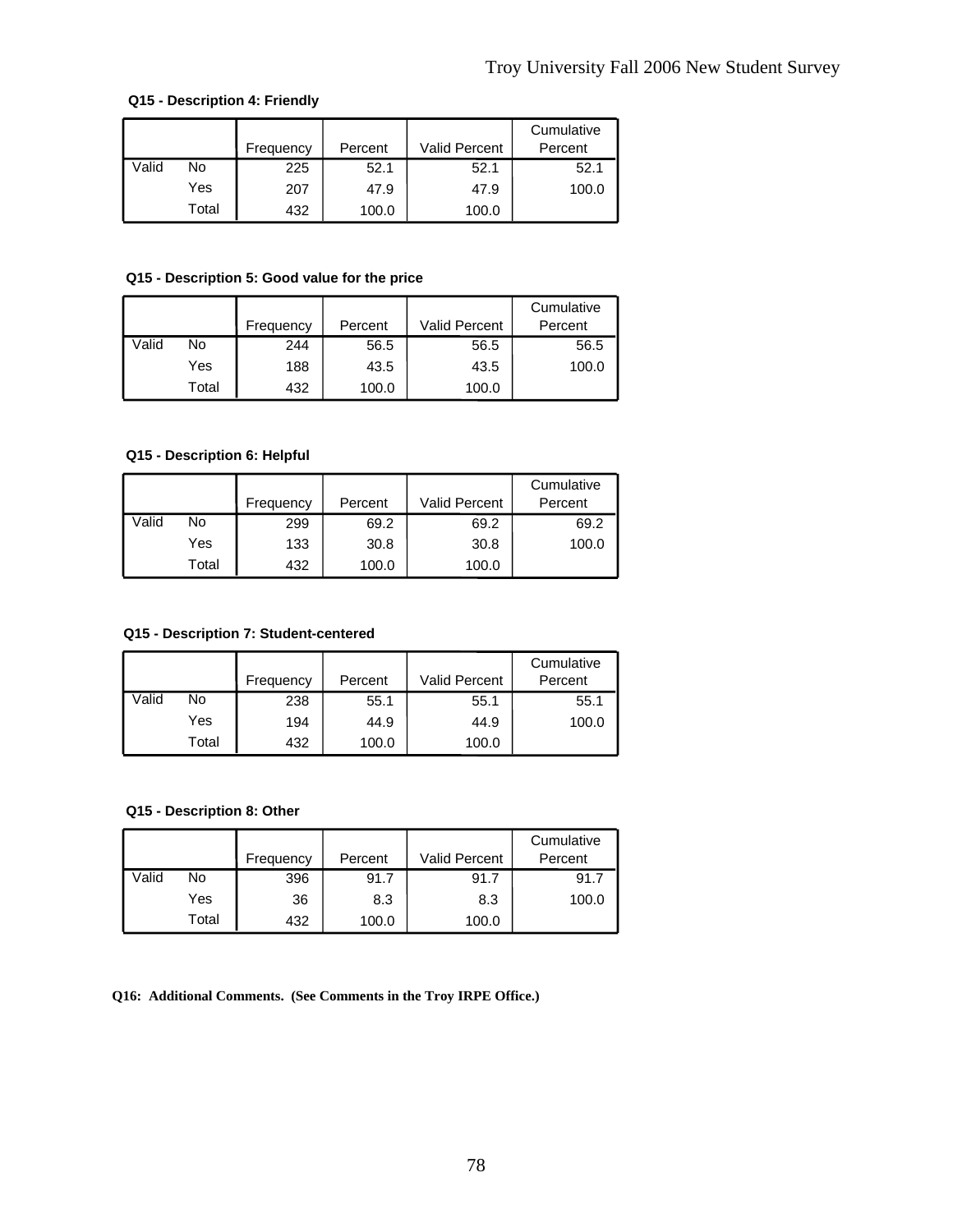# **Fall 2006 Troy University New Student Survey Responses - University College**

# **Q1: Gender**

|       |        | Frequency | Percent | <b>Valid Percent</b> | Cumulative<br>Percent |
|-------|--------|-----------|---------|----------------------|-----------------------|
| Valid | Male   | 140       | 36.4    | 36.4                 | 36.4                  |
|       | Female | 245       | 63.6    | 63.6                 | 100.0                 |
|       | Total  | 385       | 100.0   | 100.0                |                       |

# **Q2: Ethnicity**

|         |              |                |         |                      | Cumulative |
|---------|--------------|----------------|---------|----------------------|------------|
|         |              | Frequency      | Percent | <b>Valid Percent</b> | Percent    |
| Valid   | <b>Black</b> | 186            | 48.3    | 48.6                 | 48.6       |
|         | Am Indian    | 2              | .5      | .5                   | 49.1       |
|         | Asian        | 14             | 3.6     | 3.7                  | 52.7       |
|         | Hispanic     | 20             | 5.2     | 5.2                  | 58.0       |
|         | White        | 156            | 40.5    | 40.7                 | 98.7       |
|         | Unknown      | 5              | 1.3     | 1.3                  | 100.0      |
|         | Total        | 383            | 99.5    | 100.0                |            |
| Missing | 0            | $\overline{c}$ | .5      |                      |            |
| Total   |              | 385            | 100.0   |                      |            |

# **Q3: Age**

|         |            |                |         |                      | Cumulative |
|---------|------------|----------------|---------|----------------------|------------|
|         |            | Frequency      | Percent | <b>Valid Percent</b> | Percent    |
| Valid   | 18-19      | $\overline{2}$ | .5      | .5                   | .5         |
|         | $20 - 21$  | 6              | 1.6     | 1.6                  | 2.1        |
|         | $22 - 24$  | 35             | 9.1     | 9.1                  | 11.2       |
|         | $25 - 29$  | 92             | 23.9    | 24.0                 | 35.2       |
|         | 30-34      | 68             | 17.7    | 17.7                 | 52.9       |
|         | 35-39      | 61             | 15.8    | 15.9                 | 68.8       |
|         | 40-49      | 81             | 21.0    | 21.1                 | 89.8       |
|         | 50-64      | 38             | 9.9     | 9.9                  | 99.7       |
|         | 65 or over |                | .3      | .3                   | 100.0      |
|         | Total      | 384            | 99.7    | 100.0                |            |
| Missing | 0          | 1              | .3      |                      |            |
| Total   |            | 385            | 100.0   |                      |            |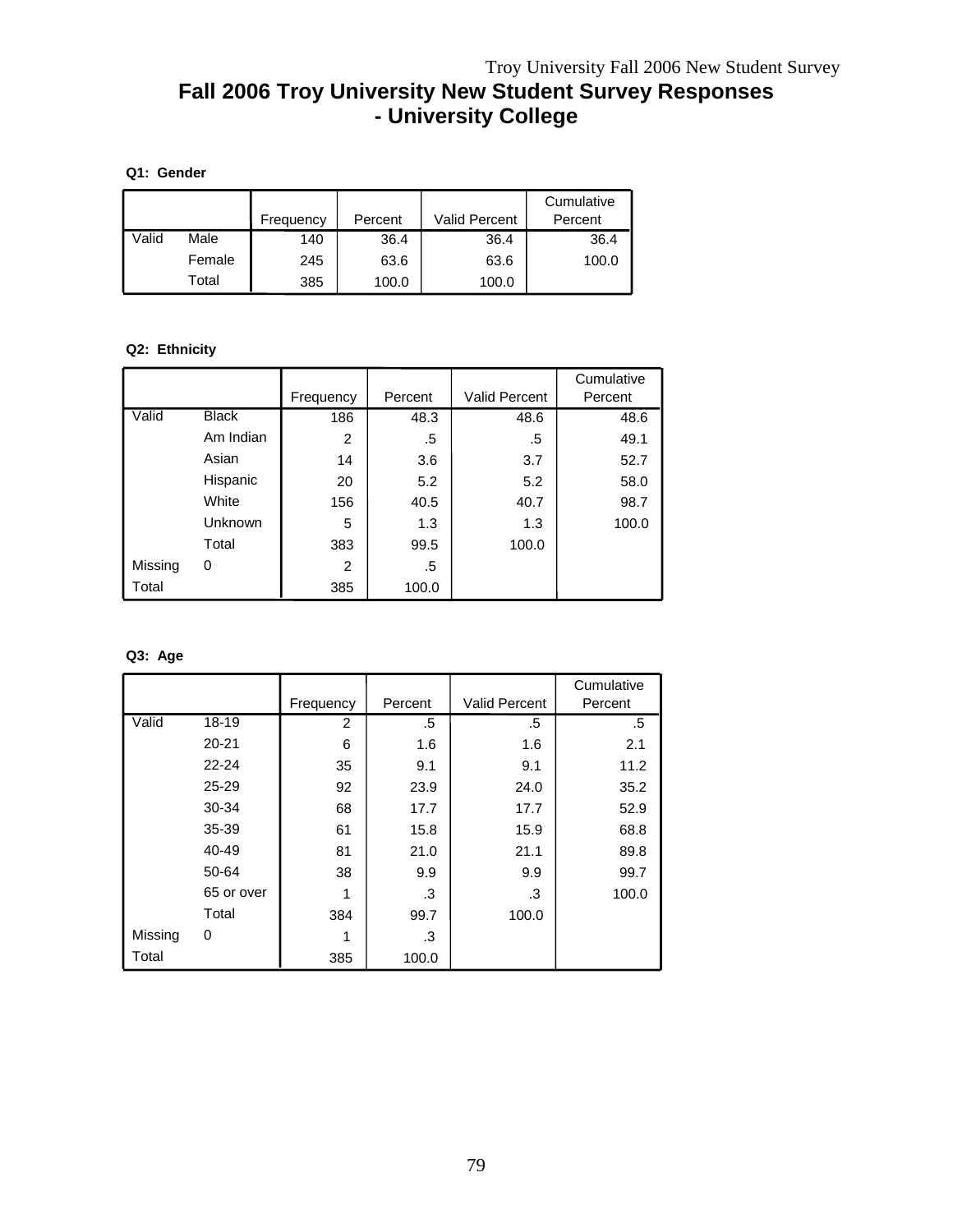# **Q4: Enrollment Status**

|         |                                        | Frequency | Percent | <b>Valid Percent</b> | Cumulative<br>Percent |
|---------|----------------------------------------|-----------|---------|----------------------|-----------------------|
| Valid   | Dually-enrolled high<br>school student | 1         | .3      | .3                   | .3                    |
|         | First-Time Freshman                    | 18        | 4.7     | 4.7                  | 4.9                   |
|         | First-Time Graduate                    | 215       | 55.8    | 56.0                 | 60.9                  |
|         | <b>UG Transfer</b>                     | 63        | 16.4    | 16.4                 | 77.3                  |
|         | <b>GR</b> Transfer                     | 35        | 9.1     | 9.1                  | 86.5                  |
|         | <b>UG Transient</b>                    | 4         | 1.0     | 1.0                  | 87.5                  |
|         | <b>GR Transient</b>                    | 12        | 3.1     | 3.1                  | 90.6                  |
|         | Other                                  | 36        | 9.4     | 9.4                  | 100.0                 |
|         | Total                                  | 384       | 99.7    | 100.0                |                       |
| Missing | 0                                      | 1         | .3      |                      |                       |
| Total   |                                        | 385       | 100.0   |                      |                       |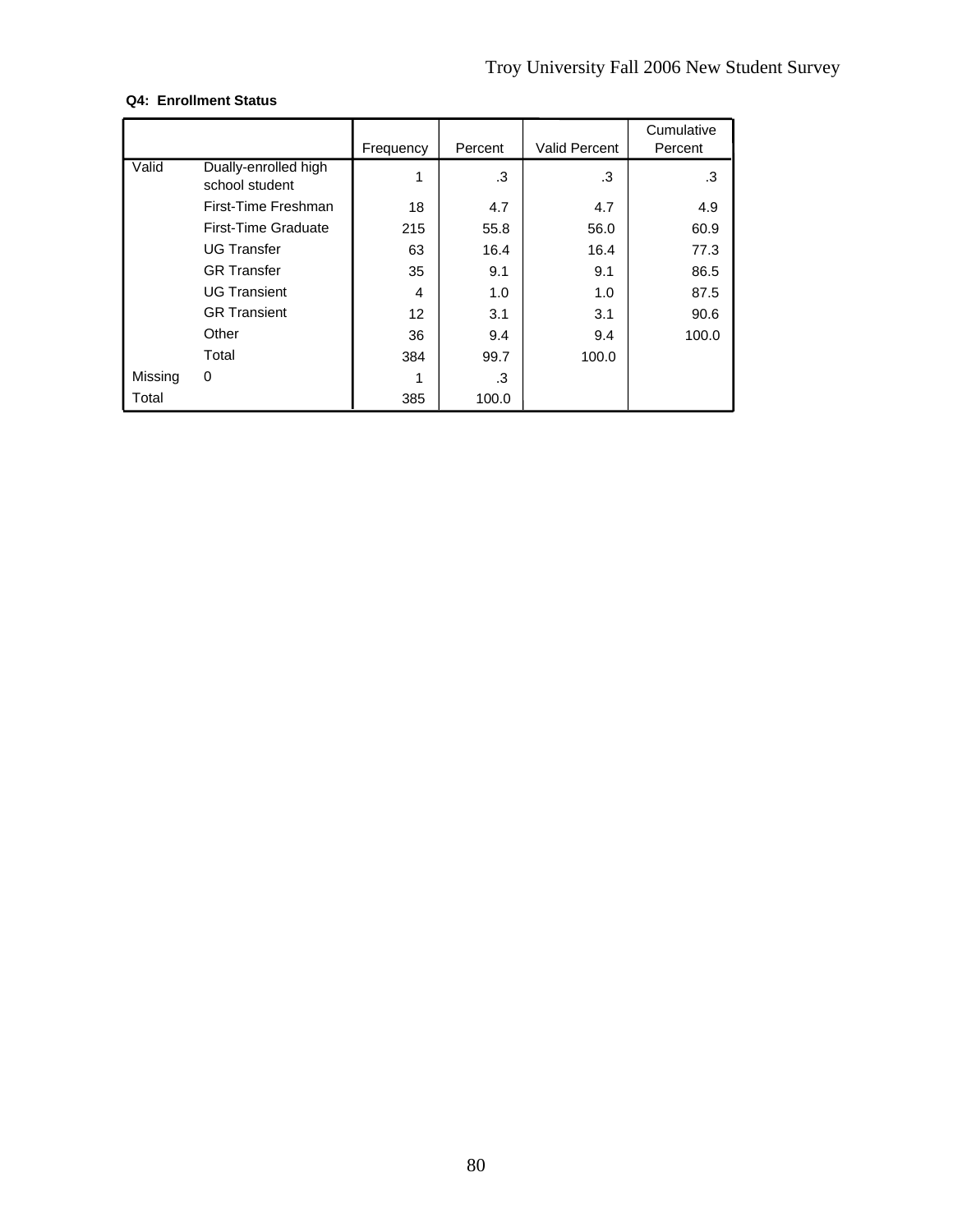# Troy University Fall 2006 New Student Survey

|         |                                              |                |                   |                   | Cumulative |
|---------|----------------------------------------------|----------------|-------------------|-------------------|------------|
|         |                                              | Frequency      | Percent           | Valid Percent     | Percent    |
| Valid   | Albany, Georgia                              | 41             | 10.6              | 10.9              | 10.9       |
|         | Atlanta, Georgia                             | 56             | 14.5              | 14.9              | 25.8       |
|         | Augusta, Georgia                             | 42             | 10.9              | 11.2              | 37.0       |
|         | Bethesda, Maryland                           | 1              | .3                | $\cdot$ 3         | 37.2       |
|         | Brunswick, Georgia                           | 19             | 4.9               | 5.1               | 42.3       |
|         | Covington, Georgia                           | 25             | 6.5               | 6.6               | 48.9       |
|         | Davis-Monthan AFB, Arizona                   | 12             | 3.1               | 3.2               | 52.1       |
|         | Distance Learning, Florida/Western<br>Region | 5              | 1.3               | 1.3               | 53.5       |
|         | Distance Learning, Troy, Alabama             | 3              | .8                | .8                | 54.3       |
|         | Fayetteville, North Carolina                 | $\overline{c}$ | .5                | $.5\,$            | 54.8       |
|         | Fort Belvoir, Virginia                       | $\overline{c}$ | .5                | $.5\,$            | 55.3       |
|         | Fort Benning, Georgia                        | 12             | 3.1               | 3.2               | 58.5       |
|         | Fort Bragg, North Carolina                   | 9              | 2.3               | 2.4               | 60.9       |
|         | Fort Carson/Colorado Springs,<br>Colorado    | $\overline{c}$ | .5                | $.5\,$            | 61.4       |
|         | Fort Eustis, Virginia                        | $\overline{4}$ | 1.0               | 1.1               | 62.5       |
|         | Fort Gordon, Georgia                         | 9              | 2.3               | 2.4               | 64.9       |
|         | Fort Lewis, Washington                       | 4              | 1.0               | 1.1               | 66.0       |
|         | Fort Monroe, Virginia                        | 3              | 8.                | $\boldsymbol{.8}$ | 66.8       |
|         | Fort Walton Beach Area                       | 28             | 7.3               | 7.4               | 74.2       |
|         | Jacksonville, Florida                        | 1              | .3                | $\cdot$ 3         | 74.5       |
|         | Kadena AB, Okinawa, Japan                    | 4              | 1.0               | 1.1               | 75.5       |
|         | Langley AFB, Virginia                        | 6              | 1.6               | 1.6               | 77.1       |
|         | Little Creek Amphibious Base, Virginia       | 1              | .3                | $\cdot$ 3         | 77.4       |
|         | <b>Malmstrom AFB</b>                         | 1              | .3                | .3                | 77.7       |
|         | <b>Maxwell AFB</b>                           | $\overline{c}$ | .5                | $.5\,$            | 78.2       |
|         | Misawa AB, Japan                             | 3              | $\boldsymbol{.8}$ | $\boldsymbol{.8}$ | 79.0       |
|         | Norfolk Naval Station, Virginia              | 6              | 1.6               | 1.6               | 80.6       |
|         | Norfolk Regional Office, Virginia            | 4              | 1.0               | 1.1               | 81.6       |
|         | Oceana NAS, Virginia                         | 1              | .3                | $\cdot$ 3         | 81.9       |
|         | Orlando, Florida                             | 8              | 2.1               | 2.1               | 84.0       |
|         | Pensacola, Florida                           | 17             | 4.4               | 4.5               | 88.6       |
|         | Savannah, Georgia                            | 1              | $\cdot$ 3         | $\cdot$ 3         | 88.8       |
|         | Shaw AFB, South Carolina                     | 8              | 2.1               | 2.1               | 91.0       |
|         | Tampa/MacDill AFB, Florida                   | 7              | 1.8               | 1.9               | 92.8       |
|         | Tyndall AFB, Florida                         | 11             | 2.9               | 2.9               | 95.7       |
|         | Vidalia, Georgia                             | 4              | 1.0               | 1.1               | 96.8       |
|         | Yongsan Garrison, Seoul, Korea               | 1              | .3                | $\cdot$ 3         | 97.1       |
|         | Other                                        | 11             | 2.9               | 2.9               | 100.0      |
|         | Total                                        | 376            | 97.7              | 100.0             |            |
| Missing | 0                                            | 9              | 2.3               |                   |            |
| Total   |                                              |                |                   |                   |            |
|         |                                              | 385            | 100.0             |                   |            |

**Q5 and Q6: Campus where you are currently enrolled; if UC or eCampus, select the site from which you are taking classes now.**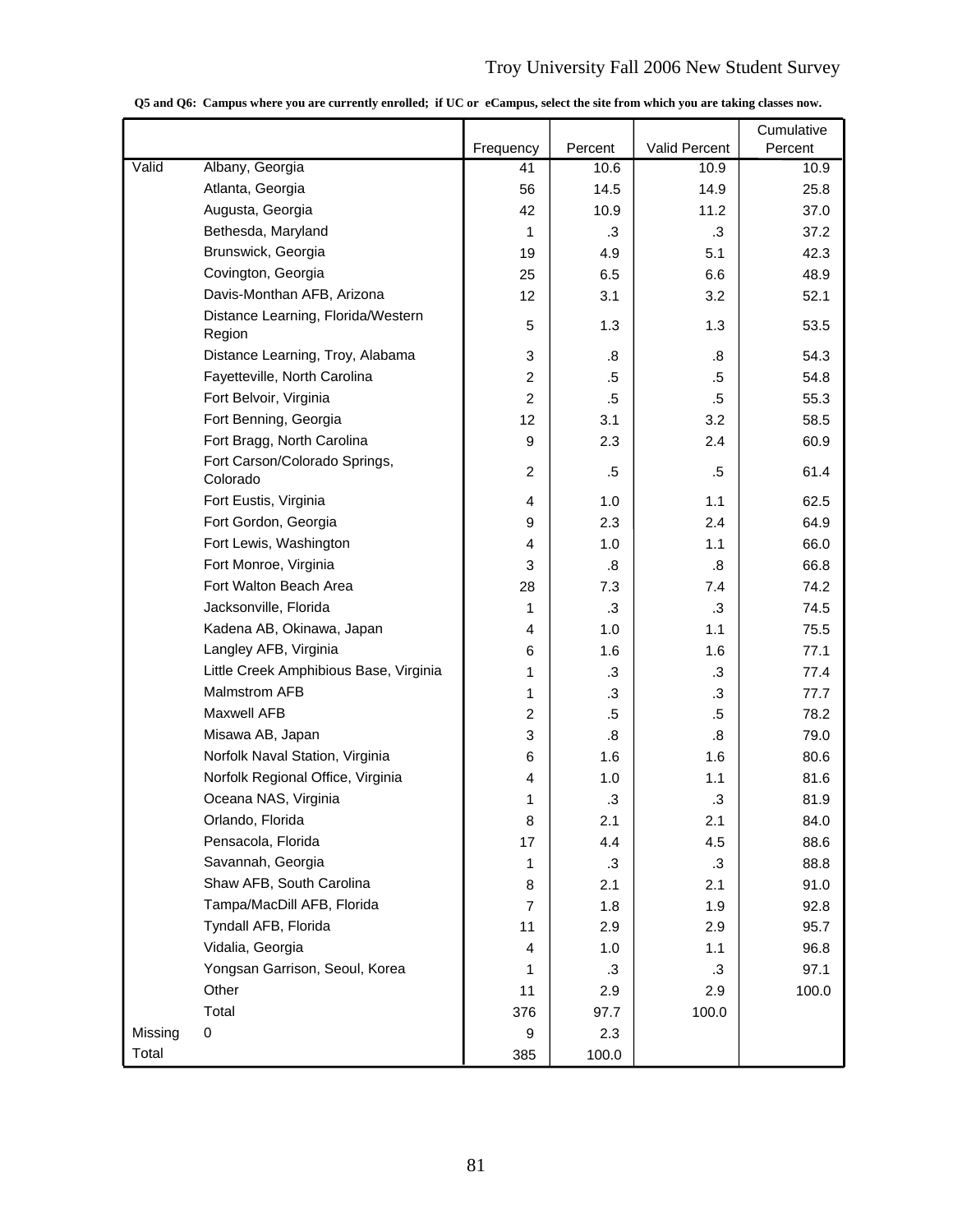# **Q7: College you are attending:**

|         |           |           |         |                      | Cumulative |
|---------|-----------|-----------|---------|----------------------|------------|
|         |           | Frequency | Percent | <b>Valid Percent</b> | Percent    |
| Valid   | AS        | 85        | 22.1    | 23.0                 | 23.0       |
|         | BU        | 132       | 34.3    | 35.8                 | 58.8       |
|         | <b>ED</b> | 108       | 28.1    | 29.3                 | 88.1       |
|         | <b>CF</b> | 1         | .3      | .3                   | 88.3       |
|         | HΗ        | 43        | 11.2    | 11.7                 | 100.0      |
|         | Total     | 369       | 95.8    | 100.0                |            |
| Missing | 0         | 16        | 4.2     |                      |            |
| Total   |           | 385       | 100.0   |                      |            |

**Q 8: When you applied for admission to college, Troy University was your \_\_\_\_\_ choice.**

|         |                      |           |         |               | Cumulative |
|---------|----------------------|-----------|---------|---------------|------------|
|         |                      | Frequency | Percent | Valid Percent | Percent    |
| Valid   | <b>First Choice</b>  | 287       | 74.5    | 74.9          | 74.9       |
|         | Second Choice        | 78        | 20.3    | 20.4          | 95.3       |
|         | <b>Third Choice</b>  | 14        | 3.6     | 3.7           | 99.0       |
|         | <b>Fourth Choice</b> | 4         | 1.0     | 1.0           | 100.0      |
|         | Total                | 383       | 99.5    | 100.0         |            |
| Missing | 0                    | 2         | .5      |               |            |
| Total   |                      | 385       | 100.0   |               |            |

# **Q9: Prior to enrollment in Troy University, did you visit the campus where you enrolled?**

|       |       | Frequency | Percent | Valid Percent | Cumulative<br>Percent |
|-------|-------|-----------|---------|---------------|-----------------------|
| Valid | Yes   | 149       | 38.7    | 38.7          | 38.7                  |
|       | No    | 236       | 61.3    | 61.3          | 100.0                 |
|       | Total | 385       | 100.0   | 100.0         |                       |

#### **Q10: Please select the reasons why you have chosen to attend Troy University (select as many as apply:**

### **Q10 - Reason 1: Size of campus**

|       |       | Frequency | Percent | <b>Valid Percent</b> | Cumulative<br>Percent |
|-------|-------|-----------|---------|----------------------|-----------------------|
| Valid | No    | 351       | 91.2    | 91.2                 | 91.2                  |
|       | Yes   | 34        | 8.8     | 8.8                  | 100.0                 |
|       | Total | 385       | 100.0   | 100.0                |                       |

# **Q10 - Reason 2: Location**

|       |       |           |         |               | Cumulative |
|-------|-------|-----------|---------|---------------|------------|
|       |       | Frequency | Percent | Valid Percent | Percent    |
| Valid | No    | 90        | 23.4    | 23.4          | 23.4       |
|       | Yes   | 295       | 76.6    | 76.6          | 100.0      |
|       | Total | 385       | 100.0   | 100.0         |            |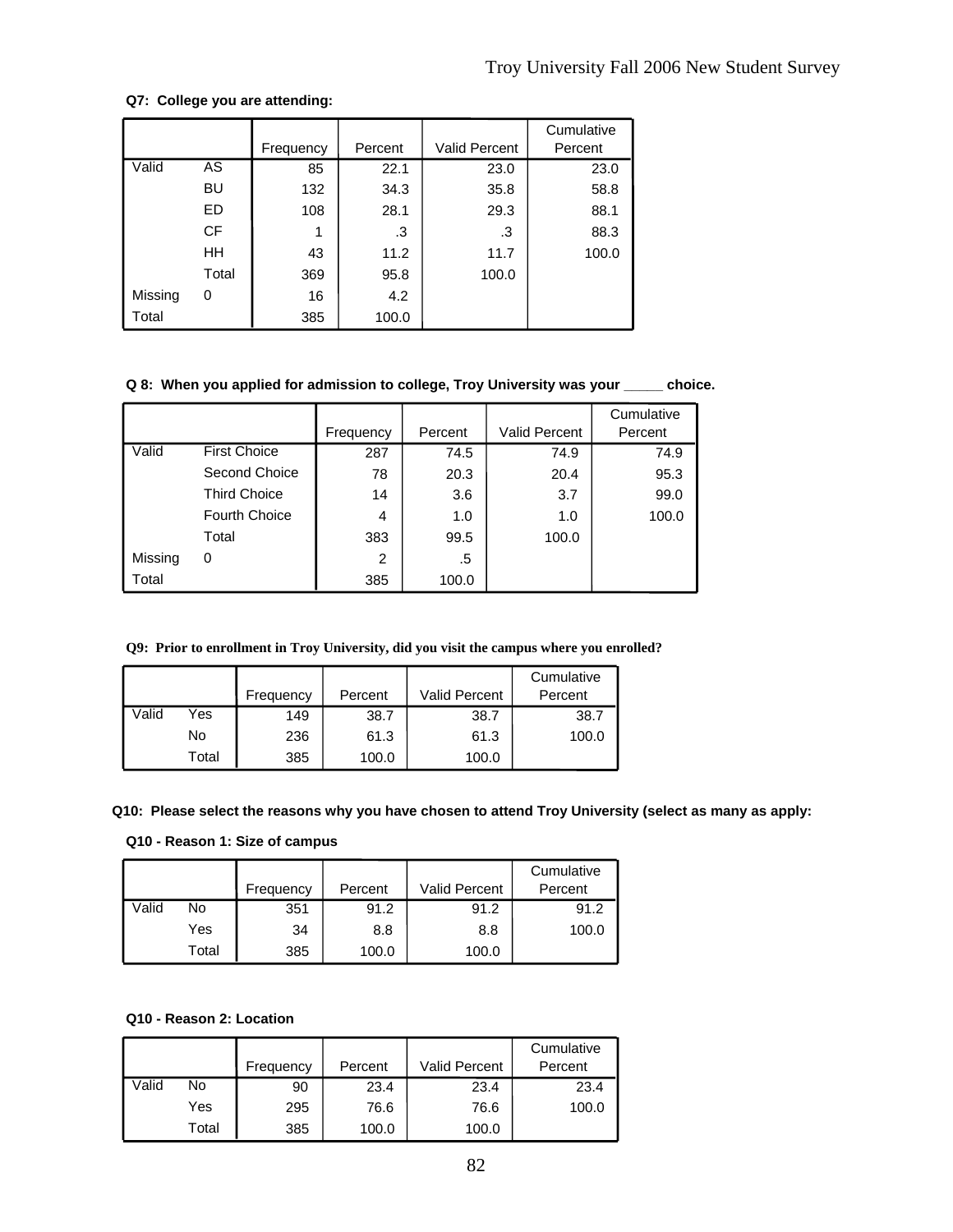# **Q10 - Reason 3: Affordability**

|       |       | Frequency | Percent | <b>Valid Percent</b> | Cumulative<br>Percent |
|-------|-------|-----------|---------|----------------------|-----------------------|
| Valid | No    | 203       | 52.7    | 52.7                 | 52.7                  |
|       | Yes   | 182       | 47.3    | 47.3                 | 100.0                 |
|       | Total | 385       | 100.0   | 100.0                |                       |

# **Q10 - Reason 4: Availability of Financial Aid**

|       |       | Frequency | Percent | Valid Percent | Cumulative<br>Percent |
|-------|-------|-----------|---------|---------------|-----------------------|
| Valid | No    | 306       | 79.5    | 79.5          | 79.5                  |
|       | Yes   | 79        | 20.5    | 20.5          | 100.0                 |
|       | Total | 385       | 100.0   | 100.0         |                       |

#### **Q10 - Reason 5: Admission standards**

|       |       |           |         |                      | Cumulative |
|-------|-------|-----------|---------|----------------------|------------|
|       |       | Frequency | Percent | <b>Valid Percent</b> | Percent    |
| Valid | No    | 303       | 78.7    | 78.7                 | 78.7       |
|       | Yes   | 82        | 21.3    | 21.3                 | 100.0      |
|       | Total | 385       | 100.0   | 100.0                |            |

#### **Q10 - Reason 6: Academic programs**

|       |       | Frequency | Percent | <b>Valid Percent</b> | Cumulative<br>Percent |
|-------|-------|-----------|---------|----------------------|-----------------------|
| Valid | No    | 187       | 48.6    | 48.6                 | 48.6                  |
|       | Yes   | 198       | 51.4    | 51.4                 | 100.0                 |
|       | Total | 385       | 100.0   | 100.0                |                       |

# **Q10 - Reason 7: Academic reputation**

|       |       | Frequency | Percent | <b>Valid Percent</b> | Cumulative<br>Percent |
|-------|-------|-----------|---------|----------------------|-----------------------|
| Valid | No    | 303       | 78.7    | 78.7                 | 78.7                  |
|       | Yes   | 82        | 21.3    | 21.3                 | 100.0                 |
|       | Total | 385       | 100.0   | 100.0                |                       |

# **Q10 - Reason 8: Flexibility of schedule**

|       |       | Frequency | Percent | <b>Valid Percent</b> | Cumulative<br>Percent |
|-------|-------|-----------|---------|----------------------|-----------------------|
|       |       |           |         |                      |                       |
| Valid | No    | 133       | 34.5    | 34.5                 | 34.5                  |
|       | Yes   | 252       | 65.5    | 65.5                 | 100.0                 |
|       | Total | 385       | 100.0   | 100.0                |                       |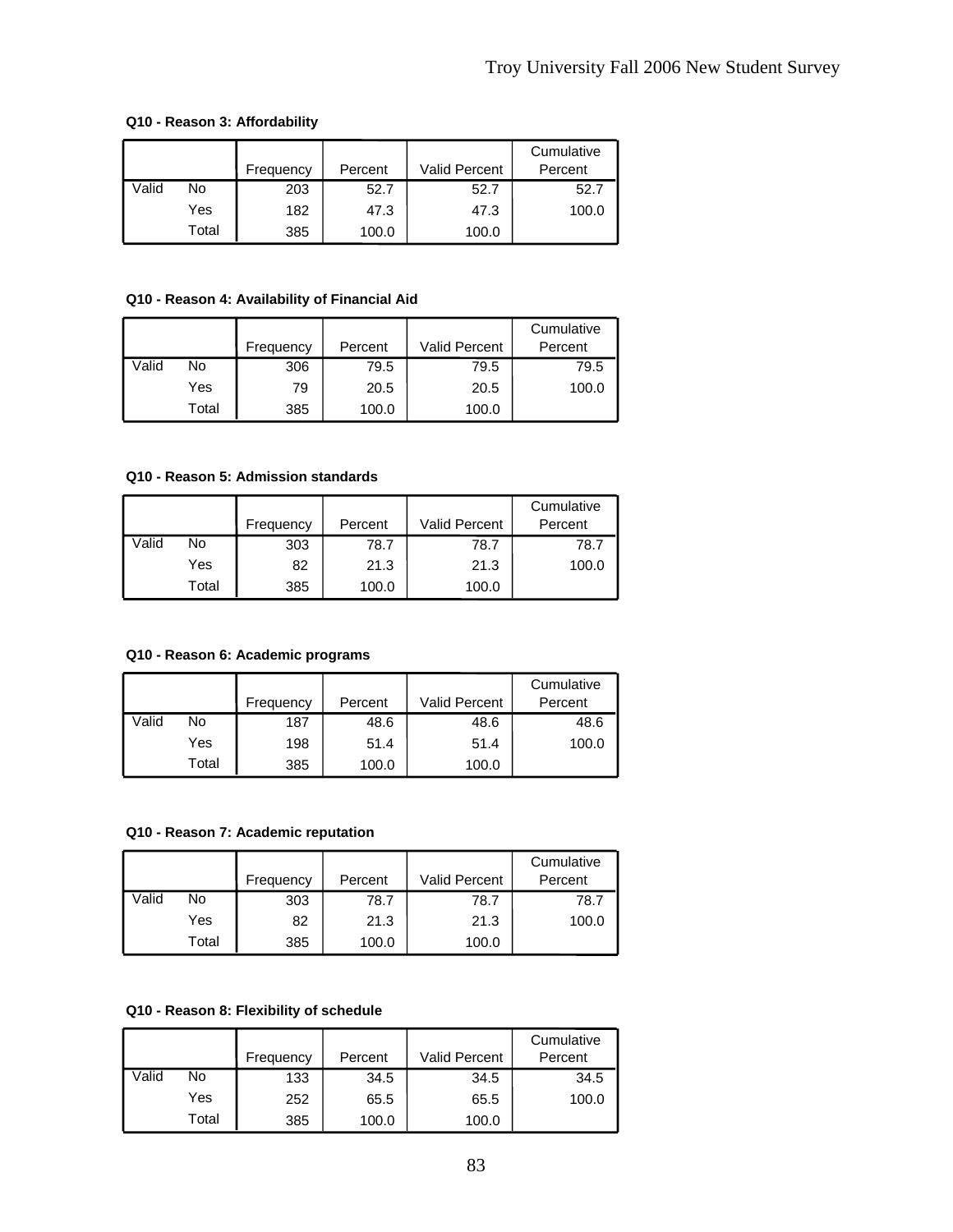# **Q10 - Reason 9: Social atmosphere**

|       |       | Frequency | Percent | <b>Valid Percent</b> | Cumulative<br>Percent |
|-------|-------|-----------|---------|----------------------|-----------------------|
| Valid | No    | 367       | 95.3    | 95.3                 | 95.3                  |
|       | Yes   | 18        | 4.7     | 4.7                  | 100.0                 |
|       | Total | 385       | 100.0   | 100.0                |                       |

# **Q10 - Reason 10: Diversity of student body**

|       |       | Frequency | Percent | Valid Percent | Cumulative<br>Percent |
|-------|-------|-----------|---------|---------------|-----------------------|
| Valid | No    | 357       | 92.7    | 92.7          | 92.7                  |
|       | Yes   | 28        | 7.3     | 7.3           | 100.0                 |
|       | Total | 385       | 100.0   | 100.0         |                       |

# **Q10 - Reason 11: Athletics**

|       |       |           |         |                      | Cumulative |
|-------|-------|-----------|---------|----------------------|------------|
|       |       | Frequency | Percent | <b>Valid Percent</b> | Percent    |
| Valid | No    | 384       | 99.7    | 99.7                 | 99.7       |
|       | Yes   |           | .3      | .3                   | 100.0      |
|       | Total | 385       | 100.0   | 100.0                |            |

#### **Q10 - Reason 12: Performing arts**

|       |    |           |         |                      | Cumulative |
|-------|----|-----------|---------|----------------------|------------|
|       |    | Frequency | Percent | <b>Valid Percent</b> | Percent    |
| Valid | No | 385       | 100.0   | 100.0                | 100.0      |

# **Q10 - Reason 13: Recommendation of high school counselor**

|       |       | Frequency | Percent | <b>Valid Percent</b> | Cumulative<br>Percent |
|-------|-------|-----------|---------|----------------------|-----------------------|
| Valid | No    | 384       | 99.7    | 99.7                 | 99.7                  |
|       | Yes   |           | .3      | .3                   | 100.0                 |
|       | Total | 385       | 100.0   | 100.0                |                       |

# **Q10 - Reason 14: Recommendation of college counselor**

|       |       |           |         |                      | Cumulative |
|-------|-------|-----------|---------|----------------------|------------|
|       |       | Frequency | Percent | <b>Valid Percent</b> | Percent    |
| Valid | No    | 380       | 98.7    | 98.7                 | 98.7       |
|       | Yes   | 5         | 1.3     | 1.3                  | 100.0      |
|       | Total | 385       | 100.0   | 100.0                |            |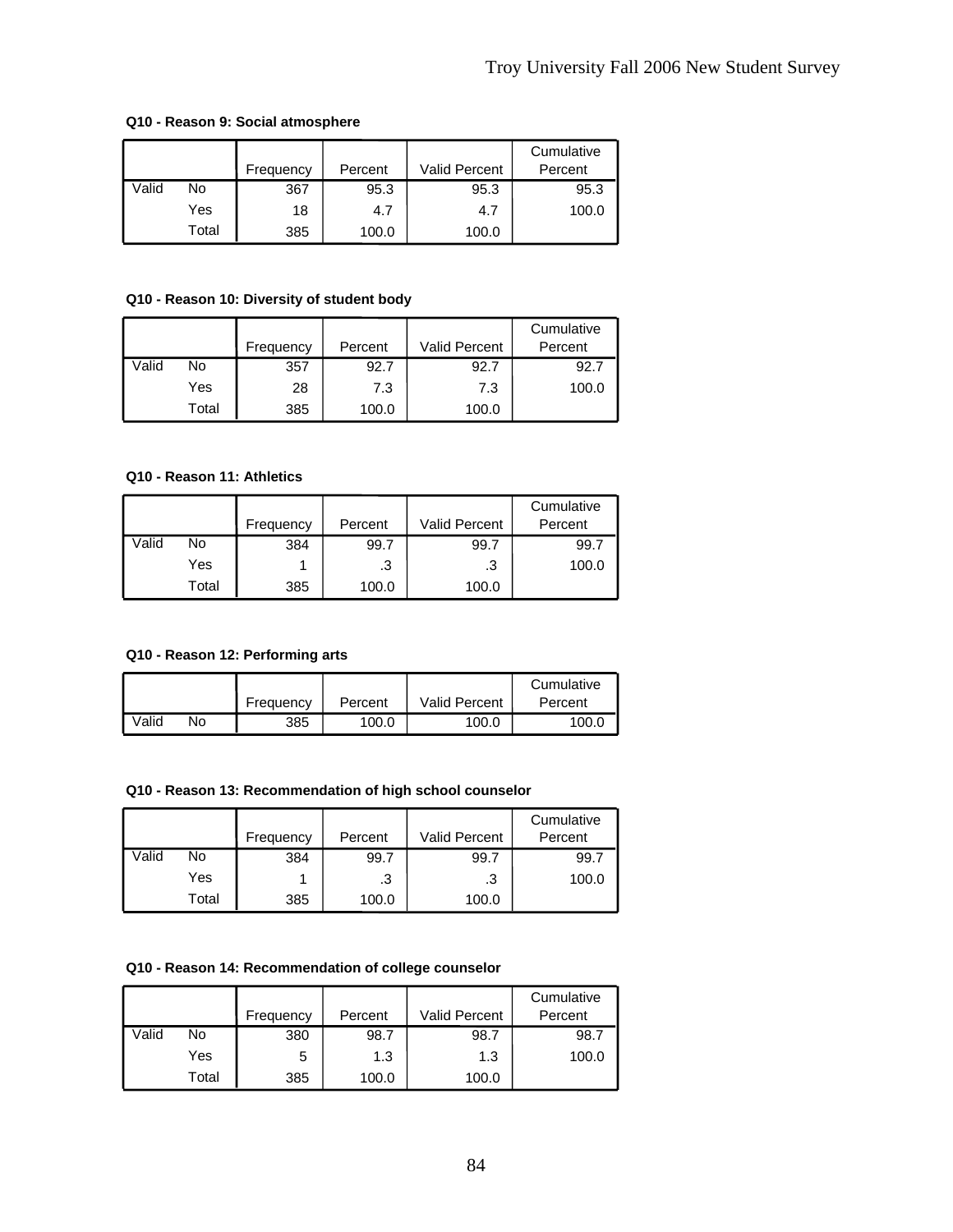|       |       | Frequency | Percent | <b>Valid Percent</b> | Cumulative<br>Percent |
|-------|-------|-----------|---------|----------------------|-----------------------|
| Valid | No    | 381       | 99.0    | 99.0                 | 99.0                  |
|       | Yes   |           | 1.0     | 1.0                  | 100.0                 |
|       | Total | 385       | 100.0   | 100.0                |                       |

#### **Q10 - Reason 15: Parents' recommendation**

## **Q10 - Reason 16: Friends' recommendation**

|       |       | Frequency | Percent | <b>Valid Percent</b> | Cumulative<br>Percent |
|-------|-------|-----------|---------|----------------------|-----------------------|
| Valid | No    | 254       | 66.0    | 66.0                 | 66.0                  |
|       | Yes   | 131       | 34.0    | 34.0                 | 100.0                 |
|       | Total | 385       | 100.0   | 100.0                |                       |

#### **Q10 - Reason 17: Alumni recommendation**

|       |       |           |         |               | Cumulative |
|-------|-------|-----------|---------|---------------|------------|
|       |       | Frequency | Percent | Valid Percent | Percent    |
| Valid | No    | 345       | 89.6    | 89.6          | 89.6       |
|       | Yes   | 40        | 10.4    | 10.4          | 100.0      |
|       | Total | 385       | 100.0   | 100.0         |            |

# **Q10 - Reason 18: Other**

|       |       | Frequency | Percent | Valid Percent | Cumulative<br>Percent |
|-------|-------|-----------|---------|---------------|-----------------------|
| Valid | No    | 354       | 91.9    | 91.9          | 91.9                  |
|       | Yes   | 31        | 8.1     | 8.1           | 100.0                 |
|       | Total | 385       | 100.0   | 100.0         |                       |

**Q11: See Appendices 6 and 6.1.**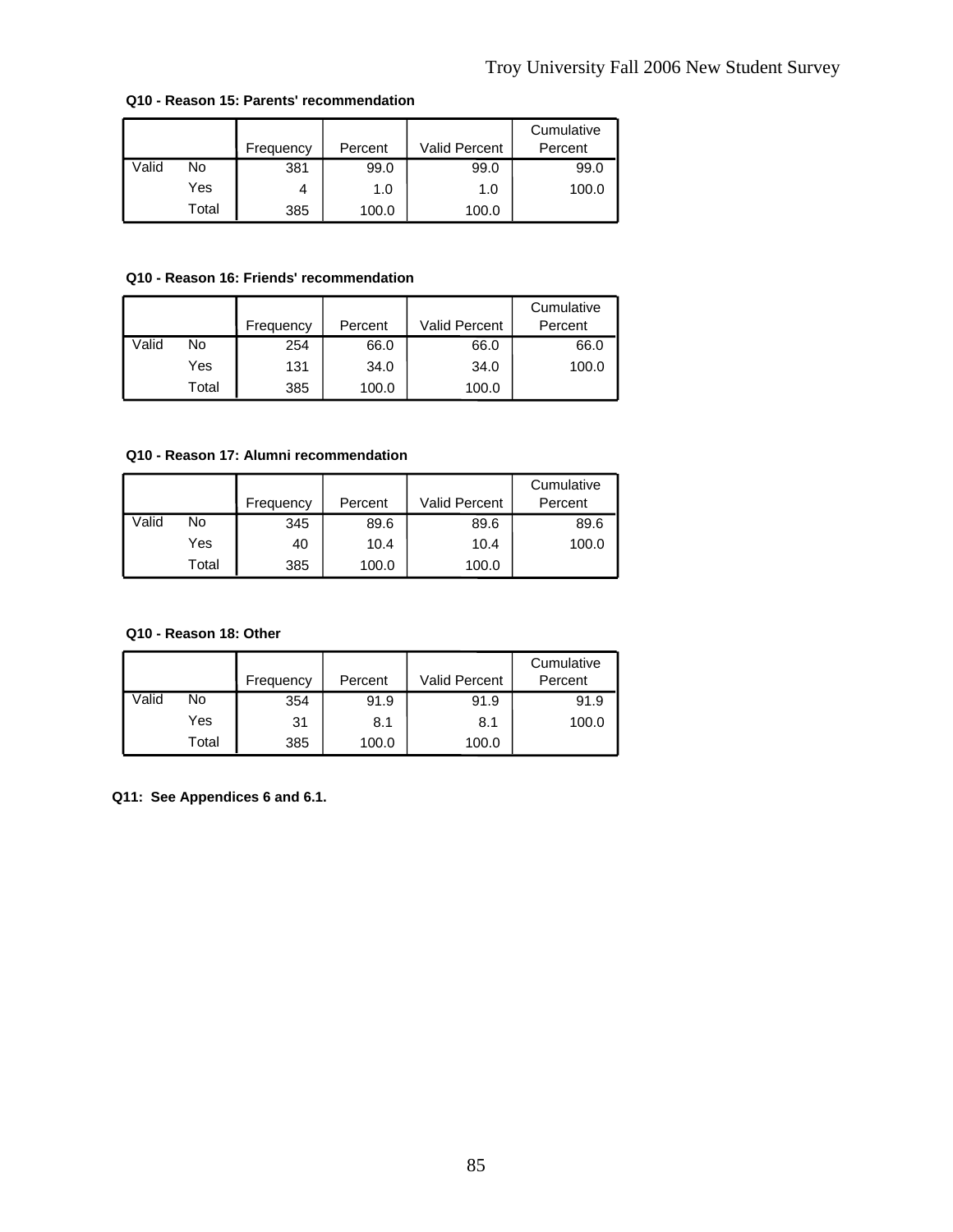|         |                    | Frequency | Percent | <b>Valid Percent</b> | Cumulative<br>Percent |
|---------|--------------------|-----------|---------|----------------------|-----------------------|
| Valid   | Alumni             | 59        | 15.3    | 15.5                 | 15.5                  |
|         | <b>Billboard</b>   | 18        | 4.7     | 4.7                  | 20.2                  |
|         | Direct Mail        | 7         | 1.8     | 1.8                  | 22.0                  |
|         | Guidance Counselor | 6         | 1.6     | 1.6                  | 23.6                  |
|         | Internet           | 29        | 7.5     | 7.6                  | 31.2                  |
|         | Newspaper          | 10        | 2.6     | 2.6                  | 33.9                  |
|         | Radio              | 3         | .8      | .8                   | 34.6                  |
|         | Television         | 2         | .5      | .5                   | 35.2                  |
|         | Word of mouth      | 179       | 46.5    | 47.0                 | 82.2                  |
|         | Other              | 68        | 17.7    | 17.8                 | 100.0                 |
|         | Total              | 381       | 99.0    | 100.0                |                       |
| Missing | 0                  | 4         | 1.0     |                      |                       |
| Total   |                    | 385       | 100.0   |                      |                       |

# **Q12: How did you first learn about TROY?**

# **Q13: How did you learn about registration dates and times?**

|         |                  | Frequency | Percent | <b>Valid Percent</b> | Cumulative<br>Percent |
|---------|------------------|-----------|---------|----------------------|-----------------------|
| Valid   | <b>Billboard</b> | 10        | 2.6     | 2.6                  | 2.6                   |
|         | Direct Mail      | 25        | 6.5     | 6.5                  | 9.2                   |
|         | Internet         | 129       | 33.5    | 33.8                 | 42.9                  |
|         | Newspaper        | 15        | 3.9     | 3.9                  | 46.9                  |
|         | Television       | 2         | .5      | .5                   | 47.4                  |
|         | Word of mouth    | 98        | 25.5    | 25.7                 | 73.0                  |
|         | Other            | 103       | 26.8    | 27.0                 | 100.0                 |
|         | Total            | 382       | 99.2    | 100.0                |                       |
| Missing | 0                | 3         | .8      |                      |                       |
| Total   |                  | 385       | 100.0   |                      |                       |

#### **Q14: What is the best way to advertise to your friends?**

|         |                    |           |         |                      | Cumulative |
|---------|--------------------|-----------|---------|----------------------|------------|
|         |                    | Frequency | Percent | <b>Valid Percent</b> | Percent    |
| Valid   | <b>Billboard</b>   | 12        | 3.1     | 3.2                  | 3.2        |
|         | <b>Direct Mail</b> | 27        | 7.0     | 7.1                  | 10.3       |
|         | Internet           | 75        | 19.5    | 19.8                 | 30.2       |
|         | Newspaper          | 13        | 3.4     | 3.4                  | 33.6       |
|         | Radio              | 10        | 2.6     | 2.6                  | 36.2       |
|         | Television         | 26        | 6.8     | 6.9                  | 43.1       |
|         | Word of mouth      | 207       | 53.8    | 54.8                 | 97.9       |
|         | Other              | 8         | 2.1     | 2.1                  | 100.0      |
|         | Total              | 378       | 98.2    | 100.0                |            |
| Missing | 0                  | 7         | 1.8     |                      |            |
| Total   |                    | 385       | 100.0   |                      |            |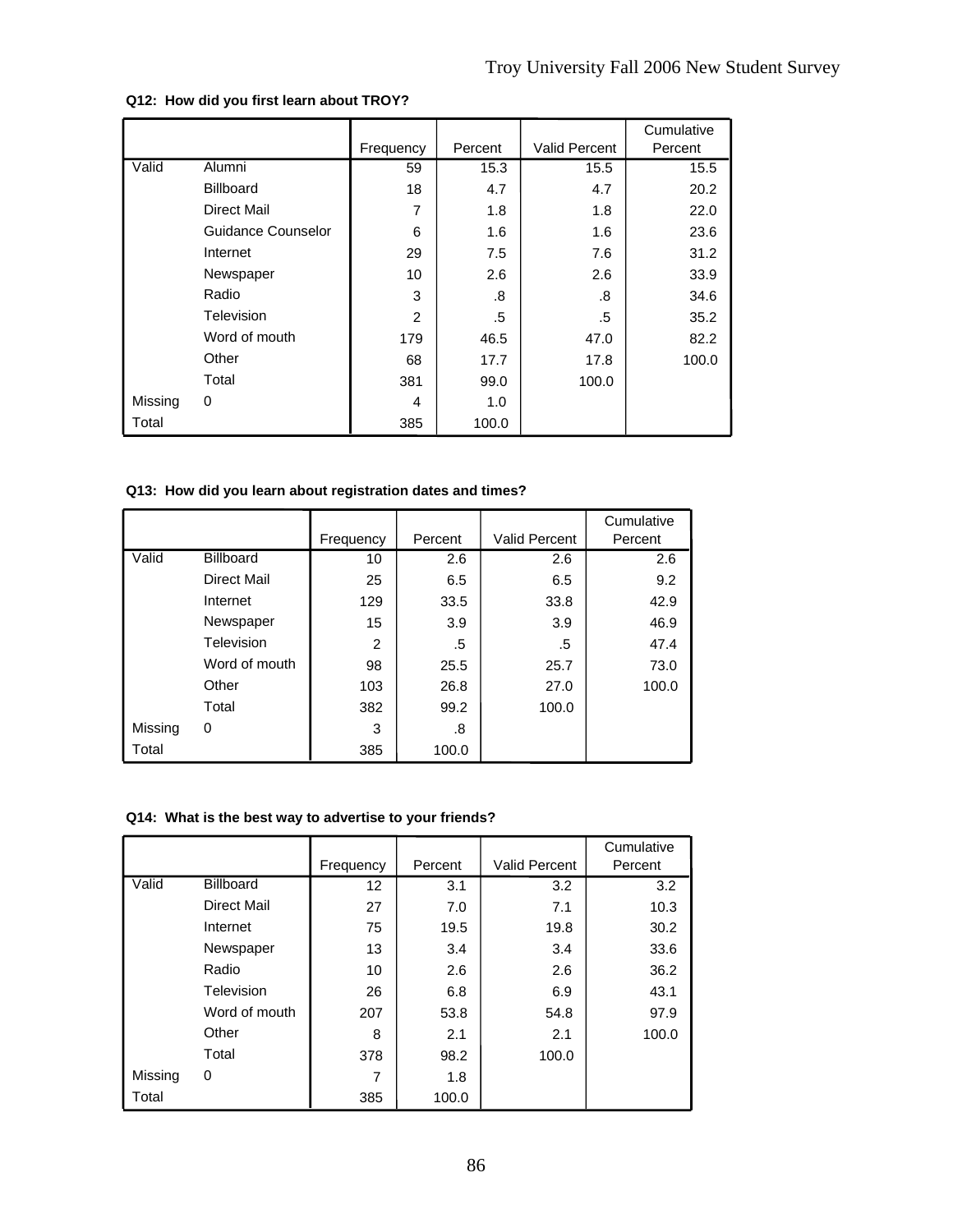# **Q15: How would you describe TROY to a friend? (Choose all that apply.)**

|       |       | Frequency | Percent | Valid Percent | Cumulative<br>Percent |
|-------|-------|-----------|---------|---------------|-----------------------|
| Valid | No    | 229       | 59.5    | 59.5          | 59.5                  |
|       | Yes   | 156       | 40.5    | 40.5          | 100.0                 |
|       | Total | 385       | 100.0   | 100.0         |                       |

#### **Q15 - Description 1: Academically challenging**

# **Q15 - Description 2: Caring**

|       |       |           |         |                      | Cumulative |
|-------|-------|-----------|---------|----------------------|------------|
|       |       | Frequency | Percent | <b>Valid Percent</b> | Percent    |
| Valid | No    | 264       | 68.6    | 68.6                 | 68.6       |
|       | Yes   | 121       | 31.4    | 31.4                 | 100.0      |
|       | Total | 385       | 100.0   | 100.0                |            |

# **Q15 - Description 3: Convenient**

|       |       | Frequency | Percent | <b>Valid Percent</b> | Cumulative<br>Percent |
|-------|-------|-----------|---------|----------------------|-----------------------|
|       |       |           |         |                      |                       |
| Valid | No    | 108       | 28.1    | 28.1                 | 28.1                  |
|       | Yes   | 277       | 71.9    | 71.9                 | 100.0                 |
|       | Total | 385       | 100.0   | 100.0                |                       |

# **Q15 - Description 4: Friendly**

|       |       | Frequency | Percent | Valid Percent | Cumulative<br>Percent |
|-------|-------|-----------|---------|---------------|-----------------------|
| Valid | No    | 234       | 60.8    | 60.8          | 60.8                  |
|       | Yes   | 151       | 39.2    | 39.2          | 100.0                 |
|       | Total | 385       | 100.0   | 100.0         |                       |

## **Q15 - Description 5: Good value for the price**

|       |       |           |         |                      | Cumulative |
|-------|-------|-----------|---------|----------------------|------------|
|       |       | Frequency | Percent | <b>Valid Percent</b> | Percent    |
| Valid | No    | 179       | 46.5    | 46.5                 | 46.5       |
|       | Yes   | 206       | 53.5    | 53.5                 | 100.0      |
|       | Total | 385       | 100.0   | 100.0                |            |

# **Q15 - Description 6: Helpful**

|       |       | Frequency | Percent | Valid Percent | Cumulative<br>Percent |
|-------|-------|-----------|---------|---------------|-----------------------|
| Valid | No    | 252       | 65.5    | 65.5          | 65.5                  |
|       | Yes   | 133       | 34.5    | 34.5          | 100.0                 |
|       | Total | 385       | 100.0   | 100.0         |                       |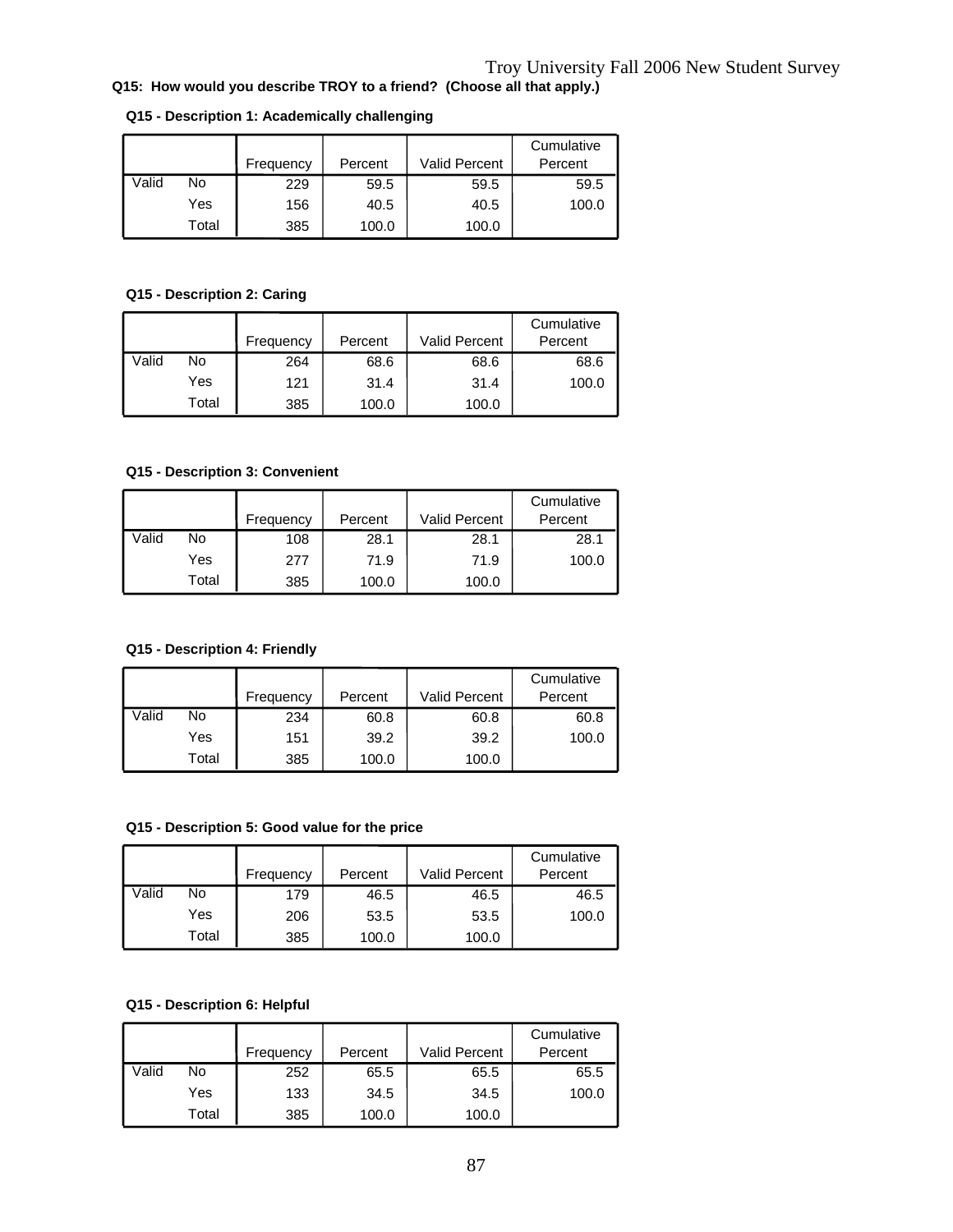|       |       | Frequency | Percent | <b>Valid Percent</b> | Cumulative<br>Percent |
|-------|-------|-----------|---------|----------------------|-----------------------|
| Valid | No    | 221       | 57.4    | 57.4                 | 57.4                  |
|       | Yes   | 164       | 42.6    | 42.6                 | 100.0                 |
|       | Total | 385       | 100.0   | 100.0                |                       |

# **Q15 - Description 7: Student-centered**

# **Q15 - Description 8: Other**

|       |       | Frequency | Percent | Valid Percent | Cumulative<br>Percent |
|-------|-------|-----------|---------|---------------|-----------------------|
| Valid | No    | 366       | 95.1    | 95.1          | 95.1                  |
|       | Yes   | 19        | 4.9     | 4.9           | 100.0                 |
|       | Total | 385       | 100.0   | 100.0         |                       |

**Q16: Additional Comments: (See Comments in the Troy IRPE Office).**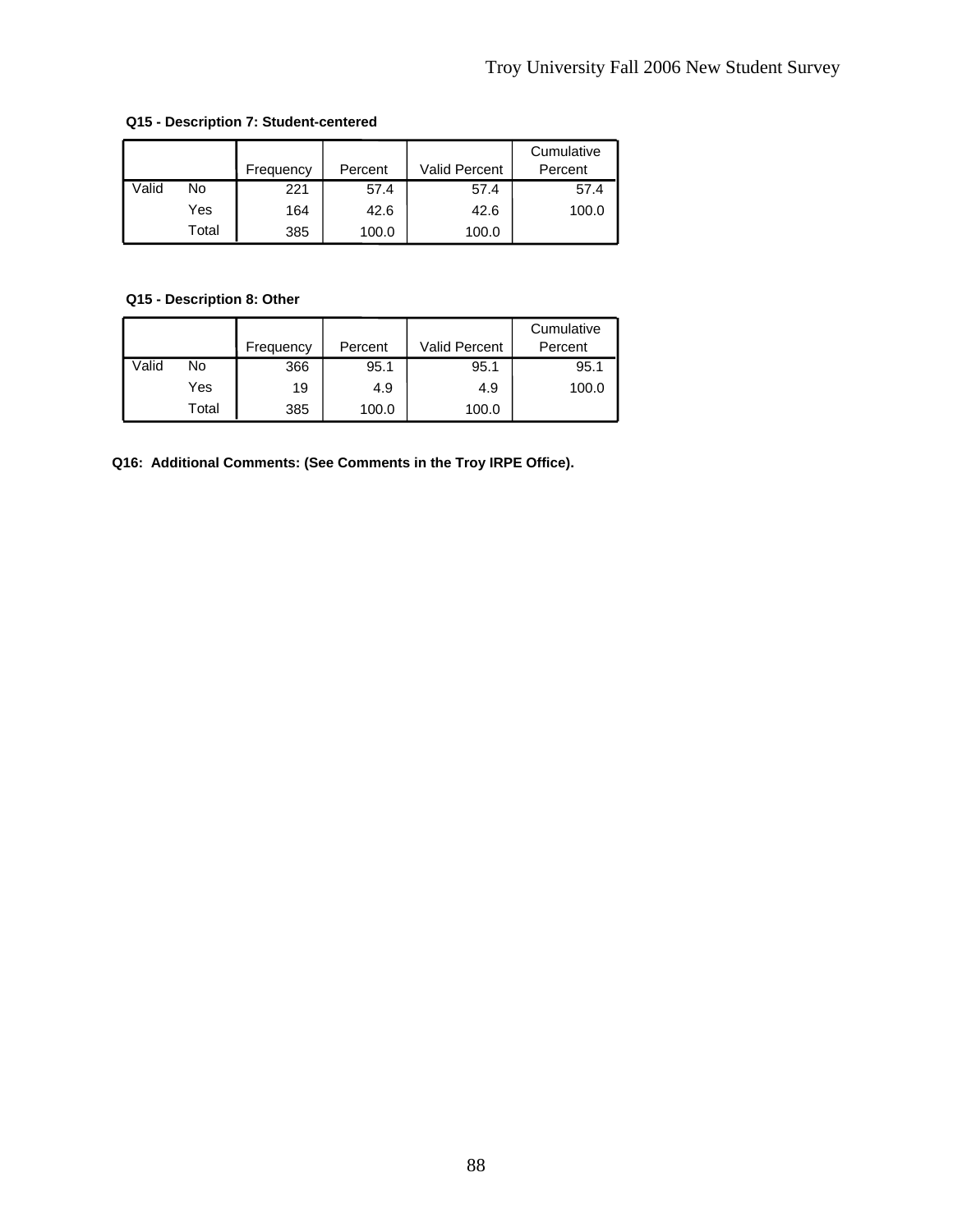# **Fall 2006 Troy University New Student Survey Responses - eCampus**

# **Q1: Gender**

|         |        |           |         |                      | Cumulative |
|---------|--------|-----------|---------|----------------------|------------|
|         |        | Frequency | Percent | <b>Valid Percent</b> | Percent    |
| Valid   | Male   | 564       | 48.0    | 48.3                 | 48.3       |
|         | Female | 604       | 51.4    | 51.7                 | 100.0      |
|         | Total  | 1168      | 99.4    | 100.0                |            |
| Missing | 0      |           | .6      |                      |            |
| Total   |        | 1175      | 100.0   |                      |            |

#### **Q2: Race**

|         |              |           |         |                      | Cumulative |
|---------|--------------|-----------|---------|----------------------|------------|
|         |              | Frequency | Percent | <b>Valid Percent</b> | Percent    |
| Valid   | <b>Black</b> | 409       | 34.8    | 35.0                 | 35.0       |
|         | Am Indian    | 8         | .7      | .7                   | 35.7       |
|         | Asian        | 16        | 1.4     | 1.4                  | 37.0       |
|         | Hispanic     | 56        | 4.8     | 4.8                  | 41.8       |
|         | White        | 658       | 56.0    | 56.3                 | 98.1       |
|         | Unknown      | 22        | 1.9     | 1.9                  | 100.0      |
|         | Total        | 1169      | 99.5    | 100.0                |            |
| Missing | 0            | 6         | .5      |                      |            |
| Total   |              | 1175      | 100.0   |                      |            |

# **Q3: Age**

|         |           | Frequency | Percent | <b>Valid Percent</b> | Cumulative<br>Percent |
|---------|-----------|-----------|---------|----------------------|-----------------------|
| Valid   | 18-19     | 4         | .3      | .3                   | .3                    |
|         | $20 - 21$ | 24        | 2.0     | 2.0                  | 2.4                   |
|         | $22 - 24$ | 151       | 12.9    | 12.9                 | 15.2                  |
|         | 25-29     | 300       | 25.5    | 25.6                 | 40.8                  |
|         | 30-34     | 259       | 22.0    | 22.1                 | 62.9                  |
|         | 35-39     | 217       | 18.5    | 18.5                 | 81.3                  |
|         | 40-49     | 184       | 15.7    | 15.7                 | 97.0                  |
|         | 50-64     | 35        | 3.0     | 3.0                  | 100.0                 |
|         | Total     | 1174      | 99.9    | 100.0                |                       |
| Missing | 0         |           | .1      |                      |                       |
| Total   |           | 1175      | 100.0   |                      |                       |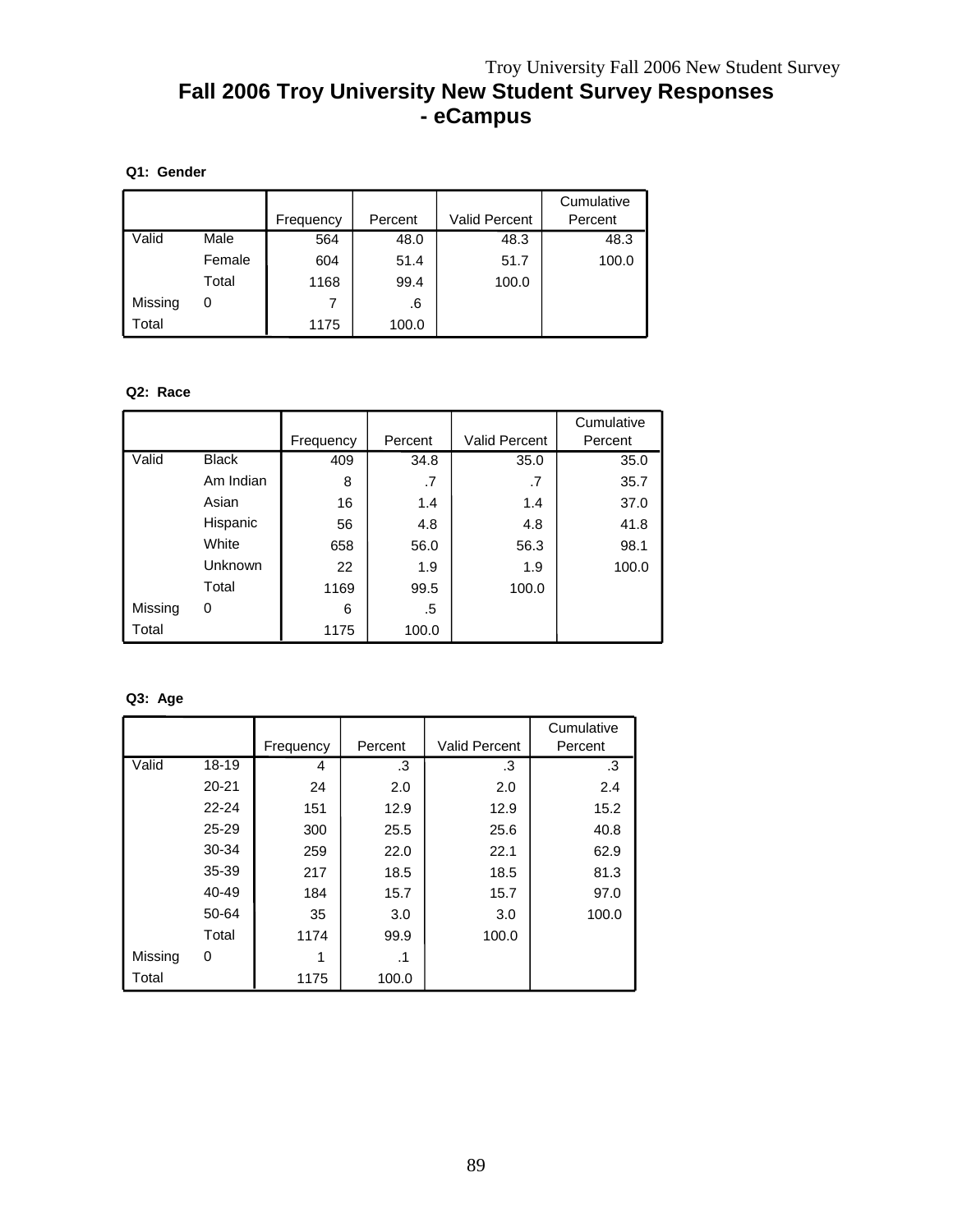## **Q4: Enrollment Status**

|         |                     | Frequency | Percent | <b>Valid Percent</b> | Cumulative<br>Percent |
|---------|---------------------|-----------|---------|----------------------|-----------------------|
| Valid   | First-Time Freshman | 216       | 18.4    | 18.4                 | 18.4                  |
|         | First-Time Graduate | 234       | 19.9    | 20.0                 | 38.4                  |
|         | <b>UG Transfer</b>  | 488       | 41.5    | 41.6                 | 80.0                  |
|         | <b>GR Transfer</b>  | 58        | 4.9     | 4.9                  | 85.0                  |
|         | <b>UG Transient</b> | 58        | 4.9     | 4.9                  | 89.9                  |
|         | <b>GR</b> Transient | 26        | 2.2     | 2.2                  | 92.2                  |
|         | Other               | 92        | 7.8     | 7.8                  | 100.0                 |
|         | Total               | 1172      | 99.7    | 100.0                |                       |
| Missing | 0                   | 3         | .3      |                      |                       |
| Total   |                     | 1175      | 100.0   |                      |                       |

**Q5 and Q6: Campus where you are currently enrolled (eCampus); if UC or eCampus, select the site from which you are taking classes.** 

#### **Q7: College you are attending.**

|         |           | Frequency | Percent | <b>Valid Percent</b> | Cumulative<br>Percent |
|---------|-----------|-----------|---------|----------------------|-----------------------|
| Valid   | AS        | 391       | 33.3    | 34.4                 | 34.4                  |
|         | BU        | 487       | 41.4    | 42.8                 | 77.2                  |
|         | ED        | 125       | 10.6    | 11.0                 | 88.2                  |
|         | <b>CF</b> | 12        | 1.0     | 1.1                  | 89.3                  |
|         | HH        | 122       | 10.4    | 10.7                 | 100.0                 |
|         | Total     | 1137      | 96.8    | 100.0                |                       |
| Missing | 0         | 38        | 3.2     |                      |                       |
| Total   |           | 1175      | 100.0   |                      |                       |

#### **Q8: When you applied for admission to college, Troy University was your \_\_\_\_ choice**

|         |                     |           |         |                      | Cumulative |
|---------|---------------------|-----------|---------|----------------------|------------|
|         |                     | Frequency | Percent | <b>Valid Percent</b> | Percent    |
| Valid   | <b>First Choice</b> | 875       | 74.5    | 75.2                 | 75.2       |
|         | Second Choice       | 247       | 21.0    | 21.2                 | 96.5       |
|         | <b>Third Choice</b> | 26        | 2.2     | 2.2                  | 98.7       |
|         | Fourth Choice       | 15        | 1.3     | 1.3                  | 100.0      |
|         | Total               | 1163      | 99.0    | 100.0                |            |
| Missing | 0                   | 12        | 1.0     |                      |            |
| Total   |                     | 1175      | 100.0   |                      |            |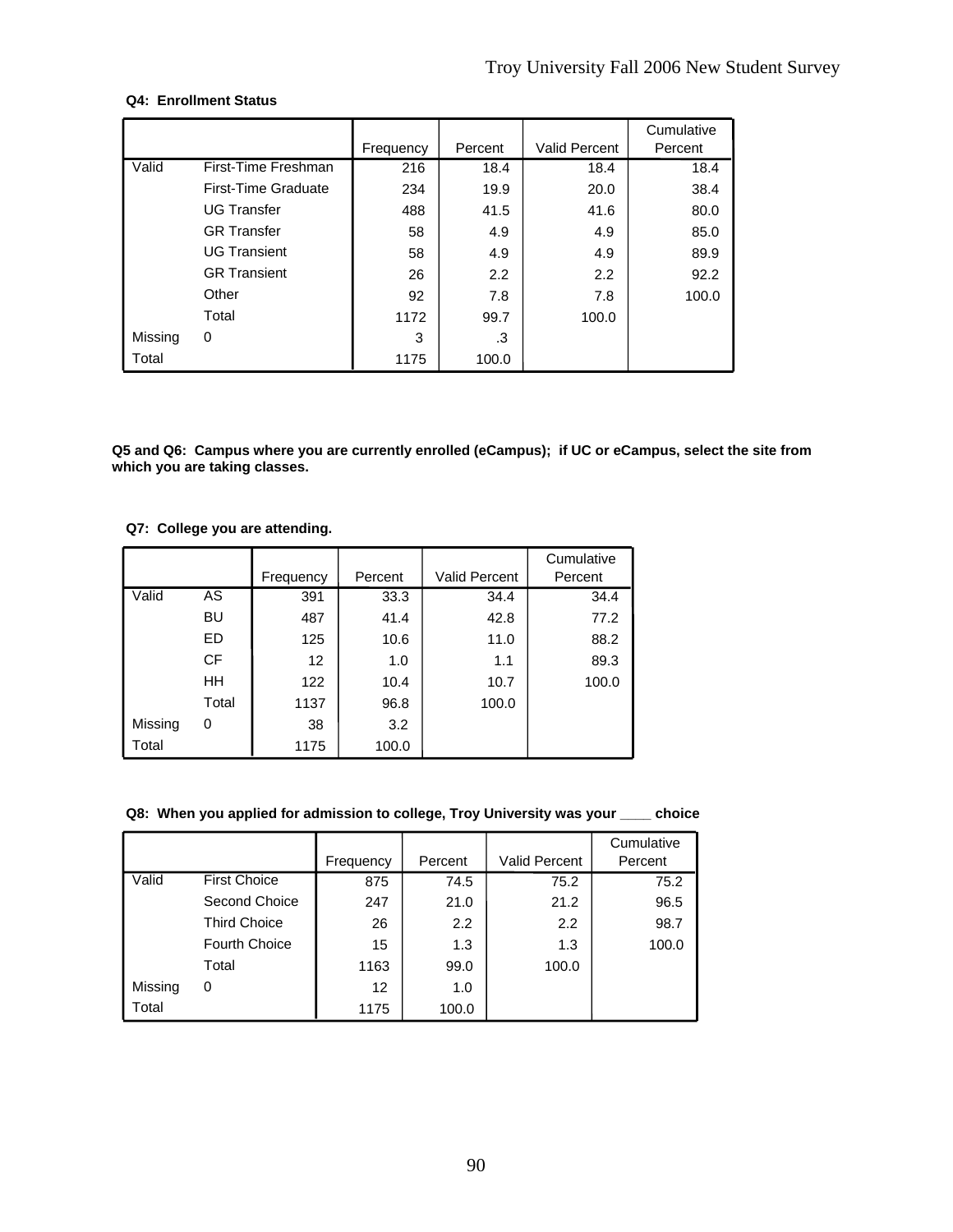|         |       | Frequency | Percent | <b>Valid Percent</b> | Cumulative<br>Percent |
|---------|-------|-----------|---------|----------------------|-----------------------|
| Valid   | Yes   | 209       | 17.8    | 17.9                 | 17.9                  |
|         | No    | 957       | 81.4    | 82.1                 | 100.0                 |
|         | Total | 1166      | 99.2    | 100.0                |                       |
| Missing | 0     | 9         | .8      |                      |                       |
| Total   |       | 1175      | 100.0   |                      |                       |

**Q9: Prior to enrollment in Troy University, did you visit the campus where you enrolled?**

#### **Q10: Please select the reasons why you have chosen to attend Troy University (select as many as apply):**

#### **Q10 - Reason 1: Size of campus**

|       |       |           |         |                      | Cumulative |
|-------|-------|-----------|---------|----------------------|------------|
|       |       | Frequency | Percent | <b>Valid Percent</b> | Percent    |
| Valid | No    | 1147      | 97.6    | 97.6                 | 97.6       |
|       | Yes   | 28        | 2.4     | 2.4                  | 100.0      |
|       | Total | 1175      | 100.0   | 100.0                |            |

#### **Q10 - Reason 2: Location**

|       |       | Frequency | Percent | <b>Valid Percent</b> | Cumulative<br>Percent |
|-------|-------|-----------|---------|----------------------|-----------------------|
| Valid | No    | 899       | 76.5    | 76.5                 | 76.5                  |
|       | Yes   | 276       | 23.5    | 23.5                 | 100.0                 |
|       | Total | 1175      | 100.0   | 100.0                |                       |

**Q10 - Reason 3: Affordability**

|       |       |           |         |                      | Cumulative |
|-------|-------|-----------|---------|----------------------|------------|
|       |       | Frequency | Percent | <b>Valid Percent</b> | Percent    |
| Valid | No    | 724       | 61.6    | 61.6                 | 61.6       |
|       | Yes   | 451       | 38.4    | 38.4                 | 100.0      |
|       | Total | 1175      | 100.0   | 100.0                |            |

## **Q10 - Reason 4: Availability of Financial Aid**

|       |       | Frequency | Percent | <b>Valid Percent</b> | Cumulative<br>Percent |
|-------|-------|-----------|---------|----------------------|-----------------------|
| Valid | No    | 957       | 81.4    | 81.4                 | 81.4                  |
|       | Yes   | 218       | 18.6    | 18.6                 | 100.0                 |
|       | Total | 1175      | 100.0   | 100.0                |                       |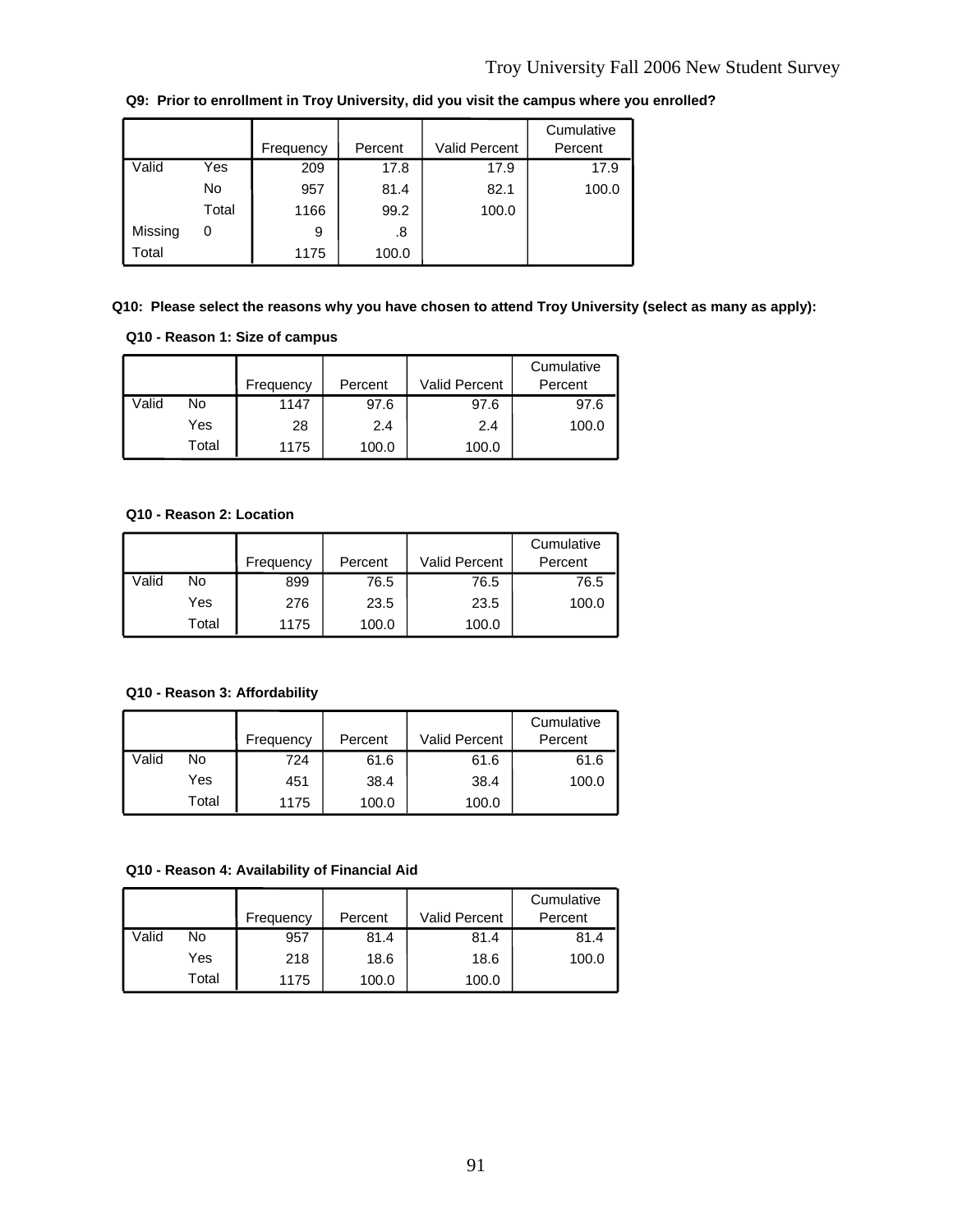|       |       | Frequency | Percent | Valid Percent | Cumulative<br>Percent |
|-------|-------|-----------|---------|---------------|-----------------------|
| Valid | No    | 1019      | 86.7    | 86.7          | 86.7                  |
|       | Yes   | 156       | 13.3    | 13.3          | 100.0                 |
|       | Total | 1175      | 100.0   | 100.0         |                       |

#### **Q10 - Reason 5: Admission standards**

# **Q10 - Reason 6: Academic programs**

|       |       | Frequency | Percent | <b>Valid Percent</b> | Cumulative<br>Percent |
|-------|-------|-----------|---------|----------------------|-----------------------|
| Valid | No    | 633       | 53.9    | 53.9                 | 53.9                  |
|       | Yes   | 542       | 46.1    | 46.1                 | 100.0                 |
|       | Total | 1175      | 100.0   | 100.0                |                       |

# **Q10 - Reason 7: Academic reputation**

|       |       |           |         |                      | Cumulative |
|-------|-------|-----------|---------|----------------------|------------|
|       |       | Frequency | Percent | <b>Valid Percent</b> | Percent    |
| Valid | No    | 906       | 77.1    | 77.1                 | 77.1       |
|       | Yes   | 269       | 22.9    | 22.9                 | 100.0      |
|       | Total | 1175      | 100.0   | 100.0                |            |

# **Q10 - Reason 8: Flexibility of schedule**

|       |       | Frequency | Percent | <b>Valid Percent</b> | Cumulative<br>Percent |
|-------|-------|-----------|---------|----------------------|-----------------------|
| Valid | No    | 486       | 41.4    | 41.4                 | 41.4                  |
|       | Yes   | 689       | 58.6    | 58.6                 | 100.0                 |
|       | Total | 1175      | 100.0   | 100.0                |                       |

#### **Q10 - Reason 9: Social atmosphere**

|       |       | Frequency | Percent | <b>Valid Percent</b> | Cumulative<br>Percent |
|-------|-------|-----------|---------|----------------------|-----------------------|
| Valid | No    | 1159      | 98.6    | 98.6                 | 98.6                  |
|       | Yes   | 16        | 1.4     | 1.4                  | 100.0                 |
|       | Total | 1175      | 100.0   | 100.0                |                       |

# **Q10 - Reason 10: Diversity of student body**

|       |       | Frequency | Percent | <b>Valid Percent</b> | Cumulative<br>Percent |
|-------|-------|-----------|---------|----------------------|-----------------------|
|       |       |           |         |                      |                       |
| Valid | No    | 1124      | 95.7    | 95.7                 | 95.7                  |
|       | Yes   | 51        | 4.3     | 4.3                  | 100.0                 |
|       | Total | 1175      | 100.0   | 100.0                |                       |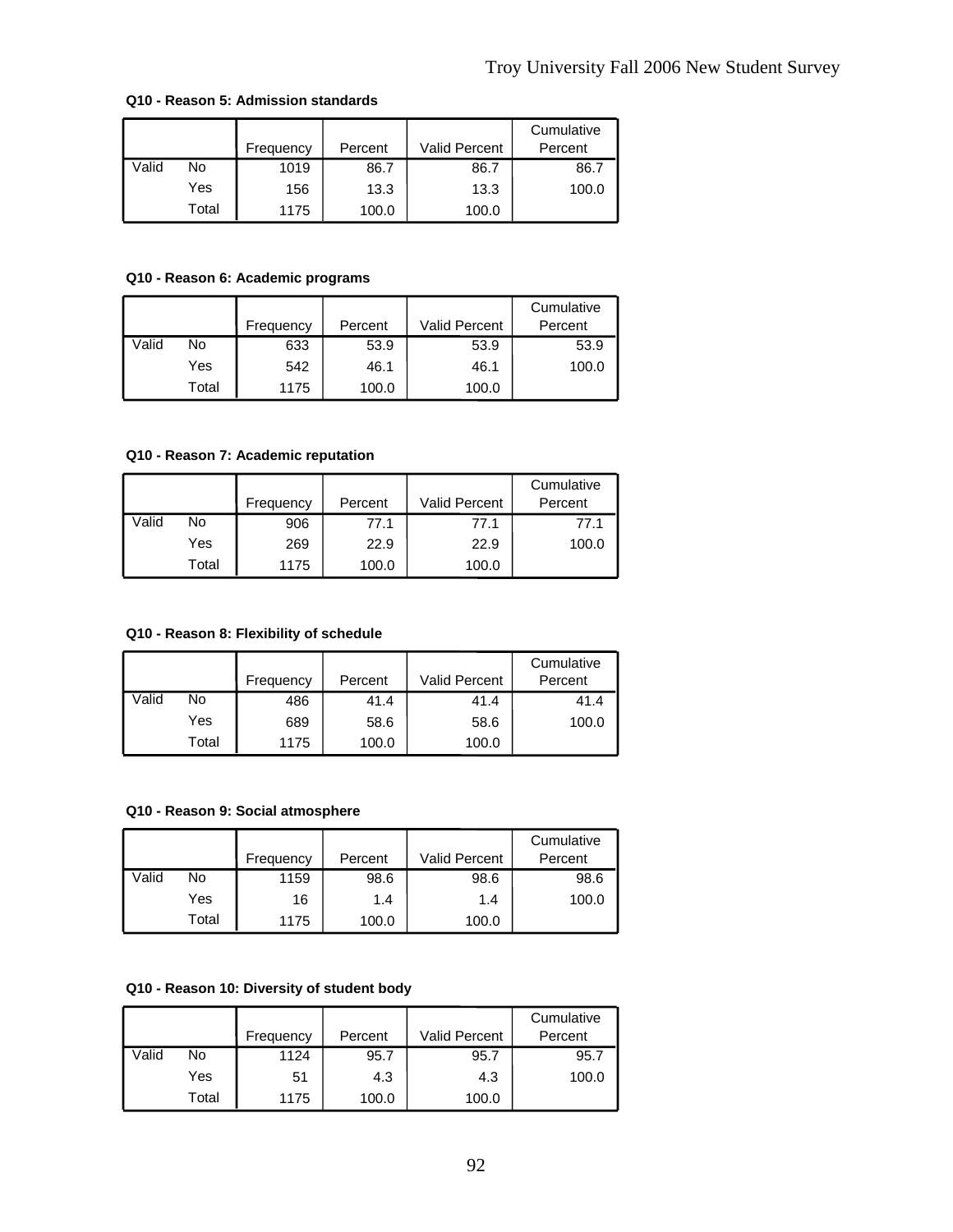## **Q10 - Reason 11: Athletics**

|       |       |           |         |                      | Cumulative |
|-------|-------|-----------|---------|----------------------|------------|
|       |       | Frequency | Percent | <b>Valid Percent</b> | Percent    |
| Valid | No    | 1165      | 99.1    | 99.1                 | 99.1       |
|       | Yes   | 10        | .9      | .9                   | 100.0      |
|       | Total | 1175      | 100.0   | 100.0                |            |

# **Q10 - Reason 12: Performing arts**

|       |    |           |         |                      | Cumulative |
|-------|----|-----------|---------|----------------------|------------|
|       |    | Frequency | Percent | <b>Valid Percent</b> | Percent    |
| Valid | No | 1175      | 100.0   | 100.0                | 100.0      |

# **Q10 - Reason 13: Recommendation of high school counselor**

|       |       | Frequency | Percent | <b>Valid Percent</b> | Cumulative<br>Percent |
|-------|-------|-----------|---------|----------------------|-----------------------|
| Valid | No    | 1174      | 99.9    | 99.9                 | 99.9                  |
|       | Yes   |           |         |                      | 100.0                 |
|       | Total | 1175      | 100.0   | 100.0                |                       |

## **Q10 - Reason 14: Recommendation of college counselor**

|       |       | Frequency | Percent | <b>Valid Percent</b> | Cumulative<br>Percent |
|-------|-------|-----------|---------|----------------------|-----------------------|
| Valid | No    | 1072      | 91.2    | 91.2                 | 91.2                  |
|       | Yes   | 103       | 8.8     | 8.8                  | 100.0                 |
|       | Total | 1175      | 100.0   | 100.0                |                       |

#### **Q10 - Reason 15: Parents' recommendation**

|       |       | Frequency | Percent | <b>Valid Percent</b> | Cumulative<br>Percent |
|-------|-------|-----------|---------|----------------------|-----------------------|
| Valid | No    | 1158      | 98.6    | 98.6                 | 98.6                  |
|       | Yes   | 17        | 1.4     | 1.4                  | 100.0                 |
|       | Total | 1175      | 100.0   | 100.0                |                       |

## **Q10 - Reason 16: Friends' recommendation**

|       |       | Frequency | Percent | <b>Valid Percent</b> | Cumulative<br>Percent |
|-------|-------|-----------|---------|----------------------|-----------------------|
| Valid | No    | 877       | 74.6    | 74.6                 | 74.6                  |
|       | Yes   | 298       | 25.4    | 25.4                 | 100.0                 |
|       | Total | 1175      | 100.0   | 100.0                |                       |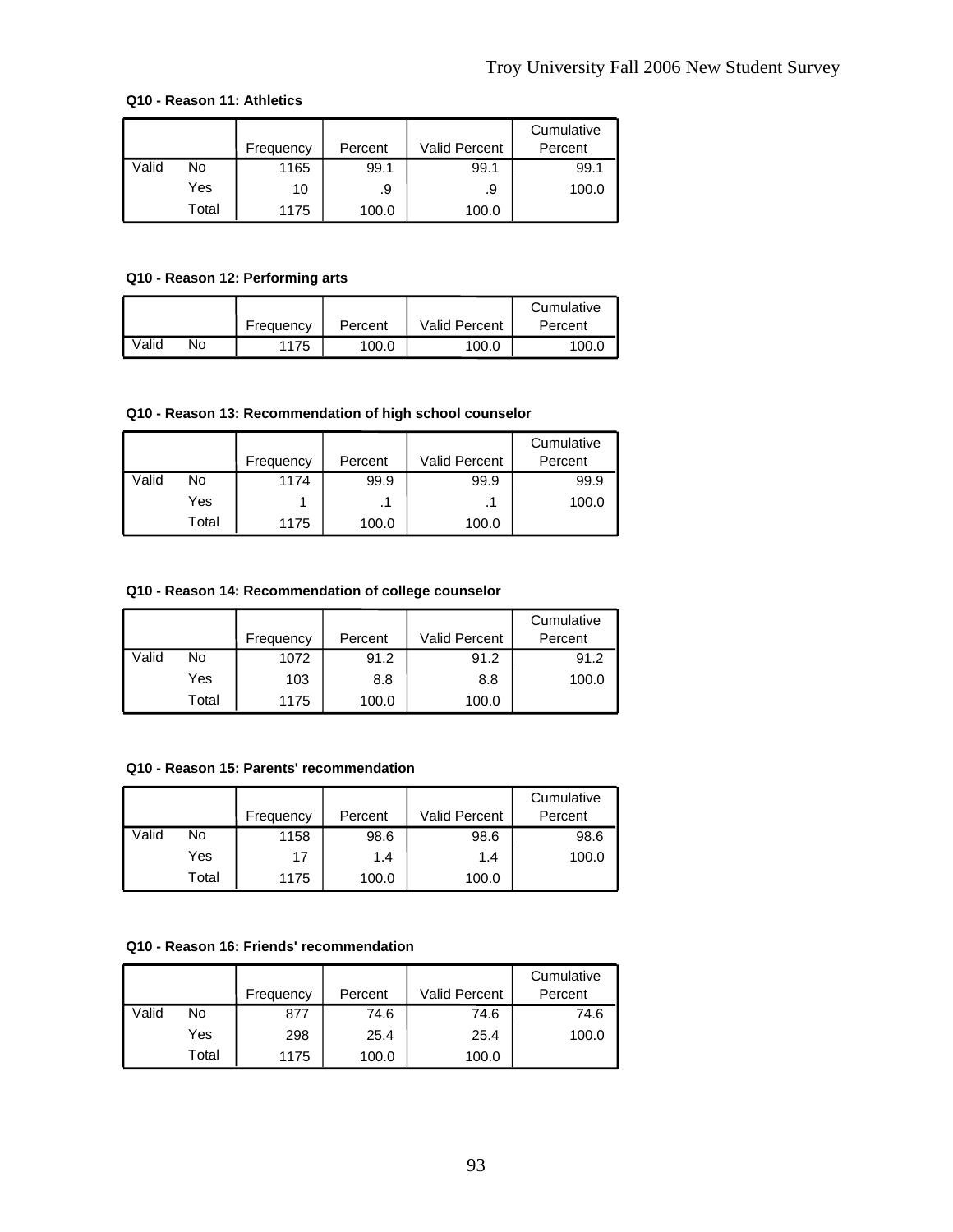|       |       |           |         |               | Cumulative |
|-------|-------|-----------|---------|---------------|------------|
|       |       | Frequency | Percent | Valid Percent | Percent    |
| Valid | No    | 1089      | 92.7    | 92.7          | 92.7       |
|       | Yes   | 86        | 7.3     | 7.3           | 100.0      |
|       | Total | 1175      | 100.0   | 100.0         |            |

#### **Q10 - Reason 17: Alumni recommendation**

# **Q10 - Reason 18: Other**

|       |       | Frequency | Percent | <b>Valid Percent</b> | Cumulative<br>Percent |
|-------|-------|-----------|---------|----------------------|-----------------------|
| Valid | No    | 979       | 83.3    | 83.3                 | 83.3                  |
|       | Yes   | 196       | 16.7    | 16.7                 | 100.0                 |
|       | Total | 1175      | 100.0   | 100.0                |                       |

# **Q11: See Appendices 7 and 7.1.**

# **Q12: How did you first learn about TROY?**

|         |                    |                   |         |                      | Cumulative |
|---------|--------------------|-------------------|---------|----------------------|------------|
|         |                    | Frequency         | Percent | <b>Valid Percent</b> | Percent    |
| Valid   | Alumni             | 112               | 9.5     | 9.6                  | 9.6        |
|         | <b>Billboard</b>   | 32                | 2.7     | 2.7                  | 12.3       |
|         | Direct Mail        | 4                 | .3      | .3                   | 12.7       |
|         | Guidance Counselor | 123               | 10.5    | 10.5                 | 23.2       |
|         | Internet           | 176               | 15.0    | 15.1                 | 38.3       |
|         | Newspaper          | $12 \overline{ }$ | 1.0     | 1.0                  | 39.4       |
|         | Radio              | 8                 | .7      | .7                   | 40.1       |
|         | Television         | 20                | 1.7     | 1.7                  | 41.8       |
|         | Word of mouth      | 462               | 39.3    | 39.6                 | 81.4       |
|         | Other              | 217               | 18.5    | 18.6                 | 100.0      |
|         | Total              | 1166              | 99.2    | 100.0                |            |
| Missing | 0                  | 9                 | .8      |                      |            |
| Total   |                    | 1175              | 100.0   |                      |            |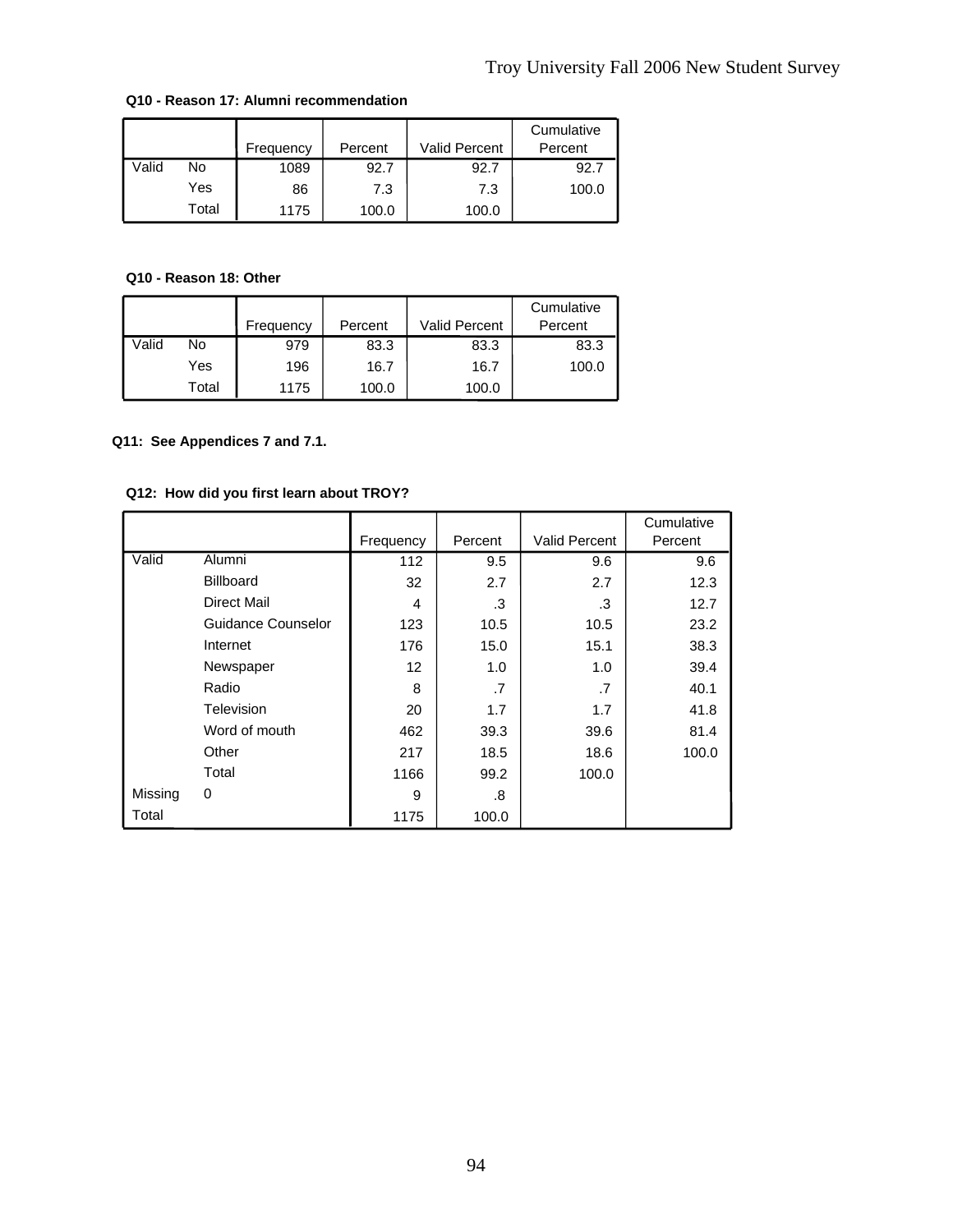|         |                    | Frequency      | Percent | Valid Percent | Cumulative<br>Percent |
|---------|--------------------|----------------|---------|---------------|-----------------------|
| Valid   | <b>Billboard</b>   | 28             | 2.4     | 2.4           | 2.4                   |
|         | <b>Direct Mail</b> | 28             | 2.4     | 2.4           | 4.8                   |
|         | Internet           | 696            | 59.2    | 59.8          | 64.6                  |
|         | Newspaper          | 12             | 1.0     | 1.0           | 65.6                  |
|         | Radio              | $\overline{2}$ | .2      | .2            | 65.8                  |
|         | Television         | 1              | .1      | .1            | 65.9                  |
|         | Word of mouth      | 172            | 14.6    | 14.8          | 80.7                  |
|         | Other              | 225            | 19.1    | 19.3          | 100.0                 |
|         | Total              | 1164           | 99.1    | 100.0         |                       |
| Missing | 0                  | 11             | .9      |               |                       |
| Total   |                    | 1175           | 100.0   |               |                       |

**Q13: How did you learn about registration dates and times?**

# **Q14: What is the best way to advertise to your friends?**

|         |               | Frequency | Percent | <b>Valid Percent</b> | Cumulative<br>Percent |
|---------|---------------|-----------|---------|----------------------|-----------------------|
| Valid   | Billboard     | 19        | 1.6     | 1.7                  | 1.7                   |
|         | Direct Mail   | 58        | 4.9     | 5.1                  | 6.7                   |
|         | Internet      | 352       | 30.0    | 30.7                 | 37.4                  |
|         | Newspaper     | 10        | .9      | .9                   | 38.3                  |
|         | Radio         | 36        | 3.1     | 3.1                  | 41.4                  |
|         | Television    | 61        | 5.2     | 5.3                  | 46.8                  |
|         | Word of mouth | 576       | 49.0    | 50.3                 | 97.0                  |
|         | Other         | 34        | 2.9     | 3.0                  | 100.0                 |
|         | Total         | 1146      | 97.5    | 100.0                |                       |
| Missing | 0             | 29        | 2.5     |                      |                       |
| Total   |               | 1175      | 100.0   |                      |                       |

# **Q15: How would you describe TROY to a friend? (Choose all that apply.)**

# **Q15 - Description 1: Academically challenging**

|       |       | Frequency | Percent | <b>Valid Percent</b> | Cumulative<br>Percent |
|-------|-------|-----------|---------|----------------------|-----------------------|
| Valid | No    | 694       | 59.1    | 59.1                 | 59.1                  |
|       | Yes   | 481       | 40.9    | 40.9                 | 100.0                 |
|       | Total | 1175      | 100.0   | 100.0                |                       |

# **Q15 - Description 2: Caring**

|       |       |           |         |               | Cumulative |
|-------|-------|-----------|---------|---------------|------------|
|       |       | Frequency | Percent | Valid Percent | Percent    |
| Valid | No    | 946       | 80.5    | 80.5          | 80.5       |
|       | Yes   | 229       | 19.5    | 19.5          | 100.0      |
|       | Total | 1175      | 100.0   | 100.0         |            |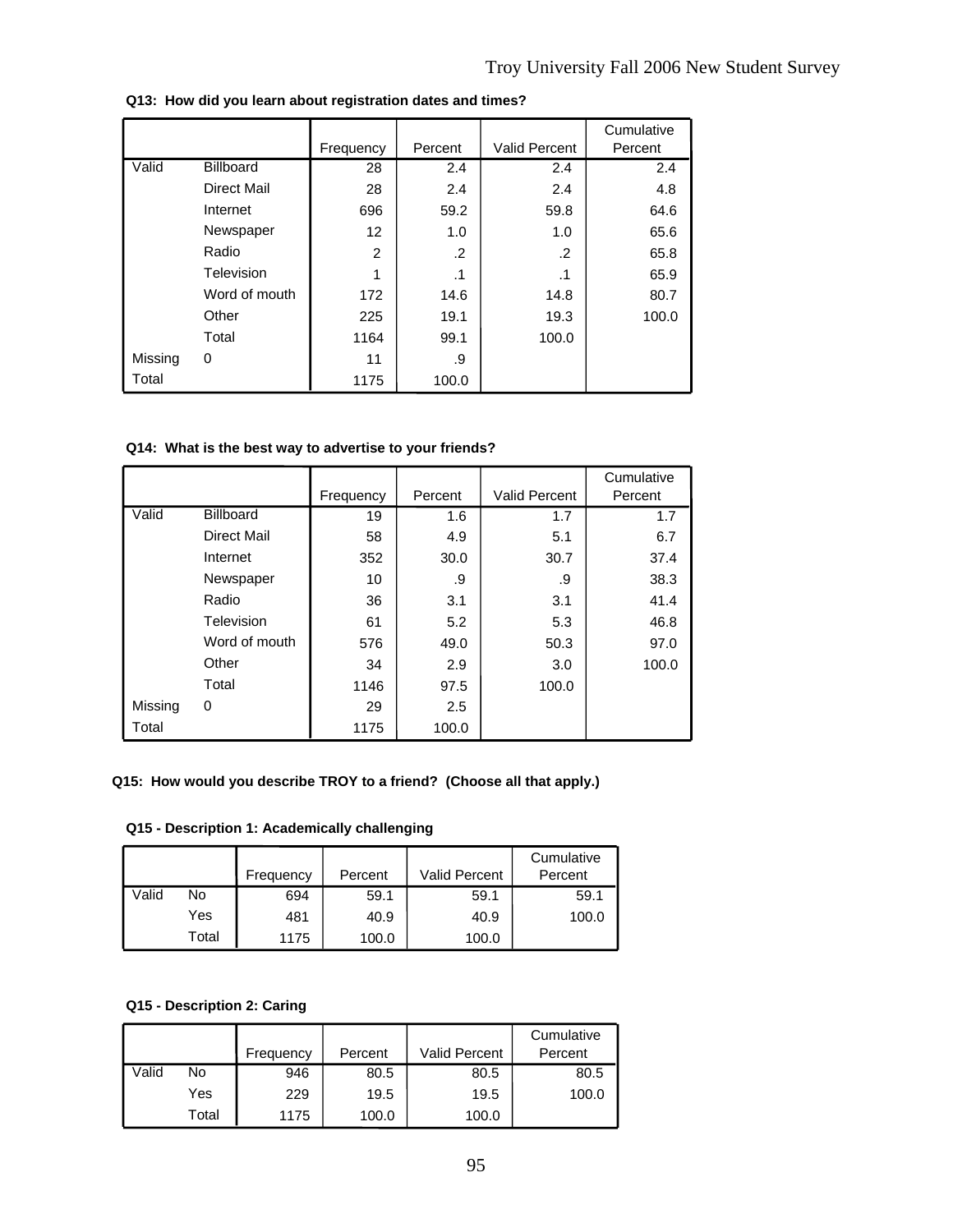# **Q15 - Description 3: Convenient**

|       |       |           |         |                      | Cumulative |
|-------|-------|-----------|---------|----------------------|------------|
|       |       | Frequency | Percent | <b>Valid Percent</b> | Percent    |
| Valid | No    | 348       | 29.6    | 29.6                 | 29.6       |
|       | Yes   | 827       | 70.4    | 70.4                 | 100.0      |
|       | Total | 1175      | 100.0   | 100.0                |            |

# **Q15 - Description 4: Friendly**

|       |       |           |         |                      | Cumulative |
|-------|-------|-----------|---------|----------------------|------------|
|       |       | Frequency | Percent | <b>Valid Percent</b> | Percent    |
| Valid | No    | 776       | 66.0    | 66.0                 | 66.0       |
|       | Yes   | 399       | 34.0    | 34.0                 | 100.0      |
|       | Total | 1175      | 100.0   | 100.0                |            |

# **Q15 - Description 5: Good value for the price**

|       |       | Frequency | Percent | <b>Valid Percent</b> | Cumulative<br>Percent |
|-------|-------|-----------|---------|----------------------|-----------------------|
| Valid | No    | 615       | 52.3    | 52.3                 | 52.3                  |
|       | Yes   | 560       | 47.7    | 47.7                 | 100.0                 |
|       | Total | 1175      | 100.0   | 100.0                |                       |

# **Q15 - Description 6: Helpful**

|       |       |           |         |                      | Cumulative |
|-------|-------|-----------|---------|----------------------|------------|
|       |       | Frequency | Percent | <b>Valid Percent</b> | Percent    |
| Valid | No    | 822       | 70.0    | 70.0                 | 70.0       |
|       | Yes   | 353       | 30.0    | 30.0                 | 100.0      |
|       | Total | 1175      | 100.0   | 100.0                |            |

#### **Q15 - Description 7: Student-centered**

|       |       | Frequency | Percent | <b>Valid Percent</b> | Cumulative<br>Percent |
|-------|-------|-----------|---------|----------------------|-----------------------|
| Valid | No    | 781       | 66.5    | 66.5                 | 66.5                  |
|       | Yes   | 394       | 33.5    | 33.5                 | 100.0                 |
|       | Total | 1175      | 100.0   | 100.0                |                       |

### **Q15 - Description 8: Other**

|       |       |           |         |                      | Cumulative |
|-------|-------|-----------|---------|----------------------|------------|
|       |       | Frequency | Percent | <b>Valid Percent</b> | Percent    |
| Valid | No    | 1107      | 94.2    | 94.2                 | 94.2       |
|       | Yes   | 68        | 5.8     | 5.8                  | 100.0      |
|       | Total | 1175      | 100.0   | 100.0                |            |

**Q16: Additional Comments. (See Comments in the Troy IRPE Office.)**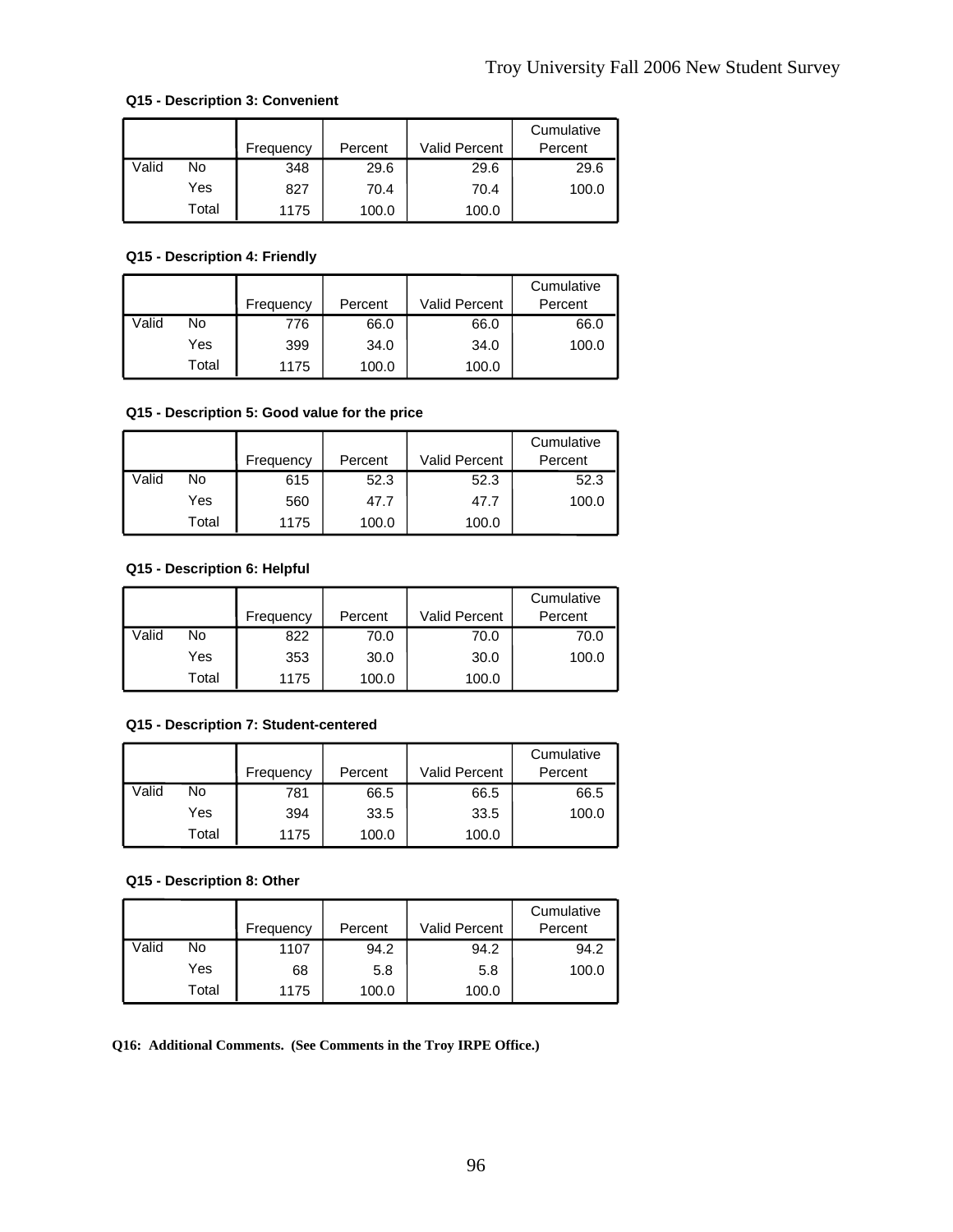# **Fall 2006 Troy University New Student Survey Responses - Overall**

# **Q1: Gender**

|         |        |           |         |                      | Cumulative |
|---------|--------|-----------|---------|----------------------|------------|
|         |        | Frequency | Percent | <b>Valid Percent</b> | Percent    |
| Valid   | Male   | 961       | 37.8    | 38.0                 | 38.0       |
|         | Female | 1567      | 61.7    | 62.0                 | 100.0      |
|         | Total  | 2528      | 99.5    | 100.0                |            |
| Missing | 0      | 12        | .5      |                      |            |
| Total   |        | 2540      | 100.0   |                      |            |

# **Q2: Race**

|         |              |           |           |                      | Cumulative |
|---------|--------------|-----------|-----------|----------------------|------------|
|         |              | Frequency | Percent   | <b>Valid Percent</b> | Percent    |
| Valid   | Alien        | 3         | $\cdot$ 1 | .1                   | .1         |
|         | <b>Black</b> | 952       | 37.5      | 37.7                 | 37.9       |
|         | Am Indian    | 17        | .7        | .7                   | 38.5       |
|         | Asian        | 72        | 2.8       | 2.9                  | 41.4       |
|         | Hispanic     | 100       | 3.9       | 4.0                  | 45.3       |
|         | White        | 1338      | 52.7      | 53.0                 | 98.4       |
|         | Unknown      | 41        | 1.6       | 1.6                  | 100.0      |
|         | Total        | 2523      | 99.3      | 100.0                |            |
| Missing | 0            | 17        | .7        |                      |            |
| Total   |              | 2540      | 100.0     |                      |            |

# **Q3: Age**

|         |            |                |         |                      | Cumulative |
|---------|------------|----------------|---------|----------------------|------------|
|         |            | Frequency      | Percent | <b>Valid Percent</b> | Percent    |
| Valid   | 18-19      | 271            | 10.7    | 10.7                 | 10.7       |
|         | $20 - 21$  | 107            | 4.2     | 4.2                  | 14.9       |
|         | $22 - 24$  | 310            | 12.2    | 12.2                 | 27.2       |
|         | 25-29      | 552            | 21.7    | 21.8                 | 49.0       |
|         | 30-34      | 447            | 17.6    | 17.7                 | 66.6       |
|         | 35-39      | 378            | 14.9    | 14.9                 | 81.6       |
|         | 40-49      | 357            | 14.1    | 14.1                 | 95.7       |
|         | 50-64      | 108            | 4.3     | 4.3                  | 99.9       |
|         | 65 or over | $\overline{2}$ | .1      | .1                   | 100.0      |
|         | Total      | 2532           | 99.7    | 100.0                |            |
| Missing | 0          | 8              | .3      |                      |            |
| Total   |            | 2540           | 100.0   |                      |            |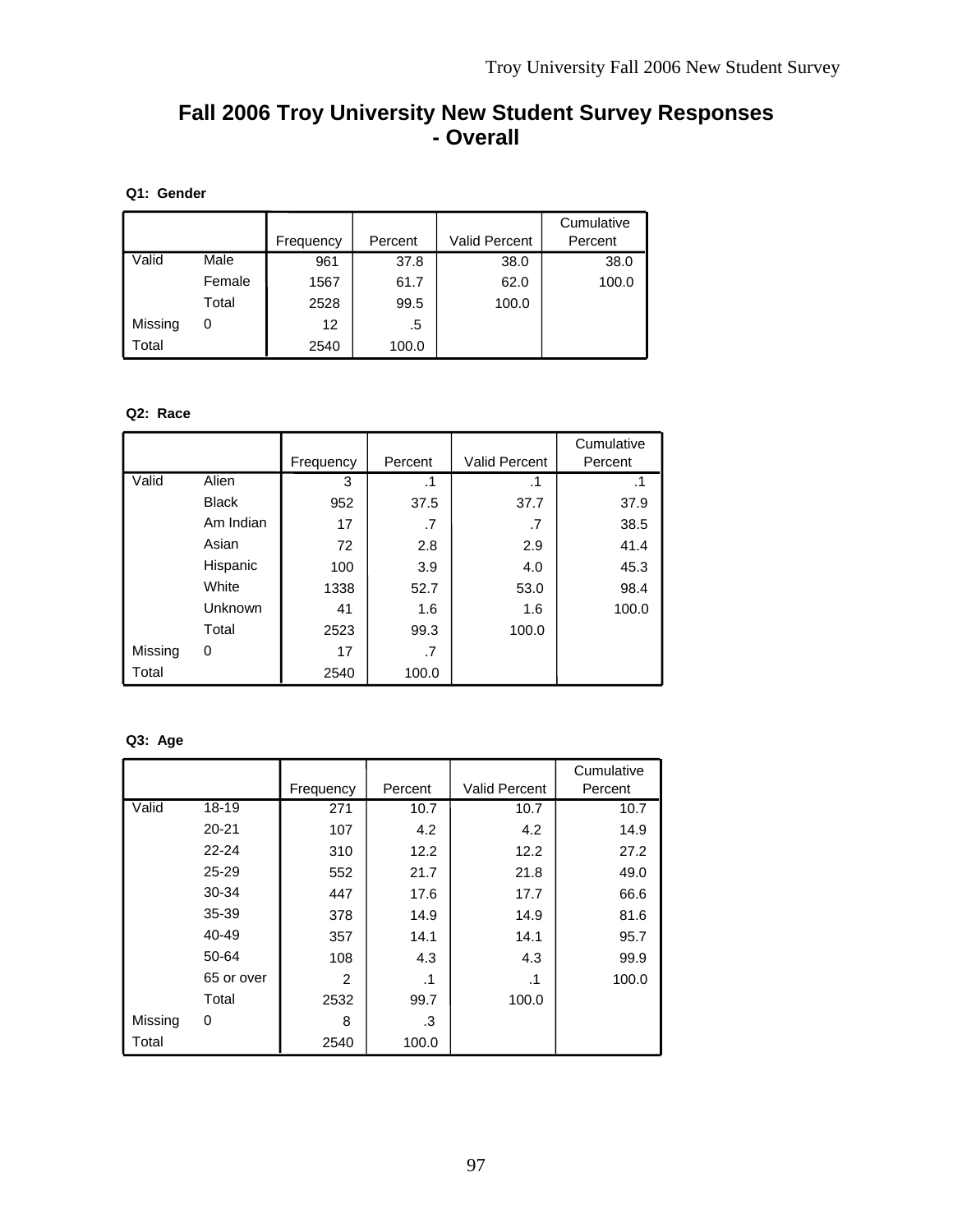# **Q4: Enrollment Status**

|         |                                        | Frequency | Percent | <b>Valid Percent</b> | Cumulative<br>Percent |
|---------|----------------------------------------|-----------|---------|----------------------|-----------------------|
| Valid   | Dually-enrolled high<br>school student | 6         | .2      | .2                   | $\cdot$ 2             |
|         | First-Time Freshman                    | 612       | 24.1    | 24.2                 | 24.4                  |
|         | First-Time Graduate                    | 614       | 24.2    | 24.3                 | 48.7                  |
|         | <b>UG Transfer</b>                     | 836       | 32.9    | 33.0                 | 81.7                  |
|         | <b>GR</b> Transfer                     | 137       | 5.4     | 5.4                  | 87.2                  |
|         | <b>UG Transient</b>                    | 80        | 3.1     | 3.2                  | 90.3                  |
|         | <b>GR Transient</b>                    | 49        | 1.9     | 1.9                  | 92.3                  |
|         | Other                                  | 196       | 7.7     | 7.7                  | 100.0                 |
|         | Total                                  | 2530      | 99.6    | 100.0                |                       |
| Missing | 0                                      | 10        | .4      |                      |                       |
| Total   |                                        | 2540      | 100.0   |                      |                       |

**Q5 and Q6: Campus where you are currently enrolled (TROY Overall); if UC or eCampus, select the site from which you are taking classes.** 

# **Q5: Campus**

|         |                    |           |         |               | Cumulative |
|---------|--------------------|-----------|---------|---------------|------------|
|         |                    | Frequency | Percent | Valid Percent | Percent    |
| Valid   | Dothan             | 134       | 5.3     | 5.3           | 5.3        |
|         | Montgomery         | 277       | 10.9    | 11.0          | 16.3       |
|         | <b>Phenix City</b> | 122       | 4.8     | 4.8           | 21.1       |
|         | Troy               | 432       | 17.0    | 17.1          | 38.2       |
|         | University College | 385       | 15.2    | 15.2          | 53.5       |
|         | eCampus            | 1175      | 46.3    | 46.5          | 100.0      |
|         | Total              | 2525      | 99.4    | 100.0         |            |
| Missing | 0                  | 15        | .6      |               |            |
| Total   |                    | 2540      | 100.0   |               |            |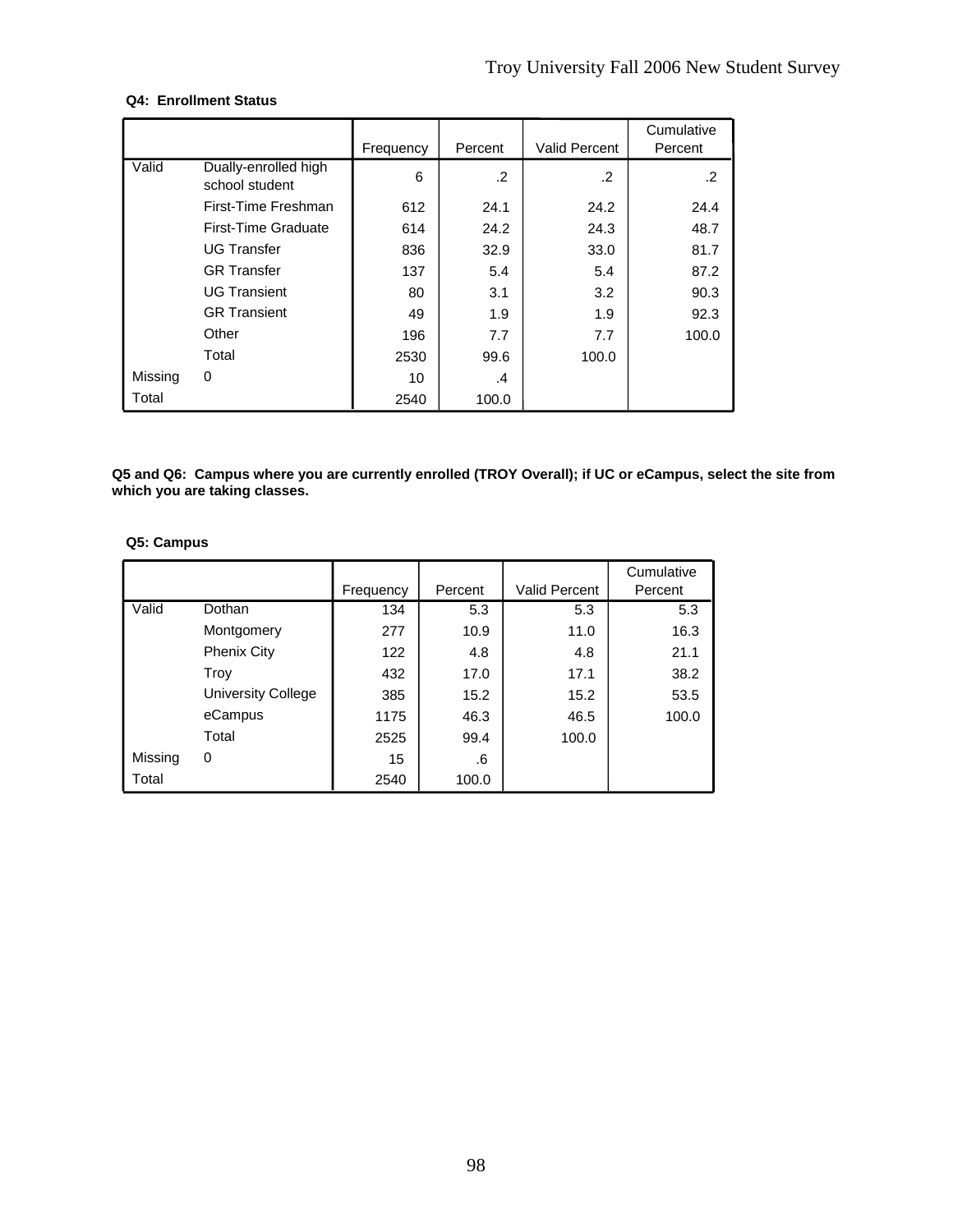|       | Troy University Fall 2006 New Student Survey |           |              |               |                       |  |  |  |  |
|-------|----------------------------------------------|-----------|--------------|---------------|-----------------------|--|--|--|--|
|       | Q6: UC Site/eCampus                          |           |              |               |                       |  |  |  |  |
|       |                                              | Frequency | Percent      | Valid Percent | Cumulative<br>Percent |  |  |  |  |
| Valid | Albany, Georgia                              | 92        | 3.6          | 5.3           | 5.3                   |  |  |  |  |
|       | Atlanta, Georgia                             | 90        | 3.5          | 5.2           | 10.5                  |  |  |  |  |
|       | Augusta, Georgia                             | 110       | 4.3          | 6.4           | 16.9                  |  |  |  |  |
|       | Bangkok, Thailand                            | 1         | .0           | $\cdot$ 1     | 17.0                  |  |  |  |  |
|       | Bethesda, Maryland                           | 3         | $\cdot$ 1    | $\cdot$       | 17.1                  |  |  |  |  |
|       | Brunswick, Georgia                           | 37        | 1.5          | 2.1           | 19.3                  |  |  |  |  |
|       | Clarksville, Tennessee                       | 6         | $\cdot$      | .3            | 19.6                  |  |  |  |  |
|       | Covington, Georgia                           | 36        | 1.4          | 2.1           | 21.7                  |  |  |  |  |
|       | Dam Neck, Virginia                           |           | .0           | $\cdot$ 1     | 21.8                  |  |  |  |  |
|       | Davis-Monthan AFB, Arizona                   | 22        | .9           | 1.3           | 23.0                  |  |  |  |  |
|       | Distance Learning, Florida/Western<br>Region | 125       | 4.9          | 7.2           | 30.3                  |  |  |  |  |
|       | Distance Learning, Pacific Region            | 4         | $\cdot$      | $\cdot$       | 30.5                  |  |  |  |  |
|       | Distance Learning, Troy, Alabama             | 142       | 5.6          | 8.2           | 38.7                  |  |  |  |  |
|       | Dothan, Alabama                              | 19        | .7           | 1.1           | 39.8                  |  |  |  |  |
|       | eArmyU Programs                              | 153       | 6.0          | 8.9           | 48.7                  |  |  |  |  |
|       | Fayetteville, North Carolina                 | 9         | $\mathbf{A}$ | .5            | 49.2                  |  |  |  |  |
|       | Fort Belvoir, Virginia                       | 9         | $\cdot$      | .5            | 49.7                  |  |  |  |  |
|       | Fort Benning, Georgia                        | 102       | 4.0          | 5.9           | 55.6                  |  |  |  |  |

|       |                                              |                         |                   |                      | Cumulative |
|-------|----------------------------------------------|-------------------------|-------------------|----------------------|------------|
| Valid | Albany, Georgia                              | Frequency               | Percent           | <b>Valid Percent</b> | Percent    |
|       | Atlanta, Georgia                             | 92<br>90                | 3.6               | 5.3<br>5.2           | 5.3        |
|       |                                              |                         | 3.5               |                      | 10.5       |
|       | Augusta, Georgia                             | 110                     | 4.3               | 6.4                  | 16.9       |
|       | Bangkok, Thailand                            | 1                       | .0                | $\cdot$ 1            | 17.0       |
|       | Bethesda, Maryland                           | 3                       | $\cdot$ 1         | $\cdot$              | 17.1       |
|       | Brunswick, Georgia                           | 37                      | 1.5               | 2.1                  | 19.3       |
|       | Clarksville, Tennessee                       | 6                       | $\cdot$           | $\cdot$ 3            | 19.6       |
|       | Covington, Georgia                           | 36                      | 1.4               | 2.1                  | 21.7       |
|       | Dam Neck, Virginia                           | $\mathbf{1}$            | .0                | $\cdot$ 1            | 21.8       |
|       | Davis-Monthan AFB, Arizona                   | 22                      | .9                | 1.3                  | 23.0       |
|       | Distance Learning, Florida/Western<br>Region | 125                     | 4.9               | 7.2                  | 30.3       |
|       | Distance Learning, Pacific Region            | 4                       | $\cdot$           | $\cdot$              | 30.5       |
|       | Distance Learning, Troy, Alabama             | 142                     | 5.6               | 8.2                  | 38.7       |
|       | Dothan, Alabama                              | 19                      | $\cdot$ 7         | 1.1                  | 39.8       |
|       | eArmyU Programs                              | 153                     | 6.0               | 8.9                  | 48.7       |
|       | Fayetteville, North Carolina                 | 9                       | .4                | .5                   | 49.2       |
|       | Fort Belvoir, Virginia                       | 9                       | .4                | $.5\,$               | 49.7       |
|       | Fort Benning, Georgia                        | 102                     | 4.0               | 5.9                  | 55.6       |
|       | Fort Bragg, North Carolina                   | 31                      | 1.2               | 1.8                  | 57.4       |
|       | Fort Carson/Colorado Springs,<br>Colorado    | 22                      | .9                | 1.3                  | 58.7       |
|       | Fort Eustis, Virginia                        | 5                       | $\cdot$ .2        | $\cdot$ 3            | 59.0       |
|       | Fort Gordon, Georgia                         | 26                      | 1.0               | 1.5                  | 60.5       |
|       | Fort Lewis, Washington                       | 16                      | .6                | .9                   | 61.4       |
|       | Fort Monroe, Virginia                        | 3                       | $\cdot$ 1         | $\cdot$              | 61.6       |
|       | Fort Myer, Virginia/Pentagon                 | 3                       | $\cdot$ 1         | $\overline{2}$       | 61.7       |
|       | Fort Rucker, Alabama                         | 10                      | $\mathcal{A}$     | 6.6                  | 62.3       |
|       | Fort Walton Beach Area                       | 77                      | 3.0               | 4.5                  | 66.8       |
|       | <b>Gunter AFB</b>                            | 3                       | $\cdot$ 1         | $\cdot$              | 67.0       |
|       | Heidelberg, Germany                          | $\overline{4}$          | $\cdot$           | $\cdot$ .2           | 67.2       |
|       | Holloman AFB, New Mexico                     | 1                       | $\cdot 0$         | $\cdot$ 1            | 67.2       |
|       | Jacksonville, Florida                        | 5                       | $\cdot$           | .3                   | 67.5       |
|       | Kadena AB, Okinawa, Japan                    | 10                      | $\mathbf{.4}$     | 6.6                  | 68.1       |
|       | Langley AFB, Virginia                        | 9                       | $\mathcal{A}$     | $.5\,$               | 68.6       |
|       | Little Creek Amphibious Base, Virginia       | 2                       | $\cdot$ 1         | $\cdot$ 1            | 68.8       |
|       | Malmstrom AFB                                | $\overline{\mathbf{c}}$ | $\cdot$ 1         | $\cdot$ 1            | 68.9       |
|       | Maxwell AFB                                  | 6                       | $\cdot$ .2        | $\cdot$ 3            | 69.2       |
|       | Misawa AB, Japan                             | 6                       | $\cdot$           | $\cdot$ 3            | 69.6       |
|       | Montgomery, Alabama                          | 84                      | 3.3               | 4.9                  | 74.4       |
|       | New Orleans, Louisiana                       | 1                       | .0                | $\cdot$ 1            | 74.5       |
|       | Norfolk Naval Station, Virginia              | 14                      |                   |                      | 75.3       |
|       | Norfolk Regional Office, Virginia            | 6                       | .6<br>.2          | .8<br>.3             | 75.6       |
|       | Oceana NAS, Virginia                         | 3                       | $\cdot$ 1         | $\cdot$              | 75.8       |
|       | Orlando, Florida                             |                         |                   |                      |            |
|       |                                              | 20                      | $\boldsymbol{.8}$ | 1.2                  | 77.0       |
|       | Pensacola, Florida                           | 37                      | 1.5               | 2.1                  | 79.1       |
|       | Phenix City, Alabama                         | 27                      | 1.1               | 1.6                  | 80.7       |
|       | Savannah, Georgia                            | 16                      | .6                | .9                   | 81.6       |
|       | Seoul, Korea                                 | 6                       | $\cdot$ .2        | $\cdot$ 3            | 81.9       |
|       | Shaw AFB, South Carolina                     | 18                      | $\cdot$ 7         | 1.0                  | 83.0       |
|       | Taipei, Taiwan                               |                         | 0.                |                      | 83.0       |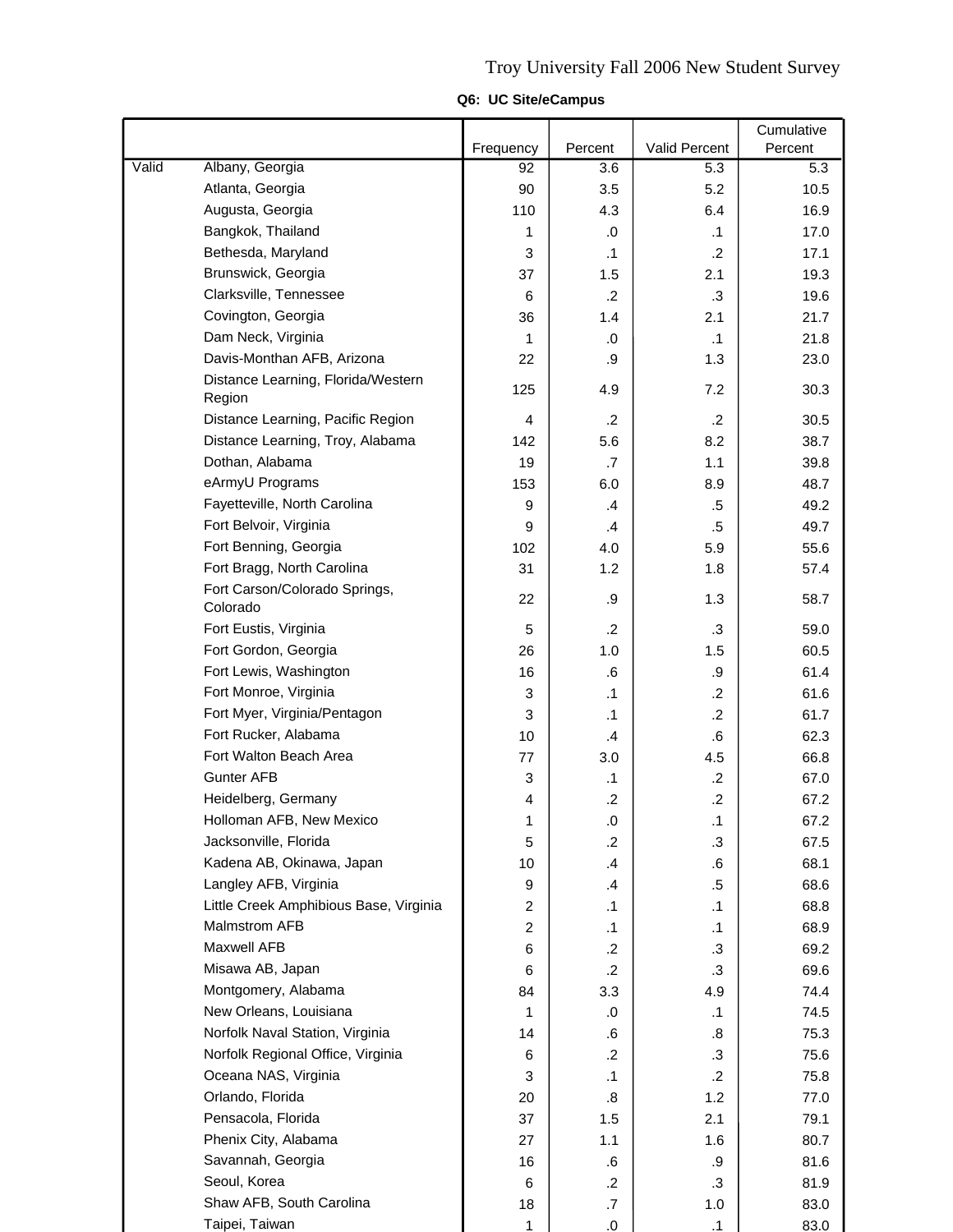# **Q7: College you are attending:**

|         |           |           |         |                      | Cumulative |
|---------|-----------|-----------|---------|----------------------|------------|
|         |           | Frequency | Percent | <b>Valid Percent</b> | Percent    |
| Valid   | AS        | 692       | 27.2    | 28.5                 | 28.5       |
|         | BU        | 910       | 35.8    | 37.4                 | 65.9       |
|         | ED        | 439       | 17.3    | 18.1                 | 83.9       |
|         | <b>CF</b> | 52        | 2.0     | 2.1                  | 86.1       |
|         | HH        | 339       | 13.3    | 13.9                 | 100.0      |
|         | Total     | 2432      | 95.7    | 100.0                |            |
| Missing | 0         | 108       | 4.3     |                      |            |
| Total   |           | 2540      | 100.0   |                      |            |

# **Q8: Troy University was you \_\_\_\_\_ choice**

|         |                      |           |         |                      | Cumulative |
|---------|----------------------|-----------|---------|----------------------|------------|
|         |                      | Frequency | Percent | <b>Valid Percent</b> | Percent    |
| Valid   | <b>First Choice</b>  | 1867      | 73.5    | 74.2                 | 74.2       |
|         | Second Choice        | 518       | 20.4    | 20.6                 | 94.8       |
|         | <b>Third Choice</b>  | 92        | 3.6     | 3.7                  | 98.4       |
|         | <b>Fourth Choice</b> | 39        | 1.5     | 1.6                  | 100.0      |
|         | Total                | 2516      | 99.1    | 100.0                |            |
| Missing | 0                    | 24        | .9      |                      |            |
| Total   |                      | 2540      | 100.0   |                      |            |

# **Q9: Prior to enrollment in Troy University, did you visit the campus where you enrolled?**

|         |       | Frequency | Percent | <b>Valid Percent</b> | Cumulative<br>Percent |
|---------|-------|-----------|---------|----------------------|-----------------------|
| Valid   | Yes   | 908       | 35.7    | 36.1                 | 36.1                  |
|         | No    | 1608      | 63.3    | 63.9                 | 100.0                 |
|         | Total | 2516      | 99.1    | 100.0                |                       |
| Missing | 0     | 24        | .9      |                      |                       |
| Total   |       | 2540      | 100.0   |                      |                       |

**Q10: Please select the reasons why you have chosen Troy University (select as many as apply).** 

# **Q10 - Reason 1: Size of campus**

|       |       |           |         |                      | Cumulative |
|-------|-------|-----------|---------|----------------------|------------|
|       |       | Frequency | Percent | <b>Valid Percent</b> | Percent    |
| Valid | No    | 2184      | 86.0    | 86.0                 | 86.0       |
|       | Yes   | 356       | 14.0    | 14.0                 | 100.0      |
|       | Total | 2540      | 100.0   | 100.0                |            |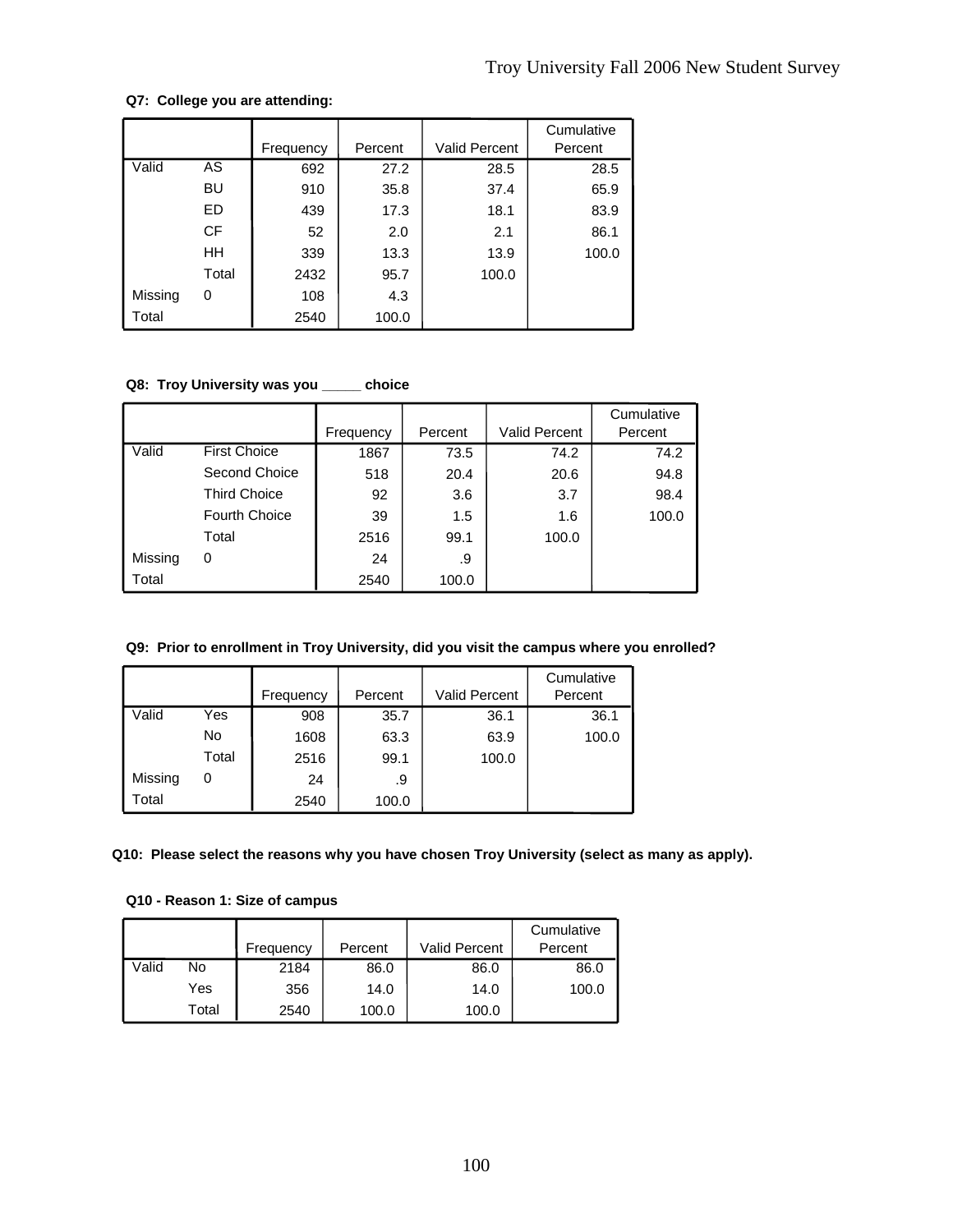#### **Q10 - Reason 2: Location**

|       |       |           |         |                      | Cumulative |
|-------|-------|-----------|---------|----------------------|------------|
|       |       | Frequency | Percent | <b>Valid Percent</b> | Percent    |
| Valid | No    | 1273      | 50.1    | 50.1                 | 50.1       |
|       | Yes   | 1267      | 49.9    | 49.9                 | 100.0      |
|       | Total | 2540      | 100.0   | 100.0                |            |

# **Q10 - Reason 3: Affordability**

|       |       | Frequency | Percent | <b>Valid Percent</b> | Cumulative<br>Percent |
|-------|-------|-----------|---------|----------------------|-----------------------|
| Valid | No    | 1510      | 59.4    | 59.4                 | 59.4                  |
|       | Yes   | 1030      | 40.6    | 40.6                 | 100.0                 |
|       | Total | 2540      | 100.0   | 100.0                |                       |

# **Q10 - Reason 4: Availability of Financial Aid**

|       |       |           |         |               | Cumulative |
|-------|-------|-----------|---------|---------------|------------|
|       |       | Frequency | Percent | Valid Percent | Percent    |
| Valid | No    | 2001      | 78.8    | 78.8          | 78.8       |
|       | Yes   | 539       | 21.2    | 21.2          | 100.0      |
|       | Total | 2540      | 100.0   | 100.0         |            |

# **Q10 - Reason 5: Admission standards**

|       |       | Frequency | Percent | <b>Valid Percent</b> | Cumulative<br>Percent |
|-------|-------|-----------|---------|----------------------|-----------------------|
| Valid | No    | 2141      | 84.3    | 84.3                 | 84.3                  |
|       | Yes   | 399       | 15.7    | 15.7                 | 100.0                 |
|       | Total | 2540      | 100.0   | 100.0                |                       |

#### **Q10 - Reason 6: Academic programs**

|       |       | Frequency | Percent | <b>Valid Percent</b> | Cumulative<br>Percent |
|-------|-------|-----------|---------|----------------------|-----------------------|
| Valid | No    | 1421      | 55.9    | 55.9                 | 55.9                  |
|       | Yes   | 1119      | 44.1    | 44.1                 | 100.0                 |
|       | Total | 2540      | 100.0   | 100.0                |                       |

# **Q10 - Reason 7: Academic reputation**

|       |       | Frequency | Percent | Valid Percent | Cumulative<br>Percent |
|-------|-------|-----------|---------|---------------|-----------------------|
| Valid | No    | 1995      | 78.5    | 78.5          | 78.5                  |
|       | Yes   | 545       | 21.5    | 21.5          | 100.0                 |
|       | Total | 2540      | 100.0   | 100.0         |                       |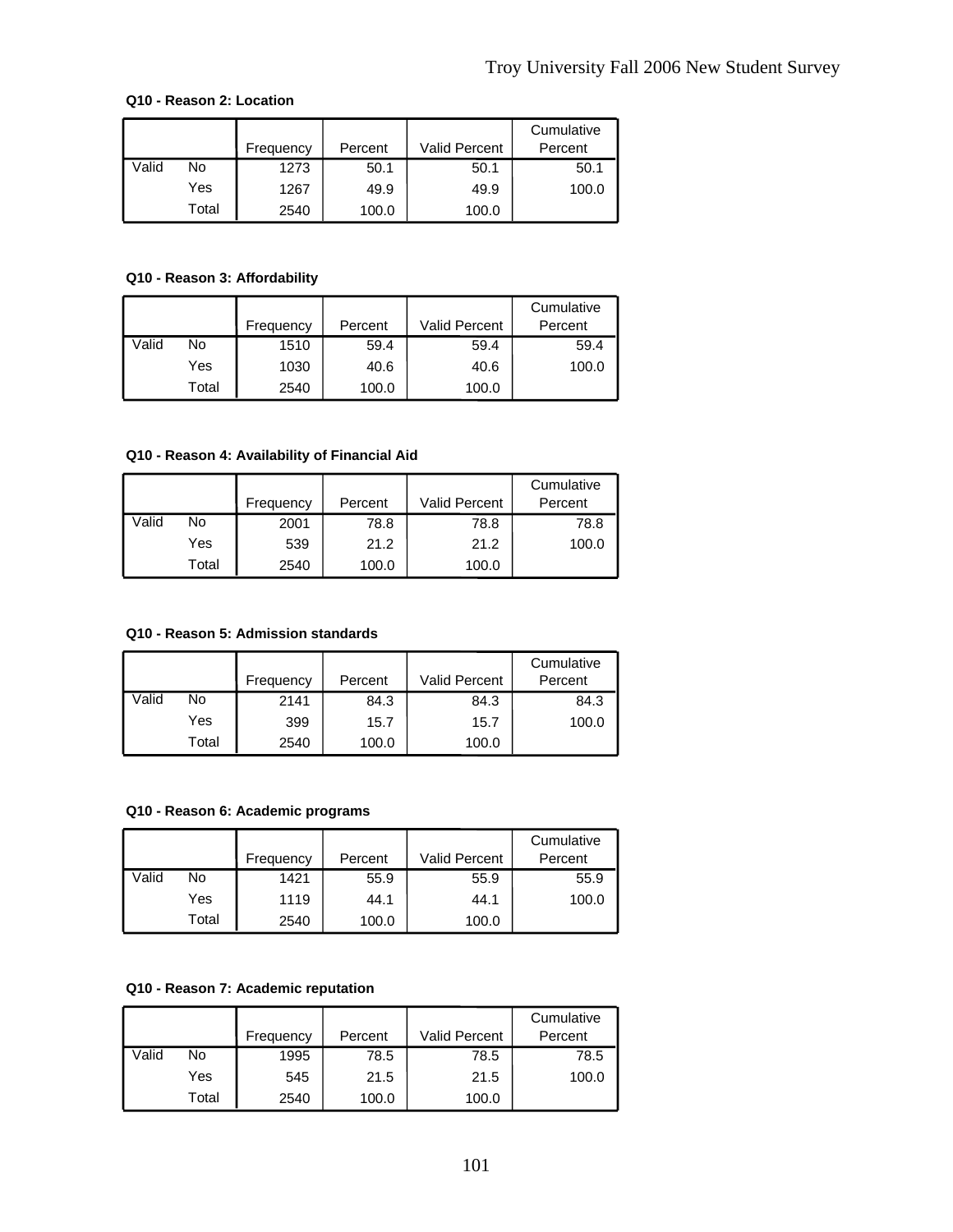|       |       | Frequency | Percent | Valid Percent | Cumulative<br>Percent |
|-------|-------|-----------|---------|---------------|-----------------------|
| Valid | No    | 1146      | 45.1    | 45.1          | 45.1                  |
|       | Yes   | 1394      | 54.9    | 54.9          | 100.0                 |
|       | Total | 2540      | 100.0   | 100.0         |                       |

#### **Q10 - Reason 8: Flexibility of schedule**

#### **Q10 - Reason 9: Social atmosphere**

|       |       | Frequency | Percent | Valid Percent | Cumulative<br>Percent |
|-------|-------|-----------|---------|---------------|-----------------------|
| Valid | No    | 2365      | 93.1    | 93.1          | 93.1                  |
|       | Yes   | 175       | 6.9     | 6.9           | 100.0                 |
|       | Total | 2540      | 100.0   | 100.0         |                       |

# **Q10 - Reason 10: Diversity of student body**

|       |       |           |         |                      | Cumulative |
|-------|-------|-----------|---------|----------------------|------------|
|       |       | Frequency | Percent | <b>Valid Percent</b> | Percent    |
| Valid | No    | 2347      | 92.4    | 92.4                 | 92.4       |
|       | Yes   | 193       | 7.6     | 7.6                  | 100.0      |
|       | Total | 2540      | 100.0   | 100.0                |            |

## **Q10 - Reason 11: Athletics**

|       |       |           |         |                      | Cumulative |
|-------|-------|-----------|---------|----------------------|------------|
|       |       | Frequency | Percent | <b>Valid Percent</b> | Percent    |
| Valid | No    | 2472      | 97.3    | 97.3                 | 97.3       |
|       | Yes   | 68        | 2.7     | 2.7                  | 100.0      |
|       | Total | 2540      | 100.0   | 100.0                |            |

#### **Q10 - Reason 12: Performing arts**

|       |       | Frequency | Percent | <b>Valid Percent</b> | Cumulative<br>Percent |
|-------|-------|-----------|---------|----------------------|-----------------------|
| Valid | No    | 2498      | 98.3    | 98.3                 | 98.3                  |
|       | Yes   | 42        | 1.7     | 1.7                  | 100.0                 |
|       | Total | 2540      | 100.0   | 100.0                |                       |

#### **Q10 - Reason 13: Recommendation of high school counselor**

|       |       |           |         |               | Cumulative |
|-------|-------|-----------|---------|---------------|------------|
|       |       | Frequency | Percent | Valid Percent | Percent    |
| Valid | No    | 2498      | 98.3    | 98.3          | 98.3       |
|       | Yes   | 42        | 1.7     | 1.7           | 100.0      |
|       | Total | 2540      | 100.0   | 100.0         |            |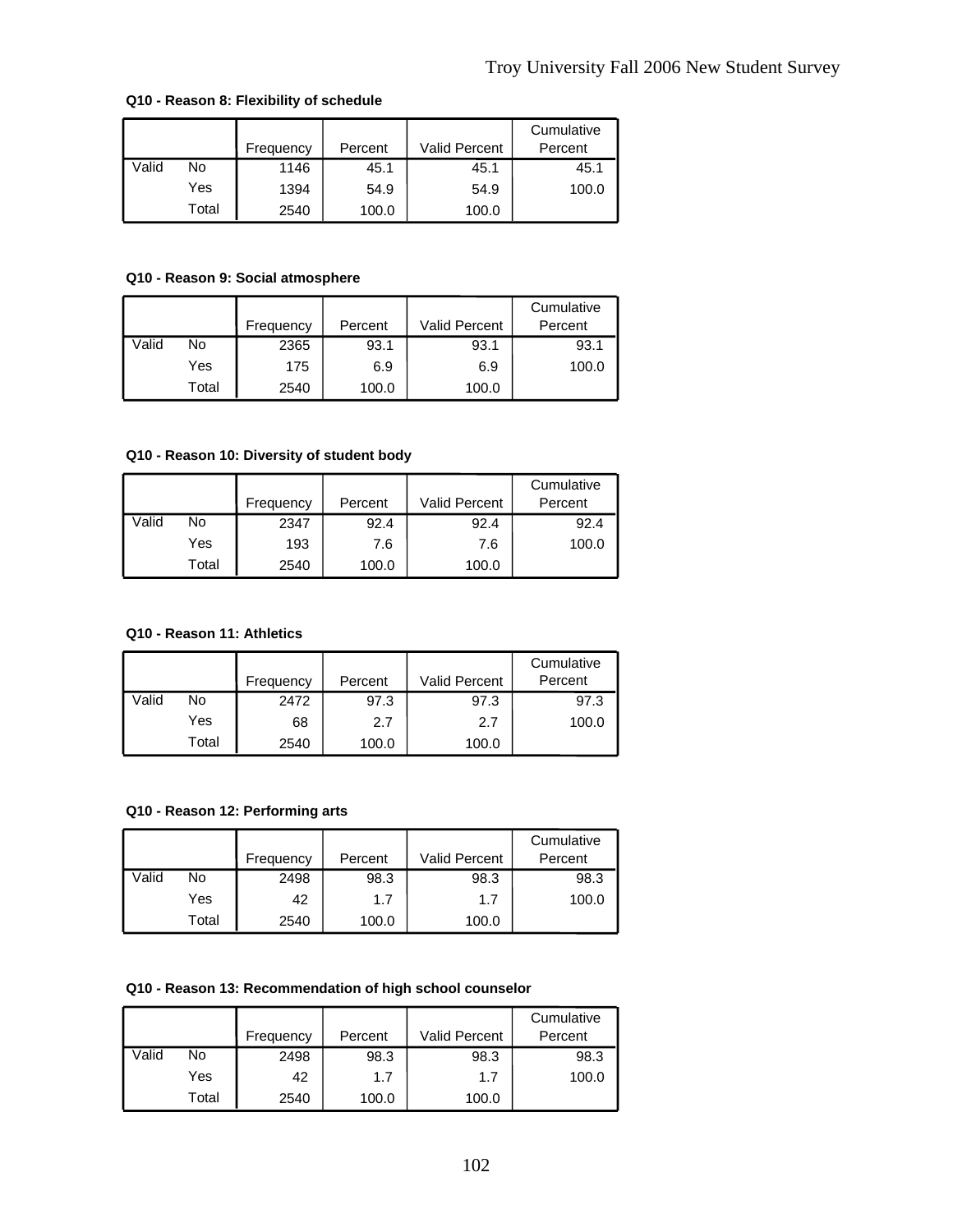|       |       |           |         |                      | Cumulative |
|-------|-------|-----------|---------|----------------------|------------|
|       |       | Frequency | Percent | <b>Valid Percent</b> | Percent    |
| Valid | No    | 2415      | 95.1    | 95.1                 | 95.1       |
|       | Yes   | 125       | 4.9     | 4.9                  | 100.0      |
|       | Total | 2540      | 100.0   | 100.0                |            |

**Q10 - Reason 14: Recommendation of college counselor**

## **Q10 - Reason 15: Parents' recommendation**

|       |       | Frequency | Percent | <b>Valid Percent</b> | Cumulative<br>Percent |
|-------|-------|-----------|---------|----------------------|-----------------------|
| Valid | No    | 2403      | 94.6    | 94.6                 | 94.6                  |
|       | Yes   | 137       | 5.4     | 5.4                  | 100.0                 |
|       | Total | 2540      | 100.0   | 100.0                |                       |

#### **Q10 - Reason 16: Friends' recommendation**

|       |       | Frequency | Percent | <b>Valid Percent</b> | Cumulative<br>Percent |
|-------|-------|-----------|---------|----------------------|-----------------------|
| Valid | No    | 1838      | 72.4    | 72.4                 | 72.4                  |
|       | Yes   | 702       | 27.6    | 27.6                 | 100.0                 |
|       | Total | 2540      | 100.0   | 100.0                |                       |

## **Q10 - Reason 17: Alumni recommendation**

|       |       | Frequency | Percent | <b>Valid Percent</b> | Cumulative<br>Percent |
|-------|-------|-----------|---------|----------------------|-----------------------|
| Valid | No    | 2337      | 92.0    | 92.0                 | 92.0                  |
|       | Yes   | 203       | 8.0     | 8.0                  | 100.0                 |
|       | Total | 2540      | 100.0   | 100.0                |                       |

## **Q10 - Reason 18: Other**

|       |       | Frequency | Percent | Valid Percent | Cumulative<br>Percent |
|-------|-------|-----------|---------|---------------|-----------------------|
| Valid | No    | 2223      | 87.5    | 87.5          | 87.5                  |
|       | Yes   | 317       | 12.5    | 12.5          | 100.0                 |
|       | Total | 2540      | 100.0   | 100.0         |                       |

**Q11: See Appendices 1 and 1.1.**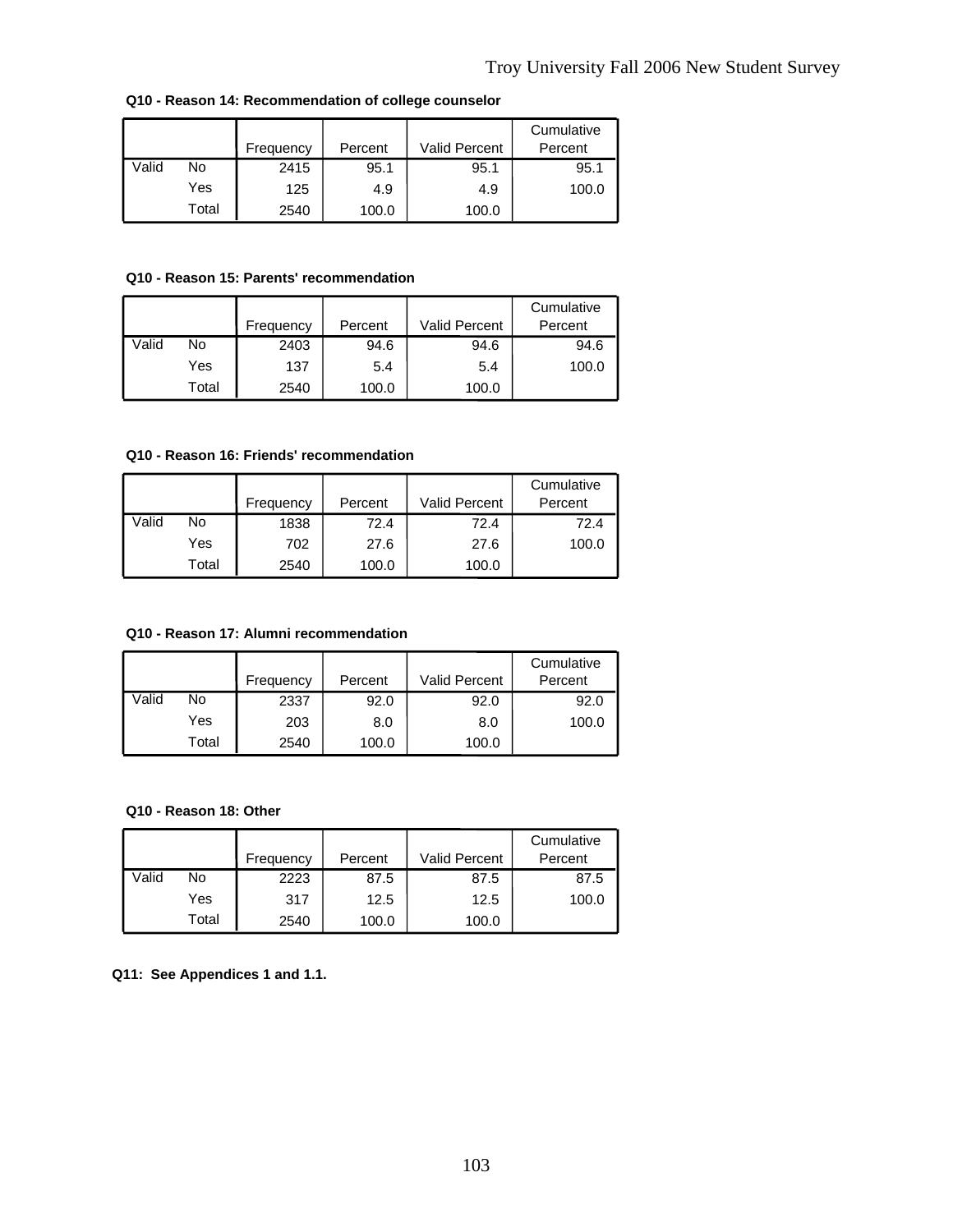|         |                    | Frequency | Percent | <b>Valid Percent</b> | Cumulative<br>Percent |
|---------|--------------------|-----------|---------|----------------------|-----------------------|
| Valid   | Alumni             | 302       | 11.9    | 12.0                 | 12.0                  |
|         | <b>Billboard</b>   | 62        | 2.4     | $2.5\,$              | 14.5                  |
|         | Direct Mail        | 42        | 1.7     | 1.7                  | 16.1                  |
|         | Guidance Counselor | 184       | 7.2     | 7.3                  | 23.4                  |
|         | Internet           | 264       | 10.4    | 10.5                 | 33.9                  |
|         | Newspaper          | 33        | 1.3     | 1.3                  | 35.2                  |
|         | Radio              | 17        | .7      | .7                   | 35.9                  |
|         | Television         | 53        | 2.1     | 2.1                  | 38.0                  |
|         | Word of mouth      | 1089      | 42.9    | 43.3                 | 81.3                  |
|         | Other              | 471       | 18.5    | 18.7                 | 100.0                 |
|         | Total              | 2517      | 99.1    | 100.0                |                       |
| Missing | 0                  | 23        | .9      |                      |                       |
| Total   |                    | 2540      | 100.0   |                      |                       |

# **Q12: How did you first learn about TROY?**

# **Q13: How did you learn about registration dates and times?**

|         |               |           |            |                      | Cumulative |
|---------|---------------|-----------|------------|----------------------|------------|
|         |               | Frequency | Percent    | <b>Valid Percent</b> | Percent    |
| Valid   | Billboard     | 62        | 2.4        | 2.5                  | 2.5        |
|         | Direct Mail   | 248       | 9.8        | 9.9                  | 12.4       |
|         | Internet      | 1203      | 47.4       | 47.9                 | 60.3       |
|         | Newspaper     | 40        | 1.6        | 1.6                  | 61.9       |
|         | Radio         | 5         | $\cdot$ .2 | .2                   | 62.1       |
|         | Television    | 11        | .4         | .4                   | 62.5       |
|         | Word of mouth | 463       | 18.2       | 18.5                 | 81.0       |
|         | Other         | 477       | 18.8       | 19.0                 | 100.0      |
|         | Total         | 2509      | 98.8       | 100.0                |            |
| Missing | 0             | 31        | 1.2        |                      |            |
| Total   |               | 2540      | 100.0      |                      |            |

# **Q14: What is the best way to advertise to your friends?**

|         |                  | Frequency | Percent          | <b>Valid Percent</b> | Cumulative<br>Percent |
|---------|------------------|-----------|------------------|----------------------|-----------------------|
| Valid   | <b>Billboard</b> | 60        | 2.4              | 2.4                  | 2.4                   |
|         | Direct Mail      | 197       | 7.8              | 7.9                  | 10.4                  |
|         | Internet         | 654       | 25.7             | 26.3                 | 36.7                  |
|         | Newspaper        | 38        | 1.5              | 1.5                  | 38.2                  |
|         | Radio            | 79        | 3.1              | 3.2                  | 41.4                  |
|         | Television       | 201       | 7.9              | 8.1                  | 49.5                  |
|         | Word of mouth    | 1195      | 47.0             | 48.1                 | 97.6                  |
|         | Other            | 59        | 2.3              | 2.4                  | 100.0                 |
|         | Total            | 2483      | 97.8             | 100.0                |                       |
| Missing | 0                | 57        | $2.2\phantom{0}$ |                      |                       |
| Total   |                  | 2540      | 100.0            |                      |                       |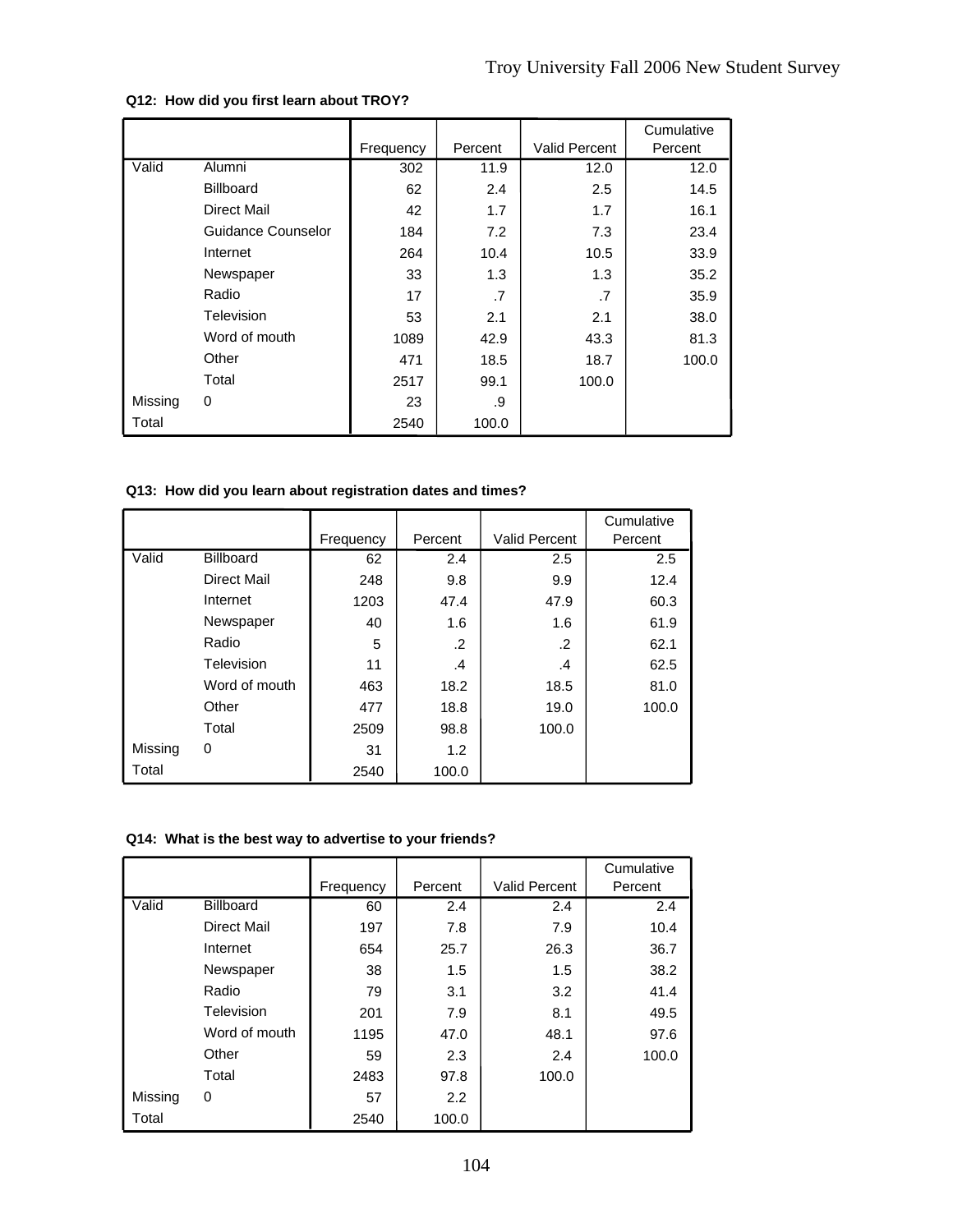# **Q15: How would you describe TROY to a friend? (Choose all that apply.)**

|       |       | Frequency | Percent | <b>Valid Percent</b> | Cumulative<br>Percent |
|-------|-------|-----------|---------|----------------------|-----------------------|
| Valid | No    | 1515      | 59.6    | 59.6                 | 59.6                  |
|       | Yes   | 1025      | 40.4    | 40.4                 | 100.0                 |
|       | Total | 2540      | 100.0   | 100.0                |                       |

# **Q15 - Description 1: Academically challenging**

# **Q15 - Description 2: Caring**

|       |       | Frequency | Percent | <b>Valid Percent</b> | Cumulative<br>Percent |
|-------|-------|-----------|---------|----------------------|-----------------------|
| Valid | No    | 1891      | 74.4    | 74.4                 | 74.4                  |
|       | Yes   | 649       | 25.6    | 25.6                 | 100.0                 |
|       | Total | 2540      | 100.0   | 100.0                |                       |

#### **Q15 - Description 3: Convenient**

|       |       |           |         |                      | Cumulative |
|-------|-------|-----------|---------|----------------------|------------|
|       |       | Frequency | Percent | <b>Valid Percent</b> | Percent    |
| Valid | No    | 834       | 32.8    | 32.8                 | 32.8       |
|       | Yes   | 1706      | 67.2    | 67.2                 | 100.0      |
|       | Total | 2540      | 100.0   | 100.0                |            |

# **Q15 - Description 4: Friendly**

|       |       |           |         |               | Cumulative |
|-------|-------|-----------|---------|---------------|------------|
|       |       | Frequency | Percent | Valid Percent | Percent    |
| Valid | No    | 1544      | 60.8    | 60.8          | 60.8       |
|       | Yes   | 996       | 39.2    | 39.2          | 100.0      |
|       | Total | 2540      | 100.0   | 100.0         |            |

## **Q15 - Description 5: Good value for the price**

|       |       | Frequency | Percent | Valid Percent | Cumulative<br>Percent |
|-------|-------|-----------|---------|---------------|-----------------------|
| Valid | No    | 1387      | 54.6    | 54.6          | 54.6                  |
|       | Yes   | 1153      | 45.4    | 45.4          | 100.0                 |
|       | Total | 2540      | 100.0   | 100.0         |                       |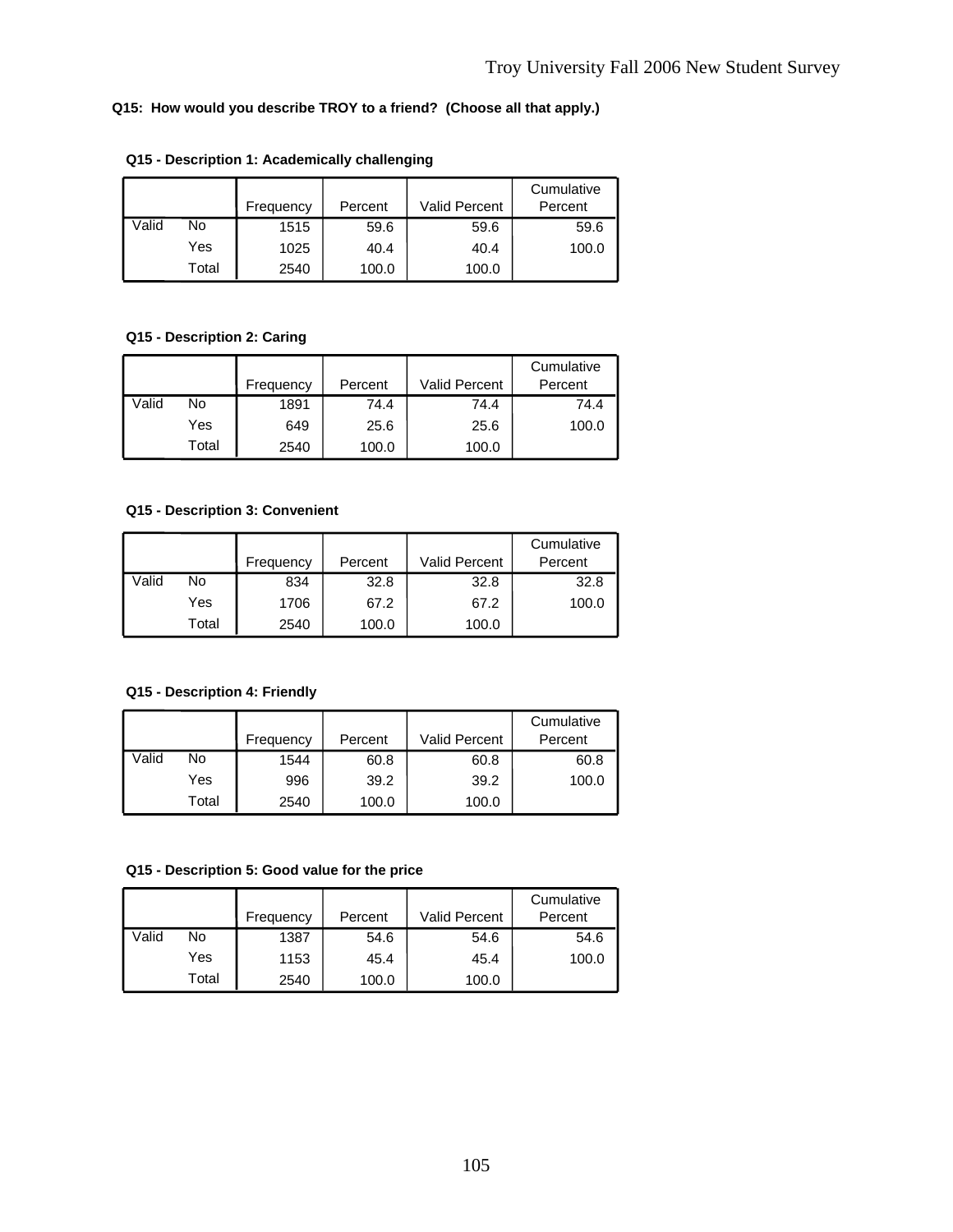# **Q15 - Description 6: Helpful**

|       |       |           |         |                      | Cumulative |
|-------|-------|-----------|---------|----------------------|------------|
|       |       | Frequency | Percent | <b>Valid Percent</b> | Percent    |
| Valid | No    | 1737      | 68.4    | 68.4                 | 68.4       |
|       | Yes   | 803       | 31.6    | 31.6                 | 100.0      |
|       | Total | 2540      | 100.0   | 100.0                |            |

# **Q15 - Description 7: Student-centered**

|       |       | Frequency | Percent | <b>Valid Percent</b> | Cumulative<br>Percent |
|-------|-------|-----------|---------|----------------------|-----------------------|
| Valid | No    | 1580      | 62.2    | 62.2                 | 62.2                  |
|       | Yes   | 960       | 37.8    | 37.8                 | 100.0                 |
|       | Total | 2540      | 100.0   | 100.0                |                       |

# **Q15 - Description 8: Other**

|       |       |           |         |               | Cumulative |
|-------|-------|-----------|---------|---------------|------------|
|       |       | Frequency | Percent | Valid Percent | Percent    |
| Valid | No    | 2370      | 93.3    | 93.3          | 93.3       |
|       | Yes   | 170       | 6.7     | 6.7           | 100.0      |
|       | Total | 2540      | 100.0   | 100.0         |            |

**Q16: Additional Comments. (See Comments in the Troy IRPE Office.)**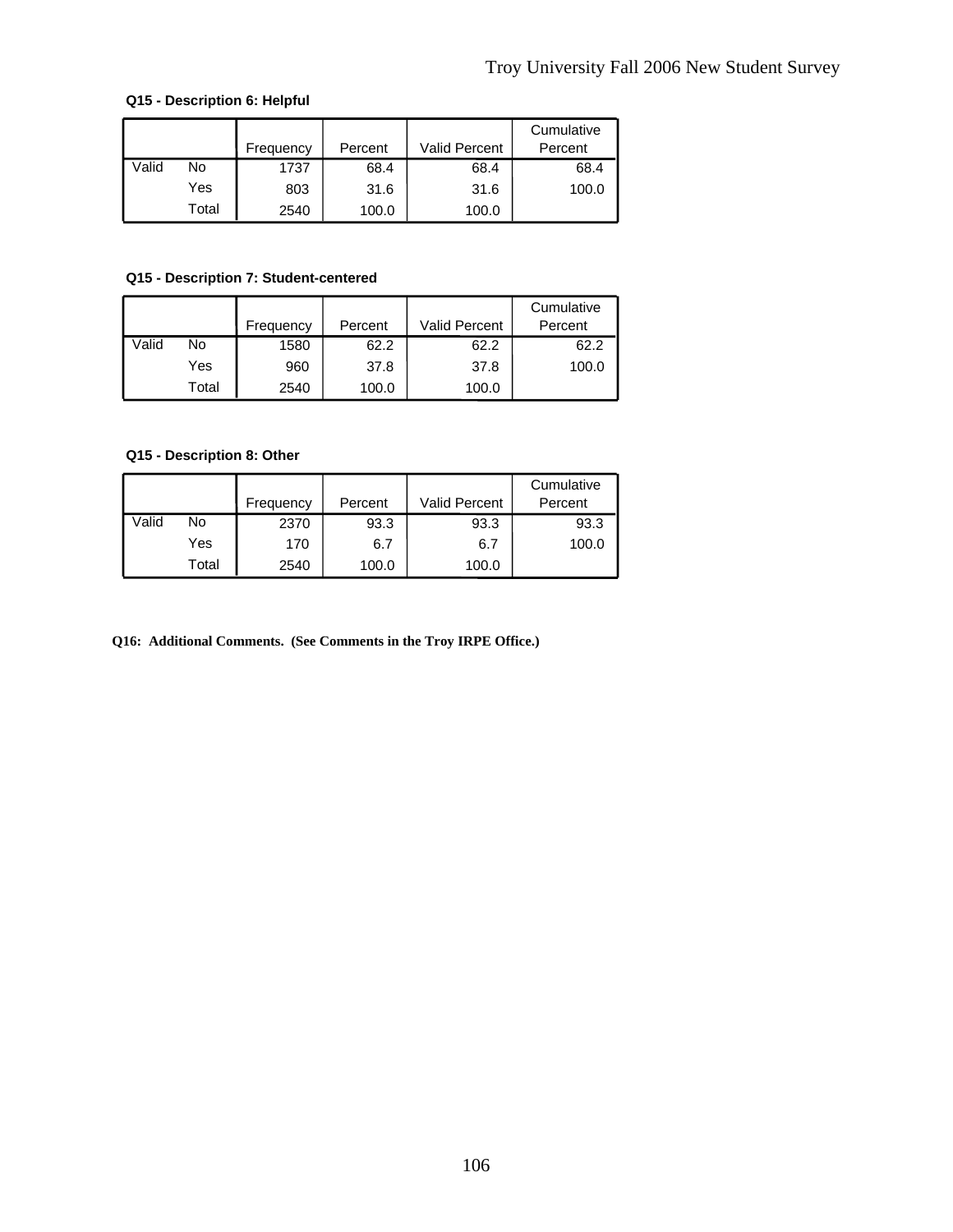### **New Student Survey Fall 2006**

Troy University is interested in your success as a student. Your feedback is needed to help evaluate the University's programs and services. Your thoughtful and honest responses to the survey questions are highly appreciated.

### 1. **Gender:**

- O Male
- O Female

### 2. **Ethnicity:**

- O Nonresident Alien
- O Black, non-Hispanic
- O American Indian/Alaska Native
- O Asian/Pacific Islander
- O Hispanic
- White, non-Hispanic
- O Race/ethnicity unknown

### 3. **Age:**

- $Q$  18-19
- $Q$  20-21
- $Q$  21-24
- $Q$  25-29
- 30-34
- $Q$  35-39
- $Q$  40-49
- $O$  50-64
- O 65 or over

### 4. **Enrollment Status:**

O Dually-enrolled high school student

 First-time freshman (an undergraduate student attending college for the first time)

 First-time graduate (a gradaute student enrolled in a graduate program for the first time)

 Undergraduate transfer student (an undergraduate student who transferred to TROY from another college or university)

 Graduate transfer student (a graduate student who transferred to TROY from another college or university)

 Undergraduate transient student (an undergraduate student attending TROY temporarily)

 Graduate transient student (a graduate student attending TROY temporarily)

Other (Specify) \_\_\_\_\_\_\_\_\_\_\_\_\_\_\_\_\_\_\_\_\_\_\_\_\_\_\_\_\_\_\_\_\_\_\_

### 5. **Campus where you are currently enrolled:**

- O Dothan
- O Montgomery
- $\bigcirc$  Phenix City
- O Trov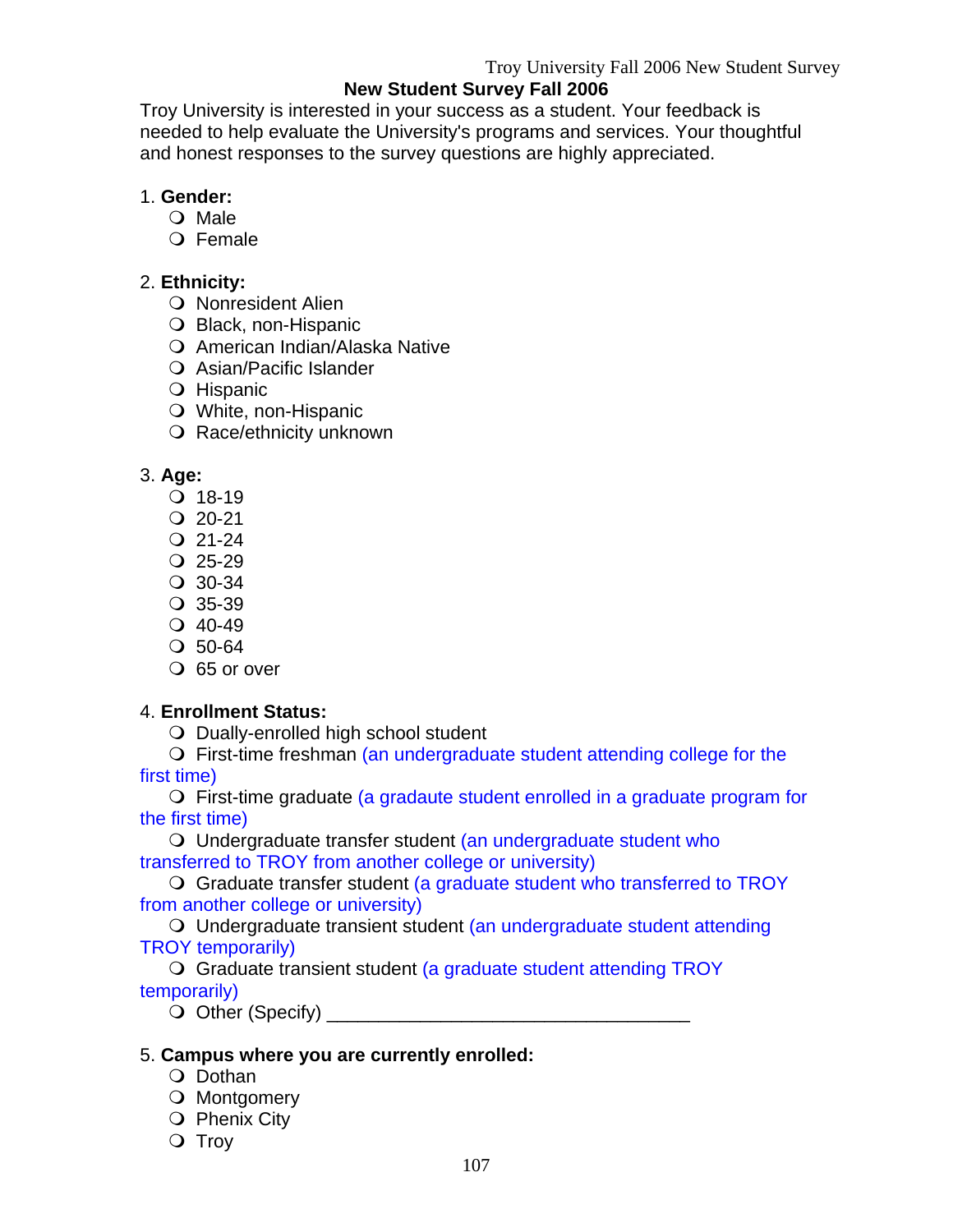- University College (Campuses outside of Alabama)
- O eCampus (Distance Learning)

#### 6. **If you selected University College or eCampus in Question 5, please select the site from which you are taking classes now:**

- O Albany, Georgia
- O Atlanta, Georgia
- Augusta, Georgia
- O Bangkok, Thailand
- O Bethesda, Maryland
- O Brunswick, Georgia
- Clarksville, Tennessee
- O Colombo, Sri Lanka
- O Covington, Georgia
- O Dam Neck, Virginia
- O Davis-Monthan AFB, Arizona
- O Distance Learning, Florida/Western Region
- O Distance Learning, Pacific Region
- O Distance Learning, Troy, Alabama
- O Dothan, Alabama
- O eArmyU Programs
- Fayetteville, North Carolina
- Fort Belvoir, Virginia
- Fort Benning, Georgia
- Fort Bragg, North Carolina
- Fort Carson/Colorado Springs, Colorado
- Fort Eustis, Virginia
- Fort Gordon, Georgia
- O Fort Lewis, Washington
- Fort Monroe, Virginia
- Fort Myer, Virginia/Pentagon
- Fort Rucker, Alabama
- Fort Walton Beach Area
- O Guam Campus
- Guantanamo Bay, Cuba
- Gunter AFB
- Guayaquil, Ecuador
- O Hanoi, Vietnam
- O Heidelberg, Germany
- Ho Chi Minh City, Vietnam
- O Holloman AFB, New Mexico
- O Hong Kong
- O Jacksonville, Florida
- O Kadena AB, Okinawa, Japan
- O Kuala Lumpur, Malaysia
- Langley AFB, Virginia
- O Little Creek Amphibious Base, Virginia
- O Malacca, Malaysia
- Malmstrom AFB
- O Maxwell AFB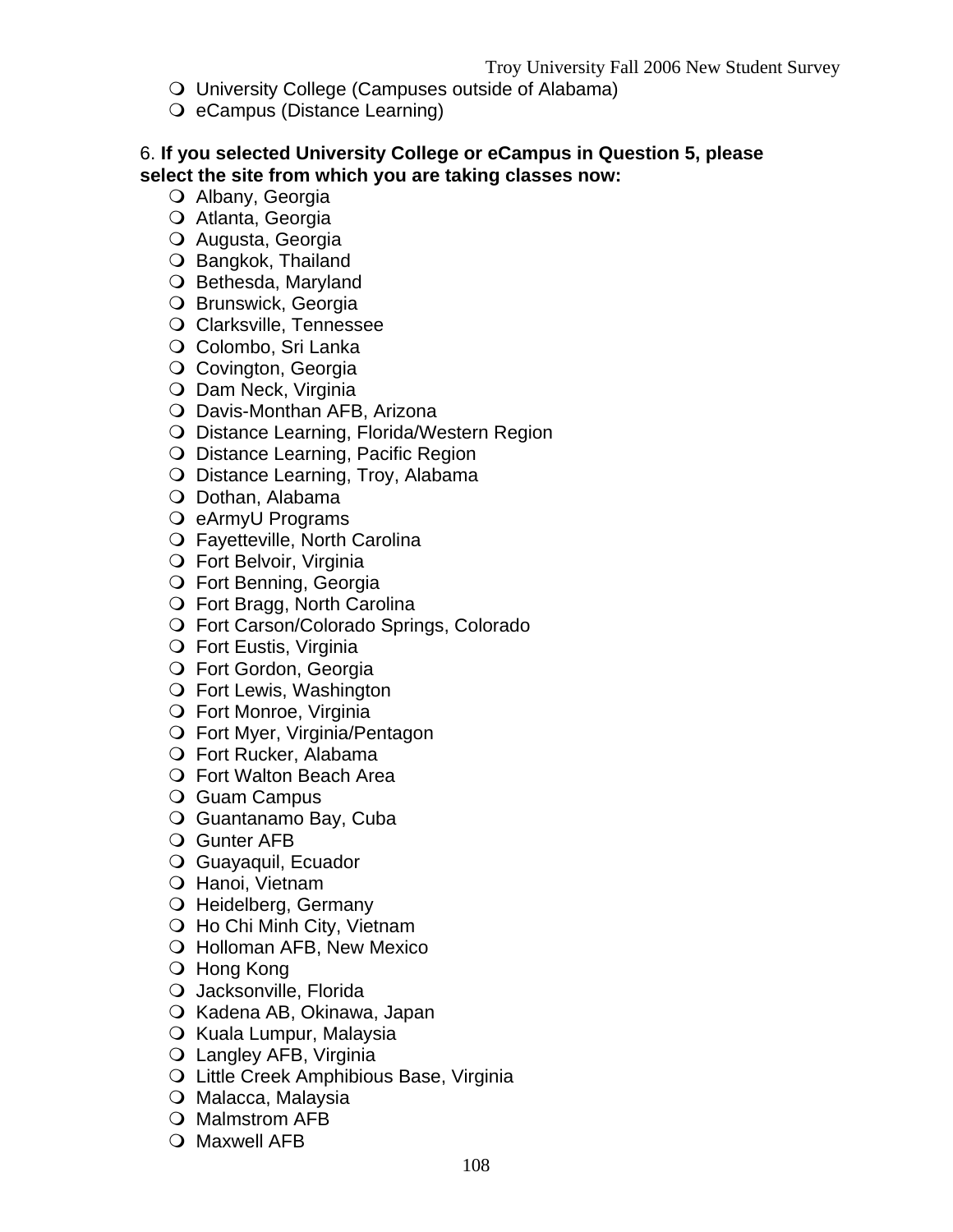- O Misawa AB, Japan
- O Montgomery, Alabama
- O Mumbai, India
- O New Orleans, Louisiana
- O Norfolk Naval Station, Virginia
- O Norfolk Regional Office, Virginia
- O Oceana NAS, Virginia
- O Orlando, Florida
- O Pensacola, Florida
- O Phenix City, Alabama
- Portsmouth
- O Savannah, Georgia
- O Seoul, Korea
- O Sharjah, United Arab Emirates
- O Shaw AFB, South Carolina
- O Taipei, Taiwan
- Tampa/MacDill AFB, Florida
- O Troy, Alabama
- Tyndall AFB, Florida
- O Vidalia, Georgia
- Yongsan Garrison, Seoul, Korea
- O Other

#### 7. **College you are attending:**

- O Arts & Sciences
- O Business
- O Education
- O Communication and Fine Arts
- O Health and Human Services

#### 8. **When you applied for admission to college, Troy University was your:**

- O First choice
- O Second choice
- O Third choice
- Fourth choice

#### 9. **Prior to enrollment in Troy University, did you visit the campus where you enrolled?**

- Yes
- O No

#### 10. **Please select the reasons why you have chosen to attend Troy University (select as many as apply):**

- $\Box$  Size of campus
- □ Location
- **Q** Affordability
- □ Availability of financial aid
- □ Admission standards
- $\Box$  Academic programs
- □ Academic reputation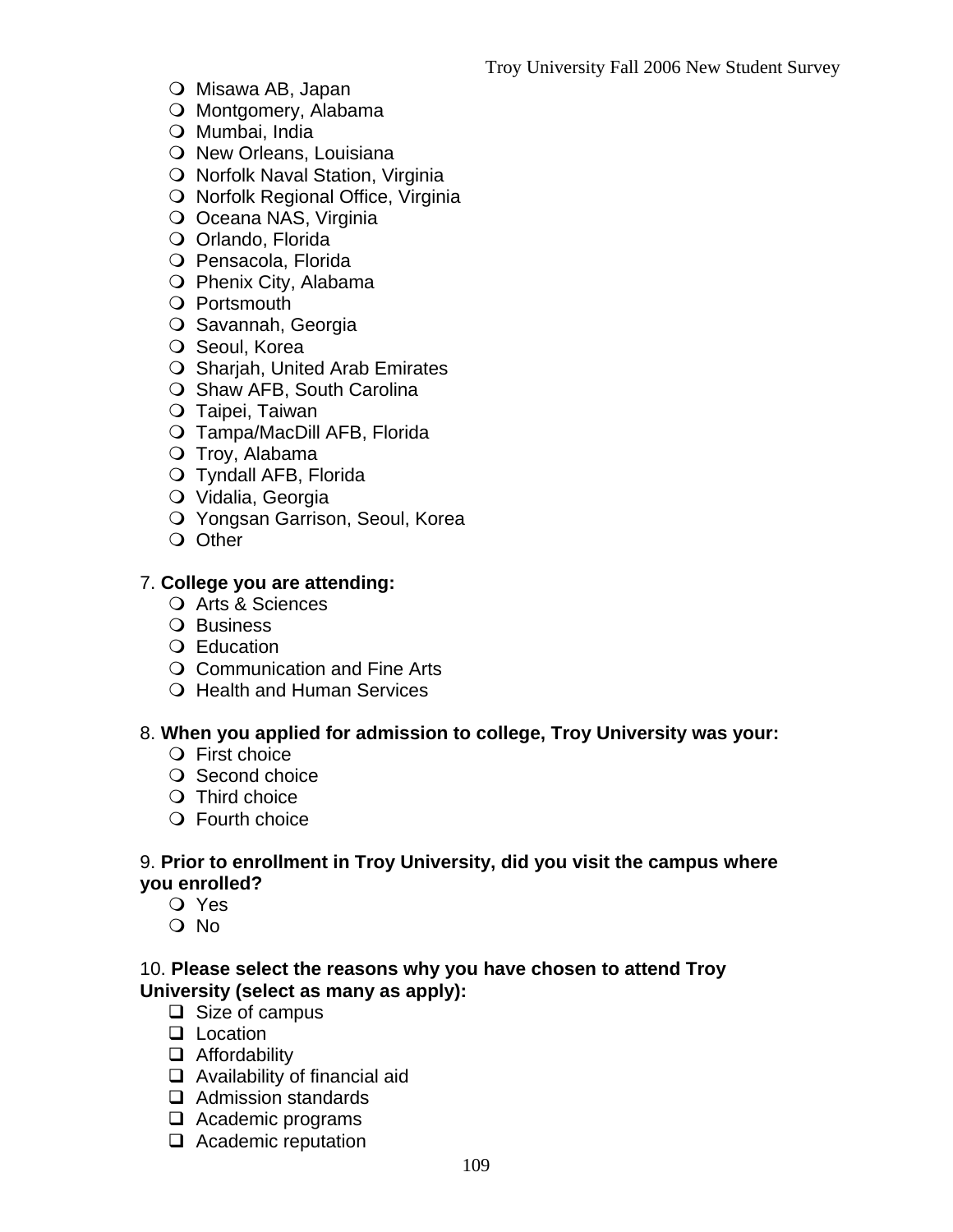- $\Box$  Flexibility of schedule
- $\Box$  Social atmosphere
- $\Box$  Diversity of student body
- □ Athletics
- $\Box$  Performing arts (band, collegiate singers, drama, etc.)
- $\Box$  Recommendation of high school counselor
- $\Box$  Recommendation of college counselor
- **Q** Parents' recommendation
- $\Box$  Friends' recommendation
- **Q** Alumni recommendation
- Other (specify) \_\_\_\_\_\_\_\_\_\_\_\_\_\_\_\_\_\_\_\_\_\_\_\_\_\_\_\_\_\_\_\_\_\_\_

#### 11. **Please rate your agreement with the following statements with regard to academic programs, student services, and administrative procedures at Troy University:**

TROY personnel are knowledgeable and helpful.

Faculty care about students as individuals.

I feel I can talk to faculty about my academic concerns.

Academic advising is adequate.

Sufficient financial aid options are available. The tuition payment plan is beneficial for students.

The online registration process is userfriendly.

The on-site registration process is userfriendly.

Students seldom get the "run around" when seeking information.

The online Schedule of Classes is

informative and easy to follow.

The printed Schedule of Classes is informative and easy to follow.

Class drop/add procedures are appropriate.

Classes are offered at convenient times.

The classes I attend are well organized and well taught.

The University offers a variety of majors at my location.

Tutorial services are sufficient.

On-campus bookstore hours are convenient for students.

Purchasing textbooks through Troy Virtual BookStore is convenient.

Student organizations are available for my participation.

The semester/term format at my location accommodates my learning.

Troy University has a good reputation in my

- ❖ Strongly Disagree
- Disagree
- ❖ Neutral
- ❖ Agree
- ❖ Strongly Agree
- ❖ Not Applicable
- $\overline{O}$  1
- $\Omega$  2
- O 3
- O 4
- O 5
- $Q<sub>6</sub>$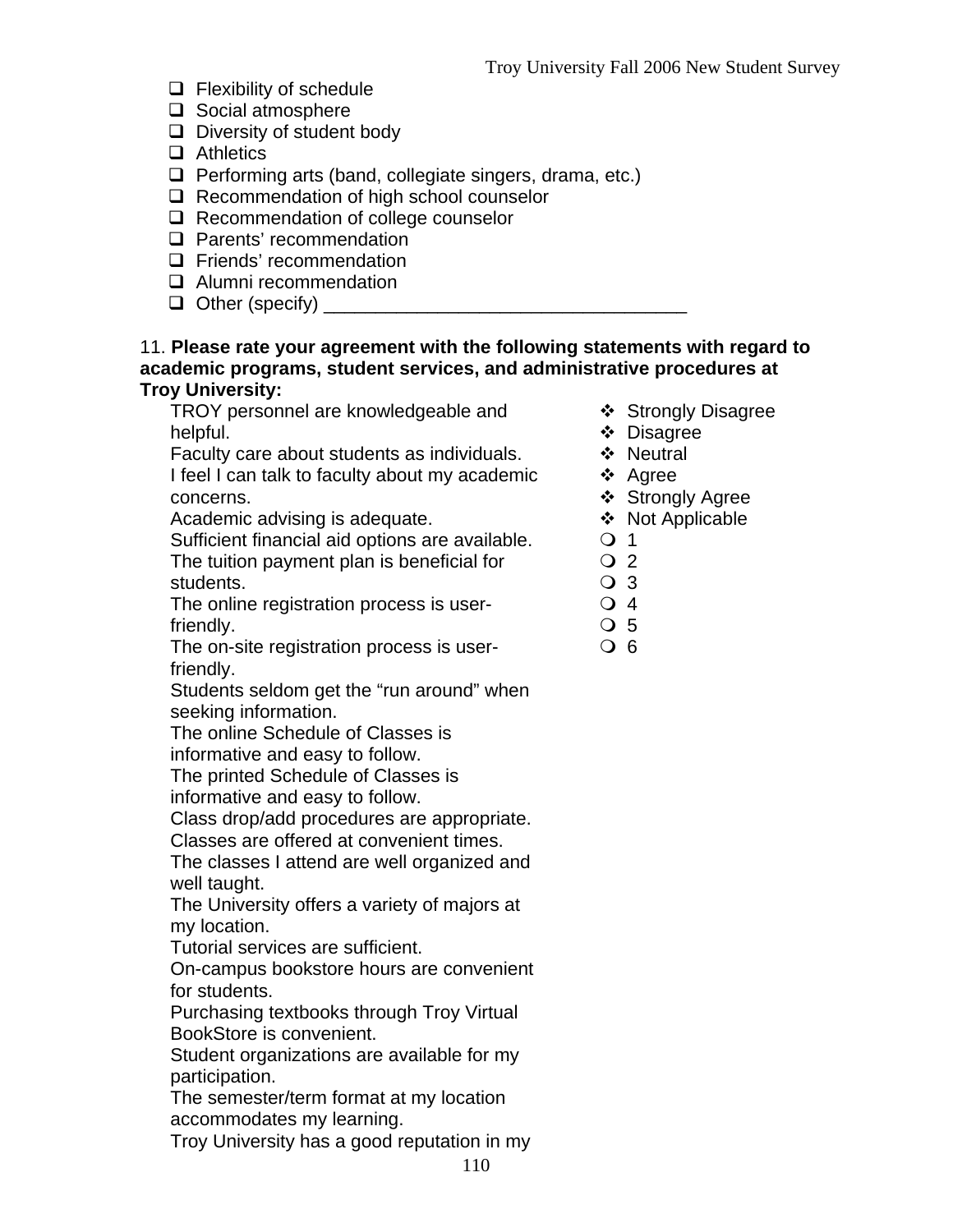community.

I am receiving a quality education at Troy University.

I would recommend Troy University to a

friend who is planning to go to college.

### 12. **How did you first learn about TROY?**

- Alumni
- O Billboard
- O Direct Mail
- O Guidance Counselor
- Q Internet
- O Newspaper
- O Radio
- O Television
- Word of mouth
- Other (Specify) \_\_\_\_\_\_\_\_\_\_\_\_\_\_\_\_\_\_\_\_\_\_\_\_\_\_\_\_\_\_\_\_\_\_\_

#### 13. **How did you learn about registration dates and times?**

- Billboard
- O Direct Mail
- Q Internet
- O Newspaper
- O Radio
- O Television
- Word of mouth
- Other (Specify) \_\_\_\_\_\_\_\_\_\_\_\_\_\_\_\_\_\_\_\_\_\_\_\_\_\_\_\_\_\_\_\_\_\_\_

### 14. **What is the best way to advertise to your friends?**

- Billboard
- O Direct Mail
- O Internet
- O Newspaper
- O Radio
- O Television
- Word of mouth
- Other (Specify) \_\_\_\_\_\_\_\_\_\_\_\_\_\_\_\_\_\_\_\_\_\_\_\_\_\_\_\_\_\_\_\_\_\_\_

### 15. **How would you describe TROY to a friend? (Choose all that apply)**

- $\Box$  Academically challenging
- $\Box$  Caring
- □ Convenient
- **D** Friendly
- Good value for the price
- $\Box$  Helpful
- □ Student-centered
- Other (Specify) \_\_\_\_\_\_\_\_\_\_\_\_\_\_\_\_\_\_\_\_\_\_\_\_\_\_\_\_\_\_\_\_\_\_\_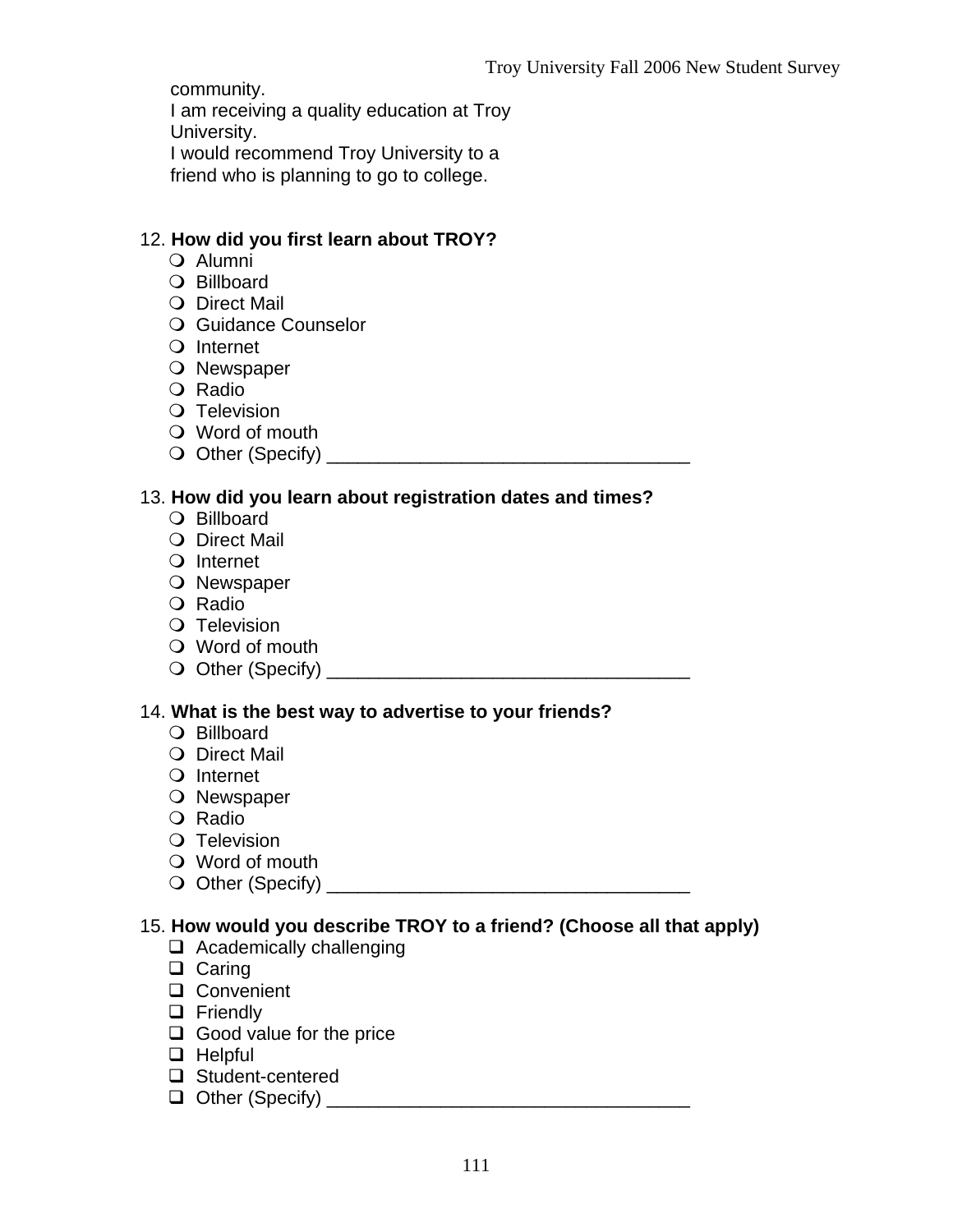<u> 1989 - Johann John Harry Harry Harry Harry Harry Harry Harry Harry Harry Harry Harry Harry Harry Harry Harry</u> <u> 2000 - 2000 - 2000 - 2000 - 2000 - 2000 - 2000 - 2000 - 2000 - 2000 - 2000 - 2000 - 2000 - 2000 - 2000 - 200</u>

### 16. Additional Comments:

112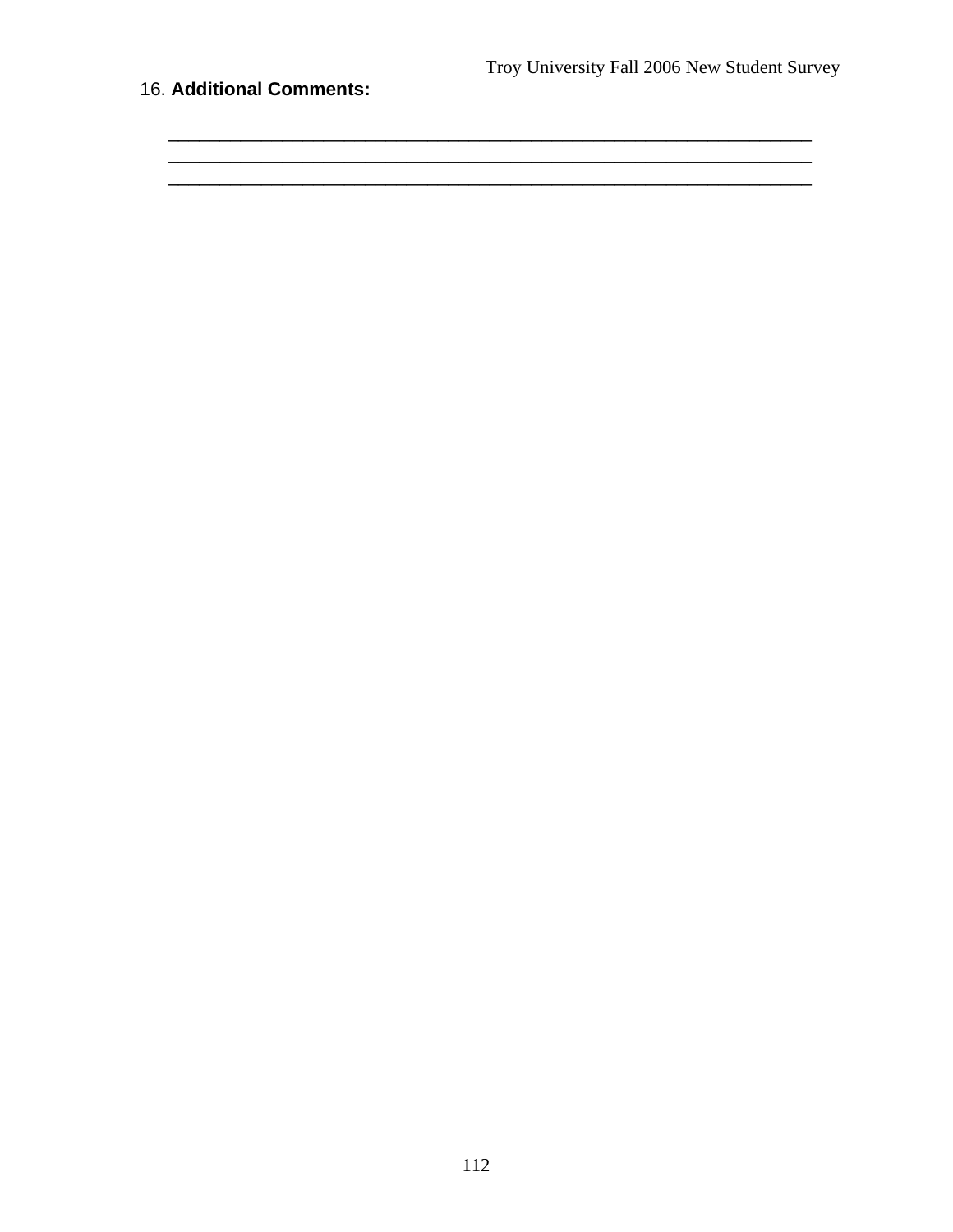## **Troy University** Fall 2006 New Student Surve y

**Office of Institutional Research,** Planning, and Effectiveness January 8, 2007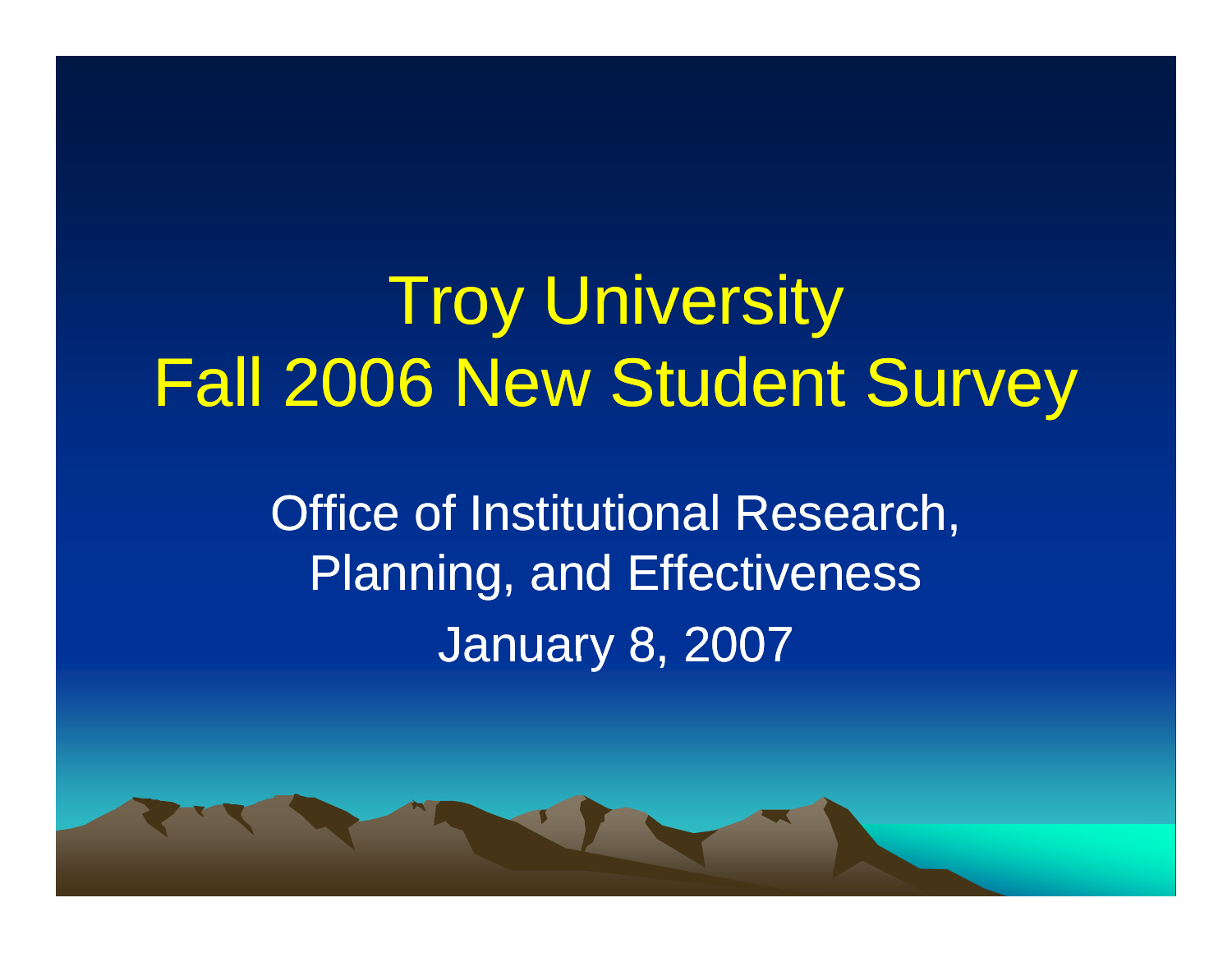## Purpose of the Survey

- To determine the level of satisfaction of the Fall 2006 new students with their experiences at Troy University.
- To find out how well Troy University served the needs of new students and helped them in their transition to a new college environment.
- To identify areas for improvement to better serve the students.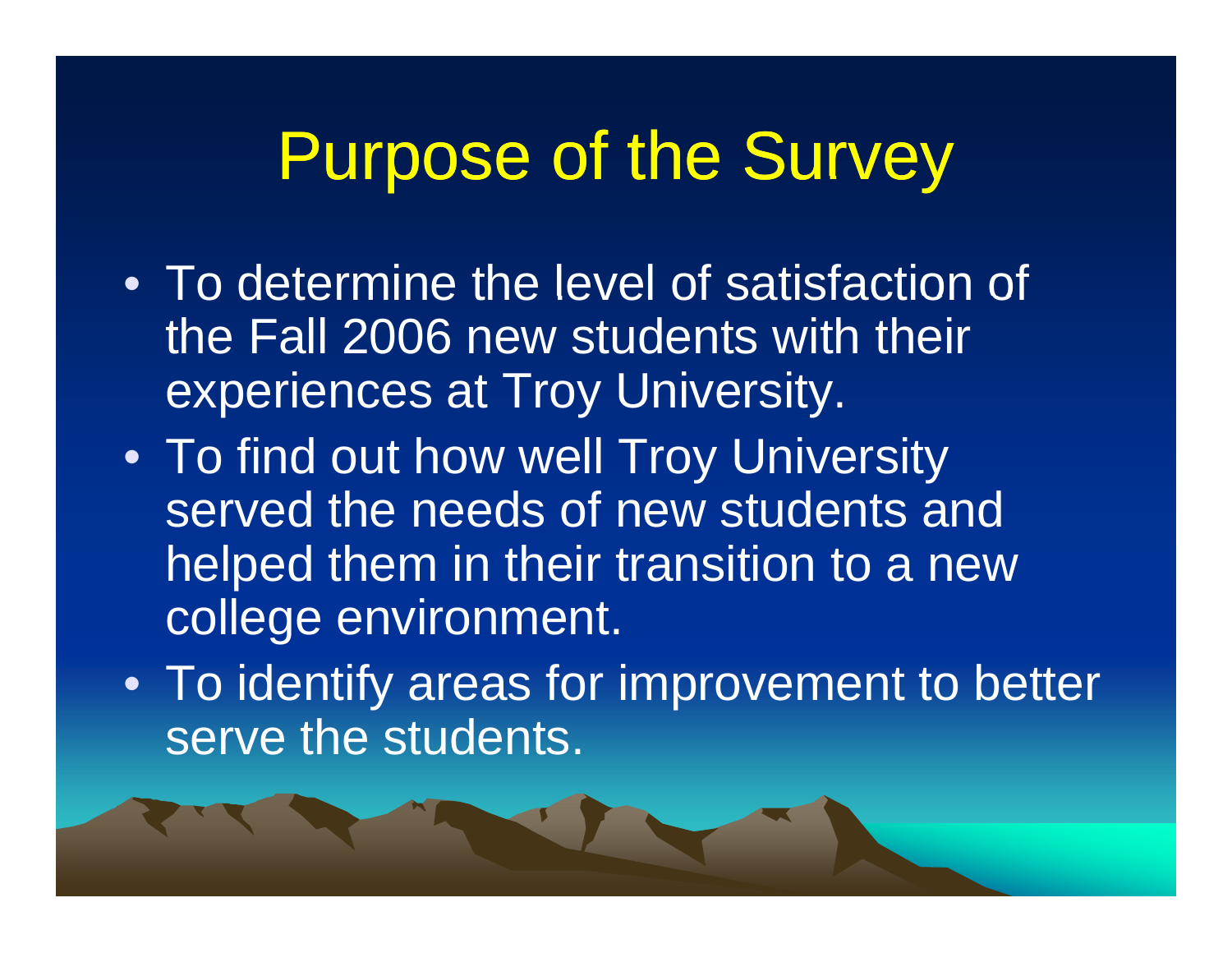## Data Collection

- $\bullet$ Method: **Online survey** • Timeline: Sept. 2006 – Nov. 2006 •Target population: New students enrolled at
- Troy University in Fall 2006 9,085
- $\bullet$ Responses: 2,540
- •Response rate: 29%

Note: About 3% of new students had invalid email addresses and were excluded from the calculation of the response rate.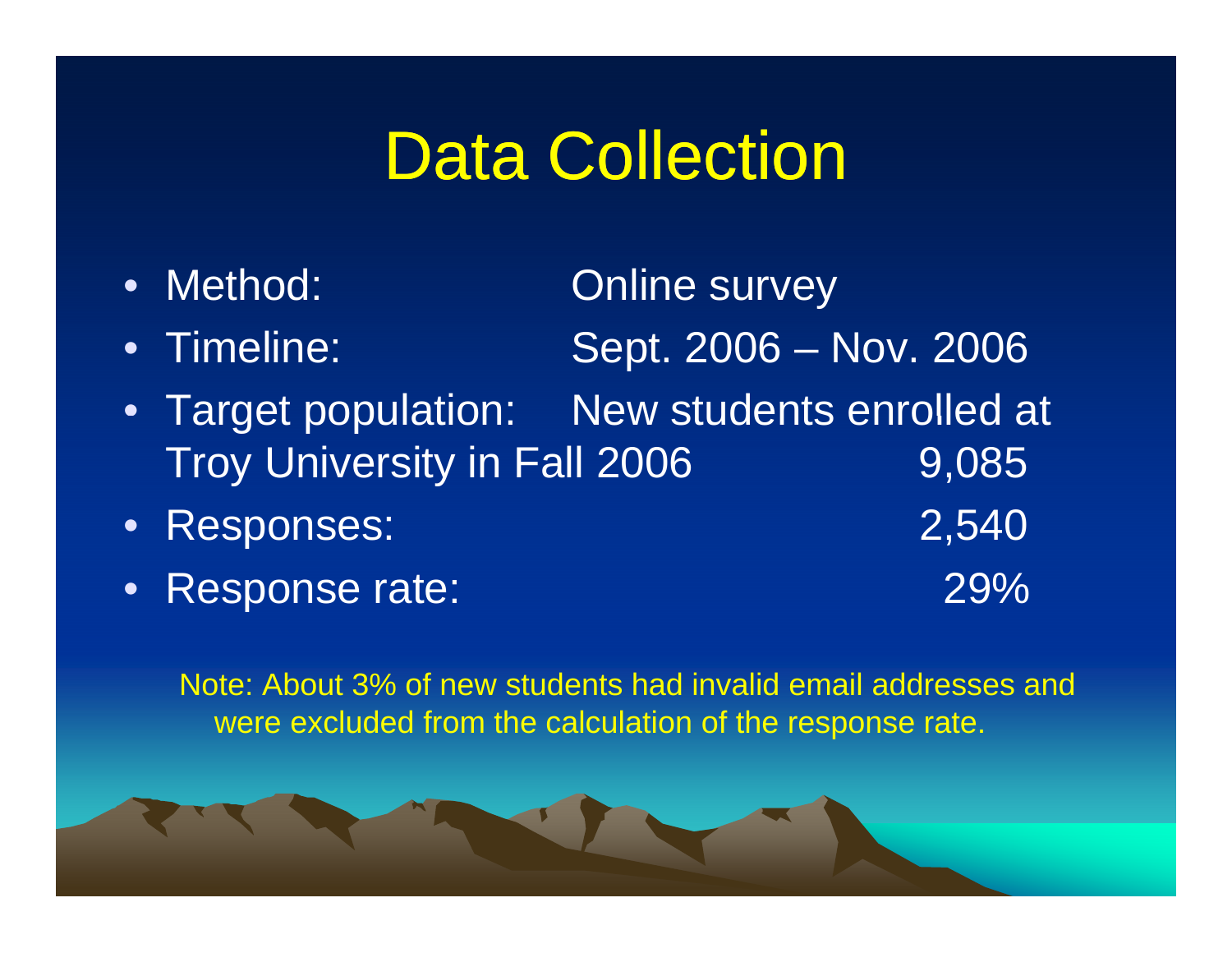

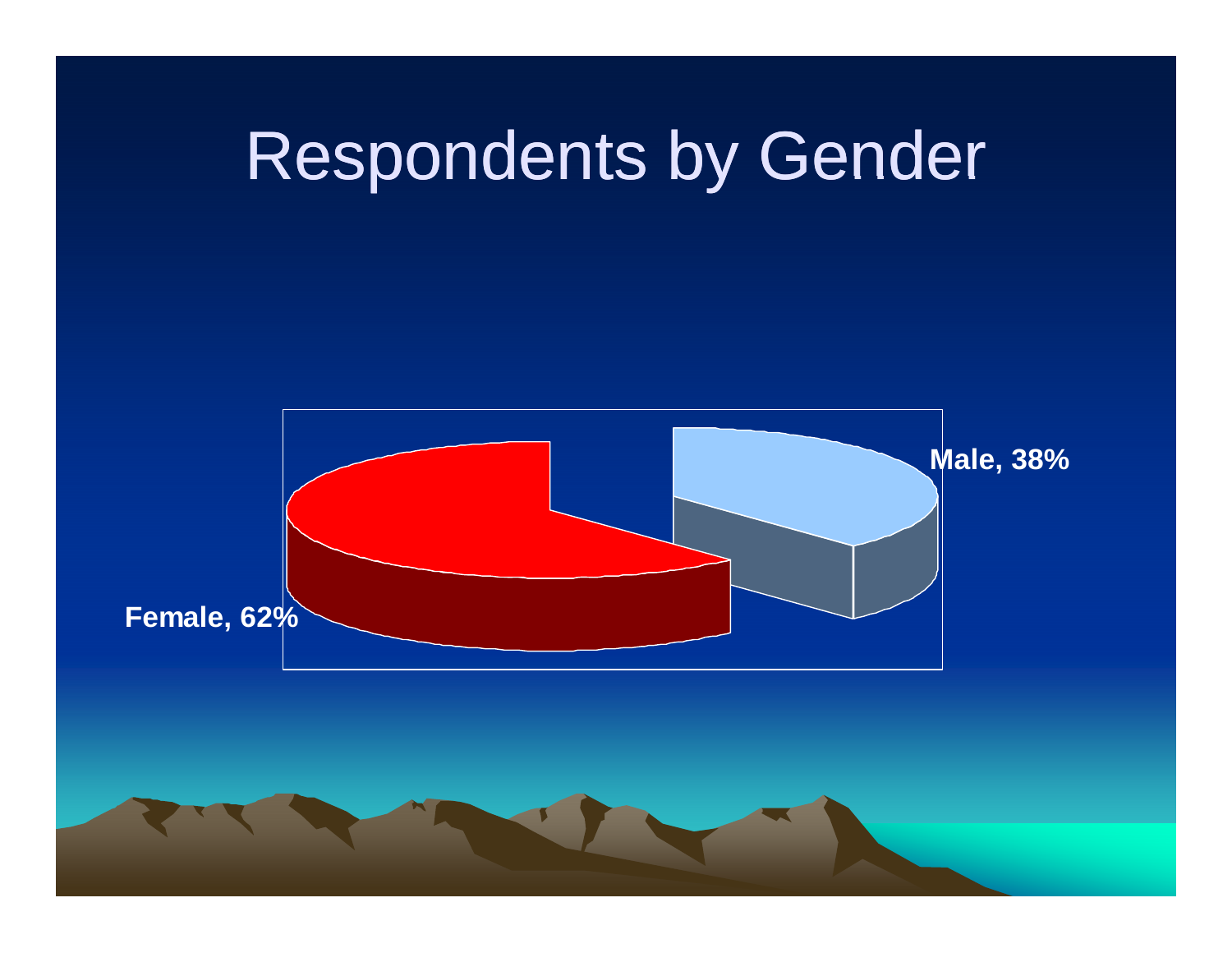## Respondents by Race

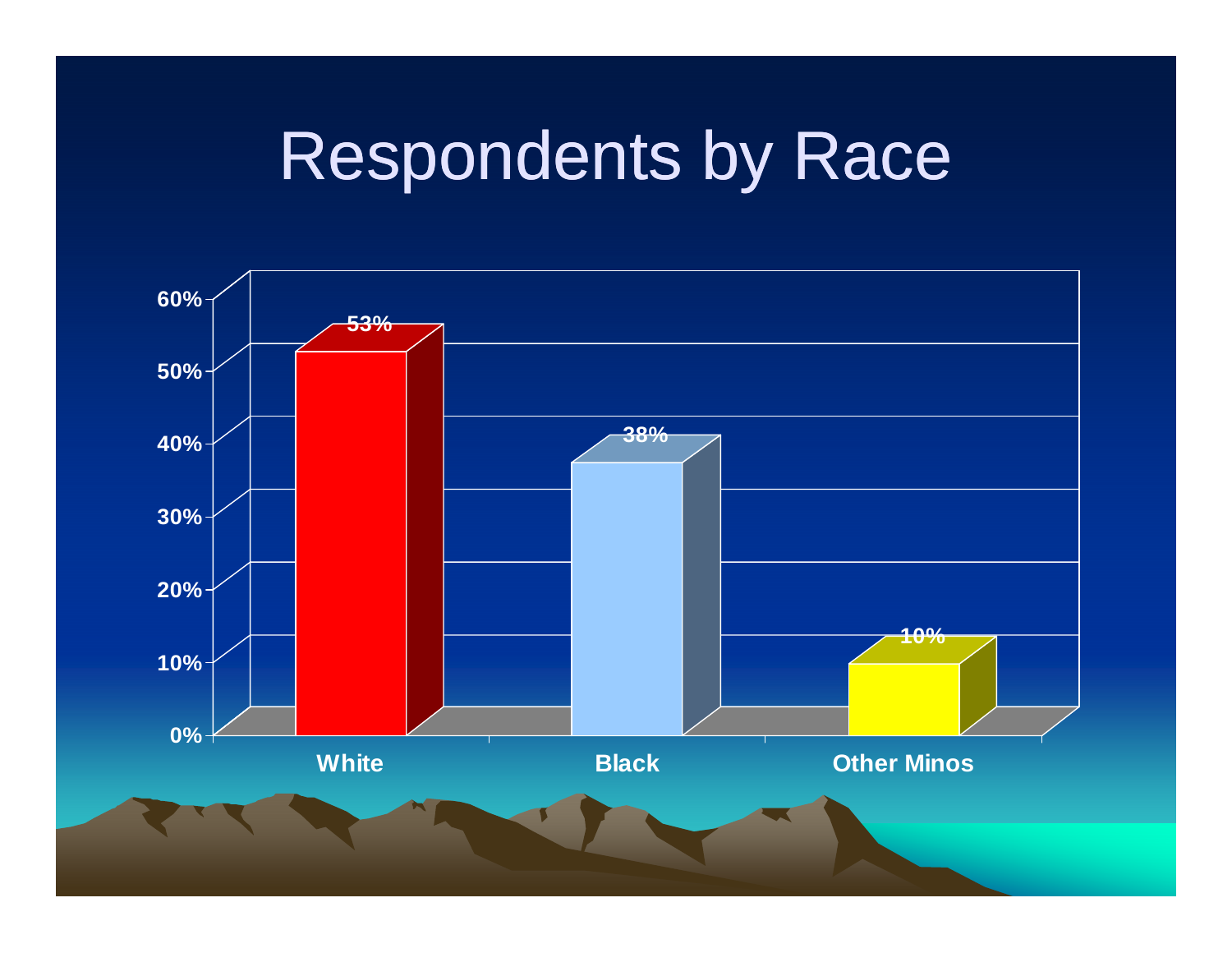# Respondents by Age

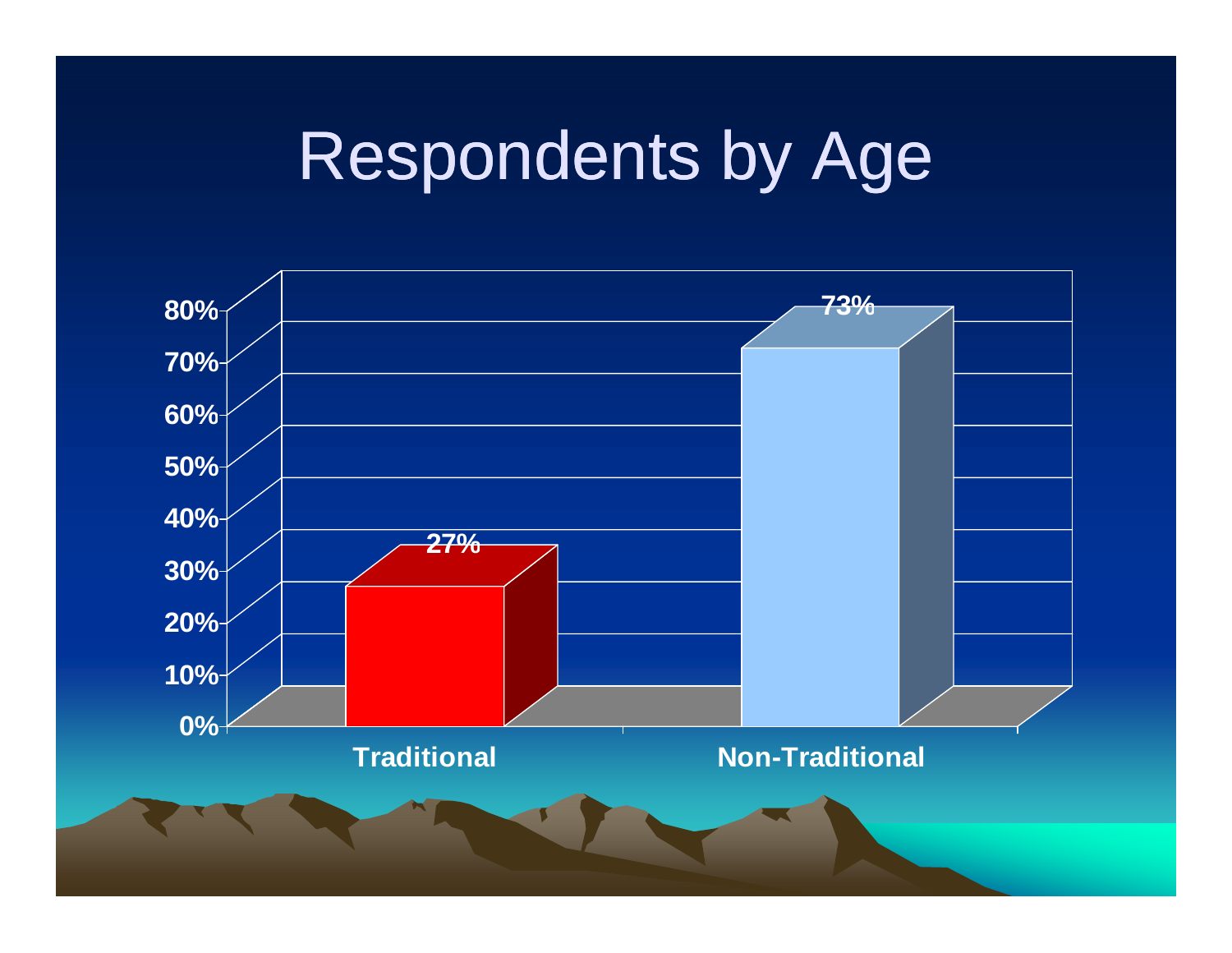# Respondents by Admit Status

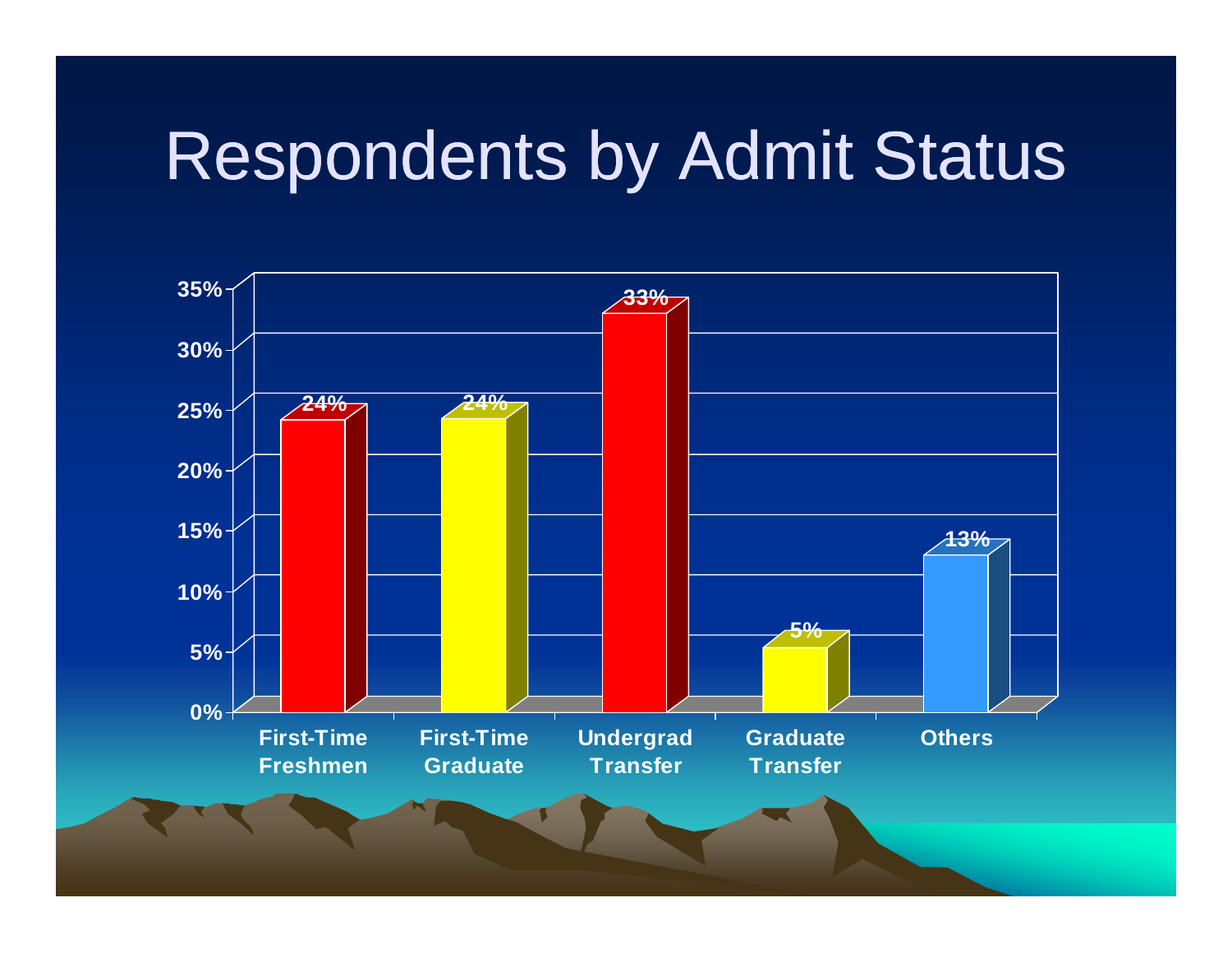# **Respondents by Campus**

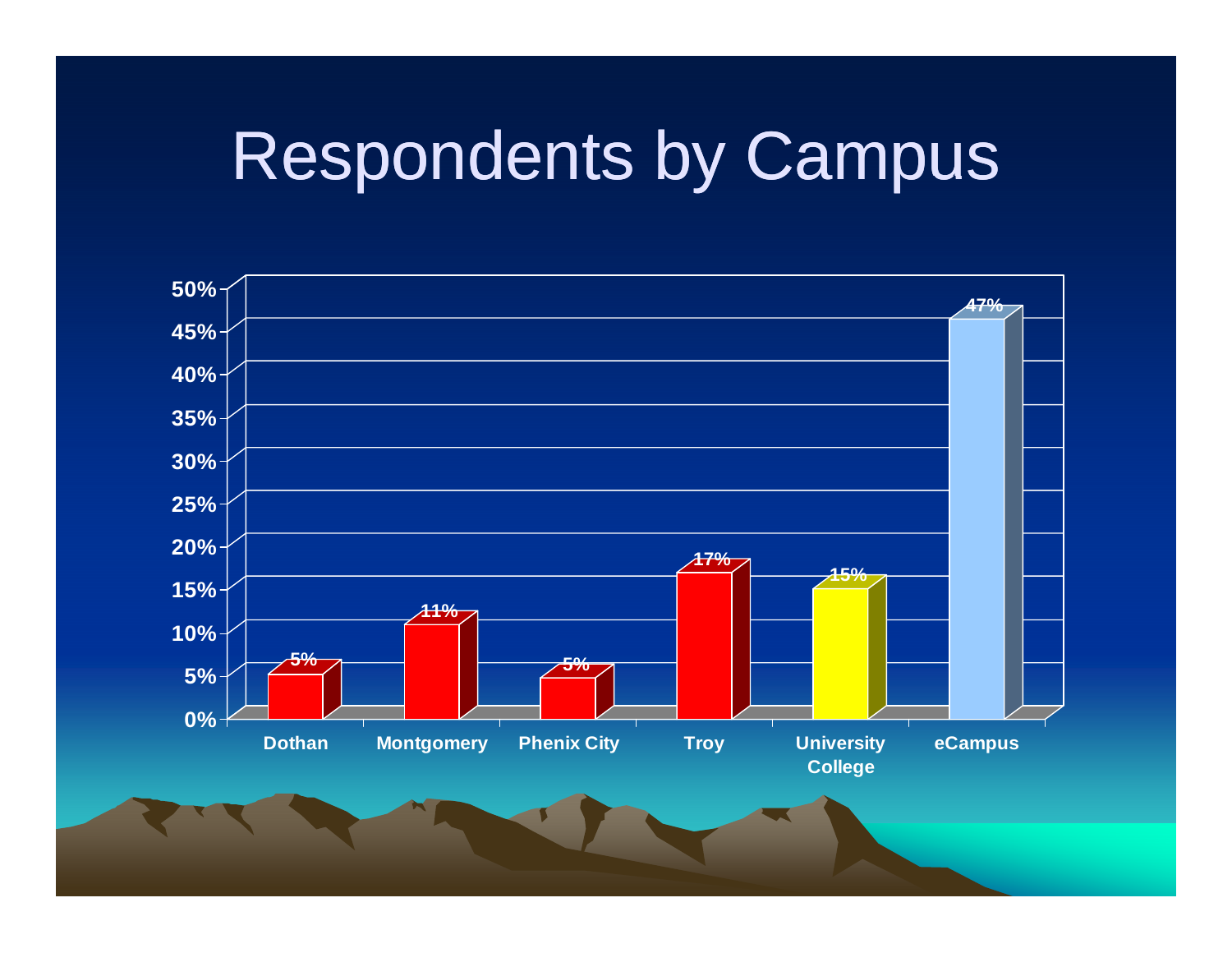# Respondents by College

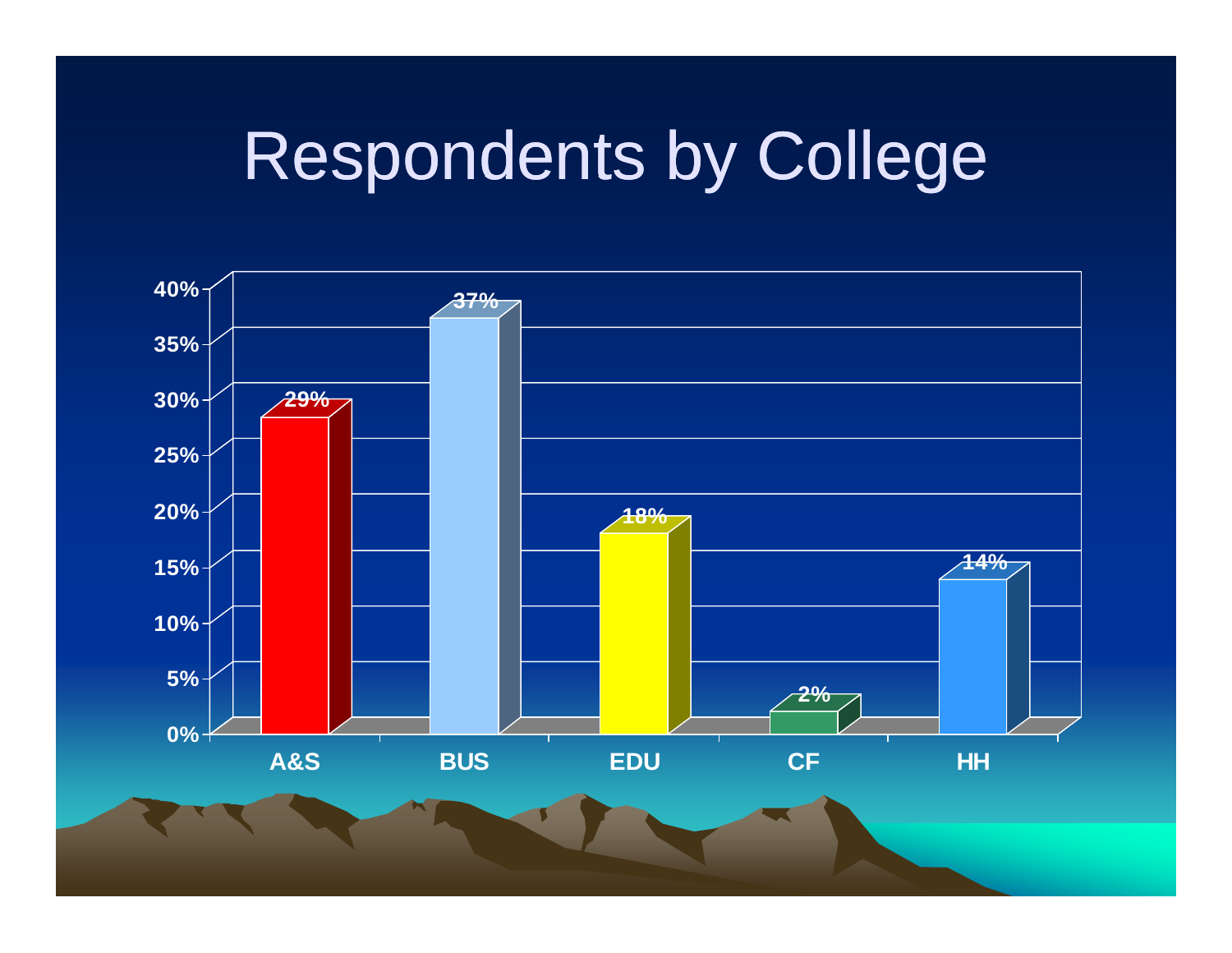# **Selecting Troy University**

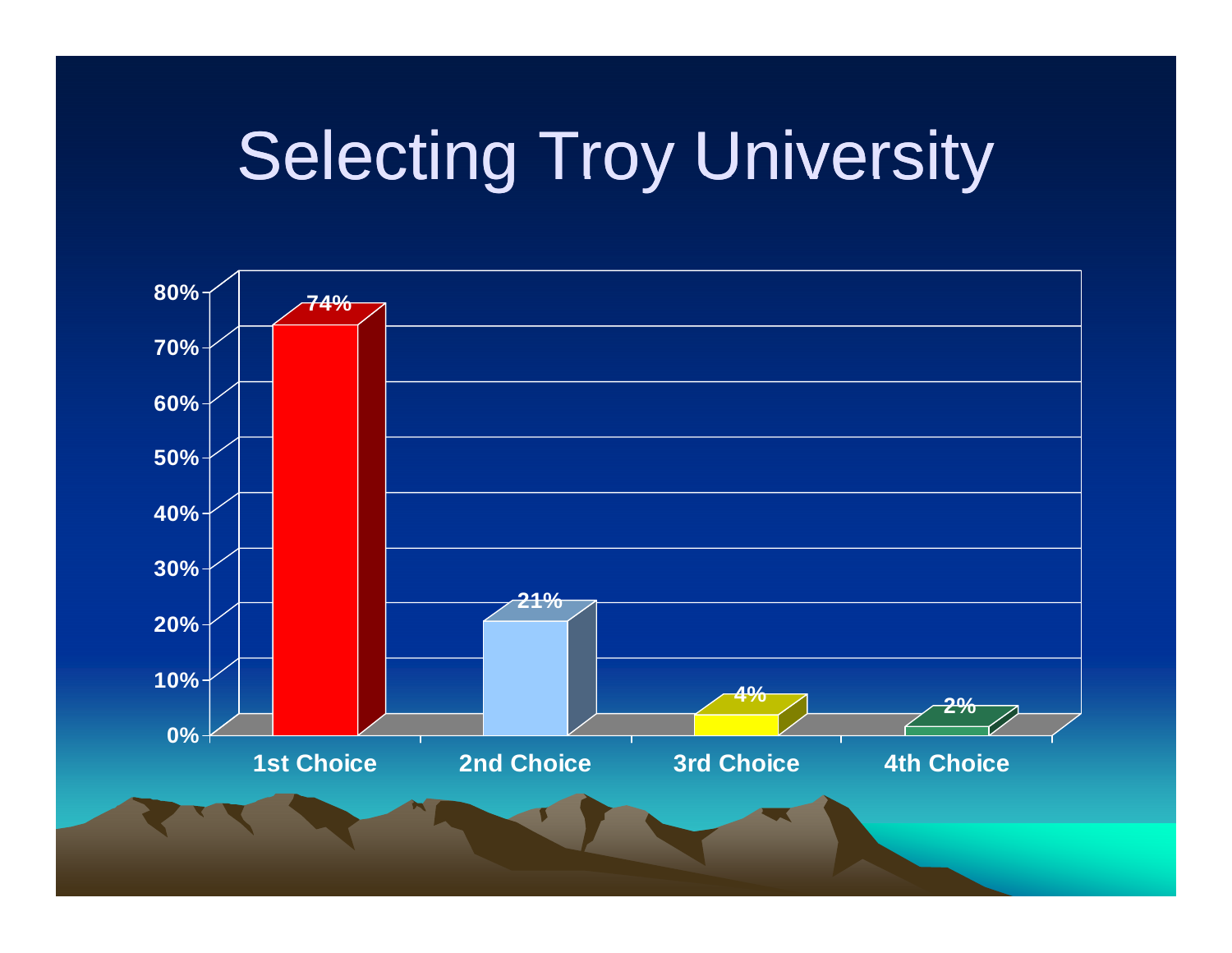## **Visiting Troy Campus Before Enrolled**

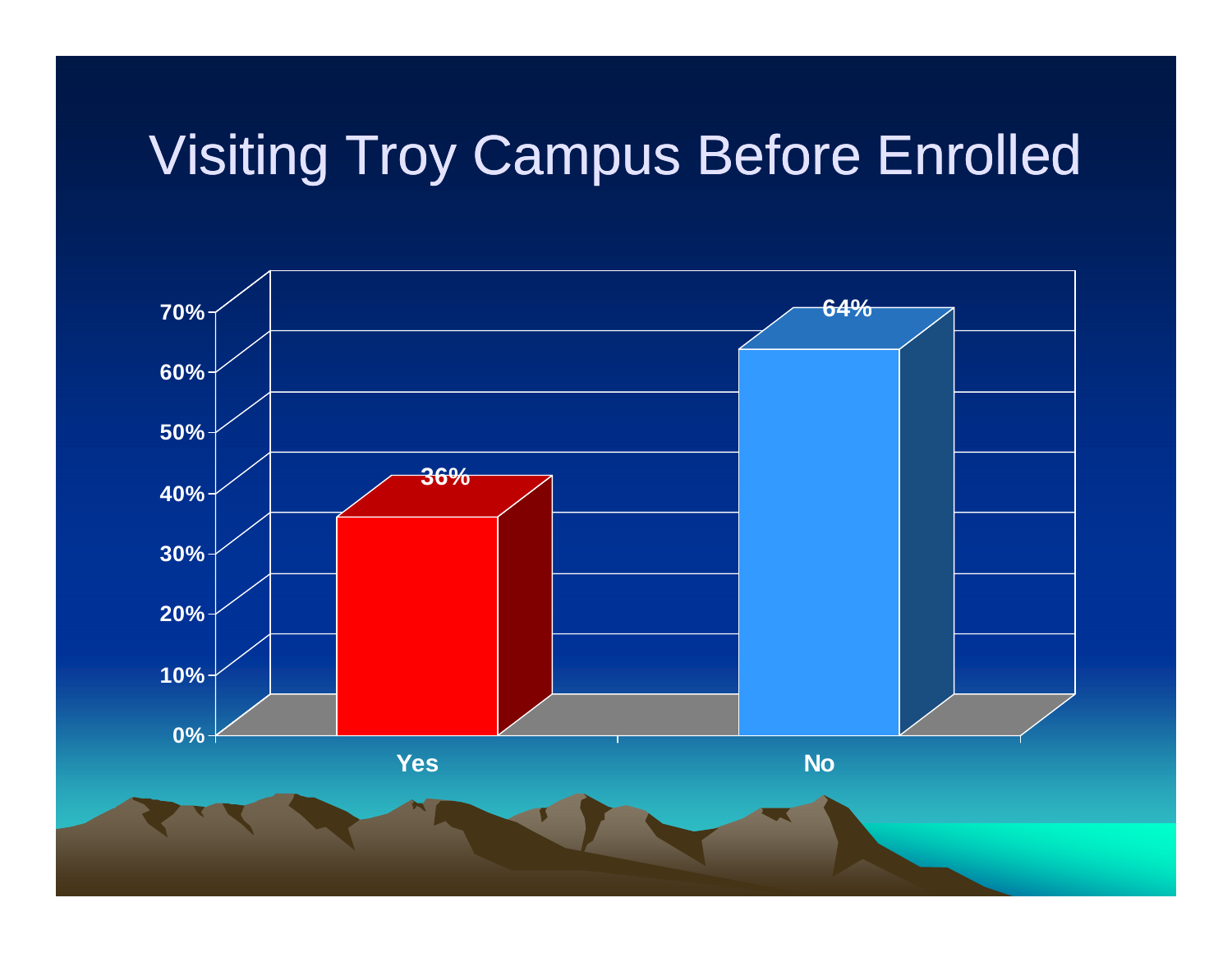## Reasons for Attending Troy University

- •Flexibility of schedule
- •**Location**
- •Academic programs
- •**Affordability**
- •• Friends' recommendation
- •Academic reputation
- •Financial aid availability
- •Admission standards

|                     | <b>TROY</b> | <b>Troy</b> | <b>Dothan</b> | <b>Mtgry</b> |
|---------------------|-------------|-------------|---------------|--------------|
|                     | $N=2,525$   | $N = 432$   | $N = 134$     | $N = 277$    |
| ity of schedule     | 55.0%       | 28.7%       | 49.3%         | $62.5\%$     |
| n.                  | 49.8%       | 60.2%       | 88.8%         | 77.6%        |
| nic programs        | 44.2%       | 39.8%       | 35.8%         | 35.0%        |
| <b>bility</b>       | 40.6%       | 46.3%       | 35.1%         | 35.0%        |
| ' recommendation    | 27.7%       | 30.1%       | 18.7%         | 27.1%        |
| nic reputation      | 21.5%       | 19.7%       | 18.7%         | 16.2%        |
| al aid availability | 21.3%       | 28.0%       | 22.4%         | 20.6%        |
| ion standards       | 15.7%       | 16.9%       | 17.2%         | 14.8%        |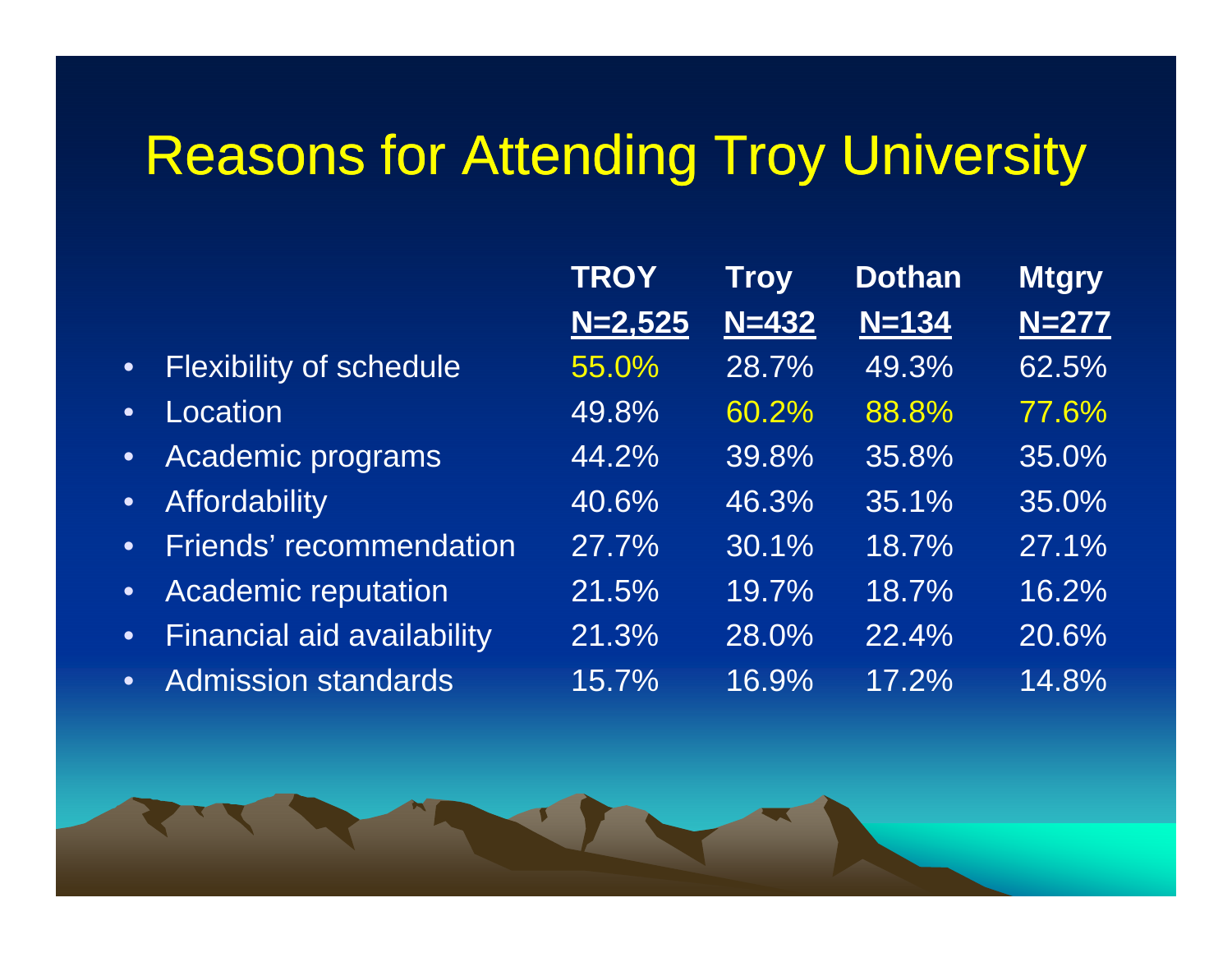## Reasons for Attending Troy University, cont.

|           |                                   | <b>Phenix City</b> | <b>Univ C</b> | eCampus   |
|-----------|-----------------------------------|--------------------|---------------|-----------|
|           |                                   | $N = 122$          | $N = 385$     | $N=1,175$ |
| $\bullet$ | <b>Flexibility of schedule</b>    | 70.5%              | 65.5%         | 58.6%     |
| $\bullet$ | Location <sup>'</sup>             | 76.2%              | 76.6%         | 23.5%     |
|           | Academic programs                 | 48.4%              | 51.4%         | 46.1%     |
| $\bullet$ | Affordability                     | 40.2%              | 47.3%         | 38.4%     |
| $\bullet$ | <b>Friends' recommendation</b>    | 32.8%              | 34.0%         | 25.4%     |
| $\bullet$ | <b>Academic reputation</b>        | 29.5%              | 21.3%         | 22.9%     |
| $\bullet$ | <b>Financial aid availability</b> | 26.2%              | 20.5%         | 18.6%     |
| $\bullet$ | <b>Admission standards</b>        | 18.0%              | 21.3%         | 13.3%     |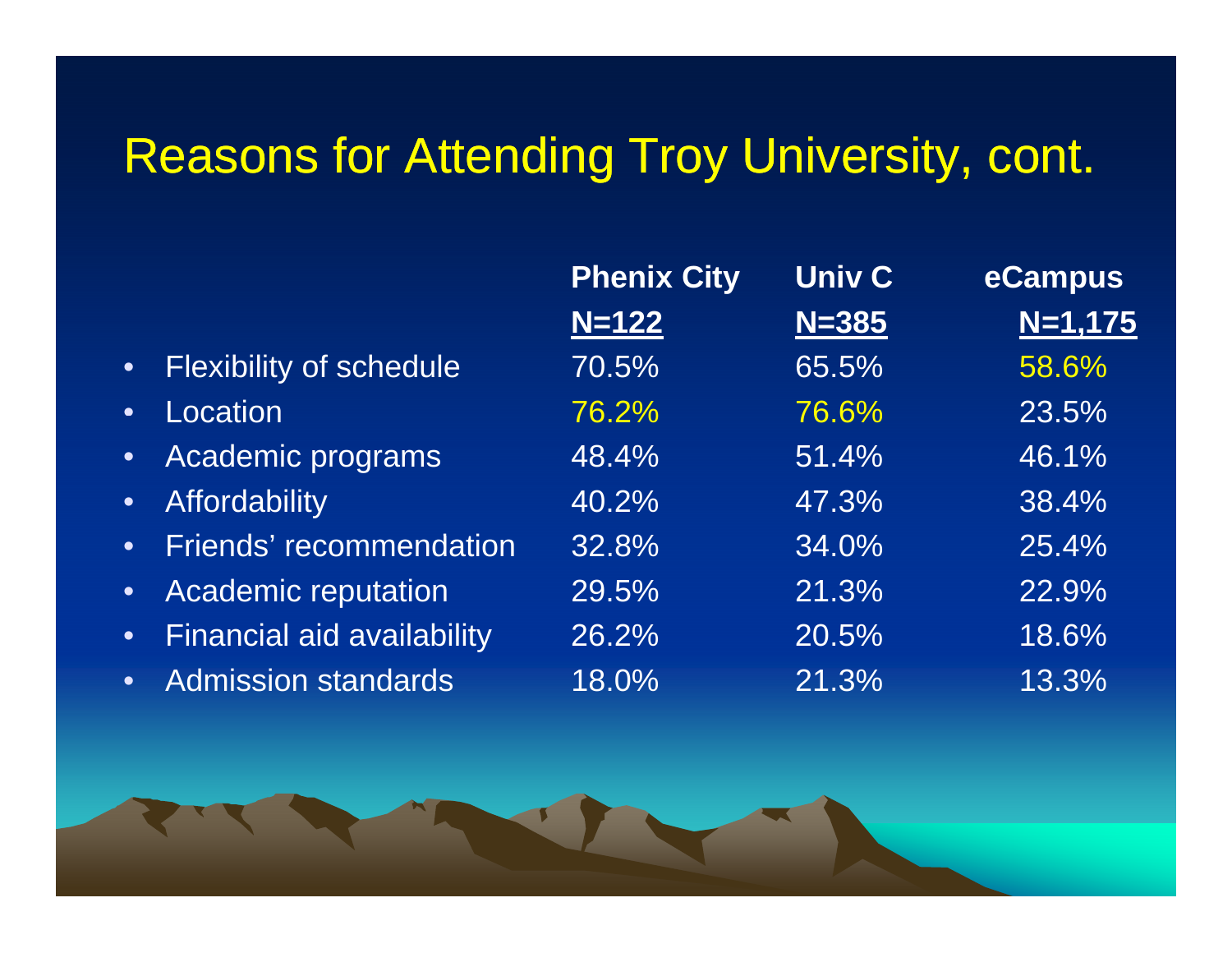# Learning about Troy University

• How did you first learn about Troy University?

• How did you learn about registration dates and times?

| --Word of mouth | 43.3%    |
|-----------------|----------|
| --Alumni        | $12.0\%$ |
| --Internet      | 10.5%    |

| $\frac{0}{0}$ | --Internet       | 47.9%   |
|---------------|------------------|---------|
| $\%$          | --Word of mouth. | 18.5%   |
| $\%$          | --Direct mail    | $9.9\%$ |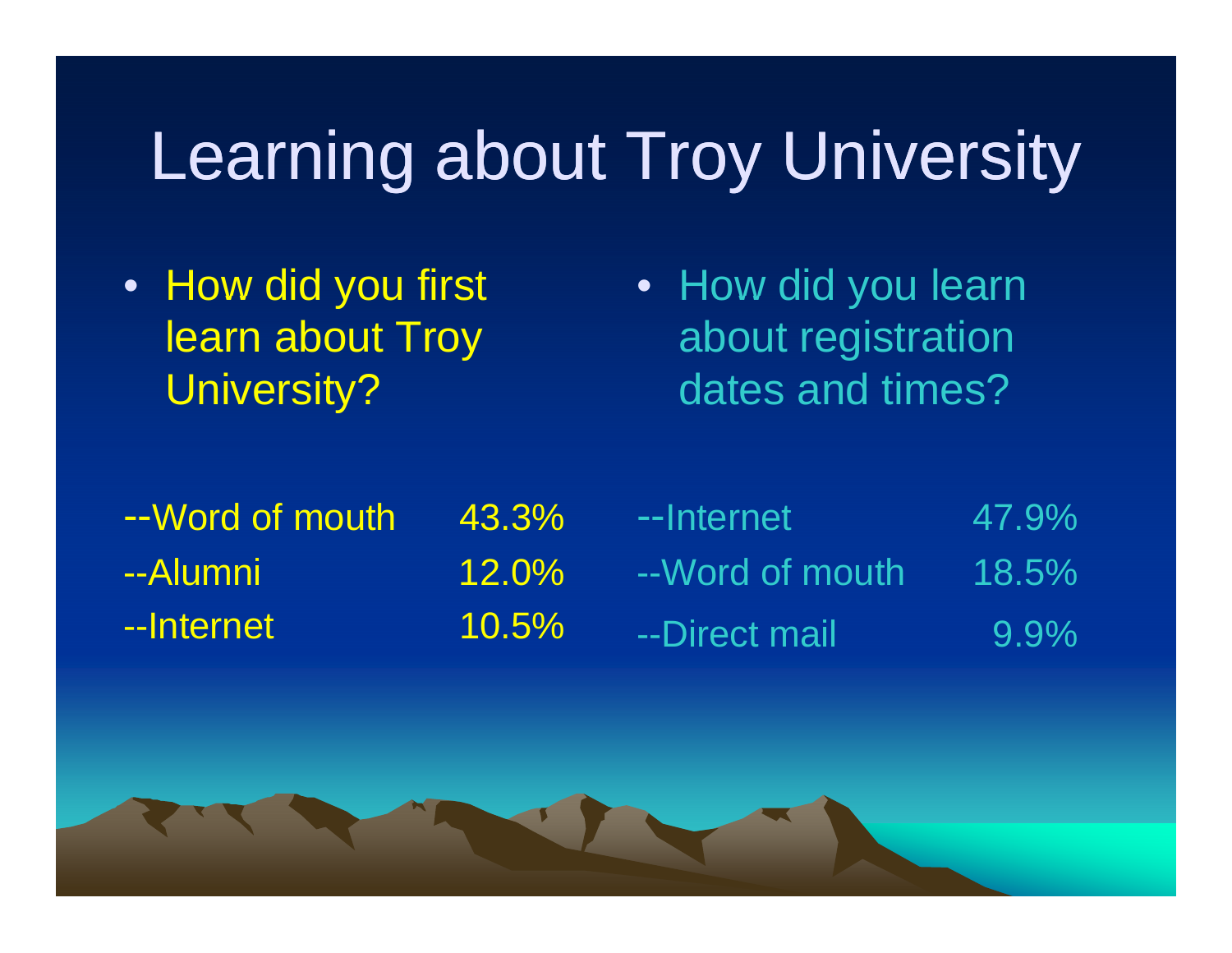## Best Ways to Advertise Troy University

• Word of mouth 48.1% • Internet 26.3%• Television  $8.1\%$ • Direct mail 7.9%• Radio 3.2%• Newspaper 1.5%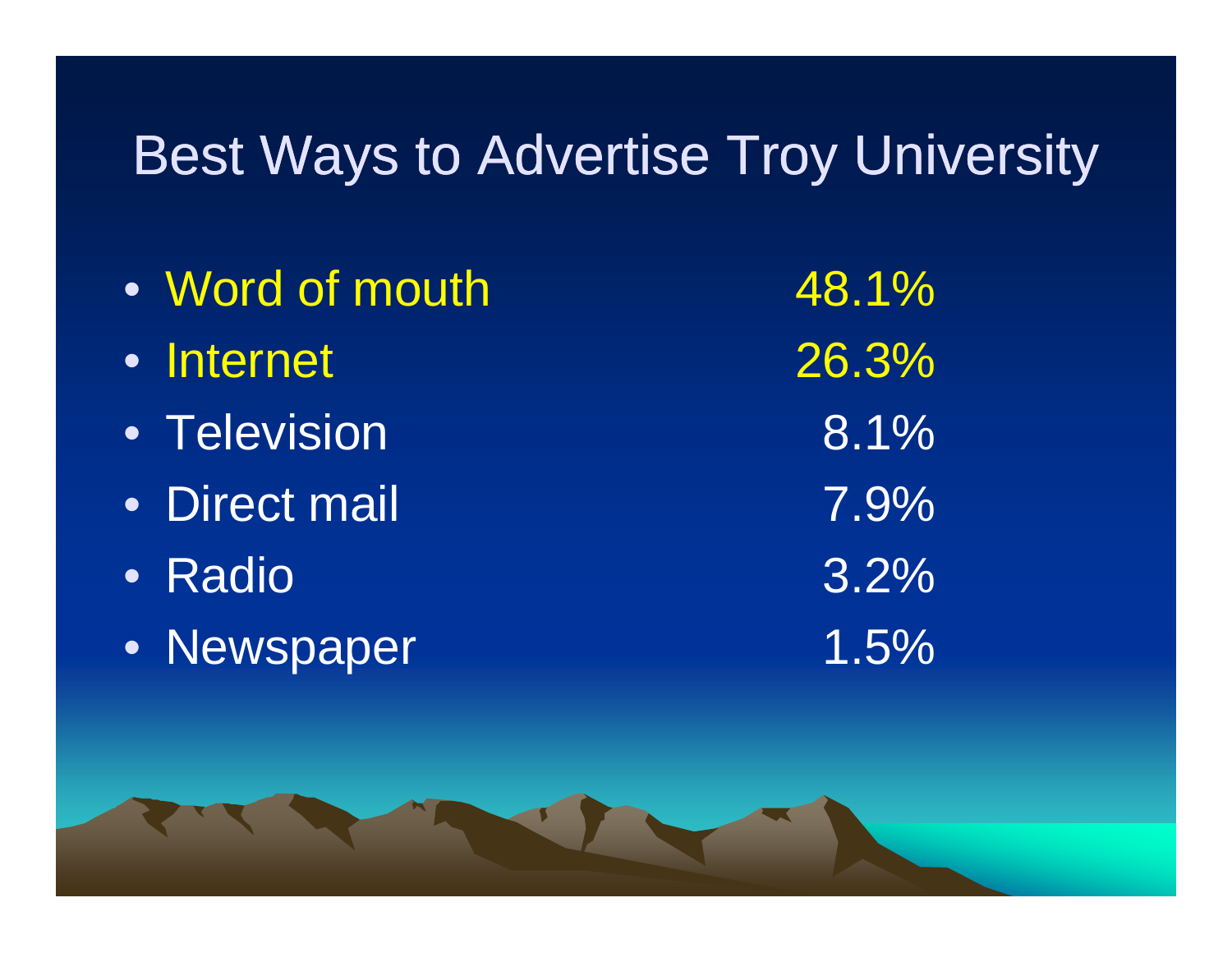## How students described Troy University

| • Convenient               |  |
|----------------------------|--|
| • Good value for the price |  |
| • Academically challenging |  |
| · Friendly                 |  |
| · Student-centered         |  |
| • Helpful                  |  |
| • Caring                   |  |
|                            |  |

67.2% 45.4% 40.4% 39.2% 37.8% 31.6% 25.6%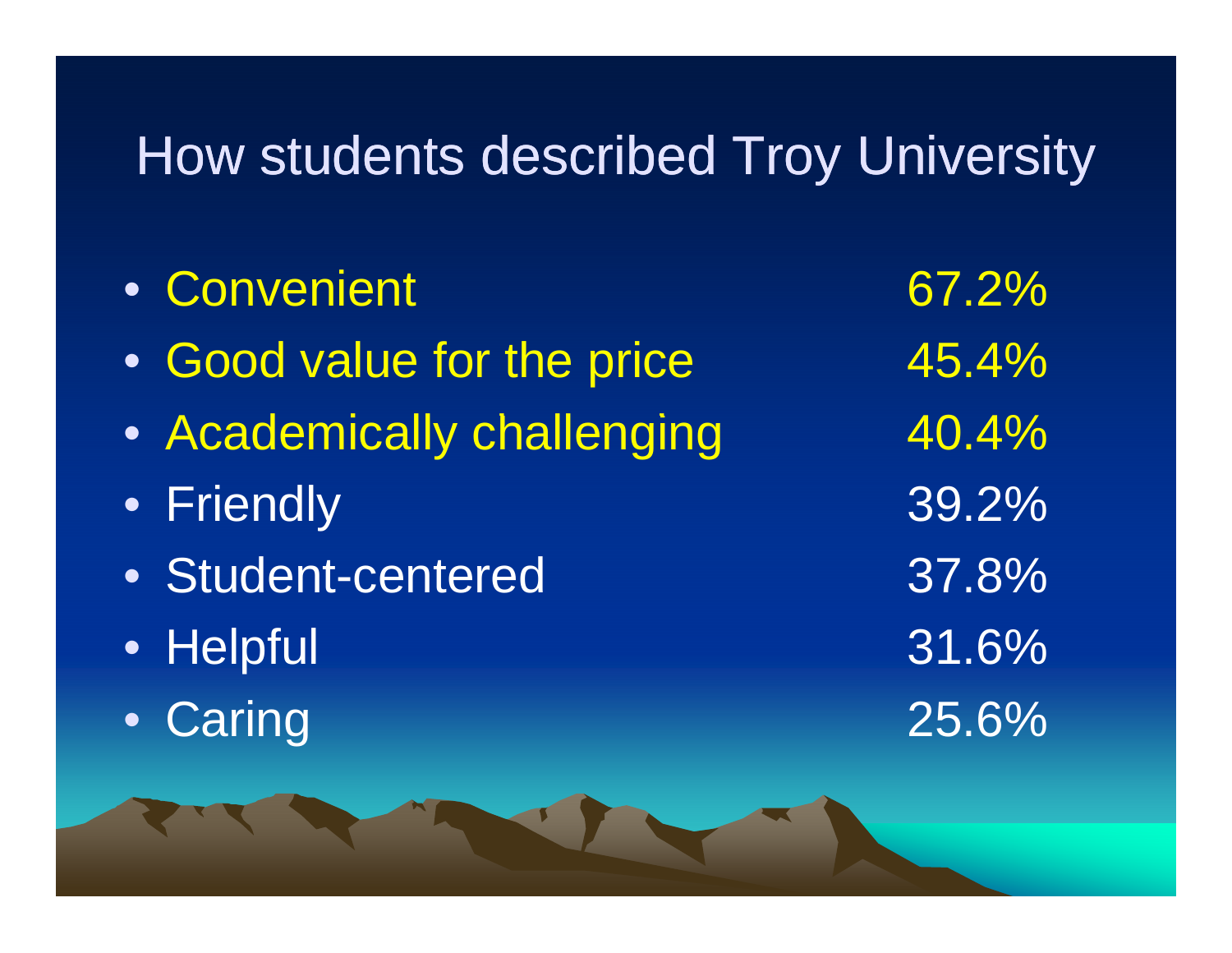## Areas of highest student satisfaction

|                                                                                    | <b>Fall 06</b> | Fall 05 |
|------------------------------------------------------------------------------------|----------------|---------|
| I am receiving a quality education at Troy University.                             | 85.8%          | 85.2%   |
| I would recommend Troy University to a friend who is<br>planning to go to college. | 84.6%          | 83.0%   |
| The semester/term format at my location accommodate<br>my learning.                | 83.3%          | 82.6%   |
| Classes are offered at convenient times.                                           | 82.6%          | 79.3%   |
| Troy University has a good reputation in my community.                             | 82.6%          | 79.8    |
| The printed Schedule of Classes is informative and easy<br>to follow.              | 80.5%          | 80.2%   |
| Troy personnel are knowledgeable and helpful.                                      | 79.2%          | 77.4%   |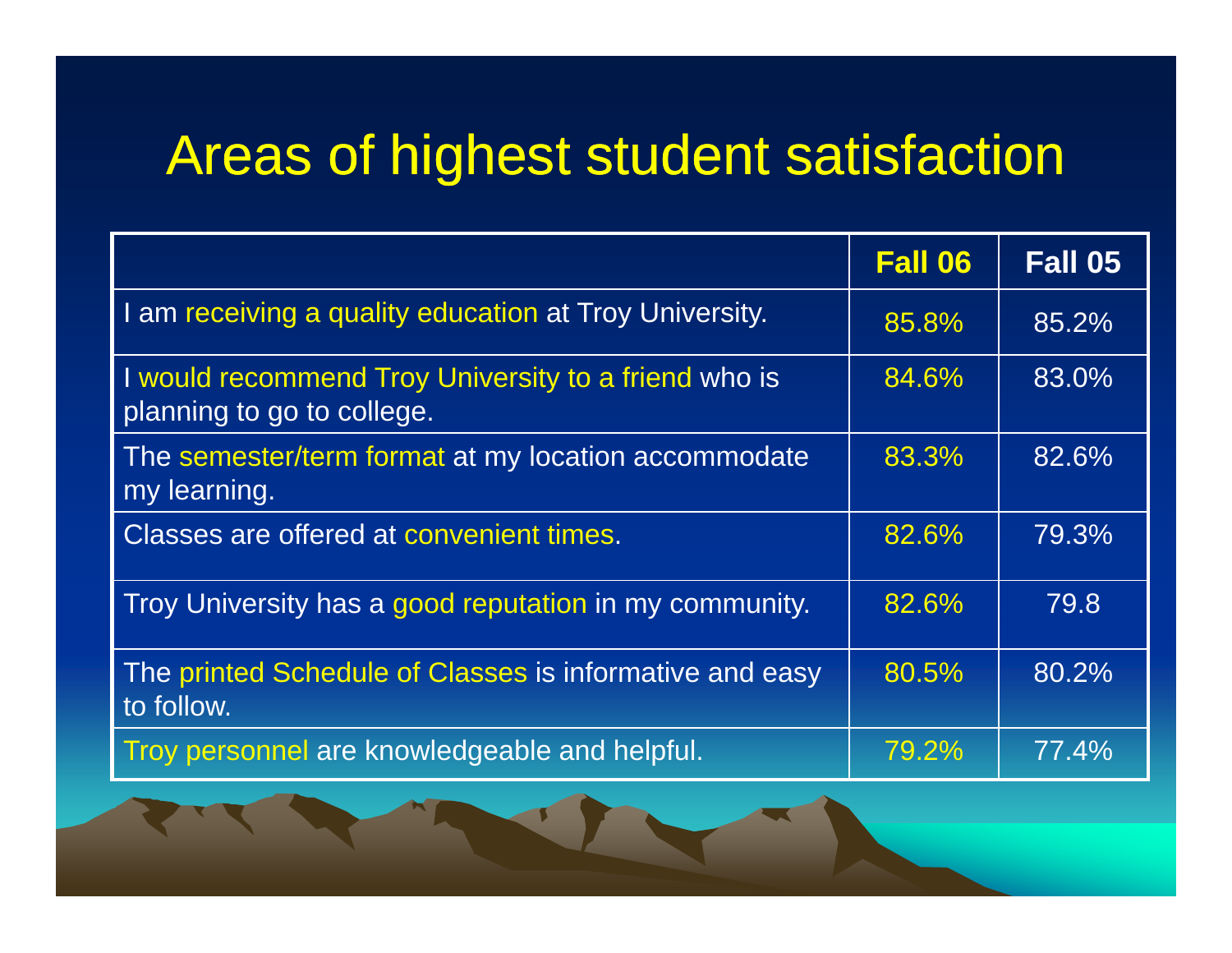### I am receiving a quality education at Troy University

### $\blacksquare$  FA05  $\blacksquare$  FA06

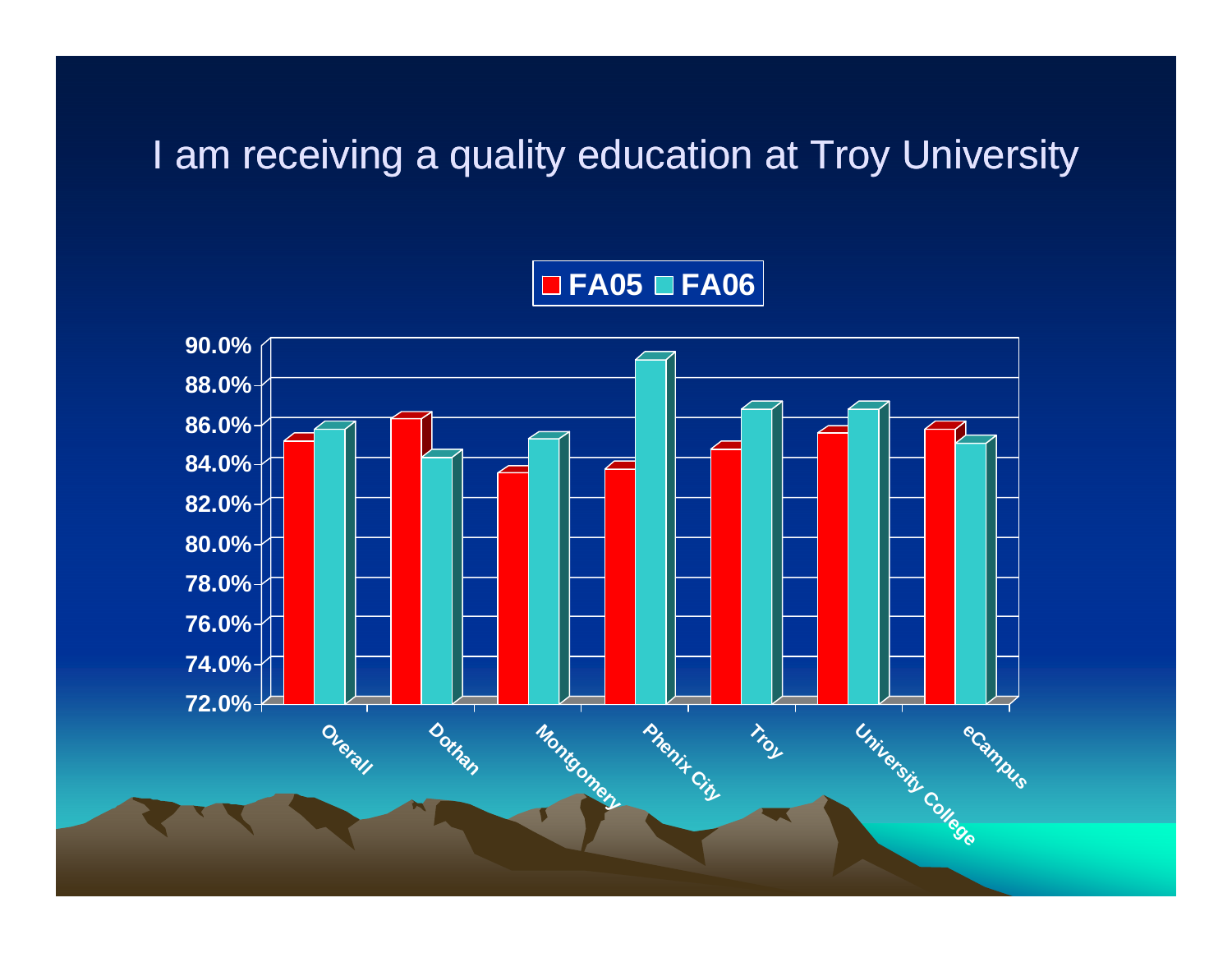I'd recommend Troy University to a friend who is planning to go to college



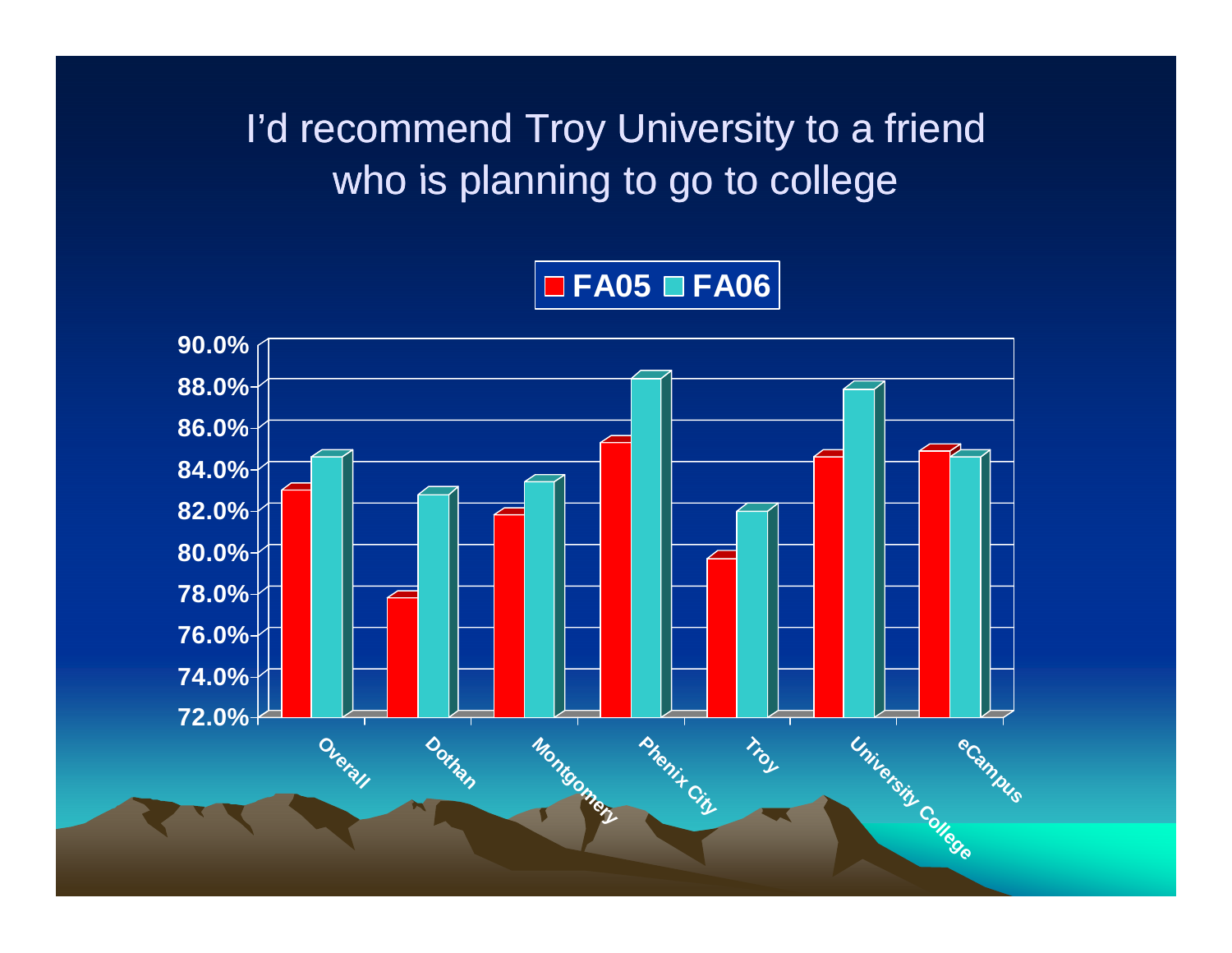### The semester/term format at my location accommodates my learning

### $\Box$  FA05  $\Box$  FA06

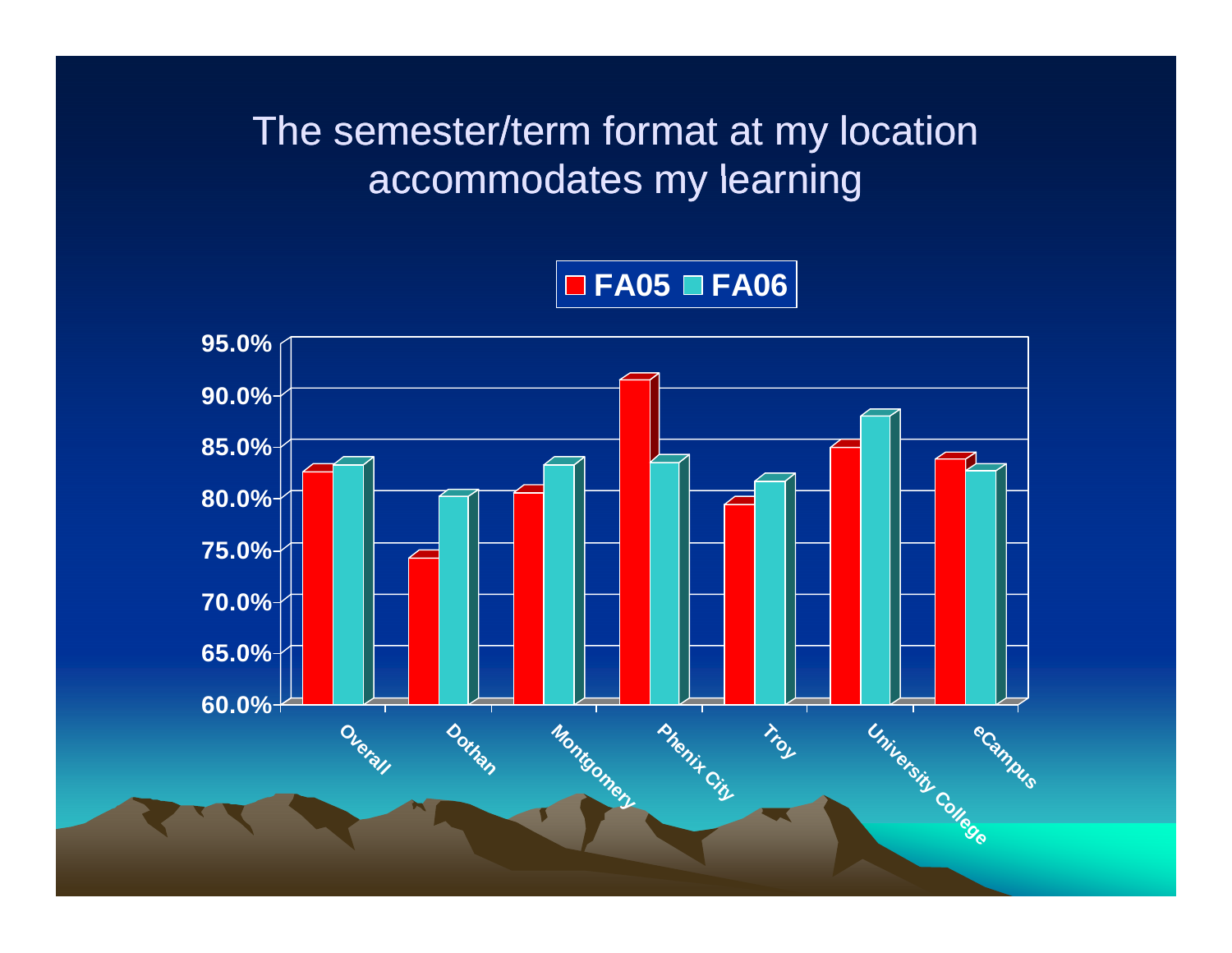### Classes are offered at convenient times



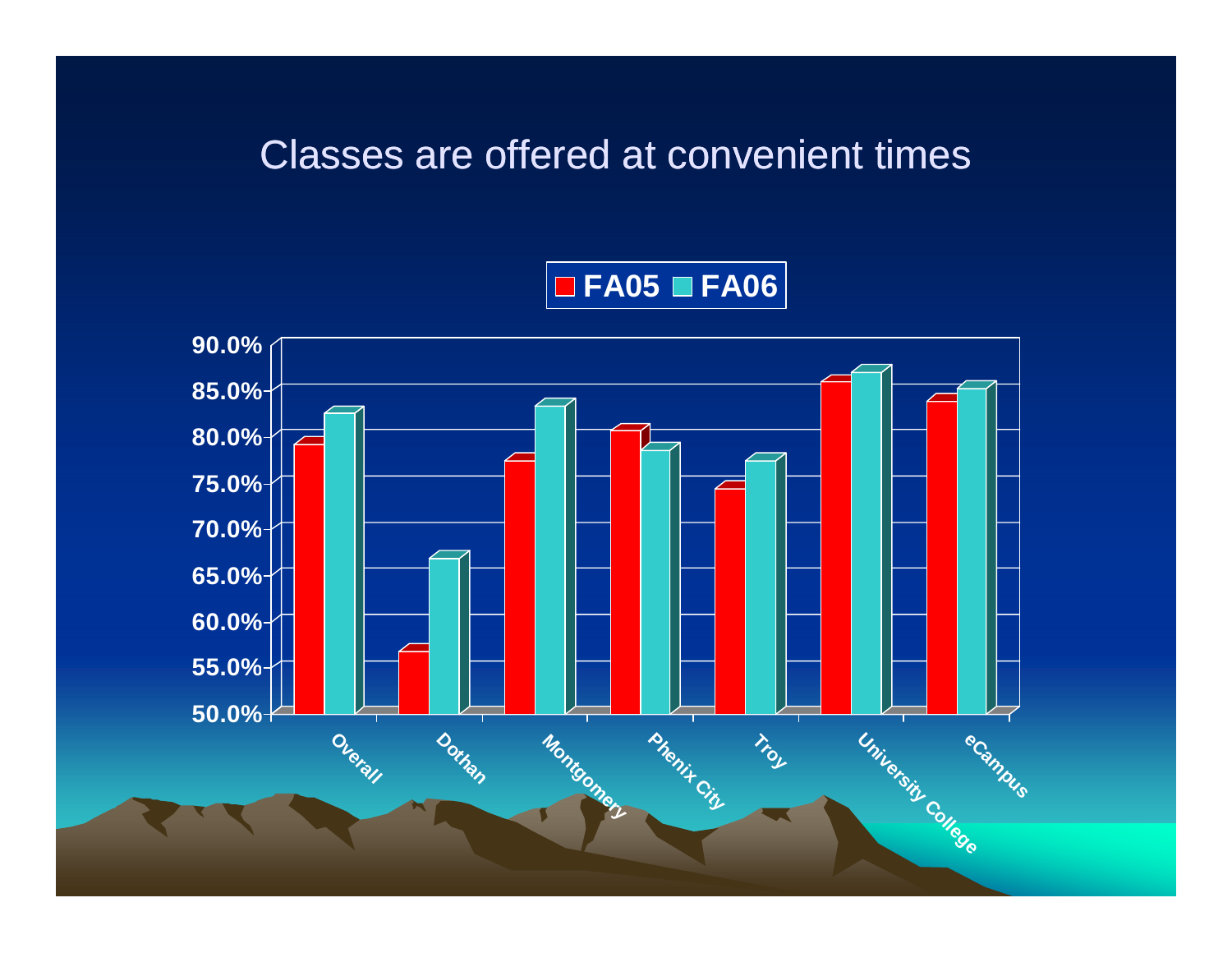## Troy University has a good reputation in my community

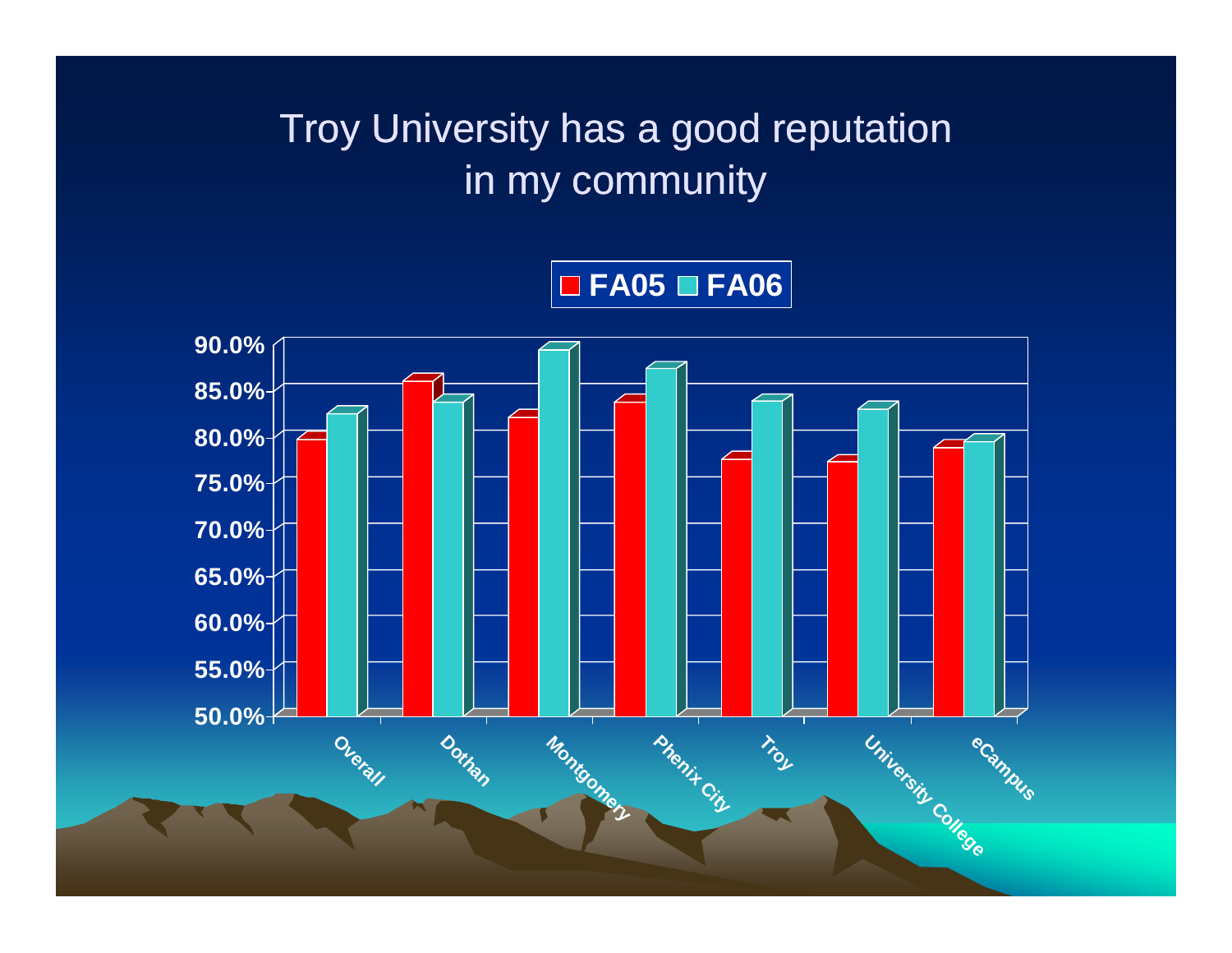### The printed Schedule of Classes is informative and easy to follow



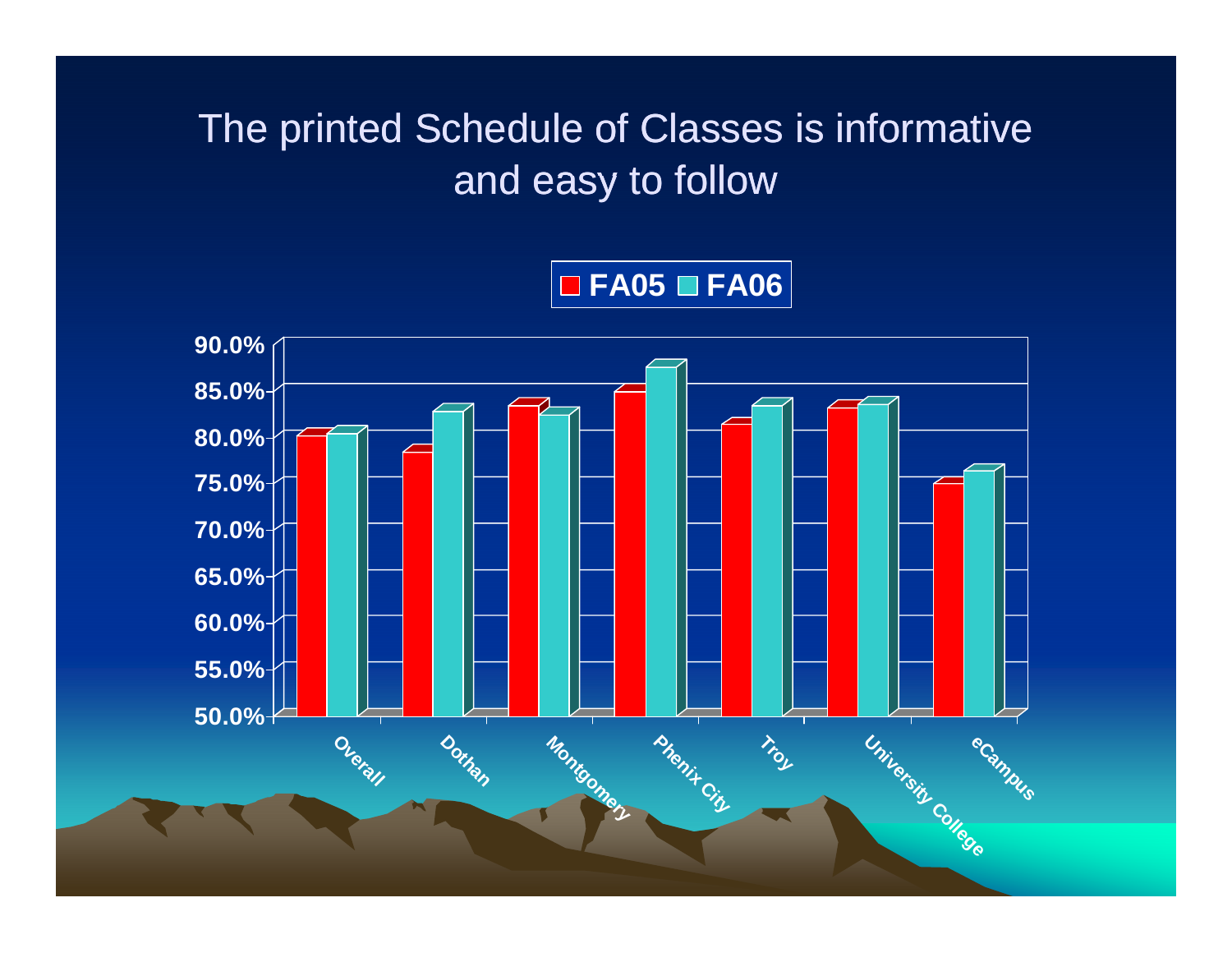### Troy personnel are knowledgeable and helpful.

### $\Box$  FA05  $\Box$  FA06

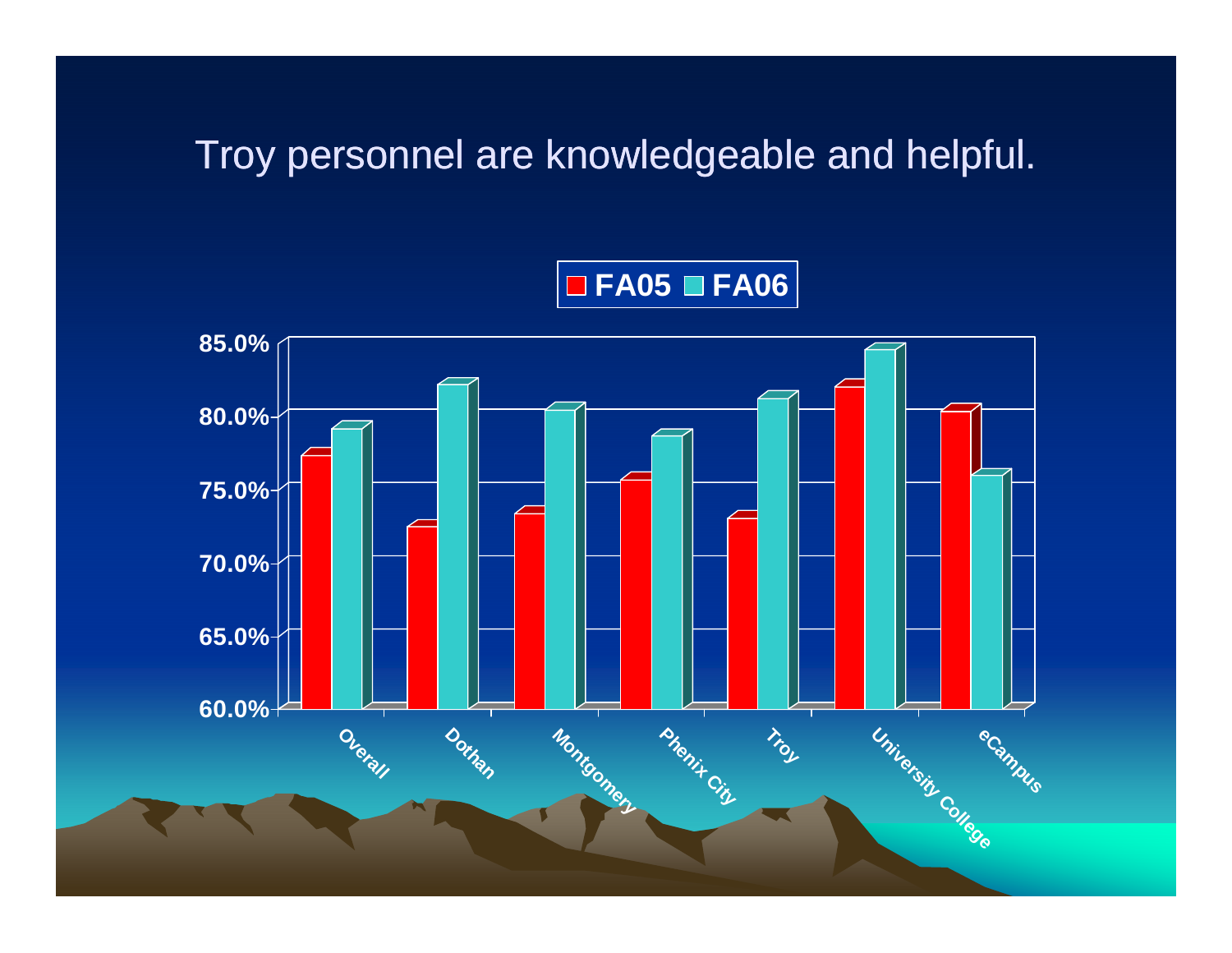## Areas of Least Student Satisfaction

|                                                                                               | <b>Fall 06</b> | Fall 05 |
|-----------------------------------------------------------------------------------------------|----------------|---------|
| Student organizations are available for my participation.                                     | 55.8%          | 55.0%   |
| Students seldom get the "run around" when seeking<br>information.                             | 61.5%          | 56.7%   |
| Tutorial services are sufficient.                                                             | 61.6%          | 57.2%   |
| On-campus bookstore hours are convenient for<br>students.                                     | 63.2%          | 61.4%   |
| <b>Purchasing textbooks through Troy University Virtual</b><br><b>Bookstore is convenient</b> | 64.7%          | 57.4%   |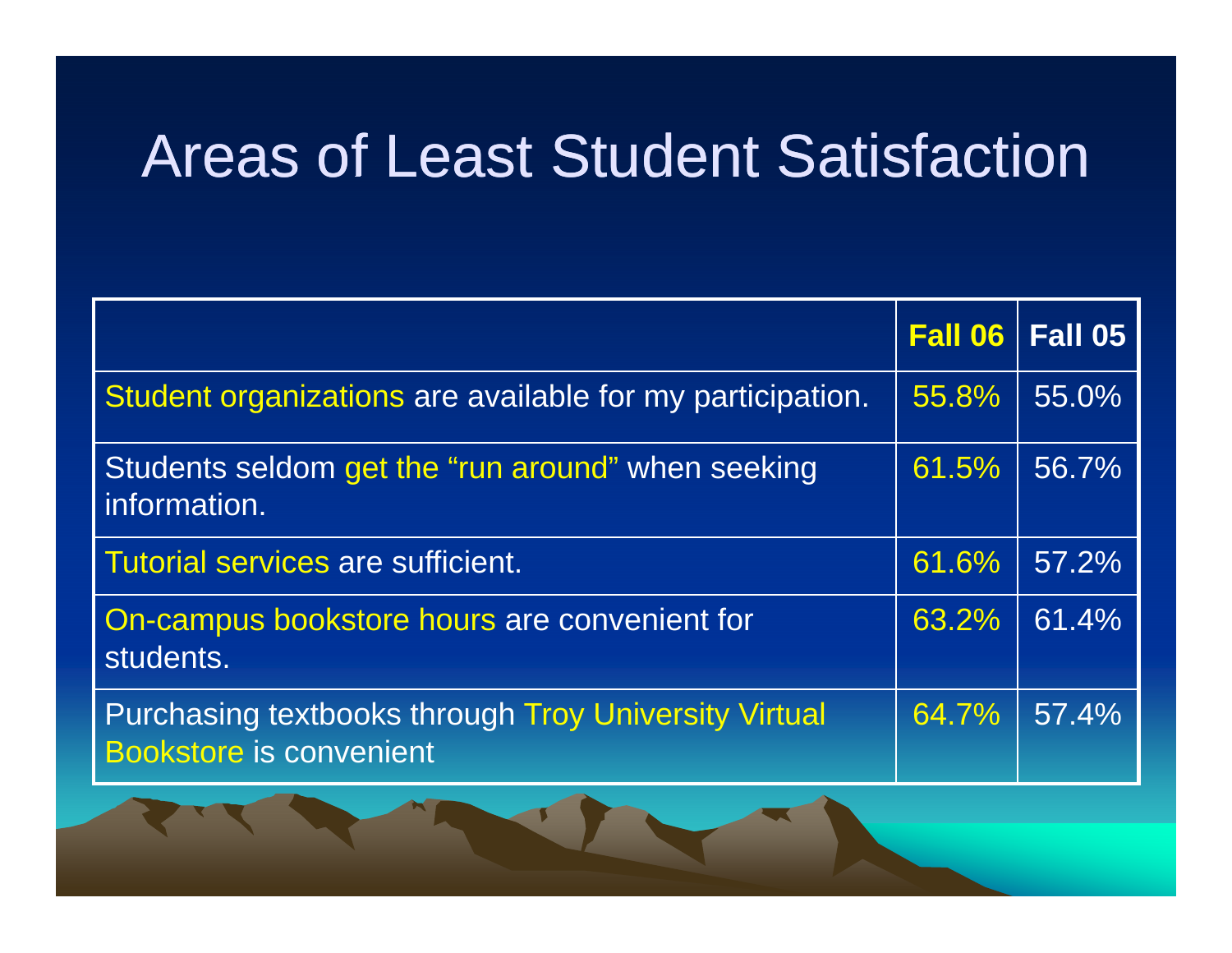Student organizations are available for my participation

 $\Box$  FA05  $\Box$  FA06

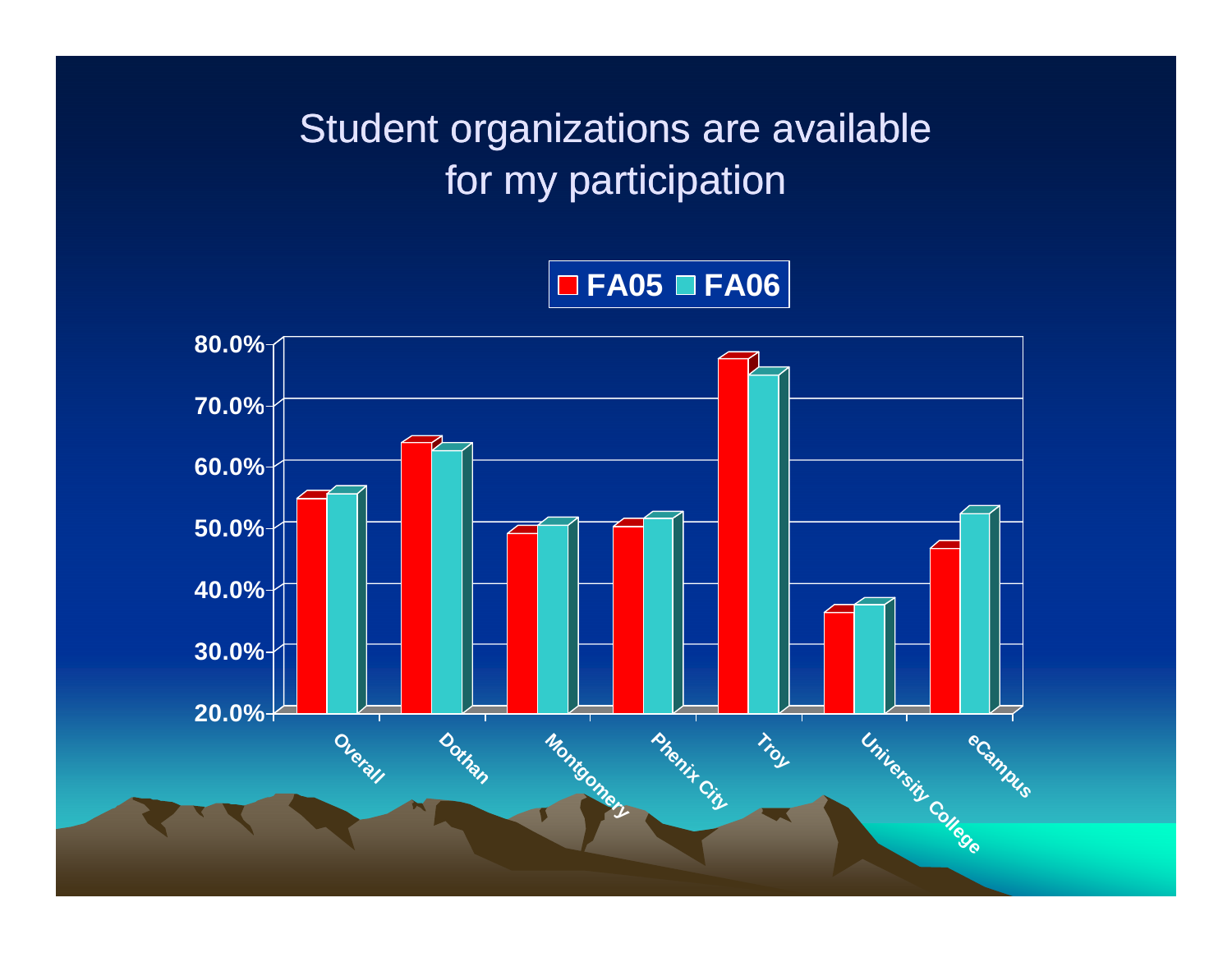Students seldom get the "run Around" when seeking information.



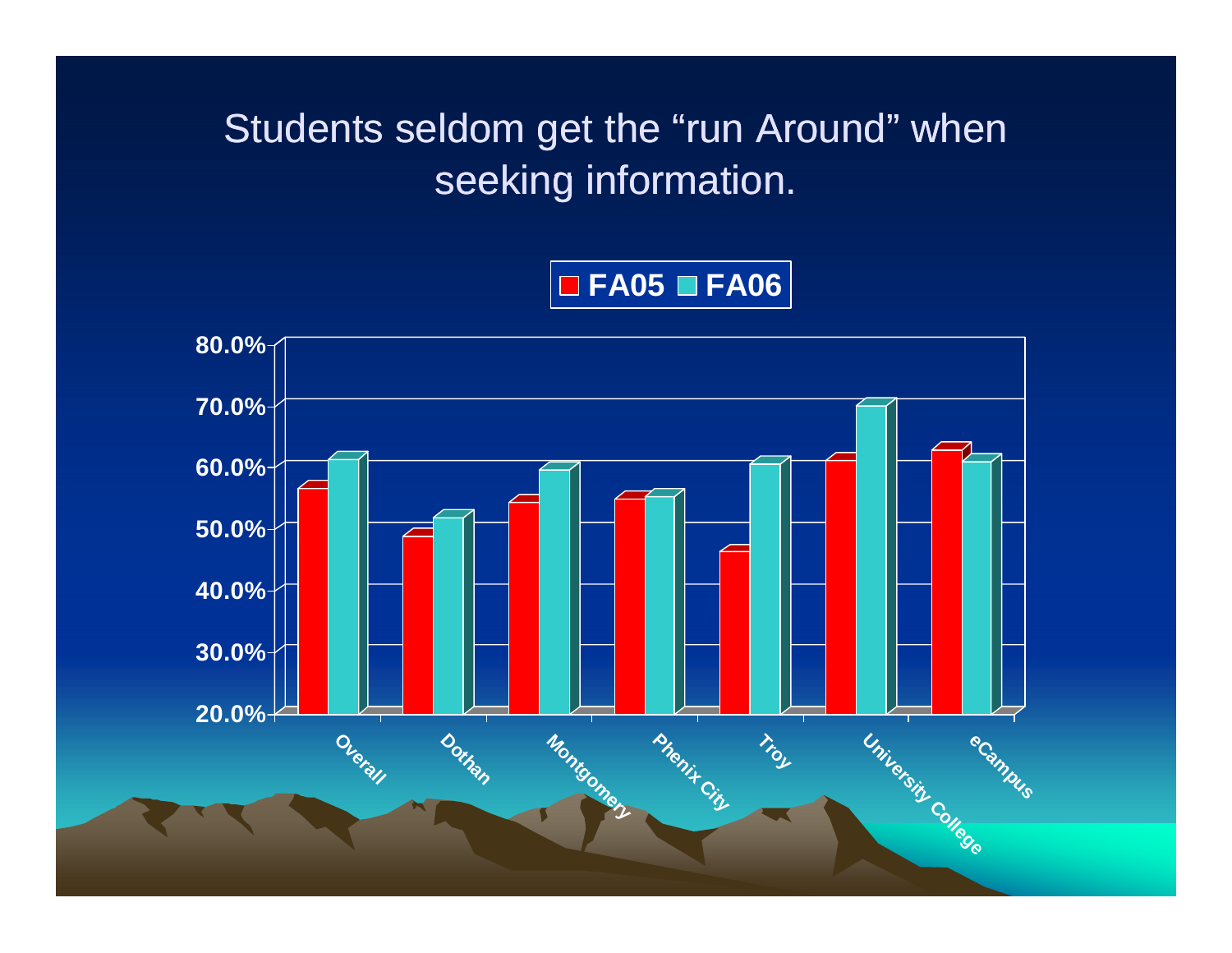### Tutorial services are sufficient.



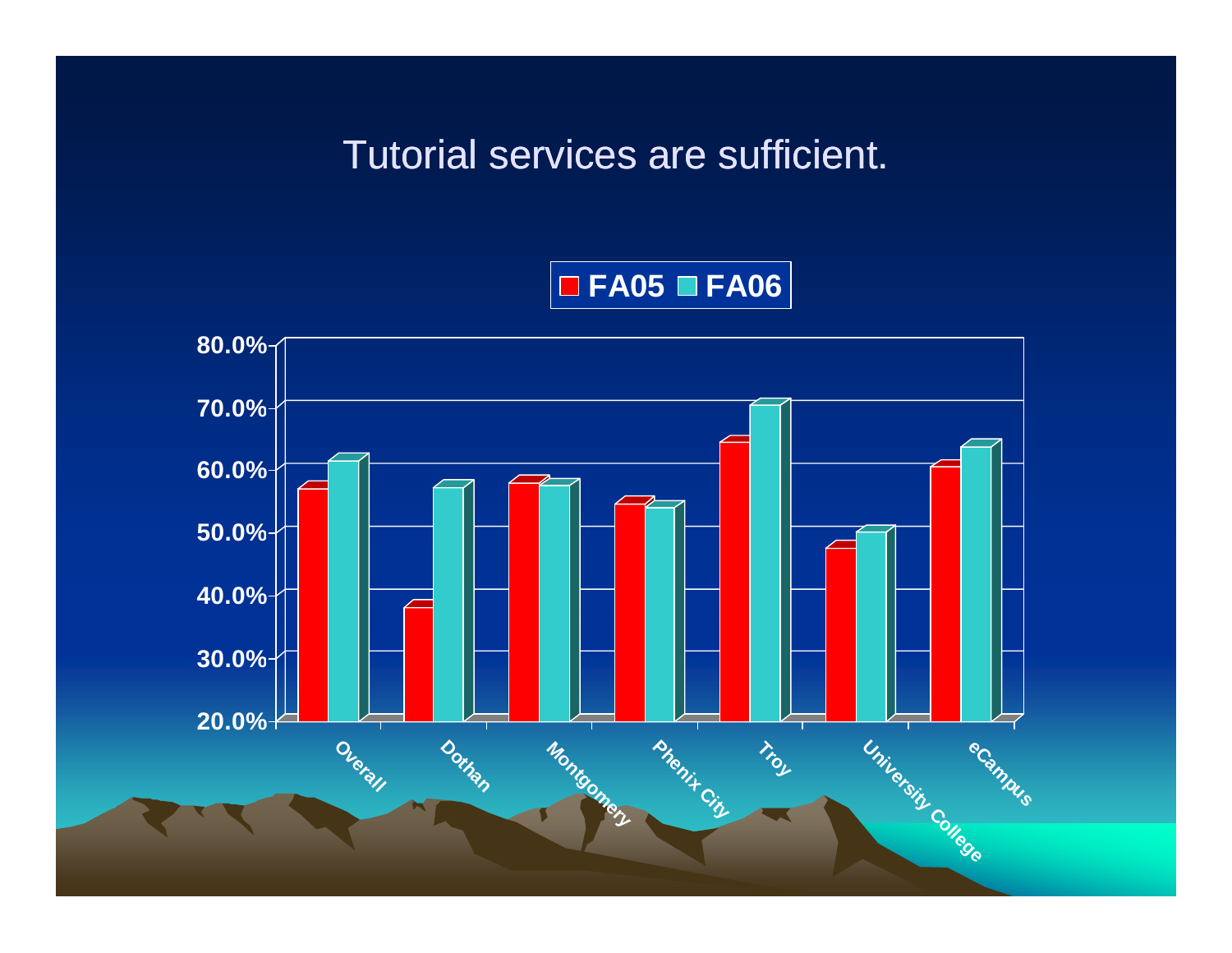**Purchasing textbooks through Troy University** Virtual Bookstore is convenient.



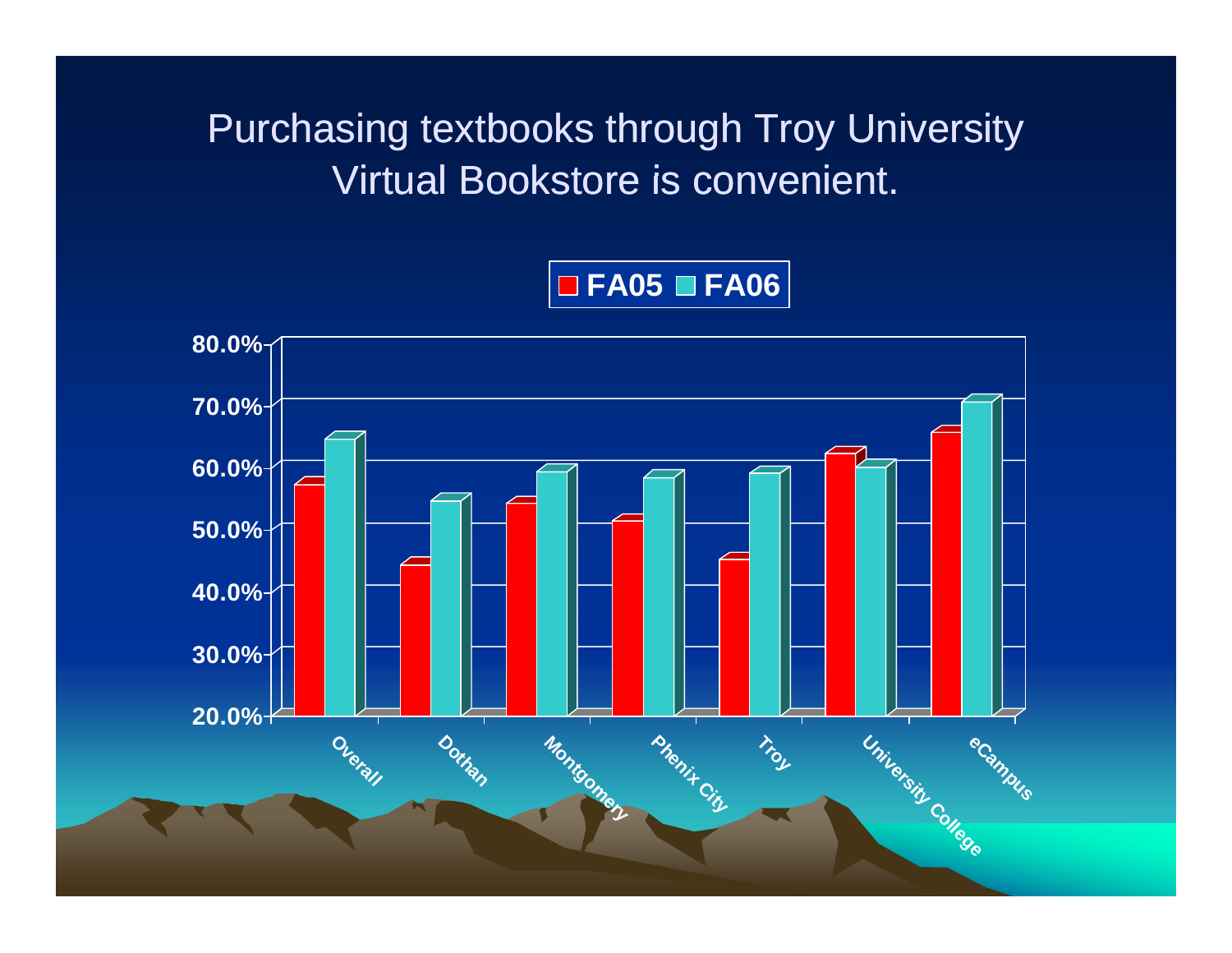## On-campus bookstore hours are convenient for students

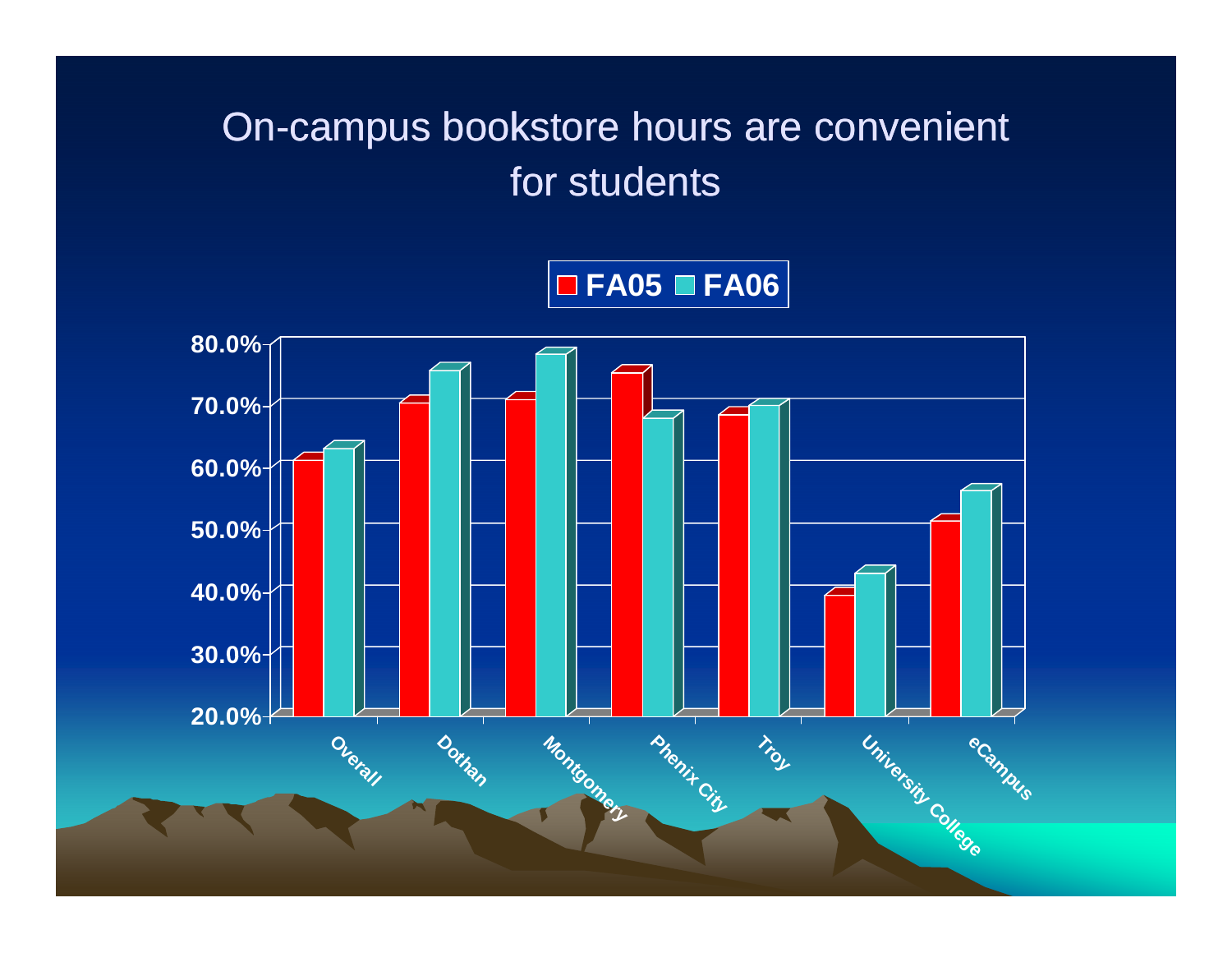## Com parisons

- Compared with in-state campus and eCampus students, University College students tended to be more satisfied with their new college experiences at TROY.
- Graduate students were more likely to be satisfied with areas relating to faculty and staff, academic advising, class times, and semester format, while undergraduates were more satisfied with the variety of majors, tutorial services, and student organizations.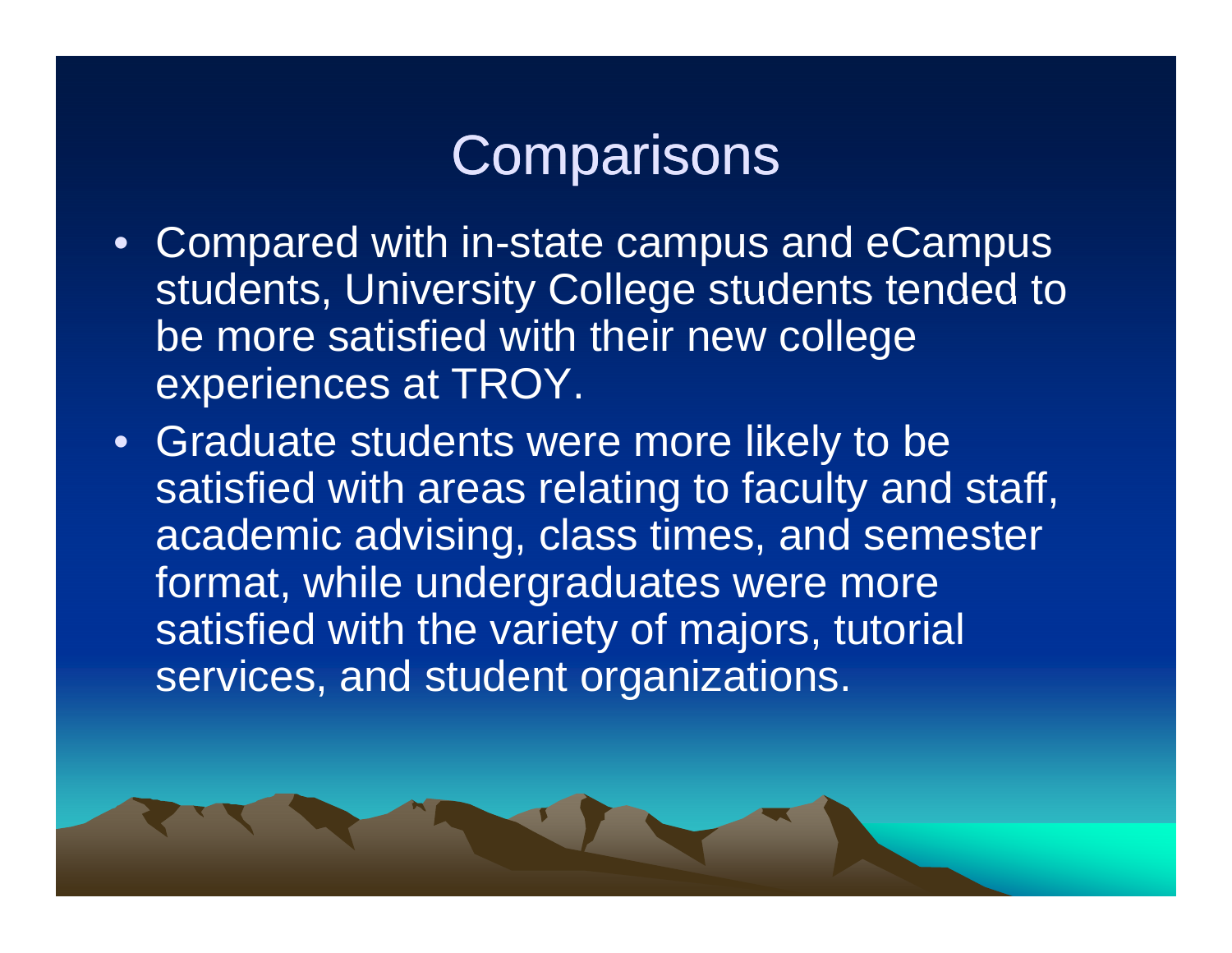## Comparisons Continued

- Students who selected TROY as their first choice were more satisfied than those who did not select TROY as their first choice.
- African American students were found to be more satisfied than White and other minority students in this year's survey, while in Fall 2005's survey, Whites were found to be more satisfied.
- Female and male, traditional and non-traditional students were more or less the same in their opinions about their new college experiences at TROY.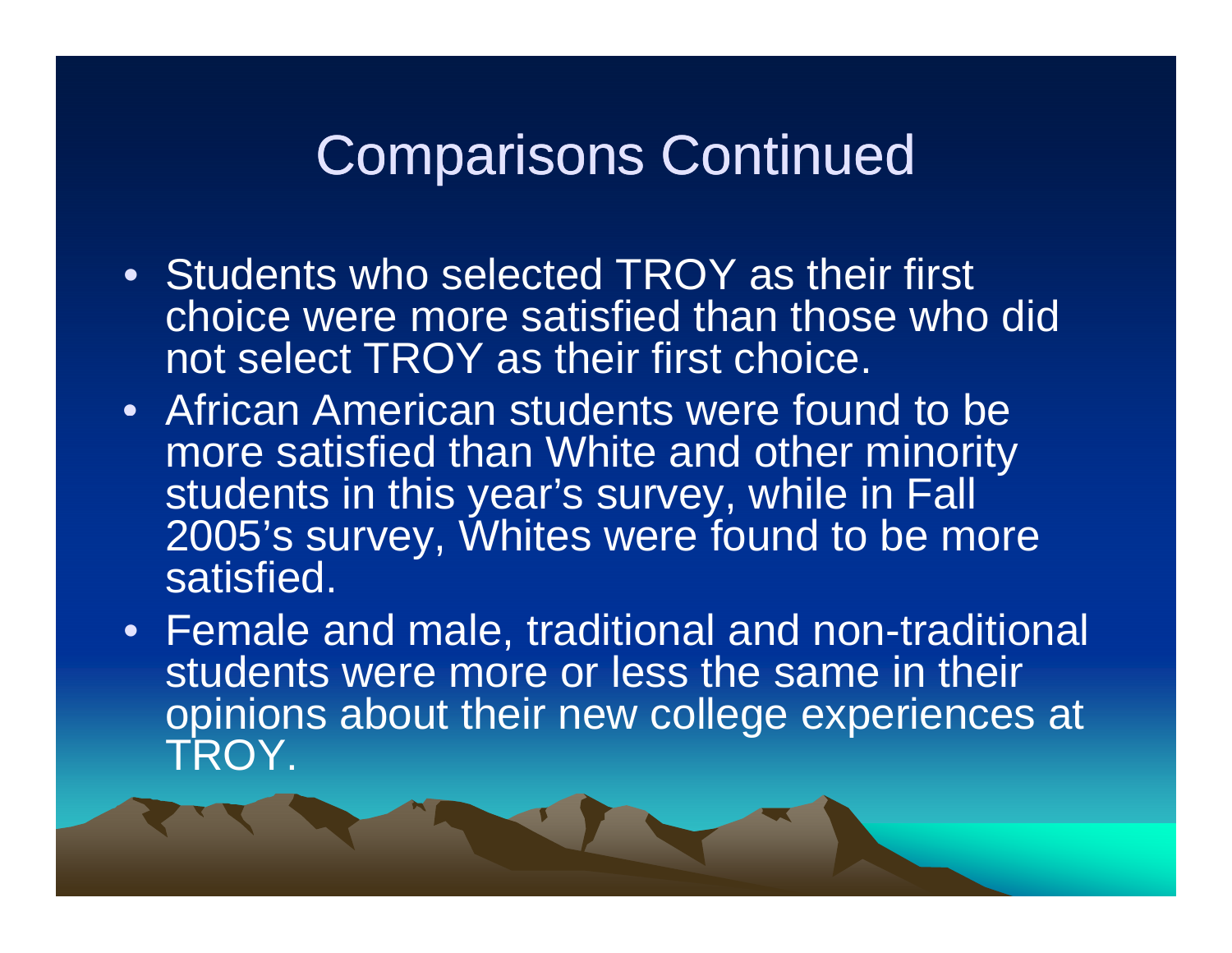#### **Correlations with "I would recommend Troy University I to a friend who is planning to go to college"**

| I am receiving a quality education at Troy University.   | 0.888 |
|----------------------------------------------------------|-------|
| Troy University has a good reputation in my community.   | 0.821 |
| The semester/term format at my location                  |       |
| accommodates my learning.                                | 0.747 |
| Troy personnel are knowledgeable and helpful.            | 0.724 |
| The classes I attend are well organized and well taught. | 0.721 |
| Faculty care about students as individuals.              | 0.708 |

Note: A correlation coefficient takes on values between -1.0 and +1.0, with "1" being the strongest correlation and "0" being no relationship.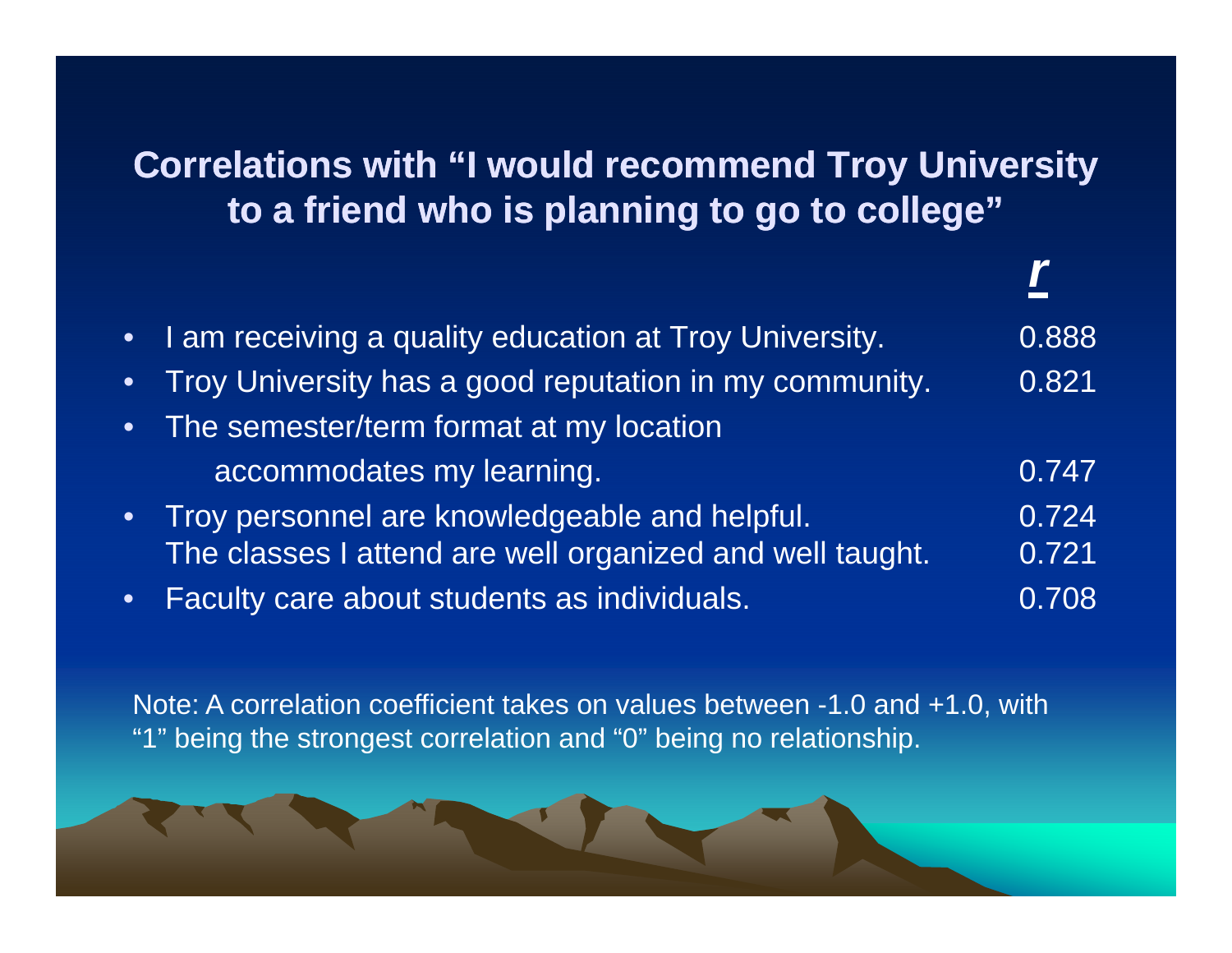# **Implications**

- $\bullet$  Overall, the new students of Fall 2006 were satisfied with their experiences at Troy University. There was an overall improvement in student ratings when compared to those of Fall 2005 new students.
- Student college choice plays a significant role in students' attitudes and perceptions about a university.
- The higher ratings of the Fall 2006 new students indicate the effectiveness of the University's programs and services in assisting new students in their transition to a new college environment and in helping them meet their needs.